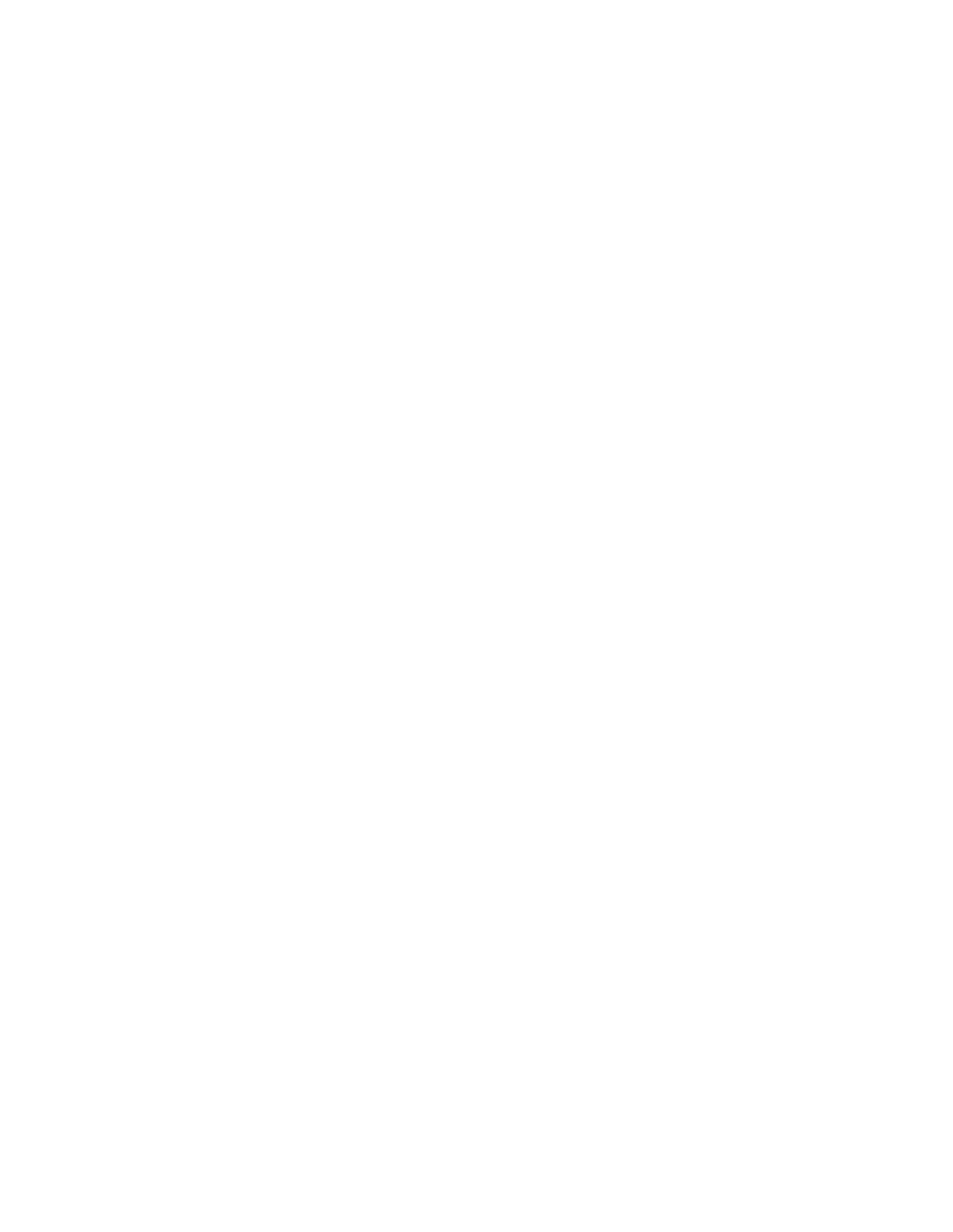## **TABLE OF CONTENTS**

| 1.0 |                                                                              |  |  |  |  |
|-----|------------------------------------------------------------------------------|--|--|--|--|
|     | 1.1                                                                          |  |  |  |  |
|     | 1.2                                                                          |  |  |  |  |
|     | 1.3                                                                          |  |  |  |  |
| 2.0 |                                                                              |  |  |  |  |
|     |                                                                              |  |  |  |  |
|     |                                                                              |  |  |  |  |
|     | Biological Resources - Threatened & Endangered Species (BIO T&E)  13         |  |  |  |  |
|     |                                                                              |  |  |  |  |
|     |                                                                              |  |  |  |  |
|     |                                                                              |  |  |  |  |
|     |                                                                              |  |  |  |  |
|     |                                                                              |  |  |  |  |
|     |                                                                              |  |  |  |  |
|     |                                                                              |  |  |  |  |
|     |                                                                              |  |  |  |  |
|     |                                                                              |  |  |  |  |
|     |                                                                              |  |  |  |  |
|     |                                                                              |  |  |  |  |
|     |                                                                              |  |  |  |  |
|     | Physical Resources - Environmental Contaminants & Ecological Risk Assessment |  |  |  |  |
|     |                                                                              |  |  |  |  |
|     |                                                                              |  |  |  |  |
|     |                                                                              |  |  |  |  |
|     |                                                                              |  |  |  |  |
|     |                                                                              |  |  |  |  |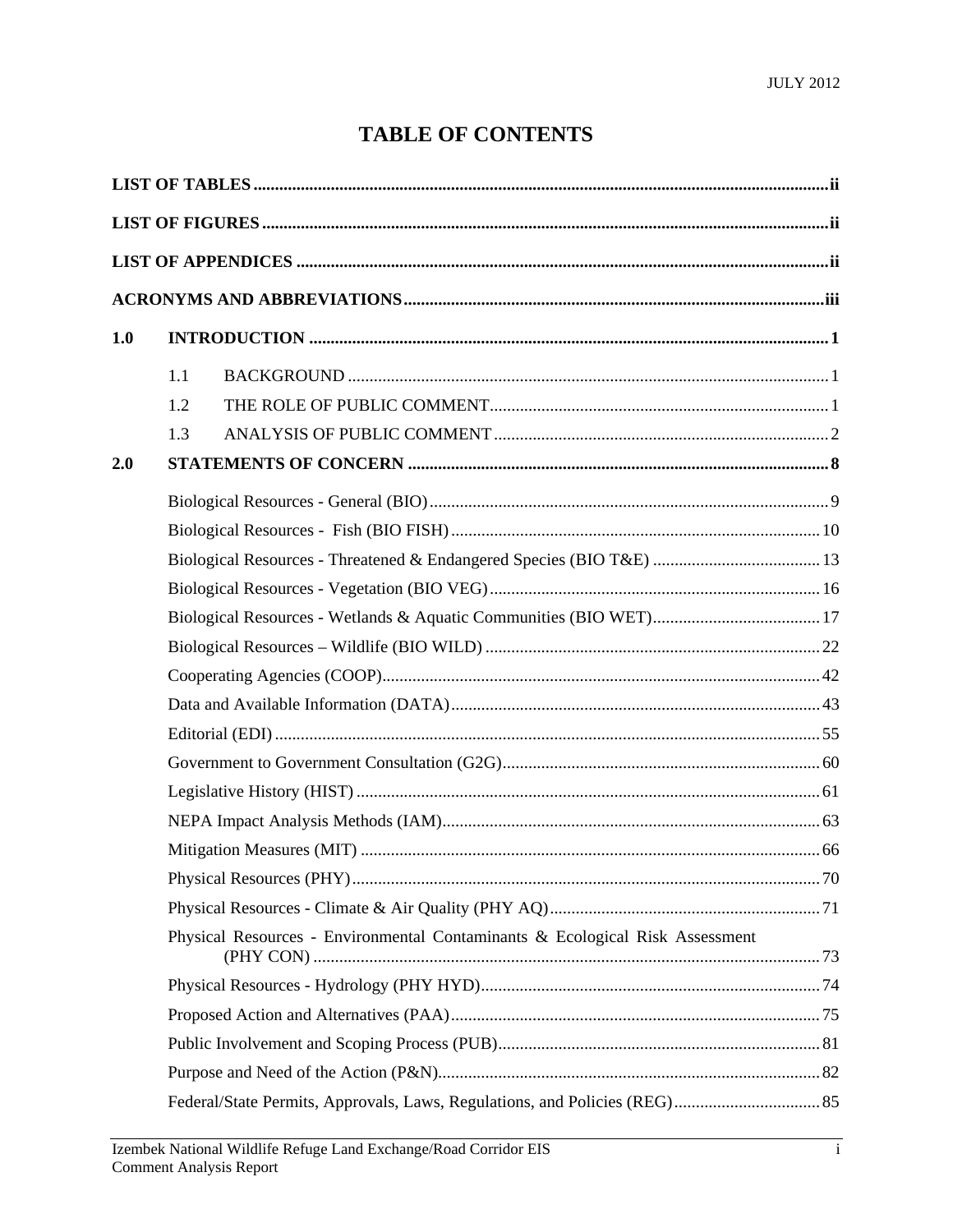| Socioeconomic Resources - Archeological/Cultural Resources (SER ARC) 95          |  |
|----------------------------------------------------------------------------------|--|
|                                                                                  |  |
|                                                                                  |  |
|                                                                                  |  |
| Socioeconomic Resources - Land Use, Public Use, Recreation, Visual Resources     |  |
| Socioeconomic Resources - Public Revenue and Fiscal Considerations (SER REV) 110 |  |
| Socioeconomic Resources - Road Design, Bridges, Transportation, Planning and     |  |
|                                                                                  |  |
|                                                                                  |  |
|                                                                                  |  |

### **LIST OF TABLES**

| Table 1 |  |
|---------|--|
| Table 2 |  |

#### **LIST OF FIGURES**

| Figure | comments by |  |
|--------|-------------|--|
|--------|-------------|--|

### **LIST OF APPENDICES**

- Appendix A Unique Submission and Comment Index
- Appendix B Statements of Concern for Form Letters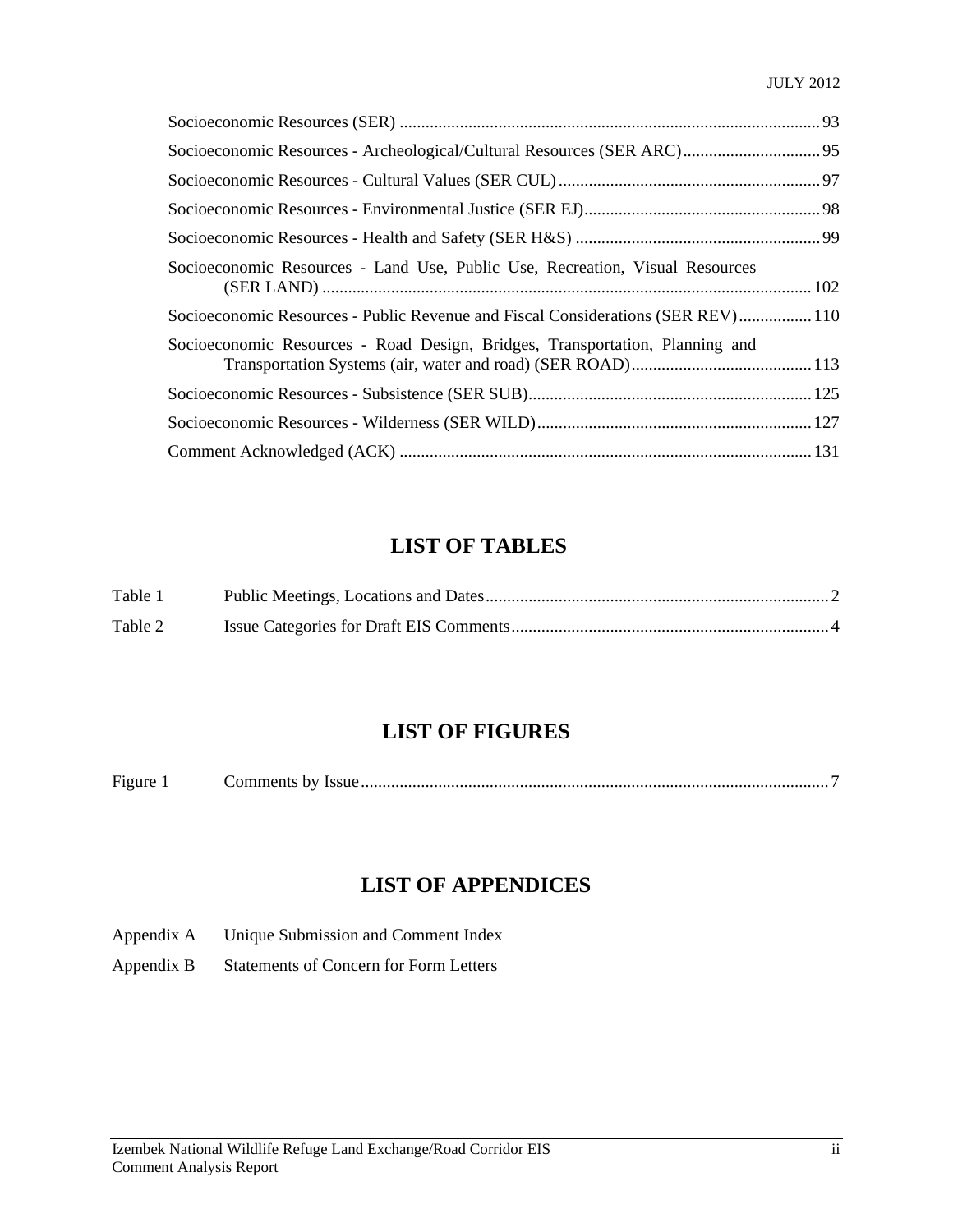### **ACRONYMS AND ABBREVIATIONS**

| APA         | <b>Administrative Procedure Act</b>        |
|-------------|--------------------------------------------|
| Draft EIS   | Draft Environmental Impact Statement       |
| <b>EIS</b>  | <b>Environmental Impact Statement</b>      |
| <b>ESA</b>  | <b>Endangered Species Act</b>              |
| Final EIS   | Final Environmental Impact Statement       |
| <b>NEPA</b> | National Environmental Policy Act          |
| the Act     | Omnibus Public Land Management Act of 2009 |
| <b>USC</b>  | United States Code                         |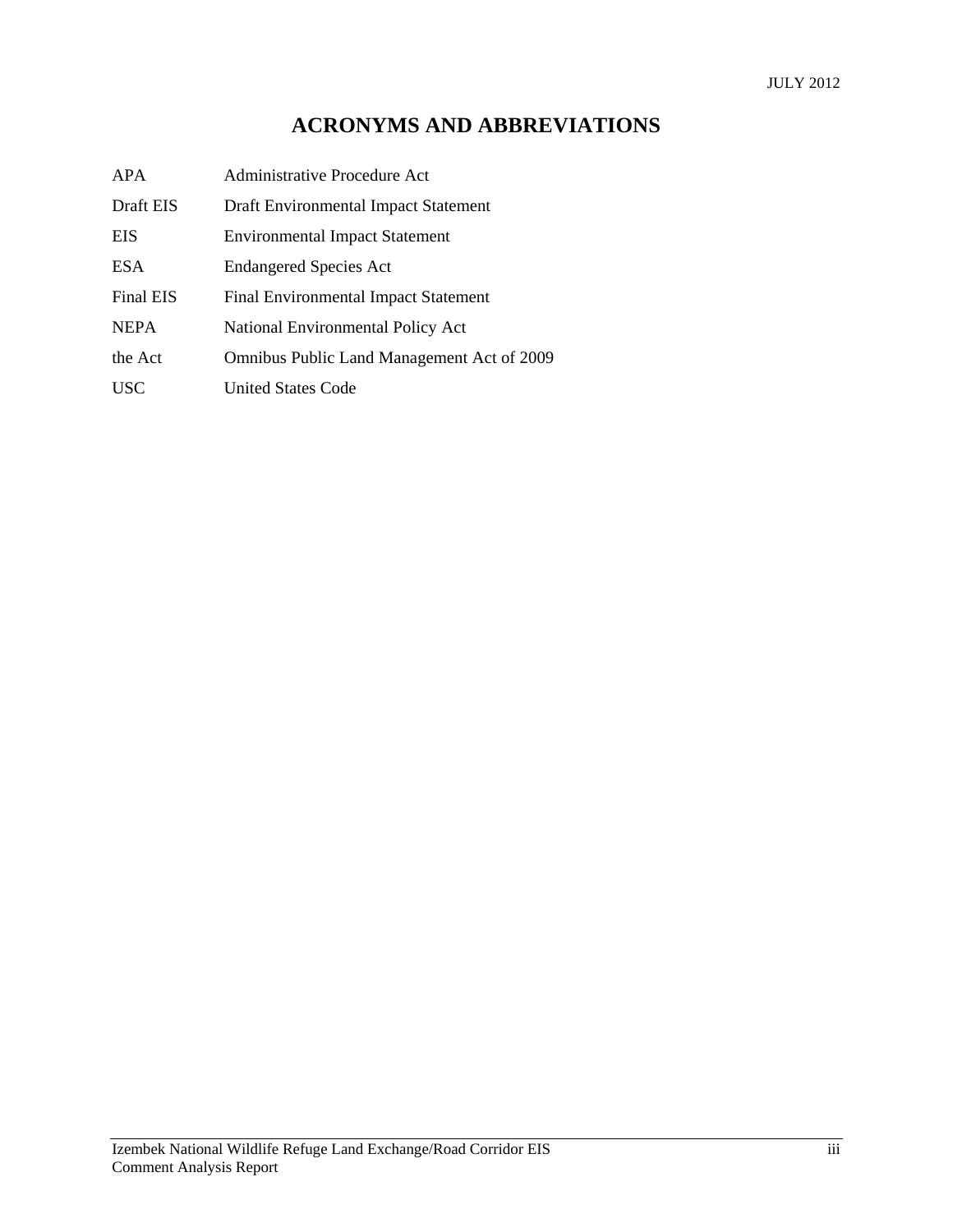#### **1.0 INTRODUCTION**

The Service has prepared a Draft Environmental Impact Statement (EIS) that analyzes the impacts of a proposed land exchange with the State of Alaska and the King Cove Corporation for the purpose of construction and operation of a single-lane gravel road between the communities of King Cove and Cold Bay, Alaska. This Comment Analysis Report provides an analytical summary of some 71,960 submissions providing comments on the Draft EIS. The background to this EIS is provided in Section 1.1, while Section 1.2 describes the opportunities for public comment on the Draft EIS. Section 1.3 presents the methodology used by the Service in reviewing, sorting, and synthesizing substantive comments within each submission into common themes. Since NEPA requires that all substantive comments be considered and addressed in the Final EIS, a careful and deliberate approach has been undertaken to ensure that all substantive public comments were captured from the large volume of submissions. Section 2.0 describes the summary statements, referred to as Statements of Concern, which synthesize the key issues from similar individual comments. A comment index is provided in Appendix A, linking commenters to the applicable Statements of Concern. Appendix B shows the text of the form letters received, and the applicable Statements of Concern for each. For form letters, a complete list of those who signed will be available in the Administrative Record.

### **1.1 BACKGROUND**

In the Omnibus Public Land Management Act of 2009 (the Act), Congress directed the Secretary of the Interior to prepare an EIS to conduct an analysis of the proposed land exchange with the State of Alaska and the King Cove Corporation. In addition, the Act required an analysis of a road corridor through Izembek National Wildlife Refuge in designated wilderness between the communities of Cold Bay and King Cove, Alaska.

The project planning team includes the Service as the lead agency, U.S. Army Corps of Engineers, Department of Transportation - Federal Highway Administration - Western Federal Lands Division, State of Alaska, Aleutians East Borough, City of King Cove, King Cove Corporation, the Agdaagux Tribe, and the Belkofski Tribe as formal cooperators. The Environmental Protection Agency and Alaska Migratory Bird Co-Management Council also are working with the planning team, though they are not formal cooperators. The Service conducted public involvement and scoping in 2010 and developed and analyzed alternatives in 2010 and 2011.

### **1.2 THE ROLE OF PUBLIC COMMENT**

During the public comment period, public meetings were held to inform and to solicit comments from the public on the Draft EIS. The format for the public meetings consisted of an open house, followed by an opportunity for comments. During the open house, representatives from the Service, the cooperating agencies, and third-party EIS team were available to discuss the project and answer questions. The public meetings were documented by a court reporter. Transcripts of each public meeting are available on the project website (http://izembek.fws.gov/EIS.htm). The five public meetings that were held are described in Table 1.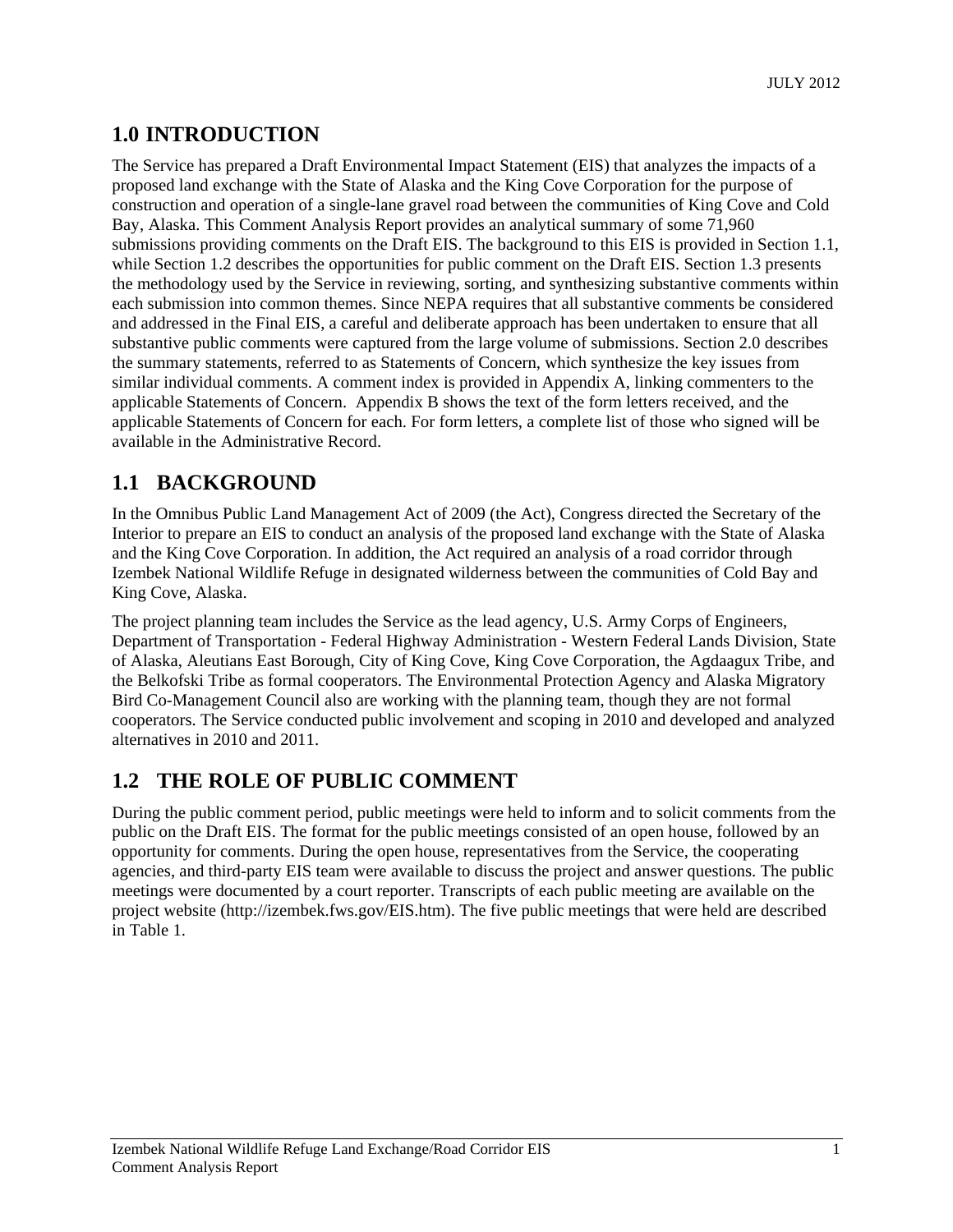| <b>Meeting</b>                         | Date         | <b>Location</b>                                                                                                                  |
|----------------------------------------|--------------|----------------------------------------------------------------------------------------------------------------------------------|
| Anchorage                              | May 3, 2012  | Campbell Creek Science Center<br>Anchorage, AK                                                                                   |
| Sand Point                             | May 7, 2012  | Sand Point Council Chambers<br>Sand Point, AK                                                                                    |
| Cold Bay                               | May 8, 2012  | Community Center, Cold Bay                                                                                                       |
| Nelson Lagoon and<br><b>False Pass</b> | May 9, 2012  | Held via teleconference with local residents present<br>at Nelson Lagoon Community Center and the Larsen<br>Center at False Pass |
| King Cove                              | May 10, 2012 | Multi-Purpose Center<br>King Cove, AK                                                                                            |

|  |  | <b>Table 1. Public Meetings, Locations and Dates</b> |
|--|--|------------------------------------------------------|
|  |  |                                                      |

These meetings were attended by a variety of stakeholders, including federal agencies, Tribal governments, state agencies, local governments, Alaska Native organizations, businesses, nongovernmental organizations, and individuals.

The Service and the cooperating agencies have reviewed the comments to determine how the comments should be addressed and to make appropriate revisions in preparing the Final EIS. The Final EIS will contain a summary of comments and responses.

The Final EIS will include public notice of document availability, the distribution of the document, and a 30-day comment/waiting period on the final document. The EIS process is expected to conclude in the fall/winter of 2012. The recommended alternative will be identified in the Record of Decision, as well as the agency's rationale for the conclusions regarding the environmental effects and appropriate mitigation measures for the proposed project.

### **1.3 ANALYSIS OF PUBLIC COMMENT**

This section provides an overview of the methods employed in reviewing, analyzing, and developing responses to the comments that were received during the public comment period.

Comments were received on the Draft EIS in several forms:

- Oral discussion or testimony from the transcripts for the five public meetings;
- Written comments received by mail or fax; and
- Written comments submitted electronically by email or through the project website.

The Service received a total of 71,960 submissions on the Draft EIS of which 1,849 were considered unique. There were 70,111 submissions received that were considered form letters from groups including the Alaska Wilderness League (10,670 letters), Defenders of Wildlife (57,747 letters), the National Wildlife Refuge Association (347 letters) and the Sierra Club (1,346 letters). In addition approximately 200 signatures were submitted on petitions in support of the proposed road. Group affiliations of those that submitted comments include: federal agencies, Tribal governments, state agencies, local governments, Alaska Native organizations, businesses, special interest groups/non-governmental organizations, and individuals. The complete text of public comments received will be included in the Administrative Record for the EIS.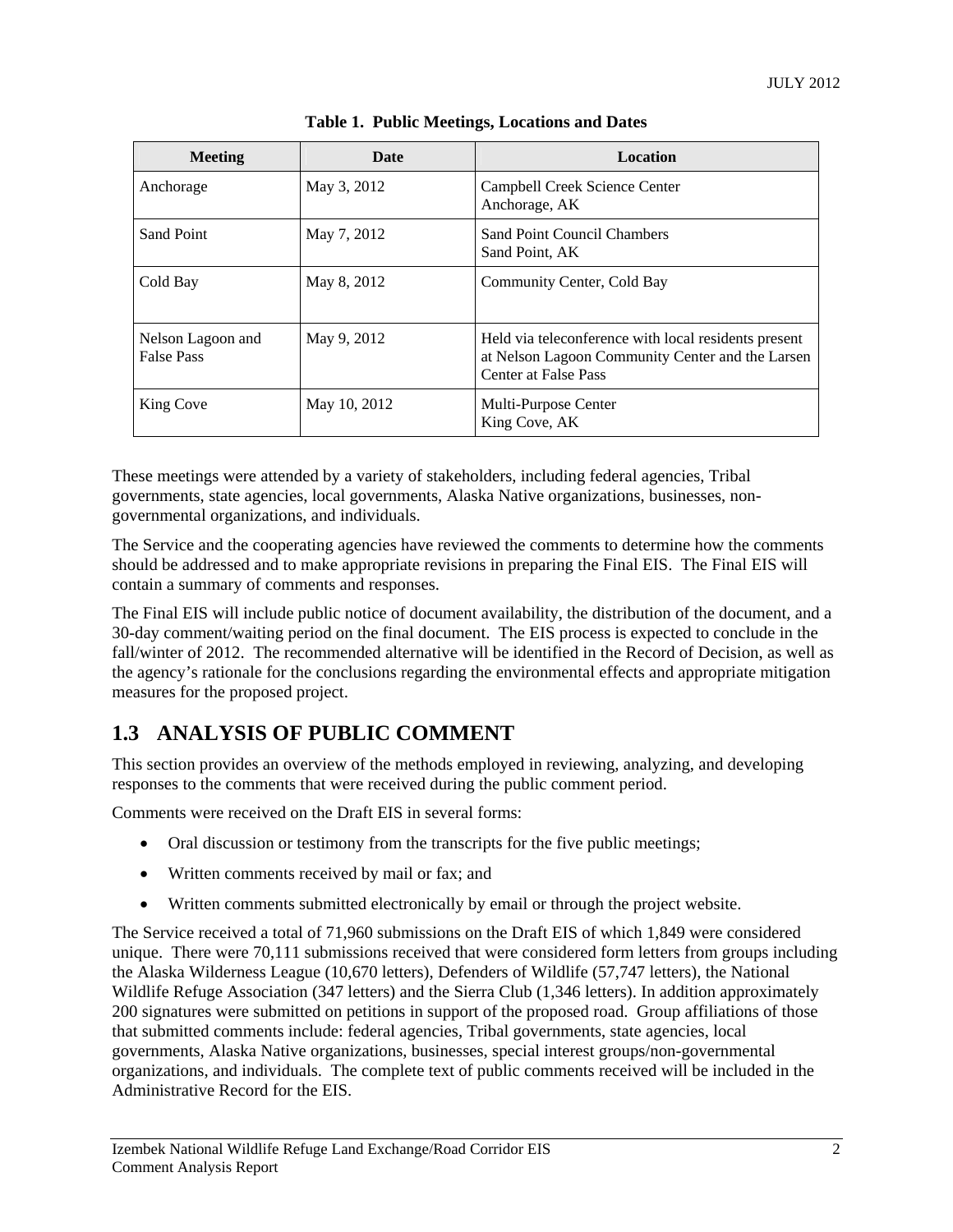In the first phase, referred to as *Comment Coding*, all submissions on the Draft EIS were read, reviewed, and logged into the Comment Analysis System database where they were assigned an automatic tracking number (Submission ID). Within each submission, each distinct topic was identified, and the associated sentence or paragraph was selected to express each particular substantive comment (herein referred to as 'comments'). A submission could contain a single comment, but many submissions include a number of distinct comments. These comments were recorded into the database and given a unique Comment ID number (linked to the Submission ID) for tracking and synthesis. The goal of this process was to ensure that each sentence and paragraph in a submission containing a substantive comment pertinent to the Draft EIS was entered into the Comment Analysis System database. Substantive comments included assertions, suggested actions, data, background information, or clarifications relating to the content of the Draft EIS.

The comment coding phase generated 7,221 substantive comments, and these were assigned subject issue categories to describe the content of the comment (see Table 2). The issues were grouped by general topics, including the regulatory framework, the proposed action and alternatives, the purpose and need, the affected environment, and the analysis of environmental consequences. The relative distribution of comments by issue is shown in Figure 1.

A total of 32 issue categories were developed for coding as shown in Table 2. These categories evolved from common themes found throughout the submissions. Some categories correspond directly to sections of the Draft EIS, while others focus on procedural or methodological topics. Several submissions included attachments of additional independent analysis or requested specific edits to the Draft EIS text. The relative distribution of comments by issue categories is shown in Figure 1.

In the second phase, referred to as the development of *Statements of Concern*, the public comments were then grouped into common themes. For each distinctive theme, a Statement of Concern was drafted as a summary to capture the common theme identified in the group of similar substantive comments. Statements of Concern are frequently supported by additional text to further explain the concern, or alternatively to capture the specific comment variations within that grouping. Statements of Concern are not intended to replace actual comments. Rather, they summarize for the reader the range of comments on a specific topic.

Every substantive comment was assigned to a Statement of Concern; a total of 369 Statements of Concern were developed. Each Statement of Concern is represented by an issue category code followed by a number. As with the underlying comments, the Statements of Concern are classified in the issue categories displayed in Table 2. When there are many comments within an issue category, there may be many Statements of Concern. The complete list of Statements of Concern can be found in Section 2.0.

In a third phase, termed Reponses to Comments, the Service will craft a response to each Statement of Concern, and insert revisions in the Final EIS as appropriate. The response to a Statement Concern is considered the response to the individual comments that are associated with that summary Statement of Concern.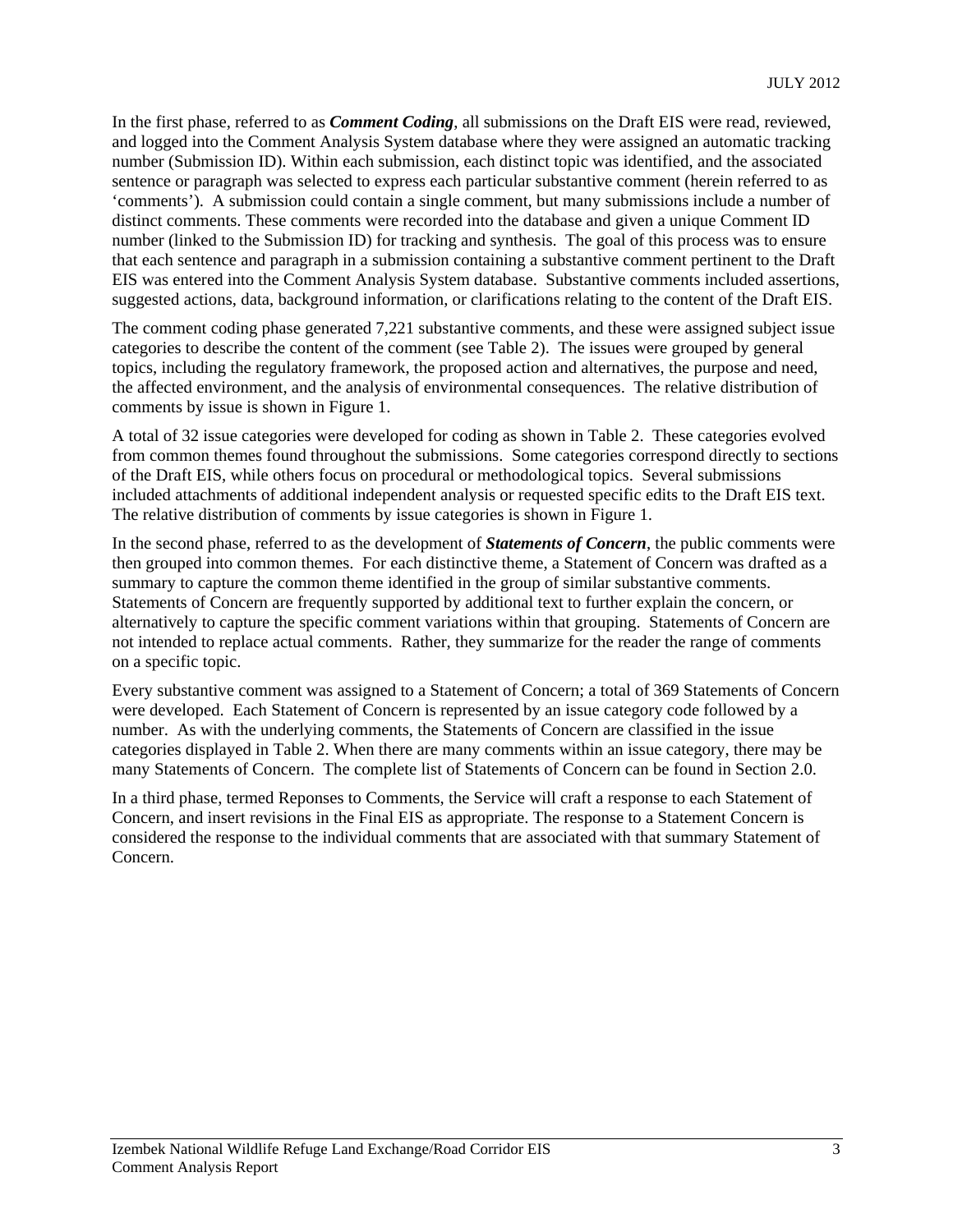|  |  |  |  |  |  | Table 2. Issue Categories for Draft EIS Comments |
|--|--|--|--|--|--|--------------------------------------------------|
|--|--|--|--|--|--|--------------------------------------------------|

| Group                                                                         | <b>Issue Category</b>                                                   | <b>Issue</b><br>Code | <b>Issue Summary</b>                                                                                                                                                                                                                                                                                                                                                                                                 |
|-------------------------------------------------------------------------------|-------------------------------------------------------------------------|----------------------|----------------------------------------------------------------------------------------------------------------------------------------------------------------------------------------------------------------------------------------------------------------------------------------------------------------------------------------------------------------------------------------------------------------------|
| <b>Regulatory</b><br>Compliance                                               | Federal/State Permits,<br>Approvals, Laws,<br>Regulations, and Policies | <b>REG</b>           | Comments related to legislation, compliance with<br>laws and regulations (including NEPA and<br>Wilderness Act), and the purpose/mission of<br>wilderness and refuge areas, and the details of<br>the land exchange (i.e. #s of acres). Includes<br>comments associated with the Secretary of the<br>Interior's decision process. Also includes<br>comments associated with data gaps and<br>incomplete information. |
|                                                                               | Legislative History                                                     | <b>HIST</b>          | History of previous Legislative and administrative<br>actions regarding a proposed King Cove Road                                                                                                                                                                                                                                                                                                                    |
|                                                                               | Public Involvement and<br><b>Scoping Process</b>                        | <b>PUB</b>           | Comments on compliance with the NEPA<br>process for public scoping or the public comment<br>period.                                                                                                                                                                                                                                                                                                                  |
|                                                                               | <b>NEPA Impact Analysis</b><br><b>Methods</b>                           | <b>IAM</b>           | Definitions of impact factors and impact scales.<br>Assess impacts after mitigation considered.<br>Comments regarding the weighing and balancing<br>of factors to reach summary impact judgments.                                                                                                                                                                                                                    |
|                                                                               | Government to Government<br>Consultation                                | G <sub>2</sub> G     | Comments on consultation with Tribal<br>Governments                                                                                                                                                                                                                                                                                                                                                                  |
|                                                                               | <b>Cooperating Agencies</b>                                             | COOP                 | Comments on adequacy of consultation with<br>cooperating agencies                                                                                                                                                                                                                                                                                                                                                    |
| Purpose<br>and<br><b>Need</b>                                                 | Purpose and Need of the<br>Action                                       | P&N                  | Comments on the purpose and need of the<br>project including health and safety, quality of life,<br>and transportation systems.                                                                                                                                                                                                                                                                                      |
| Proposed Action,<br>Alternatives, and<br>Mitigation<br><b>Measures</b>        | Proposed Action and<br>Alternatives                                     | <b>PAA</b>           | Comments on the proposed alternatives<br>(including "no action") and their<br>practicality/feasibility, as well as other<br>alternatives to consider. Comments on Preferred<br>Alternative, Environmentally Preferred Alternative                                                                                                                                                                                    |
|                                                                               | <b>Mitigation Measures</b>                                              | <b>MIT</b>           | Suggested measures to reduce the impact of the<br>proposed action and alternatives.                                                                                                                                                                                                                                                                                                                                  |
| Affected<br><b>Environment:</b><br>Comments about<br>each resource            | <b>Biological Resources -</b><br>General                                | <b>BIO</b>           | General comments regarding impacts of the road<br>on fish, wildlife, waterfowl and their habitat.<br>Comment is more general to the ecology or<br>habitat of the area.                                                                                                                                                                                                                                               |
| Environmental                                                                 | Biological Resources - Fish                                             | <b>BIO FISH</b>      | Comments about the impacts to essential fish<br>habitat and salmonids.                                                                                                                                                                                                                                                                                                                                               |
| consequences:<br><b>Potential</b><br>direct,<br>indirect<br>and<br>cumulative | <b>Biological Resources -</b><br>Threatened & Endangered<br>Species     | <b>BIO T&amp;E</b>   | Comments about the impacts to threatened and<br>endangered species in the project area.                                                                                                                                                                                                                                                                                                                              |
| impacts.                                                                      | <b>Biological Resources -</b><br>Vegetation                             | <b>BIO VEG</b>       | Comments regarding impacts to vegetation in the<br>project area.                                                                                                                                                                                                                                                                                                                                                     |
|                                                                               | <b>Biological Resources -</b><br>Wetlands & Aquatic<br>Communities      | <b>BIO WET</b>       | Comments regarding the impacts to wetland<br>habitat and aquatic species (invertebrates) in the<br>project area, including shoreline habitat                                                                                                                                                                                                                                                                         |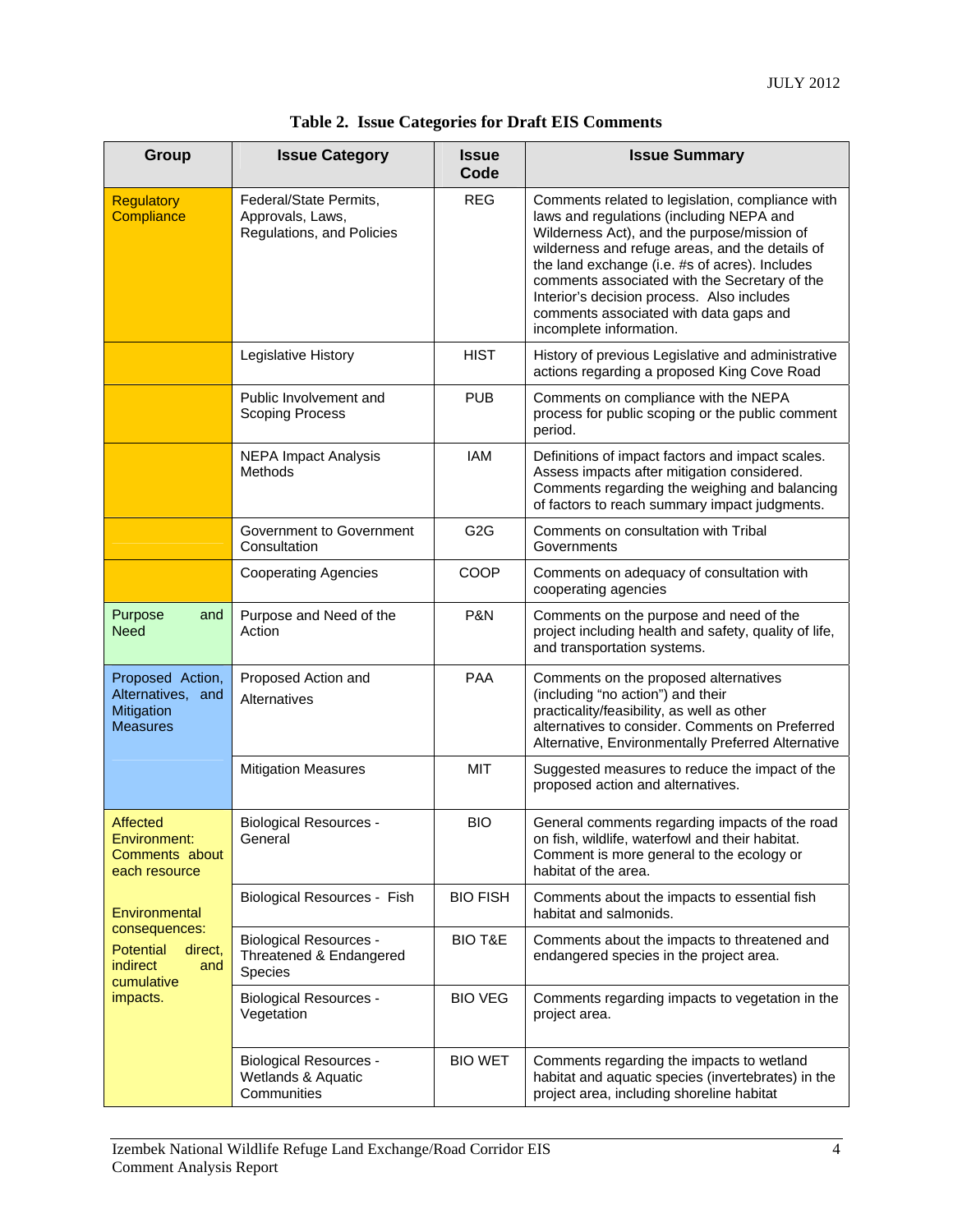| Group | <b>Issue Category</b>                                                                                                                 | <b>Issue</b><br>Code | <b>Issue Summary</b>                                                                                                                                                                                                                                                                                    |
|-------|---------------------------------------------------------------------------------------------------------------------------------------|----------------------|---------------------------------------------------------------------------------------------------------------------------------------------------------------------------------------------------------------------------------------------------------------------------------------------------------|
|       | <b>Biological Resources -</b><br>Wildlife                                                                                             | <b>BIO WILD</b>      | Comments about impacts from road construction<br>and operation to terrestrial and marine wildlife<br>(including waterfowl and marine mammals)                                                                                                                                                           |
|       | <b>Physical Resources</b>                                                                                                             | PHY                  | General comments on the impacts of the physical<br>road construction, including cumulative impacts<br>associated with other development around the<br>refuge.                                                                                                                                           |
|       | Physical Resources - Climate<br>& Air Quality                                                                                         | PHY AQ               | Comments related to air quality impacts (criteria<br>pollutants) and emission of greenhouse gases;<br>comments related to climate change impacts.                                                                                                                                                       |
|       | Physical Resources -<br><b>Environmental Contaminants</b><br>& Ecological Risk<br>Assessment                                          | PHY CON              | Comments related to the possible accidental<br>release of hazardous materials, existing site<br>contamination, or the need for an ecological risk<br>assessment.                                                                                                                                        |
|       | Physical Resources -<br>Hydrology                                                                                                     | PHY HYD              | Comments about potential hydrological changes<br>from the proposed road construction or<br>operation.                                                                                                                                                                                                   |
|       | Socioeconomic Resources                                                                                                               | <b>SER</b>           | General comments on socioeconomic resources<br>and analysis                                                                                                                                                                                                                                             |
|       | Socioeconomic Resources -<br>Archeological/Cultural<br><b>Resources</b>                                                               | <b>SER ARC</b>       | Comments related to impacts to historic<br>properties and cultural resources (impacts to<br>physical objects).                                                                                                                                                                                          |
|       | Socioeconomic Resources -<br><b>Cultural Values</b>                                                                                   | <b>SER CUL</b>       | Comments on how the road may bring cultural<br>changes or that traditional knowledge should be<br>used as part of the analysis.                                                                                                                                                                         |
|       | Socioeconomic Resources -<br><b>Environmental Justice</b>                                                                             | <b>SER EJ</b>        | Comments related to the environmental justice<br>analysis or data used for the analysis.                                                                                                                                                                                                                |
|       | Socioeconomic Resources -<br>Health and Safety                                                                                        | <b>SER H&amp;S</b>   | Comments related to how the alternatives affect<br>health and safety (changes to components of<br>health and safety), including perspectives that<br>the current (no action) options are hindering<br>medical care; more driving-related injuries and<br>human health impacts could result from a road. |
|       | Socioeconomic Resources -<br>Land Use, Public Use,<br>Recreation, Visual Resources                                                    | <b>SER LAND</b>      | Comments on the potential changes to land use,<br>recreation (i.e. OHV use) or visual resources in<br>the project area. Comments related to the quality<br>or equity of lands proposed for exchange (i.e.<br>high quality habitat, or disproportionate value for<br>exchange parcels).                  |
|       | Socioeconomic Resources -<br>Public Revenue and Fiscal<br>Considerations                                                              | <b>SER REV</b>       | Comments related to the use of public/taxpayer<br>money for the project, the funding source for<br>implementation of alternatives including road<br>construction and operation, as well as the overall<br>impacts to the region's economy. Analysis of<br>costs of the alternatives.                    |
|       | Socioeconomic Resources -<br>Road Design, Bridges,<br>Transportation, Planning and<br>Transportation Systems (air,<br>water and road) | <b>SER ROAD</b>      | Comments on the details of the road design and<br>its connection to other roads; comments related<br>to road maintenance and plowing; comments<br>related to impacts to historic area roads;<br>comments related to other types of transportation<br>systems.                                           |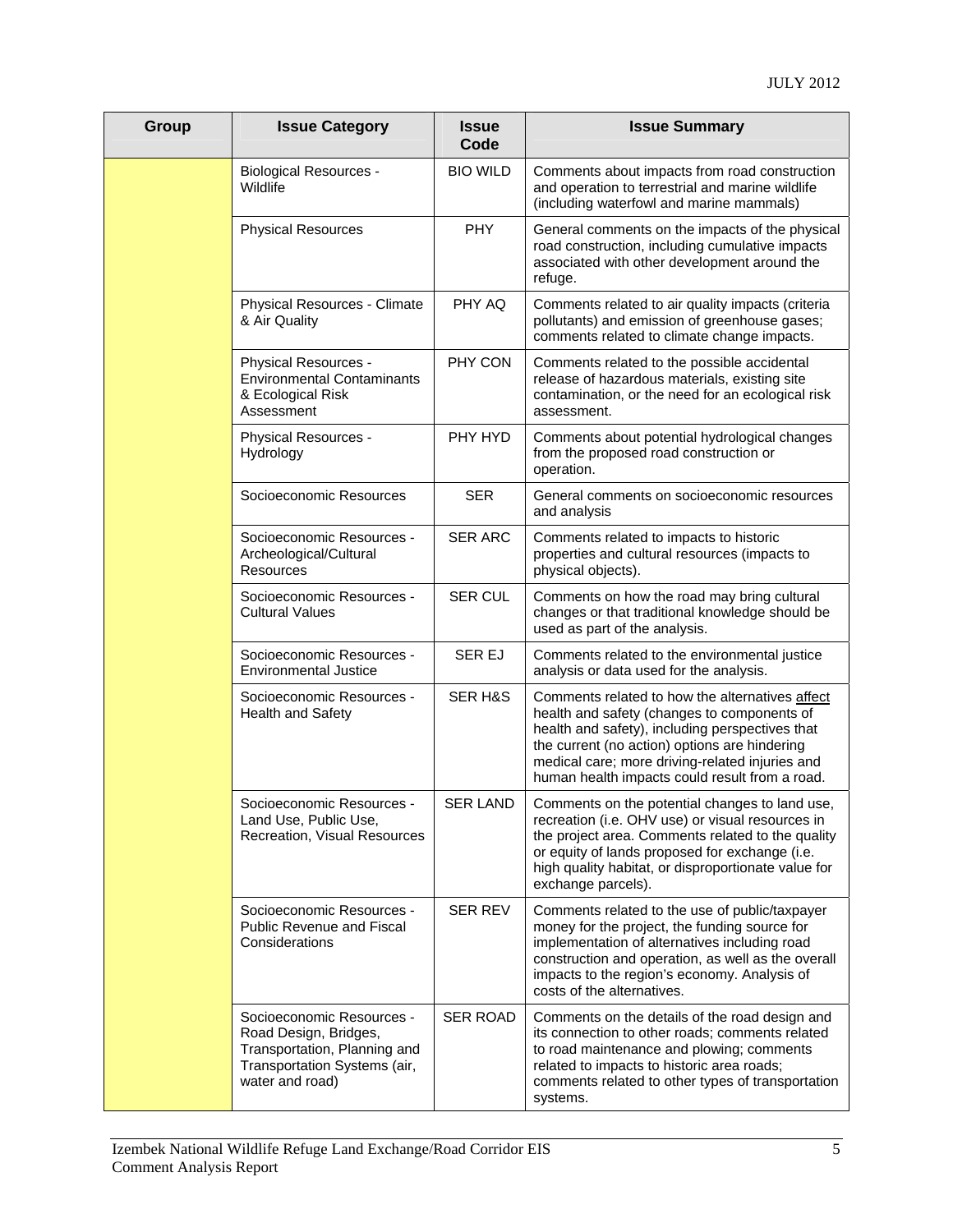| <b>Group</b> | <b>Issue Category</b>                          | <b>Issue</b><br>Code | <b>Issue Summary</b>                                                                                                                                                                                                   |
|--------------|------------------------------------------------|----------------------|------------------------------------------------------------------------------------------------------------------------------------------------------------------------------------------------------------------------|
|              | Socioeconomic Resources -<br>Subsistence       | <b>SER SUB</b>       | Comments on impacts to natural resources and<br>subsistence activities.                                                                                                                                                |
|              | Socioeconomic Resources -<br><b>Wilderness</b> | <b>SER WILD</b>      | Comments on changes to wilderness values (i.e.<br>changes in solitude, wilderness fragmentation,<br>wilderness character, etc.) related to the<br>conveyance of the selection or construction of<br>the proposed road. |
| General      | Data and Available<br>Information              | <b>DATA</b>          | Recommended studies and reports for The<br>Service to review for inclusion in the EIS.                                                                                                                                 |
|              | <b>Comment Acknowledged</b>                    | <b>ACK</b>           | Submissions without substantive comments<br>and/or duplicate submissions.                                                                                                                                              |
|              | Editorial                                      | <b>EDI</b>           | Comments associated with specific text edits to<br>the document (i.e. grammar, punctuation,<br>consistency in usage).                                                                                                  |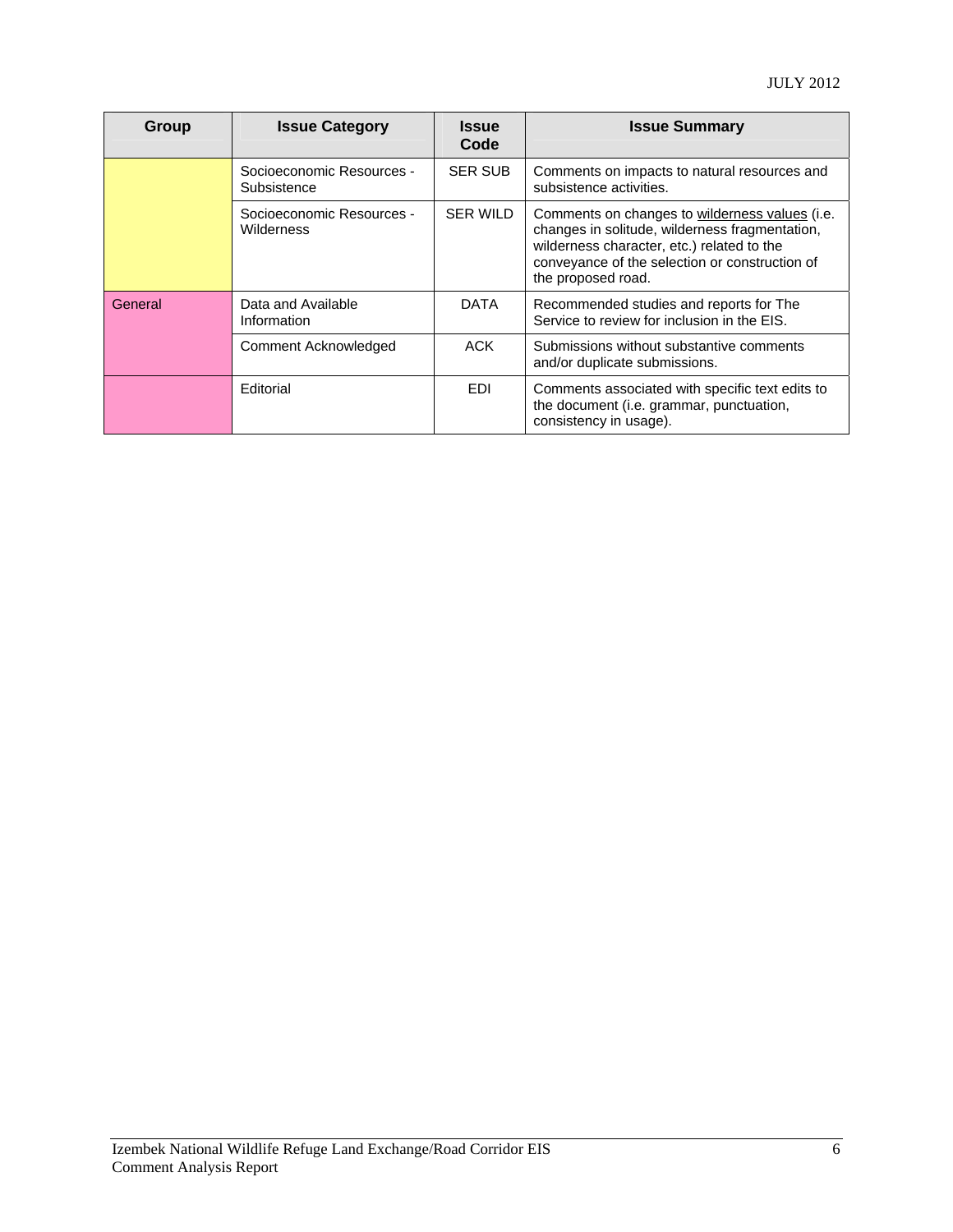#### **Figure 1: Comments by Issue**

#### **Comments By Issue**

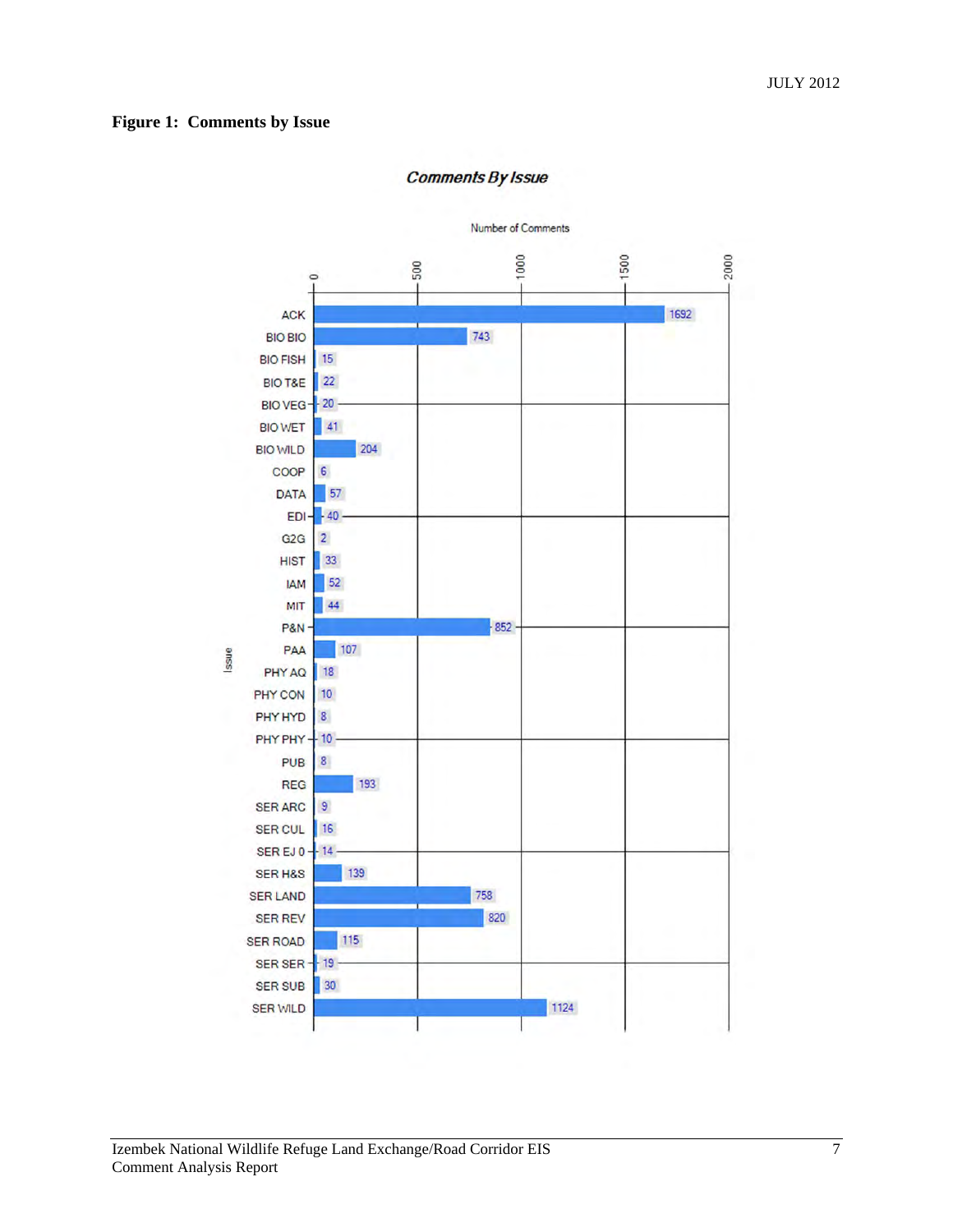#### **2.0 STATEMENTS OF CONCERN**

This section presents the Statements of Concern developed to help summarize comments received on the Draft EIS. To assist in finding which Statements of Concern were contained in each submission, a Submission and Comment Index (Appendix A) was created. The index is a list of all submissions received, presented alphabetically by the last name of the commenter, as well as the Submission ID associated with the submission, and which Statements of Concern responds to their specific comments. To identify the specific issues that are contained in an individual submission: 1) search for the submission of interest in Appendix A; 2) note which Statement of Concern codes are listed under the submissions; 3) locate the Statement of Concern within Section 2.0; and 4) read the text next to that Statement of Concern. Each substantive comment contained in a submission was assigned to one Statement of Concern. Appendix B contains a summary of the Statements of Concern for all form letters received.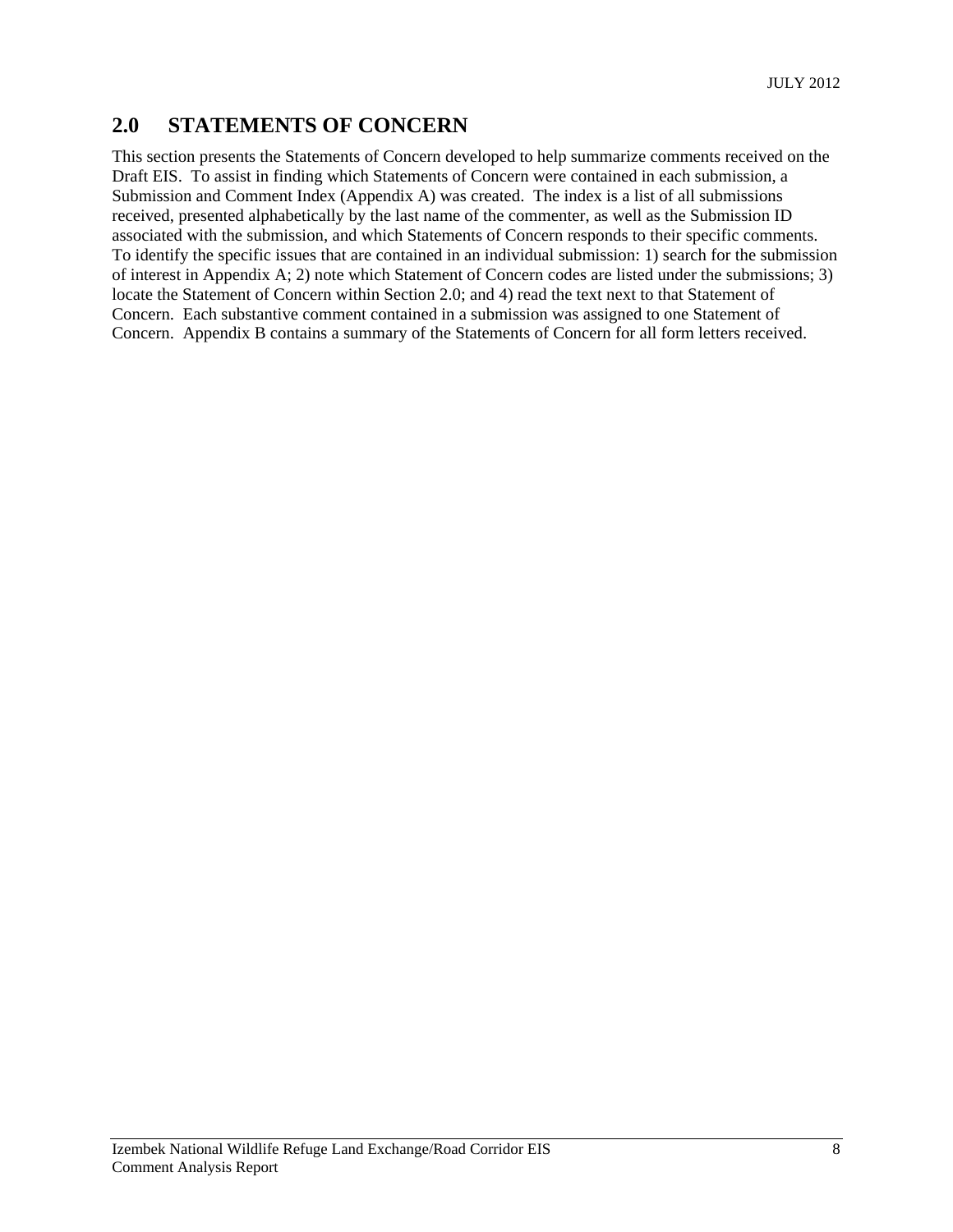# Biological Resources - General (BIO)

| <b>BIO</b>        | General comments regarding impacts of the road on fish, wildlife, waterfowl and<br>their habitat. General comments on the ecology or habitat of the area.                                                                                                                                                                                                                                                                                                                                                                                                                                                                                         |
|-------------------|---------------------------------------------------------------------------------------------------------------------------------------------------------------------------------------------------------------------------------------------------------------------------------------------------------------------------------------------------------------------------------------------------------------------------------------------------------------------------------------------------------------------------------------------------------------------------------------------------------------------------------------------------|
| <b>BIO BIO 01</b> | A road through the Izembek National Wildlife Refuge would require extensive<br>development, construction, and maintenance, forever altering this fragile<br>ecosystem. The proposed land exchange and destructive road would devastate<br>this unspoiled place. It would blaze an expensive and unnecessary road right<br>through the heart of Izembek, disturbing the fragile habitat and internationally<br>significant species of wildlife (including Pacific Brant and Emperor Goose) that<br>use the area.                                                                                                                                   |
| BIO BIO 02        | The narrow wetland isthmus between Izembek Lagoon and Kinzarof Lagoon is a<br>constricted area and a road there could constrain or impede navigation, migration<br>patterns, and gene flow for wildlife and their prey sources from Izembek and the<br>southern Alaska Peninsula onto Unimak Island and its Wilderness Area, which is<br>also managed by the Service through the Izembek National Wildlife Refuge. The<br>construction of a road from King Cove to Cold Bay would create and become a<br>barrier that fragments natural processes and would have biological ramifications<br>that the Service failed to address in the Draft EIS. |
| BIO BIO 03        | The Service failed to adequately analyze the biological effects resulting from the<br>proposed land exchange and road corridor.                                                                                                                                                                                                                                                                                                                                                                                                                                                                                                                   |
| <b>BIO BIO 04</b> | Using 201 acres of federal government land to construct a one lane gravel road<br>would not massively disrupt the ecosystem in the area as 6,000 acres will gain<br>further protection.                                                                                                                                                                                                                                                                                                                                                                                                                                                           |
| <b>BIO BIO 05</b> | The lands proposed for exchange are not vital habitats for significant wildlife.                                                                                                                                                                                                                                                                                                                                                                                                                                                                                                                                                                  |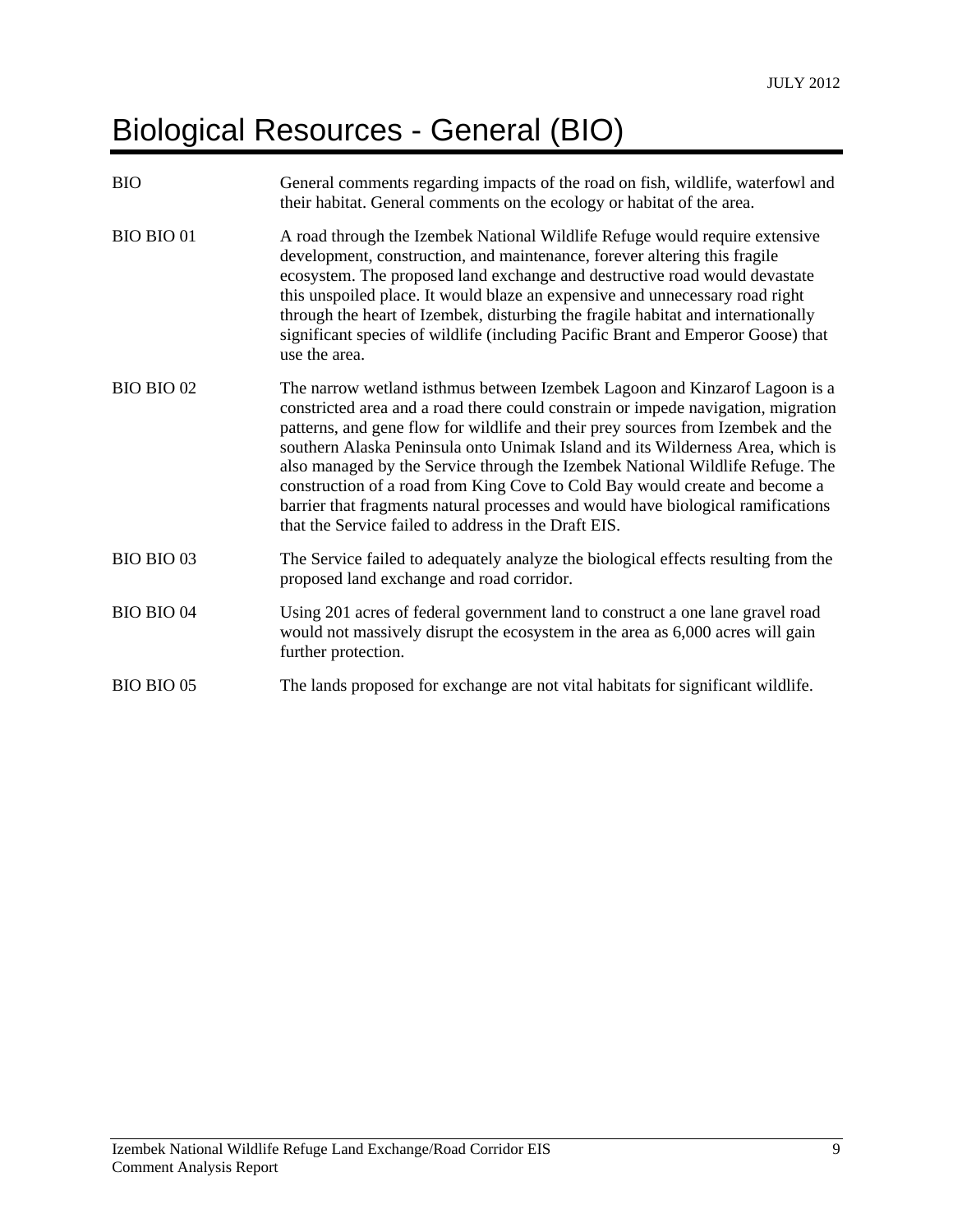# Biological Resources - Fish (BIO FISH)

| <b>BIO FISH</b>    | Comments about the impacts to fish, Essential Fish Habitat, and salmonids.                                                                                                                                                                                                                                                                                                                                                                                                                                                                                                                                                                                                                                                                                                                                                                                                                                                                                                            |
|--------------------|---------------------------------------------------------------------------------------------------------------------------------------------------------------------------------------------------------------------------------------------------------------------------------------------------------------------------------------------------------------------------------------------------------------------------------------------------------------------------------------------------------------------------------------------------------------------------------------------------------------------------------------------------------------------------------------------------------------------------------------------------------------------------------------------------------------------------------------------------------------------------------------------------------------------------------------------------------------------------------------|
| <b>BIO FISH 01</b> | The Service should consider anadromous waters to be only those anadromous<br>fish streams listed in the Alaska Department of Fish and Catalog of Waters<br>Important for the Spawning, Rearing or Migration of Anadromous Fishes that are<br>designated as Essential Fish Habitat; these can include contiguous wetlands, i.e.<br>those hydrologically connected to streams. [Draft EIS p. 3-103].                                                                                                                                                                                                                                                                                                                                                                                                                                                                                                                                                                                    |
|                    | State and federal road construction regulations (particularly the Alaska<br>Anadromous Fish Act) protect wetlands, fish streams and aquatic habitat. The<br>Service should clarify in the EIS that the Alaska Anadromous Fish Act requires<br>that crossings be done so as to have no negative impact on the fluvial<br>morphology or fish abundance.                                                                                                                                                                                                                                                                                                                                                                                                                                                                                                                                                                                                                                 |
| <b>BIO FISH 02</b> | The Service should revise these specific areas of the EIS regarding the analysis<br>of the effects to Essential Fish Habitat:                                                                                                                                                                                                                                                                                                                                                                                                                                                                                                                                                                                                                                                                                                                                                                                                                                                         |
|                    | The construction of a road in either the southern road corridor or the central<br>$\bullet$<br>road corridor will not have a measurable direct or indirect effect on Essential<br>Fish Habitat. The addition of anadromous fish streams in the Mortensen's<br>Lagoon parcel Kinzarof Lagoon parcel and the state parcel will be a positive<br>impact to the fish habitat and fish populations since these habitats will be<br>transferred to federal ownership as part of the National Wildlife Refuge<br>System. The addition of anadromous fish streams in the Kinzarof Lagoon<br>parcel and the state parcel to the National Wilderness Preservation System<br>will have a major positive effect because these streams will become "unique"<br><b>Essential Fish Habitat.</b>                                                                                                                                                                                                      |
|                    | Alternatives 1, 4, and 5 will result in a negative effect on the "unique" fish<br>٠<br>habitat on the King Cove Corporation relinquishment parcel that will be<br>removed from the Izembek Wilderness Refuge.                                                                                                                                                                                                                                                                                                                                                                                                                                                                                                                                                                                                                                                                                                                                                                         |
|                    | Fish habitat associated with the Sitkinak Island parcels is not "unique" and<br>$\bullet$<br>will have no measureable effect on fish habitat and populations.                                                                                                                                                                                                                                                                                                                                                                                                                                                                                                                                                                                                                                                                                                                                                                                                                         |
|                    | The impact and benefit information and management opinions from other<br>agencies should be presented in the EIS. An example is the statement of the<br>"roads major impact on fisheries" based on 3 anadromous stream crossings in<br>the eastern portion of Kinzarof Lagoon. Alaska Department of Fish and<br>Game information indicates that these streams' salmon abundance are rather<br>small in comparison to the land exchange area. The largest run documented<br>for the road area is about 1,100 sockeye, while Mortensens Lagoon has a<br>documented return of over 21,000 sockeye: an approximate 20:1 order of<br>magnitude difference. Habitat utilization and species abundance comparisons<br>of a similar magnitude in the exchange area would give a more realistic<br>balance to Draft EIS evaluation. The authors of this document should<br>reference species abundance and utilization for the "proposed transfer areas"<br>as well as the "road impact" area. |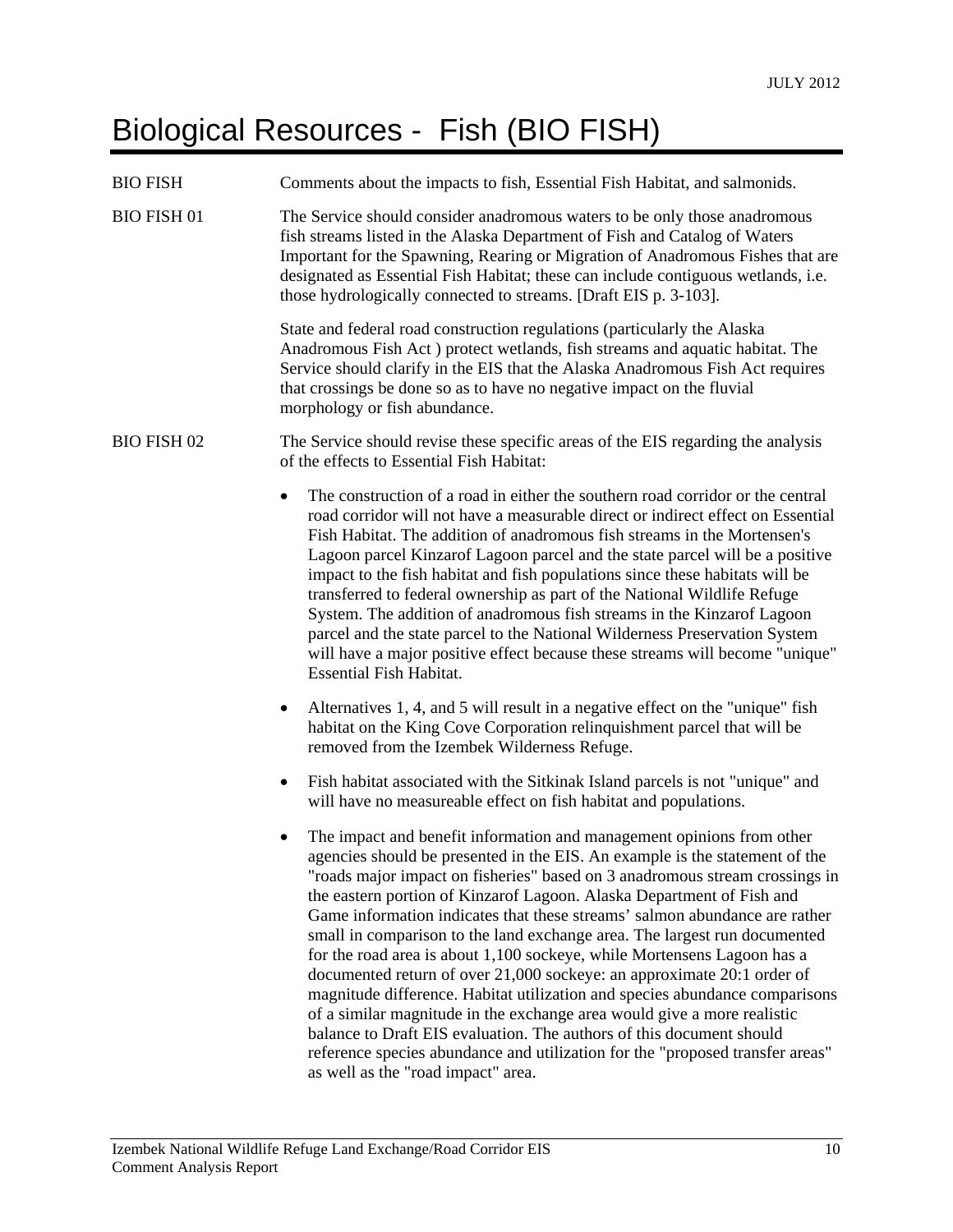#### BIO FISH 03 The Service should revise the summary of the effects of the alternatives contained in Chapter 2 of the Draft EIS [p. 2-59]:

- Under the updated version of Alternative 1, there is no hovercraft and no resulting effect on Essential Fish Habitat (Essential Fish Habitat).
- Under Alternative 2, there is no justification for the effects designation of major since the Alaska Department of Fish and Game controls fish harvest and there is no evidence to support any substantial fish harvest pressure from a community of only 700 residents and even fewer fishing license holders. Neither is the probability estimated, given the fact that persons travelling from the City of Cold Bay would have to drive at least 20 miles to reach one of these streams of concern, while a person travelling from the City of King Cove would drive at least 25 miles. Both scenarios require an assumption that a person will drive by superior fish streams and shores of Cold Bay, which are accessible by the existing road network.
- Under Alternative 5, explain why it is unlikely that a modification of the existing dock in Cold Bay would not have an effect on Essential Fish Habitat.

#### BIO FISH 04 The Service should revise these specific areas of the EIS regarding the analysis of the effects to Essential Fish Habitat discussed in Chapter 4:

- There is insufficient information to justify the designation of "major" indirect effect to fish resources. While increased vehicular access could result in an increase in fish harvest, the consistent lack of Alaska Department of Fish and Game Statewide Harvest Survey site-specific estimates indicate that overall angler effort in the Cold Bay area has likely remained relatively low over time. Subsistence harvest is managed by state and federal regulations. However, efforts are currently focused in areas with larger fish populations. Alaska Department of Fish and Game management efforts in the area may increase if overharvest becomes a problem. Suggest modifying the paragraph as follows: "Most anticipated indirect effects, such as effects to water quality and potential increased harvest pressure, would be of low intensity, longterm duration (intermittent but persistent for the life of the project), local in extent, but would impact unique resources resulting in a negligible to minor effect." [Draft EIS Chapter 4, p. 4-129, Sec. 4.3.2.3, Paragraph 3], Draft EIS Chapter 4, p. 4-131, Sec. 4.3.2.3, Paragraph 6].
- BIO FISH 05 The Service should consider the potential effects to nearby streams or rivers adjacent to those that will be directly crossed by the proposed road. For example, the Joshua Green River, which would be a short walk from the proposed road. Increased fishing and disturbance to this river could have a major impact on fish stocks and wildlife that are dependent on the river. Therefore, the Service should revisit the determination that the effects to anadromous species habitat is not anticipated to be measurable. [Draft EIS, Executive Summary, p. 32, Section ES-Table 6: effects on fish]
- BIO FISH 06 The Service should revise the effects analysis regarding increased harvest pressure for the streams crossed by the southern and central road corridors to negligible to minor for the following reasons: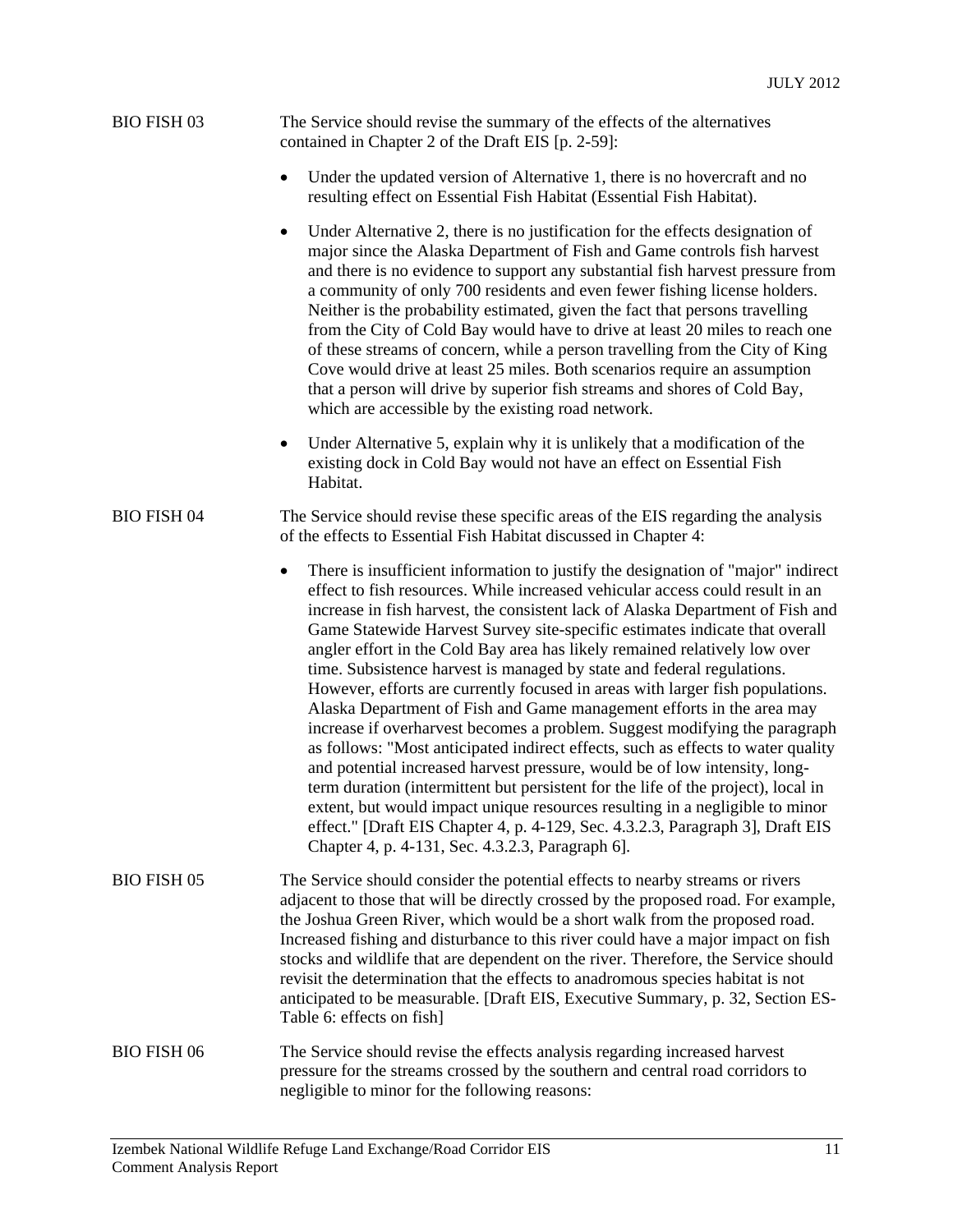- Revise to reflect that with no hovercraft in use under the updated version of Alternative 1, there will be no effect on Essential Fish Habitat [Draft EIS p. 4-26-30].
- Subsistence or sport fishers coming from the City of King Cove will drive at least 25 miles, passing excellent fishing opportunities (with direct access to five anadromous streams at 17 crossings) on the shores and tributaries to King Cove Lagoon.
- Similarly, subsistence or sport fishers coming from the City of Cold Bay will drive at least 20 miles, with access to closer and better fishing opportunities.
- Finally, the Alaska Department of Fish and Game has established daily bag limits, so fishing in this region is currently being managed and there is no reason to assume that fishing pressure would be greater than for any other stream in the King Cove-Cold Bay area with road access [Draft EIS p. 4- 131]. The overall effect of the land exchange and road on fish and Essential Fish Habitat should be negligible to minor.
- BIO FISH 07 The EIS should clarify that there is one little salmon stream in Kinzarof and some of the fish go up there, and there is a small run of chum salmon in Kinzarof Lagoon. The salmon that frequent Kinzarof Lagoon are so small that they generally look for a lake. Where the creeks would be, intercepted by the road, it could be that this impact is addressed the same way that the issue was addressed in King Cove when they required bridges instead of culverts, and that could easily be done with this road.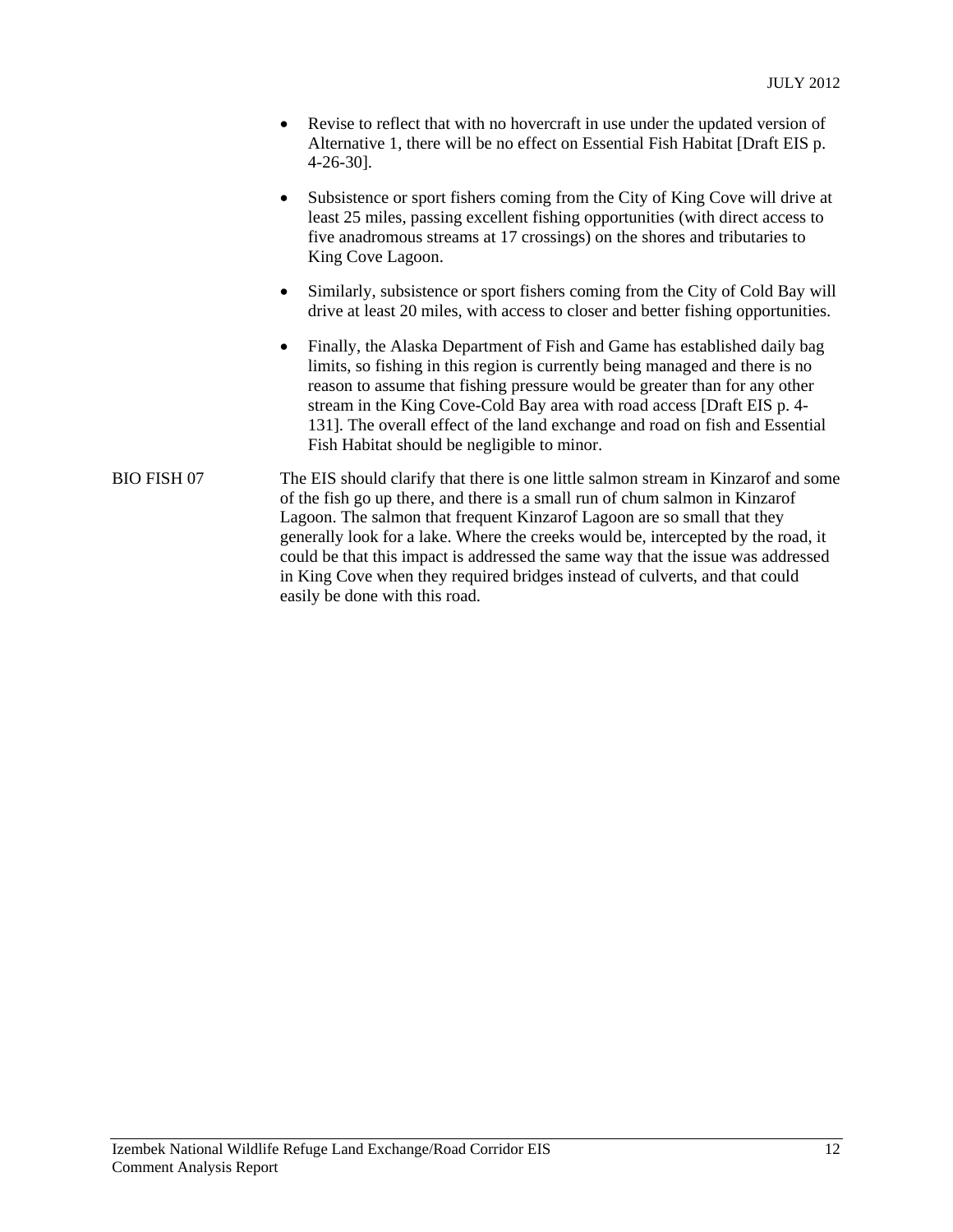# Biological Resources - Threatened & Endangered Species (BIO T&E)

| <b>BIO T&amp;E</b>    | Comments about the impacts to threatened and endangered species in the project<br>area.                                                                                                                                                                                                                                                                                                                                                                                                                                                                                                                                                                                                                                                                                                                                                                                                                                                    |
|-----------------------|--------------------------------------------------------------------------------------------------------------------------------------------------------------------------------------------------------------------------------------------------------------------------------------------------------------------------------------------------------------------------------------------------------------------------------------------------------------------------------------------------------------------------------------------------------------------------------------------------------------------------------------------------------------------------------------------------------------------------------------------------------------------------------------------------------------------------------------------------------------------------------------------------------------------------------------------|
| <b>BIO T&amp;E 01</b> | The Service should revise these specific areas of the EIS regarding the analysis<br>of these threatened and endangered species:                                                                                                                                                                                                                                                                                                                                                                                                                                                                                                                                                                                                                                                                                                                                                                                                            |
|                       | Revise effects of the updated version of Alternative 1 to reflect no hovercraft<br>effect on threatened and endangered species, including a rewrite of<br>mitigation measures no longer needed. [Draft EIS p. 4-42-52; p. 4-63-72]                                                                                                                                                                                                                                                                                                                                                                                                                                                                                                                                                                                                                                                                                                         |
|                       | Clearly and consistently identify the net effects of both road alternatives to<br>٠<br>Emperor Goose, Brant, Steller's Eiders, and northern sea otters by adding<br>state ownership of 4,300 acres of water and submerged land comprising of<br>Kinzarof Lagoon with its 2,300 acres of eelgrass habitat and 17 miles of<br>intertidal shoreline added to the Izembek State Game Refuge.                                                                                                                                                                                                                                                                                                                                                                                                                                                                                                                                                   |
|                       | Revisit the impacts of the road located in either the southern road corridor or<br>٠<br>the central road corridor [Alternative 2 and 3] and determine if it will have<br>the same effect to the population of northern sea otters, e.g. negligible during<br>construction and minor during operation and maintenance.                                                                                                                                                                                                                                                                                                                                                                                                                                                                                                                                                                                                                      |
|                       | Under Alternative 2, there is no determination of overall, summary impacts<br>$\bullet$<br>from construction activities for Steller's Eiders, Yellow-billed Loons, or<br>Kittlitz's Murrelets; only the levels for the impact components are listed.<br>[Draft EIS p.4-167, fourth paragraph]                                                                                                                                                                                                                                                                                                                                                                                                                                                                                                                                                                                                                                              |
|                       | Under Alternative 2, clarify the detection and effects of noise on Steller's<br>$\bullet$<br>Eiders, Yellow-billed Loons, and Kittlitz's Murrelets [Draft EIS p. 4-166,<br>fourth paragraph and p. 4-167, last paragraph] during the road construction<br>and during operation and maintenance.                                                                                                                                                                                                                                                                                                                                                                                                                                                                                                                                                                                                                                            |
|                       | Under Alternative 2, while an increase in disturbance could have effects on<br>$\bullet$<br>Steller's Eiders, it has not been shown clearly that such increases in<br>disturbance will occur. It would be helpful to provide some sort of<br>quantification or qualitative categorization of the possible increase in<br>unauthorized access and disturbance due to construction and use of the<br>proposed road. In particular, describe the likelihood that those activities will<br>occur and what the magnitude of those activities could be if they did occur. It<br>is not sufficient to consider that there could be a substantial increase in those<br>activities (and to use that possible increase to reach a conclusion of moderate<br>overall impacts on Steller's Eiders) without some type of estimate of the<br>level of those disturbance effects. [Draft EIS p. 4-168, third paragraph and p.<br>4-169, fourth paragraph] |
|                       |                                                                                                                                                                                                                                                                                                                                                                                                                                                                                                                                                                                                                                                                                                                                                                                                                                                                                                                                            |

 Under Alternative 2, the effect to Steller's Eiders should be in the range of negligible to minor since current hunting operations are already in place. [Draft EIS p. 2-64-5]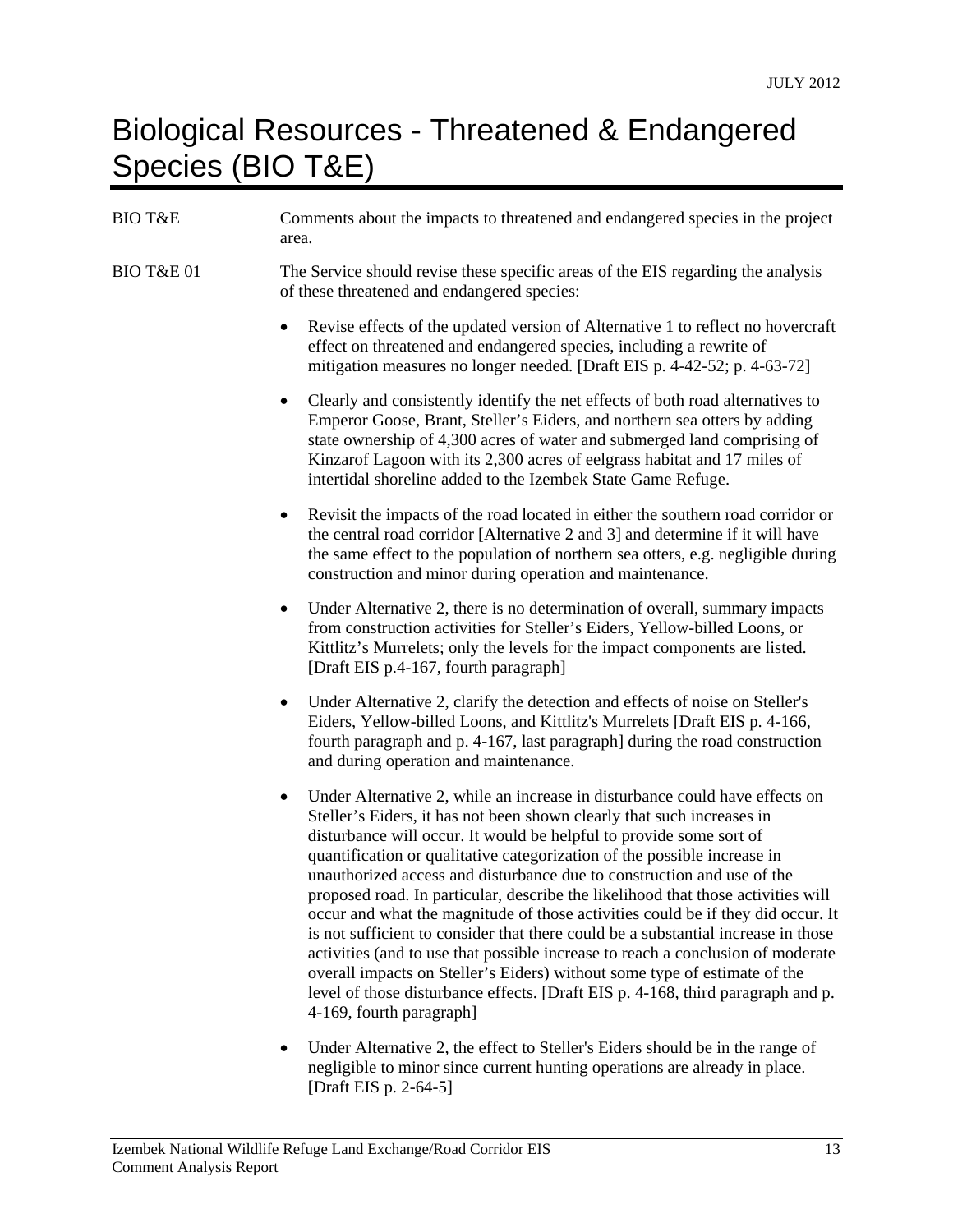- Under Alternative 3, the central corridor will not increase access to Izembek Lagoon, since the entire shoreline will be wilderness and according to the existing transportation information in the Draft EIS, it does not show any existing vehicle access to Kinzarof Lagoon. [Draft EIS p. 2-64-5]
- Under Alternative 3, there is a greater potential to impact the designated critical habitat for Steller's Eiders in the Izembek Lagoon complex, than there is for the other alternatives, including the no action alternative.
- Under Alternative 5, the effects to Steller's Eiders should be changed to negligible to match the cumulative effects section or the explanation needs to be clarified since Steller's Eiders are not present during Cold Bay dock construction, but the Draft EIS states they could be disturbed by road construction during the same seasonal period. [Draft EIS p. 2-64-5]
- The Draft EIS fails to analyze the cumulative impacts on Steller's Eiders of the action alternatives in the context of climate change. There is no mention of climate change impact in the environmental effects section, despite the vulnerability of this species to climate change impacts. The Service must take these cumulative impacts into account when deciding among the proposed alternatives.
- The Draft EIS should note that the loss of the sea ice in the northern Bering Sea is reducing the abundance of the Steller's Eider bottom dwelling invertebrate prey. As competitors, such as fish and crabs, move northward with warming ocean temperatures, they invade the eider's foraging grounds and consume its food sources. Acidifying waters are making it more difficult for clams and snails to build their calcium carbonate shells, limiting abundance of these species and further reducing availability of the eider's food sources. The disappearance of sea ice may deprive eiders of dry places to rest, causing them to burn more energy.
- Climate change also threatens the eider's nesting grounds on the coastal tundra of Alaska and Siberia. Eiders nest in the tundra wetlands near shallow ponds and lakes that provide plentiful insect and plant food. However, rising temperatures are melting the permafrost, which threatens to dry up the eider's nesting grounds and transform the tundra into shrub lands and forests.
- Steller's Eiders are sensitive to human disturbance. The direct effects of unreported subsistence take and indirect disturbances from a road, as proposed in Alternatives 2 and 3, would increase mortality, place further energetic demands on the eiders, or displace them from preferred foraging habitat. This could force Steller's Eiders at Izembek into a negative energy state. Because nearly half of the Alaska population uses Izembek as a molting ground, population-level effects on the Steller's eider due to the cumulative impacts of Alternatives 2 or 3 and climate change could be significant. Road construction and use along with climate change would have significant long-term synergistic impacts on the future viability of this threatened species.

BIO T&E 02 Revise the effects discussion of Kittlitz's Murrelet or provide documentation in the Final EIS that validates the claim of negative effects to airborne Kittlitz's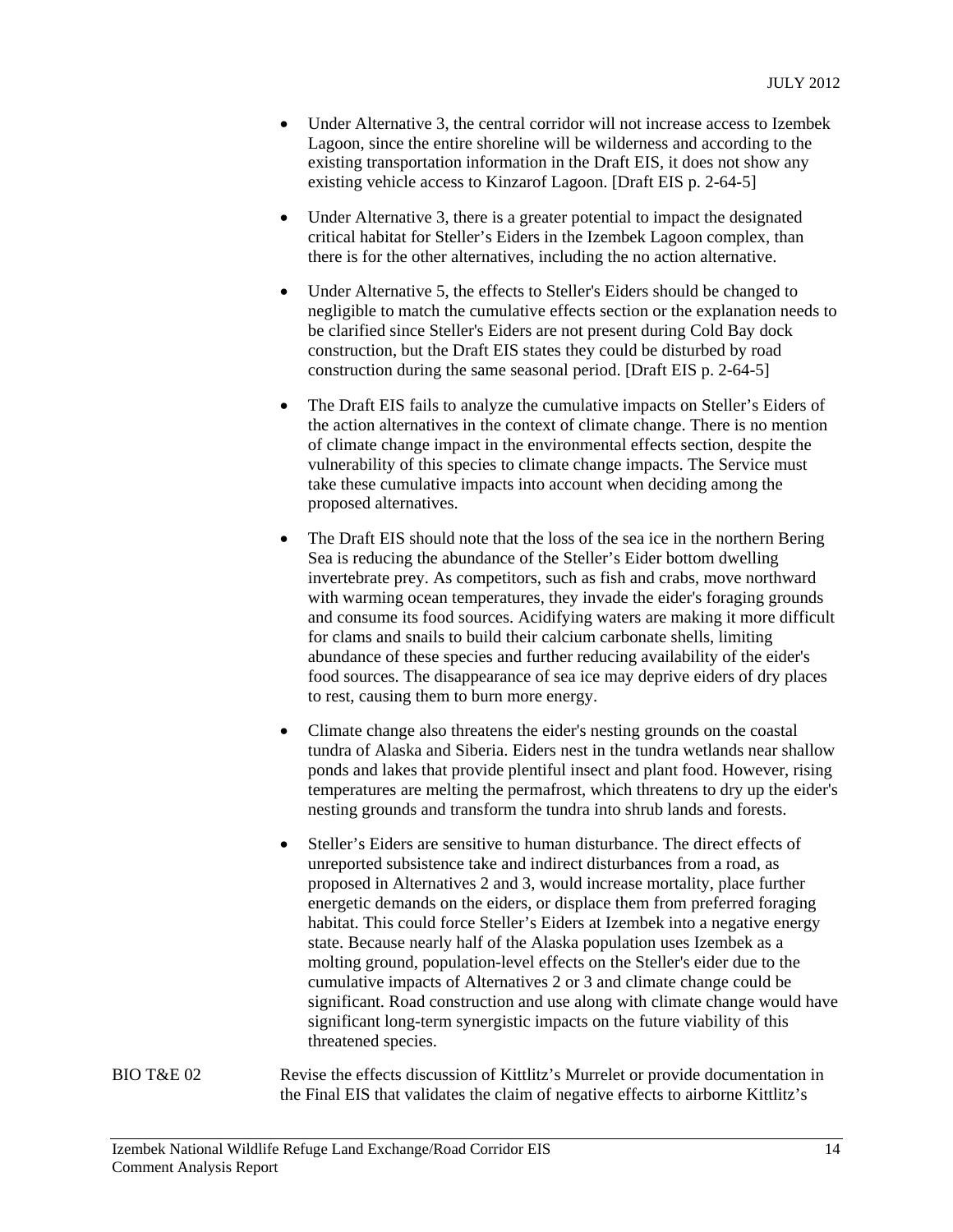|                       | Murrelets from flying over the proposed road. This should be done in sufficient<br>detail so that the Record of Decision clearly identifies whether an additional<br>consultation under Section 7 or Biological Assessment or Biological Opinion is<br>required for the Kittlitz's Murrelet.                                                                                                                                                                                                                                                                                                                             |
|-----------------------|--------------------------------------------------------------------------------------------------------------------------------------------------------------------------------------------------------------------------------------------------------------------------------------------------------------------------------------------------------------------------------------------------------------------------------------------------------------------------------------------------------------------------------------------------------------------------------------------------------------------------|
| <b>BIO T&amp;E 03</b> | This road will have a devastating effect on the natural balance of this pristine<br>area, in effect destroying the network which supports existing plant and animal<br>life, much of it consisting of protected species.                                                                                                                                                                                                                                                                                                                                                                                                 |
| <b>BIO T&amp;E 04</b> | There is potential for Kittlitz's Murrelet nesting habitat on the higher elevations<br>of the King Cove Corporation relinquished selection parcel. Under Alternatives 2<br>and 3, this potential nesting habitat will remain a part of the Izembek Wilderness.<br>Under Alternatives 1, 4, and 5, this potential habitat will be transferred to the<br>private ownership of the King Cove Corporation. The effect of retaining or<br>eliminating this parcel in wilderness is uncertain.                                                                                                                                 |
| <b>BIO T&amp;E 05</b> | The entirety of the Izembek Lagoon complex - waters, eelgrass beds, and<br>intertidal shorelines are in state ownership and managed as part of the Izembek<br>State Game Refuge. Within the exterior boundaries of the designated Critical<br>Habitat for the Izembek Lagoon complex are two areas identified as high density<br>molting habitat. There are no designated Critical Habitats or high density molting<br>habitat for Steller's Eiders on Kinzarof Lagoon. Both the Izembek Lagoon<br>complex and the Kinzarof Lagoon are considered to provide high density use<br>wintering habitat for Steller's Eiders. |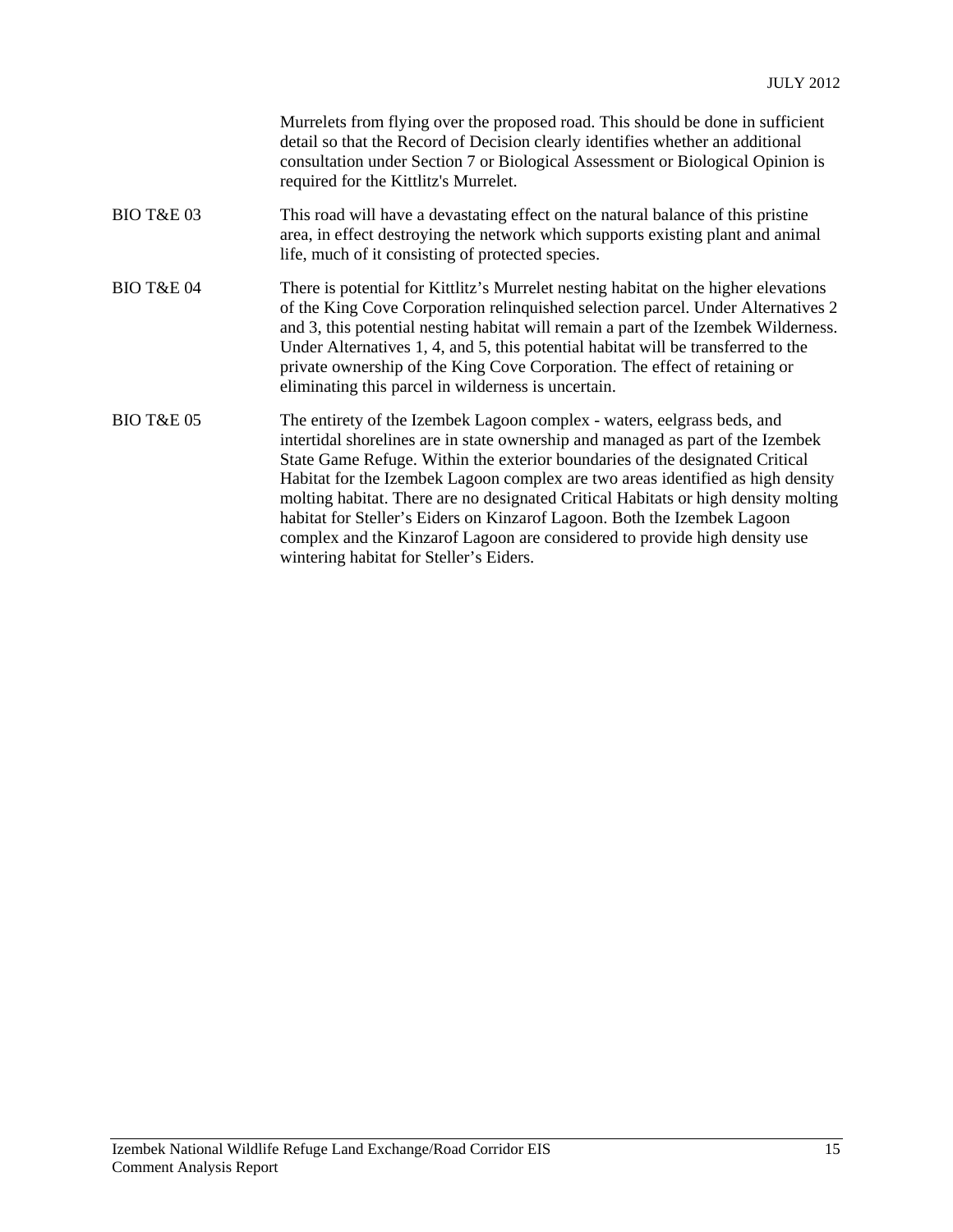# Biological Resources - Vegetation (BIO VEG)

| <b>BIO VEG</b>    | Comments regarding impacts to vegetation in the project area.                                                                                                                                                                                                                                                                                                                                                                                                                                                                                                                                                                                                                                                                                                                                                                                                                                                                                                                                                                                                                                                                                                                                                                                                            |
|-------------------|--------------------------------------------------------------------------------------------------------------------------------------------------------------------------------------------------------------------------------------------------------------------------------------------------------------------------------------------------------------------------------------------------------------------------------------------------------------------------------------------------------------------------------------------------------------------------------------------------------------------------------------------------------------------------------------------------------------------------------------------------------------------------------------------------------------------------------------------------------------------------------------------------------------------------------------------------------------------------------------------------------------------------------------------------------------------------------------------------------------------------------------------------------------------------------------------------------------------------------------------------------------------------|
| <b>BIO VEG 01</b> | The road and subsequent vehicle traffic will introduce invasive species into the<br>Izembek National Wildlife Refuge; therefore, the applicant should be responsible<br>for developing an invasive species plan that must meet the approval of the<br>Service and the US Army Corps of Engineers. [Draft EIS p. F-8]                                                                                                                                                                                                                                                                                                                                                                                                                                                                                                                                                                                                                                                                                                                                                                                                                                                                                                                                                     |
| <b>BIO VEG 02</b> | The Draft EIS states that there would be an indirect effect from operation and<br>maintenance on plant communities resulting from dust, but this is not supported<br>by the analysis. Unless the Service can document impacts to the Outer Marker<br>Road or Outpost Road as a result of vehicular dust, the effects on plant<br>communities from dust should be negligible, not moderate, since the area<br>receives significant rainfall. The use of data from the Denali Highway in the<br>analysis is inappropriate. [Draft EIS p. 4-125]                                                                                                                                                                                                                                                                                                                                                                                                                                                                                                                                                                                                                                                                                                                            |
| <b>BIO VEG 03</b> | Several aspects of the effects to rare vegetation should be re-analyzed. The<br>Service should revisit the conclusion that alternatives 2 and 3 would not change<br>the justification for the Ramsar designation because this conclusion is not<br>supported by the scientific information provided in the Draft EIS. Due to a lack<br>of rare plant surveys, it cannot be determined if the ecological character of the<br>Ramsar Site would be changed as a result of impacts due to the proposed road. A<br>change in character can be determined through the use of an effective monitoring<br>and survey program using the Ramsar criteria; this monitoring is needed before<br>the Final EIS and Record of Decision are completed. Rare plant surveys could<br>document the presence of rare plant populations within a road alignment, but<br>with no commitment to protect rare plant populations in the Draft EIS, they could<br>still be eliminated by construction resulting in a major level of impact on this<br>resource. The impact level should be major since impacts are generally medium<br>or high intensity, long term or permanent in duration, of regional or extended<br>scope, and affect important or unique resources. [Draft EIS p. 3-42-43] |
| <b>BIO VEG 04</b> | The Service needs to revise the analysis regarding the effects of the land<br>exchange to the vegetation; the effects are negligible, not moderate. While the<br>chart [Draft EIS p.2-57] notes that 52,583 acres of new native plant cover is<br>added to the refuge system, it also needs to consider that substantial vegetation<br>will become wilderness, precluding most development such as oil and gas leasing<br>on the 41,887 acres of state land with unique habitats for Tundra Swans and<br>caribou.                                                                                                                                                                                                                                                                                                                                                                                                                                                                                                                                                                                                                                                                                                                                                        |
| <b>BIO VEG 05</b> | The EIS should consider effects to water quality and the potential to degrade the<br>eel grass beds found in the Izembek Lagoon.                                                                                                                                                                                                                                                                                                                                                                                                                                                                                                                                                                                                                                                                                                                                                                                                                                                                                                                                                                                                                                                                                                                                         |
| <b>BIO VEG 06</b> | The eel grass is growing very well. This winter, all the lagoons froze deeply and<br>when they thawed out, the eel grass was up one to two weeks later - all green,<br>brand-new, ready to go for the summer. So there is no trouble with eel grass in<br>Izembek.                                                                                                                                                                                                                                                                                                                                                                                                                                                                                                                                                                                                                                                                                                                                                                                                                                                                                                                                                                                                       |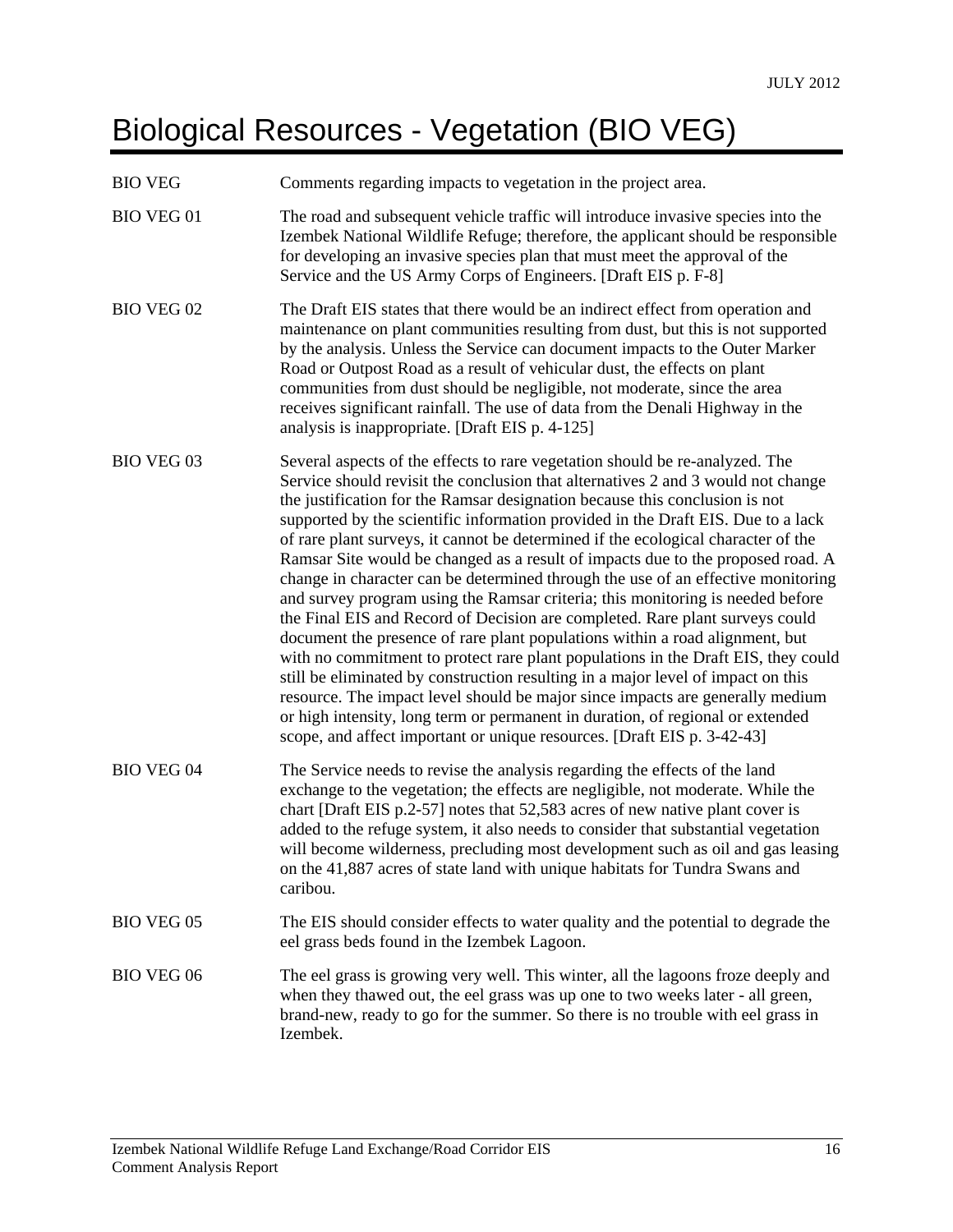# Biological Resources - Wetlands & Aquatic Communities (BIO WET)

| <b>BIO WET</b>    | Comments regarding the impacts to wetland habitat and aquatic species<br>(invertebrates) in the project area, including shoreline habitat.                                                                                                                                                                                                                                                                                                                                                                                                                                                                                                                                                                                                                                                                                                                                                                                                         |
|-------------------|----------------------------------------------------------------------------------------------------------------------------------------------------------------------------------------------------------------------------------------------------------------------------------------------------------------------------------------------------------------------------------------------------------------------------------------------------------------------------------------------------------------------------------------------------------------------------------------------------------------------------------------------------------------------------------------------------------------------------------------------------------------------------------------------------------------------------------------------------------------------------------------------------------------------------------------------------|
| <b>BIO WET 01</b> | The construction of the proposed road would destroy the fragile wetland habitat,<br>which is of global ecological significance.                                                                                                                                                                                                                                                                                                                                                                                                                                                                                                                                                                                                                                                                                                                                                                                                                    |
| <b>BIO WET 02</b> | Revise the analysis of impacts of the road on hydrology and wetlands to consider<br>effects beyond the 400 foot corridor on vegetation classes that are an integral<br>function of the wetland complex on the isthmus. [Section 4.2.1.4] [Draft EIS p 4-<br>18,19].                                                                                                                                                                                                                                                                                                                                                                                                                                                                                                                                                                                                                                                                                |
| <b>BIO WET 03</b> | [Draft EIS p. 4-122 Section 4.3.2.2] This section is difficult to understand and<br>confusing. Numeric information, particularly as presented in the second sentence<br>of paragraph two, would be easier to follow by having it in a table. This section<br>should be rewritten for clarity in the Final EIS.                                                                                                                                                                                                                                                                                                                                                                                                                                                                                                                                                                                                                                     |
| <b>BIO WET 04</b> | If off-road vehicle or snow-machine use occurs off the road, there is potential for<br>further disruption of hydrologic processes in this wetland complex.                                                                                                                                                                                                                                                                                                                                                                                                                                                                                                                                                                                                                                                                                                                                                                                         |
| <b>BIO WET 05</b> | As presented, the data do not warrant a rating of moderate impact for the loss of<br>3.8 acres of wetland due to construction. Reconsider the ratings to provide more<br>complete justification for the finding of moderate impact, or reduce the ratings to<br>minor or negligible. [Draft EIS p. 4-122 - 4-124]                                                                                                                                                                                                                                                                                                                                                                                                                                                                                                                                                                                                                                  |
| <b>BIO WET 06</b> | The Service should review these suggested edits for clarification of statements in<br>the wetlands section of the EIS:                                                                                                                                                                                                                                                                                                                                                                                                                                                                                                                                                                                                                                                                                                                                                                                                                             |
|                   | A figure illustrating the watershed boundary between Izembek and Kinzarof<br>lagoons would assist in evaluating direct and indirect effects to the<br>watersheds [Draft EIS Chapter 3].                                                                                                                                                                                                                                                                                                                                                                                                                                                                                                                                                                                                                                                                                                                                                            |
|                   | Giving the wetlands totals at 0.1 acre implies a level of accuracy that cannot<br>٠<br>be achieved with the data used for the analysis. Suggest that the wetlands<br>acreages be rounded off no less than to the nearest acre unless the wetlands<br>data is verified in the field [Draft EIS Chapter 3 Table 3.2-6].                                                                                                                                                                                                                                                                                                                                                                                                                                                                                                                                                                                                                              |
|                   | Clarify the boundary of Wetlands of International Importance - The Ramsar<br>boundary needs to be clearly delineated and described. The Service should<br>resolve the boundary discrepancy so it can be accurately described in the<br>Final EIS [Draft EIS Chapter 3-47, Section 3.2.2.2]. Draft EIS Figure 3.2-2<br>adds to the confusion since it shows the boundary submitted with the original<br>application not the official boundary as it is described in the text. Suggest<br>Figure 3.2-2 be modified to show the Ramsar area using the Izembek State<br>Game Refuge boundary. Suggested wording: The Izembek National Wildlife<br>Refuge, including the Izembek State Game Refuge as shown in Figure 3.2-2,<br>is one of 19 sites in the U.S. designated as Wetlands of International<br>Importance under a multi-national environmental agreement known as the<br>Ramsar Convention (Ramsar) [Draft EIS Chapter 3-48 last paragraph]. |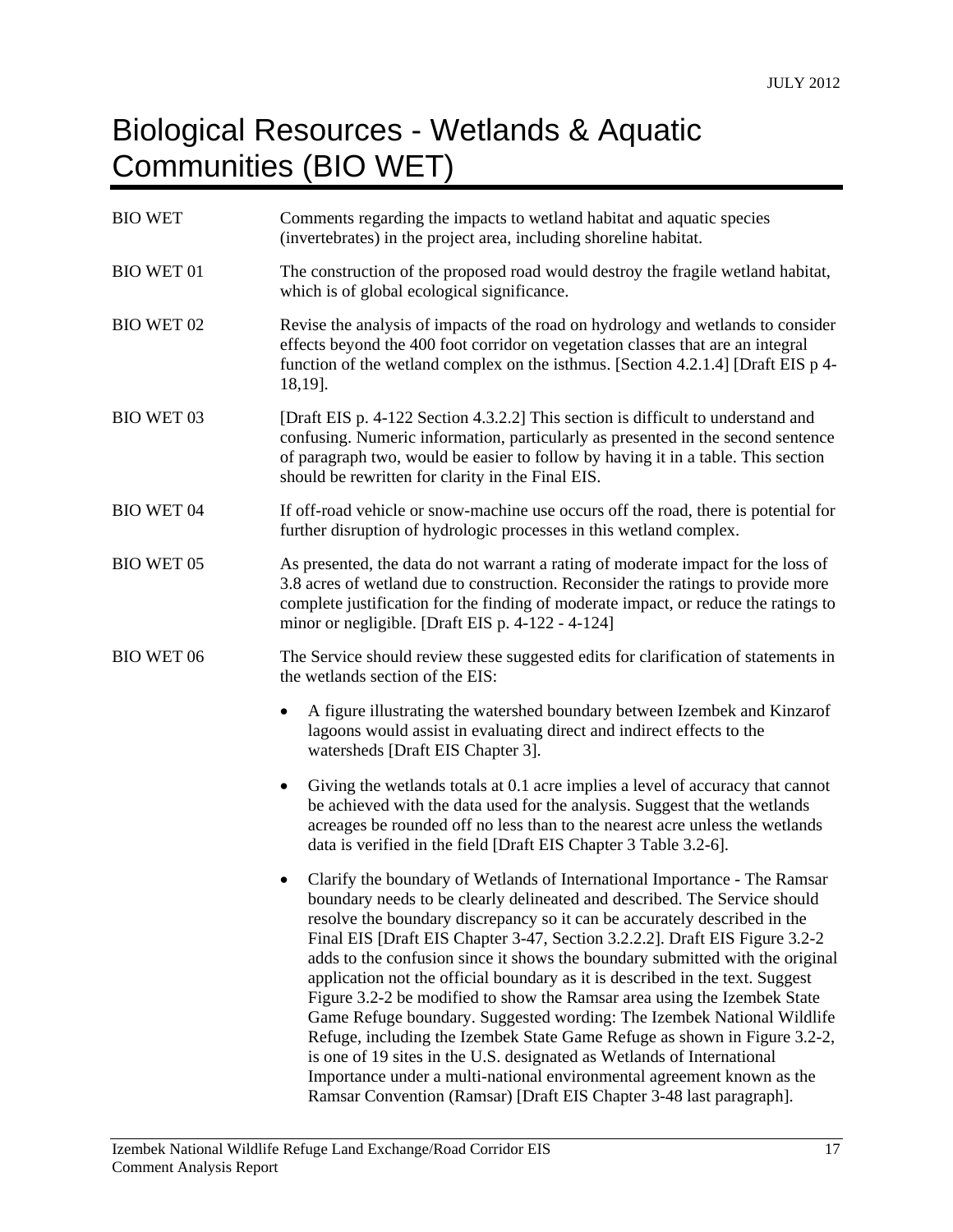- The EIS states in this section that there would be a beneficial effect to wetlands as a result of the land exchange. Although wetlands managed as wilderness would receive more legal protection than wetlands managed by the state of Alaska, in reality, the wetlands proposed for exchange from the state are under no threat of development, occur within a very similar remote area far removed from human induced impacts and for all practical purposes function as wild areas much as officially designated wilderness areas do. The Corps does not believe the land exchange would result in a benefit to wetlands. While lands may change ownership and management plans change, there is no gain to the amount of wetlands, no significant added protections to existing wetlands that are currently under any threat, nor is there any threat to these wetlands in the foreseeable future. Furthermore, as the EIS states, the wetlands that would be impacted by a road are of a much higher value than state lands offered in the exchange. From the Corps perspective, there is little to no benefit to wetlands that would result from the proposed land exchange. Furthermore, the purpose of the land exchange is for a road which would have negative effects on wetlands. The EIS is misleading in telling the public that there would be a benefit to wetlands. Either remove the statements about the land exchange being a benefit to wetlands, or clarify that the Corps believes the land exchange would not result in a real benefit to wetlands [Draft EIS Chapter 4 Page 4-125 Section 4.3.2.2 Paragraph 13, Summary].
- The use of the words "net gain" may be true in the sense that the refuge would gain wetlands under their control, but there is no real net gain in the amount of wetlands in reality, on the ground. The use of this word is misleading - no wetlands would be gained from the land exchange and could be confused with the Executive Order regarding the no net loss policy regarding wetlands. Clarify in this sentence that the net gain refers only to the refuge gaining wetlands under their control and that it does not mean there is actually a net gain in the amount/acreage/ecological function of actual wetlands [Draft EIS Chapter 4 Page 4-126 Section 4.3.2.2 Paragraph 15, Cumulative effects].
- For benefits to wetlands from the land exchange, the alternatives analysis should discuss the negative effects to wetlands from not doing the land exchange - probably because it is obvious there would be no negative effects to wetlands if the land exchange does not go through [Draft EIS Chapter 4 Page 4-237 through 4-238 Section 4.4.2.2 Paragraphs 9, 11, 14].
- Where is the counterbalance for the 13,600 acres of wetlands added to the national wildlife refuge system (86 percent are unique wetlands in congressionally designated wilderness) that for any other project would be considered compensation under the Corps 404 process? If fact, almost of 12 acres of unique wetlands comprising islands in the mouth of Kinzarof Lagoon were added to the Izembek National Wildlife Refuge as compensation for wetlands lost as a direct result of constructing the road authorized in the 2003 EIS [Draft EIS Page 4-107 - Hydrology].
- Is there any documentation that would indicate that selection of Alternatives 2 or 3 would affect the status of the Wetlands of International Importance designation? According to Figure 3.2-2, Original Proposed Wetlands of International Importance, only a portion of Alternative 2 and 3 are within the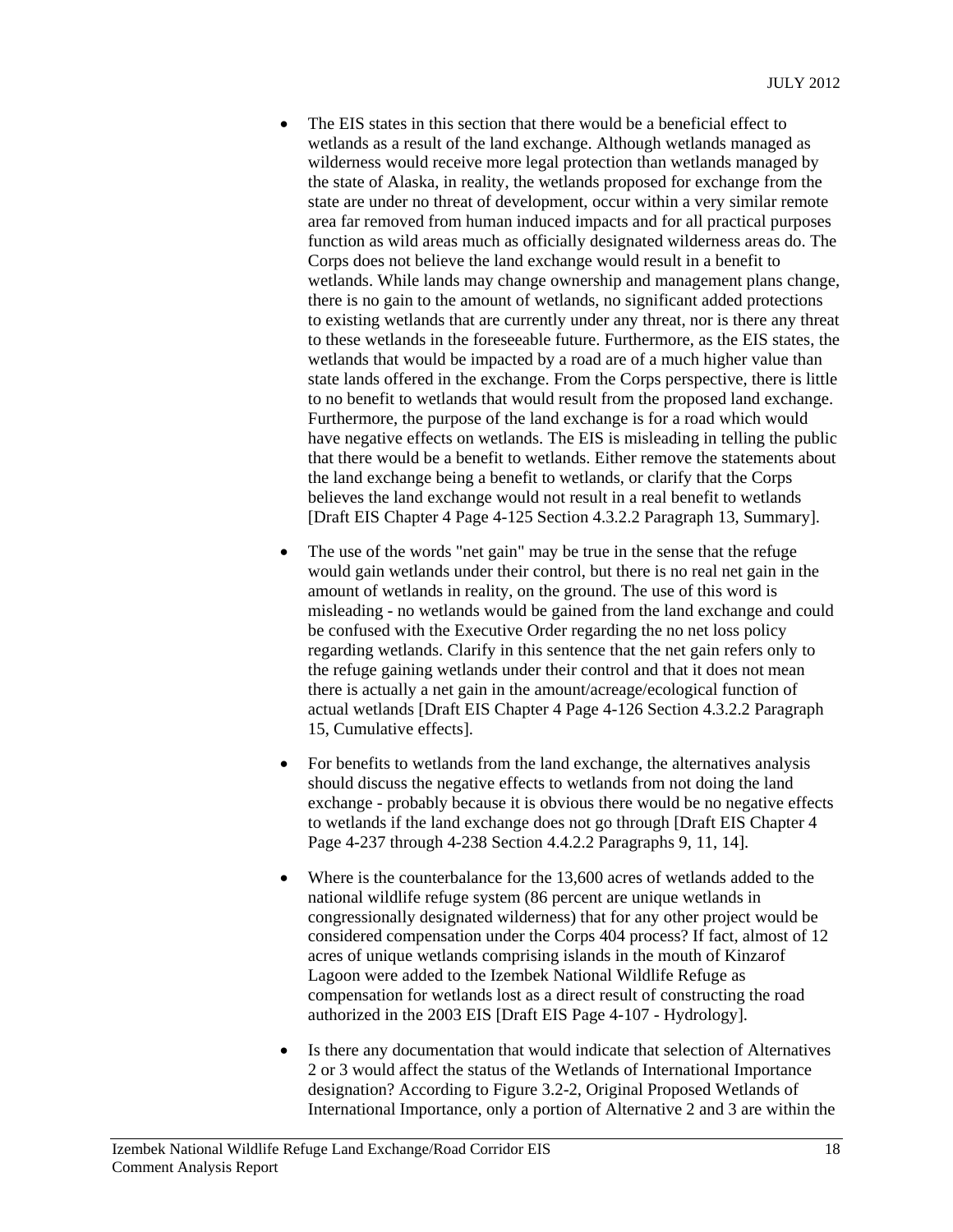| Ramsar designation. However, the text says that both corridors are entirely |  |
|-----------------------------------------------------------------------------|--|
| within the entire Izembek National Wildlife Refuge and Izembek State Game   |  |
| Refuge. The text and figure need to be consistent. The Ramsar boundary      |  |
| needs to be clearly shown on a figure. Suggest that the State Game Refuge   |  |
| boundary be used to illustrate the Ramsar boundary because it encompasses   |  |
| the eelgrass beds [Draft EIS Chapter 4-123, Section 4.3.2.2 paragraph 3].   |  |

BIO WET 07 The Service needs to consider that while the direct impacts of the road are estimated to be only 3.8 acres of wetlands under Alternative 2, and 2.4 acres under Alternative 3, considering only the areas delineated on a map is contrary to the original intent of designating the entire isthmus region as Izembek National Wildlife Refuge to protect an intact watershed. Wetlands do not function as discreet features on the landscape, and the isthmus in Izembek National Wildlife Refuge is a wetland complex that includes the interaction between uplands where the water table may be higher than the adjacent lowland containing a wetland. Disruption of surface water flow in uplands may impact both surface and subsurface flows, with the latter being an equally important component of wetland hydrology in that groundwater may be the primary source of water in a lowland wetland.

BIO WET 08 At present the Draft EIS describes how King Cove Corporation intends to take its 5,430-acre entitlement from lands currently in the Alaska Peninsula National Wildlife Refuge that are located east of Frosty Peak. These lands would not be subject to Section 22(g) of the Alaska Native Claims Settlement Act (ANCSA) and thus would lose any resource protections that had been afforded by remaining within the Alaska Peninsula National Wildlife Refuge. Before a complete and accurate analysis of the environmental impacts of the proposed action can be made, information regarding the specific lands to be reclaimed by King Cove must be presented to the public. Taking of other lands from the Alaska Peninsula National Wildlife Refuge will significantly reduce any perceived benefits to wetlands that may be associated with the proposed land exchange, road construction, operation, and maintenance.

BIO WET 09 The Service needs to consider and incorporate in the EIS additional data and analysis performed and submitted regarding:

- Acres of Wetlands and Miles of Shoreline Habitat Removed and Added/Retained to the National Wildlife Refuge System, state ownership, and King Cove Corporation ownership for each alternative. [Table 14 King Cove Group comments]
- Net Gain or Loss in Acres of Wetlands and Miles of Shoreline Habitat Added or Retained to the National Wildlife Refuge System, state ownership, and King Cove Corporation ownership. [Table 15 King Cove Group comments]
- Miles of Shoreline habitats Removed and Added/Retained under Alternative 2 or Alternative 3. [Table 16 King Cove Group comments] and;
- Specifically at Page 2-58 Wetlands/Cumulative Effects the chart notes that 12,276 acres of new native plant cover is added to the refuge system, and that the effect is moderate. The effects of the land exchange are negligible and there will be a net increase of almost 13,600 acres of wetlands.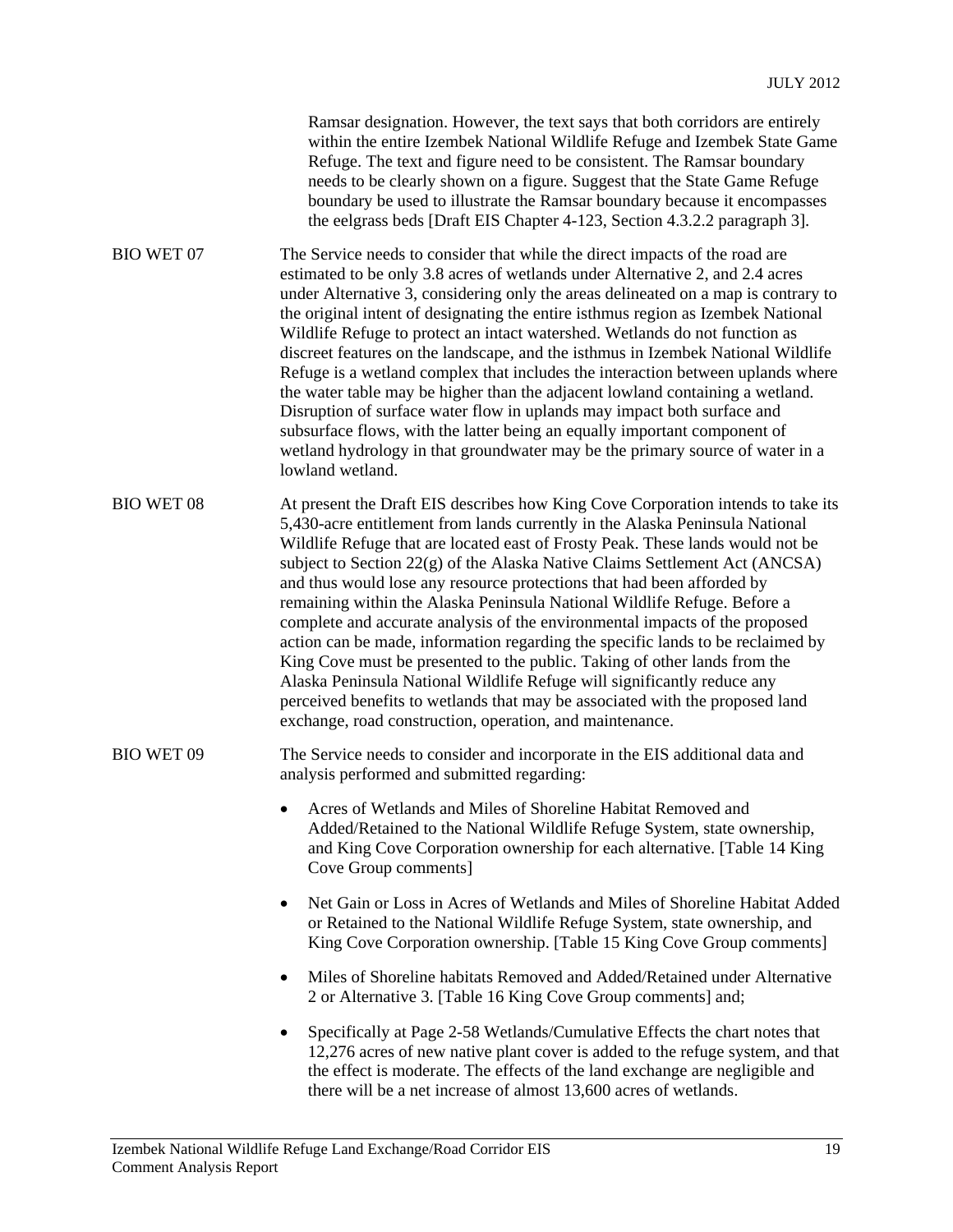#### BIO WET 10 The effects of exchanging Ramsar or high value wetlands should be re-analyzed in the Final EIS:

- The transfer of up to 13 acres of Ramsar wetlands with an estimated up to 3.8 acres of fill to state ownership under Alternative 2 will have a negligible to minor effect within the context of the overall wetland distribution and function of wetlands on federal and state ownerships in the Izembek National Wildlife Refuge and Izembek State Game Refuge.
- The transfer of up to 9 acres of Ramsar wetlands with an estimated up to 2.4 acres of fill to state ownership under Alternative 3 will be negligible to minor effect within the context of the overall wetland distribution and function of wetlands on federal and state ownerships in the project area.
- The addition of 1,235 acres of wetlands located on the Kinzarof Lagoon parcel and retention of the 1,917 acres of Ramsar wetlands on the king cove corporation relinquished selection under alternatives 2 and 3 will have a major positive effect since the 3,152 acres will be part of the Izembek Wilderness as prospective Ramsar wetlands.
- The removal of 1,917 acres of Ramsar wetlands from the Izembek Wilderness under alternatives 1, 4, and 5 will have a direct and negative effect to the Ramsar wetland designation.
- Both Alternatives 2 and 3 will have the same overall effect to wetlands by adding approximately 17,900 acres of high value wetlands and 32 miles of associated shoreline to the National Wildlife Refuge System including 11,723 acres that will be managed as part of the national wilderness preservation system.
- Both Alternative 2 and Alternative 3 will have the same overall effect to wetlands by potentially adding, or retaining existing federal ownership of approximately 3,152 acres of Ramsar designated wetlands; all of which will be managed as part of the national wilderness preservation system.
- Both Alternative 2 and Alternative 3 will add 4,282 acres of waters and submerged land with 2,300 acres of eelgrass habitats in state ownerships to the Izembek state game refuge with the same protection of state owned waters, submerged land, and eelgrass wetlands in the Izembek lagoon complex, or even greater protection than the Izembek lagoon complex because Kinzarof Lagoon will be completely surrounded by wilderness.
- Alternatives 1, 4, and 5 will result in a direct and permanent loss of 1,917 acres of unique wetlands that may or may not also be designated as Ramsar wetlands of international importance.
- Alternatives 1, 4, and 5 will have a significant negative effect to unique, high value wetlands because 1,917 acres of wetlands will be removed from the National Wildlife Refuge System; 4,282 acres of water, and 2,300 acres of eelgrass, and 17 miles of intertidal shoreline used by tens of thousands of waterfowl will not be added to the Izembek State Game Refuge.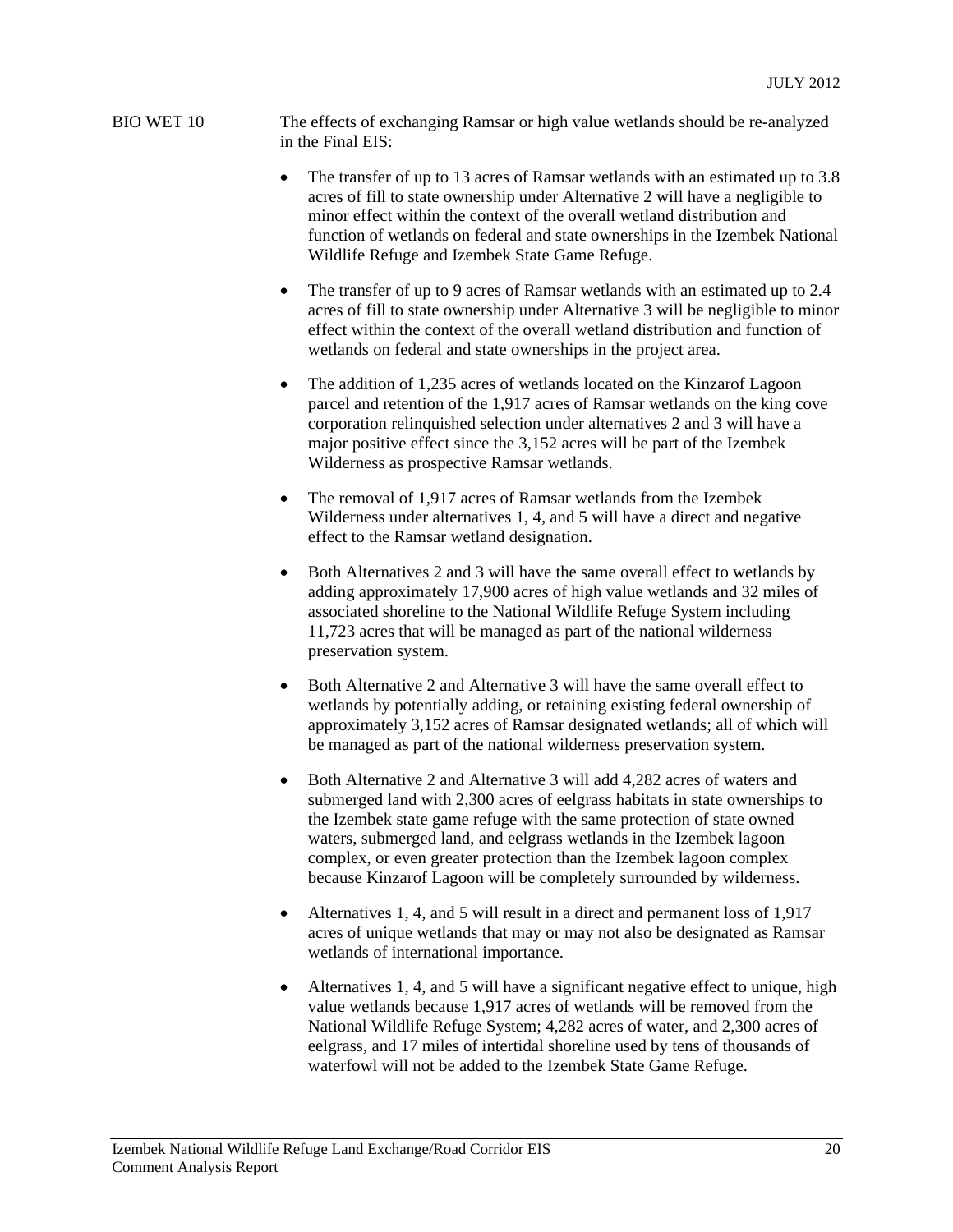• The Service and the Corps should clearly indicate the extent designated Ramsar wetlands of international importance are or are not directly, indirectly, or cumulatively affected by all the land exchange and its alternatives.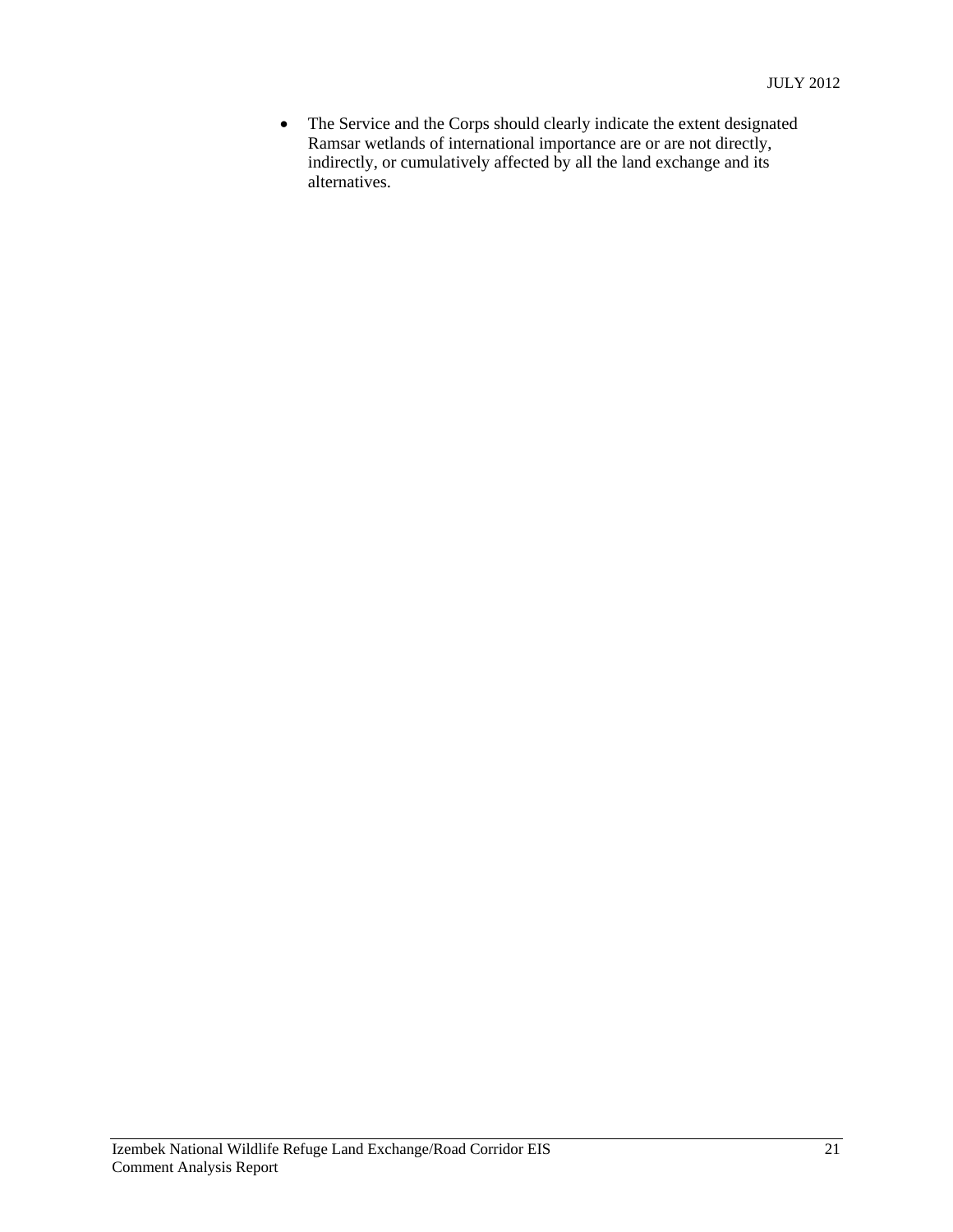## Biological Resources – Wildlife (BIO WILD)

BIO WILD Comments about impacts from road construction and operation to terrestrial and marine wildlife (including waterfowl and marine mammals).

BIO WILD 01 A road through this ecologically sensitive habitat and narrow confined isthmus would fragment and degrade the integrity of the lagoon complex. This would result in impacts that extend well beyond the road footprint and affect the integrity of the entire refuge. Birds and mammals use the lagoons, isthmus wetlands, tundra, and tidal flats to nest, feed, transit, and forage. In particular:

- The species most impacted would be those whose essential habitat would be directly or indirectly impacted by road construction, maintenance, traffic and potentially increased predation. Pacific Brant, Steller's Eiders, Emperor Goose, caribou, Tundra Swans, brown bears, sea otters, sea lions, seals, and whales would be impacted.
- Over 90 percent of Black Brant annually migrate to Izembek Lagoon in the fall, making this area critical to migration and overwintering success of Black Brant. The increased human access afforded by either road alternative to areas of high use by Black Brant, especially during hunting season, would significantly increase disturbance levels in areas where such access did not previously exist. This would reduce the refuge area that Black Brant previously used at low or non-existent disturbance levels. Increased direct mortality due to improved access for hunting, avoidance of key habitat, or decreased energy uptake prior to migration due to disturbance could result in significant adverse impacts to the Black Brant population.
- Eelgrass also provides food and cover for commercially important fish and shellfish. The enormous productivity of the eelgrass beds in Izembek Lagoon and other lagoons on the north side of the Alaska Peninsula is a key element in maintaining the productivity of the larger Bering Sea ecosystem. Degradation or loss of this complex could result in substantial population declines for species that rely on the area, as distant uplands or other lands offered in exchange do not offer comparable habitat components that these species need.
- BIO WILD 02 The current regulations for protection of the ponds utilized by migratory waterfowl are already significant enough to protect waterfowl nesting and utilization areas. Waterfowl nesting and utilization area are also to be protected under the Migratory Bird Treaty Act regulations.
- BIO WILD 03 The Service needs to consider that wildlife will not be disturbed from the construction, maintenance, and operation of a road and road corridor. Wildlife already is adapted to the extremes of the local physical environment (volcanic ash, earthquakes), human presence and the network of existing roads in Cold Bay and near King Cove and of aircraft over flight as observed by local residents. Vast areas of the refuge will be added to as a result of the exchange and will remain essentially inaccessible to most people and therefore the impact of either road will be minor. In addition nearby, there are vast land areas outside the refuge that are very similar in character that support similar populations of birds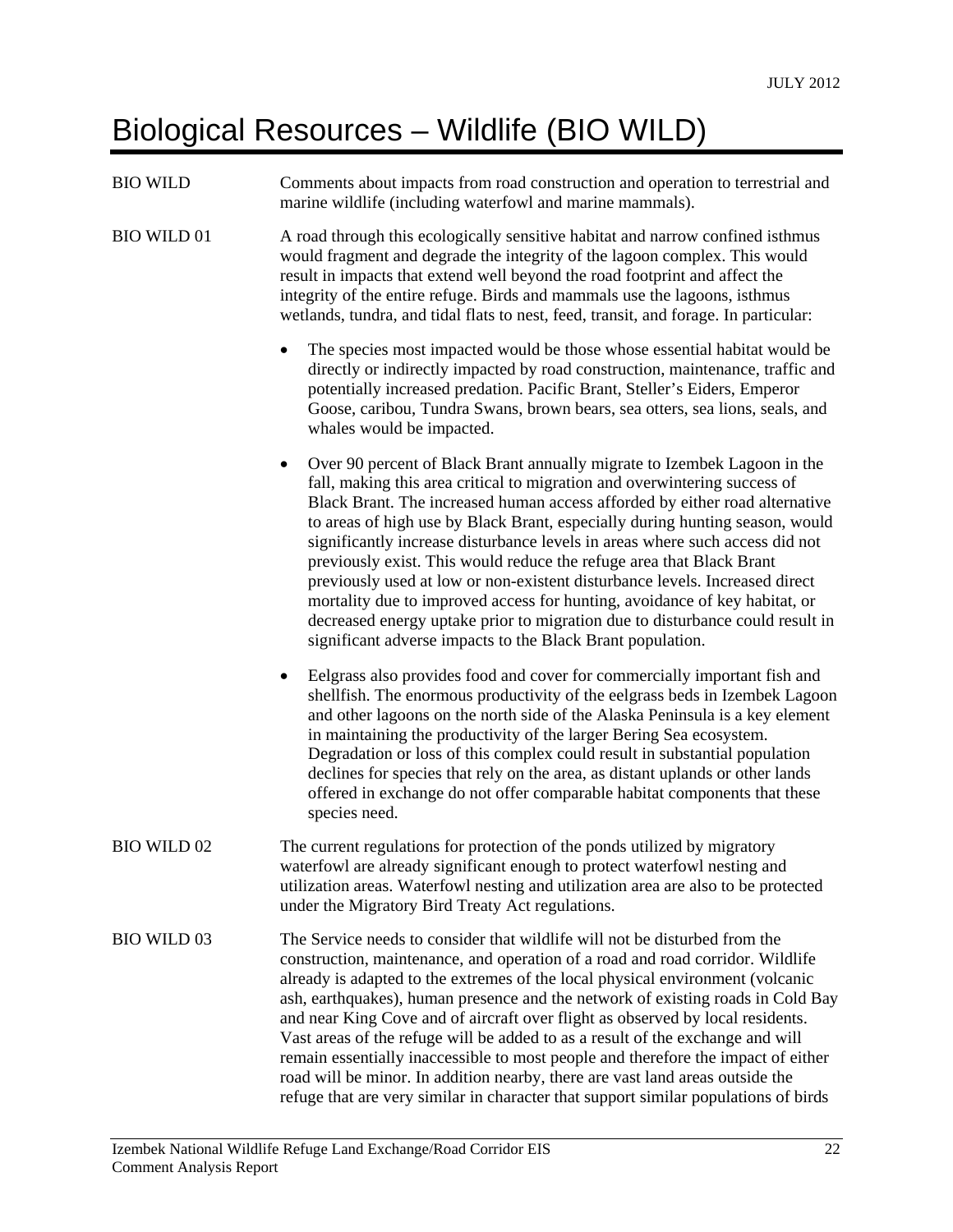and animals, such that the creation of a properly built road on one of these corridors will not be a significant loss.

BIO WILD 04 The Service should further consider the impacts to brown bears as a result of a road corridor. Some of the highest densities of brown bears on the Lower Alaska Peninsula are found in the Joshua Green River Valley, an area within three miles of the isthmus and proposed road corridor. Bears frequently use the isthmus to forage and roam in search for food. While the low levels of human disturbance have helped maintain the high habitat value of this area for brown bears, roads generally have harmful impacts on large carnivores. The construction of roads in what had been roadless brown bear habitat has been shown by many investigators to have significant adverse impacts on bear populations by increasing human access, which results in displacement of bears or the direct mortality of bears through legal hunting, defense-of-life-or-property kills, illegal killing, and road kills. Studies have demonstrated a strong relationship of road construction to increased bear mortality on northeastern Chichagof Island, an increasing probability of brown bears killed in defense-of-life-or-property with increasing road density on the Kenai Peninsula.

BIO WILD 05 The Draft EIS fails to adequately include the following information:

- There is not sufficient information to indicate major effects to fish and several bird species (e.g., Tundra Swans).
- Include an analysis of the probability of implied negative effects of hunting overharvest, or the illegal use of motorized vehicles in the wilderness, or for the overharvest of fish including whether federal or state regulatory mechanisms are insufficient/sufficient for handling any potential increases in hunting and fishing pressures to wildlife.
- There is an incomplete catalog of species within the Izembek National Wildlife Refuge. It is insufficient to list direct or indirect effects; the Service must consider the cumulative impacts of all of the impacts from roadbuilding *[to wildlife]*. These include not only impacts from human activities, but also the increase of predators that tend to thrive near human activity, such as common ravens and foxes, which would increase predation pressure on birds during nesting season when eggs and chicks are vulnerable, as well as during molting season when waterfowl are flightless as they grow new feathers.
- BIO WILD 06 Climate change may impact Pacific Black Brant, Steller's Eiders, and caribou whose survival and adaptive capacity may depend on maximizing the availability of undisturbed habitat available. The Service must analyze the effects of the various alternatives in the context of climate change for the full range of species that rely on Izembek National Wildlife Refuge.
- BIO WILD 07 The EIS needs to note that regarding impacts to migratory birds, experienced local pilots noted that they avoid birds traveling the waterways and do not overfly the ocean side of the coasts. Pilots noted that they do not observe birds present on the lakes though they are present nearer the ocean. They do not encounter flocks of birds between Cold Bay, the little lakes over to Lenard Harbor, on into King Cove, to Port Moller or the way up towards Nelson Lagoon. Pilots do observe that as soon as they encounter the rivers and the waterways,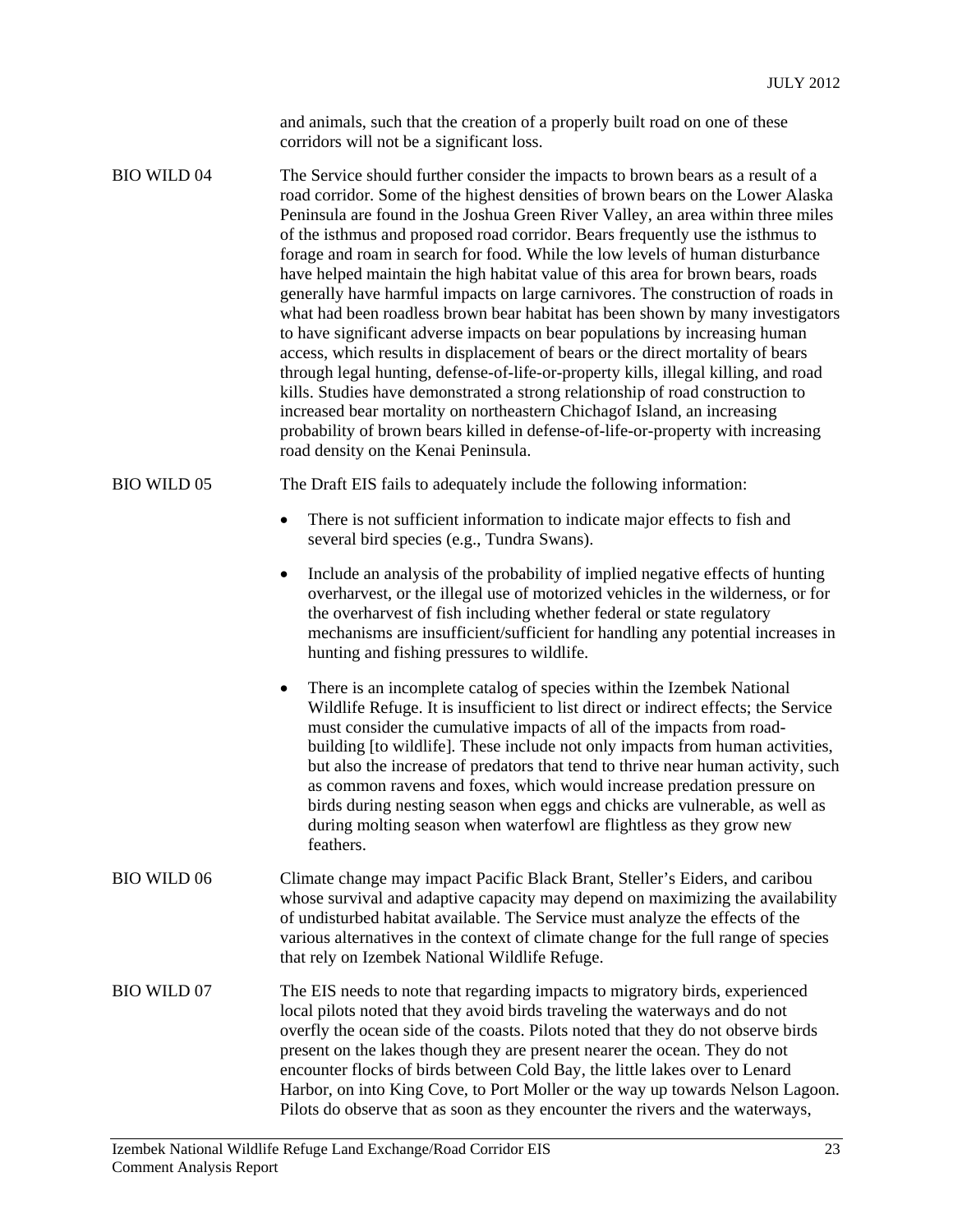they overfly the inland areas in order to limit disturbances. Pilots noted that they approach Cold Bay from the inland, in the fall, specifically to avoid the bird traffic and never go over Izembek.

BIO WILD 08 The Service should consider the noise disturbance from off-road vehicles, including all-terrain vehicles and motorcycles, and snow machine use on the road corridor. All-terrain vehicles and motorcycles have noise emissions near 100 dB immediately next to the vehicle and decrease to approximately 80 dB 50 feet away. Snow machines produced after 1976 that are in good working order and certified by the Snowmobiles Safety and Certification Committee's independent testing company emit no more than 73 dB(A) at 50 feet while traveling at 15 miles per hour when tested under SAE J-1161 procedures, but the disturbance may still be harmful to wildlife and should be evaluated in the EIS.

BIO WILD 09 The Final EIS should consider that the impacts to Tundra Swans that are associated with the proposed road alternatives will be major and highly significant. Much of the impact to Tundra Swans associated with the road alternatives would be due to inherent sensitivity of these birds to human disturbances and the strong likelihood that the road will bring increased human activities such as wildlife viewing, sport and subsistence hunting, as well as expanded use of all-terrain vehicles for subsistence access in spite of attempts to prevent such access.

BIO WILD 10 The Service needs to reconsider how the proposed road would increase access and have a significant impact on how bears and caribou navigate the refuge and greater area. As a result of greater access to the Joshua Green River, human activities will likely increase and affect movements and distributions of brown bear through increased hunting opportunities and indirectly through increased disturbance. Right now the effect only states major impacts to bears in the isthmus and moderate for project area. It should be restated that impacts will be major for the isthmus and project area [Draft EIS Exec. Summary, p 34, Section ES-Table 6: effects on land mammals].

BIO WILD 11 Regarding the impacts to Tundra Swans the Service needs to reconsider the impacts of the proposed alternatives, specifically:

> • Under Alternatives 2 and 3 a net of approximately 12,100 acres of high density use habitat and 3,000 acres of medium density Tundra Swan use habitat and 19,900 acres of low density Tundra Swan use habitat for a total net gain of 35,000 acres of Tundra Swan habitat and nest sites.

- Major positive effect by adding a total of 35,200 acres and an average annual number of 6.0 to 6.7 pairs of swans and nests of unique Tundra Swan use and nesting habitat to the National Wildlife Refuge System.
- Major positive effect by adding a total of 27,100 acres of unique Tundra Swan habitat and an average annual number of swan pairs and nests from 4.1 to 4.6 depending on the methodology used that will become part of the National Wilderness Preservation System.
- Negligible to minor effect for the 2 pairs of swan pairs/nests within the overall Tundra Swan habitat/nests in the Izembek National Wildlife Refuge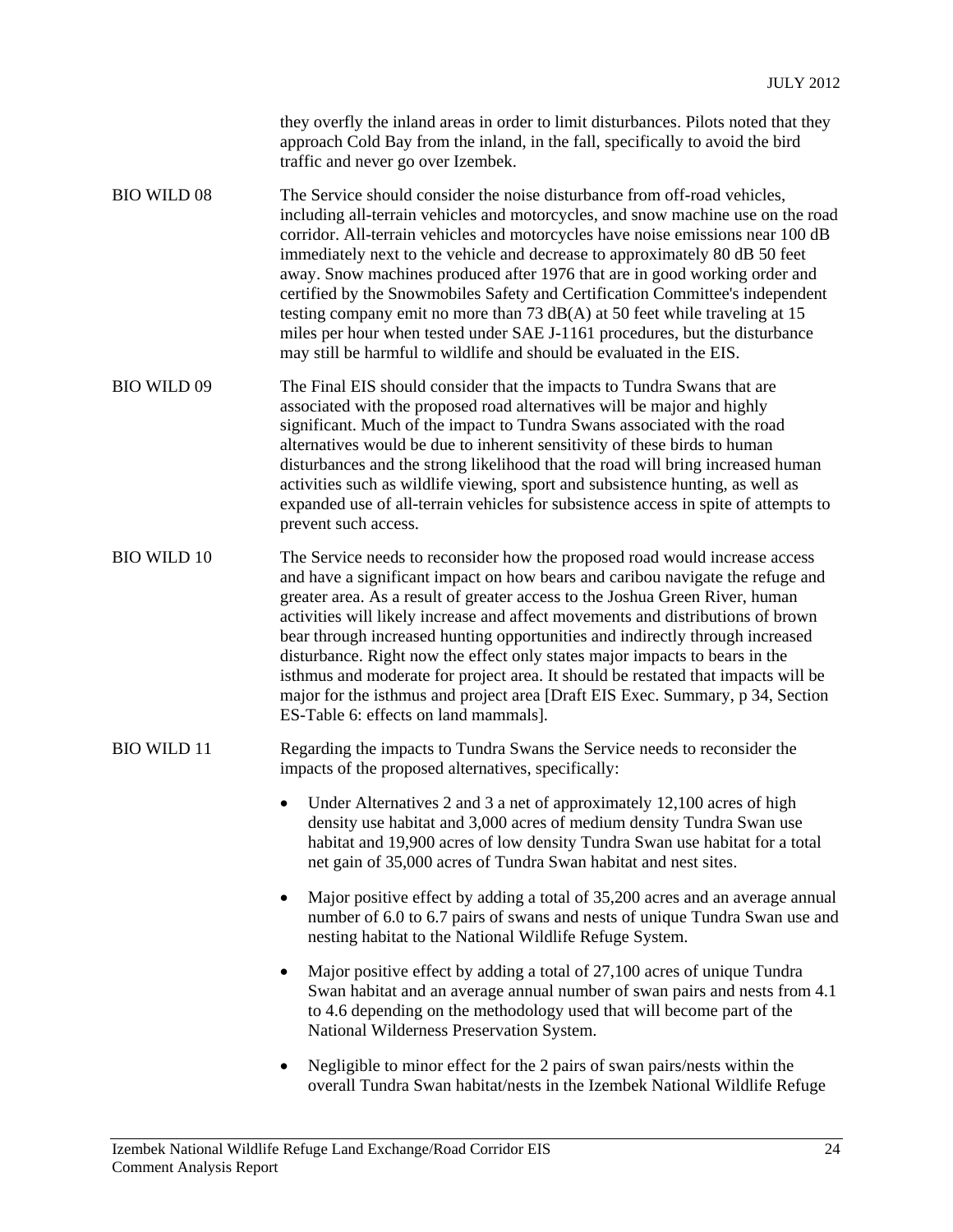and the 75 mile long area examined in the Service 1998 Land Protection Plan for the Izembek National Wildlife Refuge Complex.

- Negligible to major effect on the 0.5 to 0.6 pairs of Tundra Swan pairs and nests from the Izembek National Wilderness Preservation System under Alternatives 1, 4, and 5.
- Include an unbiased scientific review of 26 years of Service data on Tundra Swan pair and nest for the two proposed road corridors and for the 31,200 acres of unique Tundra Swan habitat, swan pairs and nest that would be transferred to the federal government for management as part of the National Wilderness Preservation System (27,100 acres) and the National Wildlife Refuge System.
- Review the Summary Comparison of Acres of Tundra Swan Use and Nest Sites Added or Removed from the National Wilderness Preservation System under Subtitle E [As Table 18 in additional comment provided by the King Cove Group], and;
- Summary of Net Gain or Loss of Acres of Tundra Swan Use and Nest Sites Added or Removed from the National Wilderness Preservation System under Subtitle E [As Table 19 in additional comment provided by the King Cove Group].
- BIO WILD 12 The Service needs to incorporate additional data concerning Tundra Swans for the Southern Road Alignment and clarify in the Final EIS the data provided in Table 1 through Table 6 of the King Cove Group. Specifically:
	- Considering the Southern Road Alignment first and using data from the Service swan spring nesting surveys (1978-2002) and swan breeding-pair population surveys (2004-2005), it was found that the number of observed breeding pairs within the 1,500-meter buffer of the Southern Road Alignment ranged from 0 to 6, depending on the year [Table 1 of the King Cove Group Comments]. These numbers represent between 0 to 16% of the total number of observed swan breeding pairs recorded in the Izembek refuge for the years 1978 to 2005.
	- The numbers of observed swan breeding pairs occurring within the 1,500meter buffer of the possible road alignment were rather variable among years. This suggests because swans show strong fidelity to nest sites across year that some pairs observed during the survey years with higher numbers of breeding pairs may not actually have been nesting in the area.
	- Using all 26 years in the Service data set and projecting forward, data indicate that an average of 2.1 observed breeding pairs could occur within the 1,500-meter buffer of the Southern Road Alignment in a given year [Table 1 of the King Cove Group Comments]. Applying the Service method to derive the estimated number of breeding pairs, these data indicate that an average of 2.5 estimated breeding pairs could occur within the 1,500-meter buffer.
	- For the 800-meter buffer surrounding the Southern Road Alignment, the number of observed breeding pairs ranged from 0 to 3, depending on the year [Table 2 of the King Cove Group Comments]. These numbers represent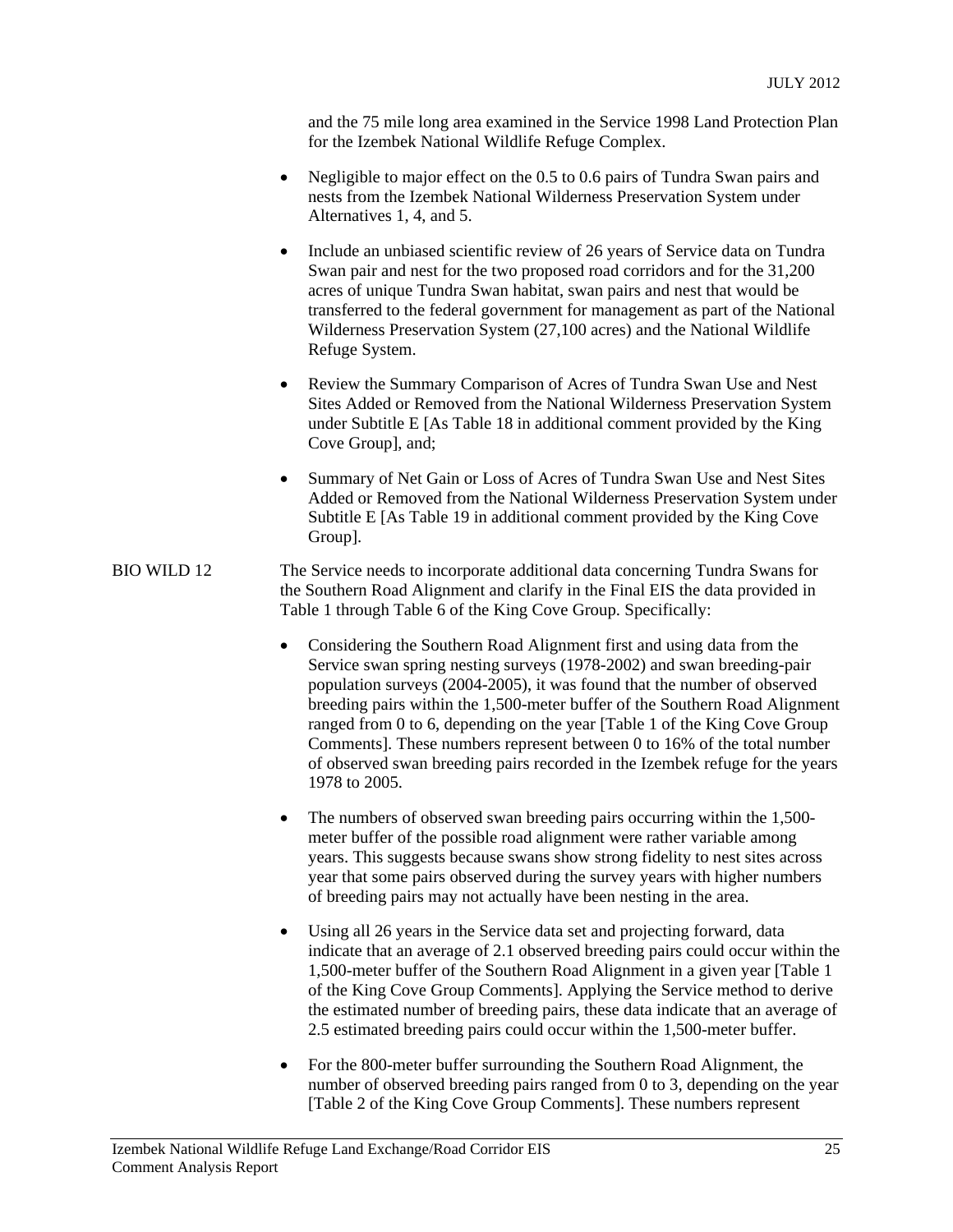between 0 to 8% of the total number of observed swan pairs and nests recorded in the Izembek refuge for the years 1978 to 2005. Across all survey years, these data indicate that an average of 0.7 observed breeding pairs (or 0.9 estimated breeding pairs) could occur within the 800-meter buffer of the Southern Road Alignment in a given year.

- There has been no attempt to quantify how many pairs and nests could occur in close proximity to the potential road. It is not sufficient to state that "numerous" pairs and nests could be disturbed/displaced (as is discussed in subsequent sentences in this paragraph) without some sort of quantification of how many pairs and nests might actually occur in close proximity to the potential road. An analysis of Service geospatial data on the locations of Tundra Swan pairs and nests in the Izembek refuge in relation to the Southern Road Alignment proposed in Alternative 2 could be conducted to provide additional information on this topic [Draft EIS p. 4-138, first paragraph].
- BIO WILD 13 The Service needs to incorporate additional data concerning Tundra Swans for the Central Road Alignment and clarify in the Final EIS the data provided in Table 3, Table 4 and Table 6 of the King Cove Group Comments. Specifically:
	- Considering the Central Road Alignment, it was found that the number of observed breeding pairs within the 1,500-meter buffer of the road alignment ranged from 0 to 7, depending on the year (Table 3). These numbers represent between 0 to 18% of the total number of observed swan pairs recorded in the Izembek refuge for the years 1978 to 2005.
	- Using all 26 years in the Service data set, these data indicate that an average of 1.9 observed breeding pairs (or 2.0 estimated breeding pairs) could occur within the 1,500-meter buffer of the Central Road Alignment in a given year (Table 3).
	- The numbers of observed swan breeding pairs occurring within the 1,500 meter buffer of the Central Road Alignment were variable among years. This suggests because swans show strong fidelity to nest sites across years that some pairs observed during the survey years with higher numbers of breeding pairs may not actually have been nesting in the area.
	- For the 800-meter buffer surrounding the Central Road Alignment, the number of observed breeding pairs ranged from 0 to 2, depending on the year (Table 4). These numbers represent between 0 to 7% of the total number of observed swan breeding pairs recorded in the Izembek refuge for the years 1978 to 2005. Across all survey years, these data indicate that an average of 0.6 observed breeding pairs (or 0.7 estimated breeding pairs) could occur within the 800-meter buffer of the Central Road Alignment in a given year (Table 4).

#### BIO WILD 14 The Service needs to incorporate additional data at the regional scale regarding Tundra Swan breeding pairs in the Final EIS, specifically:

 At a broader, regional scale (the boundary of the Izembek refuge was used as the regional scale), the mean of 2.1 observed breeding pairs represents, on average, 5.7% of the total annual average number of observed swan breeding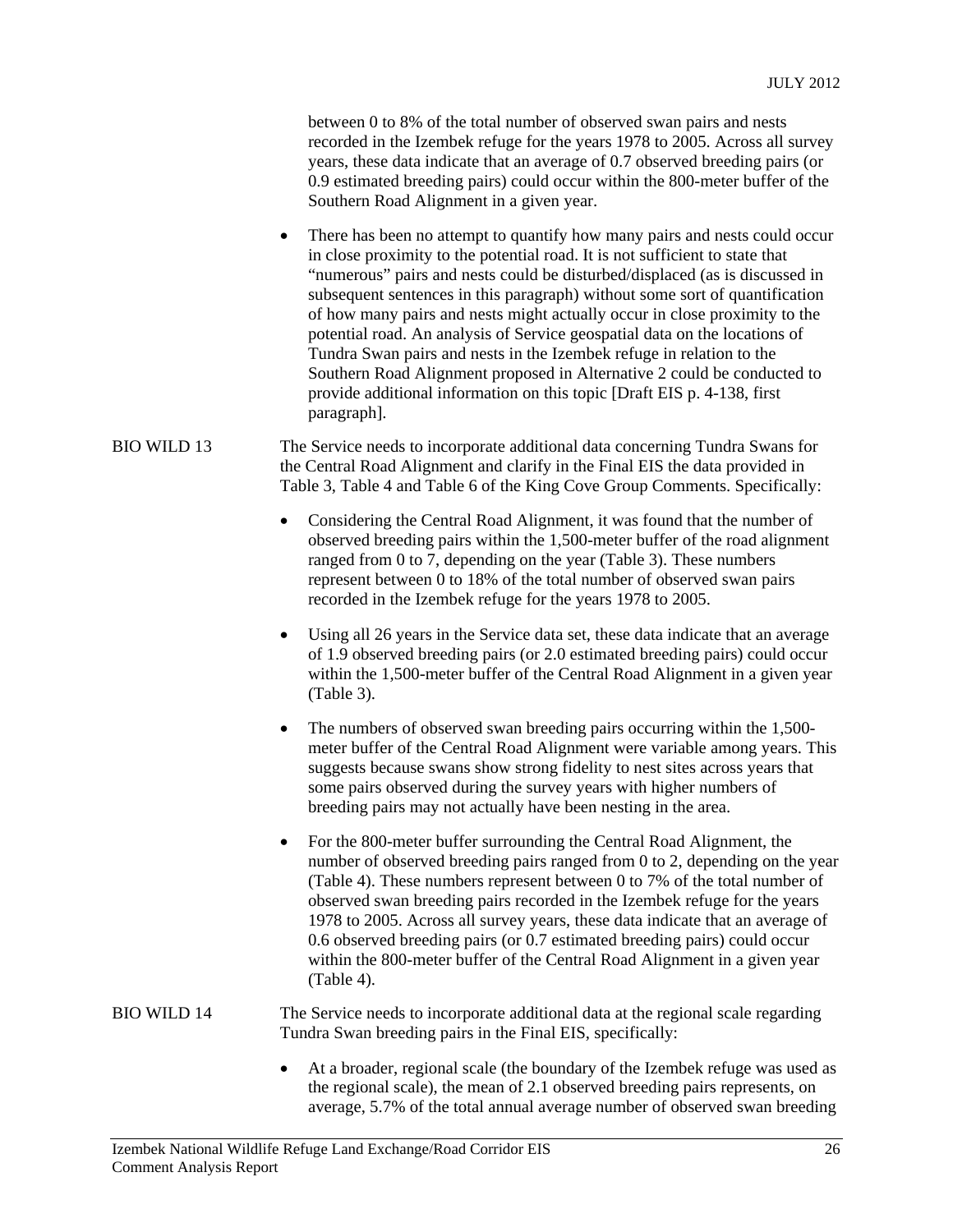pairs (34.6) recorded in the Izembek refuge during the survey years of the [Table 1 King Cove Group Comments]. For estimated breeding pairs, the mean of 2.5 breeding pairs within the 1,500-meter buffer represents 6.1% of the total annual average number of estimated swan breeding pairs (38.2) recorded in the Izembek refuge.

- At the regional scale of the Izembek refuge, the mean of 0.7 observed breeding pairs represents, on average, 2.0% of the total annual average number of observed swan breeding pairs (34.6) recorded in the Izembek refuge during the 26 survey years [Table 2 of the King Cove Group Comments]. For estimated breeding pairs, the mean of 0.9 breeding pairs within the 800-meter buffer represents 2.2% of the total annual average number of estimated swan breeding pairs (38.2) recorded in the Izembek refuge.
- At the regional scale of the Izembek refuge, the mean of 1.9 observed breeding pairs represents, on average, 5.3% of the total annual average number of observed swan breeding pairs (34.6) recorded in the Izembek refuge during the survey years [Table 3 of the King Cove Group Comments]. For estimated breeding pairs, the mean of 2.0 breeding pairs within the 1,500-meter buffer represents 5.1% of the total annual average number of estimated swan breeding pairs (38.2) recorded in the Izembek refuge.
- At the regional scale of the Izembek refuge, the mean of 0.6 observed breeding pairs represents, on average, 1.7% of the total annual average number of observed swan breeding pairs (34.6) recorded in the Izembek refuge during the 26 survey years [Table 4 of the King Cove Group Comments]. For estimated breeding pairs, the mean of 0.7 breeding pairs within the 800-meter buffer similarly represents 1.7% of the total annual average number of estimated swan breeding pairs (38.2) recorded in the Izembek refuge.
- BIO WILD 15 Regarding Tundra Swan observations on lands that are proposed for the exchange the Service should consider in the Final EIS that:
	- Twenty six years of Tundra Swan observations for the 5,430 acres the King Cove Corporation will relinquish has approximately 3,800 acres of unique high density abundant habitat that is used by up to 3 pairs and nests combined with most years having none. Annual observations shoe the number of nesting swan pairs and nests ranging from none to 3 pairs with an annual average of 0.5 to 0.6 depending on the methodology used. Under Alternatives 1, 4, and 5 this unique Tundra Swan habitat would be removed from the Izembek Wilderness.
	- In the area of King Cove Corporation lands at the mouth of Kinzarof Lagoon, rather few swan breeding pairs were observed during the 26 survey years represented in the Service data set; an annual average of 0.1 observed breeding pairs and 0.1 estimated breeding pairs was recorded across all years (Tables 5 and 6 King Cove Group Comments).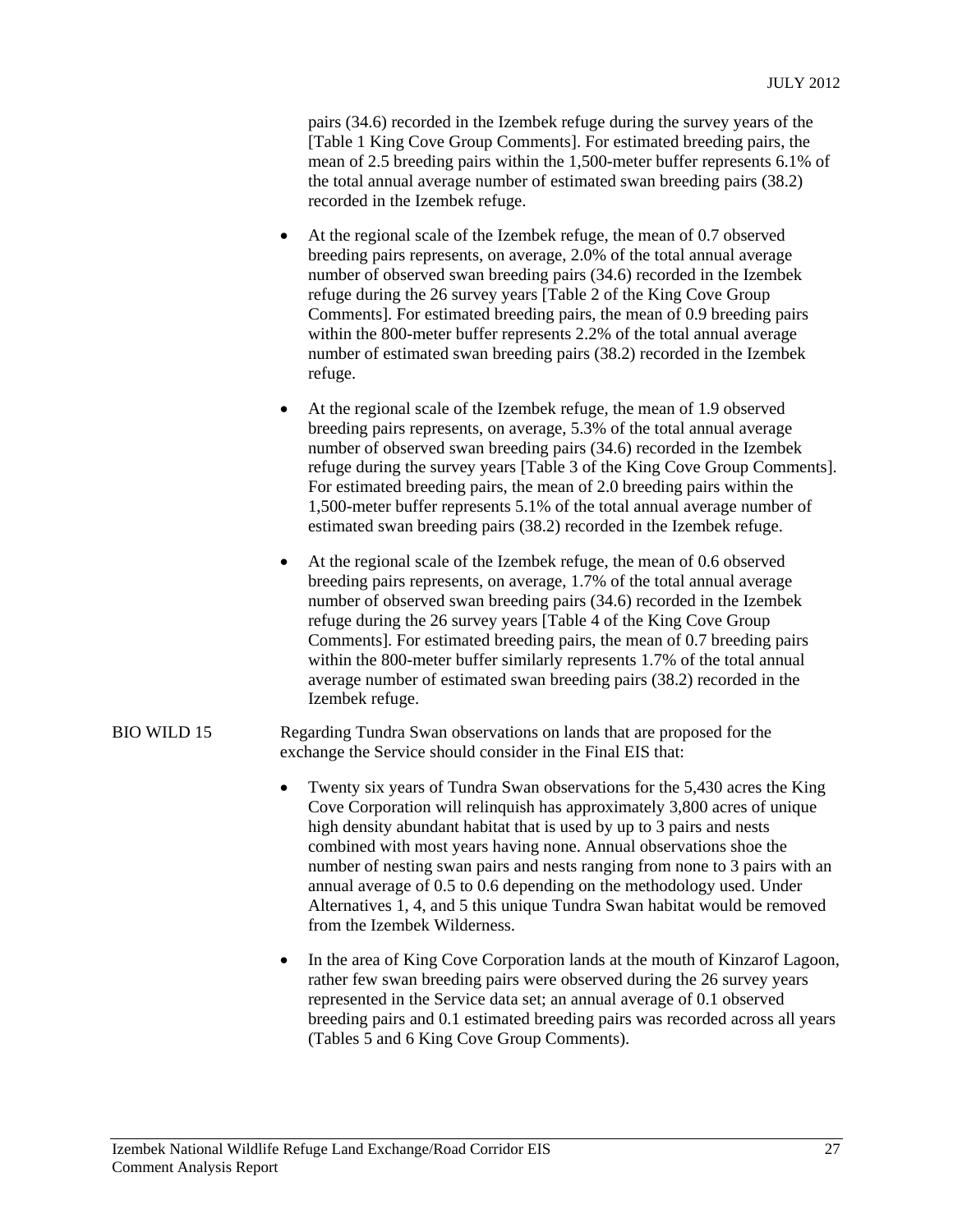- Few swans were found breeding in the King Cove Corporation ANCSAselected lands (an annual average of 0.5 observed breeding pairs or 0.6 estimated breeding pairs was recorded across all years).
- More swans are found in the King Cove Corporation lands at Mortensen's Lagoon, with an annual average of 1.9 observed breeding pairs or 2.1 estimated breeding pairs recorded across all survey years.
- BIO WILD 16 Regarding Tundra Swan observations on lands that are proposed for the exchange on the Kinzarof Parcel, the Service should consider in the Final EIS that twenty six years of Tundra Swan observations for the 2,604 acres of the Kinzarof Lagoon Parcel show an estimated 2,604 acres of high density abundance and nests for Tundra Swan. Annual observations show that the number of nesting swan pairs and nests range from none to 1 pair with an annual average of 0.1 [for additional data and methodology used see King Cove Group Comments].
- BIO WILD 17 Regarding Tundra Swan observations on lands that are proposed for the exchange on the Mortensen's Lagoon area, the Service should consider in the Final EIS that twenty six years of Tundra Swan observations for the 8,092 acres of the Mortensen's Lagoon Parcel show an estimated 4,000 acres of high density abundance, 3,000 acres of medium density abundance and 1,100 acres of low density abundance habitats and nests for Tundra Swan. Annual observations show that the number of nesting swan pairs and nests range from none to 9 pairs with an annual average of 1.9 or 2.1 [for additional data and methodology used see King Cove Group Comments].
- BIO WILD 18 Regarding Tundra Swan observations on lands that are proposed for the exchange on the state parcel, the Service should consider in the Final EIS these edits:
	- At Draft EIS Figure 3.2-13 shows the state parcel as blank ("no data available") which is incorrect as Tundra Swan data [provided in the King Cove Group comments] has 26 years of data for the state parcel. Projecting the habitat lines to the east and west of the state parcel with consideration to the land cover data shown in the Draft EIS Figure 2.3-2 and the actual Tundra Swan pairs/nest data [Figure 4, King Cove Group comment] indicates an estimated 20,700 acres of high and medium density abundance for Tundra Swans.
	- Twenty six years of Tundra Swan observations for the 41,887 acres of the state parcel indicates that the Kinzarof has an estimated 1,900 acres of high density abundance and 18,800 acres of medium density abundance and nests for Tundra Swan. Annual observations show the number of nesting sawn pairs and nests range from none to 7 pairs with an annual average of 3.5 or 3.8 pairs and nests depending on the methodology. This Tundra Swan habitat is considered unique since the entire 41,887 acres will be added to the National Wilderness Preservation System. It is noted that the 20,700 acres of Tundra Swan habitat and nests are not located within the external boundaries of the Izembek National Wildlife Refuge and has more acreage and more swan pairs and nests than the combined total of all other parcels.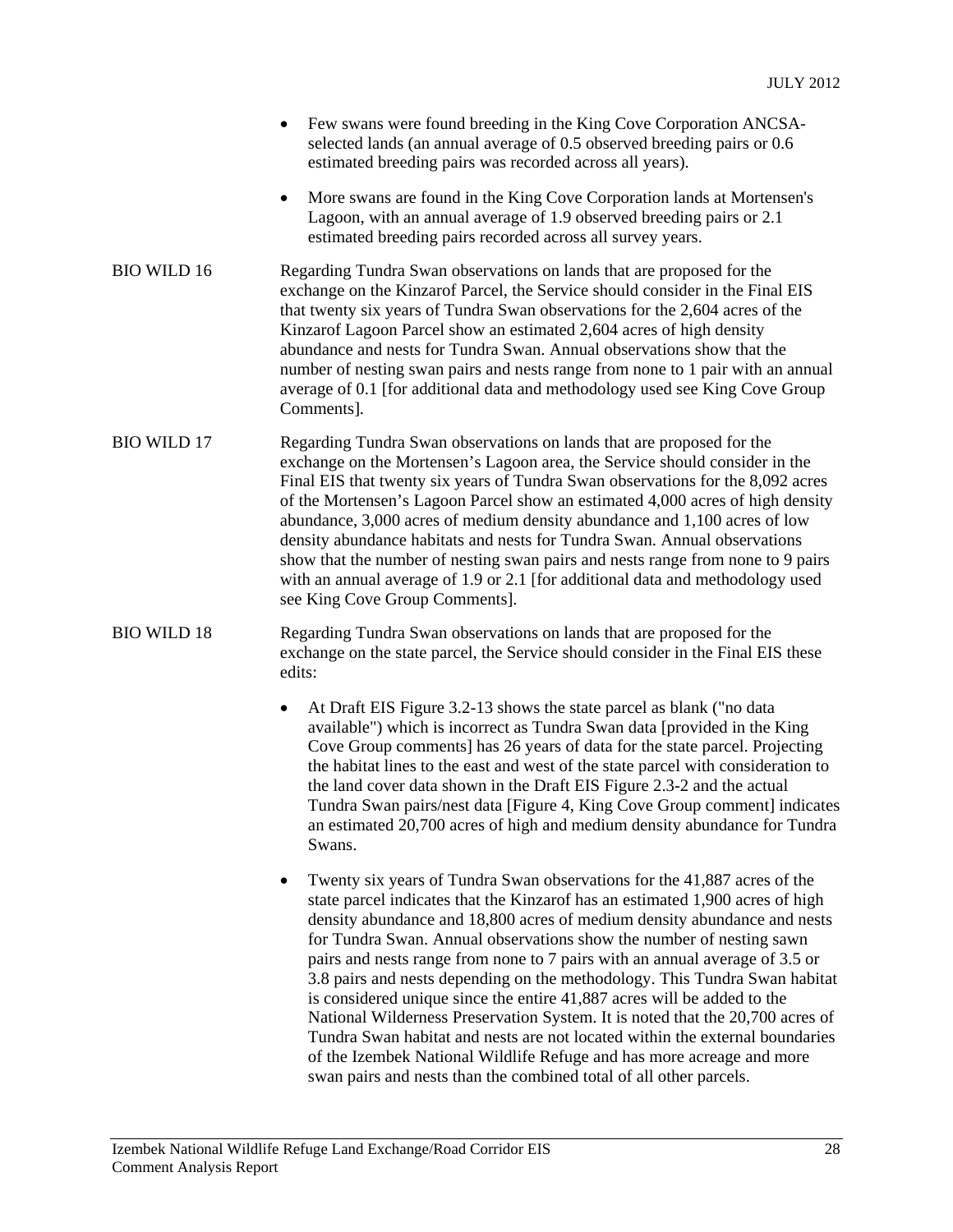Of the five land parcels examined, the northern parcel of State of Alaska lands to the northeast of the Izembek refuge supports the greatest number of breeding swans (an annual average of 3.4 observed breeding pairs or 3.8 estimated breeding pairs was recorded across all years). The southern parcel of State of Alaska lands, on the other hand, supports few breeding swans, with an annual average of 0.1 observed breeding pairs and 0.1 estimated breeding pairs recorded across all survey years.

BIO WILD 19 The Service needs to review impacts to nesting bird species and revise specifically the following areas of the EIS:

- Consider potential effects of increased road dust on adjacent plant and nesting bird species [Draft EIS Exec. Sum, page 30, Section ES-Table 6: Plant effects]. Studies at Denali National Park and Preserve may provide some insight on potential impacts. Increased dust from the road could impact nesting densities of Rock Sandpipers, which are significant in the isthmus in June. There is no mention of a conservation concern for this species in Chapter 3 at Section 3.2.4.11.
- The Draft EIS Figure 3.2-16 provides only a partial disclosure of the location of Bald Eagle nests in the general area. Nests are shown only for the Mortensen's Lagoon Parcel and for the two road alignments in the Blinn Lake tract that will be administratively transferred from the Alaska Peninsula National Wildlife Refuge to the Izembek National Wildlife Refuge under Alternatives 2 or 3. Eagle nest sites associated with the state parcel or for Sitkinak Island Parcel are not shown. The Draft EIS does not clearly indicate whether the nest associated with the Mortensen's Lagoon Parcel is or is not on King Cove Corporation ownership or if so, King Cove Land that will be transferred to the Alaska Peninsula National Wildlife Refuge under either Alternative 2 or Alternative 3.
- The Draft EIS [P. 4-133] points out that the 41,887 acres of state lands have not been covered by many bird surveys. While this may be the case, on the maps showing distribution for Emperor Goose (Fig. 3.2-10), Brant (Fig. 3.2- 10) and Tundra Swans (Fig. 3.2-13) the state parcels are simply labeled "no data available." While there may be little specific data available, it is unlikely that no data are available for these parcels. For example, the map for Tundra Swans shows a high density use area directly adjacent to the east of the state parcel and a low density use area to the west. The Draft EIS even notes that Tundra Swan surveys are conducted each spring over lands within or adjacent to the Izembek National Wildlife Refuge. The Alaska Peninsula Refuge website indicates that it surveys Tundra Swans every five years both inside and outside refuge boundaries. Aerial surveys of waterfowl are conducted regularly along the north side of the Alaska Peninsula and data sources should be reviewed more closely and any relevant data for these parcels included in the Final EIS.

BIO WILD 20 The Service should consider clarifying these discussions regarding how and where wildlife is hunted in the text of the EIS:

> Update wording to differentiate between state and federal hunts (see 2011- 2012 Alaska Hunting Regulations; available at hunt.alaska.gov): Suggested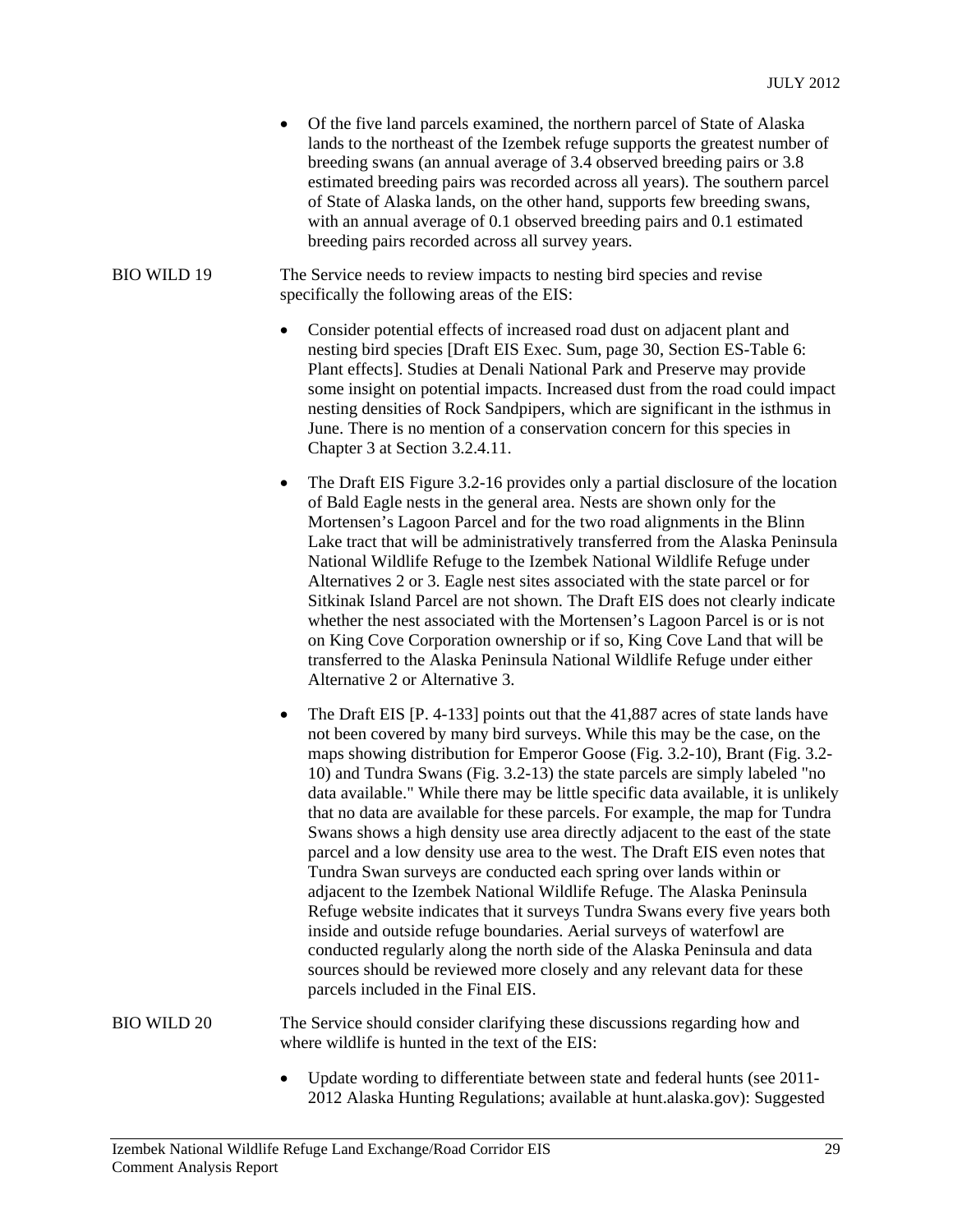replacement text: Although limited, the overall moose population of the local game management unit (Unit 9D) sustains a federal hunting season with a regulated harvest quota of 10 moose (Service 2010c) and a resident-only state hunting season (Alaska Department of Fish and Game 2011x) [Chapter 3, Page 3-156, Sec. 3.2.5, Paragraph 2].

- The EIS identified the major impact on the Black Brant, the Steller's Eider, and the Emperor Goose and those particular birds to some people are considered shorebirds. Observations by local residents noted that during migration Black Brant, as they migrate from the Yukon Delta area to the Izembek area never fly over the land and fly the coastline. These birds go to a place called Bear River, which used to be an Aleut village and they then veer to the south and come directly to Izembek Bay. Never once did one observer note that they flew over land. In addition it was noted by one local resident that "in all the years I've spent in Cold Bay hunting and fishing, I've never once seen a flock of Black Brant nor Emperor Goose right over the isthmus." Steller's Eiders reportedly molt in the Izembek Lagoon but have not been observed to fly over that isthmus but instead are considered by locals to be shorebirds that fly along the coast coming in from Cold Bay to Kinzarof Lagoon just in small groups. They do not reportedly fly on the isthmus and fly in from the south into Kinzarof Lagoon.
- BIO WILD 21 The Service should consider clarifying these discussions regarding wolverines in the text of the EIS for the following reasons:
	- Sealing records show that wolverines are harvested and occur throughout subunit 9D (Caribou River, David River, Joshua Green River, Cathedral River, Black Hill, Pavlof Bay, King Cove, Cold Bay), and certainly occur on nearby portions of the study area outside Izembek National Wildlife Refuge. Because of their large home range and solitary nature, it is assumed that wolverines have the potential to occur on the other nearby portions of the study area. Suggested replacement text: Because of their large home range and solitary nature, it is assumed that wolverines occur on the other nearby portions of the study area – or instead note that wolverines also occur on the other nearby portions of the study area [Draft EIS Chapter 3, Page 3-161, Sec. 3.2.5, Paragraph 2, page 162, Section 3.2.5, paragraph 6, Chapter 3, Page 3-163, Sec. 3.2.5, Paragraph 2 Chapter 3, Page 3-163, Sec. 3.2.5, Paragraph 6 Chapter 3, , Page 3-164, Sec. 3.2.5, Paragraph 3].
- BIO WILD 22 The Service should consider clarifying these discussions regarding large mammals in the text of the EIS as follows:
	- In the discussion of brown bear on state land in Chapter 3 [Draft EIS p. 3-162] the Draft EIS notes that the refuge areas immediately east and west of this parcel are designated under a Service ranking system as "high density spring summer and fall" and the area immediately south is designated "high density - denning" and "medium density - spring, summer and fall." The Draft EIS then points out that state lands are not designated under this ranking system. Figure 3.2-17 [Draft EIS pg. 3-145] does show the state parcels as "high density" spring summer and fall. The discussion in Chapter 3 should be revised to reflect the information on the map.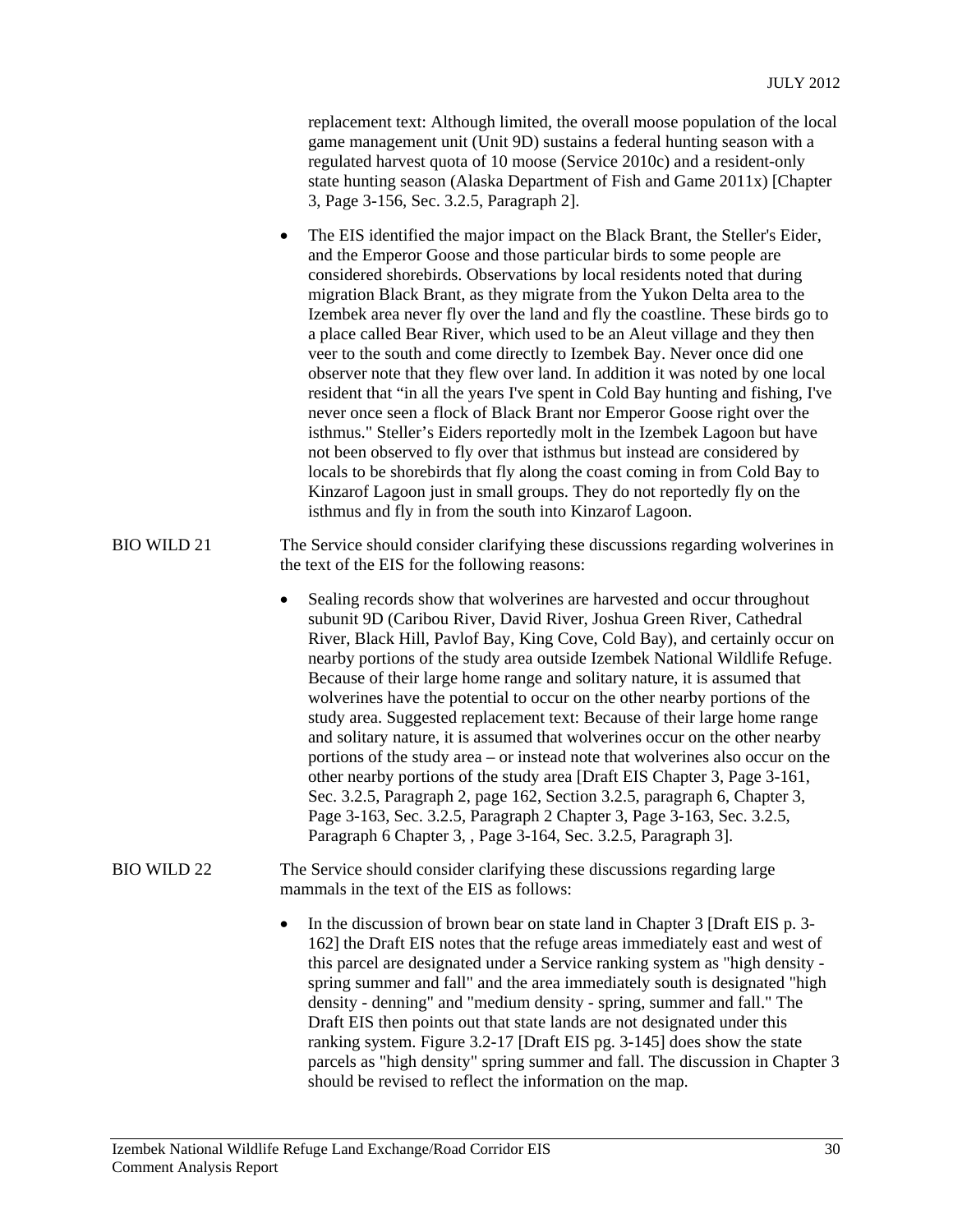- In the discussion of caribou, the Draft EIS contains a similar statement that adjacent refuge lands east and west of the state parcel are designated "high density - winter range/migration corridor." Maps included in the Izembek State Game Refuge Plan depict the state parcels as "known winter use and calving use areas." This information is reflected in the map in the Draft EIS [Figure 3.2-22; pg. 3-153]. However, the final EIS should be revised to include information about caribou density in the state parcels.
- Revise dates that predator control was active. Suggested replacement text: Wolves occur on the state parcel. This is part of the area subject to wolf control implemented by the Alaska Department of Fish and Game from 2008 to 2010, in an attempt to stabilize the caribou herd decline due to wolf predation of calves [Draft EIS. Chapter 3, Page 3-162, Sec. 3.2.5, Paragraph 5].

#### BIO WILD 23 The Service should consider clarifying these discussions regarding marine mammals in the text of the EIS, specifically:

- Some disturbance effects from the operation and maintenance of the road are possible. Harbor seals using Kinzarof Lagoon might be able to hear road traffic along the isthmus part of the road at its nearest points to Kinzarof Lagoon. Previous survey information suggests that the haul out is likely used for pupping. Studies on harbor seal haul out areas have shown animals use the same areas for critical resting periods year round as are used for pupping (May-June) and molting activities (August-September). To state that harbor seals would not be disturbed or displaced by such noise, unless they were pupping or nursing in that area in the Draft EIS is inaccurate [Draft EIS Chapter 4, Page 4-164, Sec. 4.3.2.6, Paragraph 3].
- Change sentence to reflect the assumption of harbor seal pups in the area. A new road could provide increased access for waterfowl hunting. Hunters shooting toward marine habitat could potentially disturb adult harbor seals. Suggested replacement text: "The new road could provide increased access for waterfowl hunting. Hunters shooting toward marine habitat could potentially disturb harbor seals" [Draft EIS, Chapter 4, Page 4-164, Sec. 4.3.2.6, Paragraph 5].
- Note in the EIS that Alternative 2 and 3 would have the same effect on harbor seal habitat and populations. However, a road in the southern corridor would provide a buffer of wilderness between the boundary of the corridor and the shores of Kinzarof Lagoon where as a road in the central corridor does not.
- Alternatives 2 and 3 would have direct positive effects on harbor seals as known haul outs would be conveyed by the King Cove Corporation to federal ownerships for management as part of the National Wildlife Refuge system. Haul outs on the island at the mouth of Kinzarof Lagoon donated by the King Cove Corporation to the federal government would then be managed as part of the National Wilderness System.
- The addition of the Izembek Lagoon with 4,282 acres of state waters and submerged land which includes 2,300 acres of eelgrass beds and 17 miles of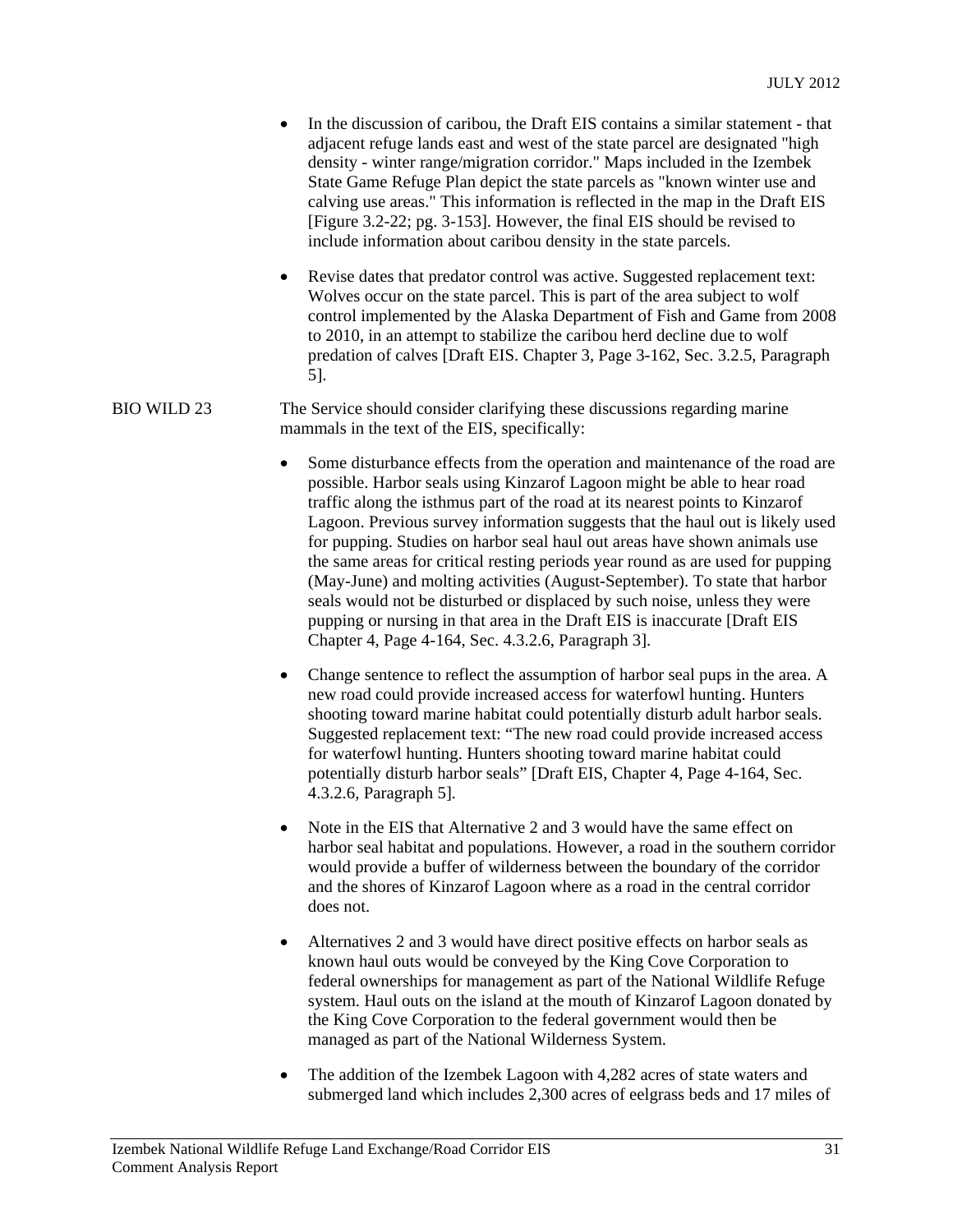intertidal shoreline to the Izembek State Game Refuge will afford protection to harbor seal habitat in the same manner as does the Izembek Lagoon complex.

- The transfer of the former United States Coast Guard parcel on Sitkinak Island to the state will have no measurable effect to harbor seal haul outs since there are no haul outs involved on the Sitkinak Island parcel, and marine waters would still be in public management by the state.
- Revise the analysis of Alternative 1 to reflect no hovercraft effect on Marine Mammals and include a rewrite of mitigation measures now not needed [Draft EIS, p 4- 35-41 - Marine Mammals].
- Address potential effects to harbor seals during pupping. Noise generated from construction activities at the Cold Bay dock could elicit behavioral responses from harbor seals, killer whales, harbor porpoise, or gray whales near the dock. Construction would require driving 180 spin-fin piles into the seafloor alongside the existing dock. Noise from pile driving activities may mask marine mammal vocalizations or cause deflection or avoidance of an area (David 2006; Tougaard et al. 2009; Warsig et al. 2000). The 2003 EIS acknowledged the potential for noise disturbance and assumed that pile driving would be suspended overnight to avoid unnecessary disturbance to nearby residences in the City of Cold Bay. Noise would likely result in some level of temporary displacement or avoidance of the area by harbor seals, killer whales, harbor porpoise, and gray whales during pile driving activities. [Draft EIS Chapter 4, Page 4-365, Sec. 4.6.2.6, Paragraph 4].

#### BIO WILD 24 The EIS does not adequately describe the impacts to caribou and should clarify the following points:

- The Draft EIS current analysis for caribou completely fails to consider climate change which may have significant impacts on the energy demands, survival, and reproduction of the Southern Alaska Peninsula Caribou Herd. Caribou are sensitive to human disturbance, and their movements would be interrupted by the road and road barriers. The Draft EIS's current analysis for Alternatives 2 and 3 discusses impacts from the road, including human disturbance and limitations to caribou movements across the isthmus, but it makes no mention of climate change. The cumulative impact analysis completely fails to consider how climate change might increase the vulnerability of these caribou.
- Inadequate biological assessment of increased access to the Southern Alaska Peninsula Caribou Herds calving grounds. The Southern Alaska Peninsula Caribou Herd is below the minimum population management objective as established by the Service. Potential negative impacts to the Southern Alaska Peninsula Caribou Herd due to increased access to critical habitat for the herd has not been adequately analyzed.
- Alternative 2 and Alternative 3 will add about 50,586 acres of high density winter/migration habitat including about 36,000 acres of high density calving located in the state parcel (Draft EIS Figures 3.2.21 and 3.2-22). All of the 36,000 acres of high density calving habitat will have maximum protection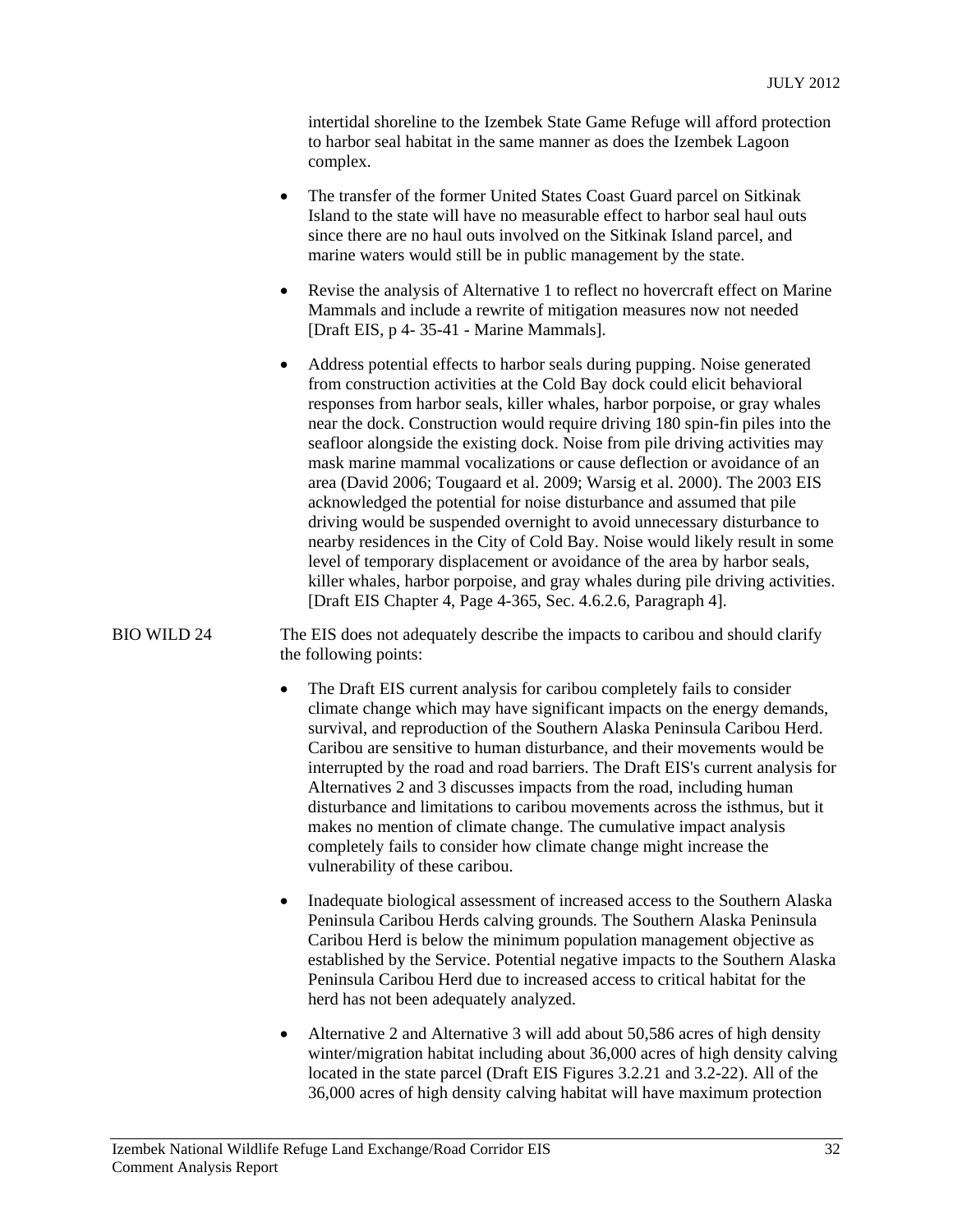against future development because it will be managed as part of the National Refuge System as wilderness. In total, Subtitle E will result in 42,764 acres of key caribou habitat which will be managed as congressionally designated wilderness [See Tables 20 and 21 of King Cove Group comments]. Alternative 2 would have the least effect on caribou as it is further from the shore of the Izembek Lagoon Complex and avoids higher elevations.

- The EIS should be revised to reflect that caribou would not use the habitats south of the two proposed road corridors as the EIS concludes the probability of a road deflecting movements is low.
- The Draft EIS states that direct and indirect impacts to caribou would be medium intensity, long-term (behavioral disturbance) and permanent (habitat alteration) in duration, could extend to an area larger than the road corridor (regional extent), and would affect important resources. The summary impact of Alternative 2 on caribou is considered moderate. An exception to this impact level determination would be if the road proves to be a barrier to caribou migration. In that case, the impact level for caribou would be major. However, the likelihood of that outcome is judged to be low. Response: The impact analysis for caribou (Draft EIS p. 4-152 to 4-156) is carefully presented and the assessment of an overall impact level seems appropriate (i.e., the listing of moderate effects overall for caribou is in accordance with the Draft EIS guidance on deriving summary impact levels from impact criteria, as noted on p. 4-4). The Draft EIS correctly points out that although deflection of caribou movements and delays in crossing the proposed road are possible, the likelihood of the road becoming a perennial barrier to caribou migration is low. The impact assessment for caribou could be improved, however, by specifically addressing impacts both at the local (isthmus) and regional (project area) scales as was done in the brown bear impact assessment [Draft EIS, Chapter 4 - Alternative 2 Land Mammals - Large Mammals section, p. 4-157, second paragraph].
- The Draft EIS states, "Repeated disturbance by humans on foot during calving greatly increases the risk of calf abandonment and/or physical injury. Additionally, repeated disturbance results in adult caribou moving farther and remaining away longer from the point of disturbance." Suggested replacement text: Repeated disturbance by humans on foot results in adult caribou moving farther and remaining away longer from the point of disturbance [Draft EIS Chapter 4, Page 4-153, Sec. 4.3.2.5, Paragraph 3].
- The Draft EIS states, "As the proposed road corridor is far removed from caribou calving grounds, mention of disturbance during calving is not germane to this discussion: The combination of noise and human disturbance, e.g., all-terrain vehicle traffic, during the calving period could have significant impact and displace caribou from the road alignments." Suggested replacement text: The combination of noise and human disturbance, e.g., all-terrain vehicle traffic, could have significant impact and displace caribou from the road alignments. [Draft EIS Chapter 4, Page 4-153, Sec. 4.3.2.5, Paragraph 4].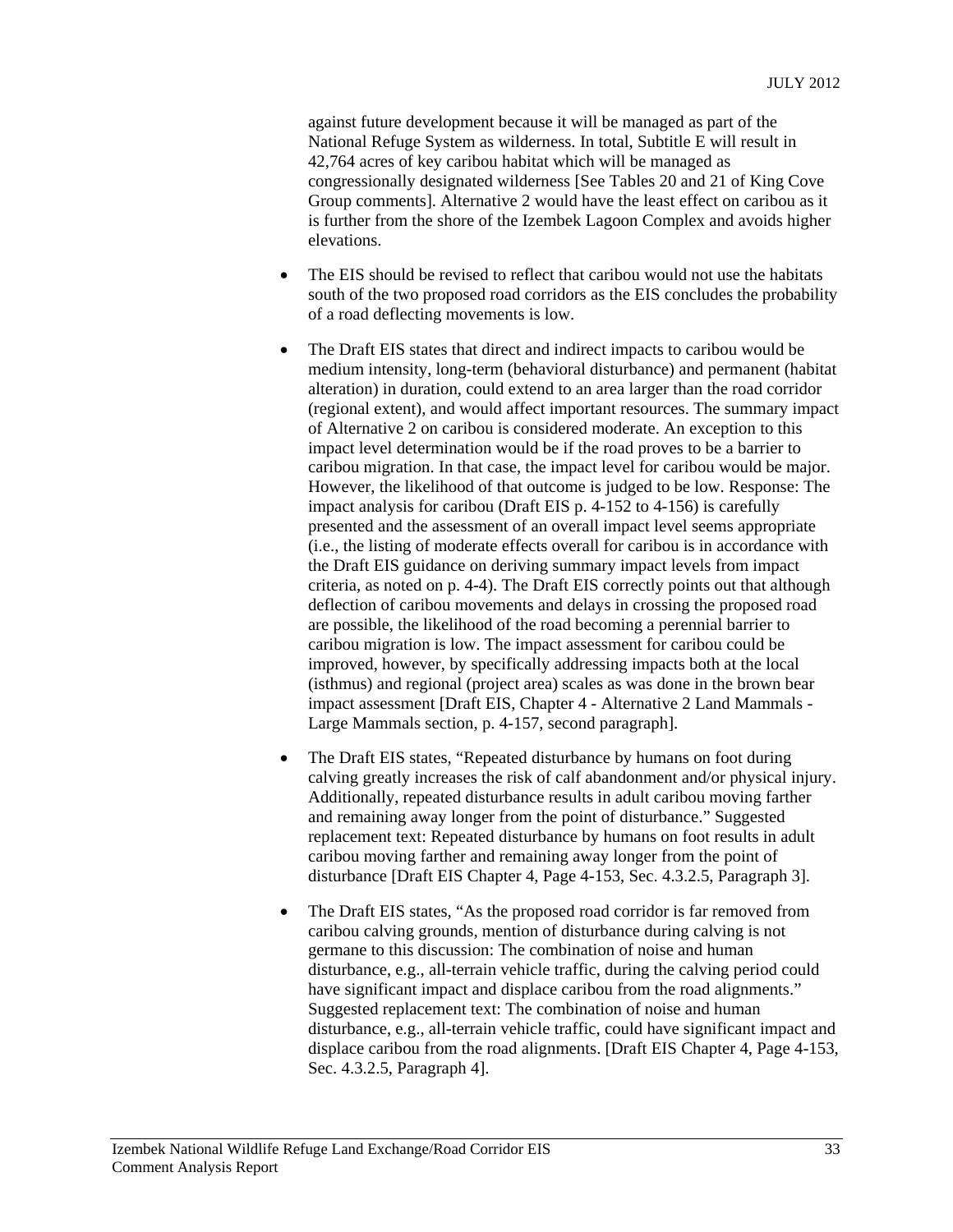- Include observations by local residents that caribou rear in Caribou Flats and then they forage. They go back and forth between their eating, and they parallel that road. One local resident from Cold Bay noted they had never watched caribou go from Izembek to Kinzarof Lagoon but that these animals are always paralleling along there. And for the most part that the larger herds have been closer to Izembek than the actual proposed road corridor.
- BIO WILD 25 The impact analyses for furbearers [Draft EIS p. 4-158 to 4-160] and small mammals [Draft EIS pp. 4-160 to 4-162] appear to be reasonable and the assessment of an overall impact level of minor seems appropriate for both species groups. The listings of minor effects overall for furbearers and small mammals is in accordance with the Draft EIS guidance on deriving summary impact levels from impact criteria, as noted on Draft EIS p. 4-4. The furbearers and small mammals impact assessments could be improved, however, by specifically addressing impacts both at the local (isthmus) and regional (project area) scales as was done in the brown bear impact assessment [Draft EIS Chapter 4 Alternative 2 - Land Mammals - Furbearers and Small Mammals sections, p. 4- 159, fifth paragraph, and p. 4-161, fifth paragraph].
- BIO WILD 26 The Service needs to clarify the following impacts to migratory birds:
	- The Draft EIS acknowledges that climate change is occurring due to greenhouse gas emissions, but it fails to analyze the effects of the alternatives on Black Brant in the context of a changing and stressed environment. Increased populations of wintering Black Brant in the northern end of their flyway are already evident in Alaska. This northern shift will likely result in an increased number of Black Brant wintering at Izembek National Wildlife Refuge. Any threats to the Alaska wintering population have implications for the entire Pacific Flyway population of Black Brant. It is important to limit adverse impacts from human development and disturbance, because this species is experiencing a long-term population decline across its range.
	- The Draft EIS cumulative analysis is incomplete and inaccurate and makes no mention of climate change impacts to Black Brant distribution and reproductive success, nor how increased human disturbance may further amplify the negative impacts of climate change on Black Brant.
	- A scientific analysis of these two Service data sets shows the Service clearly reached an effects conclusion for Tundra Swan in the Draft EIS that is not supported by its own data [See ABR report "Review of Impact Assessments for Terrestrial Wildlife in the Izembek National Wildlife Refuge Land Exchange/Road Corridor Draft EIS" May 2012].
	- The Draft EIS makes several unsubstantiated claims in the cumulative effects section for Birds. For example, it states that the completion of the King Cove Access Road may result in more hunting for waterfowl and other species (e.g. seals) at Kinzarof Lagoon and the northeast side of Cold Bay, which could disturb waterfowl and other birds as well but this conclusion is not supported.
	- Biological assessments of gun fire on staging geese populations have not been adequately analyzed. I have personally hunted geese in the refuge and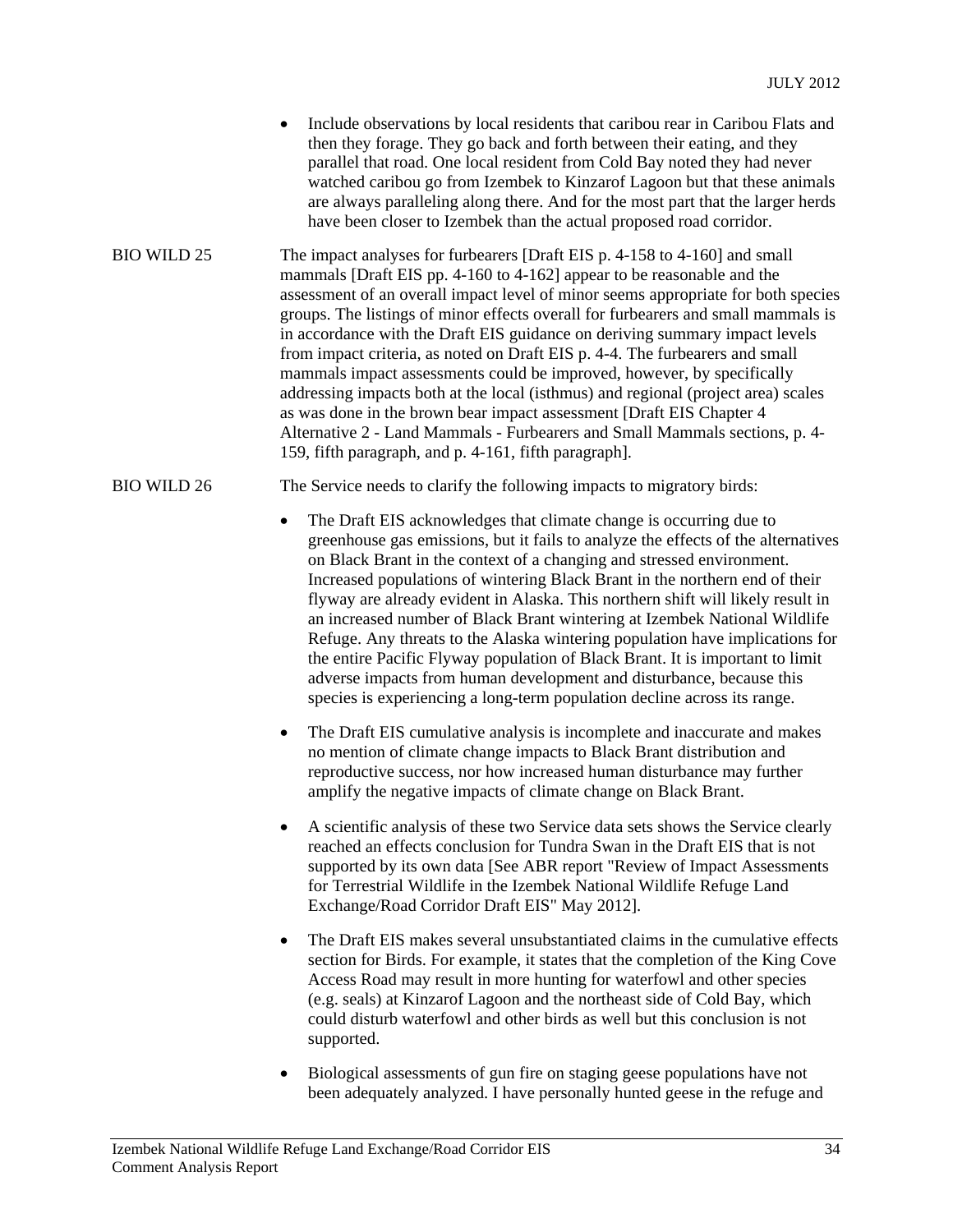|                    | have set tens of thousands of geese to flight with a single gunshot. Black<br>Brant has a limited window for beginning their migration south. The impacts<br>of gunfire during this short, critical period, is inadequately analyzed in the<br>EIS. Proposed limits on sport hunting times of year in the refuge in response<br>to increase access have not been considered adequately. Proposed limits on<br>types of weapons allowed in the refuge in response to increase access have<br>not been considered.                                                                                                                                                                                                                                                                                                                                                                                                                                                                                                                                                                                                                                                                                                                                                                                                                                                                                                                                                          |
|--------------------|---------------------------------------------------------------------------------------------------------------------------------------------------------------------------------------------------------------------------------------------------------------------------------------------------------------------------------------------------------------------------------------------------------------------------------------------------------------------------------------------------------------------------------------------------------------------------------------------------------------------------------------------------------------------------------------------------------------------------------------------------------------------------------------------------------------------------------------------------------------------------------------------------------------------------------------------------------------------------------------------------------------------------------------------------------------------------------------------------------------------------------------------------------------------------------------------------------------------------------------------------------------------------------------------------------------------------------------------------------------------------------------------------------------------------------------------------------------------------|
| <b>BIO WILD 27</b> | The impact analysis for seabirds [Draft EIS pp. 4-146 to 4-148] appears to be<br>reasonable and the assessment of an overall impact level of minor seems<br>appropriate. The listing of minor effects overall for seabirds is in accordance with<br>the Draft EIS guidance on deriving summary impact levels from impact criteria,<br>as noted on p. 4-4. The seabird impact assessment could be improved, however,<br>by specifically addressing impacts at both a local and regional scale [Draft EIS<br>Chapter 4 - Alternative 2 - Birds - Seabirds section, p. 4-157, third paragraph].                                                                                                                                                                                                                                                                                                                                                                                                                                                                                                                                                                                                                                                                                                                                                                                                                                                                              |
| <b>BIO WILD 28</b> | The Service needs to clarify how in the impact assessment for birds under<br>Alternative 3, the impact intensity, which was low for Alternative 2, has been<br>elevated to low to high. This reflects the possibility that hunting pressure could<br>have greater effects under Alternative 3 because the proposed road would be<br>closer to Izembek Lagoon (Izembek Lagoon supports greater numbers of<br>nonbreeding waterfowl than Kinzarof Lagoon and therefore more mortality could<br>occur). The overall impact level of major, however, is the same as for Alternative<br>2. It would be helpful also in this impact assessment to provide some additional<br>information on the likelihood and magnitude of any increases in hunting pressure<br>in Izembek Lagoon as result of the construction and use of the proposed road.<br>This is an important point because it is the possibility of increased hunting<br>pressure that is the stimulus for elevating the overall impact level to major. It is<br>not sufficient to consider that there could be a substantial increase in hunting<br>pressure (and to use that possible increase to reach a conclusion of major overall<br>impacts) without an estimate of the likelihood and magnitude of any increases in<br>hunting pressure in Izembek Lagoon [Draft EIS, Chapter 4 Alternative 3 - Birds -<br>Brant, Emperor Goose, and Other Migrating/Wintering Birds section, p. 4-245,<br>second paragraph]. |
| <b>BIO WILD 29</b> | The Service should revise and clarify the discussion of Alternatives 2 and<br>Alternative 3 on Black Brant specifically:                                                                                                                                                                                                                                                                                                                                                                                                                                                                                                                                                                                                                                                                                                                                                                                                                                                                                                                                                                                                                                                                                                                                                                                                                                                                                                                                                  |
|                    | In the context of climate change revise the discussion to include an analysis<br>٠                                                                                                                                                                                                                                                                                                                                                                                                                                                                                                                                                                                                                                                                                                                                                                                                                                                                                                                                                                                                                                                                                                                                                                                                                                                                                                                                                                                        |

- of human disturbance, degradation of habitat, and a resulting decreased nutritional intake by Black Brant using Izembek would have major cumulative impacts on the entire Black Brant population.
- The estimated adverse effects on the Tundra Swans, brant, and Emperor Goose in Alternatives 2 and 3 may be over stated. Consideration needs to be given to the wildlife observations of the native people of this region who are more familiar with the migrating patterns and behaviors of the animals who are vested in insuring these resources thrive as their people have been relying on them for thousands of years for survival. The addition of Kinzarof Lagoon to the Izembek State Game Refuge would ensure that 4,282 acres if of state waters and submerged land with 2,300 acres of eel grass habitat with 17 miles of intertidal shoreline will have a major positive benefit to the staging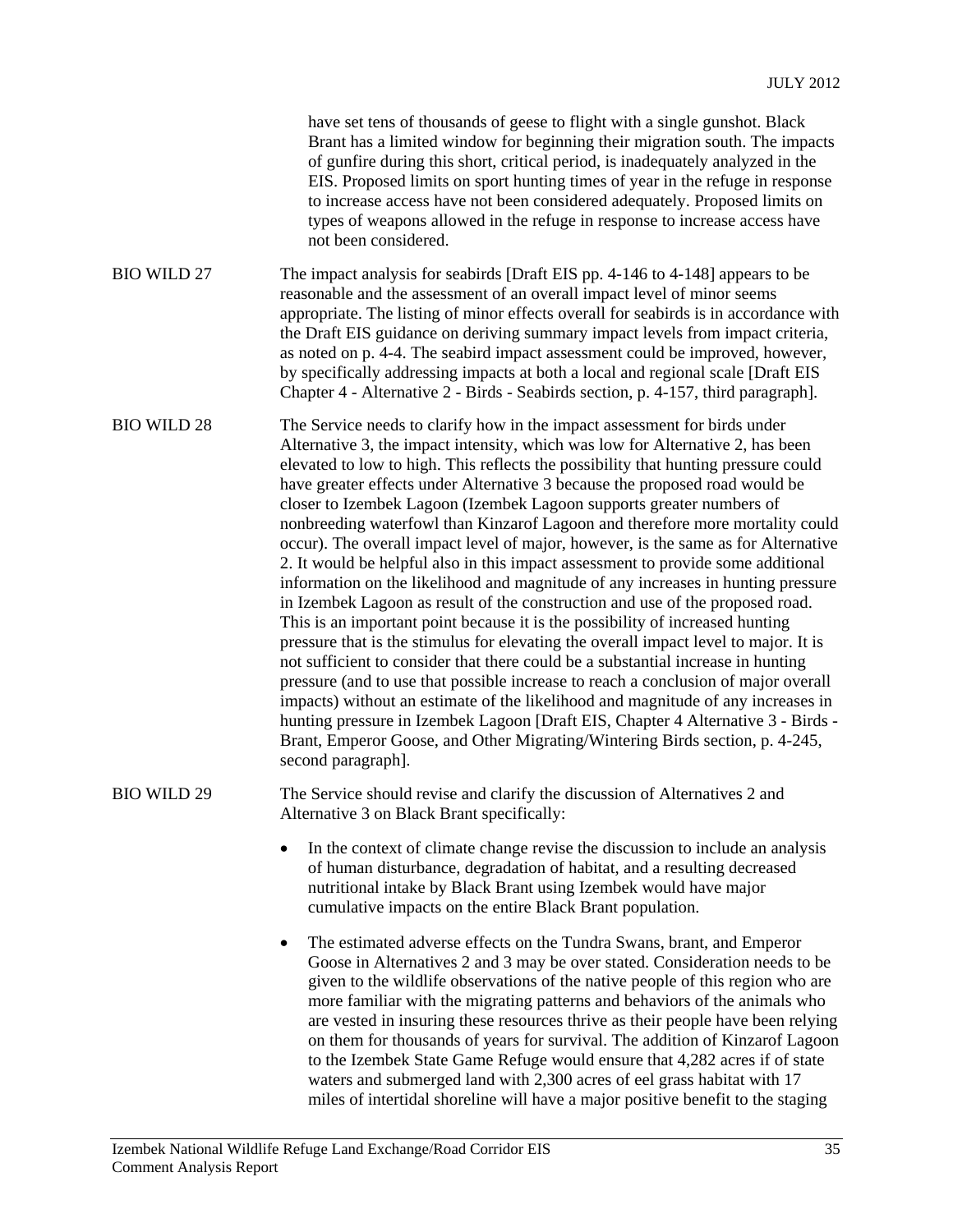and wintering habitat of Emperor Goose and brant. Additionally islands in the mouth of Kinzarof Lagoon will have a major positive benefit to the staging and wintering habitat of Emperor Goose and brant.

BIO WILD 30 The Service needs to clarify that if no hovercraft operation means any effect on birds, but why would a hypothetical operation which is as noisy as an airplane has only a minor effect on birds? The completion of the King Cove Access Project access road is not a subject of this EIS and any effect on birds or any other resource must be eliminated. However, the transfer of 5,430 acres with unique Tundra Swan habitat would have a negative effect since these habitats could be subject to future development that are not permissible on land maintaining its wilderness status under Alternatives 2 and 3 [Draft EIS, Page 2- 60 Birds/Cumulative Effects Alternative 1].

#### BIO WILD 31 The Service should clarify the discussion regarding brown bears, specifically:

- Subtitle E will add about 57,030 acres of important bear habitats (43,930) acres of spring, summer, fall high density use, 12,100 acres of medium density use, and 1,000 acres of high density denning habitat) that will be added to the National Wildlife Refuge System. Approximately 49,700 acres of key Brown Bear habitat will be located on land that becomes, or is retained as, part of the National Wilderness Preservation System.
- The Final EIS should delete the conclusion or provide the context for the assumed increase in number of brown bears harvested or whether the projected increased harvest is a re-distribution of hunters vs. an increase in the total number of hunters pursing Brown Bear in the National Wildlife Refuge System, King Cove Corporation private land, and state land.
- Revisions to the impact evaluations should include summary comments in Table 22 Summary Comparison of Acres of Brown Bear High, Medium, and Low Density Spring, Summer, and Fall Use and High Density Denning Added or Removed from the National Wildlife Refuge System and the National Wilderness Preservation System under Subtitle E [See King Cove Comments].
- Revisions to the impact evaluations should include summary comments in Table 23. Summary Net Gain or Loss of Acres of Brown Bear High, Medium, and Low Density Spring, Summer, and Fall Use and High Density Denning Added or Removed from the National Wildlife Refuge System and the National Wilderness Preservation System under Subtitle E [See King Cove Comments].
- An estimate of the level of expected increased brown bear hunting activity along the road corridor would help greatly in interpreting the level of effects. The impact assessment also could be improved by estimating, at least roughly, the number of bears that could be affected by construction and use of the proposed road. The possible impacts of increased mortality from hunting pressure should be addressed specifically in the EIS. The listings of major effects overall for brown bears in the isthmus area, but moderate effects overall in the larger project area are in accordance with the Draft EIS guidance on deriving summary impact levels from impact criteria [Draft EIS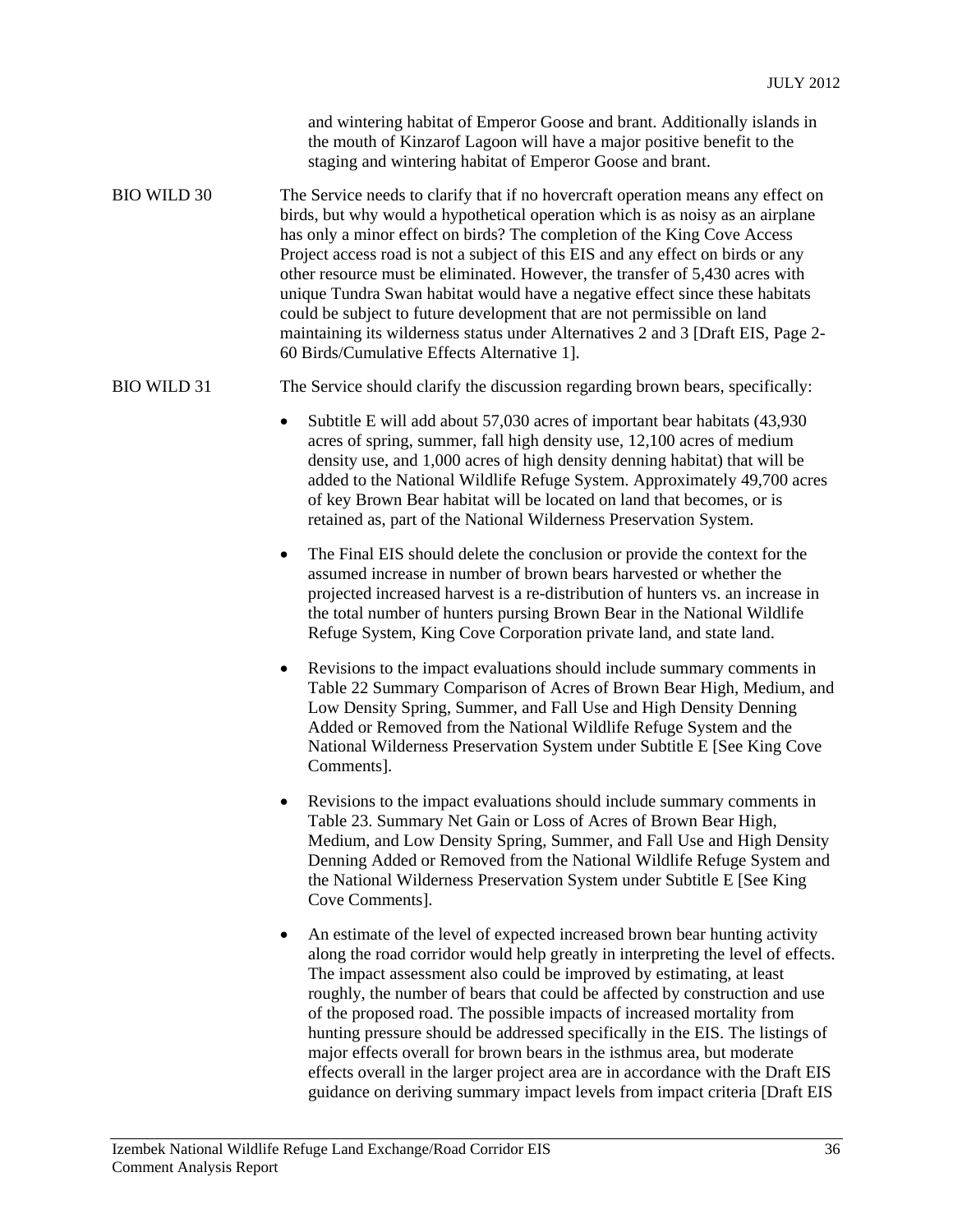p. 4-4]. The brown bear impact assessment also appropriately addresses impacts both at the local (isthmus) and regional (project area) scales. The impact assessment, however, does not acknowledge the additional brown bear habitat that would receive additional protection when added to the two refuges by the proposed land exchange [Draft EIS p. 4-157, first paragraph]

- The proposed road would cut through important habitat and wetlands that are used almost daily by foraging brown bears moving from one lagoon to the other during tide cycles. The tide movements provide food sources for bears on both sides of the isthmus. This could eventually displace the bears and reduce the areas carrying capacity.
- How can conveyance of 5,000 acres of high quality bear habitat and 400 acres of high density bear denning habitat be negligible to minor and 201 acres exchange to the State of Alaska represents a major impact? [Draft EIS Page 4- 33].

#### BIO WILD 32 The Service should clarify the discussion regarding wolves, specifically:

- The wolf impact assessment could be improved, however, by (1) estimating, at least roughly, the number of animals that could be affected; and (2) specifically addressing impacts both at the local (isthmus) and regional (project area) scales as was done in the brown bear impact assessment [Draft EIS p. 4-157, third paragraph].
- The Draft EIS states, "Currently, the Alaska Department of Fish and Game reports that relatively little wolf hunting occurs in the project area." Suggested replacement text: Currently, the Alaska Department of Fish and Game reports that little wolf hunting occurs in the project area [Draft EIS Chapter 4, Page 4-156, Sec. 4.3.2.5, Paragraph 4].
- Correct the number of wolves removed in 2009. The Draft EIS states, "For example, the Joshua Green River region was established as a Controlled Use Area in 1993 to protect brown bears, and the Alaska Department of Fish and Game killed 28 wolves on caribou calving grounds adjacent to the refuge in 2008, 6 wolves in 2009, and 2 in 2010 to protect caribou." Suggested replacement text: For example, the Joshua Green River region was established as a Controlled Use Area in 1993 to protect brown bears, and the Alaska Department of Fish and Game killed 28 wolves on caribou calving grounds adjacent to the refuge in 2008, 8 wolves in 2009, and 2 in 2010 to improve caribou calf survival and recruitment [Draft EIS Chapter 4, Page 4- 157, Sec. 4.3.2.5, Paragraph 6].
- BIO WILD 33 While there would likely be some impact to brant and Emperor Goose, the information presented in the Draft EIS is insufficient to support a prediction that operation and maintenance of Alternative 2 would result in a major direct and indirect effects to brant and Emperor Goose. The Draft EIS indicates that a ½ mile buffer is necessary to minimize disturbance to waterfowl using intertidal areas. While there may be increased hunting or other human activity from improved access, there is little information suggesting such an increase would result in a major effect. Recommend including information on the number of hunters and other users expected to access Kinzarof Lagoon from the road to be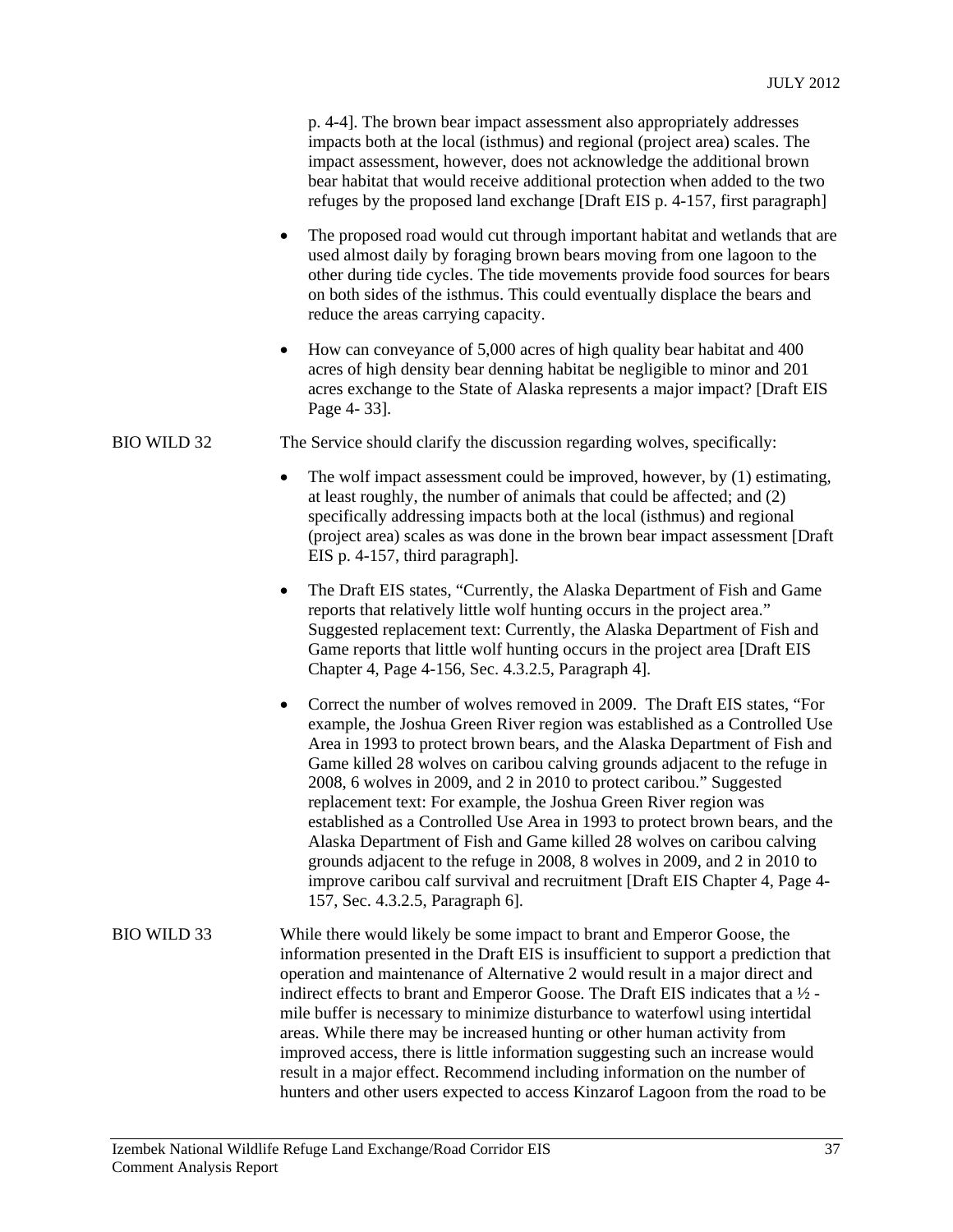| used in predicting potential adverse indirect impacts to brant and Emperor Goose. |
|-----------------------------------------------------------------------------------|
| In addition, any information on disturbance to brant and Emperor Goose from       |
| operations and maintenance on existing roads adjacent to Izembek Lagoon may       |
| be useful in predicting potential adverse effects [Draft EIS Chapter 4, Page 4-   |
| 145, Sec. 4.3.2.4, Paragraph 2.                                                   |

BIO WILD 34 The Service should reconsider their analysis of the following:

- The use of all-terrain vehicles from the proposed road would be prohibited and there would be cable or bollard barriers to emphasize that restriction. In the analysis, the Service implicitly assumes that all-terrain vehicles would be widely used from the proposed road despite the motorized vehicle restrictions. The basis for making that assumption is not provided and should be clearly stated [Draft EIS p. 4-135, last paragraph].
- There is no attempt to quantify the likelihood and magnitude of increased access to Kinzarof Lagoon. A quantitative or qualitative evaluation of the likelihood and magnitude of increased access to Kinzarof Lagoon, however rough, needs to be conducted before the potential for increased access can be considered high or low. [Draft EIS p. 4-135, last paragraph].
- There is no attempt to quantify the indirect effects of increased disturbance and subsistence harvest from increased human access to Kinzarof Lagoon. It is not sufficient to classify those indirect effects as "substantial" or to "consider that they could be much larger than the direct effects" of traffic on the road, without an objective evaluation of the expected level of those effects. [Draft EIS p. 4-135, last paragraph].
- BIO WILD 35 This is an appropriate geographic categorization of the impacts from the proposed road because it specifically addresses the two primary spatial scales (local and regional) that need to be considered when evaluating summary impacts. This approach, however, was not followed in the subsequent impact assessments for specific bird species and species groups [Draft EIS p. 4-136, first paragraph].
- BIO WILD 36 Without some quantitative evaluation or qualitative categorization of the level of possible unauthorized access within the project area, the effects of increased disturbance and mortality to birds are difficult to predict. The Draft EIS does not provide evidence or justification for the predicted magnitude of impacts to birds from unauthorized access [Draft EIS p. 4-137, first paragraph].
- BIO WILD 37 The Service has determined that the effects of construction on Tundra Swans and other breeding birds would be of medium to high intensity without an estimate of how many birds of each species could be affected and without a consideration of how the effects would be manifested at both local and regional scales (only the local scale was considered). The impact assessment could be improved by (1) estimating, at least roughly, the number of birds that could be affected; and (2) assessing the effects at both a local and regional scale. Related to the second point above, this analysis considers that the summary impacts on Tundra Swans would be major despite the fact that the effects would be local or limited in geographic extent. This is a case in which the Service has assigned a summary impact level (major) that is not in accordance with the Draft EIS guidance on deriving summary impact levels from impact criteria; on Draft EIS p. 4-4, the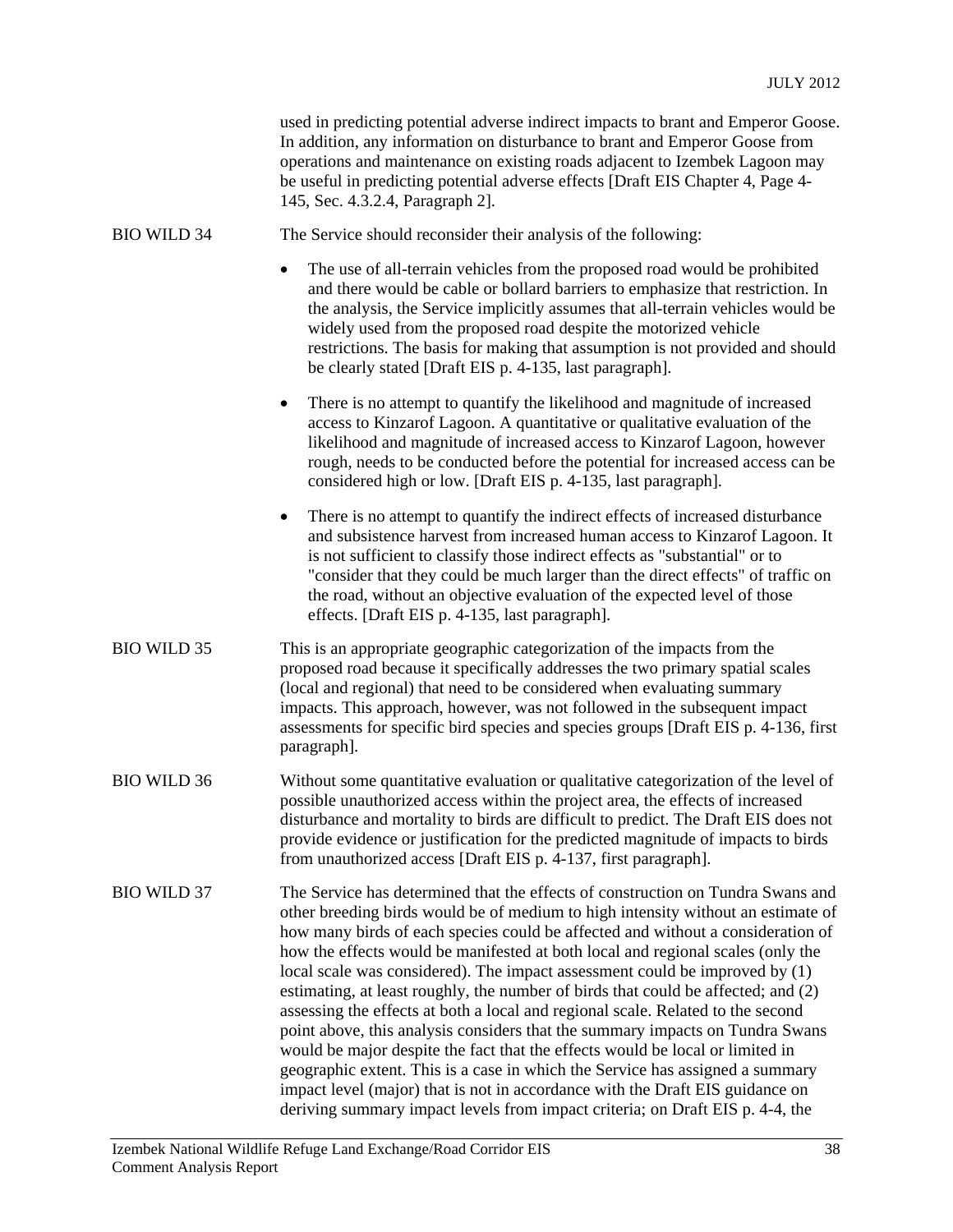definition for major impacts states that: "Impacts are generally medium or high intensity, long-term or permanent in duration, a regional or extended scope [emphasis added], and affect important or unique resources." [Draft EIS p. 4-138, last paragraph].

- BIO WILD 38 Although unauthorized all-terrain vehicle and foot traffic could become substantial over time, there has been no attempt to quantitatively or qualitatively estimate, at least roughly, what the level of possible unauthorized access in the project area could be [Draft EIS p. 4-139, first paragraph].
- BIO WILD 39 While the construction and use of the proposed road, along with increased access to areas outside the road corridor, could result in reductions in bird densities in an area larger than the project footprint. However, no attempt has been made to quantify how large an area could be affected outside the road footprint and then to evaluate that effect at both local and regional scales to obtain a more complete picture of the probable impact [Draft EIS p. 4-140, second paragraph].
- BIO WILD 40 The Service has determined that the effects of the proposed road on Tundra Swans and other breeding birds would be of medium to high intensity without any consideration of how many birds of each species could be affected and without a consideration of how the effects would be manifested at both local and regional scales (only the local scale was considered). Additionally, this analysis considers that the summary impacts on Tundra Swans would be major despite the fact that the effects would be local or limited in geographic extent [Draft EIS p. 4-140, fourth paragraph].
- BIO WILD 41 The Service has determined that the effects of the proposed road on Tundra Swans and other breeding birds would be of medium to high intensity without any consideration of how many birds of each species could be affected and without a consideration of how the effects would be manifested at both local and regional scales (only the local scale was considered). Additionally, this analysis considers that the summary impacts on Tundra Swans would be major despite the fact that the effects would be local or limited in geographic extent. [Draft EIS p. 4-142, first paragraph].
- BIO WILD 42 The combination of low intensity impacts with a local geographic extent could also reasonably be categorized as a minor-level impact overall (instead of moderate). Granted the impacts range from temporary in duration (behavioral disturbance) to permanent (habitat loss), but as noted on Draft EIS p. 4-143: "The loss of 107 acres of foraging habitat would have a minor effect due to the abundance of adjacent similar habitat." It is not clear how low-intensity impacts at a local scale, which are temporary in duration and would entail a minor effect from habitat loss, can be classified as moderate impacts overall. More explanation is needed to support the treatment of these lower-level impact components as moderate overall (which was done for unique, important, and common bird species alike) [Draft EIS p. 4-143, third paragraph].
- BIO WILD 43 No quantitative or qualitative evaluation was made of the possible magnitude of the effects, which may occur due to increased access to bird habitats along the proposed road corridor and outside of it from unauthorized access to refuge lands. Because these indirect effects play a prominent role in assessing the summary impact levels for brant and Emperor Goose in particular, it will be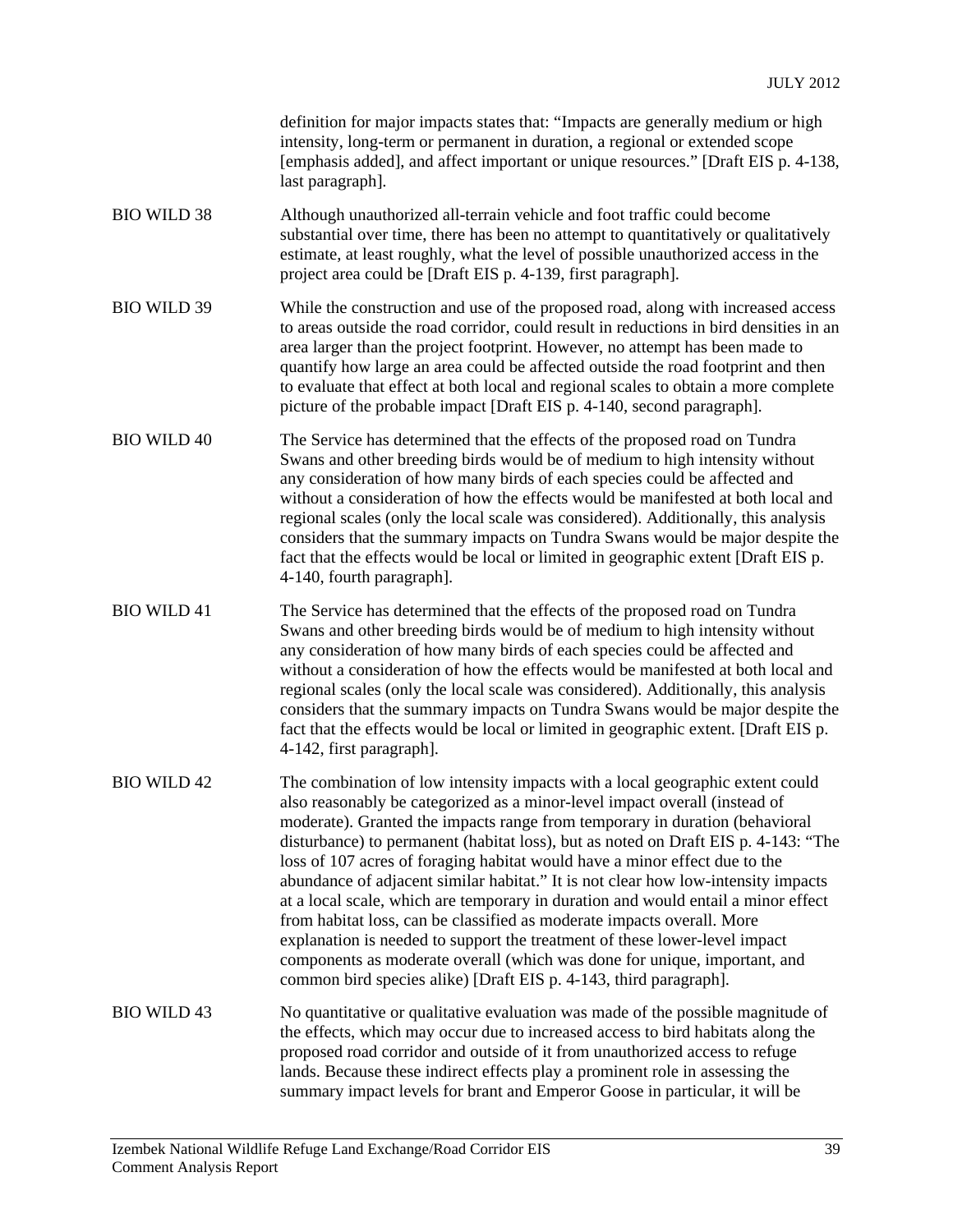|                    | important to make at least a qualitative estimate of the levels of these effects in<br>the EIS. If the impact criteria are a guide, it could be concluded that these<br>indirect effects are considered to be low in intensity because the overall<br>conclusions for impacts to brant, Emperor Goose, and other migrating/wintering<br>birds list low-intensity impacts. However, the impact components listed in Draft<br>EIS Table 4.1-2 on p. 4-6 only indicate effects for behavioral disturbance and<br>habitat alterations (there are no impact component definitions listed for mortality<br>from increased hunting pressure, for example). For greater clarity, the possible<br>impacts of increased disturbance and mortality from hunting pressure should be<br>addressed specifically in the EIS for all wildlife species [Draft EIS p. 4-143, sixth<br>paragraph].                                                                                                                                                                                                                                                                                                                                                                                                                                                                                                                                                                                                                                                                                                                                                                                                                                                                                                                                                                                                                                                                                                                            |
|--------------------|------------------------------------------------------------------------------------------------------------------------------------------------------------------------------------------------------------------------------------------------------------------------------------------------------------------------------------------------------------------------------------------------------------------------------------------------------------------------------------------------------------------------------------------------------------------------------------------------------------------------------------------------------------------------------------------------------------------------------------------------------------------------------------------------------------------------------------------------------------------------------------------------------------------------------------------------------------------------------------------------------------------------------------------------------------------------------------------------------------------------------------------------------------------------------------------------------------------------------------------------------------------------------------------------------------------------------------------------------------------------------------------------------------------------------------------------------------------------------------------------------------------------------------------------------------------------------------------------------------------------------------------------------------------------------------------------------------------------------------------------------------------------------------------------------------------------------------------------------------------------------------------------------------------------------------------------------------------------------------------------------------|
| <b>BIO WILD 44</b> | The construction and use of the proposed road could result in reductions in bird<br>densities in an area larger than the project footprint, but no attempt has been to<br>quantify how large an area could be affected outside the road footprint and then<br>to evaluate that effect at both local and regional scales to obtain a more complete<br>picture of the probable impact [Draft EIS p. 4-144, third paragraph].                                                                                                                                                                                                                                                                                                                                                                                                                                                                                                                                                                                                                                                                                                                                                                                                                                                                                                                                                                                                                                                                                                                                                                                                                                                                                                                                                                                                                                                                                                                                                                                 |
| <b>BIO WILD 45</b> | It would be beneficial to define what is meant by "major disturbances" [Draft]<br>EIS p. 4-144 to 145]. Does major mean many birds could be displaced or that<br>small numbers could be repeatedly disturbed? Some quantification or<br>categorization of the possible effects envisioned here, in terms of the estimated<br>numbers of birds involved and the possible timeframes, is warranted; it is not<br>sufficient to simply state that the disturbances could be major. Additionally, the<br>word major is a loaded modifier to use in this context given that the largest<br>summary impacts for all resources are also termed major in the Draft EIS.                                                                                                                                                                                                                                                                                                                                                                                                                                                                                                                                                                                                                                                                                                                                                                                                                                                                                                                                                                                                                                                                                                                                                                                                                                                                                                                                            |
| <b>BIO WILD 46</b> | The Draft EIS determined that the effects of road operation and maintenance on<br>brant and Emperor Goose would result in major overall, summary impacts<br>despite the fact that the impact criteria indicated effects of low intensity that were<br>local in geographic extent. Note also that the definition of low intensity impacts<br>for behavioral disturbance [Draft EIS p. 4-6, Table 4.1-2] states that: "Changes in<br>behavior due to project activity may not be noticeable; animals remain in the<br>vicinity." It is unclear how the Draft EIS interprets impacts of this magnitude as<br>major at the summary level. Because concerns about increases in mortality from<br>unauthorized access and increased hunting pressure play an important role in this<br>impact assessment, those concerns should be addressed specifically with a<br>quantitative or qualitative categorization of the possible increase in mortality<br>effects. The impact assessment for brant and Emperor Goose represents another<br>case in which the Draft EIS has assigned a summary impact level (major) that is<br>not in accordance with the Draft EIS guidance on deriving summary impact<br>levels from impact criteria; on Draft EIS p. 4-4, the definition for major impacts<br>states that: "Impacts are generally medium or high intensity, long-term or<br>permanent in duration, a regional or extended scope, and affect important or<br>unique resources." Additionally, the impacts have been assessed without an<br>estimate of how many birds of each species could be affected and without a<br>consideration of how the effects would be manifested at both local and regional<br>scales (only the local scale was considered). Here again, the impact assessment<br>should be improved by (1) estimating, at least roughly, the number of birds that<br>could be affected; and (2) assessing the effects at both a local and regional scale.<br>[Draft EIS p. 4-146, third paragraph]. |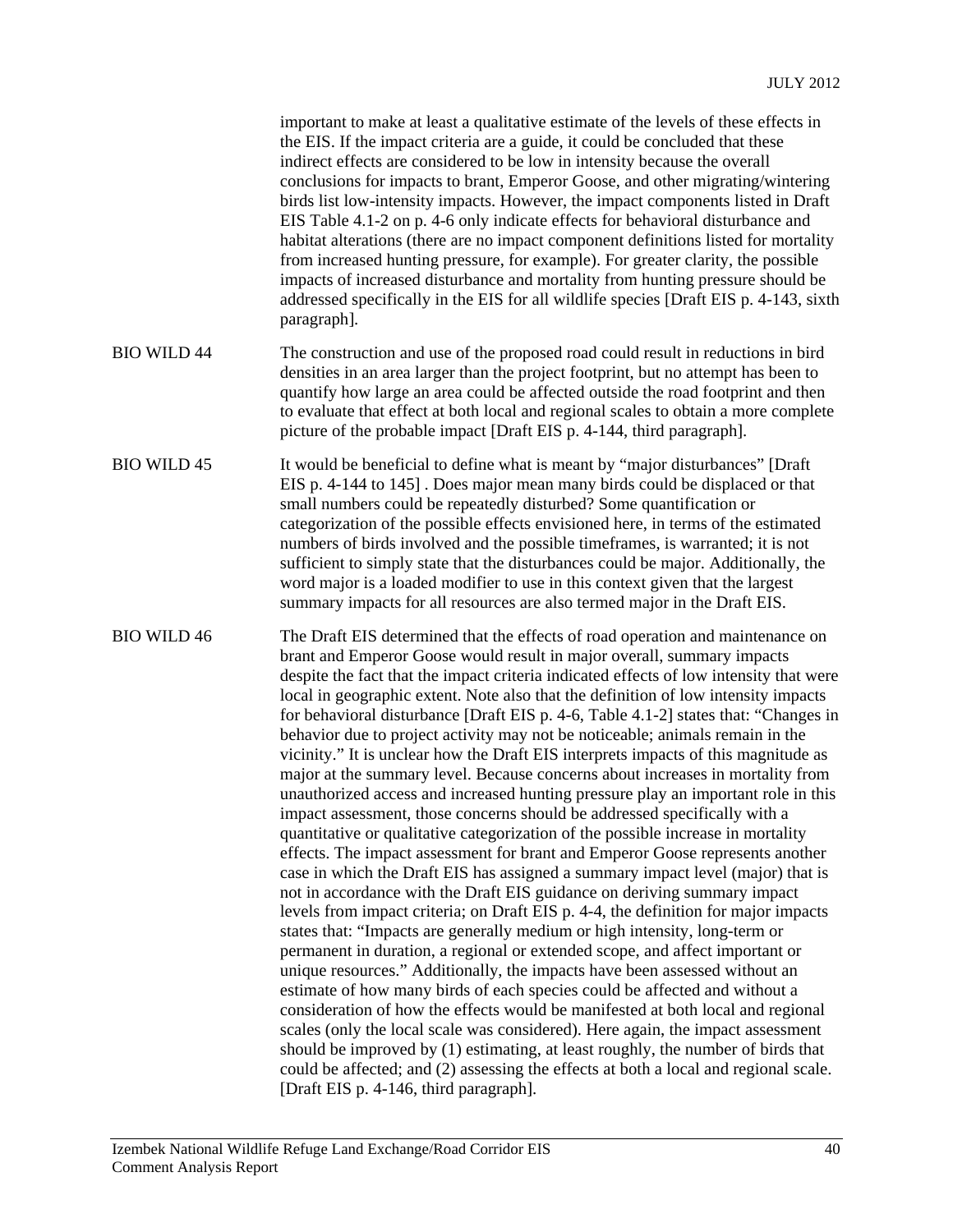- BIO WILD 47 The information presented in the Draft EIS is insufficient to support a prediction that construction of Alternative 2 would result in a major impact to Tundra Swans. The Draft EIS states, "Construction of Alternative 2 would result in major direct and indirect effects to Tundra Swans and moderate effects to other breeding birds." Recommend including data on the average number of breeding pairs historically found in the project area (both from the resident population in Izembek National Wildlife Refuge and non-resident migrants), and estimates of the local swan population and number of non-resident swans migrating through the refuge to be used in predicting potential adverse direct and indirect effects to Tundra swans. In addition, include information describing whether swan nesting habitat is limited in the refuge [Draft EIS Chapter 4, Page 4-140, Sec. 4.3.2.4, Paragraph 4 and also see Chapter 4, page 4-138 Sec 4.3.2.4, paragraph 4. For Tundra Swans].
- BIO WILD 48 While the summary impact of Alternative 2 on brant, Emperor Goose, and other migrating/wintering birds is considered major (brant and Emperor Goose) to moderate (other species) the information presented in the Draft EIS is insufficient to support a prediction that operation and maintenance of Alternative 2 would result in a major direct and indirect effects to brant and emperor geese. The Draft EIS indicates that a ½ -mile buffer is necessary to minimize disturbance to waterfowl using intertidal areas. While there may be increased hunting or other human activity from improved access, there is little information suggesting such an increase would result in a major effect. The Draft EIS states, "Operation and maintenance of Alternative 2 would result in major (Brant and Emperor Goose) and moderate (other species) direct and indirect effects to these resources." Recommend including information on the number of hunters and other users expected to access Kinzarof Lagoon from the road to be used in predicting potential adverse indirect impacts to brant and Emperor Goose. In addition, any information on disturbance to brant and Emperor Goose from operations and maintenance on existing roads adjacent to Izembek Lagoon may be useful in predicting potential adverse effects [Draft EIS Chapter 4, Page 4-146, Sec. 4.3.2.4, Paragraph 3 and Chapter 4, page 4-145 Sec. 4.3.2.4, paragraph 2].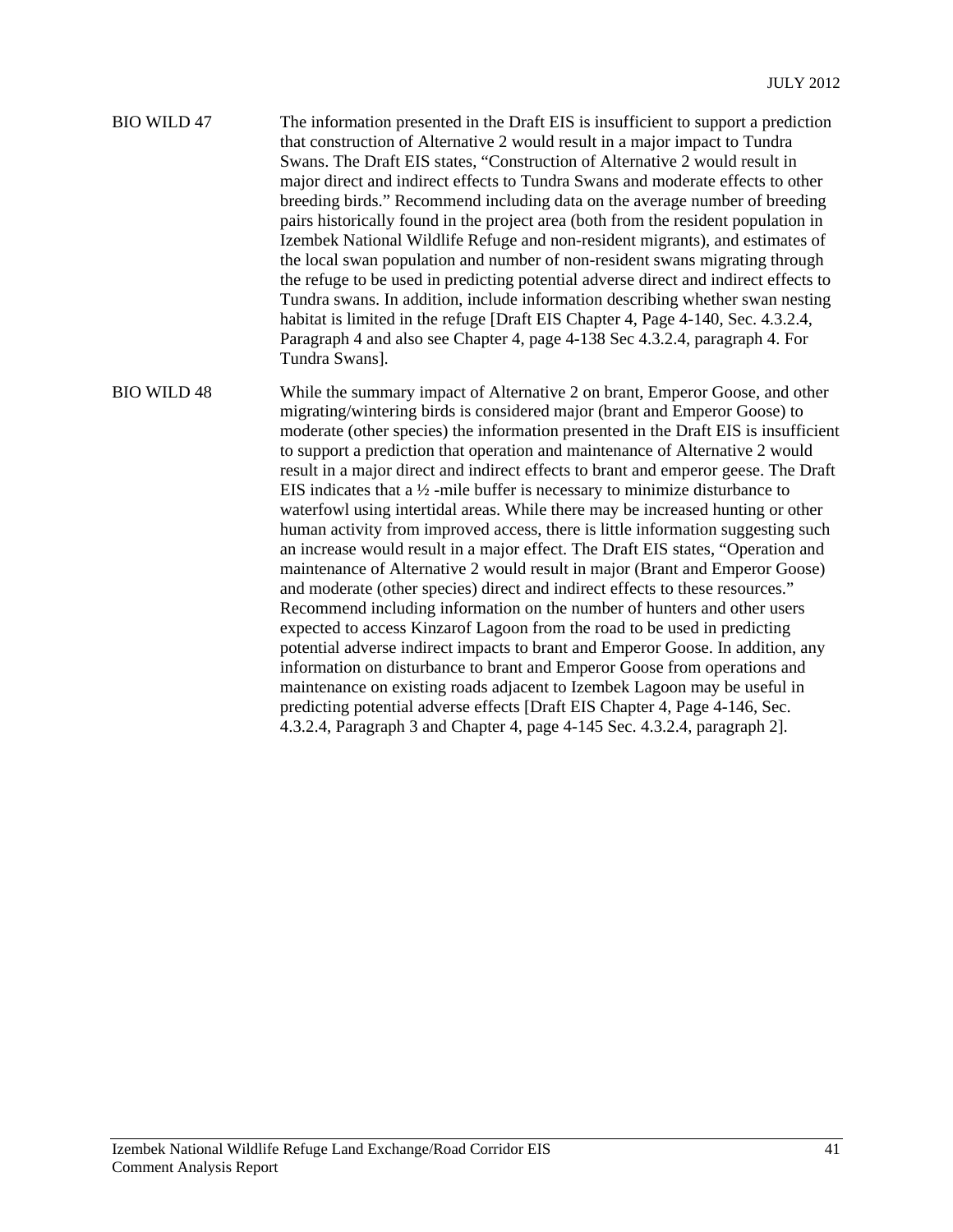# Cooperating Agencies (COOP)

| <b>COOP</b>        | Comments on adequacy of consultation with cooperating agencies.                                                                                                                                                                                                                                                                                                                                                                                                                      |
|--------------------|--------------------------------------------------------------------------------------------------------------------------------------------------------------------------------------------------------------------------------------------------------------------------------------------------------------------------------------------------------------------------------------------------------------------------------------------------------------------------------------|
| COOP <sub>01</sub> | Concern was expressed that the cooperating agencies were not adequately<br>consulted not given an opportunity to review all of the impact evaluations. It is<br>felt that late unilateral changes by the Service have a direct and biased effect on<br>the information presented to the public in this Draft EIS, notably when the rating<br>of impacts to Tundra Swans was elevated from a "moderate" to a "major" impact<br>without sufficient information to justify this change. |
| COP 02             | The Service should more fully explain the limitations of this EIS analysis in<br>relation to the permitting requirements of the U.S. Army Corps of Engineers, a<br>cooperating agency in the EIS [Draft EIS Section 1.5, paragraph 7]. The Draft<br>EIS does not provide a formal wetlands delineation and the Corps may be<br>required to conduct additional National Environmental Policy Act (NEPA)<br>compliance analysis in order to fulfill its permitting responsibilities.   |
| COOP <sub>03</sub> | The Service needs to consider the comments the King Cove Group provided on<br>December 23, 2011 that are not reflected in the Draft EIS. The King Cove Group<br>comments on the Preliminary Draft EIS should also be incorporated as the Final<br>EIS is prepared.                                                                                                                                                                                                                   |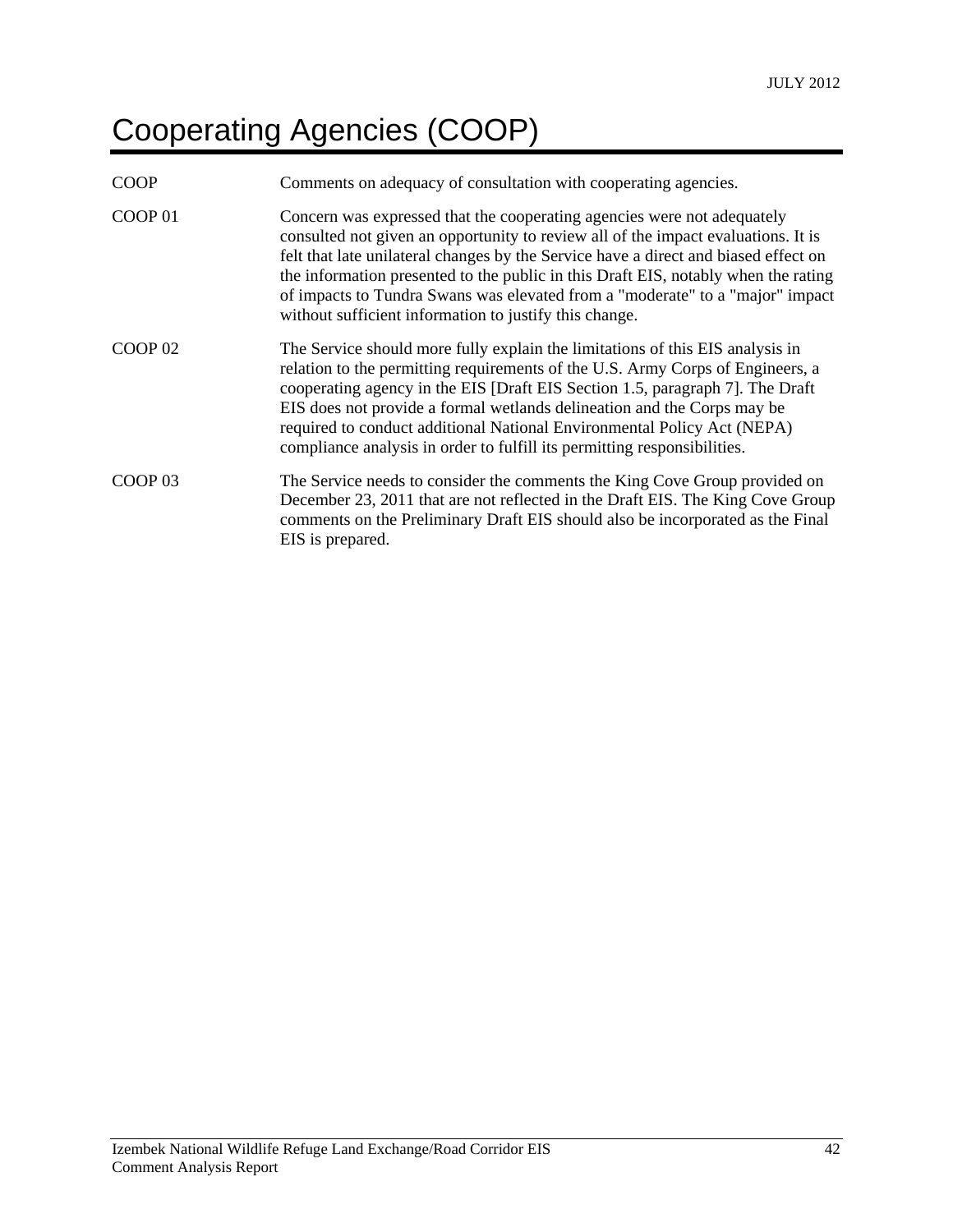### Data and Available Information (DATA)

| <b>DATA</b> | Recommended studies and reports for the Service to review for inclusion in the<br>EIS.                                                                                                                                                                                  |
|-------------|-------------------------------------------------------------------------------------------------------------------------------------------------------------------------------------------------------------------------------------------------------------------------|
| DATA 01     | The Service should review the benefit-cost analysis prepared by The Wilderness<br>Society and the Center for Sustainable Economy:                                                                                                                                       |
|             | Reports preliminary conclusions based on the analysis of these two organizations<br>with respect to net public benefits, the benefit-cost ratio, and the project's public<br>interest determination.                                                                    |
| DATA 02     | The Service should consider these additional references regarding the impact of<br>roads on large carnivores and bears:                                                                                                                                                 |
|             | [road impacts on bears] Mace, R., et al., Relationships among grizzly bears,<br>$\bullet$<br>roads and habitat in the Swan Mountains, Montana, 33 JOURNAL OF<br>APPLIED ECOLOGY 1395-1405 (1996).                                                                       |
|             | [road impacts on bears] Mattson, D., Human impacts on bear habitat use, 8<br>$\bullet$<br>INTERNATIONAL CONFERENCE ON BEAR RESEARCH AND<br>MANAGEMENT 33-56 (1990).                                                                                                     |
|             | [road impacts on bears] McLellan, B. and D. Shackleton, Immediate<br>٠<br>reactions of grizzly bears to human activities, 17 WILDLIFE SOCIETY<br>BULLETIN 269-275 (1989).                                                                                               |
|             | [road impacts on bears] McLellan, B., Relationships between human<br>٠<br>industrial activity and grizzly bears, 8 INTERNATIONAL CONFERENCE<br>ON BEAR RESEARCH AND MANAGEMENT 57-64 (1990).                                                                            |
|             | [road impacts on large carnivores] Noss, R., et al., Conservation biology and<br>٠<br>carnivore conservation in the Rocky Mountains, 10 CONSERVATION<br>BIOLOGY 949-963 (1996).                                                                                         |
|             | [road impacts on bears] Schoen, J., et al., Habitat-capability model for brown<br>$\bullet$<br>bear in Southeast Alaska, 9 INTERNATIONAL CONFERENCE ON BEAR<br>RESEARCH AND MANAGEMENT 327-337 (1994).                                                                  |
|             | [roads and bears] Suring, L., and G. Del Frate, Spatial analysis of locations<br>of brown bears killed in defense of life or property on the Kenai Peninsula,<br>Alaska, USA, 13 URSUS 237-245 (2002).                                                                  |
|             | [roads and bears] Titus, K., and L. Beier, Population and habitat ecology of<br>٠<br>brown bears on Admiralty and Chichagof islands, Federal Aid in Wildlife<br>Restoration, Research Progress Report W-23-4, Alaska Department of Fish<br>and Game, Juneau, AK (1991). |
|             | [road impacts on large carnivores] Trombulak, S., and C. Frissell, Review of<br>ecological effects of roads on terrestrial and aquatic communities, 14<br>CONSERVATION BIOLOGY 18-30 (1999).                                                                            |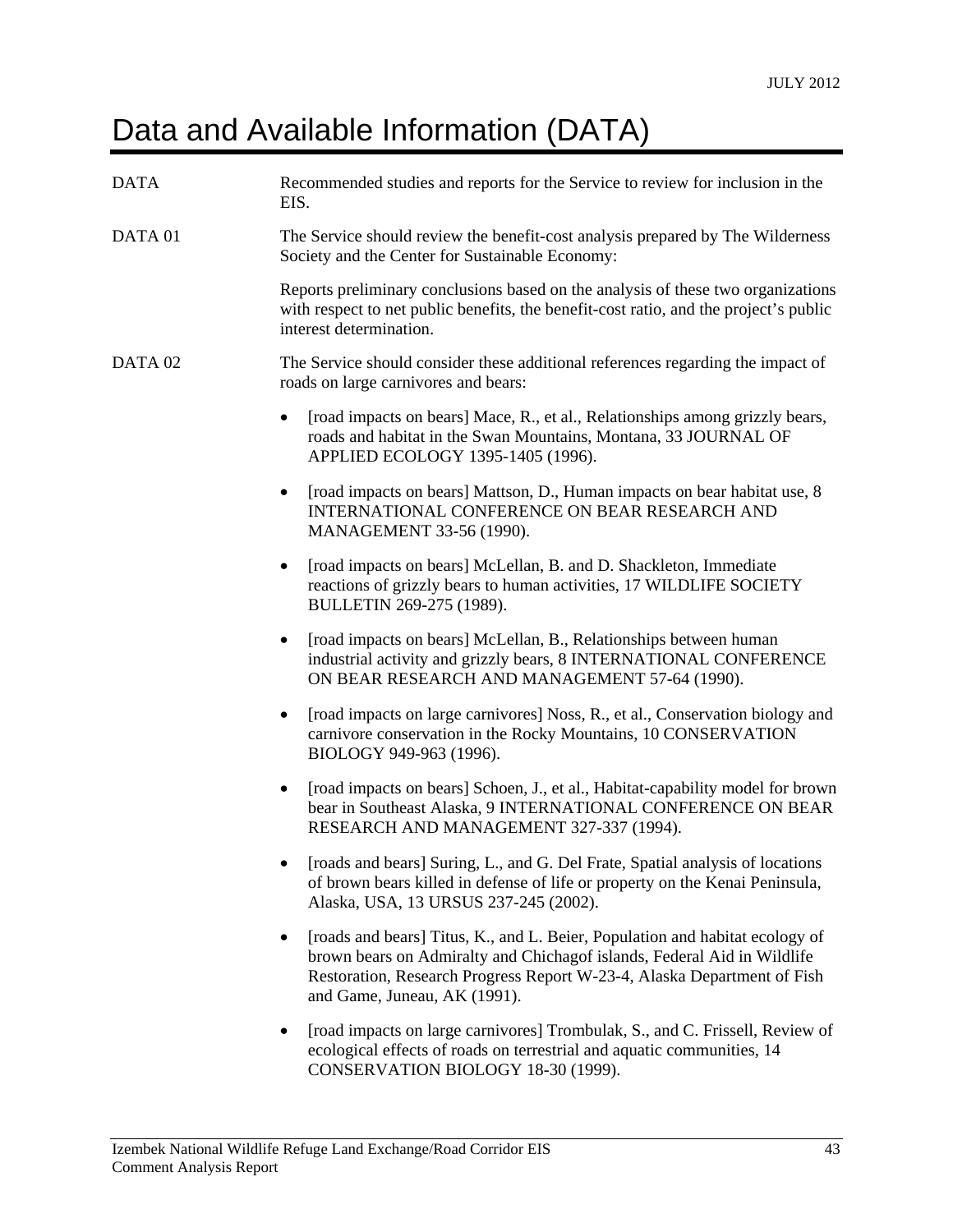#### DATA 03 The Service should consider these additional references regarding the impact of human disturbance on Black Brant:

- [impacts from human disturbance, Black Brant] Frid, A. and L. Dill, Humancaused disturbance as a form of predation risk, 6 CONSERVATION ECOLOGY 11(2002).
- [impacts from human disturbance, Black Brant] Ward, D.H., R.A. Stehn, and D.V. Derksen, Response of staging brant to disturbance at the Izembek Lagoon, Alaska, 22 WILDLIFE SOCIETY BULLETIN 220-228 (1994).
- [impacts from human disturbance, Black Brant] Wilson, U.W. and J.R. Atkinson, Black brant and spring-staging use at two Washington coastal areas in relation to eelgrass abundance, 97 CONDOR 91-98 (1995).

DATA 04 The Service should consider this additional data regarding caribou:

- [caribou, human disturbance] Frid, A. and L. Dill, Human-caused disturbance as a form of predation risk, 6 CONSERVATION ECOLOGY 11 (2002).
- More recent information and references for Southern Alaska Peninsula (SAP) population parameters are available (see "SAP Comp 2011.doc"; Memorandum from Meghan Riley to Lem Butler). The Draft EIS states, "The most current population estimate of 800, along with improved calf:cow ratio (46.6 calves:100 cows) and bull:cow ratio (27.9 bulls:100 cows) observed during the fall 2010 survey, demonstrates a recent improvement in calf survival and recruitment in the Southern Alaska Peninsula Caribou Herd since wolf control was initiated in 2008 (see Wolf section below) (Alaska Department of Fish and Game 2010)." Suggested replacement text: "The most current population estimate of  $\geq$ 920, along with the improved calf:cow ratio (20.0 calves:100 cows) and bull:cow ratio (40.2 bulls:100 cows) observed during the fall 2011 survey, demonstrate a recent improvement in calf survival and recruitment in the Southern Alaska Peninsula Caribou Herd following implementation of a wolf control program from 2008-2010 (see Wolf section below) (Alaska Department of Fish and Game 2012x)." [Draft EIS Chapter 3, Page 3-154, Sec. 3.2.5, Paragraph 1]
- More recent information and references for Southern Alaska Peninsula population parameters are available (see "SAP Comp 2011.doc"; Memorandum from Meghan Riley to Lem Butler). The Draft EIS states, "A composition survey was conducted by Alaska Department of Fish and Game biologists on October 20, 2010. The herd was estimated to be comprised of 57.3 percent cows, 26.7 percent calves, and 16.0 percent bulls (Alaska Department of Fish and Game 2010l). The trend from this data (in comparison to prior years) is that the proportion of calves has greatly increased since 2008 when predator control began (Alaska Department of Fish and Game 2010l)." Suggested replacement text: "A composition survey was conducted by Alaska Department of Fish and Game biologists on October 23, 2011. The herd was estimated to be comprised of 62.4 percent cows, 12.5 percent calves, and 25.1 percent bulls (Alaska Department of Fish and Game 2012x). The trend from these data (in comparison to prior years) is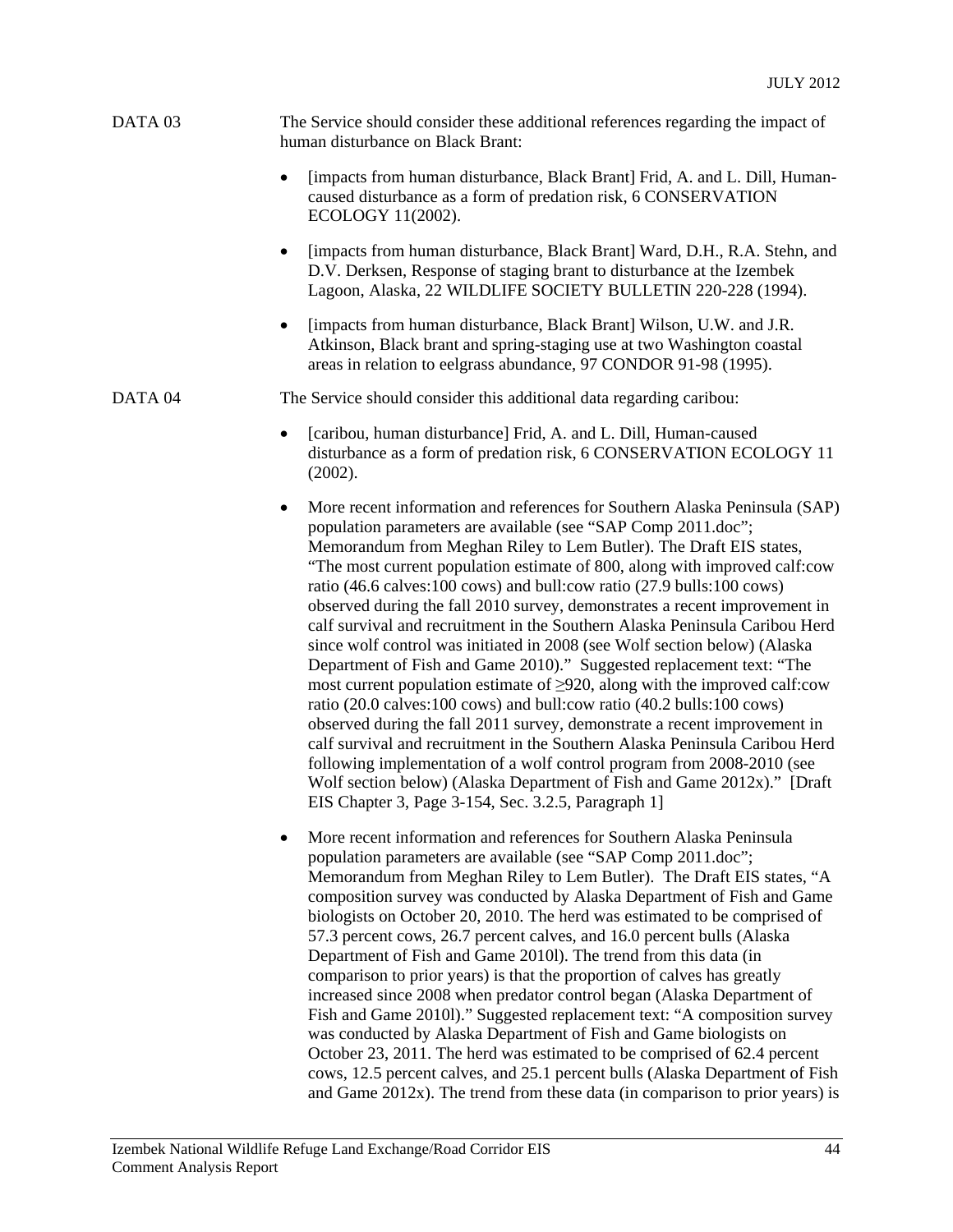| that the proportion of calves has greatly increased following implementation |
|------------------------------------------------------------------------------|
| of predator control from 2008-2010 (Alaska Department of Fish and Game       |
| 2012x)." [Draft EIS Chapter 3, Page 3-155, Sec. 3.2.5, Paragraph 4]          |

• Rather than using a personal communication, the citation should be updated to reference the 2012 annual program report to the Board of Game (see "Annual Report to the Alaska Board of Game on Intensive Management for Caribou with Wolf Predation Control in the Southern Alaska Peninsula Caribou Herd, Subunit 9D"; available at http://www.adfg.alaska.gov/index. cfm?adfg=intensivemanagement.programs). The Draft EIS states, "During 2008, Alaska Department of Fish and Game biologists killed 28 wolves on the calving grounds (Figure 3.2-22) from helicopters. Additional wolf control occurred in 2009 (6 wolves killed) and 2010 (2 wolves killed) (Riley 2010a)." Suggested replacement text: "During 2008, Alaska Department of Fish and Game biologists killed 28 wolves on the calving grounds (Figure 3.2-22 [of the Draft EIS]) from helicopters. Additional wolf control occurred in 2009 (8 wolves killed) and 2010 (2 wolves killed) (Alaska Department of Fish and Game 2012x)." [Draft EIS Chapter 3, Page 3-157, Sec. 3.2.5, Paragraph 4]

#### DATA 05 The Service should consider this additional reference regarding census data:

 Using socioeconomic data [Draft EIS Page 3-212 Socioeconomics] which are 20 years old has diminished value. 2010 census data for King Cove population, housing units, and group quarters are available and should supersede the data in the Draft EIS.

#### DATA 06 The Service should consider these additional references regarding the effects of climate change

- [climate change] Fagre, D.B., et al., THRESHOLDS OF CLIMATE CHANGE IN ECOSYSTEMS, A REPORT BY THE U.S. CLIMATE CHANGE SCIENCE PROGRAM AND THE SUBCOMMITTEE ON GLOBAL CHANGE RESEARCH, U.S. Geological Survey, Reston, VA (2009).
- [AK warming, climate change] Karl, T.R., J.M. Melillo, and T.C. Peterson (eds.), GLOBAL CLIMATE CHANGE IMPACTS IN THE UNITED STATES, U.S. Global Change Research Program, Cambridge University Press (2009).
- [climate change, synergistic effects] Przeslawski, R., et al., Synergistic Effects Associated with Climate Change and the Development of Rocky Shore Molluscs, 11 GLOBAL CHANGE BIOLOGY 515-522 (2005).
- [climate change, synergistic effects] Russell, B.D., et al., Synergistic Effects of Climate Change and Local Stressors: CO2 and Nutrient-driven Change in Subtidal Rocky Habitats, 15 GLOBAL CHANGE BIOLOGY 2153-2162 (2009).
- DATA 07 The Service should consider these additional references regarding the effects of climate change on Steller's Eider: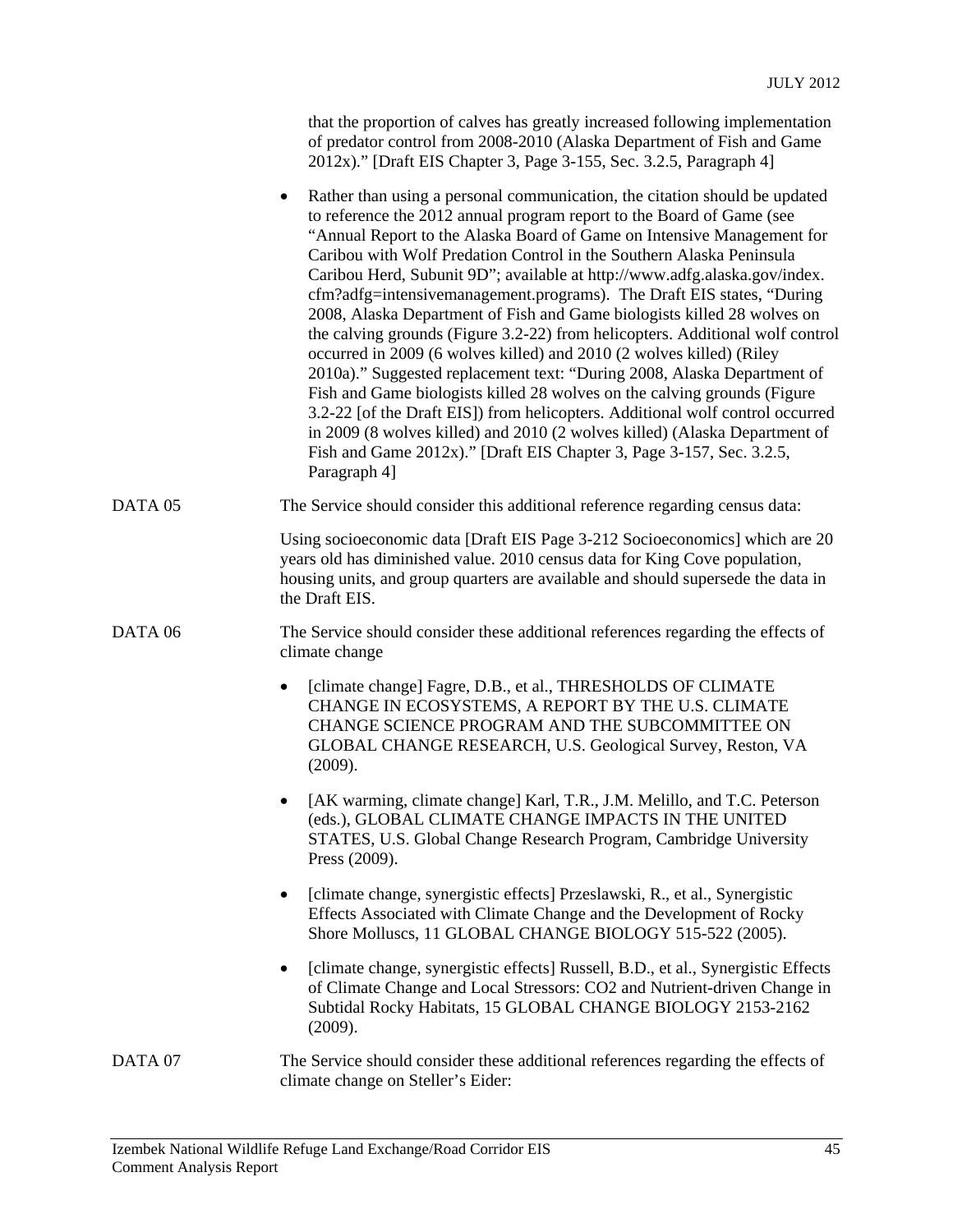- [impacts of climate change to Steller's eider] Dau, C. P., P. L. Flint and M.R. Petersen, Distribution of recoveries of Steller's Eiders banded on the lower Alaska peninsula, Alaska, 71 JOURNAL OF FIELD ORNITHOLOGY 541- 548 (2000).
- [impacts of climate change to Steller's Eider] Grebmeier, J. M., et al., A major ecosystem shift in the Northern Bering Sea, 311 SCIENCE 1461-1464 (2006).
- [impacts of climate change to Steller's Eider, molting] Kertell, K., Disappearance of the Steller's eider from the Yukon-Koskokwim Delta, Alaska, 44 ARCTIC 177-187 (1991).
- [impacts of climate change to Steller's Eider] Lovvorn, J. R., et al., Modeling marine protected areas for threatened eiders in a climatically changing Bering Sea, 19 ECOLOGICAL APPLICATIONS 1596-1613 (2009).
- [impacts of climate change to Steller's Eider, molting] Orr, J.C., et al., Anthropogenic ocean acidification over the twenty-first century and its impact on calcifying organisms, 437 NATURE 681-686 (2005).
- [impacts of climate change to Steller's Eider] Pacific Flyway Council, PACIFIC FLYWAY MANAGEMENT PLAN FOR PACIFIC BRANT, Pacific Flyway Study Committee, U.S. Fish and Wildlife Service, Portland, OR (2002).
- [impacts of climate change to Steller's Eider] Petersen, M.R., Populations, feeding ecology and molt of Steller's Eiders, 83 CONDOR 256-262 (1981).

DATA 08 The Service should consider these additional references regarding the effects of climate change on Black Brant:

- [climate change effects on Black Brant] Fabry, V., et al., Impacts of ocean acidification on marine fauna and ecosystem processes, 65 ICES JOURNAL OF MARINE SCIENCE, 414-32 (2008).
- [climate change effects on Black Brant] IPCC, CLIMATE CHANGE 2007: SYNTHESIS REPORT, An Assessment of the Intergovernmental Panel on Climate Change, Available at www.ipcc.ch (2007).
- [climate change impacts to Black Brant] Miller, M.W., Route selection to minimize helicopter disturbance of molting Pacific Black Brant: A simulation, 47 ARCTIC 341-349 (1994).
- [climate change impacts to Black Brant] Pacific Flyway Council, PACIFIC FLYWAY MANAGEMENT PLAN FOR PACIFIC BRANT, Pacific Flyway Study Committee, U.S. Fish and Wildlife Service, Portland, OR (2002).
- [climate change effects on Black Brant] Sedinger, J.S., et al., Carryover effects associated with winter location affect fitness, social status, and population dynamics in a long-distance migrant, AMERICAN NATURALIST, accessed on April 24, 2012 at http://www.asnamnat.org/node/157?page=1 (2011).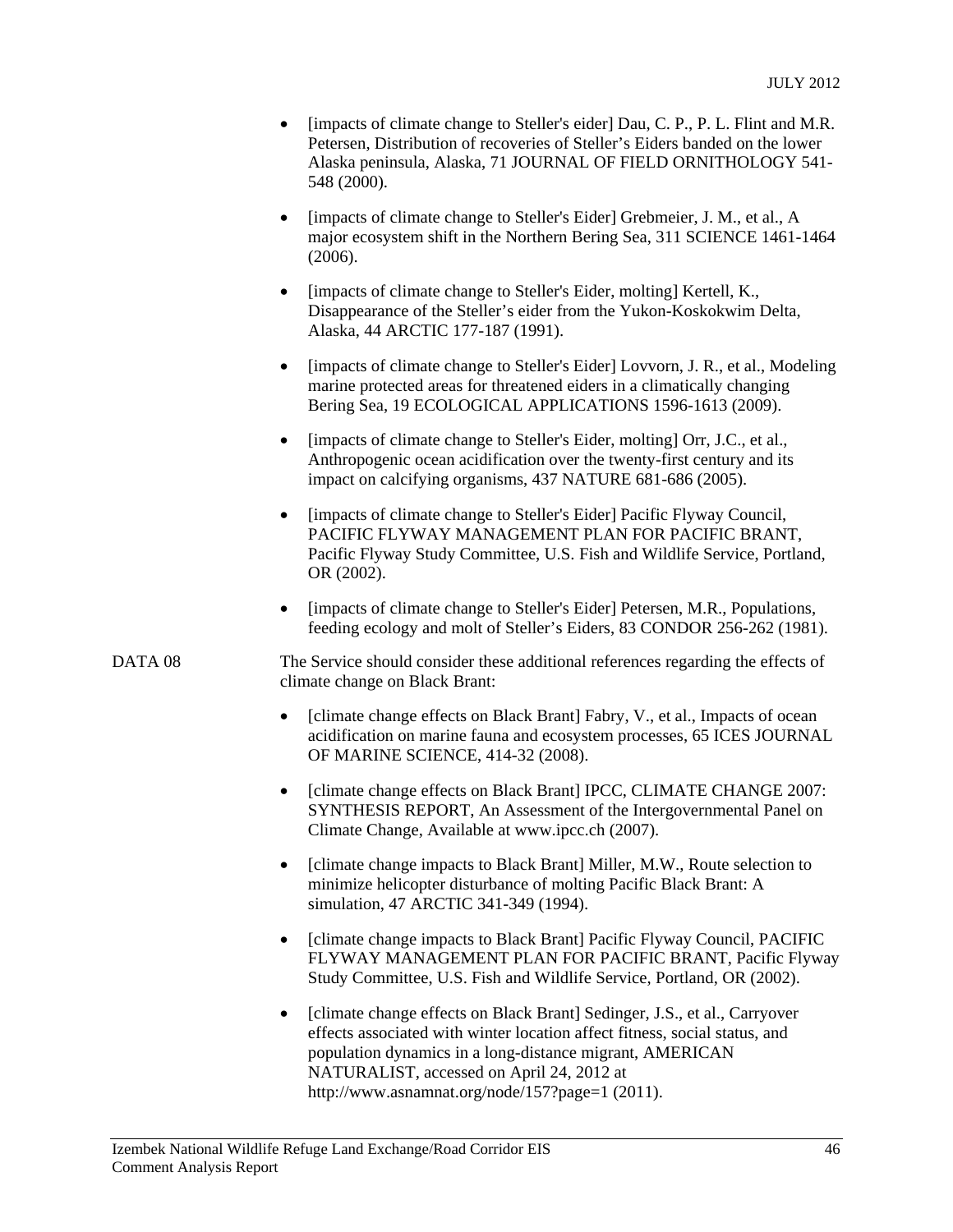|                    | [climate change effects on Black Brant] Ward, D. H., et al., Change in<br>abundance of Pacific brant wintering in Alaska: evidence of climate warming<br>effect? 62 ARCTIC 301-311 (2009).                                                                                             |
|--------------------|----------------------------------------------------------------------------------------------------------------------------------------------------------------------------------------------------------------------------------------------------------------------------------------|
|                    | [climate change effects on Black Brant] Ward, D.H., et al., North American<br>$\bullet$<br>brant: effects of changes in habitat and climate on population dynamics, 11<br>GLOBAL CHANGE BIOLOGY 869-880 (2005).                                                                        |
| DATA <sub>09</sub> | The Service should consider these additional references regarding the effects of<br>climate change on caribou:                                                                                                                                                                         |
|                    | [impacts of climate change to caribou] Post, E., and M. C. Forchhammer,<br>$\bullet$<br>Climate change reduces reproductive success of an Arctic herbivore through<br>trophic mismatch, 363 PHILOSOPHICAL TRANSACTIONS OF THE<br>ROYAL SOCIETY B-BIOLOGICAL SCIENCES 2369-2375 (2008). |
|                    | [impacts of climate change to caribou] Vors, L. S., and M. S. Boyce, Global<br>$\bullet$<br>declines of caribou and reindeer, 15 GLOBAL CHANGE BIOLOGY 2626-<br>2633 (2009).                                                                                                           |
| DATA 10            | The Service should consider these additional references regarding the effects of<br>climate change on sea ice:                                                                                                                                                                         |
|                    | [sea ice, climate change] Comiso, J. C., et al., Accelerated decline in the<br>Arctic sea ice cover, GEOPHYSICAL RESEARCH LETTERS 35, L01703,<br>doi:10.1029/2007GL031972 (2008).                                                                                                      |
|                    | [sea ice, climate change] Jones, B. M., et al., Increase in the rate and<br>$\bullet$<br>uniformity of coastline erosion in Arctic Alaska, GEOPHYSICAL<br>RESEARCH LETTERS 36, L03503, doi:10.1029/2008GL036205 (2009)                                                                 |
|                    | [arctic sea ice, climate change] Lindsay, R. W., et al., Arctic sea ice retreat in<br>٠<br>2007 follows thinning trend, 22 JOURNAL OF CLIMATE 22:165-176<br>(2009).                                                                                                                    |
|                    | [sea ice, climate change] National Snow and Ice Data Center, Weather and<br>٠<br>feedbacks lead to third-lowest extent, available at<br>http://nsidc.org/arcticseaicenews/2010/100410.html (2010).                                                                                     |
|                    | [sea ice, climate change] National Snow and Ice Data Center, Arctic sea ice<br>shatters all previous record lows, Press release, Boulder, CO, available at<br>http://www.nsidc.org/news/press/2007_seaiceminimum/20071001_pressrelea<br>se.html (October 1, 2007).                     |
|                    | [sea level rise, climate change] Richter-Menge, J., et al., Arctic Report Card<br>٠<br>2008, http://www.arctic.noaa.gov/reportcard (2008).                                                                                                                                             |
|                    | [winter sea ice, climate change] Stroeve, J., et al., Arctic sea ice decline:<br>٠<br>Faster than forecast, GEOPHYSICAL RESEARCH LETTERS 34, L09501,<br>doi: 10.1029/2007GL029703 (2007).                                                                                              |
|                    | [arctic sea ice, climate change] Stroeve, J., et al., Arctic sea ice extent<br>plummets in 2007, EOS TRANSACTIONS, AGU 89:13-14 (2008).                                                                                                                                                |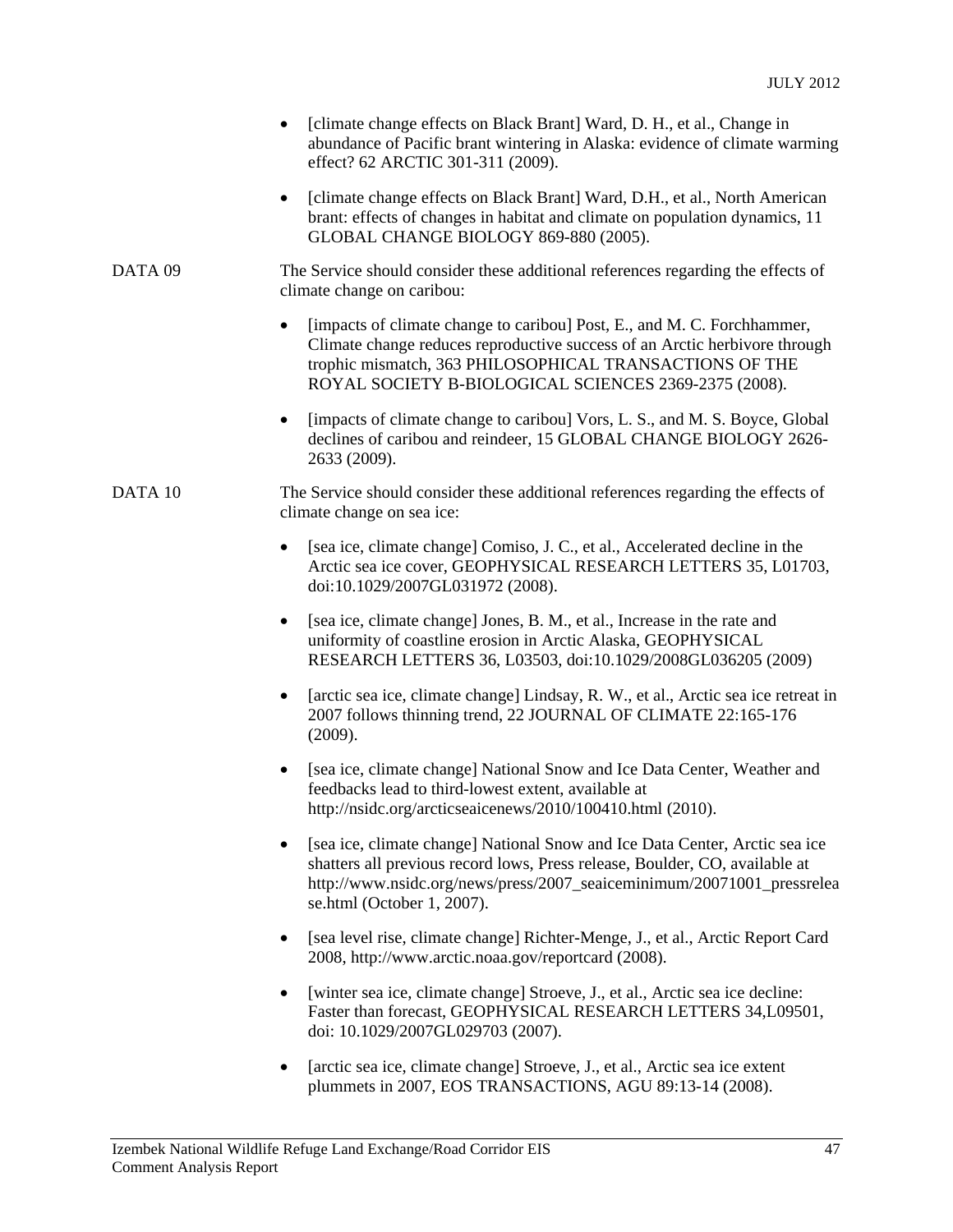- [sea ice, climate change] Wang, M., J. E. Overland, and N. A. Bond, Climate projections for selected large marine ecosystems, 79 JOURNAL OF MARINE SYSTEMS 258-266 (2010).
- [arctic sea ice, climate change] Wang, M., and J. E. Overland, A sea ice free summer Arctic within 30 years? JOURNAL OF GEOPHYSICAL RESEARCH 36, L07502, doi:10.1029/2009GL037820 (2009).
- [arctic sea ice, climate change] Zhang, X., Sensitivity of arctic summer sea ice coverage to global warming forcing: towards reducing uncertainty in arctic climate change projections, 62A TELLUS SERIES A-DYNAMIC METEOROLOGY AND OCEANOGRAPHY 220-227 (2010).

#### DATA 11 The Service should consider these additional references regarding the effects of climate change on sea levels:

- [sea level rise, climate change] Grinsted, A., J. C. Moore, and S. Jevrejeva, Reconstructing sea level from paleo and projected temperatures 200 to 2100 AD, 34 CLIMATE DYNAMICS 461-472 (2010).
- [sea level rise, climate change] Hansen, J., et al., Global temperature change, 103 PROCEEDINGS OF THE NATIONAL ACADEMY OF SCIENCES OF THE UNITED STATES OF AMERICA 14288-14293 (2006).
- [sea level rise, climate change] IPCC, CLIMATE CHANGE 2007: SYNTHESIS REPORT, An Assessment of the Intergovernmental Panel on Climate Change, Available at www.ipcc.ch (2007).
- [sea level rise, climate change] Jevrejeva, S., J.C. Moore, and A. Grinsted, How will sea level respond to changes in natural and anthropogenic forcing by 2100, GEOPHYSICAL RESEARCH LETTERS 37:L07703, doi:07710.01029/02010GL042947 (2010).
- [sea level rise, climate change] Milne, G. A., et al., Identifying the causes of sea-level change, NATURE GEOSCIENCE 2 (2009).
- [sea level rise, climate change] Pfeffer, W. T., J. T. Harper, and S. O'Neel, Kinematic constraints on glacier contributions to 21st-century sea level rise, 321 SCIENCE 1340-1343 (2008).
- [sea level rise, climate change] Pritchard, H. D., et al., Extensive dynamic thinning on the margins of the Greenland and Antarctic ice sheets, NATURE doi:10.1038/nature08471 (2009).
- [sea level rise, climate change] Rahmstorf, S., A semi-empirical approach to projecting future sea-level rise, 315 SCIENCE 368-370 (2007).
- [sea level rise, climate change] Vermeer, M., and S. Rahmstorf, Global sea level linked to global temperature, 106 PROCEEDINGS OF THE NATIONAL ACADEMY OF SCIENCES OF THE UNITED STATES OF AMERICA 21527-21532 (2009).
- DATA 12 The Service should consider these additional references regarding the effects of climate change on ocean acidification: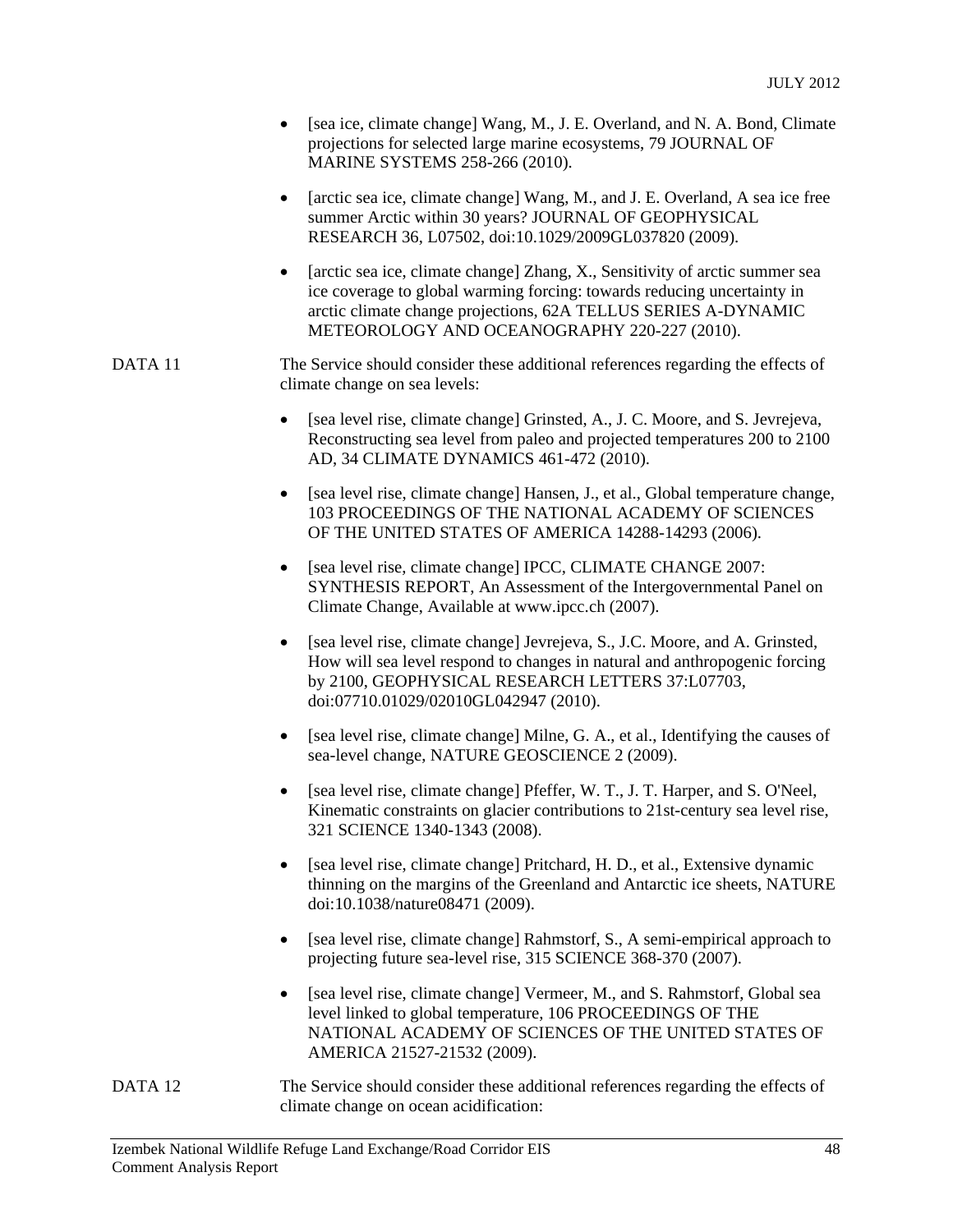| [ocean acidification, climate change] Fabry, V.J., et al., Ocean acidification |
|--------------------------------------------------------------------------------|
| at high latitudes: the bellweather, 22 OCEANOGRAPHY 160-171 (2009).            |

- [ocean acidification, climate change] Fabry, V., et al., Impacts of ocean acidification on marine fauna and ecosystem processes, 65 ICES JOURNAL OF MARINE SCIENCE, 414-32 (2008).
- [ocean acidification, climate change] Feely, R. A., S. C. Doney, and S. R. Cooley, Ocean acidification: present conditions and future changes in a high-CO2 world, 22 OCEANOGRAPHY 36-47 (2009).
- [ocean acidification, climate change] Mathis, J.T., The Extent and Controls on Ocean Acidification in the Western Arctic Ocean and Adjacent Continental Shelf Seas [in ARCTIC REPORT CARD 2011], http://www.arctic.noaa.gov/reportcard (2011).
- [ocean acidification, climate change] Orr, J.C., et al., Anthropogenic ocean acidification over the twenty-first century and its impact on calcifying organisms, 437 NATURE 681-686 (2005).

#### DATA 13 The Service should consider these additional references regarding the effect of roads on terrestrial and aquatic ecosystems:

- [roads impacts on terrestrial and aquatic ecosystems] Trombulak, S., and C. Frissell, Review of ecological effects of roads on terrestrial and aquatic communities, 14 CONSERVATION BIOLOGY 18-30 (1999).
- [road impacts on terrestrial and aquatic ecosystems] U.S. Forest Service, FOREST ROADS: A SYNTHESIS OF SCIENTIFIC INFORMATION, General Technical Report PNW-GTR-509, Pacific Northwest Research Station (2001).

#### DATA 14 The Service should consider these additional references regarding economic data:

- http://www.aleutianseast.org/index.asp?Type=B\_BASIC&SEC={1F268E2C-8D7D-41CE-92A5-FC9954BAA953}
- http://www.aleutianseast.org/index.asp?Type=B\_BASIC&SEC={F01C70F6- 028E-4181-83DD-90BC0F27E9FE} Access for Commerce and Commuting -- the Unspoken Purpose? I noted that, per the Websites linked below, only 13 persons in Cold Bay are employed, and nearly half of them work in the public sector. The employment data suggests two possible hidden agendas for running a road through Izembek:
- So that Cold Bay residents could independently commute to jobs in King Cove, where the unemployment rate is 0.2%.
- So that commerce between the towns could be facilitated. If the hovercraft, once repaired, were still deemed inadequate to fulfill these purposes, other ways must be found to provide quick, dependable, inexpensive ways for \* Cold Bay residents to commute to King Cove and for King Cove residents to travel to Cold Bay. Websites researched: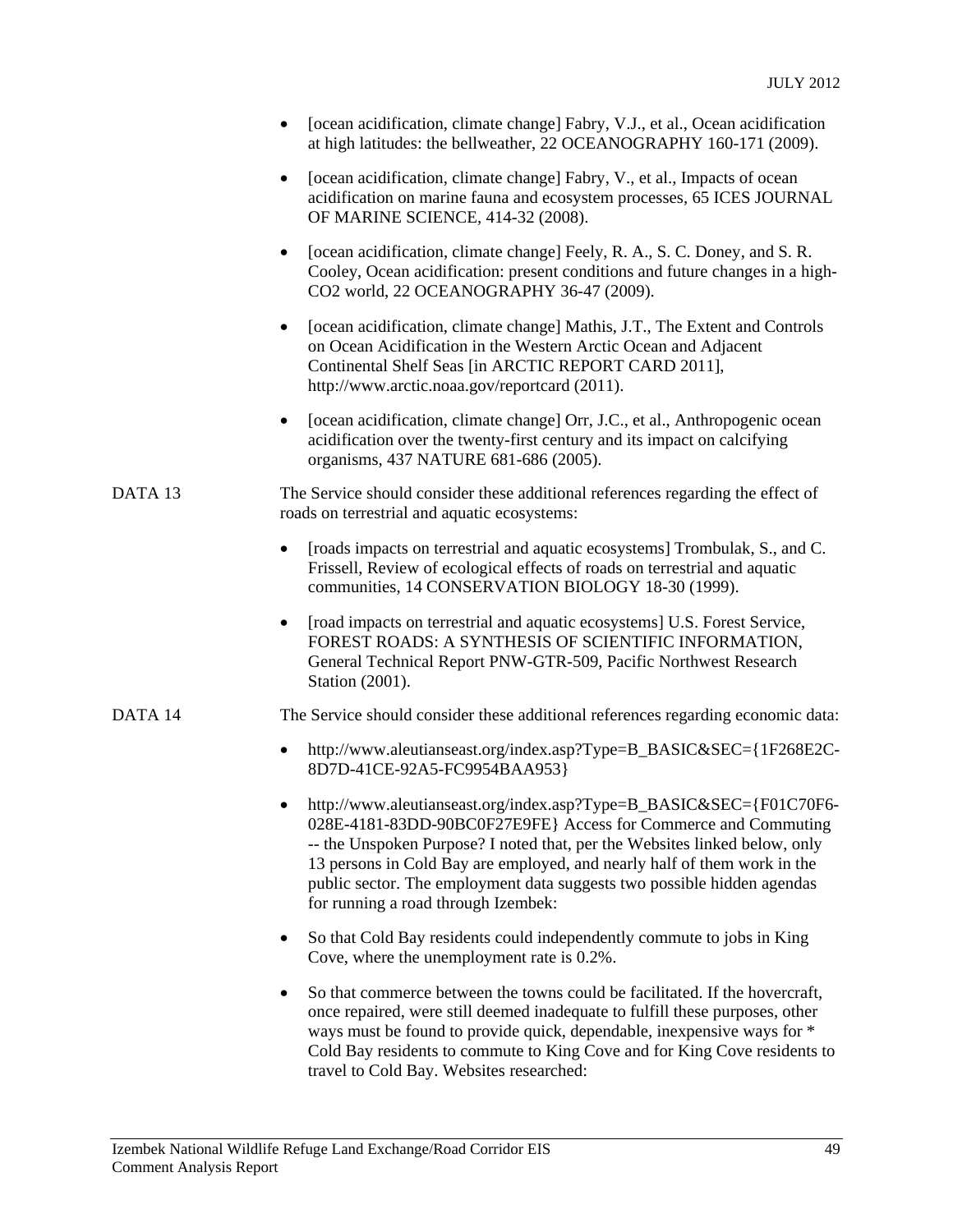|         | http://www.hovercraftalaska.com/mainpages/hnpages/cur_news/KingCove.ht<br>ml                                                                                                                                                                                                                                                                                                                                                                                                                                                                                                                                                                                                          |
|---------|---------------------------------------------------------------------------------------------------------------------------------------------------------------------------------------------------------------------------------------------------------------------------------------------------------------------------------------------------------------------------------------------------------------------------------------------------------------------------------------------------------------------------------------------------------------------------------------------------------------------------------------------------------------------------------------|
|         | http://en.wikipedia.org/wiki/Cold_Bay,_Alaska                                                                                                                                                                                                                                                                                                                                                                                                                                                                                                                                                                                                                                         |
|         | http://www.commerce.state.ak.us/dca/commdb/CIS.cfm?Comm_Boro_Name<br>$=$ Cold%20Bay                                                                                                                                                                                                                                                                                                                                                                                                                                                                                                                                                                                                   |
|         | http://www.zipdatamaps.com/99571                                                                                                                                                                                                                                                                                                                                                                                                                                                                                                                                                                                                                                                      |
|         | http://en.wikipedia.org/wiki/King_Cove,_Alaska                                                                                                                                                                                                                                                                                                                                                                                                                                                                                                                                                                                                                                        |
|         | http://www.commerce.state.ak.us/dca/commdb/CIS.cfm?Comm_Boro_name<br>$=$ King%20Cove                                                                                                                                                                                                                                                                                                                                                                                                                                                                                                                                                                                                  |
| DATA 15 | The Service should consider this additional reference regarding endangered<br>species:                                                                                                                                                                                                                                                                                                                                                                                                                                                                                                                                                                                                |
|         | Kirchhoff, M. and V. Padula. 2010. The Audubon Alaska WatchList 2010.<br>Audubon Alaska, Anchorage, AK 99501.                                                                                                                                                                                                                                                                                                                                                                                                                                                                                                                                                                         |
| DATA 16 | The Service should consider this additional reference regarding effect of human<br>impacts on the environment:                                                                                                                                                                                                                                                                                                                                                                                                                                                                                                                                                                        |
|         | Please see the article linked below and especially the accompanying photos,<br>٠<br>which illustrate what can happen when an erstwhile quiet nature-area<br>becomes a tourist magnet: http://www.hcn.org/blogs/goat/trampled-by-<br>tourists?utm_source=wcn1&utm_medium=email                                                                                                                                                                                                                                                                                                                                                                                                         |
| DATA 17 | The Service should consider reviewing and incorporating additional information:                                                                                                                                                                                                                                                                                                                                                                                                                                                                                                                                                                                                       |
|         | The general Cold Bay region data included in the Affected<br>٠<br>Environment/Physical Environment section is not considered adequate<br>[additional information proposed for inclusion in Submission 51978].                                                                                                                                                                                                                                                                                                                                                                                                                                                                         |
|         | As stated previously, there are several areas where additional data would be<br>٠<br>helpful or essential to the Secretary's decision. It is incumbent upon the<br>Service to obtain the data necessary for an informed decision, particularly for<br>any impact category considered that results in a major adverse impact.<br>Recommend the Service meet with the cooperating agencies as soon as<br>possible to discuss incomplete information and how best to obtain additional<br>or missing data. [Draft EIS p. 4-2 Section 4.1.2]                                                                                                                                              |
| DATA 18 | The Service should consider these additional references regarding hovercraft<br>service suspension:                                                                                                                                                                                                                                                                                                                                                                                                                                                                                                                                                                                   |
|         | While the Aleutians East Borough is stating that they cannot afford to operate the<br>hovercraft, and that design issues also prohibit the use during cold weather, they<br>are indeed taking this same hovercraft to another community, outfitting it with<br>appropriate gear for cold weather, and have made a commitment to fund its<br>operation for 20 years. This information should have been included in the Draft<br>EIS (although it may have been released by the Aleutians East Borough too late<br>to include), but at least should be included in the Final EIS. The above mentioned<br>documents can be viewed on the Aleutians East Borough website at the following |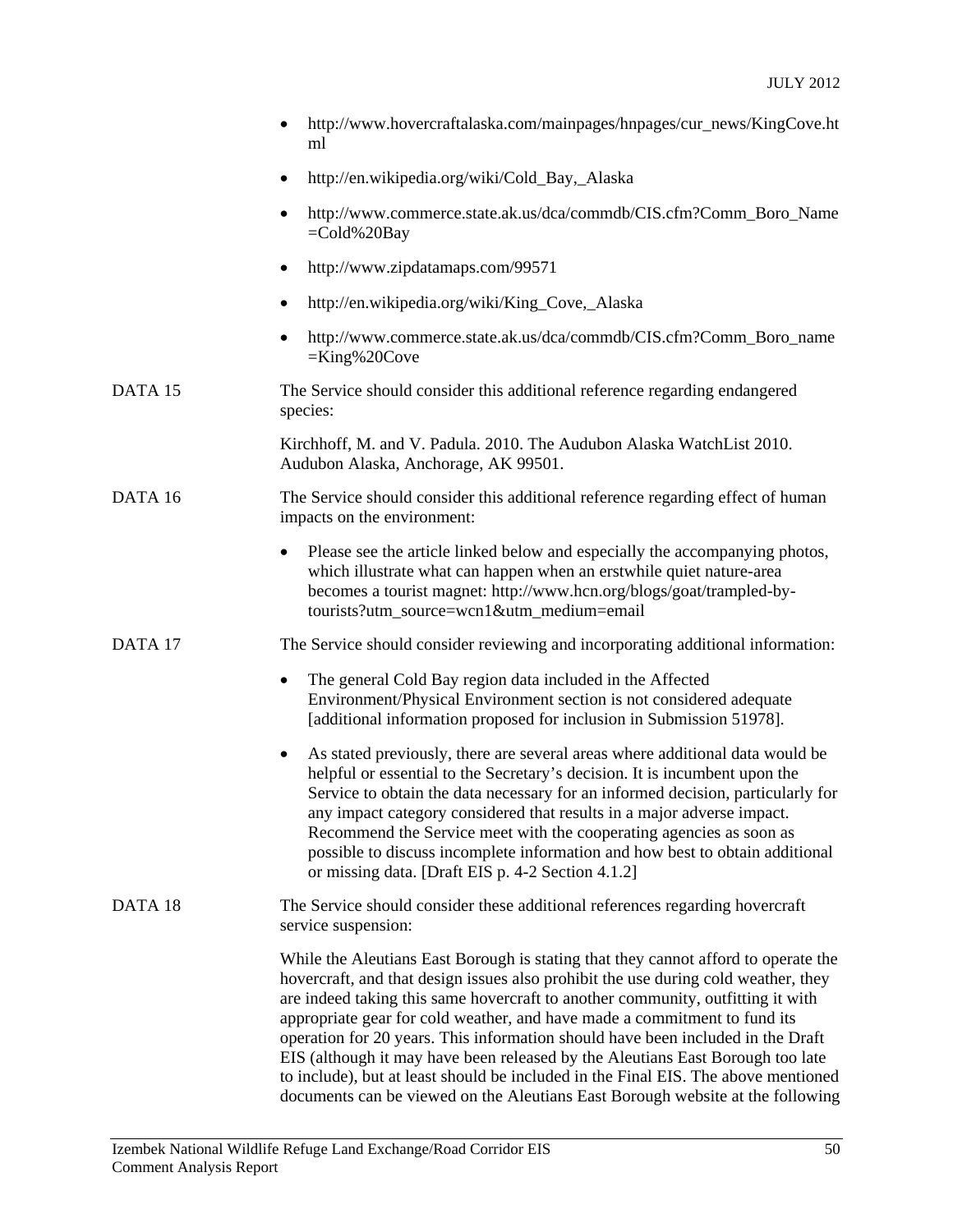location: (they are found through the tab on the left column for the "Clerks Dept.", then "Assembly Meeting Packets", then under packets for the dates March 21, 2012 and April 23, 2012 http://aleutianseast.org/vertical/sites/%7BEBDABE05-9D39-4ED4-98D4- 908383A7714A%7D/uploads/ASSEMBLY\_MTG.\_MARCH\_21\_2012.pdf http://aleutianseast.org/vertical/sites/%7BEBDABE05-9D39-4ED4-98D4- 908383A7714A%7D/uploads/ASSEMBLY\_MTG.\_APRIL\_23\_2012(1).pdf

### DATA 19 The Service should consider these additional references regarding land use:

 Fact sheet: GENERALLY ALLOWED USES ON STATE LAND - Alaska Department of Natural Resources Aug. 2011 [attachment 093 gen allow use, found in the State of Alaska comments on the Draft EIS. Incorporate this information in the land use section that describes uses that will no longer be allowed on the state parcels involved in the potential land exchange.]

 The Draft EIS should include information from and reference to the impact analysis of off-road vehicles for subsistence purposes on refuge lands and resources prepared by Sowl and Poetter. This analysis and the references within is critical for evaluating the potential impacts of off-road vehicles traveling on and adjacent to a road corridor through the isthmus, not just for subsistence use but in case of trespass into refuge lands as well. Sowl, K. and R. Poetter, Impact Analysis of Off-Road Vehicle Use for Subsistence Purposes on Refuge Lands and Resources Adjacent to the King Cove Access Project (2004).

DATA 20 The Service should consider this additional reference regarding marine mammals:

> Revise setback distance [DIES Chapter 4, Page 4-38, Sec. 4.2.2.6, Paragraph 10  $(\text{strip.1})$ ] [DEIS Chapter 4, Page 4-39, Sec. 4.2.2.7, Paragraph 5  $(\text{strip. 6})$ ] from marine mammals. (Jansen et al. 2010) points to harbor seal disturbance by vessels at distances up to 500 m (546 yds). The National Marine Fisheries Service (NMFS) recognizes that the current guideline of 100 yards may be inadequate and is considering possible revisions. Although a NMML study focused on cruise ships, NMFS suggests 500 m (546 yards) for personal watercraft and smaller vessels since many observations note that smaller vessels- -like kayak, zodiacs, etc.--often cause greater reaction in seals than larger vessels. "(a) not approach to within 100 yards of the marine mammal;" Suggested replacement text: "(a) not approach to within 100 yards of marine mammals in the water; Boat and motorized and non-motorized personal watercraft (PWC) traffic should remain a minimum of 500 m (546 yards) off shore when passing harbor seal haul-out areas." Revise setback distance [DEIS Chapter 4, Page 4-39, Sec. 4.2.2.6, Paragraph 5 (stip.6)] [DEIS Chapter 4, Page 4-39, Sec. 4.2.2.7, Paragraph 1 (stip. 9)] "Remain at least 100 yards away from any marine mammal that is on land, rock or ice." Suggested replacement text: "Remain at least 100 yards away from any marine mammal that is on land, rock or ice; Boat and motorized and non-motorized personal watercraft (PWC) traffic should remain a minimum of 500 m (546 yards) off shore when passing harbor seal haul-out areas." Jansen, J.K., P.L. Boveng, S.P. Dahle, and J.L. Bengtson. 2010. Reaction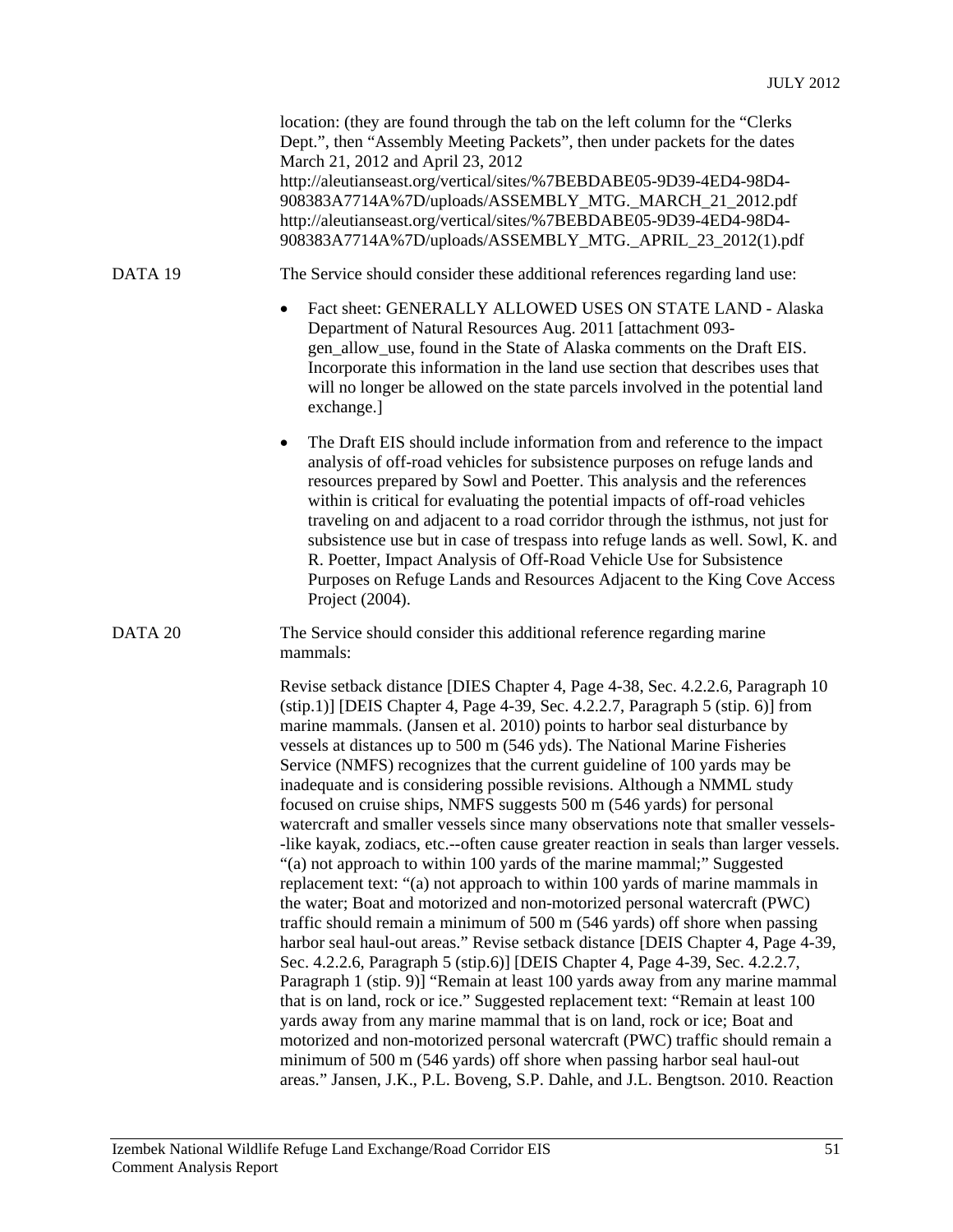|         | of Harbor Seals to Cruise Ships. Journal of Wildlife Management 74(6):1186-<br>1194; 2010; DOI: 10.2193/2008-192.                                                                                                                                                                                                                                                                                                                                                                                                                                                                                                                                                                                                                                                      |
|---------|------------------------------------------------------------------------------------------------------------------------------------------------------------------------------------------------------------------------------------------------------------------------------------------------------------------------------------------------------------------------------------------------------------------------------------------------------------------------------------------------------------------------------------------------------------------------------------------------------------------------------------------------------------------------------------------------------------------------------------------------------------------------|
| DATA 21 | The Service should consider this suggestion for including statistics on the<br>importance of a road:                                                                                                                                                                                                                                                                                                                                                                                                                                                                                                                                                                                                                                                                   |
|         | One commenter noted it was difficult to find statistics on how important the road<br>to Cold Bay is to the people of King Cove; there is no research to date that has<br>been conducted to show what the need is, and what effects the dangers have had<br>on the residents who have to fly on a day-to-day basis.                                                                                                                                                                                                                                                                                                                                                                                                                                                     |
| DATA 22 | The Service should consider this additional reference regarding noise disturbance<br>to wildlife:                                                                                                                                                                                                                                                                                                                                                                                                                                                                                                                                                                                                                                                                      |
|         | [noise disturbance, wildlife] Wayle Laboratories, CALIFORNIA OFF-<br>HIGHWAY VEHICLE NOISE STUDY, Prepared for the State of California<br>Department of Parks and Recreation (2005).                                                                                                                                                                                                                                                                                                                                                                                                                                                                                                                                                                                   |
| DATA 23 | The Service should consider this additional reference regarding resources<br>identified:                                                                                                                                                                                                                                                                                                                                                                                                                                                                                                                                                                                                                                                                               |
|         | Summary of Resources on 16,126 Acres of King Cove Ownership Identified in<br>Subtitle E. [See Table 11 on page 27 of submission 51978]                                                                                                                                                                                                                                                                                                                                                                                                                                                                                                                                                                                                                                 |
| DATA 24 | The Service should consider these additional references regarding seismic data:                                                                                                                                                                                                                                                                                                                                                                                                                                                                                                                                                                                                                                                                                        |
|         | The second sentence [Draft EIS Chapter 3, Page 3-16, Sec. 3.1.3.8,<br>٠<br>Paragraph 1] is very general and should be expanded or added to in order to<br>make clear the potential for very large earthquakes. Leave statement from<br>Stevens and Craw, 1994, but more recent references should be used (See<br>comment). Suggest adding a sentence: The Aleutian subduction zone has<br>generated multiple great earthquakes and associated tsunamis including the<br>1938 M8.3 Alaska Peninsula, the 1946 M7.8 Unimak, the 1957 M8.6 Fox<br>Islands, the 1964 M9.2 Alaska, and the 1965 Rat Islands earthquakes (Davies<br>et al., 1981; Johnson and Satake, 1994; Johnson et al., 1994; Plafker, 1969;<br>Christensen and Beck, 1994; Beck and Christensen, 1991). |
|         | The Shumagin seismic gap is an outdated theory. [Draft EIS Chapter 3, Page<br>3-16, Sec. 3.1.3.8, Paragraph 1, Third sentence]Actually, we still do not<br>understand how strain is being accommodated in the Shumagin gap. GPS<br>suggests that it is accumulating a small amount of strain, but there is no<br>record of large earthquakes in the gap. Suggest that the authors update their<br>reference to a more modern description of the Shumagin gap. Some current<br>information can be found in Freymueller and Beavan, 1999, Geophysical<br>Research Letters, vol. 26, no. 21.                                                                                                                                                                              |
| DATA 25 | The Service should consider these additional references regarding soil analysis:                                                                                                                                                                                                                                                                                                                                                                                                                                                                                                                                                                                                                                                                                       |
|         | [road construction and soil analysis] Golder Associates, Draft Final Data<br>Report for Geotechnical Investigations, Rock Mapping and Potential Quarry<br>Site Evaluations, King Cove Access Road Completion, King Cove, Alaska,<br>prepared for USKH, Inc. (July 30, 2010).                                                                                                                                                                                                                                                                                                                                                                                                                                                                                           |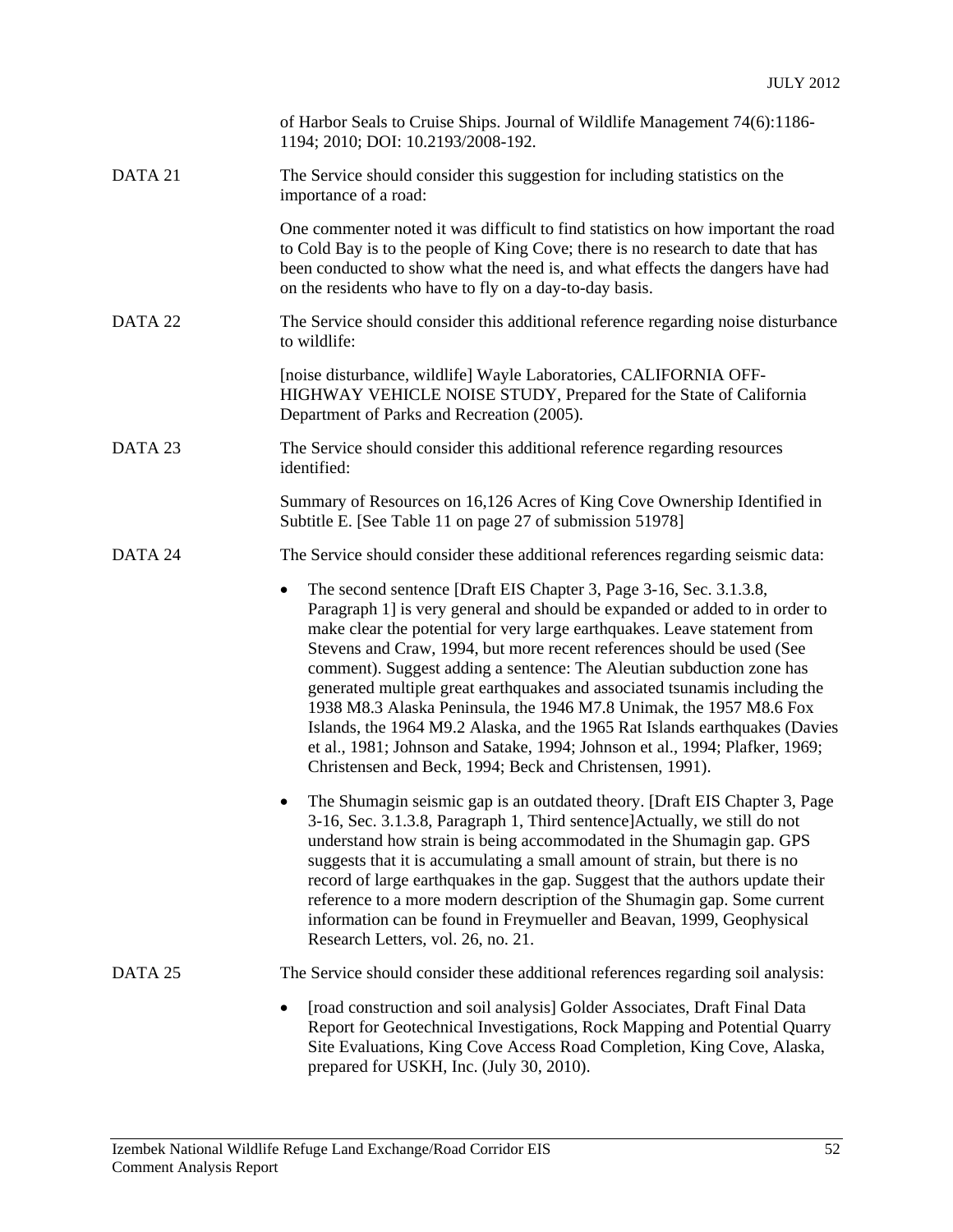| [road construction and soil analysis] Miller, Duane and Associates, |  |
|---------------------------------------------------------------------|--|
| Geotechnical Exploration-Supplement, Access Road King Cove, Alaska, |  |
| report prepared for Aleutians East Borough, (December 18, 2003).    |  |

- [road construction and soil analysis] Miller, Duane and Associates, Geotechnical Exploration, King Cove to Cold Bay Access, King Cove, Alaska, report prepared for Aleutians East Borough (2000).
- [road construction and soil analysis] Robinson, R. and B. Thagesen. 2004. Road Engineering for Development, 2nd Edition. CRC Press, 544p (see p. 175).
- Discrepancies regarding soil type exist between the 1979 National Cooperative Soil Survey information provided in the Draft EIS and information collected by consultants on behalf of the Aleutians East Borough. The Aleutians East Borough consultant reports describe the soil type as gravelly sands and sandy silts overlain by soft organic peat and silt. The National Cooperative Soil Survey describes the soils as Fibrists (peats) overlying volcanic ash. Volcanic ash soils can be unstable not only during seismic activity as stated in the Draft EIS, but also when agitated, such as during construction and operation of roads. Ashes that weather into allophanic clays are highly sensitive to disturbance and heavy compaction, such as occurs when roads are constructed. These materials should be avoided and are generally not recommended for road construction. Classification of soils is important, as soil type will affect both the stability and lifespan of the road, as well as interpretation of the impacts to hydrology, especially groundwater recharge and water quality impacts, and wetland function. To better assess the impacts of a road across the isthmus in Alternatives 2 and 3, a more comprehensive soil study is needed.
- DATA 26 The Service should consider this additional reference regarding subsistence resources:

 Table 13. Subsistence Resources Used by the King Cove Corporation Shareholders that are Directly Involved with the Proposed Land Exchange [For Table 13 see page 29 of submission 51978]

DATA 27 The Service should consider conducting a travel characteristic survey:

 The King Cove Group reaffirms its offer to pay for a King Cove travel characteristic survey. The objective and expectation for this survey would be for the Service to have current, documented travel data to include in the Final EIS. In making this offer, it is realized that any survey would need to be conducted and analyzed completely independent of the King Cove Group. The King Cove Group would further offer to provide an initial travel survey instrument for Service and to review, then Service/or its contractor could modify, as necessary, and engage, or execute the survey (possibly by subcontracting with a survey firm) in time for the information to be an analyzed and included in the Final EIS.

DATA 28 The Service should consider these additional references regarding evaluation of exchange lands: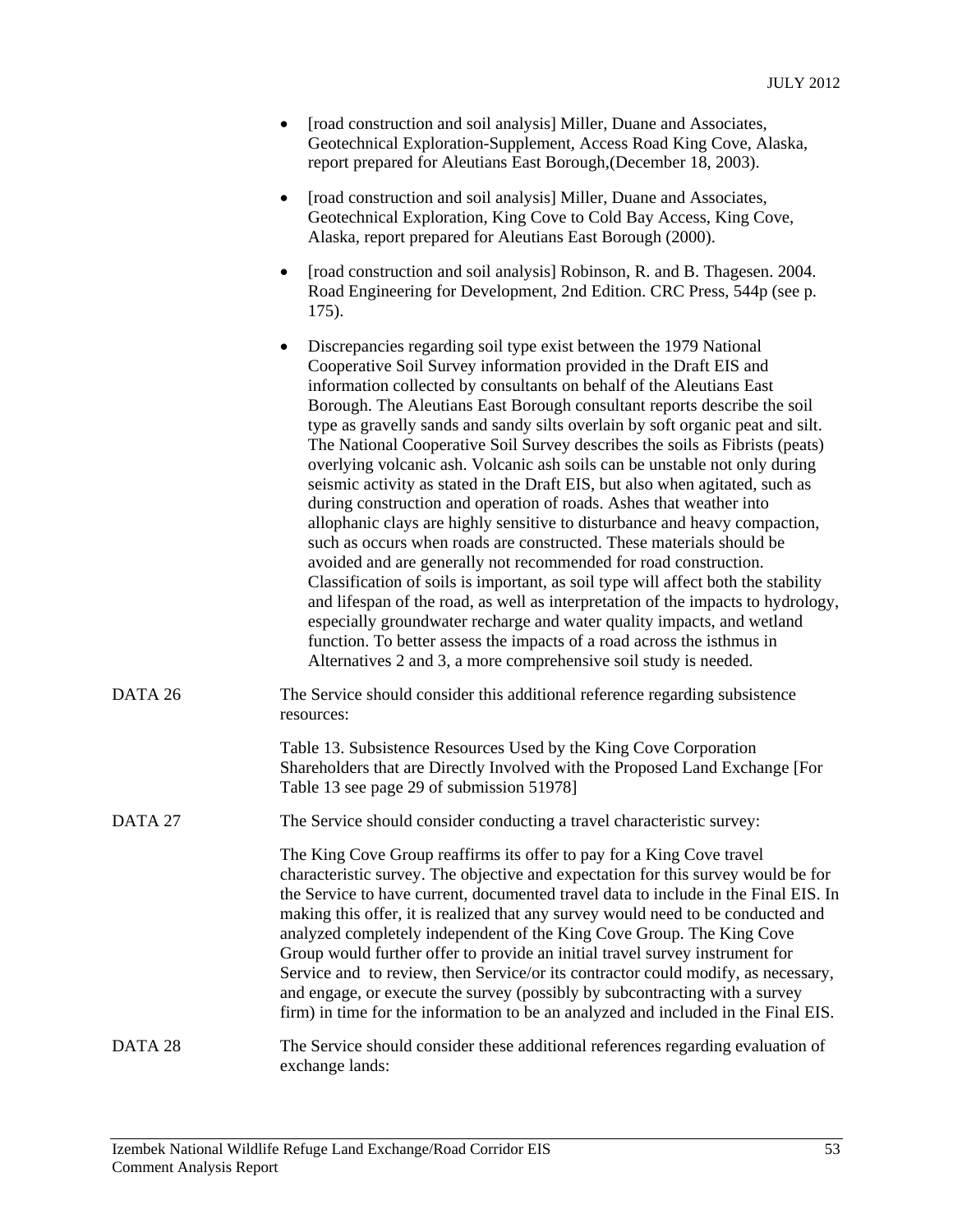|         | [value of exchange lands not properly evaluated] U.S. Fish and Wildlife<br>$\bullet$<br>Service, Record of Decision, Proposed Land Exchange Yukon Flats National<br>Wildlife Refuge Environmental Impact Statement (April 2010).                                                                                                                                                                                                                                                                                          |
|---------|---------------------------------------------------------------------------------------------------------------------------------------------------------------------------------------------------------------------------------------------------------------------------------------------------------------------------------------------------------------------------------------------------------------------------------------------------------------------------------------------------------------------------|
|         | [value of exchange lands not properly evaluated] GAO, Chandler Lake Land<br>$\bullet$<br>Exchange Not in the Government's Best Interest, Report RCED-90-5<br>(October 1989).                                                                                                                                                                                                                                                                                                                                              |
|         | [value of exchange lands not properly evaluated] U.S. General Accounting<br>$\bullet$<br>Office (GAO), Consideration of Proposed Alaska Land Exchanges Should be<br>Discontinued, GAO Report RCED-88-179 (September 1988).                                                                                                                                                                                                                                                                                                |
| DATA 29 | The Service should consider these additional references regarding wetland and<br>hydrology impacts:                                                                                                                                                                                                                                                                                                                                                                                                                       |
|         | [wetland and hydrology impacts] Arp, C.D. and T. Simmons, Analyzing the<br>impact of Off-Road Vehicle (ORV) Trails on Watershed Processes in<br>Wrangell-St. Elias National Park and Preserve, Alaska, Environmental<br>Management, DOI 10.1007/s00267-012-9811-z (2011).                                                                                                                                                                                                                                                 |
|         | [wetland impacts] Winter, T.C., A Conceptual Framework for Assessing<br>$\bullet$<br>Cumulative Impacts on the Hydrology of Nontidal Wetlands, 12<br>ENVIRONMENTAL MANAGEMENT 605-620 (1988).                                                                                                                                                                                                                                                                                                                             |
| DATA 30 | Designated wilderness is managed under federal law and policy. Therefore, the<br>Final EIS should not rely on the personal views of Landres, et al., in Keeping it<br>Wild, and instead base the analysis on relevant law and policy. As noted on the<br>first page of Keeping it Wild, "This publication is a report developed by a<br>technical working group and solely represents the views of its authors. It does not<br>represent and should not be construed to represent any agency determination or<br>policy." |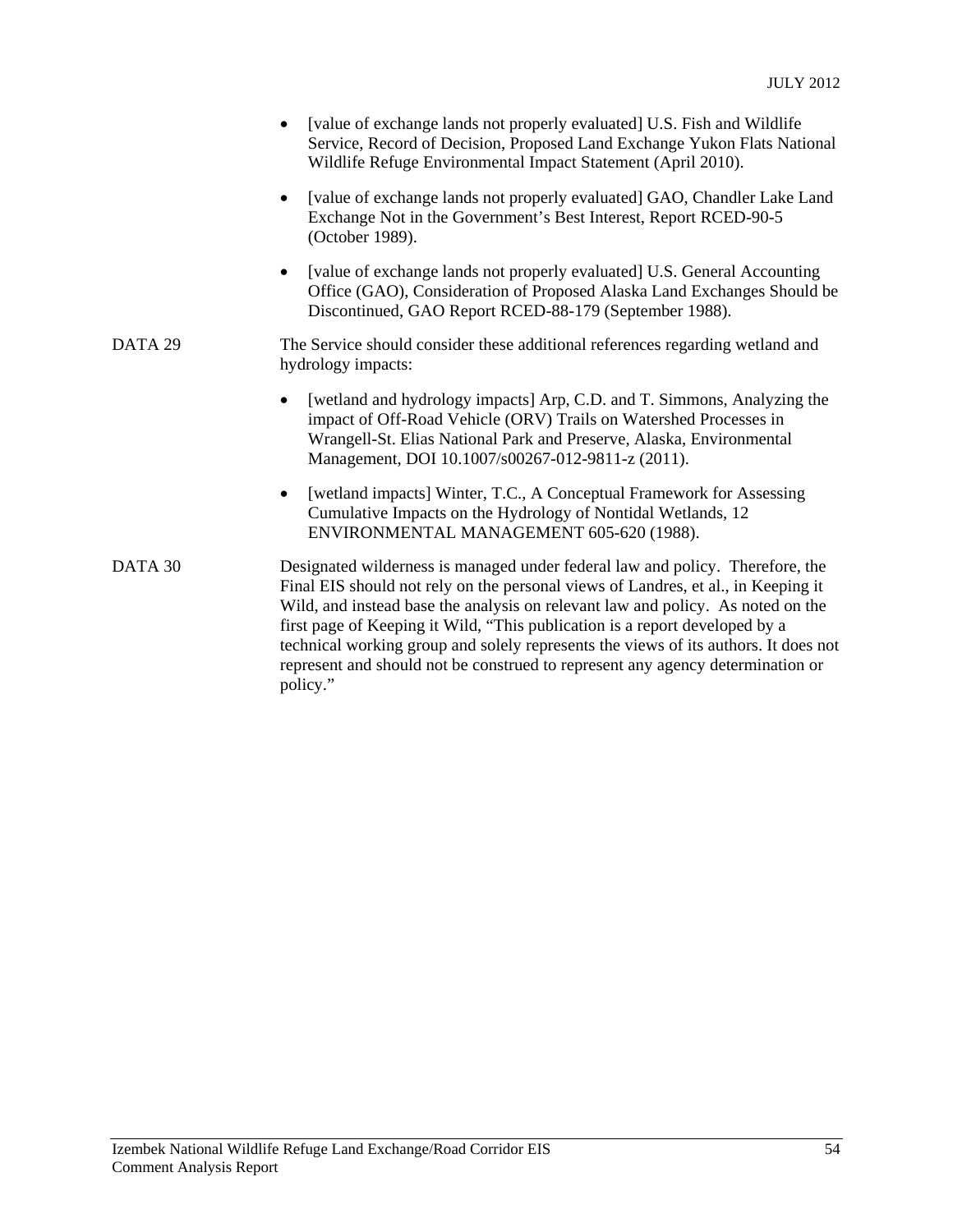# Editorial (EDI)

| <b>EDI</b>        | Comments associated with specific text edits to the document (i.e. grammar,<br>punctuation, and consistency in usage).                                                                                                                                                                                                                                                                                                                                                                                                                                                                     |
|-------------------|--------------------------------------------------------------------------------------------------------------------------------------------------------------------------------------------------------------------------------------------------------------------------------------------------------------------------------------------------------------------------------------------------------------------------------------------------------------------------------------------------------------------------------------------------------------------------------------------|
| EDI <sub>01</sub> | The Service should consider incorporating the following edits into the Executive<br>Summary.                                                                                                                                                                                                                                                                                                                                                                                                                                                                                               |
|                   | [Ex Sum, page 7, paragraph 2-Affordable] Needs a statement that a new<br>road does not guarantee that travel between King Cove and Cold Airport will<br>not be restricted for extended periods of time, such as during winter snow<br>periods.                                                                                                                                                                                                                                                                                                                                             |
|                   | [Ex Sum, page 8] Because the main desire for the road is affordable access in<br>٠<br>cases of emergency, there should be a table that indicates the number of days<br>that the PenAir plane was unable to service King Cove because of weather<br>issues (average over years) and compare that to the hovercraft during years<br>when both were operational. It would also be important to know if there were<br>any days that road btw Cold Bay and the AirForce facility (or if data are<br>available to the former AirForce facility at Grant Pt) was not passable<br>because of snow. |
|                   | [Ex Sum, page 22, Section ES-1.6, Paragraph Alt 2-Land Last sentence] The<br>٠<br>Draft EIS states, "The road alternatives would result in distinctive changes<br>transportation options." Change to "The road alternatives would result in<br>distinctive changes to transportation options."                                                                                                                                                                                                                                                                                             |
|                   | [Ex Sum, page 29, Section ES-Tbl 6: Noise-overall effects, Paragraph Alt 5-<br>٠<br>1st sentence] Why not put decibel levels at the same distance as the<br>hovercraft (Alt 1) so the reader can compare noise level differences directly?                                                                                                                                                                                                                                                                                                                                                 |
|                   | [Ex Sum, page 29, Section ES-Tbl 6: Noise-cumm effects, Paragraph Alt 3<br>٠<br>2nd sentence] How can the footprint of the road be less when the road is<br>longer in Alt 3 than in Alt 2?                                                                                                                                                                                                                                                                                                                                                                                                 |
|                   | ES-24 - The effects table must be conformed to reflect changes<br>٠<br>recommended in these comments. Particularly changing the effects on<br>wildlife, cultural resources from major to minor and/or negligible.                                                                                                                                                                                                                                                                                                                                                                          |
| <b>EDI02</b>      | The Service should consider incorporating the following edits into Chapter 1.                                                                                                                                                                                                                                                                                                                                                                                                                                                                                                              |
|                   | Chapter 1 Page 1-8 Section 1.5 Paragraph 1 The EIS may not provide all the<br>technical and scientific basis for federal regulatory and permit decisions.<br>Replace with "The EIS may provide some of the technical and scientific<br>basis  "                                                                                                                                                                                                                                                                                                                                            |
|                   | Page 1-2--Add the following to par.1: add "As a result of the EIS record of<br>decision the funding for airport improvements was not spent. That funding                                                                                                                                                                                                                                                                                                                                                                                                                                   |

was redirected to the Marine-highway link approved by the Record of

Decision for the 2003 EIS."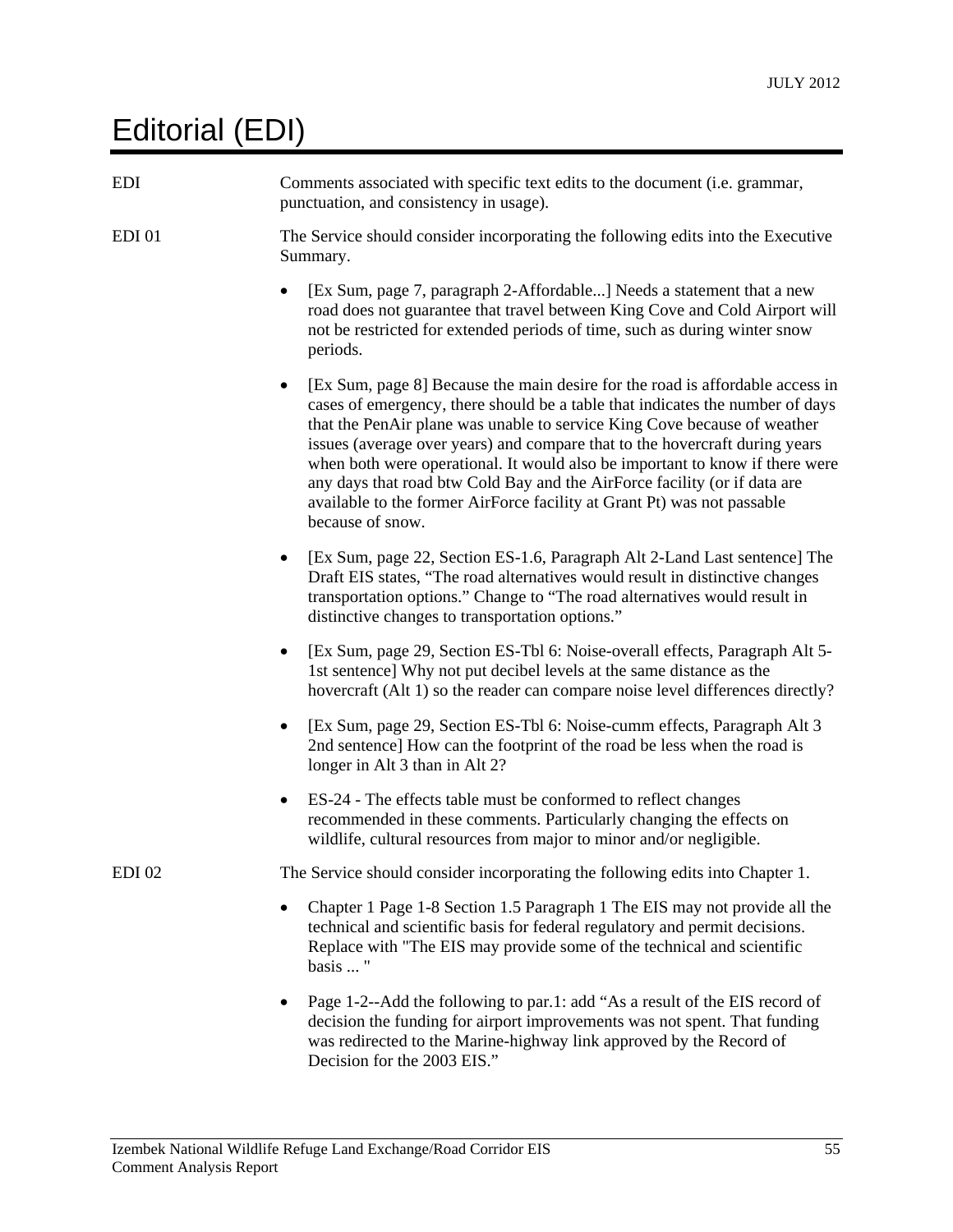- Page 1-4: Izembek State Game Refuge, add the word "unanimously" after the words: "the Alaska legislature passed."
- Page 1-5 Add the following to par. 1: Any administrative appeal or litigation which delays construction also acts to toll this 7 year expiration of legislative authority.
- Page 1-5 Add a bullet at the bottom of the page: "Serving the public interest by implementing the land exchange and subsequent road construction."
- Page 1-6 under Health Safety description 3rd paragraph: Delete the word "infrequent" and substitute "regular" before the words "time sensitive" These emergencies happen on a regular basis at all times of day throughout the year - more than at least once a month. This makes the need more than infrequent.
- [Page 1-6 under Health Safety description 3rd paragraph: ] Delete the word "hovercraft and" - A hovercraft is a marine vessel. Since the hovercraft will no longer be in operation, the reference to hovercraft should be eliminated.
- [Page 1-6 under Health Safety description 3rd paragraph:] Re: helicopters at Cold Bay: Insert the words "but not steadily" after the word "temporarily"
- Page 1-7: Is the requirement for final approach at King Cove to be VFR mandatory? if so, the word "should" needs to be changed to "must."
- Pages 1-8- under affordable transportation add the following: "Now that the hovercraft service has been eliminated, there is no regular, scheduled, or affordable marine service. The only marine service available is private fishing vessel which requires a 2.5 hour trip and the scaling of a 30 foot ladder in inclement weather which has prevented flights from the King Cove airport. These private fishing vessel trips cost up to \$2500. This eliminates them from any recognition as affordable transportation."
- Page 1-10 add to the last sentence in the last paragraph the following: "tribal" after the word "local".
- Chapter 1, Page 1-25, Sec. 1.6.4, Paragraph 1 First bullet needs to be corrected Alaska Department of Natural Resources, Division of Mining, Land and Water, Water Section's permit for Temporary Water Use Permit
- Chapter 1, Page 1-25, Sec. 1.6.4, Paragraph 1 Second bullet needs to be corrected Alaska Department of Natural Resources, Division of Mining, Land and Water, Southcentral Regional Office's authorization for rights-ofway or tideland leases.

EDI 03 The Service should consider incorporating the following edits into Chapter 2.

 Table 3. KCG Summary of Key Issues and Overall Beneficial, Negative, or No Effect Conclusions for Alternatives 1, 2, and 3 with Reference to Alternatives 4 and 5 [See pages 1-9 of Attachement 1 to KCG Comments]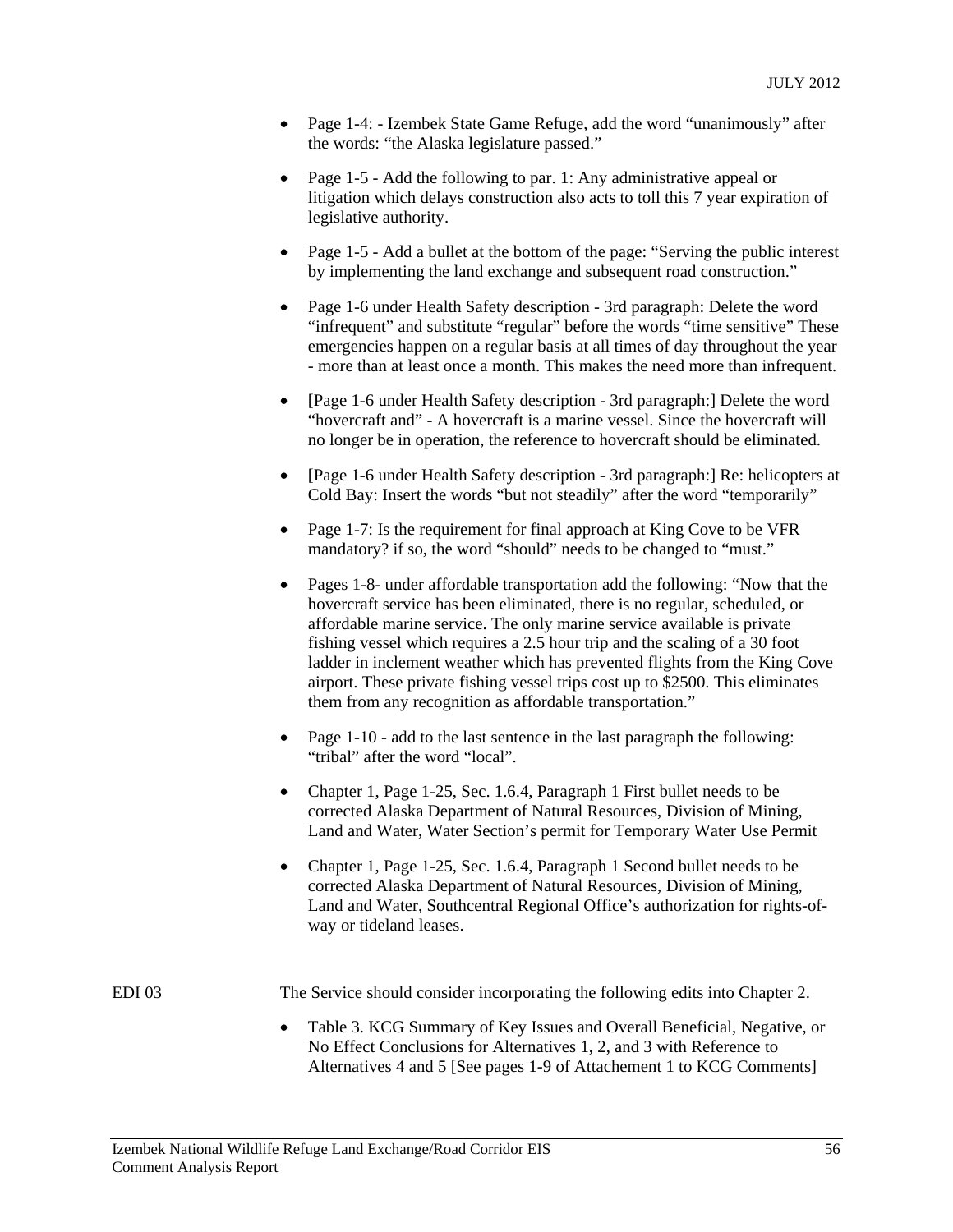- Chapter 2, Page 2-22 Figure 2-6 is on page 2-22 but the narrative explanation of the figure is on page 2-36 Insert the figure closer to the text
- 2-38 2.4.3 Last paragraph DOT&PF would be the "project applicant".

EDI 04 The Service should consider incorporating the following edits into Chapter 3.

- Page 3-214, 3rd paragraph, 1st sentence what is the source of information for the statement that Cold Bay's population fluctuation is in "direct response to military operations" in the area during the 1970's, 1980's, and 1990's?"
- [Affected Environment/Physical Environements General Comments] Paragraph 2 add the words " or Alaska Peninsula Refuge or potential exchange lands" at the end of the first sentence.
- Page 3-234 239 Why is federal employment data not included in the pie charts for each City?
- Page 3-245 The explanation on needs to be footnoted on the table on these pages. Otherwise the table is incomplete.
- Chapter 3, Page 3-261, Figure 3.3-19, Paragraph 1 I believe the AK Peninsula boundary is incorrectly displayed. Fix in FEIS
- Chapter 3, Page 3-207, Sec. 3.3.1, Paragraph 4 Bristol Bay Area Plan: The DEIS says that the "General use areas area … considered unsuitable for intensive development." Replace "unsuitable" with: are generally not considered suitable for development. Use this language in all sections.
- Chapter 3, Page 3-305, Sec. 3.3.10, Paragraph 3 Bristol Bay Area Plan: The DEIS says that the ".management regime.. considers the area as unsuitable for intensive development." Replace "unsuitable" with: are generally not considered suitable for development. Use this language in all sections.
- Chapter 3, Page 3-16, Sec. 3.1.3.8, Paragraph 1 Aleutian Seismic zone Change to Aleutian subduction zone
- Chapter 3, Page 3-150, Sec. 3.2.5, Paragraph 1 There is a typo in the last sentence where the word "quantity" is repeated twice. Replace the first "quantity" with "quality".
- 3-103 Anadromous Waters Suggest this section be titled "Anadromous Fish Waters".
- 3-29 3.1.5.2 Second to last paragraph on this page beginning w/ 'Petroleum hydrocarbon contaminated soil…', revise the last sentence by removing the 2010 date. After which add the following statements: 'In 2010 the USCG 1,100 cubic yards of fuel-contaminated soil from three stockpiles that was determined to all be below site-specific alternative cleanup levels as a result of the 2006 characterization sampling. In 2010 the USCG also conducted ground water and soil data gap sampling. According to the subsequent draft 2011 report, ground water analysis results in all but two monitoring wells were below ADEC cleanup levels in 2006, and the remaining two with 2006 exceedances were below ADEC cleanup levels in 2010. Fuel-contaminated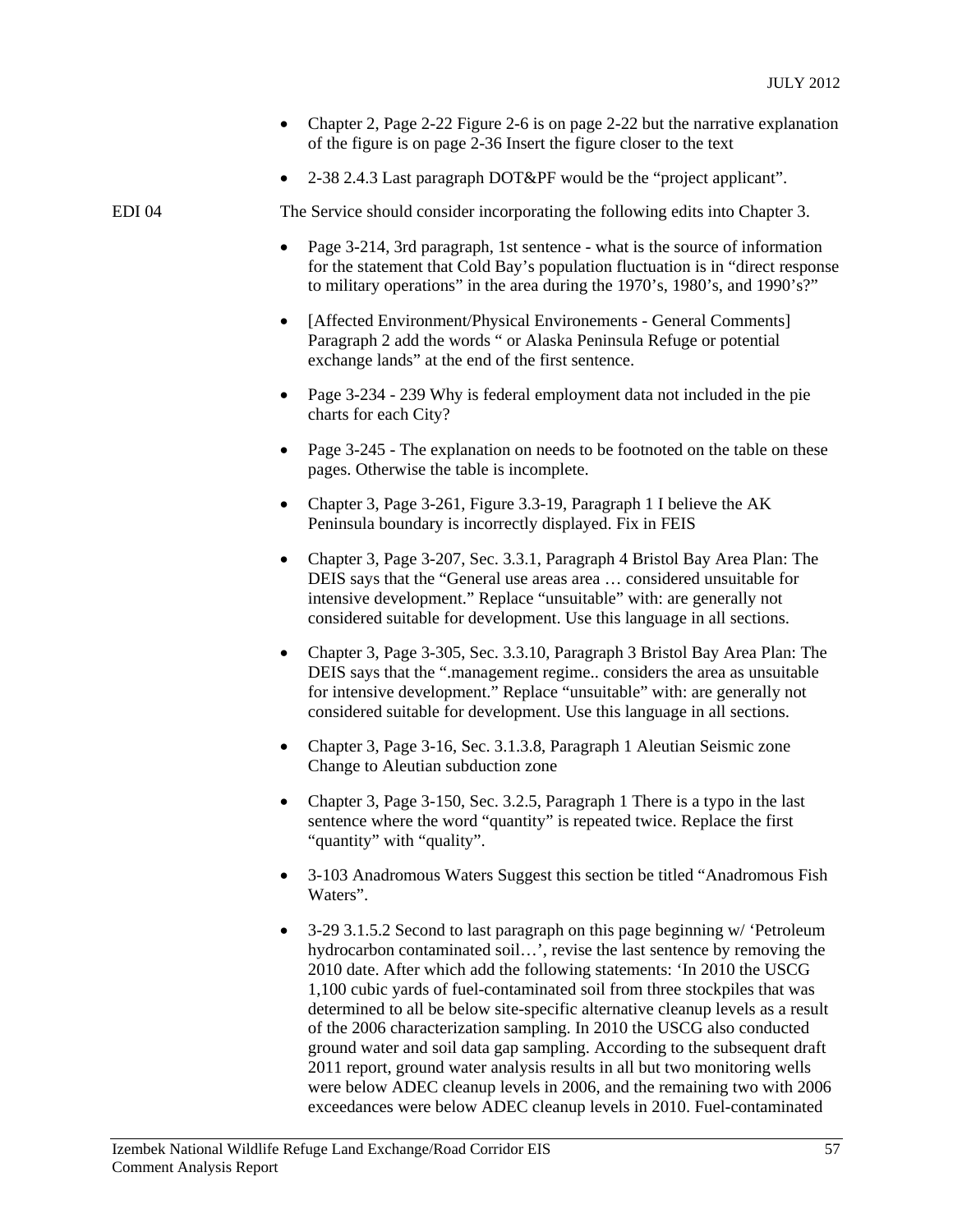|              | soil exceeding the site-specific alternative cleanup level was identified in a<br>wetland and the upgradient stream drainage in 2010. The results of soils<br>sampled in 2010 from a former battery disposal area associated with a<br>landfill indicated lead contamination that will also require further<br>characterization and removal. The USCG remains the responsible party for<br>all of the known and potentially unknown contamination issues at Sitkinak<br>Loran C Station. ADEC recommends that all contamination and remediation<br>issues be adequately identified and addressed by the USCG prior to the<br>transfer of the land to any new landowner and/or any change of land use<br>occurs; as also discussed on pages 3-23 and 3-24 section in section 3.1.5 of<br>this EIS.                                                                                                                                                                                                                                                                                      |
|--------------|----------------------------------------------------------------------------------------------------------------------------------------------------------------------------------------------------------------------------------------------------------------------------------------------------------------------------------------------------------------------------------------------------------------------------------------------------------------------------------------------------------------------------------------------------------------------------------------------------------------------------------------------------------------------------------------------------------------------------------------------------------------------------------------------------------------------------------------------------------------------------------------------------------------------------------------------------------------------------------------------------------------------------------------------------------------------------------------|
| $EDI$ 05     | The Service should consider incorporating the following edits into Chapter 4.                                                                                                                                                                                                                                                                                                                                                                                                                                                                                                                                                                                                                                                                                                                                                                                                                                                                                                                                                                                                          |
|              | Chapter 4, Page 4-176, Sec. 4.3.3.1, Paragraph 7 State parcels: "The area<br>$\bullet$<br>plan considers these lands generally unsuitable for intensive development."<br>Replace "unsuitable" with: are generally not considered suitable for<br>development. Use this language in all sections.                                                                                                                                                                                                                                                                                                                                                                                                                                                                                                                                                                                                                                                                                                                                                                                       |
|              | Chapter 4, Page 4-174 Formatting is inconsistent - underline of subject titles<br>٠<br>and no underline.                                                                                                                                                                                                                                                                                                                                                                                                                                                                                                                                                                                                                                                                                                                                                                                                                                                                                                                                                                               |
|              | Chapter 4, Page 4-154, Sec. 4.3.2.5, Paragraph 2 Typo: degree of visual<br>$\bullet$<br>obstruction - caribou are reluctant to cross when they cannot(see the other<br>side Suggested replacement text: degree of visual obstruction - caribou are<br>reluctant to cross when they cannot see the other side                                                                                                                                                                                                                                                                                                                                                                                                                                                                                                                                                                                                                                                                                                                                                                           |
|              | 4-122 4.3.2.2 Paragraph 3 The sentence says that there would be<br>$\bullet$<br>approximately 162 drainage structures installed, 154 of these being "cross<br>drainage culverts." It is not clear if the cross drainage culverts are necessary<br>for road runoff, perennial streams crossing or both. As written it seems to<br>imply that the road would cross approximately 154 small drainages. The<br>fourth sentence says, "Cross drainage culverts will be placed in uplands areas<br>to maintain the existing localized drainage patterns. Are the 154 cross<br>drainage culverts referenced in the 1st sentence the same cross drain culverts<br>reference in the 3rd sentence that will be place in uplands to maintain<br>existing drainage patterns? Only those cross drainage structures being placed<br>in wetlands (jurisdictional and non-jurisdictional) should be discussed in this<br>section. Cross drainage culverts used in uplands to maintain existing<br>localized drainage patterns should be discussed in Section 4.3.1.4<br>Hydrology/Hydrologic Processes |
| <b>EDI06</b> | The Service should consider incorporating the following edits into Appendix F.                                                                                                                                                                                                                                                                                                                                                                                                                                                                                                                                                                                                                                                                                                                                                                                                                                                                                                                                                                                                         |
|              | Appendix F, page 8 should specifically exclude the transportation of fish and<br>٠<br>processed fish products as a commercial use prohibited from Alternative 2<br>and 3, as required by Public Law 111Â 111, Subtitle E.                                                                                                                                                                                                                                                                                                                                                                                                                                                                                                                                                                                                                                                                                                                                                                                                                                                              |
|              | Appendix F, page F-4, Sec. A., Paragraph (vi) The Alaska Department of<br>٠<br>Fish and Game issues Fish Habitat Permits. "Water withdrawals from a fish<br>bearing stream will be done in accord with a habitat permit form the State of<br>Alaska." Recommended replacement text: "Water withdrawals from a fish                                                                                                                                                                                                                                                                                                                                                                                                                                                                                                                                                                                                                                                                                                                                                                     |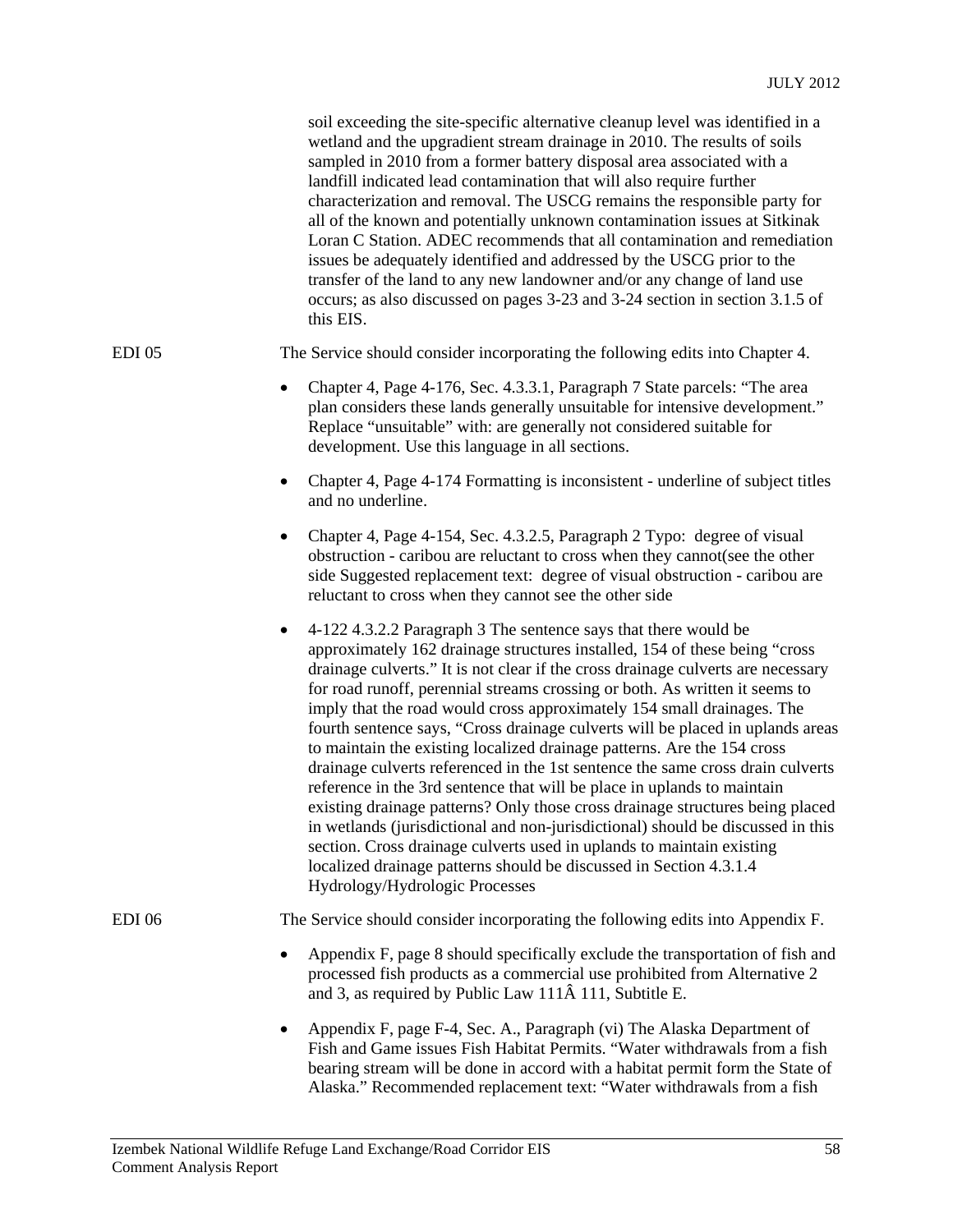bearing stream will done in accordance with a Fish Habitat Permit issued by the Alaska Department of Fish and Game."

- EDI 07 The Service should consider incorporating the following edits into project presentations.
	- Also, in the PowerPoint presentation, you guys might want to change -- you mentioned it was 3,000 years, I heard somebody else mention 5,000, and in your full version you do say that -- you know, according to the Anangula Site and some of the other archeological findings around the peninsula, it's closer to 8,000 to 10,000 years of experience that the Aleuts have out in the region. So you might want to correct that slide.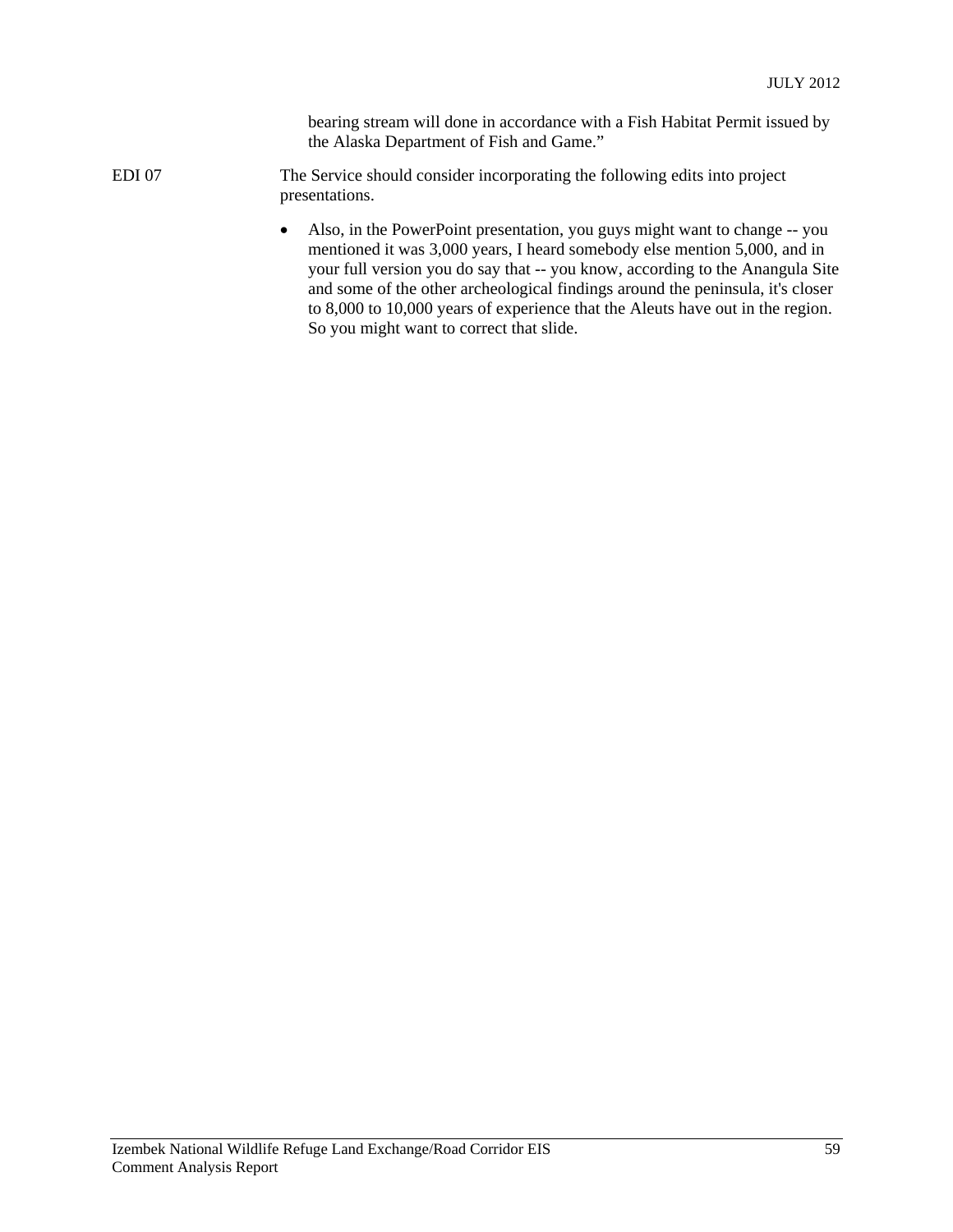# Government to Government Consultation (G2G)

| G2G                            | Comments on consultation with Tribal Governments.                                                                                                                                                                                                                                                                          |
|--------------------------------|----------------------------------------------------------------------------------------------------------------------------------------------------------------------------------------------------------------------------------------------------------------------------------------------------------------------------|
| G <sub>2</sub> G <sub>01</sub> | Concern was expressed by some Cooperators that "unilateral" actions by the<br>Service in finalizing impact ratings in the Draft EIS without additional<br>consultation were in violation of federal law and regulation and duty of the<br>Service to consult with the Agdaagux and Belkofski Tribes prior to any decision. |
| G <sub>2G</sub> 0 <sub>2</sub> | The Service needs to provide documentation to support the 1986 expansion [of<br>the Ramsar designation] and coordinate with the King Cove Corporation and the<br>two Tribes to fulfill the Secretary of the Interior's Trust Responsibility.                                                                               |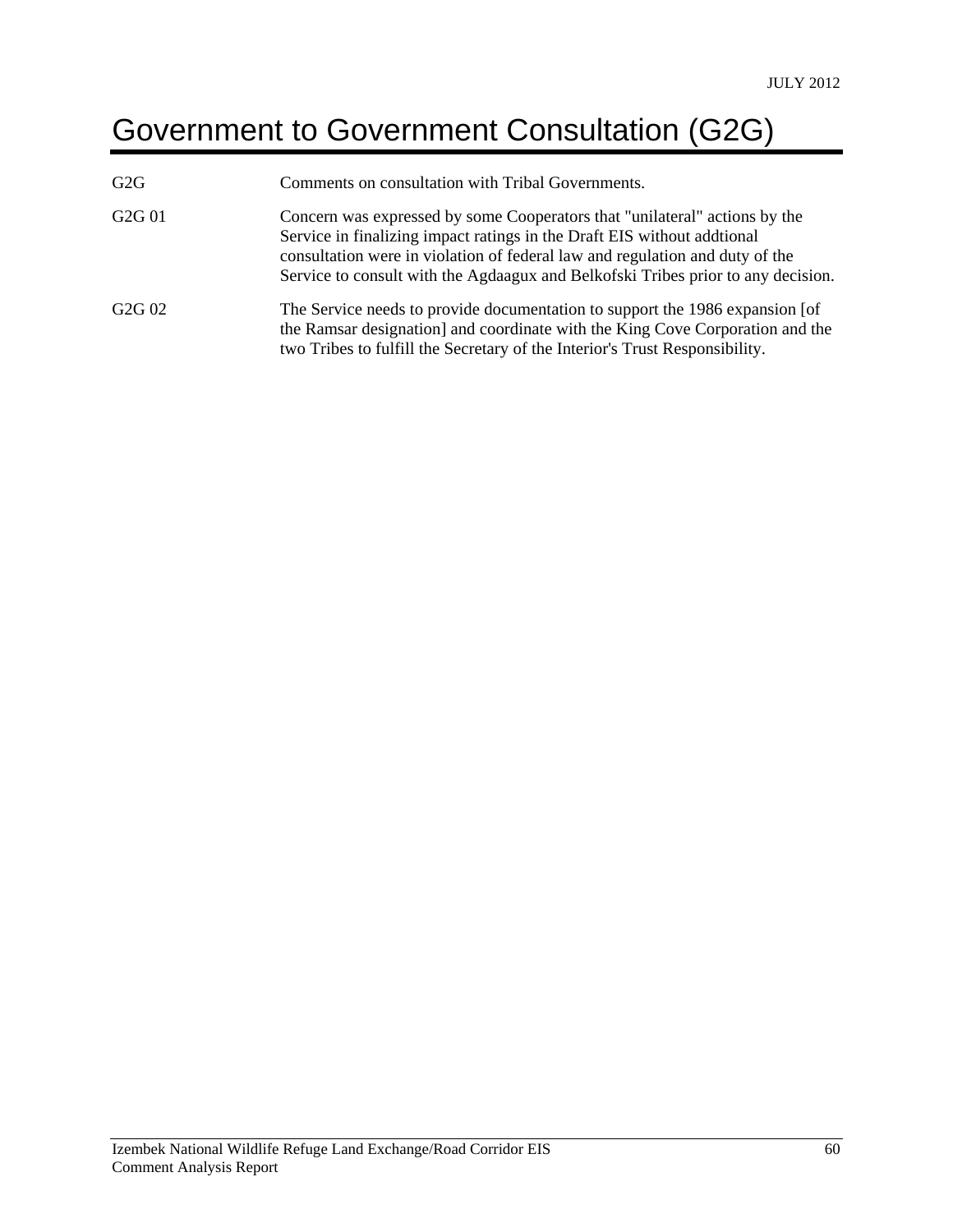# Legislative History (HIST)

| <b>HIST</b>        | History of previous legislative and administrative actions regarding a proposed<br>King Cove Road.                                                                                                                                                                                                                                                                                                                                                                                                                                                                                                                                                                                                                              |
|--------------------|---------------------------------------------------------------------------------------------------------------------------------------------------------------------------------------------------------------------------------------------------------------------------------------------------------------------------------------------------------------------------------------------------------------------------------------------------------------------------------------------------------------------------------------------------------------------------------------------------------------------------------------------------------------------------------------------------------------------------------|
| HIST <sub>01</sub> | Residents of the project area feel that the history of the proposed road from King<br>Cove to the Cold Bay Airport has not been adequately described within the Draft<br>EIS. A more detailed project history should be included as an appendix to more<br>fully describe prior road development in the region, the administrative and<br>legislative history, and the efforts of local residents to develop a road across the<br>Izembek National Wildlife Refuge.                                                                                                                                                                                                                                                             |
| HIST <sub>02</sub> | The Service should revise the EIS to highlight that since 1985, the U.S. Fish and<br>Wildlife Service has consistently found that a road across the narrow isthmus<br>between Izembek and Kinzarof Lagoon would be incompatible with the purpose<br>for which the Izembek National Wildlife Refuge had been established and would<br>cause significant long-term damage to important fish and wildlife habitat.                                                                                                                                                                                                                                                                                                                 |
| HIST <sub>03</sub> | The EIS should be revised to show that prior to the establishment of the Izembek<br>National Wildlife Refuge and Izembek Wilderness, residents living in the King<br>Cove area were never contacted about the proposed designation. It should also<br>show that residents were denied a full participation in the initial hearings on the<br>refuge, an action that established the wilderness and subsequently stranded the<br>community.                                                                                                                                                                                                                                                                                      |
| HIST <sub>04</sub> | The Service should indicate in the EIS that historic subsistence cabins were<br>burned by the government after the establishment of the refuge and the creation<br>of the Izembek Wilderness. Residents have indicated that the cabins were burned<br>without notice and this action removed an important means of subsistence<br>livelihood.                                                                                                                                                                                                                                                                                                                                                                                   |
| HIST <sub>05</sub> | Revise the list of laws in the Draft EIS that are germane to this issue, because<br>there is no reference to the King Cove Health and Safety Act of 1999. By not<br>including this law the Draft EIS downplays the history of prior efforts to build a<br>road.                                                                                                                                                                                                                                                                                                                                                                                                                                                                 |
| HIST <sub>06</sub> | The EIS should discuss how the proposed project area is not untrammeled and<br>that part of the proposed road right-of-way has existed since World War II. The<br>area has over 35 miles of road and extensive remnant evidence of vehicle use<br>before the wilderness was established in 1980. It is only accessible by land<br>because of the road system which was and is in existence. Congress recognized<br>that the area is only accessible by road in the passage of the Alaska National<br>Interest Lands Conservation Act (ANILCA) and in the passage of the Izembek<br>Land Exchange Act. Congress has pre-approved a road through this wilderness if<br>the Secretary of Interior finds it in the public interest. |
| HIST <sub>07</sub> | An area resident has requested inclusion of additional information on the<br>environmental impact of historical human habitation in the Izembek study area.<br>Specifically, describe the historical impact that Aleuts have had on the plants,<br>wildlife and habitat of the region.                                                                                                                                                                                                                                                                                                                                                                                                                                          |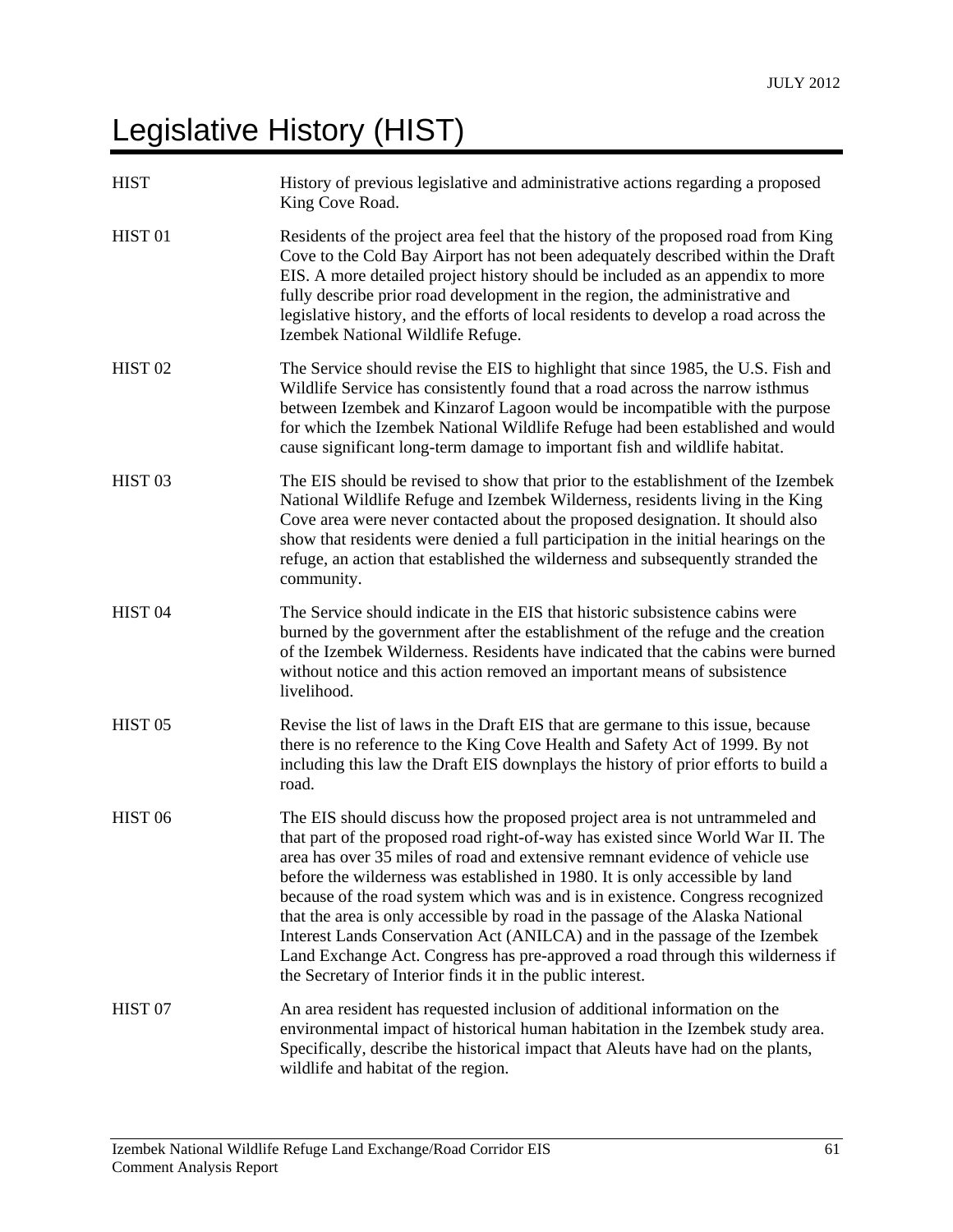HIST 08 Concern was expressed that the evaluations of the 2003 EIS was dated, and that the 2008 report, "Completions Project, King Cove Access Project Categorical Exclusion Documentation Form and Attachments (Project Number 59791)", should be used since it re-examined the original environmental protections and the effectiveness of these protections when applied to actual road construction and actual operation of the hovercraft from a temporary terminal at Lenard Harbor. This information, including more than 100 required stipulations, were provided to the Service during scoping for this EIS as a basis to develop the design and environmental mitigations for a road across the Izembek National Wildlife Refuge and should have been considered during development of the Draft EIS.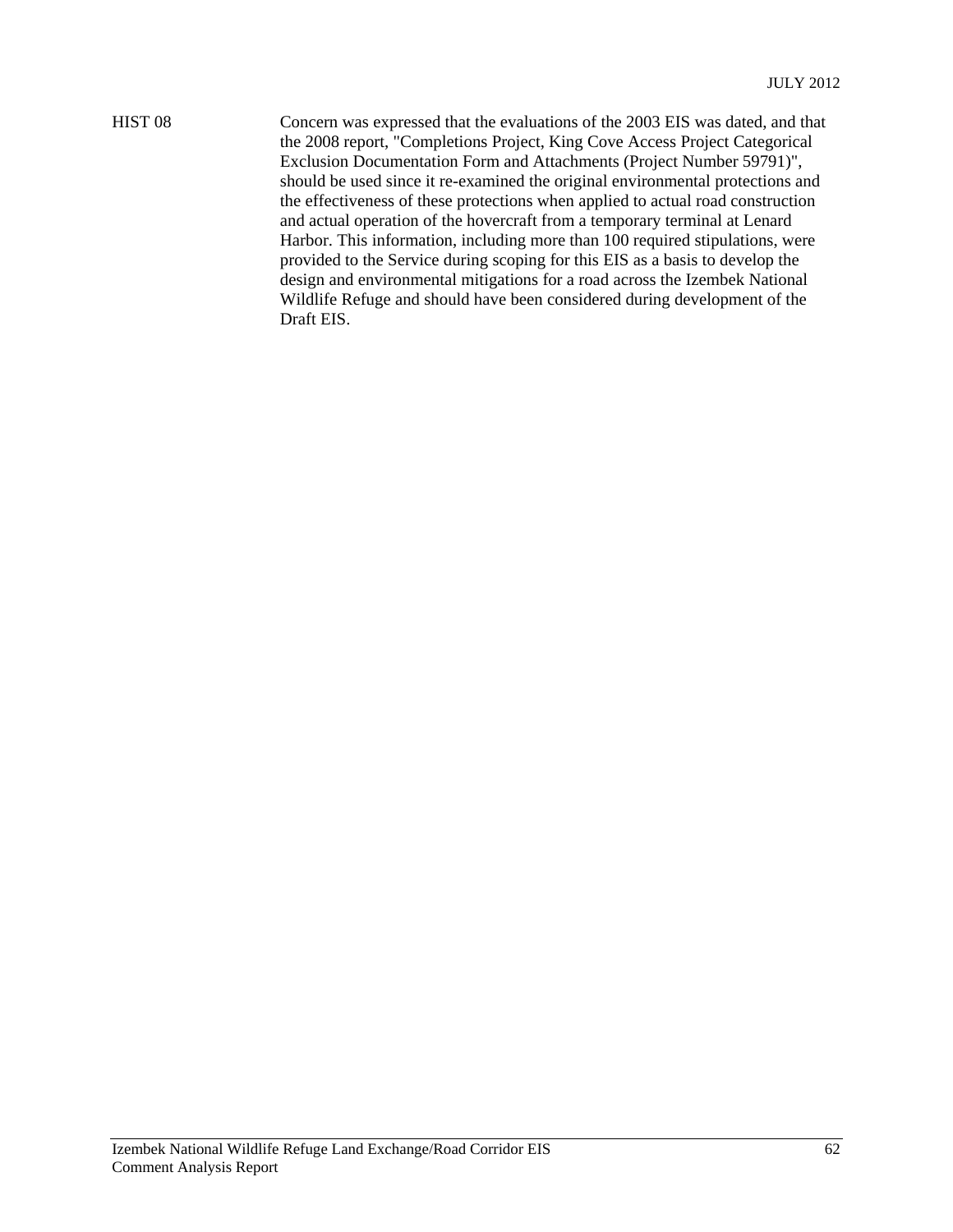### NEPA Impact Analysis Methods (IAM)

| <b>IAM</b>        | Definitions of impact factors and impact scales. Assess impacts after mitigation<br>considered. Comments regarding the weighing and balancing of factors to reach<br>summary impact judgments.                                                                                                                                                                                                                                                                                                                                                                                                                                                                                                                                                                                                                                                                                                                                                                                                             |
|-------------------|------------------------------------------------------------------------------------------------------------------------------------------------------------------------------------------------------------------------------------------------------------------------------------------------------------------------------------------------------------------------------------------------------------------------------------------------------------------------------------------------------------------------------------------------------------------------------------------------------------------------------------------------------------------------------------------------------------------------------------------------------------------------------------------------------------------------------------------------------------------------------------------------------------------------------------------------------------------------------------------------------------|
| <b>IAM 01</b>     | The EIS should employ a method that analyzes the impacts on human life to the<br>same extent as for birds and wildlife. Specifically it appears that the Draft EIS<br>provides more analytic attention to impacts to the Tundra Swan, Black Brant,<br>Steller's Eider, bear and caribou than local people and their health concerns. A<br>more balanced analysis would recognize many positive impacts from the land<br>exchange and the road, including:                                                                                                                                                                                                                                                                                                                                                                                                                                                                                                                                                  |
|                   | economic development opportunities;                                                                                                                                                                                                                                                                                                                                                                                                                                                                                                                                                                                                                                                                                                                                                                                                                                                                                                                                                                        |
|                   | the overall environment by adding tens of thousands of acres of wilderness;                                                                                                                                                                                                                                                                                                                                                                                                                                                                                                                                                                                                                                                                                                                                                                                                                                                                                                                                |
|                   | increase visitors to the refuge and enforcement ability;                                                                                                                                                                                                                                                                                                                                                                                                                                                                                                                                                                                                                                                                                                                                                                                                                                                                                                                                                   |
|                   | the value of the tax dollars save by utilizing the most economical mode of<br>transportation; and                                                                                                                                                                                                                                                                                                                                                                                                                                                                                                                                                                                                                                                                                                                                                                                                                                                                                                          |
|                   | value of the lives that are saved.                                                                                                                                                                                                                                                                                                                                                                                                                                                                                                                                                                                                                                                                                                                                                                                                                                                                                                                                                                         |
| <b>IAM 02</b>     | The Service should revise the analytic method in the Final EIS to assess the<br>direct, indirect, and cumulative effects after taking into consideration the required<br>road design standards and additional recommended mitigation measures. The<br>goal would be to assess what are often referred to as "residual impacts" (i.e.,<br>those that would occur after mitigation). In addition, the Final EIS should<br>identify a summary impact level category to a resource, which would take into<br>account the mitigation measures.                                                                                                                                                                                                                                                                                                                                                                                                                                                                  |
| IAM <sub>03</sub> | The Service should revise the Final EIS to consistently follow the method<br>defined in the Analysis Methods and Impact Criteria section and the EIS.<br>Uniform and consistent geographic criteria for analyzing local or regional effect<br>should be applied to all the alternatives. Where analysts' judgment is required,<br>this should only include professional judgments. Adequate underlying data to<br>support necessary all impact assessments should be provided.                                                                                                                                                                                                                                                                                                                                                                                                                                                                                                                             |
| IAM <sub>04</sub> | The EIS methodology should provide a balanced analysis of adverse and<br>beneficial impacts. The most important example is in the nearly exclusive focus<br>on the potential negative impacts of the two alternatives involving the exchange<br>of lands within the Izembek National Wildlife Refuge which would result in the<br>removal of between 131 and 152 acres of designated wilderness. At the same<br>time, the positive benefits from the addition of 44,491 acres of state and King<br>Cove Corporation lands to the Izembek and Alaska Peninsula National Wildlife<br>Refuges and other actions taken by the state and the corporation are downplayed<br>or even ignored. The EIS should place the impacts of the proposed road<br>alternatives within the broader context of all lands that could come under Service<br>management through the proposed action. The result of this unequal analysis is<br>that the Draft EIS does not meet the CEQ guidelines that require a "full and fair" |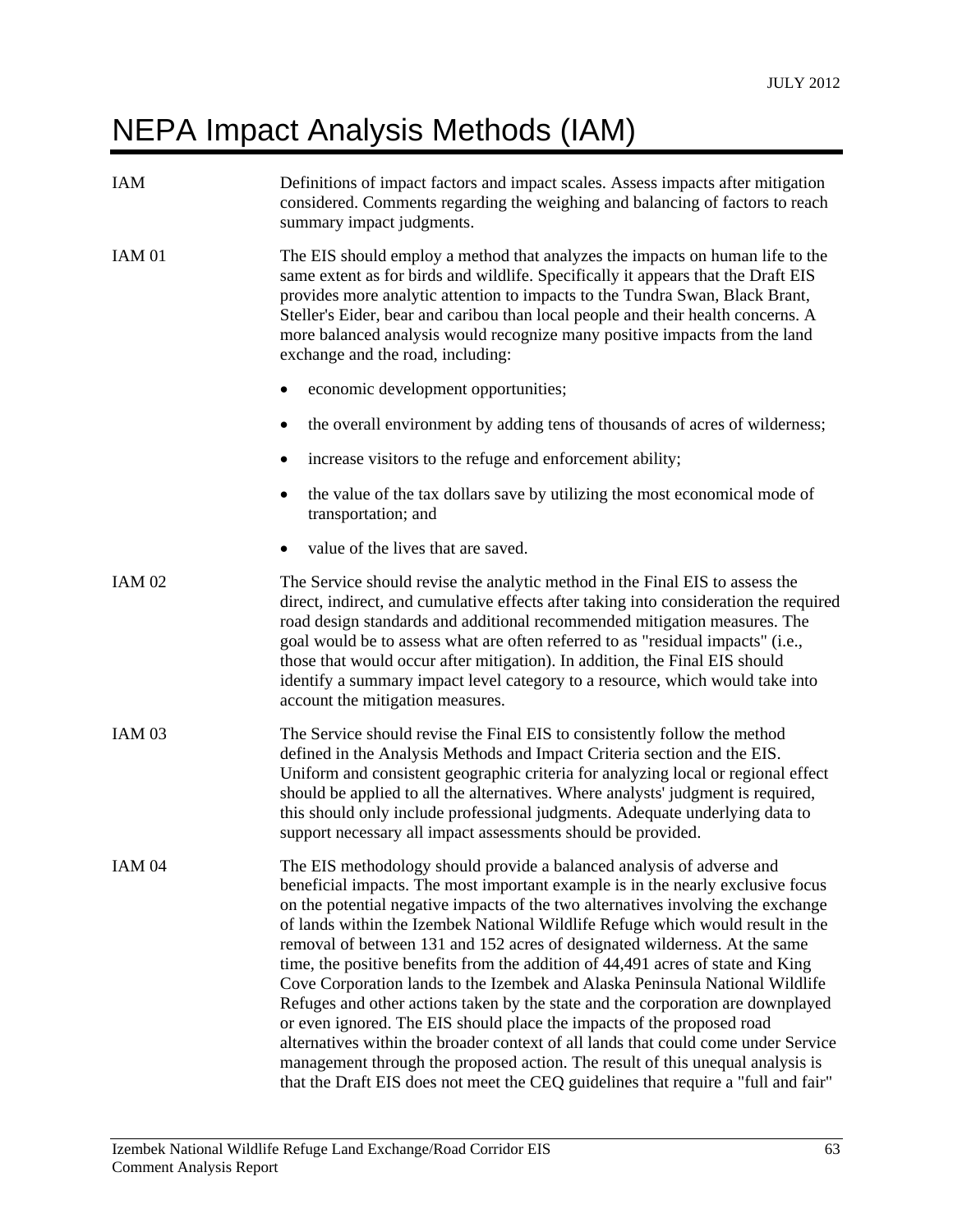|                   | review of the impacts of the proposed action. Positive impacts to be emphasized<br>include                                                                                                                                                                                                                                                                                                                                                                                                                                                                                                                                                                                                                                                                                                                                                                                                                                                                                                            |
|-------------------|-------------------------------------------------------------------------------------------------------------------------------------------------------------------------------------------------------------------------------------------------------------------------------------------------------------------------------------------------------------------------------------------------------------------------------------------------------------------------------------------------------------------------------------------------------------------------------------------------------------------------------------------------------------------------------------------------------------------------------------------------------------------------------------------------------------------------------------------------------------------------------------------------------------------------------------------------------------------------------------------------------|
|                   | the inclusion of Kinzarof Lagoon in the Izembek State Game Refuge,<br>securing management protection for important spring and fall staging area<br>for migratory waterfowl and wintering area for waterfowl.                                                                                                                                                                                                                                                                                                                                                                                                                                                                                                                                                                                                                                                                                                                                                                                          |
|                   | avoiding the threat of reasonably foreseeable effects of oil and gas leasing on<br>the state parcel or adjacent off-shore state ownership,                                                                                                                                                                                                                                                                                                                                                                                                                                                                                                                                                                                                                                                                                                                                                                                                                                                            |
|                   | the addition of state and corporation lands to the Alaska Peninsula National<br>$\bullet$<br>Wildlife Refuge and Izembek Wilderness in Alternatives 2 and 3, which<br>mitigates impacts from the removal of 131 acres from wilderness and the<br>construction of the road.                                                                                                                                                                                                                                                                                                                                                                                                                                                                                                                                                                                                                                                                                                                            |
|                   | the wilderness character and values of state parcels, which should be more<br>٠<br>fully described in Section 3.3.10.2, instead of the single sentence: "These<br>parcels are remotely located and not easily accessible." [Draft EIS p. 3-350].                                                                                                                                                                                                                                                                                                                                                                                                                                                                                                                                                                                                                                                                                                                                                      |
| IAM 05            | The EIS methodology should clearly indicated whether a summary impact is<br>beneficial, adverse (negative) or absent (no effect), in addition to whether the<br>effect is negligible, minor, moderate, or major.                                                                                                                                                                                                                                                                                                                                                                                                                                                                                                                                                                                                                                                                                                                                                                                      |
| <b>IAM 06</b>     | The EIS methodology should explicitly identify impacts to a particular species or<br>resource at both the local-scale and within a regional context. When viewed<br>beyond the local level, many impact conclusions do not seem to be supported by<br>the data contained in the Draft EIS, with the most glaring being the treatment of<br>the Tundra Swan. Depending on how the spatial extent for a particular resource is<br>defined, the Service can use its discretion to classify summary impacts as major<br>when the impact criteria indicate that the effects are low intensity and/or local in<br>geographic extent. The Service should clearly describe and consistently apply the<br>spatial units of the Izembek National Wildlife Refuge and the Izembek National<br>Wildlife Refuge Complex. This blurred description of geographic areas is<br>confusing, especially when trying to set the "extent" of an effect as being "local"<br>or "regional" or "extended" [Draft EIS p. 4-3]. |
| IAM 07            | The EIS methodology should quantify the impacts to resources affected by the<br>alternatives proposed in the EIS. This would help determine the magnitude of<br>potential impacts. In the analysis of effects, the EIS vague terms such as<br>"numerous" and "substantial" without defining what it means by those terms.<br>This results in subjective or arbitrary conclusions. Examples of instances where<br>quantitative estimates are needed include:                                                                                                                                                                                                                                                                                                                                                                                                                                                                                                                                           |
|                   | projections of the frequency and spatial extent of unauthorized access in the<br>designated wilderness,                                                                                                                                                                                                                                                                                                                                                                                                                                                                                                                                                                                                                                                                                                                                                                                                                                                                                               |
|                   | the number of animals to be affected and the number or proportion affected<br>in relation to the size of the local and regional breeding populations.                                                                                                                                                                                                                                                                                                                                                                                                                                                                                                                                                                                                                                                                                                                                                                                                                                                 |
| IAM <sub>08</sub> | The EIS method for identifying and evaluating the effect of mitigation measures<br>should clarify which features are treated as part of a proposed action and which<br>are mitigation measures. For example, one of the prominent "mitigation"<br>measures (bollard or cable barriers along the proposed roads for Alternatives 2                                                                                                                                                                                                                                                                                                                                                                                                                                                                                                                                                                                                                                                                     |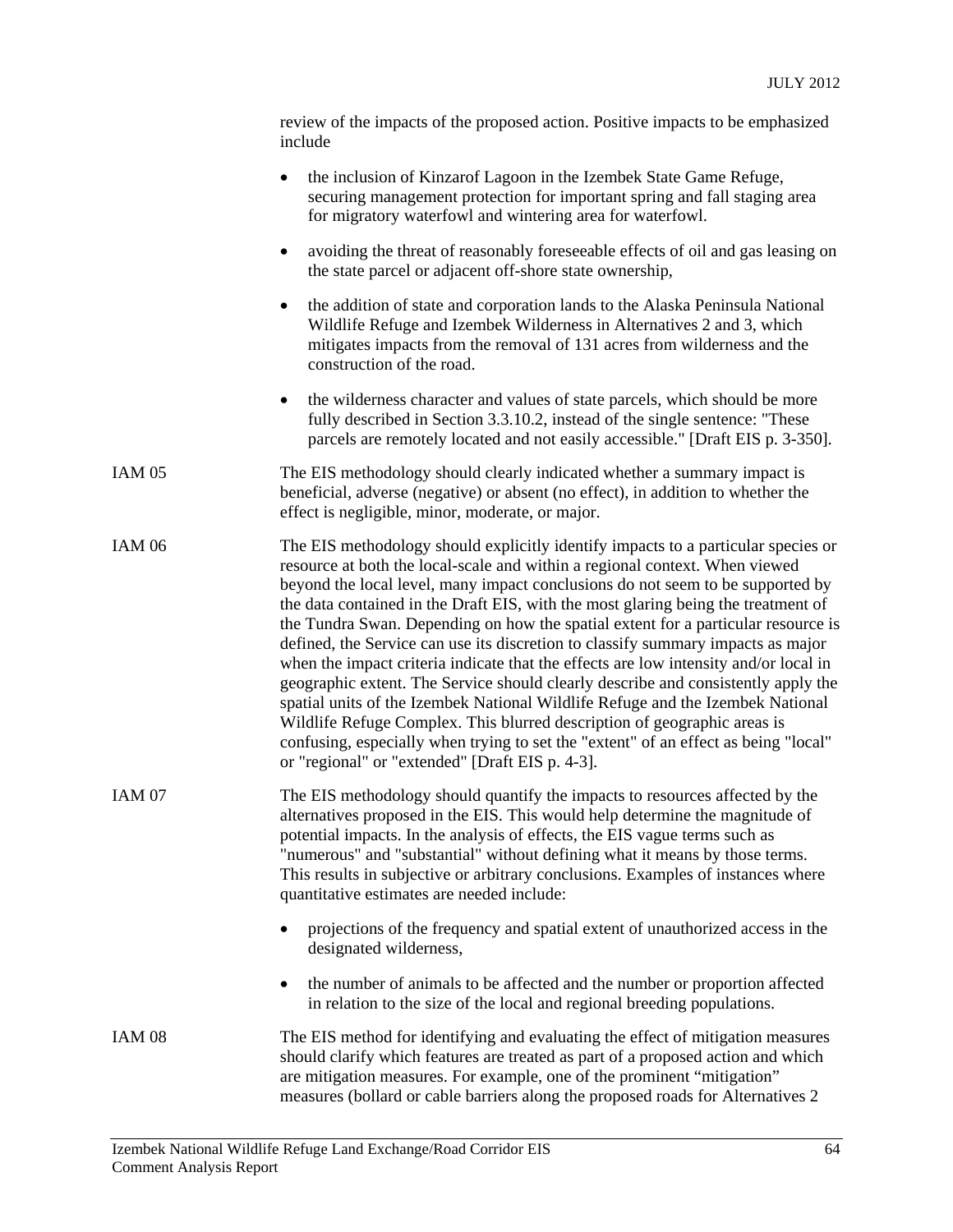|                   | and 3) is actually a fundamental design feature of the proposed road alternatives<br>(the access barriers will be required by law). This particular feature would be<br>more accurately treated as part of the proposed actions for Alternatives 2 and 3,<br>not as a mitigation measure.                                                                                                                                                                                                                                                                                                                                                                                                                                                                                                                                                                                                                                   |
|-------------------|-----------------------------------------------------------------------------------------------------------------------------------------------------------------------------------------------------------------------------------------------------------------------------------------------------------------------------------------------------------------------------------------------------------------------------------------------------------------------------------------------------------------------------------------------------------------------------------------------------------------------------------------------------------------------------------------------------------------------------------------------------------------------------------------------------------------------------------------------------------------------------------------------------------------------------|
| <b>IAM 09</b>     | The EIS methodology should be revised to clarify the definitions effects and<br>impact criteria, particularly in relation to biological resources [Draft EIS Chapter<br>4, pg. 4-6, Table 4.1-2]. For example:                                                                                                                                                                                                                                                                                                                                                                                                                                                                                                                                                                                                                                                                                                              |
|                   | the effect category of habitat alterations should include a specific assessment<br>for habitat loss,                                                                                                                                                                                                                                                                                                                                                                                                                                                                                                                                                                                                                                                                                                                                                                                                                        |
|                   | the effect of behavioral disturbance to wildlife resources should be expanded<br>$\bullet$<br>to include the effects of injury or mortality in the impact analysis. This is<br>obvious where there is no quantification or categorization of the magnitude<br>of the increased mortality predicted to occur from construction and use of the<br>proposed road.                                                                                                                                                                                                                                                                                                                                                                                                                                                                                                                                                              |
|                   | a fuller definition should be provided for "changes in resource character" in<br>$\bullet$<br>relation to the intensity levels for the habitat alteration impact criterion.                                                                                                                                                                                                                                                                                                                                                                                                                                                                                                                                                                                                                                                                                                                                                 |
| <b>IAM 10</b>     | The EIS methodology should be revised to provide clearer definitions of rating<br>scales and the weighing of factors to reach summary impact conclusions. The<br>definitions and criteria lack clear thresholds that move the summary impact from<br>negligible to minor, moderate, or major. The summation of the four factors<br>(magnitude, extent, duration and context) into a summary impact is not treated as<br>formal decision-making rules, but rather as guidelines. Some summary impact<br>conclusions lack analytic clarity, or an adequate basis in the data, rendering them<br>arbitrary. These impact-level definitions could be more clearly stated to reflect<br>how the impact criteria were used to make summary impact-level determinations.<br>[Draft EIS Chapter 2.8, p. 2-51], [Draft EIS Chapter 4, Summary Impact Levels,<br>p. 4-4, second paragraph], and [Draft EIS Tables 4-1, 4-2, and 4-3]. |
| IAM <sub>11</sub> | The methodology for assessing Environmental Justice should be more fully<br>explained, as the terminology of no Adverse Effect is not consistent with the<br>NEPA impact methodology described in Section 4.1 of the Draft EIS.                                                                                                                                                                                                                                                                                                                                                                                                                                                                                                                                                                                                                                                                                             |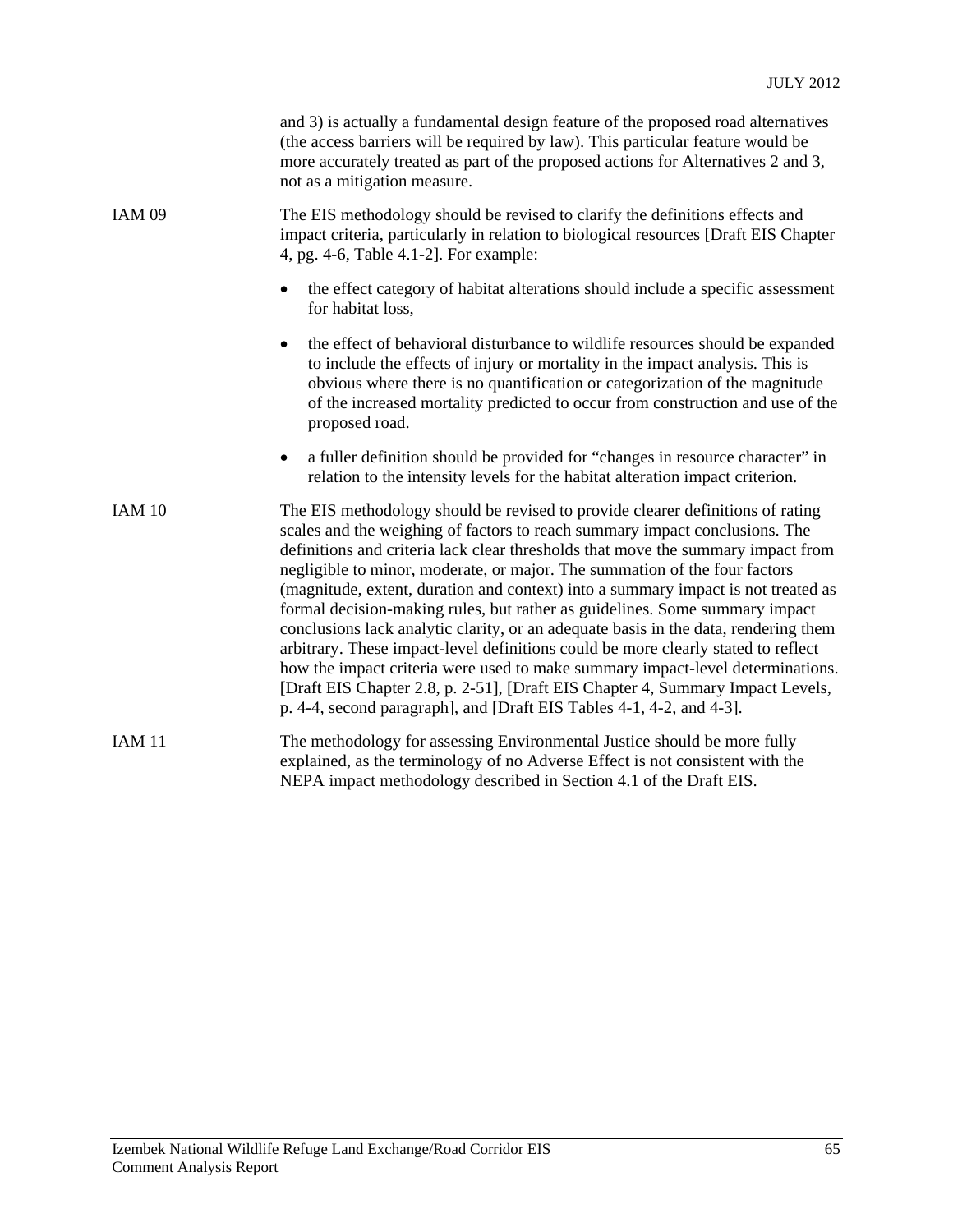### Mitigation Measures (MIT)

| <b>MIT</b>        | Suggested measures to reduce the impact of the proposed action and alternatives.                                                                                                                                                                                                                                                                                                                                                                                                                                                                                                 |
|-------------------|----------------------------------------------------------------------------------------------------------------------------------------------------------------------------------------------------------------------------------------------------------------------------------------------------------------------------------------------------------------------------------------------------------------------------------------------------------------------------------------------------------------------------------------------------------------------------------|
| MIT <sub>01</sub> | The EIS should examine accountability for mitigation measures, <i>i.e.</i> requirements<br>for development and implementation, as well as measures to be taken if<br>mitigation is not applied or proves ineffective.                                                                                                                                                                                                                                                                                                                                                            |
| <b>MIT 02</b>     | The EIS should more fully describe, clarify, or examine the effectiveness of<br>general mitigation measures, including:                                                                                                                                                                                                                                                                                                                                                                                                                                                          |
|                   | revisions to ensure that mitigation measures in Appendix F are consistent,<br>$\bullet$<br>complete, and firm commitments that would, in fact, reduce the level of<br>adverse impact to the level determined within the EIS, or would be<br>developed after the project is approved. The Service should consult with the<br>and the state to ensure the mitigation measures in the Draft EIS are effective.                                                                                                                                                                      |
|                   | consolidate the specific mitigation measures considered for each alternative,<br>٠<br>and include a means of documenting the effectiveness of that mitigation. List<br>all of the mitigation measures into a table to make it easier to read.                                                                                                                                                                                                                                                                                                                                    |
|                   | verify the effectiveness of mitigation measures described as being completed<br>٠<br>after the EIS process, because the EIS assumes the benefits of these<br>mitigation plans before they are even developed.                                                                                                                                                                                                                                                                                                                                                                    |
|                   | in regard to the Steller's Eider, review the known mitigation measures that<br>٠<br>will be applied to construction, operation, and travel on a road located on<br>lands that could be exchanged under in this EIS to more clearly identify<br>whether additional site specific mitigations, a Biological Assessment, or<br>Biological Opinion is needed for Steller's Eider.                                                                                                                                                                                                    |
|                   | fulfill the Service's Section 106 responsibility to identify, evaluate and assess<br>$\bullet$<br>adverse effect and mitigate, as appropriate, potential or designated National<br>Register of Historic Properties prior to their action (i.e. the land exchange). It<br>appears that these mitigation measures [Draft EIS Page 4-205, Sec. 4.3.3.8<br>Mitigation] would apply to the state should the land exchange be approved<br>by the Secretary. An intensive survey could be required as mitigation through<br>a Section 106 agreement in accordance with 36 CFR Part 800. |
| <b>MIT 03</b>     | The EIS should more fully evaluate the design and effectiveness of the cable<br>barrier system including:                                                                                                                                                                                                                                                                                                                                                                                                                                                                        |
|                   | The mitigation measures identified in the Omnibus Public Land Management<br>Act of 2009 will not minimize the adverse impacts of the road corridor on<br>adjacent refuge lands, especially a cable barrier or other physical barrier on<br>each side of the road. It is highly likely that if a road is built some users will<br>attempt to leave the road to access wildlife on the refuge.                                                                                                                                                                                     |

 A barrier along the road will serve as a movement barrier to wildlife such as bears and caribou, and thus may have an adverse impact on wildlife.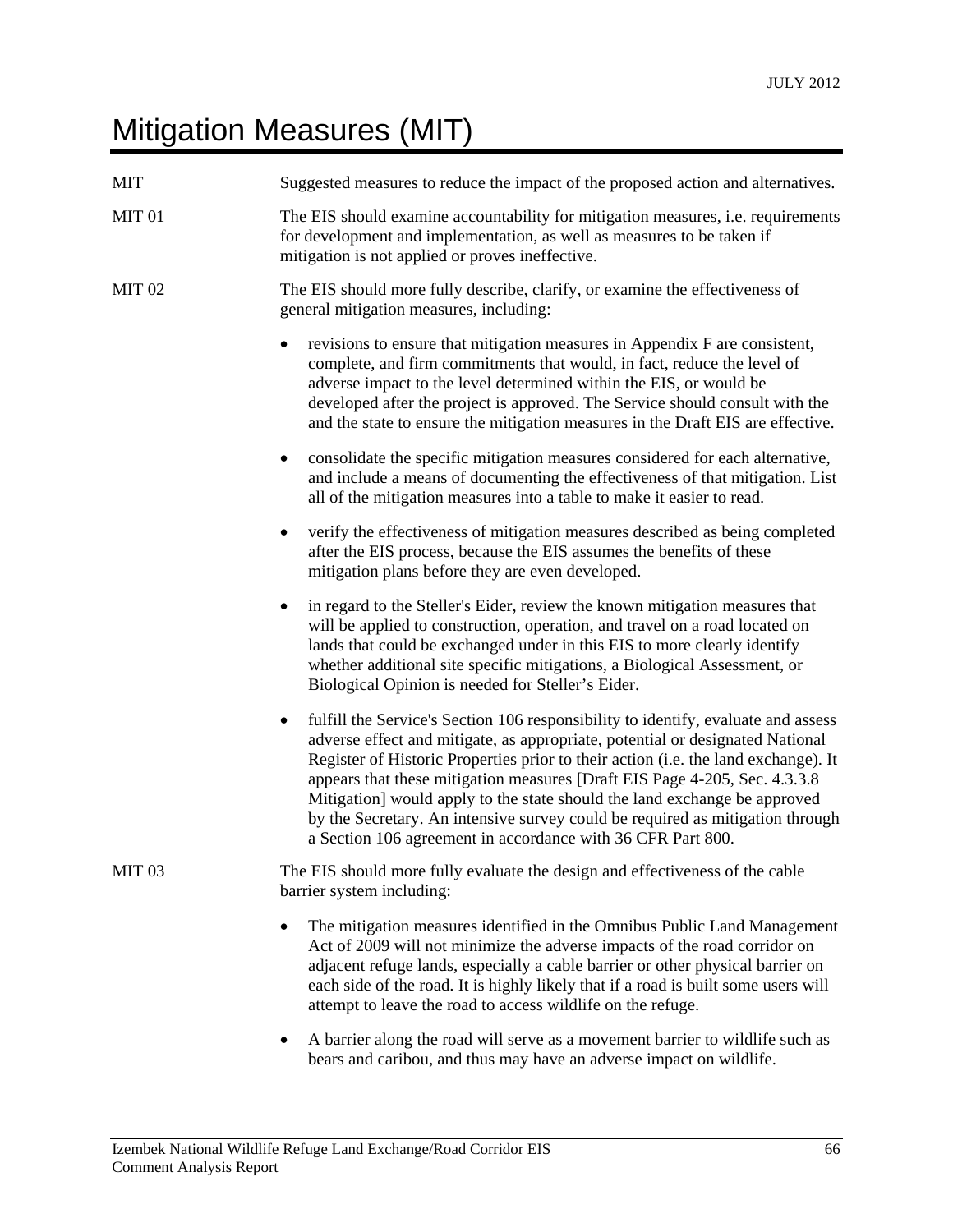| • Local subsistence users should be consulted on the design of the barrier    |
|-------------------------------------------------------------------------------|
| system that will be placed on both sides of the road to incorporate knowledge |
| on caribou movements in the area.                                             |

• The barrier system should be placed on the boundary between the state and federal ownership to provide maximum space for caribou to avoid the road when travelling inside the barrier system.

MIT 04 The EIS should evaluate additional specific mitigation measures or monitoring for wildlife including:

- Seasonal limitations on human activities near nesting trumpeter swans or other sensitive resources during critical life cycles periods. Mitigation measures considered in the Final EIS should state [Draft EIS Appendix F Page F-8. Breeding Bird Surveys] that if nests or young are found, construction will stop immediately and the Service will be notified. Construction may not continue until the Service has advised the applicant on the appropriate course of action, which could include no construction until nests hatch or chicks fledge, continued construction with trained monitors in place, or continued construction with no monitors needed. [Draft EIS F-6]. Mitigation measures considered in the Final EIS should state [Appendix F Page F-6 B. Other disturbances: ii] that if Service Personnel are not available, the contractor will be required to conduct the swan surveys as per the Service survey protocols.
- There should be a mitigation measure that would require surveys to determine whether pupping occurs in haul outs near the Cold Bay dock, including Kinzarof Lagoon (Appendix F, Mitigation Measures, Marine Mammal Protection Plan) [Draft EIS Chapter 4, Page 4-365, Sec. 4.6.2.6, Paragraph 4]. Measures to minimize disturbance to harbor seals during the critical pupping season (early May through early July) should be developed if construction noise is likely to affect harbor seal pupping.
- MIT 05 If such scientific proof is produced showing detrimental effects to wildfowl populations, road use should consider adaptive management and restrict use during the critical times only. Blanket long term closures should not be allowed without a preponderance of scientific proof that such closures are warranted. Hunting and access regulations could be used to address other concerns resulting once the road is built; but should not be so onerous to deny reasonable use of the areas available, especially by local residents for subsistence uses.
- MIT 06 All the precautions, safeguards and use stipulations that the Service will force or enforce on the new road should be sufficient to allow it to proceed, and prevent further disruption, destruction, and irritation to wildlife.
- MIT 07 The Final EIS should include information from the outcomes of the surveys and required mitigation measures of the King Cove Access Project (Record of Decision 2004). Assessing these measures would verify whether previous required mitigation measures are being implemented and their effectiveness. Examples include the assessment of Steller's Eider's response to hovercraft operations, assessments of hydro-acoustic impacts from hovercraft operations,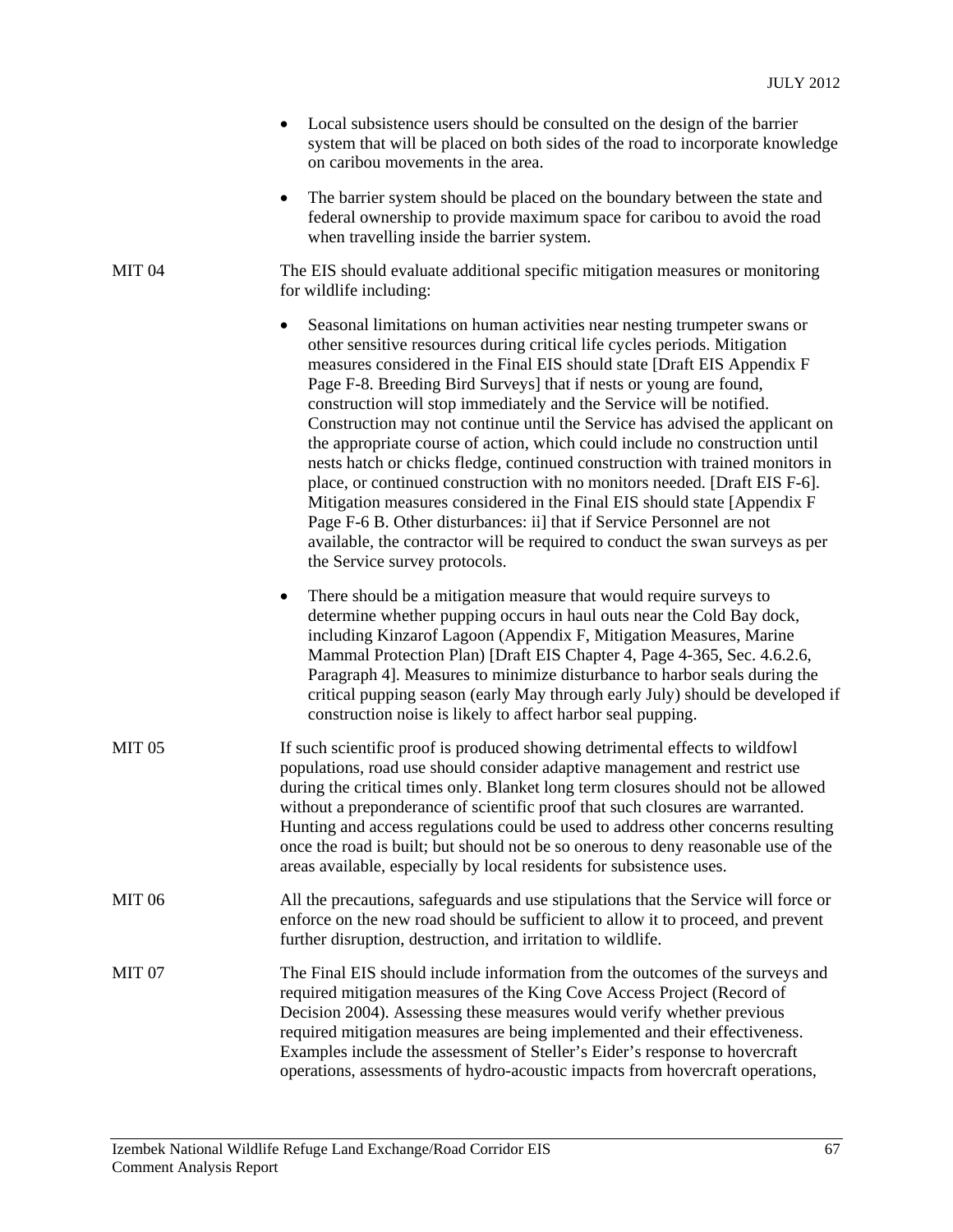|               | Tundra Swan surveys conducted at the beginning of each construction year, and<br>whether or not spill equipment was installed at hovercraft launches.                                                                                                                                                                                                                                                                                                                                                                                                                                     |
|---------------|-------------------------------------------------------------------------------------------------------------------------------------------------------------------------------------------------------------------------------------------------------------------------------------------------------------------------------------------------------------------------------------------------------------------------------------------------------------------------------------------------------------------------------------------------------------------------------------------|
| <b>MIT 08</b> | Paving the road from King Cove to Cold Bay would mitigate the adverse impacts<br>of dust on vegetation from a dirt road.                                                                                                                                                                                                                                                                                                                                                                                                                                                                  |
| <b>MIT 09</b> | In regard to potential adverse impacts to fish populations resulting from new<br>access to streams crossed by the roads, the Service should revise the EIS text to<br>reflect mitigation measures including appropriate adjustments of bag limits and<br>open seasons by the Alaska Board of Fisheries and the Federal Subsistence Board<br>for harvesting from these streams with new access. This should also include<br>information, education, and enforcement strategies. [Draft EIS Chapter 4, page 4-<br>131, section 4.3.2.3, paragraph 4]                                        |
| <b>MIT 10</b> | Reexamine mitigation measure $A(i)$ which attempts to prevent uncontrolled<br>vehicle access to Izembek. A public boat launch will enable local residents to<br>access areas of upper Cold Bay for fishing and hunting activities by water access,<br>instead of vehicle land access. In addition, the Draft EIS has not accounted for<br>the city costs associated with preventing public use of the boat ramp. Remove<br>this mitigation measure in this section and other appropriate sections of the Draft<br>EIS. [Chapter 4, Page 4-39, Sec. 4.2.2.6, Paragraph 7]                  |
| <b>MIT 11</b> | Monitoring plans for wildlife species such as caribou, wolverine, and other<br>furbearers should be based on a scientific need as determined by the responsible<br>managing agency. The Service could consider entering into a cooperative<br>agreement with the King Cove Corporation to provide environmental monitoring<br>activity along the road system.                                                                                                                                                                                                                             |
| <b>MIT 12</b> | The EIS should consider the adequacy of measures to enforce regulations, and<br>whether enforcement could be improved by the Service to entering into a<br>cooperative agreement with the King Cove Corporation to provide law<br>enforcement.                                                                                                                                                                                                                                                                                                                                            |
| <b>MIT 13</b> | Mitigation measures should be applied consistently on the land transferred to the<br>state for road construction and on lands administered by the Service associated<br>with those 50 miles of existing roads in the Izembek National Wildlife Refuge<br>and the Alaska Peninsula National Wildlife Refuge, notably in the case of<br>invasive species prevention measures.                                                                                                                                                                                                               |
| <b>MIT 14</b> | The Service should evaluate options for effective road signage as a means of<br>promoting compliance with restriction on uses of the road. The Service should<br>consider a road signage program similar to the one being used by the National<br>Park Service in Denali National Park and Preserve to inform the public of<br>temporary closures in nearby habitat, rather than closing the entire state-owned<br>road corridor to several classes of users.                                                                                                                             |
| <b>MIT 15</b> | In order to develop adequate mitigation measures, the Service should undertake<br>on-site wetland delineation and functional assessment this field season for both<br>road alternatives. The EIS should include appropriate mitigation measures in<br>regards to wetlands, and not postpone development of these measures until after<br>the EIS is completed, as suggested in the Draft EIS [Draft EIS Chapter 4 Page 4-<br>125 Section 4.3.2.2 Paragraph 16, Mitigation Measure]. Restoration of old,<br>previously existing Service "trails" through the refuge, using tundra salvaged |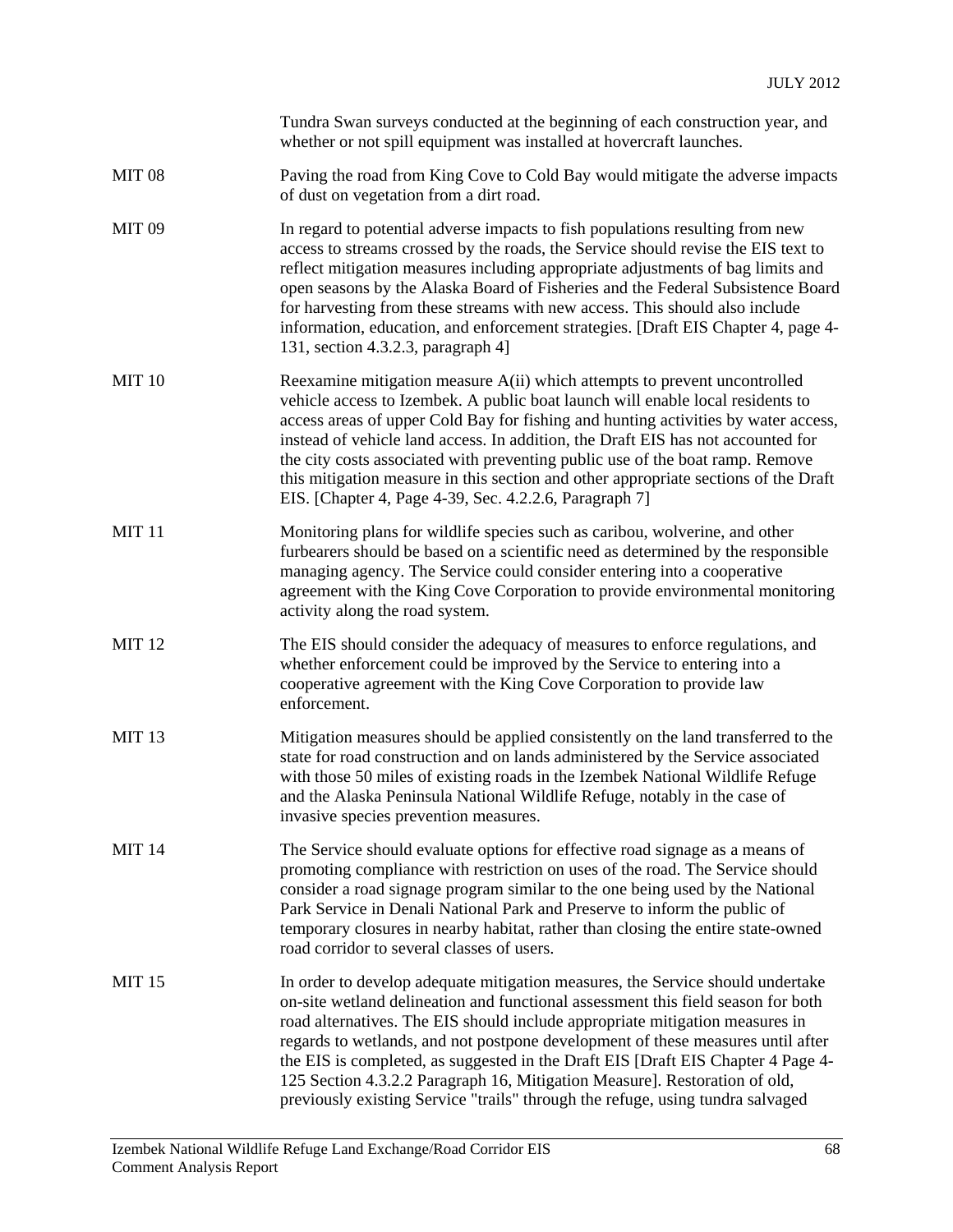during the construction of the proposed road connection, should be considered. This wetlands mitigation proposal will not only reclaim seriously rutted and degraded refuge habitat, but also provide a perfect use for the tundra vegetation and soils that would otherwise have to be stripped and disposed of to construct the proposed road.

MIT 16 The Draft EIS does not address mitigation costs associated with wetlands and construction of bollard-chain road barriers. Another important category of cost missing from Draft EIS discussions is the cost of mitigation. There are at least two major components. First, is the cost of mitigating off-road access. A barrier installed along the length of the roadway on both sides will be used to prevent vehicles from accessing the Izembek National Wildlife Refuge and Izembek Wilderness lands adjacent to the road. Two barrier types are being considered for this project: a chain barrier and a bollard barrier. Either involves a significant expense. The second mitigation cost is associated with wetlands. Alternative 2 would involve the fill of 3.8 wetland acres, 2.4 for Alternative 3. There is no reason why the Aleutians East Borough would be exempt from this requirement. Multiplying these unit costs of mitigation by road miles and wetland acres filled, annualizing both barrier and wetland cost over the life of the project and then discounting yields a present value cost estimate of \$10,152,515 for Alternative 2 and \$10,695,748 for Alternative 3.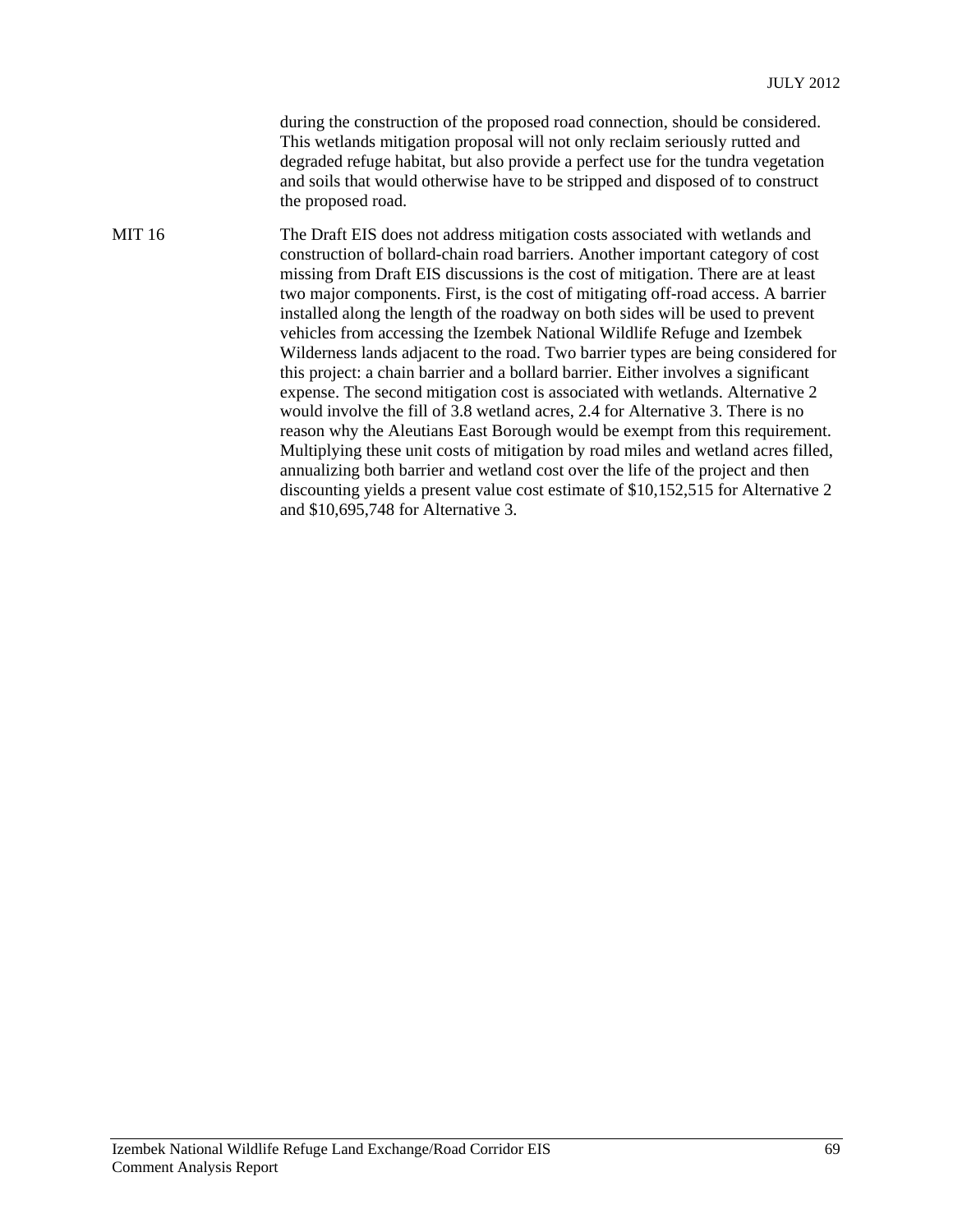# Physical Resources (PHY)

| PHY        | General comments on the impacts to the physical environment from road<br>construction, operation, and maintenance, including cumulative impacts<br>associated with other development around the refuge.                                                                         |
|------------|---------------------------------------------------------------------------------------------------------------------------------------------------------------------------------------------------------------------------------------------------------------------------------|
| PHY PHY 01 | Revise impact analyses of Alternative 1 of Noise and Geology and Soils to<br>reflect no hovercraft operation.                                                                                                                                                                   |
| PHY PHY 02 | Comments requested clarification and additional information on risks associated<br>with volcanoes, including:                                                                                                                                                                   |
|            | Explanation of the specific reason for using 30 miles as a key distance from<br>volcanoes in the context of potential hazards affecting the project area,                                                                                                                       |
|            | Insert updated statement: "The Aleutian Arc contains 52 currently active<br>volcanoes, and many more that are dormant." [Draft EIS Chapter 3, Page 3-<br>16, Sec. 3.1.3.8, Paragraph 2, presently states 57 volcanoes are active].                                              |
| PHY PHY 03 | Commenters requested revisions to the analysis of seismic hazards:                                                                                                                                                                                                              |
|            | Quantify the statement regarding earthquakes of "significant magnitude"<br>$\bullet$<br>with a statement explaining what magnitude is considered to be significant in<br>this context.                                                                                          |
|            | Insert a figure showing the relationship of Shumagin Seismic Gap to the<br>$\bullet$<br>study area. This would be useful since it is a main focus of the geologic<br>hazards section.                                                                                           |
| PHY PHY 04 | Revise text to assess additive effects of land elevation, rate of sea-level rise, and<br>tectonic subsidence and uplift to risks to the road and surrounding land.                                                                                                              |
| PHY PHY 05 | Review consistency of impact analysis on noise and cumulative effects for<br>construction and operation of a ferry terminal under Alternative 5 in relation to<br>roads under Alts 2 and 3. [Draft EIS Page 2-56, Noise/Cumulative Effects].<br>These should all be negligible. |
| PHY PHY 06 | Clarify conclusions regarding geology and soils. [Draft EIS Page 4-106 Geology<br>and Soils]                                                                                                                                                                                    |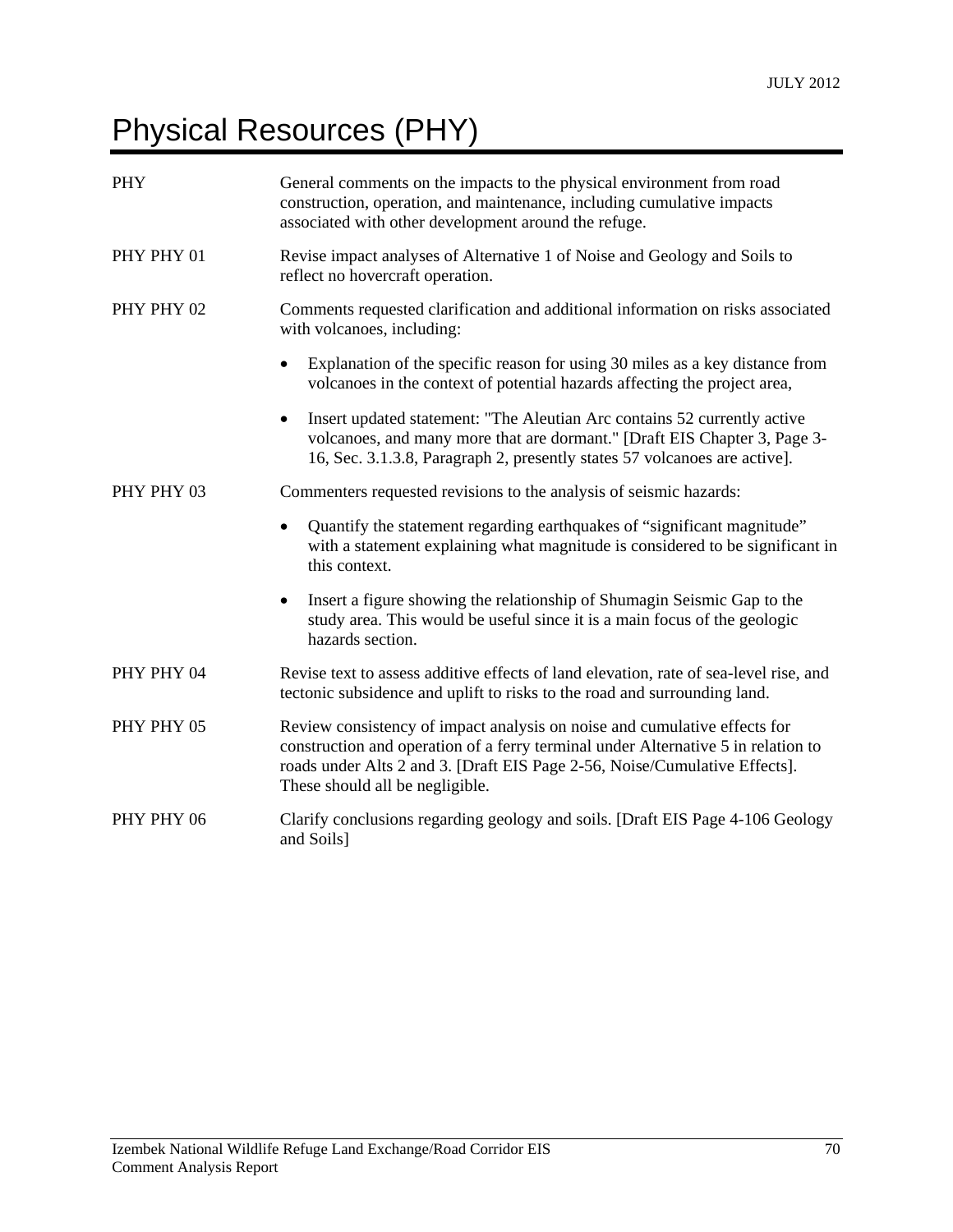## Physical Resources - Climate & Air Quality (PHY AQ)

| PHY AQ    | Comments related to air quality impacts (criteria pollutants) and emission of<br>greenhouse gases; comments related to climate change impacts.                                                                                                                                                                                                                                                                                                                                                                     |
|-----------|--------------------------------------------------------------------------------------------------------------------------------------------------------------------------------------------------------------------------------------------------------------------------------------------------------------------------------------------------------------------------------------------------------------------------------------------------------------------------------------------------------------------|
| PHY AQ 01 | Building the road could contribute to global climate change and increased<br>greenhouse gas emissions, which cause detrimental effects to the ecology and<br>wildlife in Izembek. Specific comments include:                                                                                                                                                                                                                                                                                                       |
|           | Dirt and fumes introduced into the environment creates dirty snow that could<br>$\bullet$<br>exacerbate global warming.                                                                                                                                                                                                                                                                                                                                                                                            |
|           | The anlysis should identify the contribution to localized air pollution from<br>٠<br>equipment burning fossil fuel in construction of the road, as well as the<br>vehicles that might use the road. Non-local degradation of land and water<br>from fossil fuel extraction should be examined.                                                                                                                                                                                                                     |
|           | Applying the Draft EIS definitions and considering the few vehicles that<br>$\bullet$<br>would use the road on a daily basis and the strong winds, it is questionable<br>that an air quality measuring station on the road would be able to provide any<br>meaningful measurement meeting the assumed overall or cumulative impacts<br>as minor effect. [Draft EIS Page 2-52 Alternatives 2 and 3]                                                                                                                 |
| PHY AQ 02 | Climate change occurring on a global scale can affect the project area. Specific<br>comments include:                                                                                                                                                                                                                                                                                                                                                                                                              |
|           | Climate change is causing the oceans to acidify, resulting in organisms such<br>$\bullet$<br>as corals, crabs, sea stars, sea urchins, and affecting the basic functions of<br>fish, squid, invertebrates, and other marine species, including detrimental<br>effects on metabolism, respiration, and photosynthesis, which can thwart<br>their growth and lead to higher mortality. Because of its serious impacts on<br>so many species, ocean acidification threatens to disrupt the entire marine<br>food web. |
|           | The rapid decline in arctic sea ice is one of the most striking and visible<br>$\bullet$<br>indicators of global climate change, and sea-ice loss is having profound<br>impacts on wildlife in the sub-Arctic and Arctic. Sea ice is critically<br>important for numerous species including ice seals, sea ducks, whales, and<br>invertebrates, all of which depend on sea ice for important life processes such<br>as feeding, breeding, giving birth, rearing young, resting, and sheltering.                    |
|           | Arctic and sub-arctic shorelines are eroding at an accelerating rate due to the<br>$\bullet$<br>combined effects of sea-ice loss, increasing sea-surface temperatures,<br>increasing terrestrial permafrost degradation, rising sea levels, and increases<br>in storm power and corresponding wave action. Increasing coastal erosion<br>jeopardizes species that use coastal habitats such as the Izembek National<br>Wildlife Refuge.                                                                            |
|           | Alternatives 2 and 3 propose road corridors through a narrow isthmus<br>between Izembek and Kinzarof lagoons; however, the Draft EIS fails to                                                                                                                                                                                                                                                                                                                                                                      |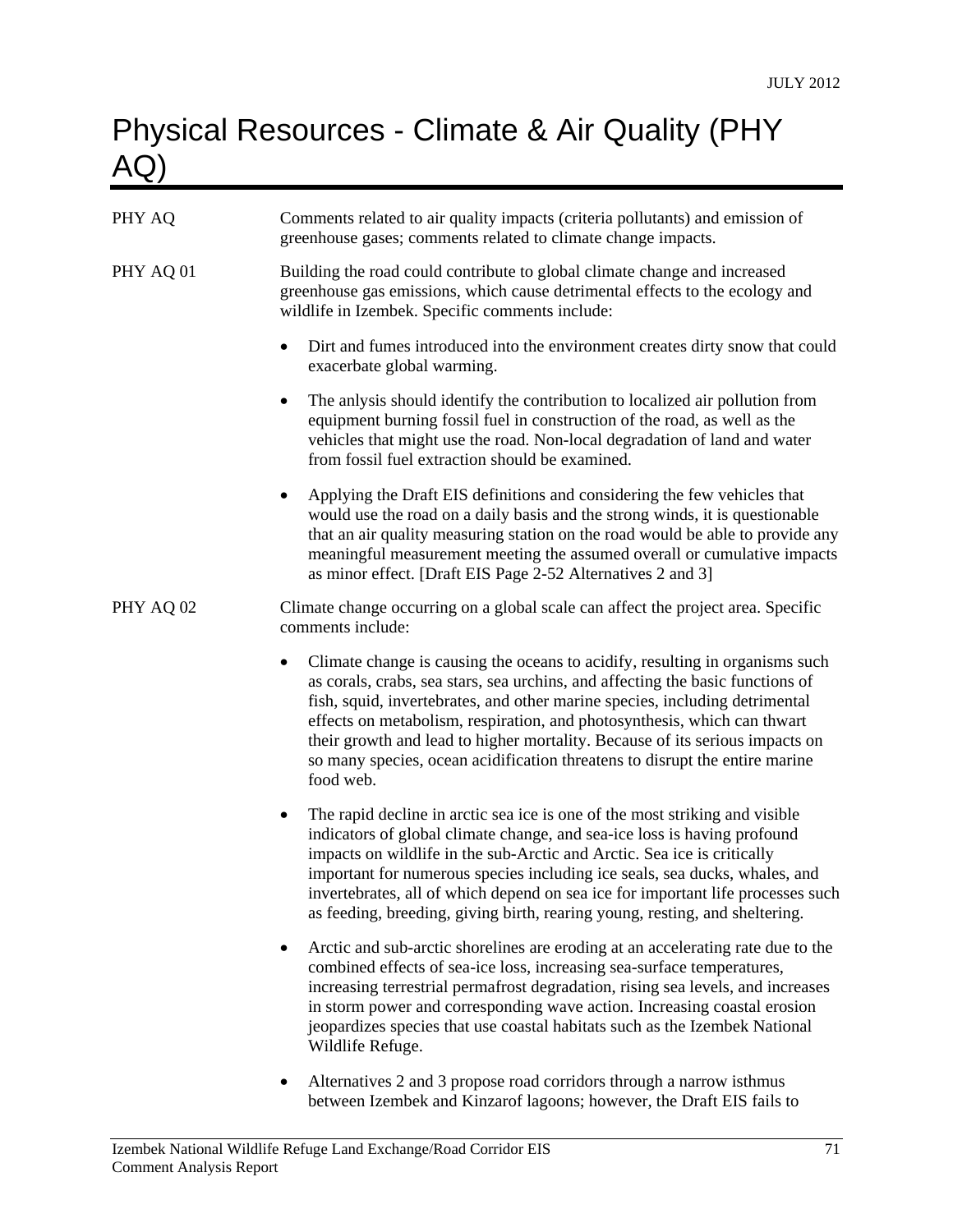|           | consider potential inundation and erosion of this land due to the very real and<br>measurable threat of sea-level rise. This will have substantial impacts on the<br>maintenance and viability of the proposed road system, especially those<br>sections that must be located near tidewater. |
|-----------|-----------------------------------------------------------------------------------------------------------------------------------------------------------------------------------------------------------------------------------------------------------------------------------------------|
| PHY AQ 03 | Revise the rating of Air Quality effects in Alternative 2 to negligible: low<br>intensity, localized, and does not affect unique resources. [Draft EIS Page 4-95 to<br>4-99, See page 4-4]                                                                                                    |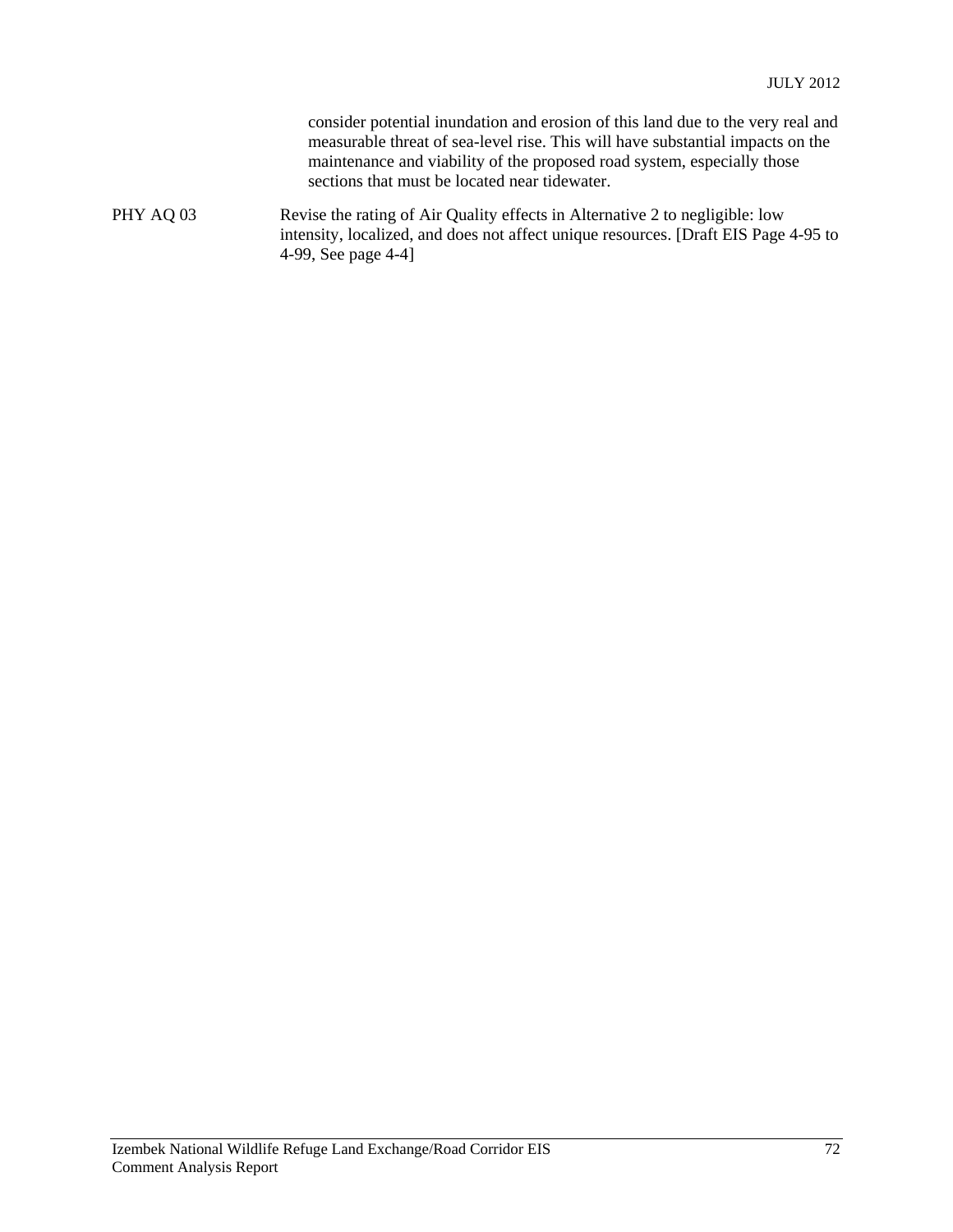#### Physical Resources - Environmental Contaminants & Ecological Risk Assessment (PHY CON)

| PHY CON    | Comments related to the possible accidental release of hazardous materials,<br>existing site contamination, or the need for an ecological risk assessment.                                                                                                                                                                                                |
|------------|-----------------------------------------------------------------------------------------------------------------------------------------------------------------------------------------------------------------------------------------------------------------------------------------------------------------------------------------------------------|
| PHY CON 01 | Revise impact analysis of Alternative 1 to reflect that there would be no<br>hovercraft effect on hazardous materials. [Draft EIS Page 4-20-21]                                                                                                                                                                                                           |
| PHY CON 02 | Confirm the location data for the AT&T Alaskcom Cold Bay Earth Station and<br>Camp site [Draft EIS Page 3-26, Figure 3.1-4] to determine if it does fall within<br>one of the proposed land transfer areas, and discuss in the section titled "Known"<br>Contamination on Lands Proposed for Exchange" on page 3-29.                                      |
| PHY CON 03 | Reconsider whether continuous post-construction monitoring for hydrocarbons<br>and turbidity upstream and downstream for three years is excessive. [Draft EIS<br>Page 4-131, Section 4.3.2.3, paragraph 1, sentence 4]                                                                                                                                    |
| PHY CON 04 | In discussing the environmental consequences of Alternatives 2 and 3, expand<br>the analysis to include impacts to wildlife, water quality, air quality and wetlands<br>from the potential for oil and fuel leaks and spills, discarded litter, human waste<br>due to the lack of toilet facilities, and chemical transportation spills from the<br>road. |
| PHY CON 05 | Include an analysis of potential environmental remediation of the contaminated<br>lands on Sitkinak Island. Environmental remediation must take place prior to<br>transferring title of those lands to the state; cleanup efforts would need to<br>commence as soon as possible.                                                                          |
| PHY CON 06 | Alternative 5 includes construction and operation of a ferry terminal and a ferry<br>vessel. Since this is considered negligible [in terms of hazardous materials risks],<br>the effects of Alternative 2 and 3 should also be negligible. [Draft EIS Page 2-55<br>Hazardous Materials/Cumulative Effects]                                                |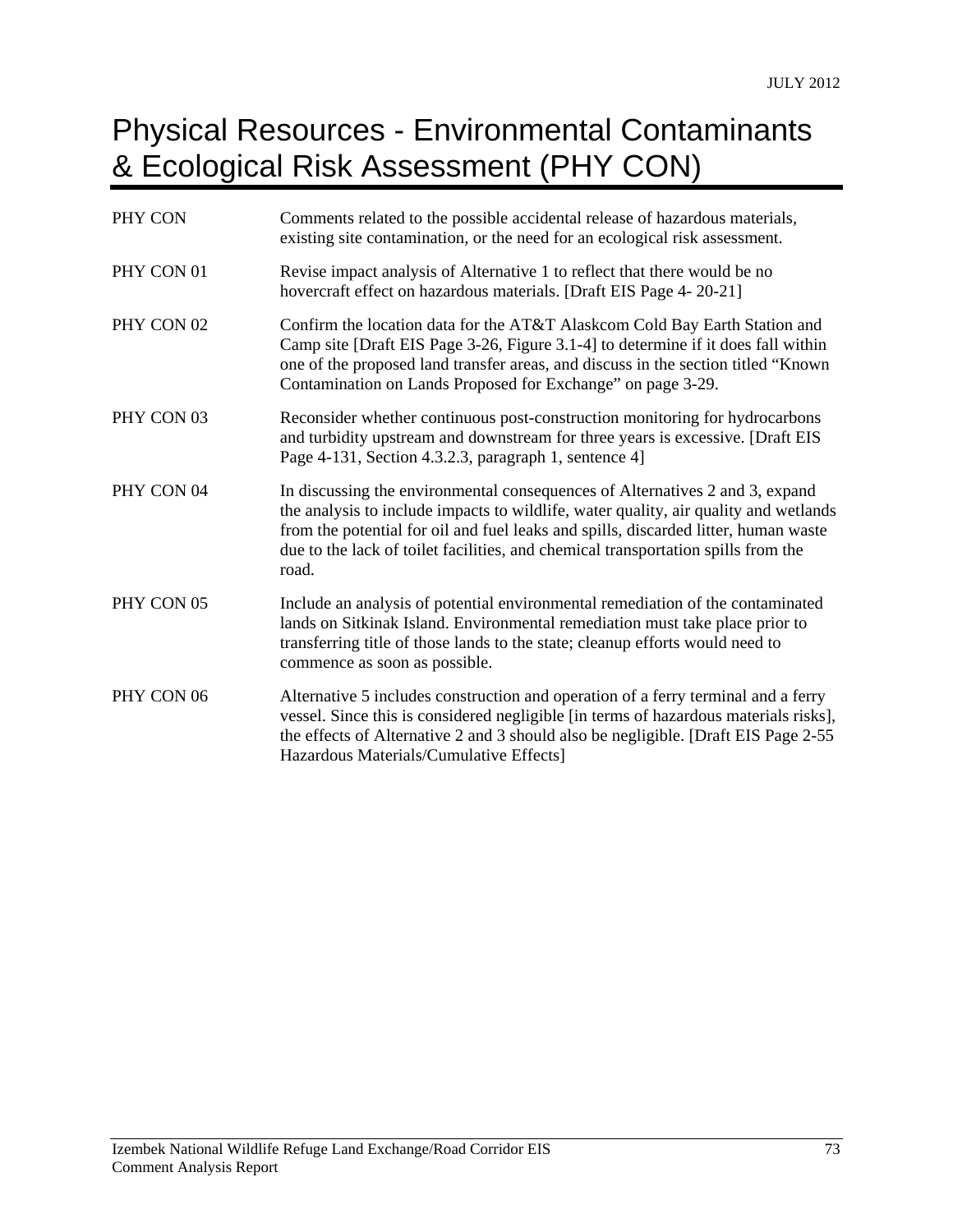# Physical Resources - Hydrology (PHY HYD)

| PHY HYD               | Comments about potential hydrological changes from the proposed road<br>construction or operation.                                                                                                                                                                                                                                                                                                                              |
|-----------------------|---------------------------------------------------------------------------------------------------------------------------------------------------------------------------------------------------------------------------------------------------------------------------------------------------------------------------------------------------------------------------------------------------------------------------------|
| PHY HYD 01            | The anadromous fish streams crossed by the Southern Road Corridor or the<br>Central Road Corridor are "unique" because they would be removed from the<br>Izembek Wilderness. Anadromous fish streams located in the Mortensens<br>Lagoon Parcel should also be considered "unique" since they will become part of<br>the Alaska Peninsula National Wildlife Refuge.                                                             |
| PHY HYD <sub>02</sub> | The Final EIS should clarify that the information presented on<br>"Hydrology/Hydrologic Processes" is derived from topographical maps prepared<br>by the United States Geologic Survey at a 1:63,360 scale, which are inadequate<br>for characterizing the integrated ground and surface hydrology of the isthmus.<br>Additional analysis should identify the effects of bisecting subwatersheds with<br>the road alternatives. |
| PHY HYD <sub>03</sub> | Address the impact of the road on natural hydrology and drainage patterns,<br>including:                                                                                                                                                                                                                                                                                                                                        |
|                       | Address how the impact of a road may extend many feet (50 to 100) into the<br>land on either side of a road. The road can create a dam to water flow and<br>cause flooding on one side and drying out on the other.                                                                                                                                                                                                             |
|                       | Address the consistency in characterization of whether cross drainage<br>$\bullet$<br>structures are effective in maintaining localized drainage patterns throughout<br>the document.                                                                                                                                                                                                                                           |
| PHY HYD 04            | [Draft EIS Page 4-18-19 Hydrology] Revise impact anyalysis of Alternative 1 to<br>reflect that there would be no hovercraft effect on hydrology.                                                                                                                                                                                                                                                                                |
| PHY HYD 05            | To better assess the effects of the roads alternative on Izembek Lagoon and<br>Kinzarof Lagoon permanent and perennial streams should be mapped for the<br>Final EIS.                                                                                                                                                                                                                                                           |
| PHY HYD 06            | [Draft EIS Chapter 3, Page 3-16, Sec. 3.1.3.8, paragraph 1, fourth sentence]<br>Qualify "moderate potential of flooding," including historic tsunami information,<br>and the potential for landslide- and volcano-generated tsunamis.                                                                                                                                                                                           |
| PHY HYD 07            | Revise Alternatives 2 and 3 [Draft EIS Page 2-54] to "negligible" or "minor"<br>since thousands of acres of wetland will be exchanged for the 3.8 acres filled and<br>the 162 drainage structures.                                                                                                                                                                                                                              |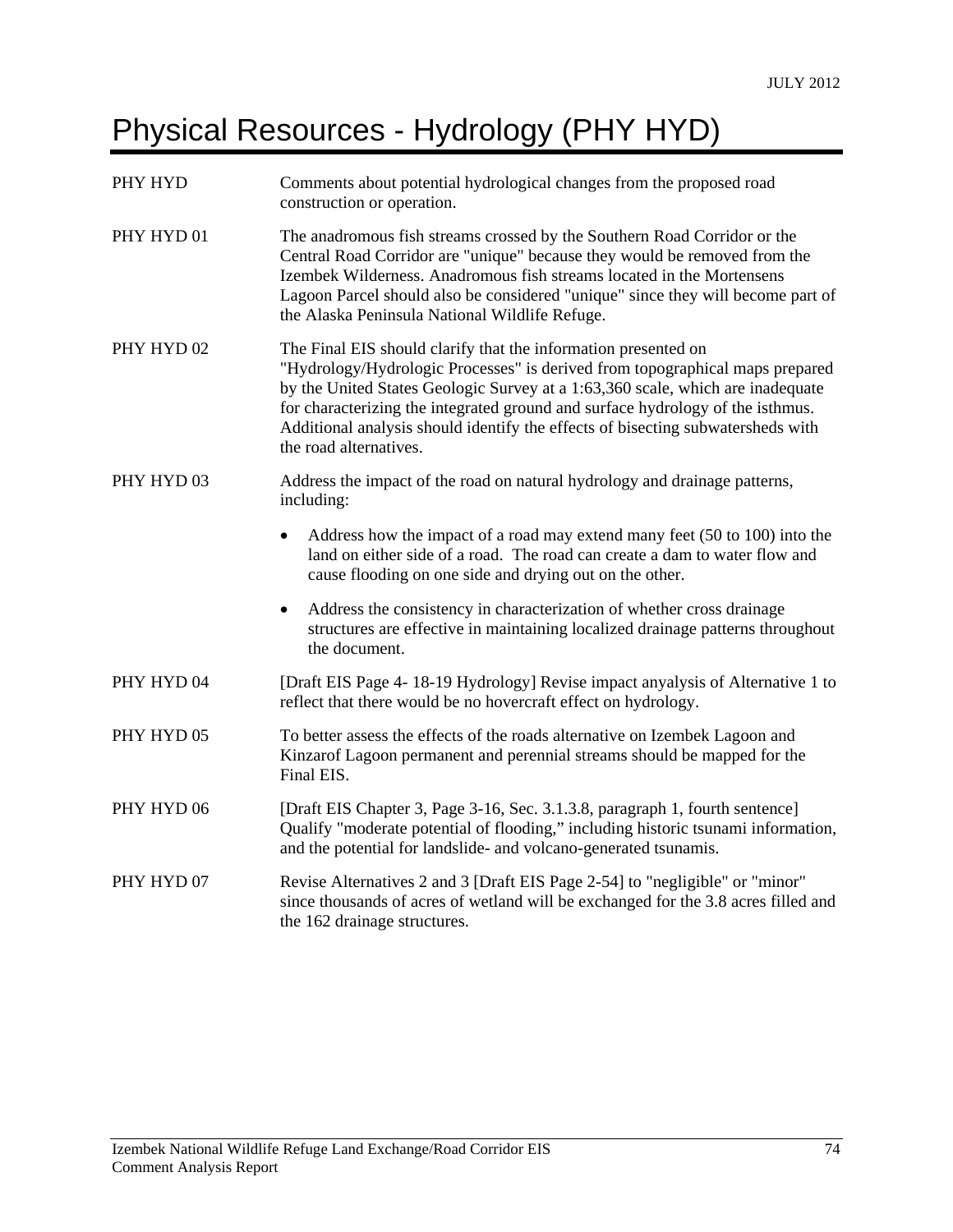# Proposed Action and Alternatives (PAA)

| PAA           | Comments on the proposed alternatives (including "no action") and their<br>practicality/feasibility, as well as other alternatives to consider. Comments on<br>Preferred Alternative, Environmentally Preferred Alternative.                                                                                                                                                                                                                                                                                                                                                                                                   |
|---------------|--------------------------------------------------------------------------------------------------------------------------------------------------------------------------------------------------------------------------------------------------------------------------------------------------------------------------------------------------------------------------------------------------------------------------------------------------------------------------------------------------------------------------------------------------------------------------------------------------------------------------------|
| <b>PAA 01</b> | The EIS should adequately describe the benefit of the proposed road<br>transportation alternatives to best meet human health and safety needs, including<br>adequate width to accommodate construction of the road, an evaluation of<br>appropriate mitigation measures, and adequate maintenance procedures to ensure<br>ability to travel during winter conditions. [Draft EIS Page 1-9, Sec. 1.5,<br>Paragraph 7].                                                                                                                                                                                                          |
| <b>PAA 02</b> | The EIS should disclose that the proposed road alternatives do not provide for<br>safe and reliable surface transportation, because driving at the design speed<br>would require much more time than the 20-minute hovercraft transit and so<br>drivers may drive at unsafe speeds. There are difficulties in keeping even small<br>routes snow free and traversable during winter months, and even with continual<br>maintenance, a 30 mile road from King Cove to Cold Bay would not be routinely<br>open and available for safe travel, particularly for someone with an emergency<br>medical condition.                    |
| <b>PAA 03</b> | The EIS should state that when in service, the hovercraft system successfully<br>completed more than 30 medical emergency evacuations, proving that a marine<br>option sufficiently addressed this problem without compromising the integrity of<br>the Izembek National Wildlife Refuge. The 20-minute hovercraft trip between<br>Cold Bay and King Cove, put in place in 1998, is a much shorter time than it<br>would take to drive a patient over a rough expensive road. Until the Secretary of<br>the Interior makes the public interest finding, it is premature to suggest that the<br>hovercraft is no longer needed. |
| <b>PAA 04</b> | The EIS should fully describe the limitations of the hovercraft and other current<br>transit options to provide safe and reliable transportation, including:                                                                                                                                                                                                                                                                                                                                                                                                                                                                   |
|               | limitations on operability during adverse wind (greater than 30 miles per<br>hour) and wave conditions (greater than 10 feet), as the fiscal limitation, due<br>to the excessive expense of operation.                                                                                                                                                                                                                                                                                                                                                                                                                         |
|               | vulnerability to weather conditions for transit by smaller private boats<br>includes and the great danger of a sick or injured patient having to climb a up<br>to a 30-foot ladder at the Cold Bay dock following a 2 to 3 hour boat ride.                                                                                                                                                                                                                                                                                                                                                                                     |
| <b>PAA 05</b> | The analysis of transportation alternatives should disclose the impact of weather<br>conditions, including the frequency closures due to weather conditions at the<br>Cold Bay Airport, and the impact of ice conditions in Cold Bay on marine transit<br>(such as the ferry alternative).                                                                                                                                                                                                                                                                                                                                     |
| <b>PAA 06</b> | The EIS should only evaluate alternatives that are reasonably based on the<br>direction provided in the Omnibus Public Land Management Act of 2009. Those<br>are the road corridor alternatives and the no-action alterative. The remaining<br>alternatives do not meet congressional intent for the purposes of the land<br>exchange. Furthermore, it is questionable whether the water-based alternatives                                                                                                                                                                                                                    |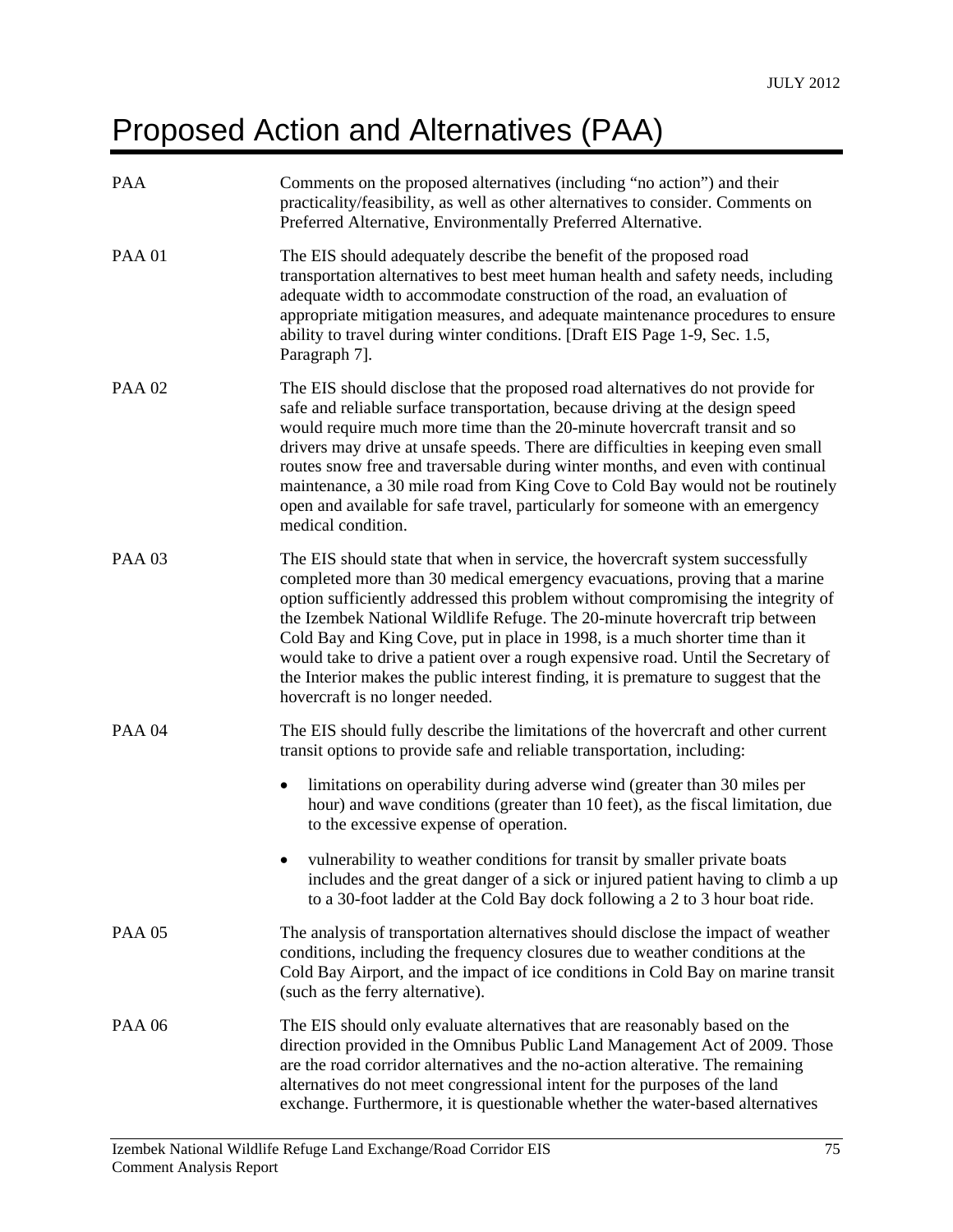|               | are financially feasible for the communities they are intended to serve. If the<br>marine methods of transportation were adequate to meet the communities' needs<br>or were financially feasible, there would be no need for the state, the King Cove<br>Corporation, Inc., and the federal government to negotiate a land exchange, and<br>go through the legislative and congressional approval processes.                                                                                                                                                                                                                                                                                                                                          |
|---------------|-------------------------------------------------------------------------------------------------------------------------------------------------------------------------------------------------------------------------------------------------------------------------------------------------------------------------------------------------------------------------------------------------------------------------------------------------------------------------------------------------------------------------------------------------------------------------------------------------------------------------------------------------------------------------------------------------------------------------------------------------------|
| <b>PAA 07</b> | The EIS should fully examine the operational and lifecycle costs associated with<br>the hovercraft operations including the following. [Note that comments<br>addressing the use of a hovercraft in Alternative 1 are no longer directly<br>applicable, since that alternative is updated to refer to a landing craft-style<br>vessel.]                                                                                                                                                                                                                                                                                                                                                                                                               |
|               | Clarify the constant costs associated with maintenance of the access road to<br>٠<br>the Northeast Hovercraft Terminal, and the variable costs for annual<br>operating expenses (including details on weekly and seasonal frequency of<br>service, transit route, and harbor to be used [Draft EIS p, 2-27]), yielding a<br>total for the "life cycle costs." Provide more information on how operational<br>and lifecycle cost numbers were calculated as footnotes to Table 2.4-1.                                                                                                                                                                                                                                                                  |
|               | Include the cost of a new replacement hovercraft for Alternative 4, estimated<br>$\bullet$<br>at \$9,000,000, since the hovercraft formerly operated by the Aleutians East<br>Borough is no longer available.                                                                                                                                                                                                                                                                                                                                                                                                                                                                                                                                         |
|               | Provide further discussion of why the costs of the hovercraft operations by<br>٠<br>the Aleutians East Borough are not practicable, or would be unreasonable,<br>when compared to costs of the road alternatives. Revise Table 4.2.3-6<br>accordingly.                                                                                                                                                                                                                                                                                                                                                                                                                                                                                                |
|               | Provide further information of the commitment by the Aleutians East<br>$\bullet$<br>Borough to evaluate weather-related operating conditions at the Northeast<br>Hovercraft Terminal and the northern reaches of Cold Bay, compared with<br>historical operating limitations at Lenard Harbor and the southern reaches of<br>Cold Bay; revenue generated; the cost of operation; and availability of<br>funding sources to make up projected shortfalls between revenues and costs.<br>As a side note, clarify whether the Aleutians East Borough will nevertheless<br>expend federal tax dollars to construct the Northeast Hovercraft Terminal,<br>since the Aleutians East Borough does not plan to operate a hovercraft.<br>[Draft EIS Page 2-19] |
|               | Include updated information referencing the hovercraft's new de-icing<br>equipment, as well as Aleutians East Borough's capacity to cover the cost of<br>operating it.                                                                                                                                                                                                                                                                                                                                                                                                                                                                                                                                                                                |
| <b>PAA 08</b> | The cost estimates for Alternatives 2 and 3 should be modified to reflect the<br>likely costs of road maintenance equipment, which appear to be underestimated.<br>The estimate should account for the likely need for additional equipment, the<br>lifespan and costs associated for acquisition, maintenance, and replacement.                                                                                                                                                                                                                                                                                                                                                                                                                      |
| <b>PAA 09</b> | Clarify the status of the completion of the road to the Northeast Hovercraft<br>Terminal, and the relation to the proposed action to extend a one lane road from<br>the Northeast Hovercraft Terminal to the road system near Cold Bay.                                                                                                                                                                                                                                                                                                                                                                                                                                                                                                               |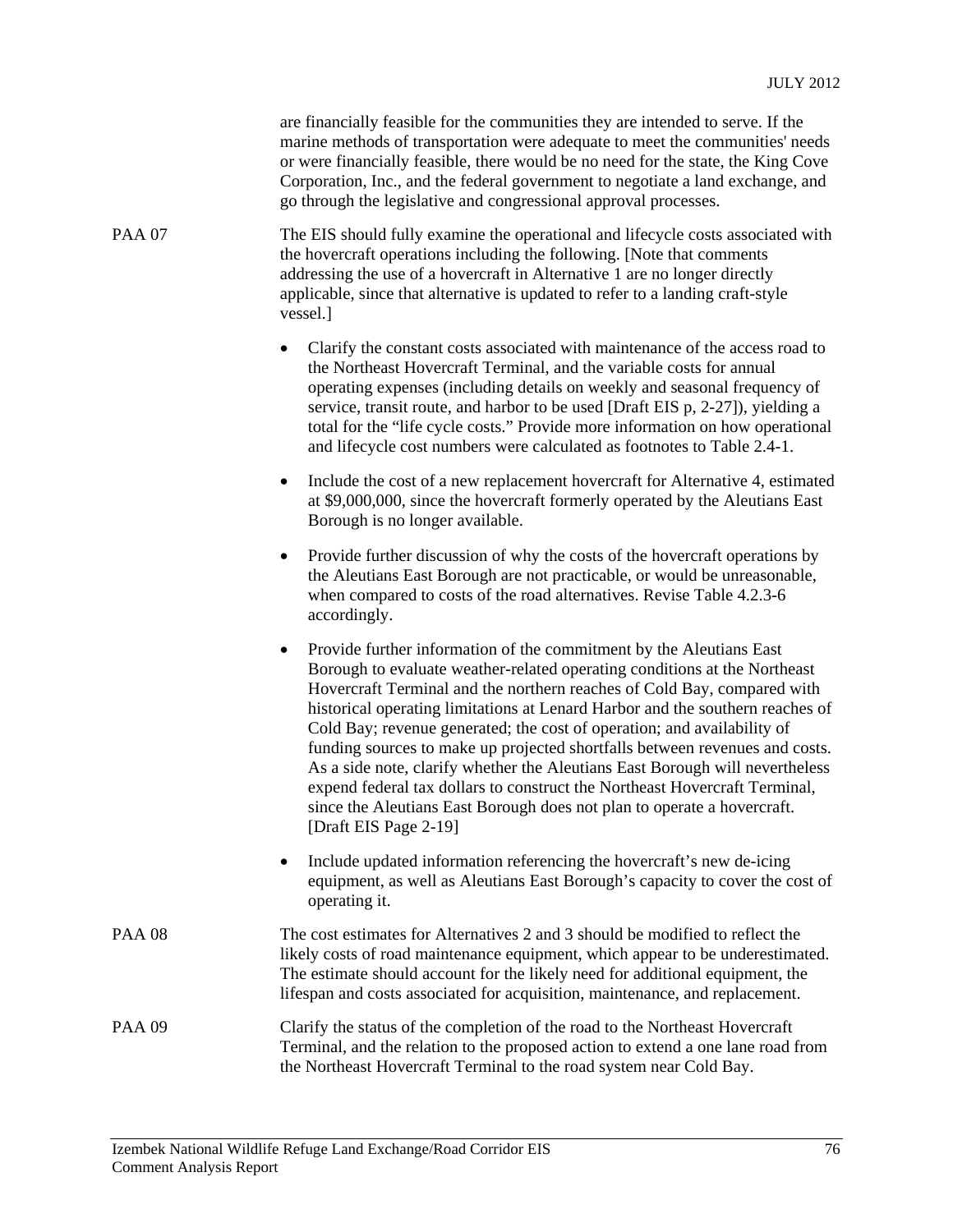| <b>PAA 10</b> | Revise the EIS to provide a thorough, realistic, common sense evaluation of<br>geographic and seasonal climatic factors impacting the various existing and<br>potential air, water and land transportation alternatives. Analyze whether each<br>alternative is able to provide 24/7/365 transportation of a patient with an<br>emergency medical conditions, and whether each alternative can meet scheduled<br>air service to and from the Cold Bay Airport.                                                                                      |
|---------------|-----------------------------------------------------------------------------------------------------------------------------------------------------------------------------------------------------------------------------------------------------------------------------------------------------------------------------------------------------------------------------------------------------------------------------------------------------------------------------------------------------------------------------------------------------|
|               | The frequency of hovercraft service should be the same between alternatives<br>$\bullet$<br>1 and 4 to enable a fair comparison of operating costs.                                                                                                                                                                                                                                                                                                                                                                                                 |
|               | The Final EIS should include updated information referencing the<br>$\bullet$<br>hovercraft's new de-icing equipment, as well as Aleutians East Borough's<br>capacity to cover the cost of operating it.                                                                                                                                                                                                                                                                                                                                            |
| <b>PAA 11</b> | The effects table [Draft EIS Page ES-24] must be conformed to reflect changes<br>recommended in these comments, particularly changing the effects on wildlife,<br>cultural resources from major to minor and/or negligible.                                                                                                                                                                                                                                                                                                                         |
| <b>PAA 12</b> | The EIS should fully reflect the view of local residents, summed up by the<br>Aleutians East Borough Mayor, that the hovercraft is NOT any kind of solution<br>to our struggles for transportation access. The Aleutians East Borough<br>permanently pulled the hovercraft out of service and is on record that it is not a<br>viable alternative to a road any time of year.                                                                                                                                                                       |
| <b>PAA 13</b> | The EIS should clarify that the Aleutians East Borough has removed the<br>hovercraft from service in Cold Bay on the grounds that it is not seaworthy in<br>Cold Bay conditions and not financially feasible to operate. All alternatives need<br>to be revised.                                                                                                                                                                                                                                                                                    |
|               | Alternative 1 should indicate the Hovercraft will not be restarted and the<br>٠<br>Borough will not commit \$1 million to hovercraft operation.                                                                                                                                                                                                                                                                                                                                                                                                     |
|               | Alternatives 2 and 3 should evaluate the effect on socioeconomics for the<br>$\bullet$<br>residents of King Cove, which are a major positive beneficial effect for all<br>residents of King Cove and include an additional modifier of "beneficial".                                                                                                                                                                                                                                                                                                |
|               | Alternative 4 should identify the source of the estimated \$2 million annual<br>$\bullet$<br>subsidy that accommodates only 50 percent of the demand for access to and<br>from the Cold Bay Airport with a new hovercraft with an estimated<br>acquisition cost of at least \$9,000,000. Also the estimated cost assumes the<br>AEB hovercraft will be available at no cost under Alternative 4. It will not,<br>and the operational characteristics of AEB hovercraft are now known to not<br>provide either reliable or cost effective operation. |
|               | Alternative 5 should identify the construction, acquisition, or operational<br>٠<br>funding and a perspective applicant who would be willing to cover the<br>estimated annual operating cost of \$2,300,000 to serve only one half of the<br>demand to get to and from the Cold Bay Airport.                                                                                                                                                                                                                                                        |
| <b>PAA 14</b> | Suggestions for modifications of the Alternatives presented in the Draft EIS are:                                                                                                                                                                                                                                                                                                                                                                                                                                                                   |
|               | Revise to allow reasonable public access along the road way.                                                                                                                                                                                                                                                                                                                                                                                                                                                                                        |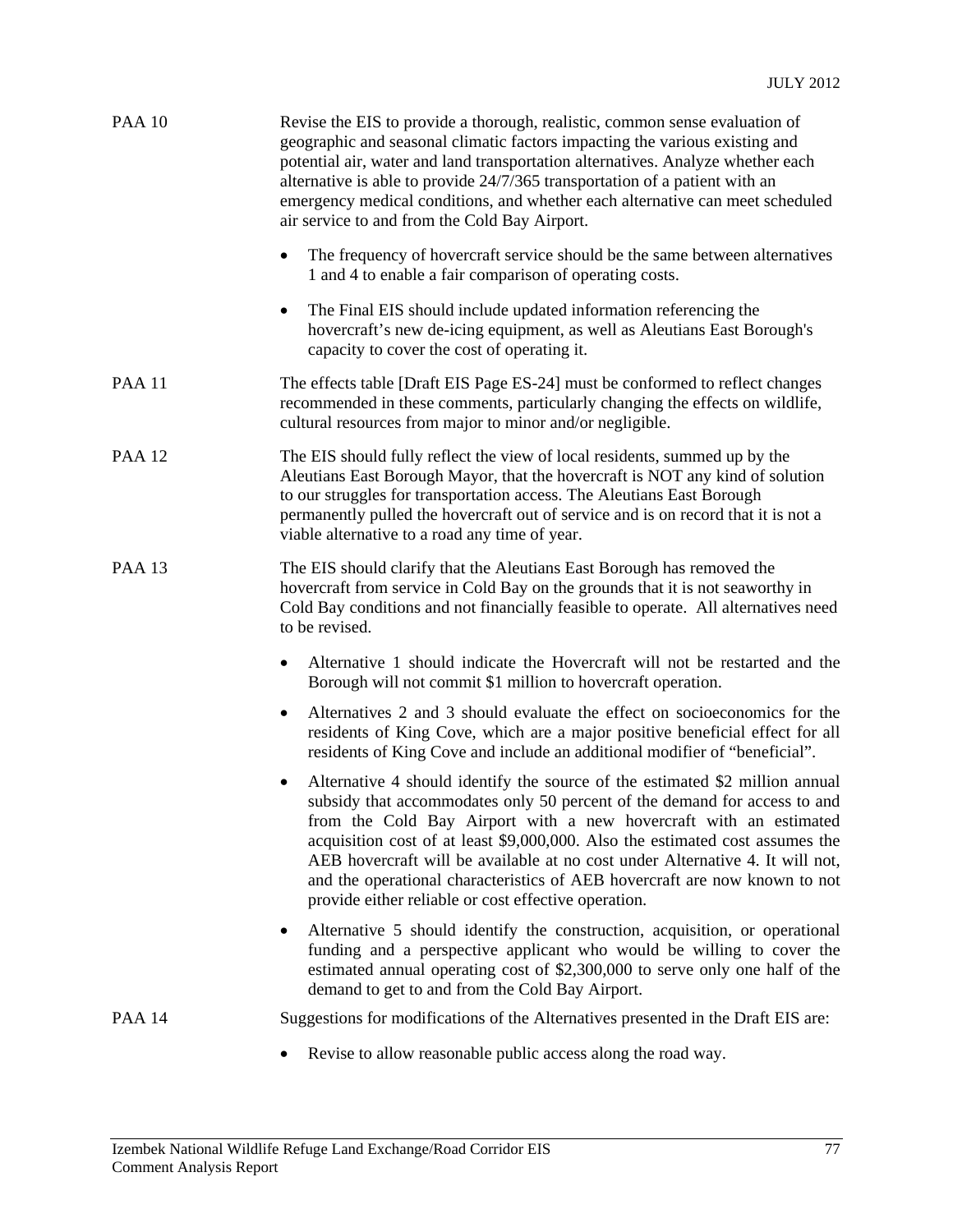| Alternative 3 should include the option of higher use levels for the road to |
|------------------------------------------------------------------------------|
| include commercial traffic, and general transportation to the maximum extent |
| possible without negative impacts to migrating waterfowl.                    |

- The Service should reexamine its adamant determination that the center line to the 35 percent level firmly fixes the external boundaries of the land to be transferred to the state. The center line developed for the Draft EIS must be flexible so it can be adjusted to protect undiscovered archaeological, historic and cultural sites. Consideration should be given to the selection of the best hydrologic sites for stream crossings to minimize negative effects to Essential Fish Habitat, and avoid bad foundations and other unexpected effects to resources.
- Remove the lands within the road corridor from the wilderness designation. Eliminate the wilderness designation for a wider area along the road corridor, say for 1/4 mile each side to total elimination along the corridor if it is found that there would be no real detrimental effects to waterfowl populations.

PAA 15 Suggestions for additional marine alternatives include:

- A hovercraft may not be the most fuel-efficient mode to accomplish the EIS purposes, but its replacement by a high-speed hydrofoil or other such vehicle would accomplish the same objective.
- Co-purchase an additional hovercraft, and repair the existing one.
- Contract with or co-purchase sea ambulances or a fleet of sea taxis and hire captains to run them.
- There is always available in King Cove at least one, and usually several ocean-going vessels which can make the transport to Cold Bay safely in two to three hours in the very worst conditions. The critical need is a breakwater and disembarkation sufficient to protect and accommodate up to a 130 foot vessel and passengers. The US Coast Guard must make provision to certify or otherwise grant permission for transporting passengers by private and unlicensed vessels in emergencies. The US Coast Guard should underwrite whatever safety features are necessary to accomplish emergency transports aboard these vessels.

PAA 16 Suggestions for additional or modified road alignments include:

- Build the road right across the Kinzarof spit and just make a short route with a couple little bridges.
- Build underground wildlife crossings beneath the road.
- Utilize existing roads that were shut down after World War II to the greatest extent practical.
- Consider a road alignment that routes around Izembek.

#### PAA 17 Suggestions for additional aircraft alternatives include: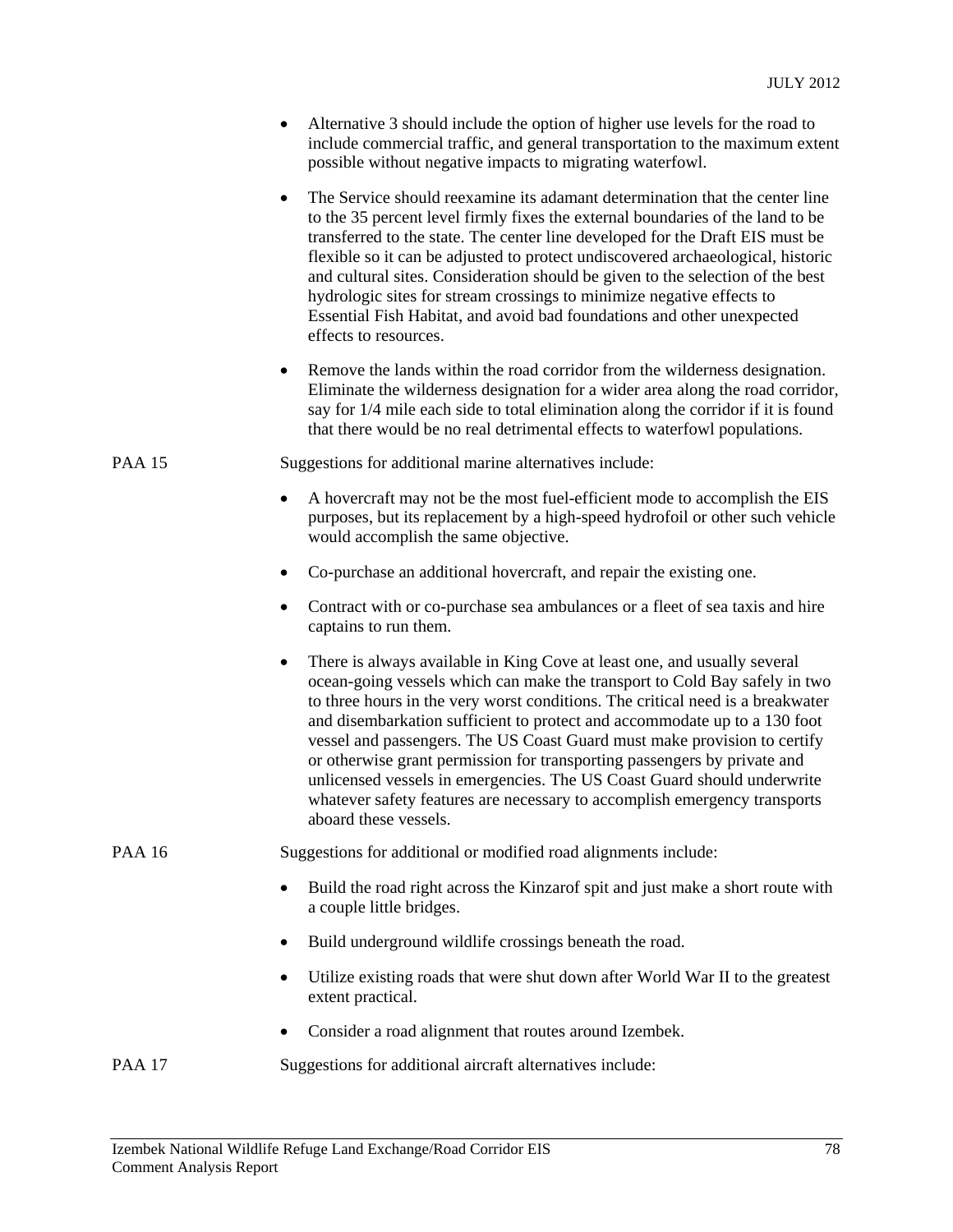|               | Station a permanent US Coast Guard helicopter at Cold Bay. A significant,<br>$\bullet$<br>additional consideration to this approach would be that other communities<br>with similar health and safety concerns, as well as near shore marine vessels<br>would also benefit at an equal level with King Cove.                                                                                                                                                                                                                                                                                             |
|---------------|----------------------------------------------------------------------------------------------------------------------------------------------------------------------------------------------------------------------------------------------------------------------------------------------------------------------------------------------------------------------------------------------------------------------------------------------------------------------------------------------------------------------------------------------------------------------------------------------------------|
|               | Extend the current runway at King Cove or build a new one that could<br>$\bullet$<br>accommodate PenAir flights. A larger runway could also accommodate<br>tourism to the area.                                                                                                                                                                                                                                                                                                                                                                                                                          |
| <b>PAA 18</b> | Provide adequate medical capacity in the small communities and the ability to<br>wait out the weather as much as possible before transporting patients with<br>medical emergencies. Some suggestions are to use pay incentives to bring<br>medical professionals to the community, contract with a hospital or medical<br>school that would outstation doctors with certification in emergency procedures<br>in the community on a rotating basis; and, for long-range purposes or sponsor<br>local youth who agree to train to become doctors and then return to practice in<br>Cold Bay and King Cove. |
| <b>PAA 19</b> | Suggestions for modifying land swap include:                                                                                                                                                                                                                                                                                                                                                                                                                                                                                                                                                             |
|               | Consider purchasing the land in question instead of exchanging the land for a<br>$\bullet$<br>road. If the land is available, buy it to consolidate holdings and create buffer<br>zones for Izembek.                                                                                                                                                                                                                                                                                                                                                                                                     |
|               | King Cove should give no land into this deal. That land is theirs and they<br>$\bullet$<br>deserve to keep their land. The federal government would still gain 40,000<br>acres of land, traded for 201.                                                                                                                                                                                                                                                                                                                                                                                                  |
| <b>PAA 20</b> | The Draft EIS should state [Draft EIS Page 1-24 Section 1.6.4 Responsibility for<br>Obtaining Permits paragraph 1 sentence2] that should the Secretary of Interior<br>authorize the land exchange the State of Alaska, Department of Transportation<br>and Public Facilities would be responsible for obtaining all applicable federal,<br>state and local permits for construction of the road.                                                                                                                                                                                                         |
| <b>PAA 21</b> | The No Action Alternative (Alternative 1) is the environmentally preferred<br>alternative.                                                                                                                                                                                                                                                                                                                                                                                                                                                                                                               |
| <b>PAA 22</b> | Comments suggesting the road alternatives are the Preferred Alternative include:                                                                                                                                                                                                                                                                                                                                                                                                                                                                                                                         |
|               | Based on the information currently presented in the Draft EIS, it appears that<br>Alternative 3, Land Exchange and Central Road Alignment, may be the<br>environmentally preferable road alternative, because it impacts fewer acres<br>and requires fewer stream crossings.                                                                                                                                                                                                                                                                                                                             |
|               | Alternative 2 (Land Exchange/Southern Road Corridor) should be selected as<br>the Preferred Alternative and the Environmentally Preferable Alternative<br>because it has the fewest miles of road located in the watershed of the<br>Izembek Lagoon complex (i.e. Izembek and Moffat lagoons).                                                                                                                                                                                                                                                                                                           |
| <b>PAA 23</b> | The best transportation alternative for all involved is a ferry out of Lenard<br>Harbor. That is the environmentally preferred transportation alternative.                                                                                                                                                                                                                                                                                                                                                                                                                                               |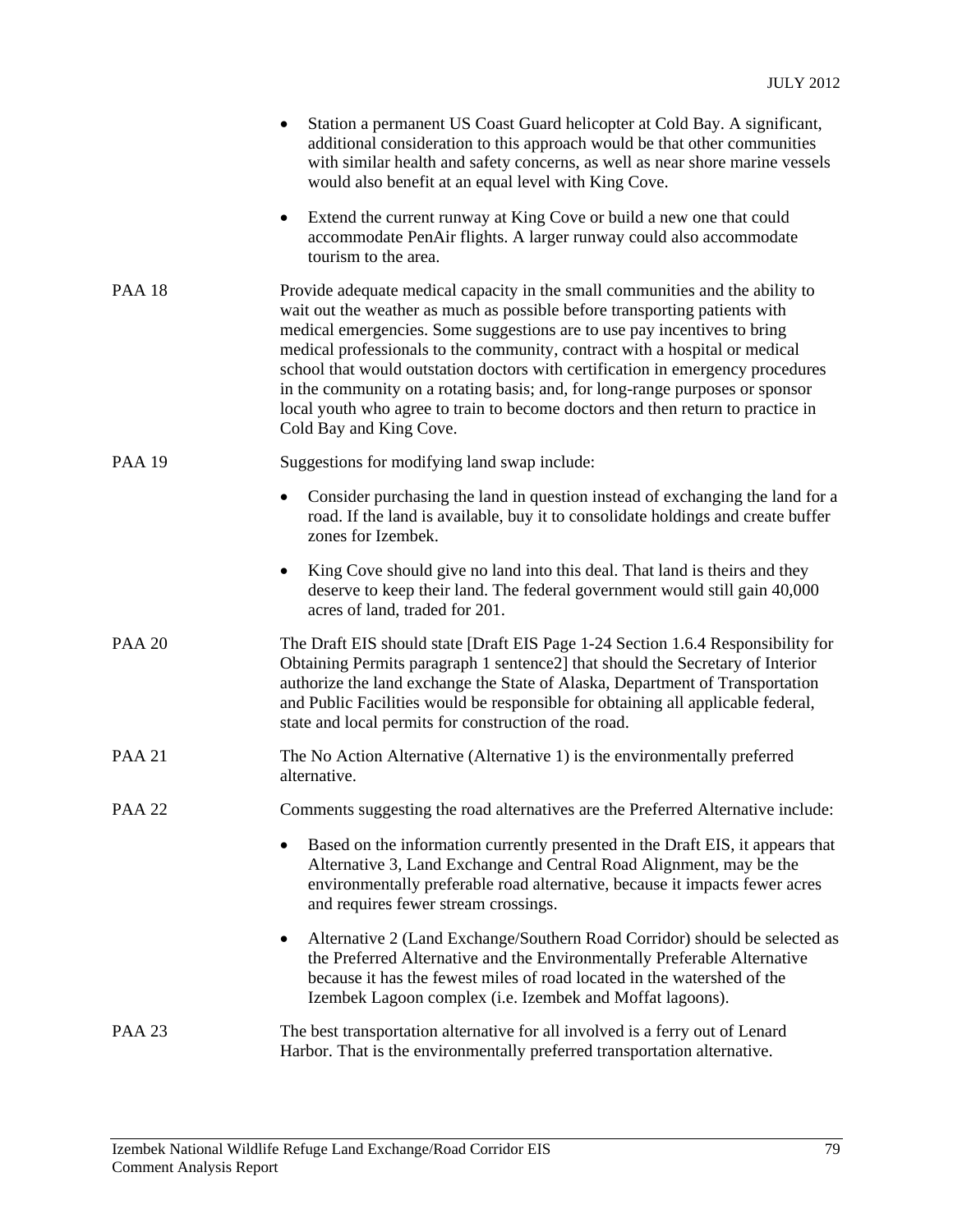| PAA 24 | Although the Draft EIS does not identify a preferred alternative, the analysis in |
|--------|-----------------------------------------------------------------------------------|
|        | the EIS indicates that Alternative 4, Hovercraft Operations from Northeast        |
|        | Terminal, is likely to be the environmentally preferable alternative.             |

- PAA 25 The Service needs to explain how in Chapter 2 of the Draft EIS the potentially long list of alternatives was narrowed to 5, and how Alternatives 4 and 5 (hovercraft & ferry) were included because, at least in part, they "addressed" the project purpose. In the analysis of alternatives (Chapter 4), the Draft EIS states that Alternative 1 (no action) does not meet the project purpose. Later in the chapter, the Draft EIS notes that both Alternatives 2 and 3 would meet the overall project purpose of a long-term, available, safe and reliable, year round transportation link between the cities of King Cove and Cold Bay. However, the Draft EIS is silent on this issue for Alternatives 4 and 5 in the environmental impacts chapter. Failure of the Draft EIS to state whether the Service and/or US Army Corps of Engineers believe that Alternatives 4 and 5 meet the overall project purpose is extremely problematic. If Alternatives 4 and 5 do not, then these alternatives presumably cannot be considered the least environmentally damaging practicable alternative if that decision ever needs to be made. The Draft EIS needs to be more transparent in this respect.
- PAA 26 The EIS should indicate that the Suna-X is being modified by the Aleutians East Borough to withstand strong wave conditions and will be redeployed to provide service between Akutan and the Akun airport. This indicates that the hovercraft is seaworthy under comparable conditions and is affordable to operate. This would lower costs considerably of Alternative 1 and should be reflected in Table ES-2.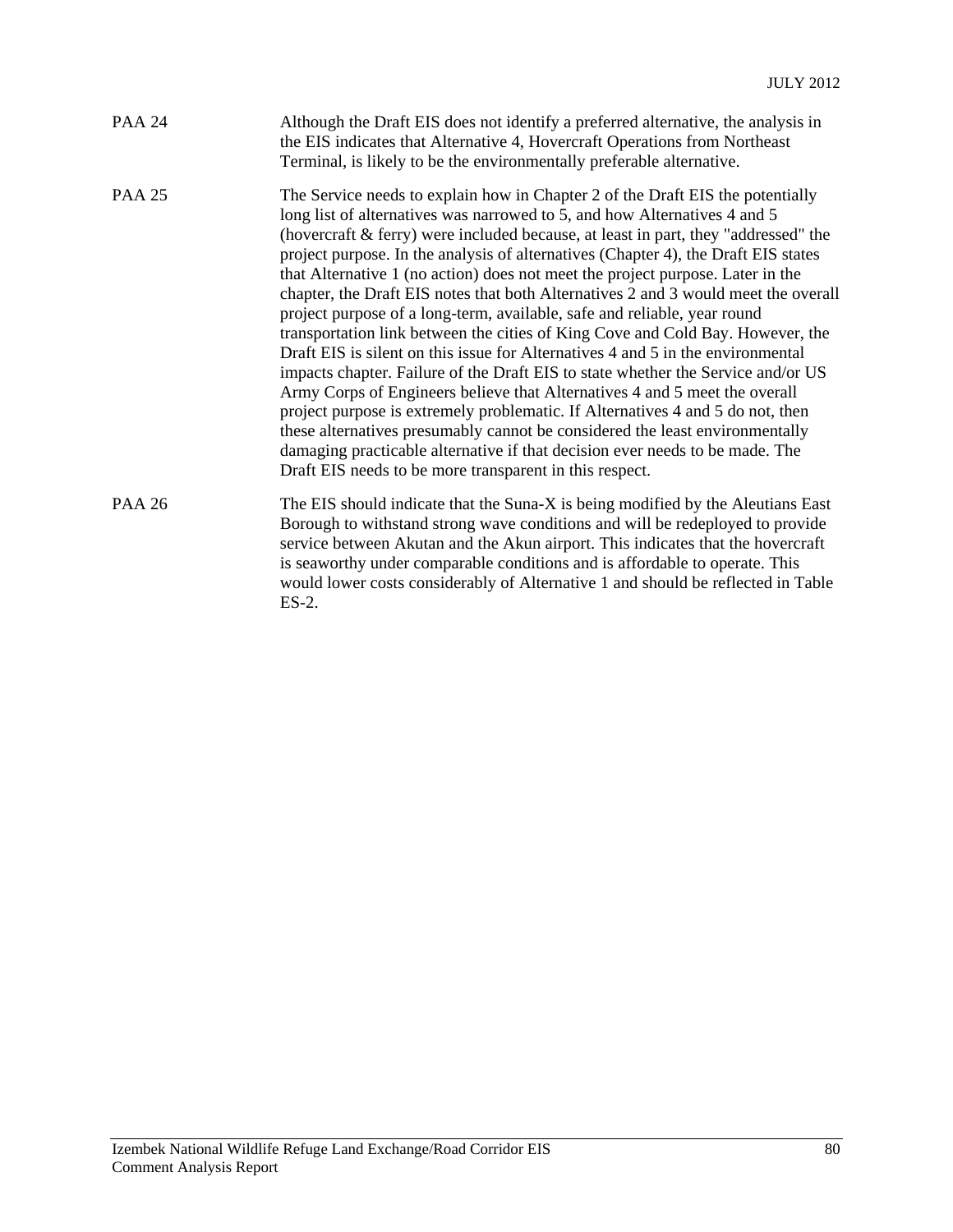### Public Involvement and Scoping Process (PUB)

| <b>PUB</b>    | Comments on compliance with the NEPA process for public scoping or the<br>public comment period.                                                                                                                                                                                                                                                                                                                                                                                                                                           |
|---------------|--------------------------------------------------------------------------------------------------------------------------------------------------------------------------------------------------------------------------------------------------------------------------------------------------------------------------------------------------------------------------------------------------------------------------------------------------------------------------------------------------------------------------------------------|
| <b>PUB 01</b> | Concerned was expressed with how comments from the community are weighted<br>in comparison to comment from the outside of the region. Specifically there is<br>concern that thousands of e-mails from outside of the community will overwhelm<br>the comments of a small number of local residences and influence the decision<br>making process. Residents would like the EIS to convey to decision makers, that<br>the local people are strong advocates for this road.                                                                  |
| <b>PUB 02</b> | Residents of the region expressed concern that the Service will not take into<br>consideration all comments submitted on the Draft EIS when making their<br>recommendation to the Secretary.                                                                                                                                                                                                                                                                                                                                               |
| <b>PUB 03</b> | The Service needs to address the points raised in scoping comments by the U.S.<br>National Ramsar Committee dated September 29, 2009 (Suzanne Pittenger-Slear<br>Chair, U.S. National Ramsar Chair to Helen Clough, Project). The following<br>points should be addressed: 1) effect of the land exchange on the Ramsar<br>designation boundary; 2) consistency of the land exchange with Ramsar<br>Convention; and 3) whether effects of the land exchange and road would result in<br>delisting [i.e., removing the Ramsar designation]. |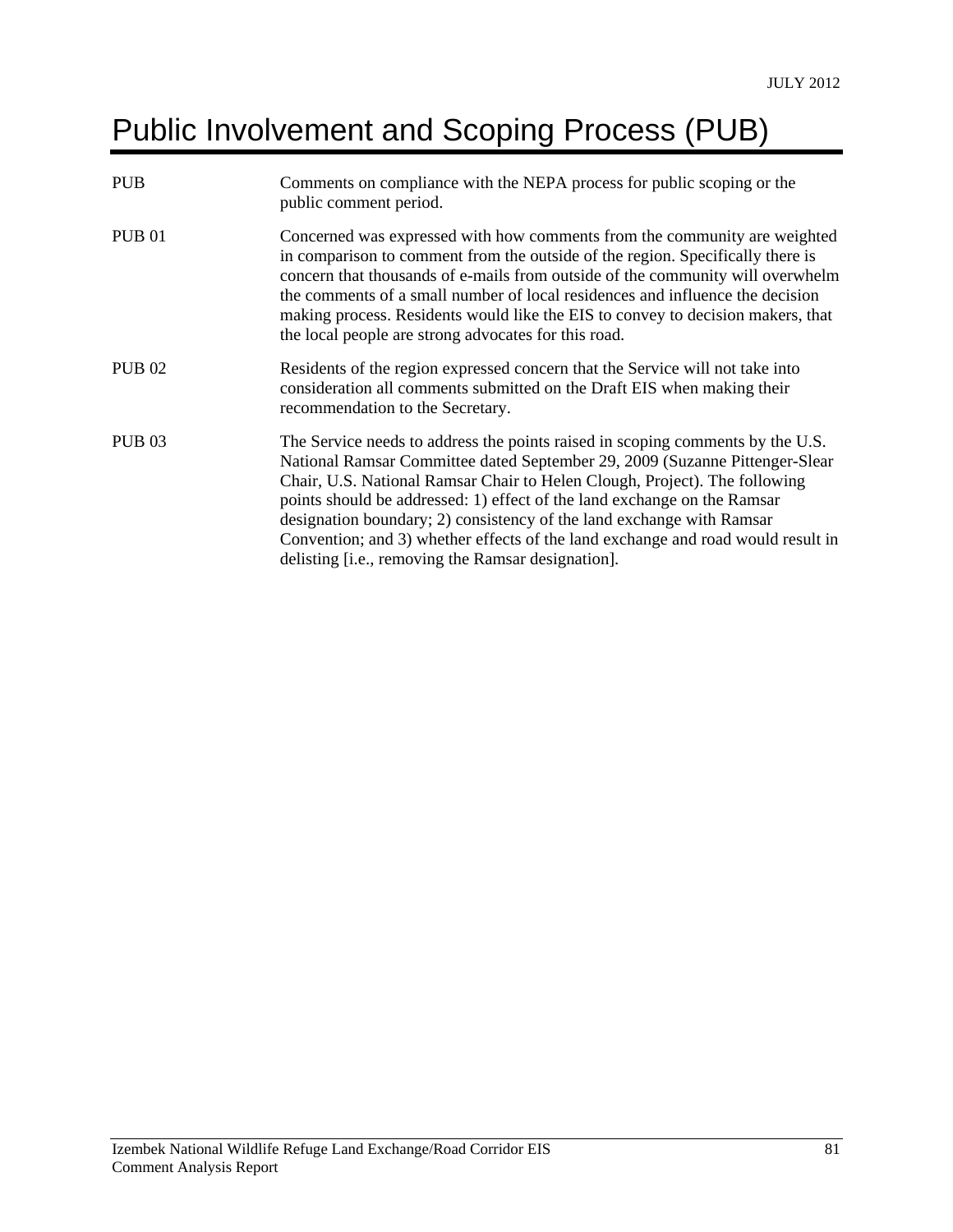#### Purpose and Need of the Action (P&N)

| P&N               | Comments on the purpose and need of the project; including health and safety,<br>quality of life and transportation systems.                                                                                                                                                                                                                                                                                                                                                                                                                                                                                                                                                                                                                                                                                                                                                                                                                                                                                                                                                                                                                                                                                                                                                          |
|-------------------|---------------------------------------------------------------------------------------------------------------------------------------------------------------------------------------------------------------------------------------------------------------------------------------------------------------------------------------------------------------------------------------------------------------------------------------------------------------------------------------------------------------------------------------------------------------------------------------------------------------------------------------------------------------------------------------------------------------------------------------------------------------------------------------------------------------------------------------------------------------------------------------------------------------------------------------------------------------------------------------------------------------------------------------------------------------------------------------------------------------------------------------------------------------------------------------------------------------------------------------------------------------------------------------|
| <b>P&amp;N 01</b> | Clarify existing transportation options in the Draft EIS. Comments indicated the<br>proposed road is unnecessary because there are other transportation alternatives<br>available to the community. Specifically:                                                                                                                                                                                                                                                                                                                                                                                                                                                                                                                                                                                                                                                                                                                                                                                                                                                                                                                                                                                                                                                                     |
|                   | The Aleutians East Borough began constructing a 17.6 mile road between<br>King Cove and the site of a hovercraft terminal. The hovercraft is reliable<br>and can perform evacuations much more quickly than a road. More than 30<br>successful evacuations have been completed, and the hovercraft service has<br>performed as expected. The hovercraft would be more cost effective than the<br>cost of building and maintaining a road, and encourage less emission of<br>greenhouse gases. The hovercraft ride is also much shorter than the drive<br>would be.                                                                                                                                                                                                                                                                                                                                                                                                                                                                                                                                                                                                                                                                                                                    |
|                   | There is a ferry service between the communities of King Cove and Cold<br>Bay.                                                                                                                                                                                                                                                                                                                                                                                                                                                                                                                                                                                                                                                                                                                                                                                                                                                                                                                                                                                                                                                                                                                                                                                                        |
|                   | Both Cold Bay and King Cove have airports for quick shuttle between them.                                                                                                                                                                                                                                                                                                                                                                                                                                                                                                                                                                                                                                                                                                                                                                                                                                                                                                                                                                                                                                                                                                                                                                                                             |
| <b>P&amp;N 02</b> | The project need is not adequately justified in the EIS; it would serve a small<br>population at huge taxpayer expense and would inflict unjustified environmental<br>impacts.                                                                                                                                                                                                                                                                                                                                                                                                                                                                                                                                                                                                                                                                                                                                                                                                                                                                                                                                                                                                                                                                                                        |
|                   | The population of people who would be using a road would be so small that<br>$\bullet$<br>the expense of building the road cannot be justified to U.S. taxpayers. The<br>road would harm the wilderness, which is the property of all citizens. Ease of<br>access for a very small population who choose to live in a remote area should<br>not be considered sufficient justification for ignoring wilderness designation<br>by building a road that could be impassable for much of the year.                                                                                                                                                                                                                                                                                                                                                                                                                                                                                                                                                                                                                                                                                                                                                                                       |
|                   | The 2003 EIS found that a road would be detrimental to the refuge; the<br>٠<br>environmental effects of the road would not be offset by the human benefits.                                                                                                                                                                                                                                                                                                                                                                                                                                                                                                                                                                                                                                                                                                                                                                                                                                                                                                                                                                                                                                                                                                                           |
| P&N 03            | The project is needed to address health and safety issues. The 792 residents,<br>visitors, and non-permanent residents of King Cove are in an area classified by<br>the federal government as a "Medically Underserved Area" (an area with too few<br>primary care providers, high infant mortality, high poverty, and/or high elderly<br>populations). The road is necessary to help ensure that people will have access to<br>adequate emergency and safety resources. Many people experience dangerous<br>boat or plane rides to the Cold Bay Airport, or cannot get there at all due to<br>weather; some lose their lives as a consequence. The unreliable transportation to<br>Cold Bay also makes it difficult to keep medical appointments in Anchorage. It<br>was noted that Congress was persuaded of the merits of King Cove's request for<br>safe, reliable and affordable road transportation for its citizens, otherwise they<br>would not have passed the legislation authorizing the land exchange. Many<br>comments noted that a road corridor from King Cove to the all-weather airport at<br>Cold Bay is in the public interest. As it is not only a public safety and but also<br>human rights issue, which should be given the highest priority by the Secretary. |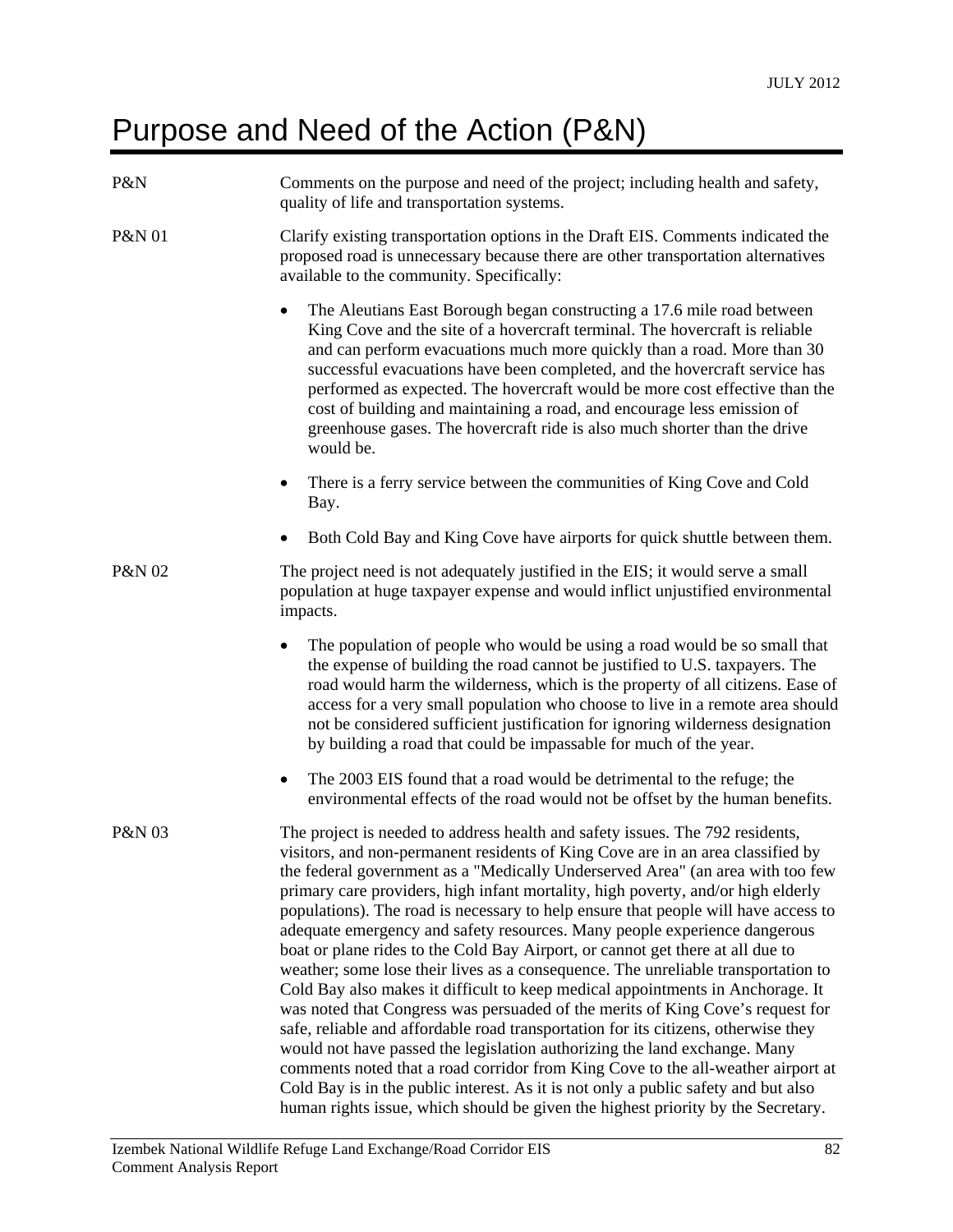| P&N 04            | The project need should not be affected by the Borough's decision to discontinue<br>hovercraft service. The "Sidebar" [Draft EIS page ES-8], stating that the<br>Aleutians East Borough has decided to discontinue operation of the hovercraft<br>that was provided for their use at great expense to the federal government should<br>in no way influence the decision on whether or not to grant the requested road<br>permit.                                                                                                                                                                                                                                                                                                                                                |
|-------------------|---------------------------------------------------------------------------------------------------------------------------------------------------------------------------------------------------------------------------------------------------------------------------------------------------------------------------------------------------------------------------------------------------------------------------------------------------------------------------------------------------------------------------------------------------------------------------------------------------------------------------------------------------------------------------------------------------------------------------------------------------------------------------------|
| P&N 05            | The EIS should describe the Service's 1997 King Cove Briefing Report, Izembek<br>National Wildlife Refuge. The Service should reaffirm that public interest<br>finding now and reject the land exchanges.                                                                                                                                                                                                                                                                                                                                                                                                                                                                                                                                                                       |
| P&N 06            | The health and safety needs expressed by King Cove residents were fully<br>addressed by the 1998 King Cove Health and Safety Act and the Omnibus Act of<br>1999. That legislation provided the King Cove community with \$37.5 million to<br>upgrade its medical facilities, build a road connecting the town to a new marine<br>terminal, and purchase a state-of-the-art seaworthy hovercraft to provide regular<br>ferry and emergency medical service between King Cove and Cold Bay. The Act<br>specifically prohibited a road through Izembek's federally-protected wilderness.                                                                                                                                                                                           |
| P&N 07            | Comments expressed concern that purpose of the proposed road is not for health<br>and safety, but for personal travel (non-emergency), to establish infrastructure for<br>potential exploration and development of oil leases in the North Aleutian Basin,<br>facilitate commercial fishing and processing businesses, or for commercial<br>hunting guides to gain unprecedented access to the rich habitat within Izembek<br>National Wildlife Refuge.                                                                                                                                                                                                                                                                                                                         |
| <b>P&amp;N 08</b> | The purpose of the project includes additional quality of life elements not<br>included in the Draft EIS; expand the description of the quality of life needs. The<br>road would enhance many aspects of quality of life, including: saving money on<br>airfare, obtaining mail, visiting natural lands, accessing subsistence lands,<br>attending sporting events, commercial events and fundraisers, creating<br>opportunities for school field trips, recreation, and convenient transportation to<br>visit friends and family, get to bigger cities for business trips and doctor's<br>appointments. Also important to quality of life are the feelings of peace, well-<br>being, and security that would come with reliable transportation between the two<br>communities. |
| P&N 09            | The EIS fails to accurately and fully frame whether non-road alternatives meet<br>the purpose and need and it fails to fully address the other statutes that the<br>Service must respond to in deciding this issue. It is unclear why Alternative 1<br>does not meet the purpose and need, but Alternative 4 would meet the purpose<br>and need.                                                                                                                                                                                                                                                                                                                                                                                                                                |
| <b>P&amp;N 10</b> | Review the purpose and need statement for objectivity. The purpose and need<br>reflects the needs of the project proponents (quality of life and affordable<br>transportation) but does not reflect the needs of agency management mandates,<br>such as biological integrity, diversity, environmental health and wilderness<br>character were not included as project needs.                                                                                                                                                                                                                                                                                                                                                                                                   |
| <b>P&amp;N 11</b> | The purpose of the project infers that a road would provide highly reliable<br>transportation that would address health and safety issues. However, the<br>proposed road would not provide the reliability of transportation that is inferred<br>due to Alaska weather (including fog, snow, landslides, and earthquakes). The                                                                                                                                                                                                                                                                                                                                                                                                                                                  |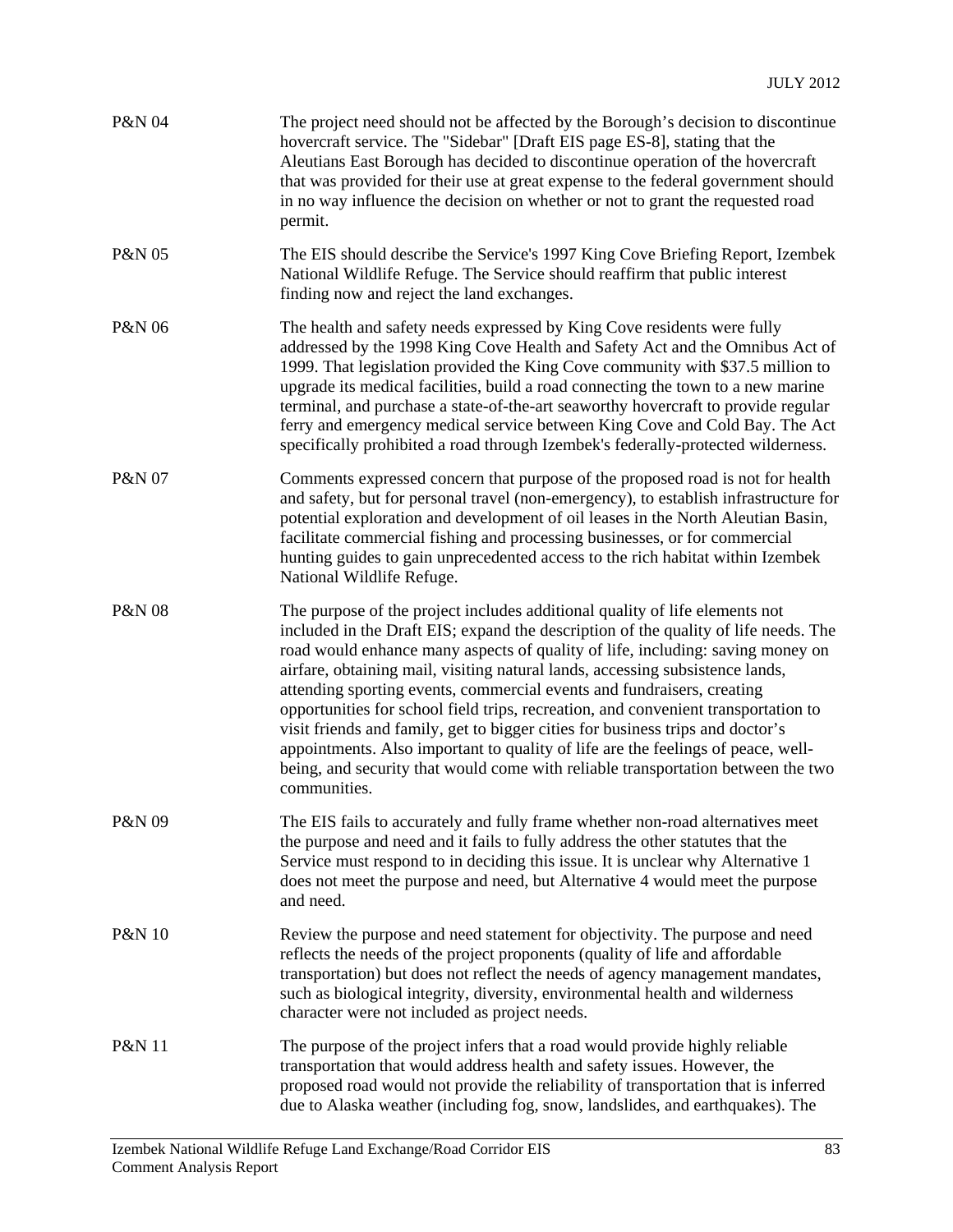|        | road would create new safety issues, including during emergency evacuations in<br>inclement weather.                                                                                                                                                                                                                                                                                                                                                                                                                                                                                                                                     |
|--------|------------------------------------------------------------------------------------------------------------------------------------------------------------------------------------------------------------------------------------------------------------------------------------------------------------------------------------------------------------------------------------------------------------------------------------------------------------------------------------------------------------------------------------------------------------------------------------------------------------------------------------------|
| P&N 12 | All transportation between the City of King Cove and the Cold Bay Airport can<br>meet the respective safe operating conditions reflected in the design and<br>operational standards for each transportation mode. It is recognized that each<br>transportation mode has different safety operational standards with sea conditions<br>on Cold Bay being a limiting safety factor for the conceptual vessel under<br>Alternative 1, a hovercraft under Alternative 4 and a ferry under Alternative 5. A<br>road under Alternative 2 or Alternative 3 is presumed to have essentially the<br>same capabilities for the purposes of safety. |
| P&N 13 | The hovercraft marine link did not address project needs of health and safety and<br>reliable transportation. The original hovercraft service has proven to be too costly<br>and difficult for maintenance and repair, in addition to the challenge of keeping<br>qualified personnel in the region to operate the craft. The hovercraft is not                                                                                                                                                                                                                                                                                          |

available on a 24/7 basis; adverse weather often blocks its operation along with

P&N 14 The proposed road fully meets the purpose and need of safe, reliable, affordable transportation. Often the weather does not permit travel by flight to Cold Bay. People can be stranded waiting for the weather to clear enough for flights into or out of King Cove. The proposed road would allow residents to travel between King Cove and Cold Bay (which has a much larger airport) at any time to catch flights to other cities.

aircraft and large local boats.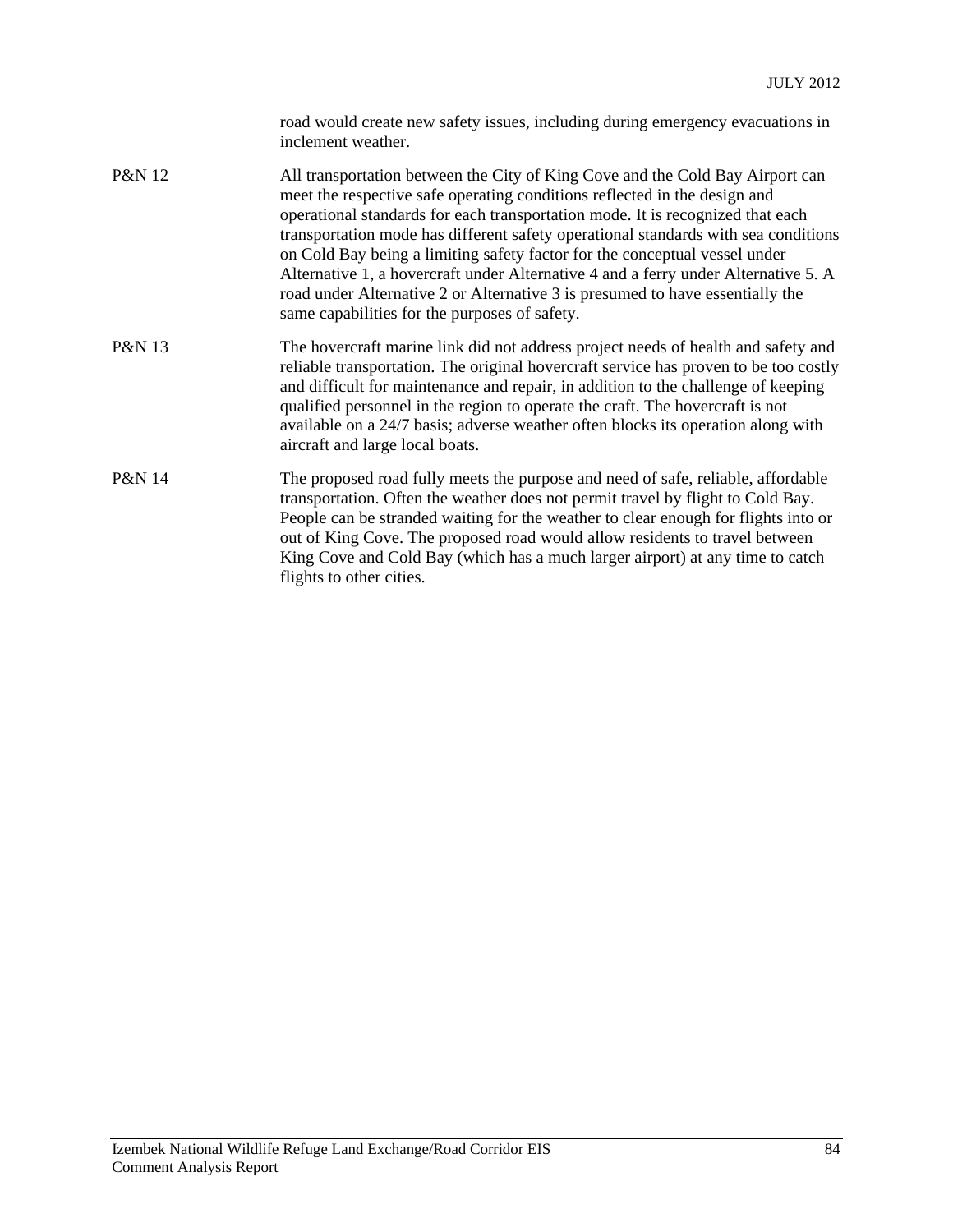#### Federal/State Permits, Approvals, Laws, Regulations, and Policies (REG)

| <b>REG</b>    | Comments related to legislation, compliance with laws and regulations (including<br>NEPA and Wilderness Act), and the purpose/mission of wilderness and refuge<br>areas, and the details of the land exchange (i.e., numbers of acres). Includes<br>comments associated with the Secretary of the Interior's decision process. Also<br>includes comments associated with data gaps and incomplete information.                                                                                                                                                                                                                                                                                                                                                                                                                                                                                                                                                                                                                                                                                                                                                                                                                                                                                                                  |
|---------------|---------------------------------------------------------------------------------------------------------------------------------------------------------------------------------------------------------------------------------------------------------------------------------------------------------------------------------------------------------------------------------------------------------------------------------------------------------------------------------------------------------------------------------------------------------------------------------------------------------------------------------------------------------------------------------------------------------------------------------------------------------------------------------------------------------------------------------------------------------------------------------------------------------------------------------------------------------------------------------------------------------------------------------------------------------------------------------------------------------------------------------------------------------------------------------------------------------------------------------------------------------------------------------------------------------------------------------|
| <b>REG 01</b> | The King Cove Health and Safety Act is central to the history of the actions<br>under consideration in this Draft EIS; however, the summary of pertinent Federal<br>Laws, Regulations, and Policies does not include this law. The EIS needs to take<br>into consideration the King Cove Health and Safety Act, given it prohibits a road<br>through the Izembek National Wildlife Refuge and determined a road was not in<br>the public interest because it would be contrary to the purposes of the refuge.                                                                                                                                                                                                                                                                                                                                                                                                                                                                                                                                                                                                                                                                                                                                                                                                                   |
| <b>REG 02</b> | Concern was raised that a road through wilderness is incompatible with the<br>purposes for which Congress created the Izembek National Wildlife Refuge. The<br>Service needs to conduct a thorough and objective evaluation of the proposed<br>land exchange and road corridor alternatives in relation to the Service's ability to<br>fulfill its statutory responsibilities and the public interest. The current analysis<br>relies on incomplete, outdated, and biased information and does not assess<br>whether the proposed action fulfills agency mandates and serves the public<br>interest. As highlighted in the Refuge's Comprehensive Conservation Plan,<br>Congress has designated that the refuge be managed to maintain wilderness<br>resources and values, preserve the wilderness character, and provide<br>opportunities for research and recreation. In addition, the refuge was created to<br>fulfill the United States' international treaty obligations (such as the four<br>migratory bird treaties and the Convention on Wetlands of International<br>Importance); to provide for continued subsistence by local residents; and to<br>ensure water quality and quantity within the refuge. It is felt the land exchange<br>and road construction would undermine this mission and the refuge's purpose. |
| <b>REG 03</b> | The Service should revise the EIS to indicate that permanent roads and<br>commercial enterprises are expressly prohibited in designated wilderness areas,<br>as stated in the Wilderness Act of 1964 and ANILCA Section 702 (6). Therefore<br>to construction the road as outlined in Alternatives 2 and 3 in the Draft EIS, the<br>affected areas must be "de-designated" and removed from the Wilderness<br>System. This action is inconsistent with congressional intent and illegal based on<br>the Wilderness Act, which was passed to provide permanent protection to the<br>land and prevent this sort of action.                                                                                                                                                                                                                                                                                                                                                                                                                                                                                                                                                                                                                                                                                                        |
| <b>REG 04</b> | The Final EIS should be revised to show that the Omnibus Public Land<br>Management Act of 2009 goes against several federal statutes, including the<br>Wilderness Act and the National Wildlife Refuge Improvement Act of 1997.<br>Specifically, the Act undermines national guidance that the Service has set forth,<br>including Fulfilling the Promise, issued in 1999, and the more recent, Conserving<br>the Future: Wildlife Refuges and the Next Generation.                                                                                                                                                                                                                                                                                                                                                                                                                                                                                                                                                                                                                                                                                                                                                                                                                                                             |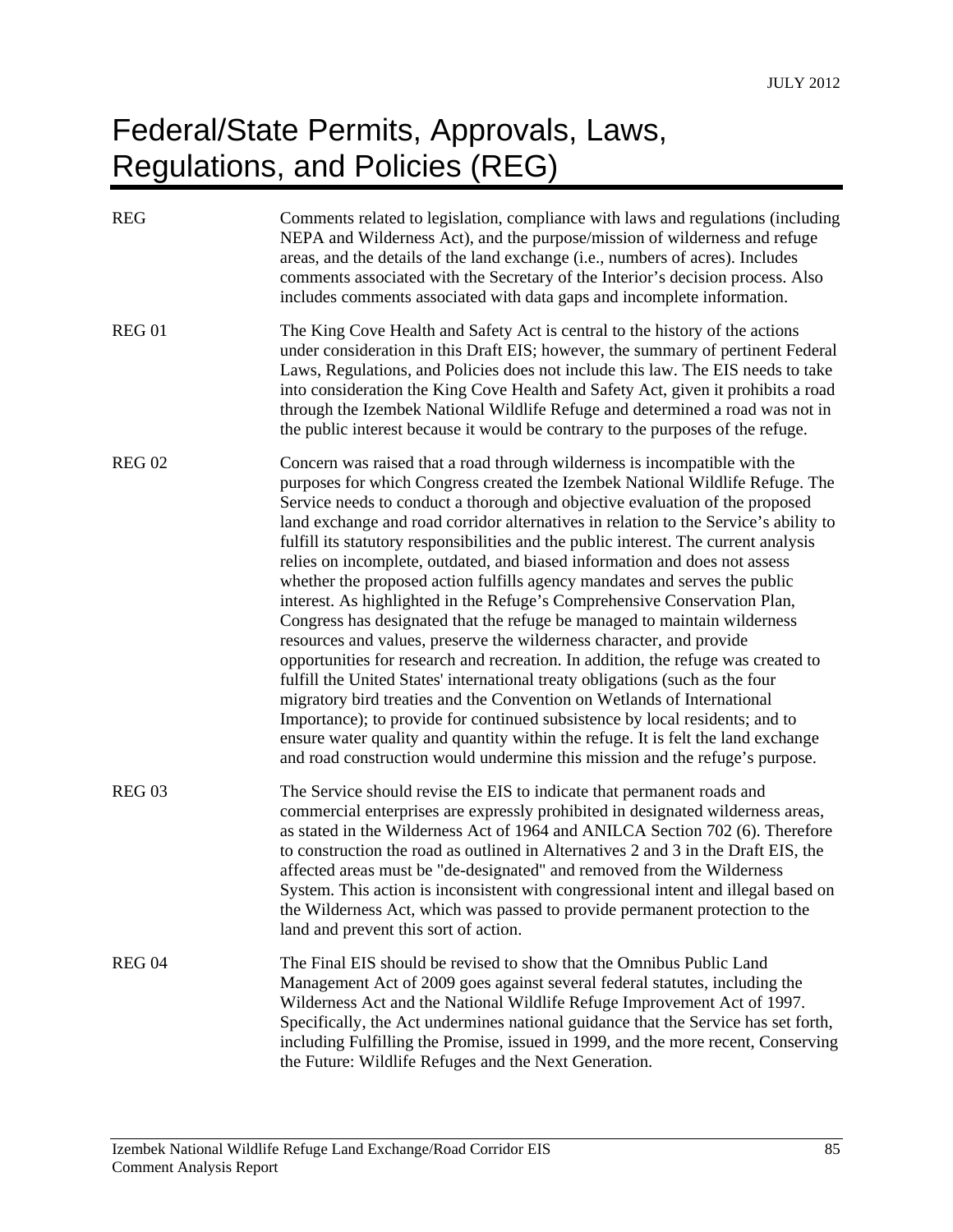| <b>REG 05</b> | The EIS needs to be amended to include a compatibility review with the<br>opportunity for the public to comment on the analysis. The explanation for<br>eliminating a compatibility review in the Draft EIS is a major error. A core<br>requirement of the refuge Administration Act is that only those uses to be found<br>compatible may be allowed on National Wildlife Refuges. The Omnibus Public<br>Land Management Act of 2009, Subtitle E, Section 6402 requires compliance<br>with NEPA (42 U.S.C. 4321 et seq.) and except as provided in subsection (c),<br>comply with any other applicable law (including regulations). Nowhere in the<br>Omnibus Public Land Management Act does the law state, or even imply, that<br>the Secretary's public interest determination supersedes, or is in lieu of, the<br>Secretary's obligation to ensure compatibility under the Refuge Administration<br>Act. Even if the Service concludes that the proposed land exchange is not a "use"<br>as defined by compatibility determination regulations but is a "management<br>activity" it should still conform to the standard that it promotes or is at least<br>consistent with the purposes of the Izembek National Wildlife Refuge and the<br>mission of the National Wildlife Refuge System. |
|---------------|---------------------------------------------------------------------------------------------------------------------------------------------------------------------------------------------------------------------------------------------------------------------------------------------------------------------------------------------------------------------------------------------------------------------------------------------------------------------------------------------------------------------------------------------------------------------------------------------------------------------------------------------------------------------------------------------------------------------------------------------------------------------------------------------------------------------------------------------------------------------------------------------------------------------------------------------------------------------------------------------------------------------------------------------------------------------------------------------------------------------------------------------------------------------------------------------------------------------------------------------------------------------------------------------------|
| <b>REG 06</b> | The Service is requested to clarify the review process for the Secretary of<br>Interior's Public Interest Determination:                                                                                                                                                                                                                                                                                                                                                                                                                                                                                                                                                                                                                                                                                                                                                                                                                                                                                                                                                                                                                                                                                                                                                                          |
|               | The EIS should explain what the Secretary's review will take into<br>consideration and how it is compares to the well-defined Compatibility<br>Determination process. The Final EIS should clearly define how the Public<br>Interest Determination will be conducted. The failure to define the Public<br>Interest Determination process undermines the integrity of the current NEPA<br>process.                                                                                                                                                                                                                                                                                                                                                                                                                                                                                                                                                                                                                                                                                                                                                                                                                                                                                                 |
|               | The Draft EIS also says that "should the Secretary determine that the<br>٠<br>proposed land exchange and the proposed road is in the public interest, then<br>the alignment and design of the road would be refined  " (Draft EIS p 1-11)<br>). The Final EIS needs to clearly explain this process of refinement [Draft]<br>EIS Chapter 1, Page 1-11, Sec. 1.5, Paragraph 1].                                                                                                                                                                                                                                                                                                                                                                                                                                                                                                                                                                                                                                                                                                                                                                                                                                                                                                                    |
|               | [Draft EIS Chapter 2, Page 2-4, Sec. 2.4.3, Paragraph 2, Alternative 3] Final<br>٠<br>project design and construction details may be different. Elaborate on this:<br>what restrictions will there be between the information provided in the Final<br>EIS/Record of Decision and the actual land exchange corridor and mitigation<br>plan?                                                                                                                                                                                                                                                                                                                                                                                                                                                                                                                                                                                                                                                                                                                                                                                                                                                                                                                                                       |
| <b>REG 07</b> | The Corps has requested that to the fullest extent possible, the Service prepare a<br>draft environmental impact statement concurrently with and integrated with<br>environmental impact analyses required by other environmental review laws and<br>executive orders, (40 CFR 1502.25), which includes Section 404 of the Clean<br>Water Act. As a result, the Final EIS should include a wetland delineation<br>verified on-the-ground, any applicable edits of the wetland functional assessment<br>in the Draft EIS. Without this information, the EIS will not be sufficient for the<br>USACE to evaluate compliance with NEPA or the 404(b) requirements.<br>Currently, the Draft EIS does not adequately evaluate the potential impacts to<br>wetlands in sufficient detail for the Corps to determine a Least Environmentally<br>Damaging Practicable Alternative. If the Service is not able to include this<br>information in the EIS, then the Service should provide a written response<br>identifying the reasons this information will not be included in the EIS document.                                                                                                                                                                                                         |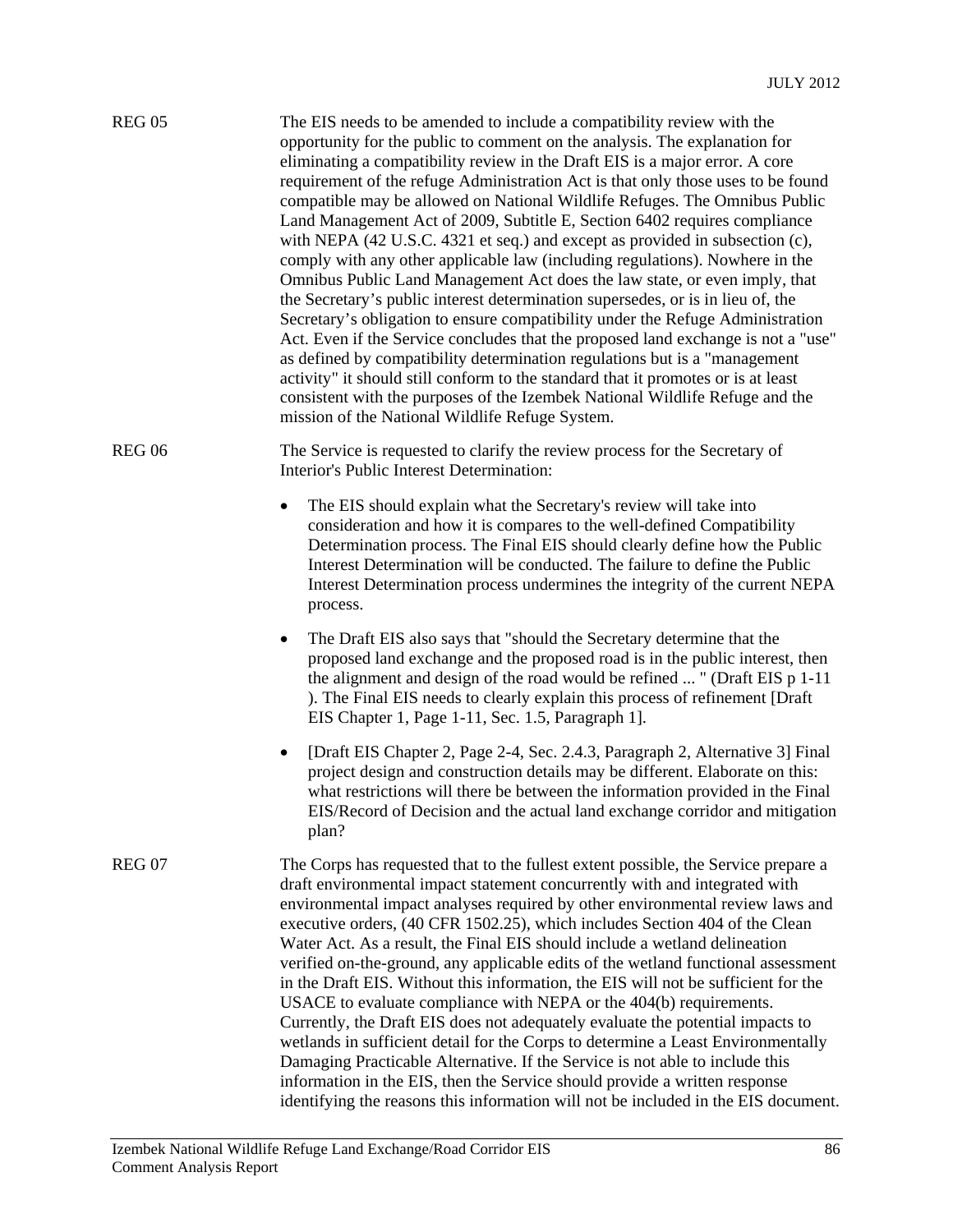| <b>REG 08</b>     | Concern was expressed that the Aleutians East Borough's transfer of the<br>hovercraft to Akutan would be in violation of federal regulations governing the<br>use of equipment purchased through agency grant agreements. The use of the<br>hovercraft in Akutan must be secondary to its operation between King Cove and<br>Cold Bay. This is stipulated in agency regulations, "[t]he grantee or sub grantee<br>shall also make equipment available for use on other projects or programs<br>currently or previously supported by the federal government, providing such use<br>will not interfere with the work on the projects or program for which it was<br>originally acquired. First preference for other use shall be given to other<br>programs or projects supported by the awarding agency $(43 \text{ CFR } \S \ 12.72(c)(2)).$                                                                                                                                                                                                                                                                                                                                                                                                                                                                                                                        |
|-------------------|---------------------------------------------------------------------------------------------------------------------------------------------------------------------------------------------------------------------------------------------------------------------------------------------------------------------------------------------------------------------------------------------------------------------------------------------------------------------------------------------------------------------------------------------------------------------------------------------------------------------------------------------------------------------------------------------------------------------------------------------------------------------------------------------------------------------------------------------------------------------------------------------------------------------------------------------------------------------------------------------------------------------------------------------------------------------------------------------------------------------------------------------------------------------------------------------------------------------------------------------------------------------------------------------------------------------------------------------------------------------|
| <b>REG 09</b>     | The classification of a wildlife refuge is not a good reason to deprive residents of<br>King Cove connectivity to civilization and access to care and relief if needed.                                                                                                                                                                                                                                                                                                                                                                                                                                                                                                                                                                                                                                                                                                                                                                                                                                                                                                                                                                                                                                                                                                                                                                                             |
| <b>REG 10</b>     | The Service needs to evaluate the impact of Section $22(g)$ lands on the proposed<br>land exchange in much greater detail. The value of the land exchange for<br>conservation is reduced because the King Cove Corporation lands previously<br>conveyed from the Alaska Peninsula National Wildlife Refuge were not subject<br>to the benefits of Section $22(g)$ , and the subsurface estate of these lands will<br>remain under the ownership of the Aleut Regional Corporation. A U.S. District<br>Court ruling that nullified the St. Matthew Island land exchange centered on the<br>failure of the government to properly weigh the conservation value of Section<br>$22(g)$ lands. Failure to properly assess the implications of Section $22(g)$ creates<br>an exaggeration of potential benefits to conservation from exchange of King<br>Cove lands, at the expense of accurately describing the consequences. In<br>addition, $22(g)$ lands are correctly described as precluded from a compatibility<br>determination in the Draft EIS; however, the lands that would be transferred from<br>Izembek National Wildlife Refuge and directly impacted by the proposed road<br>are not $22(g)$ lands, and the compatibility determination must consider whether<br>the use is compatible both with the refuge's purposes and the refuge system<br>mission. |
| REG <sub>11</sub> | The Service is requested to evaluate how efficiently and effectively the<br>congressional solution provided [in the King Cove Health and Safety Act of<br>1999] was applied and managed. A public interest determination should be<br>conducted and based on a thorough accounting of how \$37.5 million in taxpayer<br>funds were applied to meet the needs of the people of King Cove. A review<br>should include an examination of whether or not the hovercraft has been targeted<br>for failure from the beginning, and the reason why the Aleutians East Borough<br>did not create a revenue plan for the operation of the hovercraft.                                                                                                                                                                                                                                                                                                                                                                                                                                                                                                                                                                                                                                                                                                                        |
| <b>REG 12</b>     | The Draft EIS needs to evaluate the potential for use restrictions to be removed<br>after the road is constructed. Congress and the state have the ability to remove<br>the proposed restrictions, as evident by the opening of the Dalton Highway and<br>adjacent lands for public access after an initial agreement was made in that case.<br>Once the road is built, local communities and the state may advocate for<br>additional uses for the road, particularly commercial activities such as access for<br>hunting guides, transport of processed fish from King Cove, and oil and gas<br>development.                                                                                                                                                                                                                                                                                                                                                                                                                                                                                                                                                                                                                                                                                                                                                      |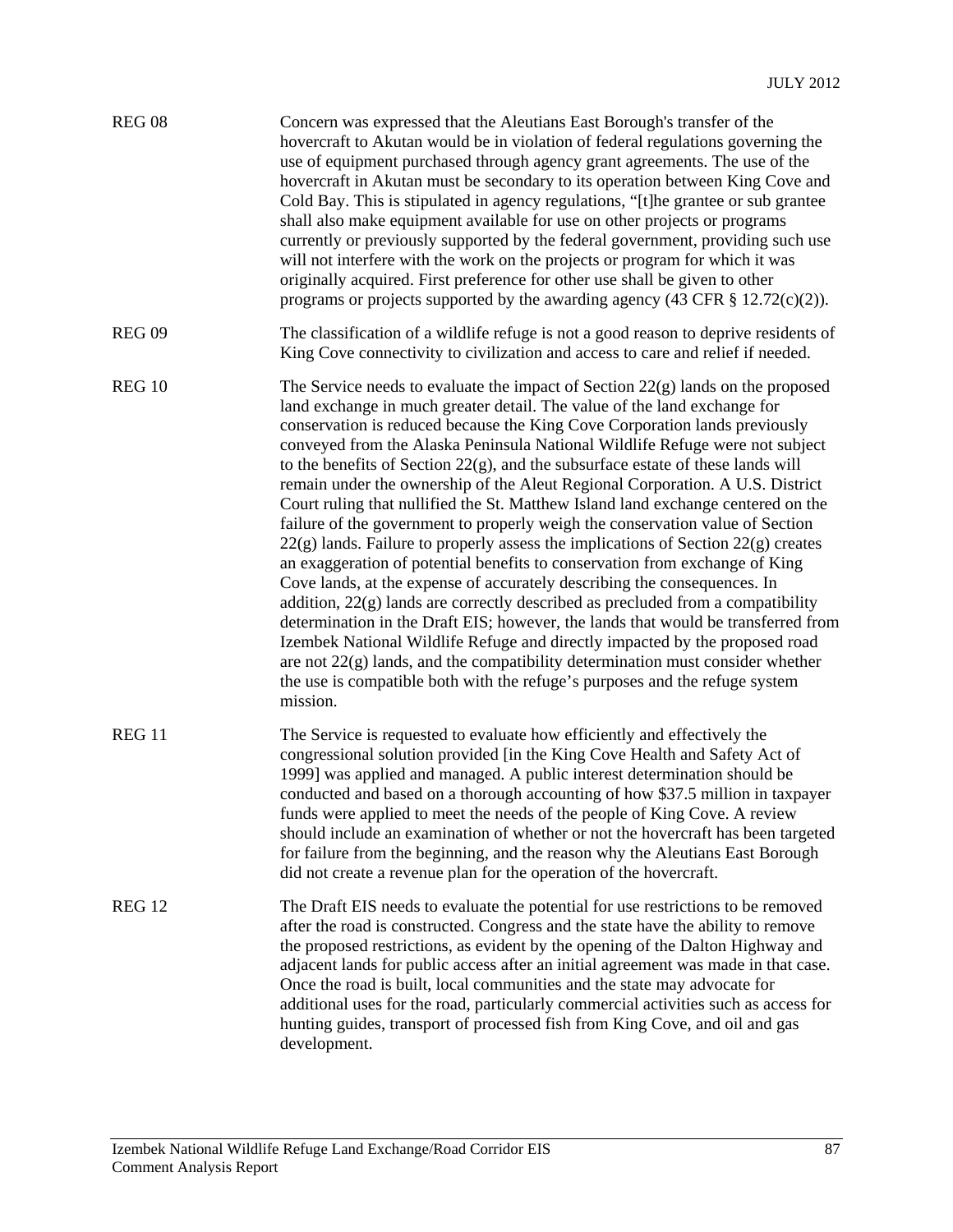| <b>REG 13</b> | The Final EIS should include a more detailed analysis of issues associated with<br>designation as a Wetland of International Importance under the Ramsar<br>Convention, including:                                                                                                                                                                                                                                                                                                                                                                                                                                                                                                                                                                                                                              |
|---------------|-----------------------------------------------------------------------------------------------------------------------------------------------------------------------------------------------------------------------------------------------------------------------------------------------------------------------------------------------------------------------------------------------------------------------------------------------------------------------------------------------------------------------------------------------------------------------------------------------------------------------------------------------------------------------------------------------------------------------------------------------------------------------------------------------------------------|
|               | how Alternatives 2 and 3 will affect the ecological value of an "outstanding"<br>example of a particular plant community" for which the Izembek National<br>Wildlife Refuge was designated a Wetland of International Importance.                                                                                                                                                                                                                                                                                                                                                                                                                                                                                                                                                                               |
|               | detailed information on whether the effects of the proposed land exchange<br>٠<br>were reviewed in relation to the Ramsar criteria and whether a determination<br>was reached that the qualities of the Izembek National Wildlife Refuge<br>would not be diminished;                                                                                                                                                                                                                                                                                                                                                                                                                                                                                                                                            |
|               | whether the United States has already reported to the Convention the threat<br>٠<br>to the ecological character of the listed wetlands posed by the land<br>exchange/road corridor project, as is required;                                                                                                                                                                                                                                                                                                                                                                                                                                                                                                                                                                                                     |
|               | what the consequences are for defaulting on the Ramsar Convention and how<br>٠<br>international law may affect the project.                                                                                                                                                                                                                                                                                                                                                                                                                                                                                                                                                                                                                                                                                     |
| <b>REG 14</b> | The Final EIS should indicate the terms that Congress has enacted in Subtitle E<br>of the Omnibus Act of 2009, including that Congress has:                                                                                                                                                                                                                                                                                                                                                                                                                                                                                                                                                                                                                                                                     |
|               | statutorily approved of the concept of a land exchange in the Izembek<br>$\bullet$<br>Wilderness for a road connection between King Cove and the Cold Bay<br>Airport;                                                                                                                                                                                                                                                                                                                                                                                                                                                                                                                                                                                                                                           |
|               | determined that the state parcel comprising 31,887 acres qualifies for<br>٠<br>addition to the National Wilderness Preservation System;                                                                                                                                                                                                                                                                                                                                                                                                                                                                                                                                                                                                                                                                         |
|               | specified that the King Cove Corporation will relinquish 5,430 acres of land<br>٠<br>that would otherwise be removed from the Izembek Wilderness;                                                                                                                                                                                                                                                                                                                                                                                                                                                                                                                                                                                                                                                               |
|               | implied that changes in land use would include the loss of up to 152 acres of<br>the Izembek Wilderness.                                                                                                                                                                                                                                                                                                                                                                                                                                                                                                                                                                                                                                                                                                        |
|               | outlined the stipulations, mitigation measures and regulations that determine<br>what is considered commercial driving.                                                                                                                                                                                                                                                                                                                                                                                                                                                                                                                                                                                                                                                                                         |
| <b>REG 15</b> | The Final EIS should examine the definition of the wetlands encompassed in the<br>designation as a Wetland of International Importance under the Ramsar<br>Convention. In particular, clarify whether wetlands on King Cove Corporation<br>ownerships are indeed designated Ramsar wetlands. Provide documentation<br>regarding coordination and consultation with the King Cove Corporation or other<br>local residents in relation to the 1986 expansion of the Ramsar designation to the<br>entire Izembek National Wildlife Refuge. Ramsar wetlands do not seem to be<br>mentioned in any of the Service decisions required under ANCSA Section 22(g)<br>nor does it seem that the Service or the Corps considered wetlands associated<br>with the 2003 King Cove Access Project EIS to be Ramsar wetlands. |
| <b>REG 16</b> | The Final EIS needs to clearly identify and articulate the right to reasonable                                                                                                                                                                                                                                                                                                                                                                                                                                                                                                                                                                                                                                                                                                                                  |

access to subsistence resources provided by ANILCA, Section 811(a) and (b). In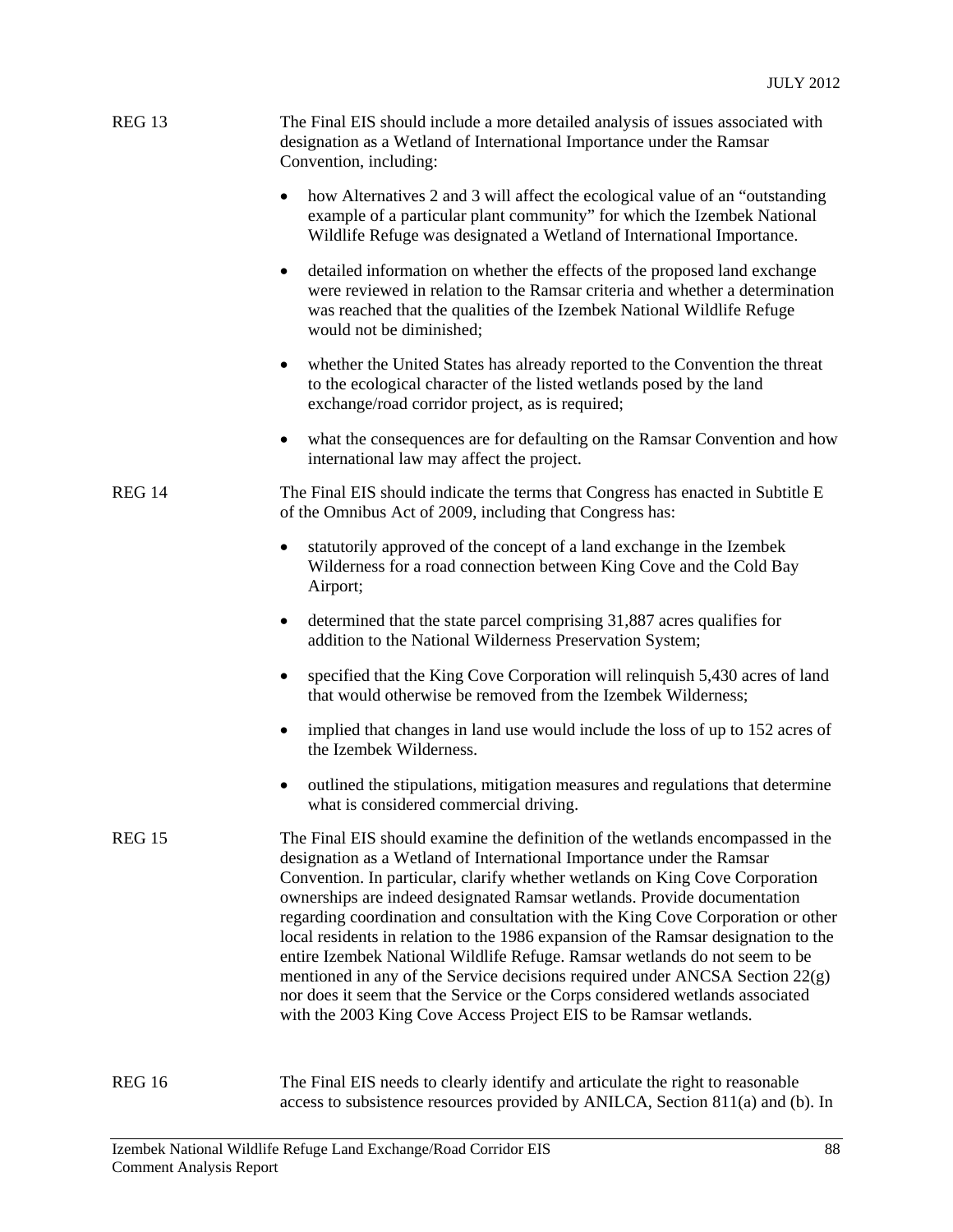addition, the Record of Decision should address how best to provide legal motorized access to subsistence resources for the general public on existing motorized access routes if the exchange occurs. Both the Southern and Central Road Corridors will significantly restrict subsistence uses and restrict access to subsistence resources by traditional means. Therefore, a means of access needs to be identified for roads/trails that are currently used for traditional subsistence access. The following adjustments regarding ANILCA subsistence access provisions should be included in the Final EIS:

- [Draft EIS Chapter 1, Page 1-13, Sec. 1.6.1.2, Paragraph 1 Alaska National Interest Lands Conservation Act, 1st paragraph, last sentence] This sentence highlights only one, instead of the several wilderness management Sections of ANILCA. The following rewrite is suggested: In Title VII, Congress designated approximately 300,000 acres of Izembek National Wildlife Refuge as wilderness (Section 702). It is managed in accordance with the Wilderness Act of 1964 (16 USC 1131-1136), except where ANILCA expressly provided otherwise. [Delete: Additional ANILCA guidance on wilderness management (Section 1315) and other The ANILCA provisions affecting management and use of wilderness lands are described in Titles VIII, XI, and XIII below.
- [Draft EIS Chapter 3, Page 3-343, Sec. 3.3.10, Paragraph 7] Under ANILCA Section 811, this use is allowed until restricted in accordance with 50 CFR 36.12(c). We suggest the following revision: Former military roads that extend into Izembek Wilderness are managed as trails. Use of off-road vehicles for subsistence access is currently allowed for local rural residents.
- [Draft EIS Chapter 3, Page 3-349, Sec. 3.3.10] Statements in this section imply that motorized access stops at the Izembek Wilderness boundary. It is requested that the section clarify that ANILCA allows motorized modes of access within the Izembek Wilderness, which may also affect opportunities for solitude.
- [Draft EIS Chapter 1, Page 1-13, Paragraph 2] Section 804 of ANILCA provides a priority opportunity for consumptive uses, instead of an across the board subsistence priority on public federal lands and waters. Moreover, the federal subsistence priority only applies on waters with a federal reserved water right. We request the following edit for clarification. "... establishes a subsistence priority harvest opportunity on federal public lands and waters with a federal reserved water right . . ."

REG 17 The Final EIS should clearly explain the process that the Secretary will use to determine if the proposed land exchange and road are in the public interest and how the alignment and design of the road would be refined and land conveyances executed. This is important because the exchange and road would be contrary to the Secretary's responsibility to administer the Izembek National Wildlife Refuge "for the conservation, management, and where appropriate, restoration of the fish, wildlife, and plant resources and their habitats within the United States for the benefit of present and future generations of Americans." However, the Secretary will presumably also consider his Indian trust responsibilities when determining public interest.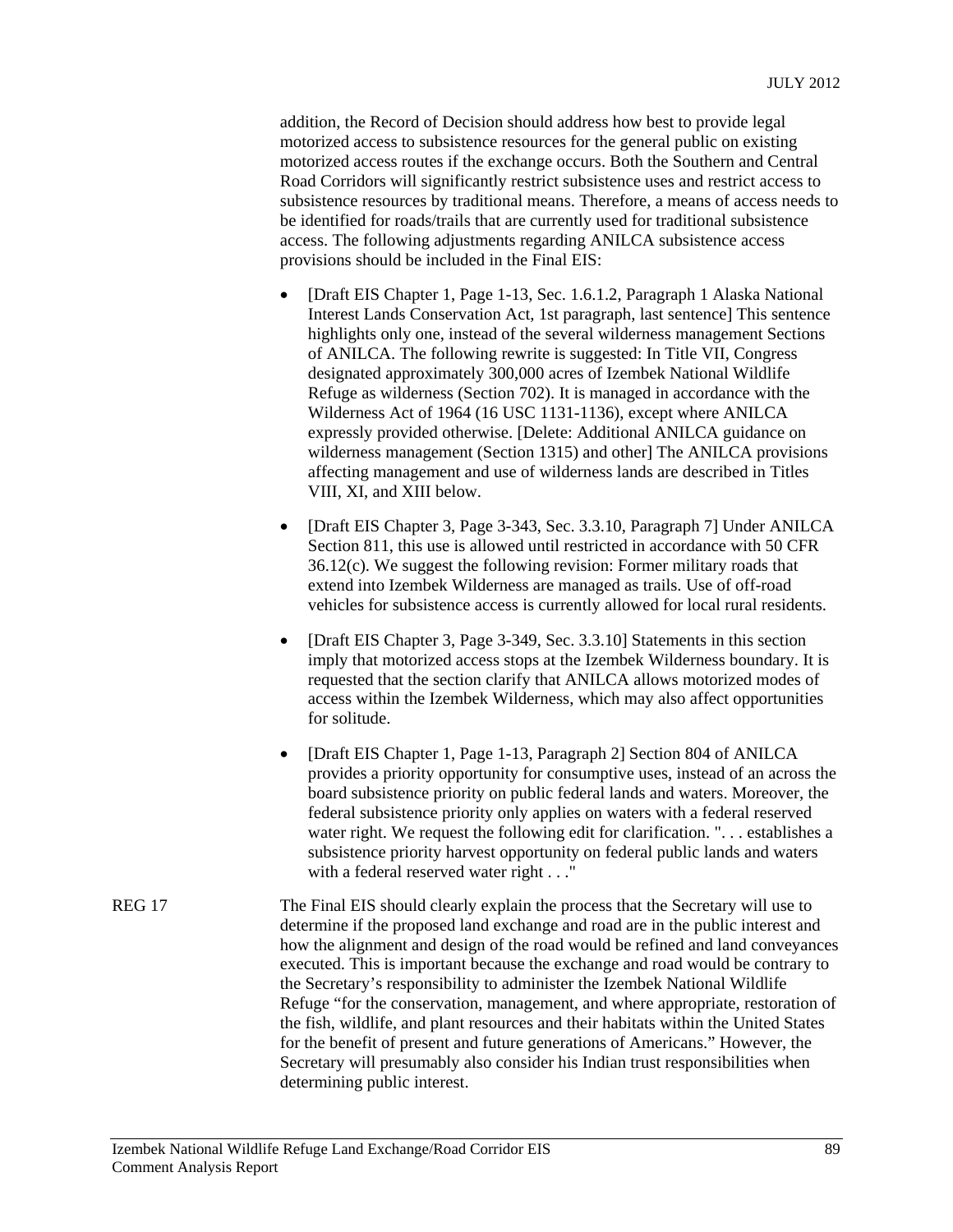| REG 18 | The following revisions regarding the permitting process for road construction |
|--------|--------------------------------------------------------------------------------|
|        | are requested for the Final EIS:                                               |

- [Draft EIS Page 1-11 Section: Project relationship to Laws, Regulations, Polices and Required Permits p1:s3] Delete: "The State of Alaska would proceed to permit applications, reviews and decisions on the proposed road." Replace with: The Department of Transportation and Public Facilities in cooperation with the Federal Highway Administration will begin design development of the proposed road in accordance with Title 23 Highways. This includes all applicable NEPA and other environmental approvals and permits necessary for construction of the road.
- [Draft EIS 1.6.1 Federal, Laws, Regulations and Policies s2] If the Secretary of Interior finds the land transfer in the public interest, the state through the Department of Transportation and Public Facilities would construct the road with Federal-Aid Highway Funds. These would be funds through the "Community Transportation Program" and have been included in the 2012- 2015 Alaska Statewide Transportation Improvement Program (Need ID 26120) Suggested sentence: Next the framework laws for the U.S. Army Corps of Engineers (a cooperating agency) and the Federal Highway Administration (a cooperating agency) are described.
- [Draft EIS 1-24 Major Federal Permits and Authorizations] Add bullet: The Federal Highway Administration will need to issue an independent Record of Decision before federal-aid funds could be expended for construction of a road per 23 U.S.C. Highways.
- REG 19 The State of Alaska feels that deferring the Service's mitigation responsibilities, under Executive Order 11990, to the Corps and Alaska Department of Fish and Game is inappropriate and inconsistent with the Service's responsibility. The Final EIS should include an appropriate mitigation analysis in accordance the EO 11990 that takes into account avoidance, minimization and compensatory mitigation. The mitigation analysis should be specific to each of the road alternatives or compensatory measures that could reduce or eliminate the impact. In addition, the means to mitigate the adverse impacts to wetlands have not been addressed in accordance with the mitigation hierarchy describe in 40 CFR 1508. It is recommend that the discussion on EO 11990 be rewritten to document mitigation in accordance with NEPA requirements. [Draft EIS p. 4-125, 4.3.2.2 Mitigation Measures, last sentence].
- REG 20 Further clarification is requested on the status of Federal Aviation Administration lands in the event that the land exchange is authorized. Specifically, more detail is needed on whether the Service will relinquish its "secondary management authority" referenced on page 3-202 [Draft EIS p. 4-174 4.3.3.1 Federal Aviation Administration Lands].
- REG 21 It is recommended that Service complete the required review for eligible historic properties under Section 106 of the National Historic Preservation Act and include the information from its determination in the Final EIS. Otherwise the Section 106 determination may preclude the selection of all or part of certain alternatives and also force additional analysis under NEPA in the future.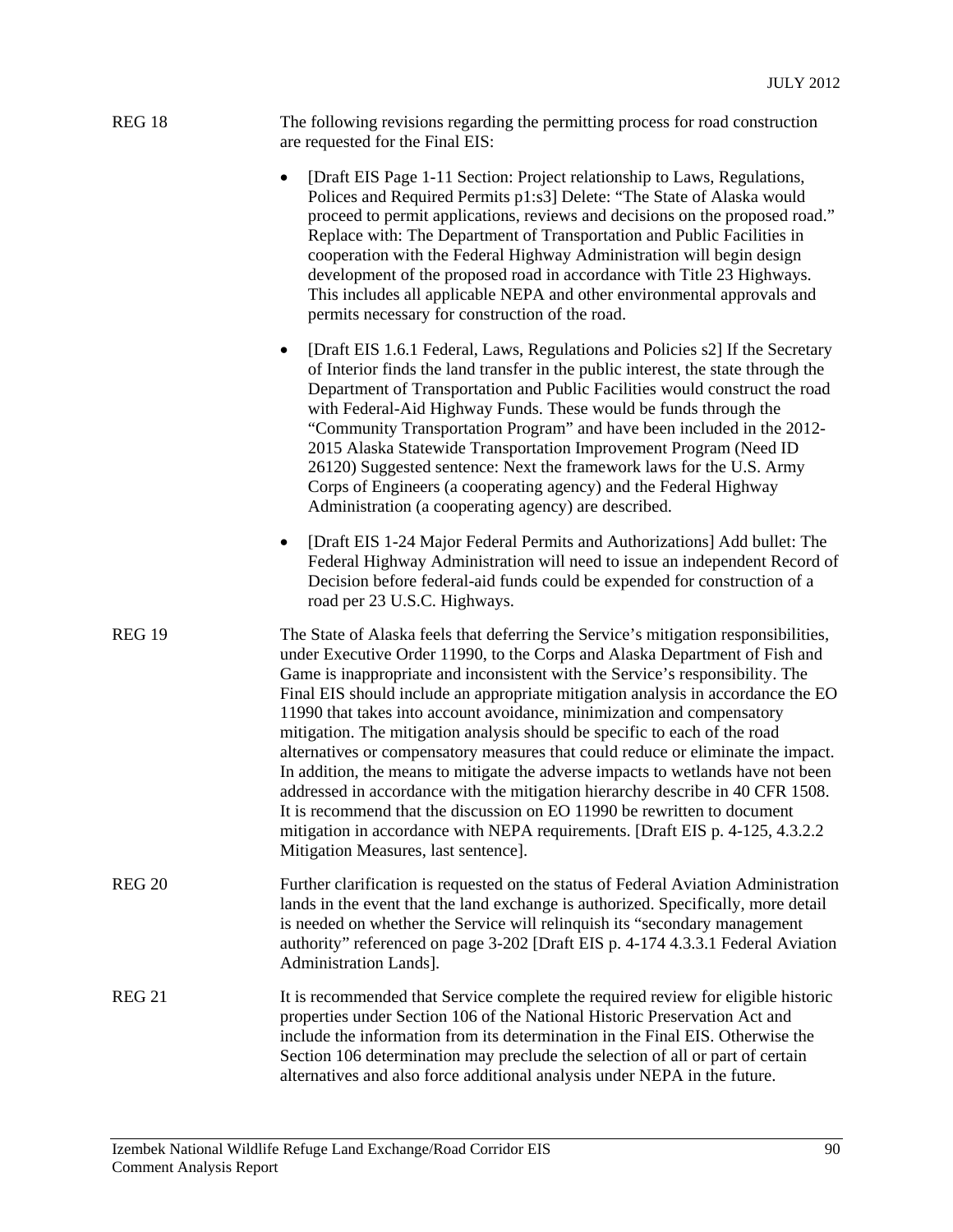| <b>REG 22</b> | Concern was raised that there may be a statutory conflict between the Omnibus<br>Public Lands Management Act and NEPA. This conflict arises in how the<br>Omnibus Public Lands Management Act designated the cooperating entities<br>required to participate in the NEPA process, several of whom have an interest in<br>having the road built.                                                                                                                                                                                                                                                                                                                                                                                                     |
|---------------|-----------------------------------------------------------------------------------------------------------------------------------------------------------------------------------------------------------------------------------------------------------------------------------------------------------------------------------------------------------------------------------------------------------------------------------------------------------------------------------------------------------------------------------------------------------------------------------------------------------------------------------------------------------------------------------------------------------------------------------------------------|
| <b>REG 23</b> | Residents have asked for clarification on how individual comments and<br>statements are factored into the Service Regional Director's decision. In addition,<br>more detail is requested on how the Regional Director's<br>evaluation/recommendation will affect the Public Interest Determination by the<br>Secretary of the Interior and whether the Secretary will be able to hear the<br>statements of local people affected by the road.                                                                                                                                                                                                                                                                                                       |
| <b>REG 24</b> | It is requested that the Final EIS and the Secretary of the Interior consider the<br>United States of America's trust responsibility to Alaskan Natives when<br>considering the proposed land exchange.                                                                                                                                                                                                                                                                                                                                                                                                                                                                                                                                             |
| <b>REG 25</b> | A resident has requested that the Alaska Native Claims Settlement Act be used to<br>resolve the issue of a road to Cold Bay. The road is a longstanding issue between<br>the aboriginal people and the US government and the type of problem ANCSA<br>was designed to resolve.                                                                                                                                                                                                                                                                                                                                                                                                                                                                      |
| <b>REG 26</b> | The EIS should clarify whether the project can fully comply with the Migratory<br>Bird Treaty Act (Appendix F, Page F-5, "Migratory birds, their eggs, and young<br>are fully protected by International treaty") and disturbance and direct mortality<br>to migratory birds (Appendix F, Page F-8, "the project proponent would be<br>required to coordinate  breeding bird surveys to minimize the disturbance or<br>injury to breeding birds").                                                                                                                                                                                                                                                                                                  |
| <b>REG 27</b> | EPA reviewed the EIS in accordance with its responsibilities under Section 309<br>of the Clean Air and the National Environmental Policy Act, assigning an overall<br>rating of EC-2 (Environmental Concerns-Insufficient Information). The EIS<br>should be revised to provide more complete information on potential impacts to<br>wilderness characteristics, a site on the Ramsar List of Wetlands of International<br>Importance, hydrology, habitat, wetlands, the No Action Alternative, and historic<br>properties.                                                                                                                                                                                                                         |
| <b>REG 28</b> | An EIS's purpose and need statements are critical in that they form the<br>foundation for the remainder of the document. I found Chapter 1 of this DEIS<br>very confusing and possibly misleading to both the public and ultimate decision<br>makers. The problem, in part, may be due to the need for this EIS to support 3<br>individual and apparently sequential decisions:                                                                                                                                                                                                                                                                                                                                                                     |
|               | 1) The Omnibus Public Lands Act directs the Secretary to develop and<br>EIS to analyze the proposed land exchange; the potential construction<br>and operation of a road between the communities of King Cove and Cold<br>Bay, Alaska; and an evaluation of a specific road corridor through the<br>Refuge that is identified in consultation with the State, the City of King<br>Cove, Alaska, and the Tribe. This task has been delegated to the Service,<br>as noted in the DEIS: "The Service is the lead agency responsible for<br>preparing the draft and final EIS documents. After completion of the<br>Final EIS, the Service will issue a Record of Decision with a<br>recommendation to the Secretary of Interior regarding the proposed |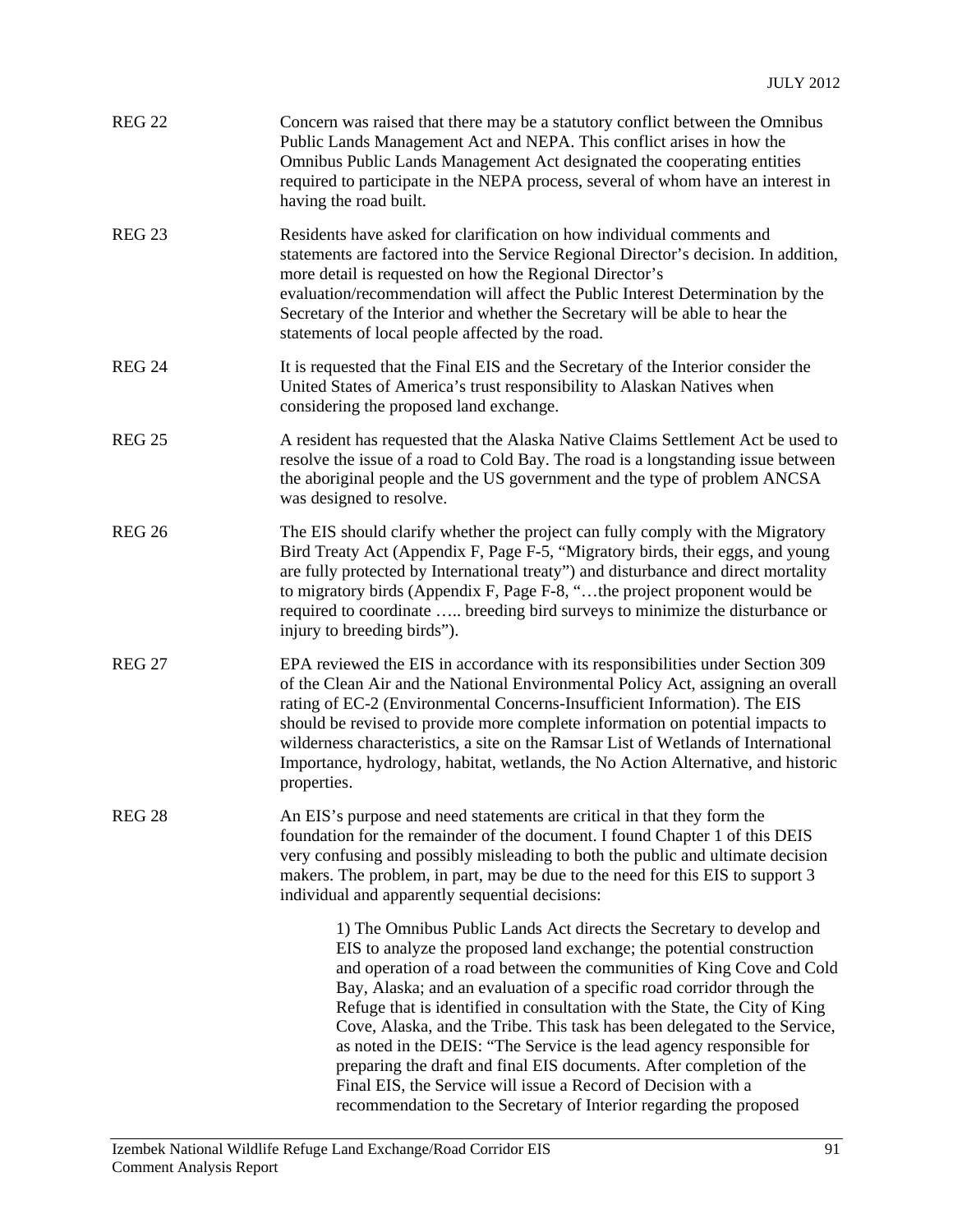exchange of lands." The DEIS also notes the primary criteria that the Service will use in making its recommendation, presumably via a ROD: "The EIS must consider the Service's mission and other mandates, including refuge purposes to provide opportunities for subsistence uses by local residents."

2) Upon completion of the EIS, the Act requires the Secretary to determine whether the exchange is in the "public interest." The Act provides no guidance as to what the Secretary should consider other than saying that his decision is "subject to" the required EIS. The DEIS suggests something different, however, when it states: "Final Department of the Interior action rests with the Secretary of the Interior, who considers the EIS and other factors to issue a public interest determination. The Secretary must balance the various and compelling local and national level public interests."

3) According to the DEIS, if, and only if, the Secretary finds the exchange to be in the public interest, the Corps would then issue a second ROD on the EIS, authorizing "the least environmentally damaging practicable alternative" as part of it's permitting responsibility and process. Though not explicitly stated, it appears that Alternative 4 and 5 were included for this analysis. The possibility of the Corps denying road construction subsequent to a positive public interest finding by the Secretary appears to be acknowledged in the Act: "(c) FEDERAL PERMITS.—It is the intent of Congress that any Federal permit required for construction of the road be issued or denied not later than 1 year after the date of application for the permit. "

These three individual and sequential decisions need to be more clearly defined and decision criteria articulated in order to allow meaningful public comment. For example, while five alternatives have been developed in the Draft EIS, the Service can realistically only recommend one of three alternatives to the Secretary: Either the "No Action", or one of the two exchange/road alternatives (Alternatives 2 and 3). The Draft EIS needs to better explain why the Service's Record of Decision will only be viewed as a recommendation to the Secretary.

Lastly, it is essential that the Draft EIS better articulate what "various and compelling local and national level public interests" the Secretary must balance in making his public interest determination. The decision process and criteria are so vague in the Draft EIS as to preclude meaningful public input. The EIS needs to be amended to clarify this critical issue, with time for public comment.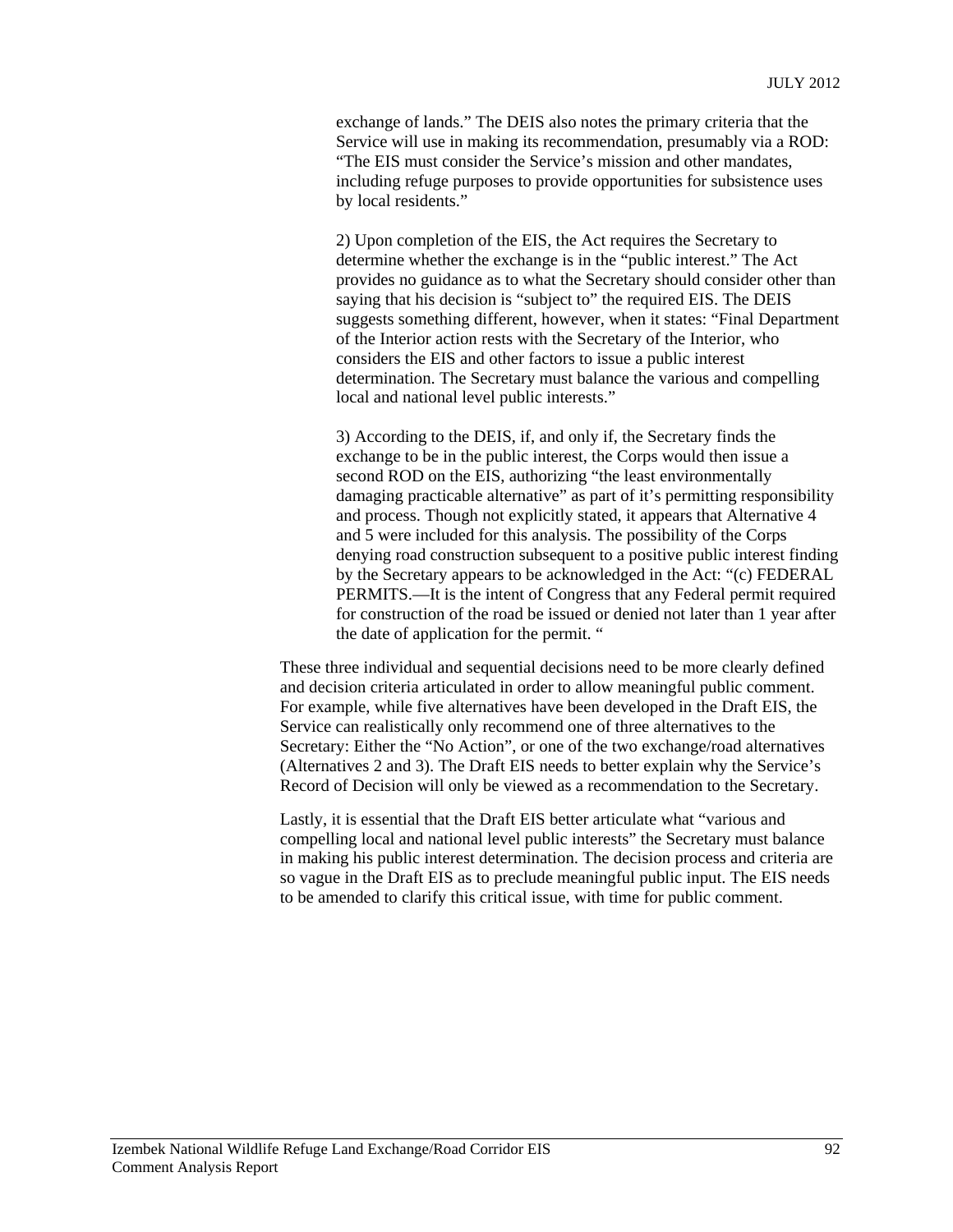#### Socioeconomic Resources (SER)

| <b>SER</b>        | General comments on socioeconomic resources and analysis.                                                                                                                                                                                                                                                                                                                                                                                                                                                                                                                                                                                                             |
|-------------------|-----------------------------------------------------------------------------------------------------------------------------------------------------------------------------------------------------------------------------------------------------------------------------------------------------------------------------------------------------------------------------------------------------------------------------------------------------------------------------------------------------------------------------------------------------------------------------------------------------------------------------------------------------------------------|
| SER SER 01        | The Draft EIS understates socioeconomic impacts related to Alternatives 2 and 3,<br>and should be revised. Having reliable access between communities would be a<br>major impact. The EIS should be revised to reflect this and include supporting<br>evidence such as:                                                                                                                                                                                                                                                                                                                                                                                               |
|                   | Some boat owners from outside are reluctant to winter boats in the King<br>$\bullet$<br>Cove Harbor because no reliable access in or out of King Cove exists.                                                                                                                                                                                                                                                                                                                                                                                                                                                                                                         |
|                   | King Cove School sports teams have to play a majority of their games<br>"away" because other school's athletic directors do not want their teams to<br>get stuck in King Cove due to weather and environmental factors.                                                                                                                                                                                                                                                                                                                                                                                                                                               |
|                   | King Cove students also miss out on educational trips, such as the junior<br>٠<br>class trip to Washington, DC. If the flights out are cancelled due to weather,<br>and the student misses the trip, they would not be able to get reimbursed for<br>the money that the class raised.                                                                                                                                                                                                                                                                                                                                                                                 |
|                   | Young people would not move away and go live in other communities where<br>٠<br>travel time does not mean the difference between life and death.                                                                                                                                                                                                                                                                                                                                                                                                                                                                                                                      |
| SER SER 02        | There is a discrepancy between the Executive Summary and the Draft EIS text<br>when discussing the effects of the road alternatives on socioeconomics,<br>specifically related to education. The Draft EIS says that education would be<br>viewed as an indirect effect of reliable transportation (students staying in school<br>longer, higher graduation rates, etc.). The Executive Summary says these effects<br>are negligible. Education in rural Alaskan communities is extremely important,<br>and warrants a higher impact rating than negligible. Any discrepancies between<br>the Executive Summary and the Draft EIS in this regard should be rectified. |
| SER SER 03        | The Draft EIS should be revised to reflect that the road alternatives would<br>ultimately lead to increased development (more people and structures) that is not<br>needed.                                                                                                                                                                                                                                                                                                                                                                                                                                                                                           |
| <b>SER SER 04</b> | The Draft EIS should be revised to reflect that the road alternatives will not bring<br>in jobs or improve safety between the communities.                                                                                                                                                                                                                                                                                                                                                                                                                                                                                                                            |
| SER SER 05        | The Draft EIS should be revised to identify the significance of the following<br>items as they relate to the need for safe, reliable and dependable transportation<br>access to the Cold Bay Airport, particularly in times of health and medical<br>emergencies:                                                                                                                                                                                                                                                                                                                                                                                                     |
|                   | The difference between King Cove residents (permanent or temporary<br>workers) living in group quarters versus standard housing [Draft EIS p. 3-<br>215, first paragraph];                                                                                                                                                                                                                                                                                                                                                                                                                                                                                            |
|                   | The gender and age characteristics of the populations of King Cove and Cold                                                                                                                                                                                                                                                                                                                                                                                                                                                                                                                                                                                           |

Bay [Draft EIS p. 3-223, 3-224];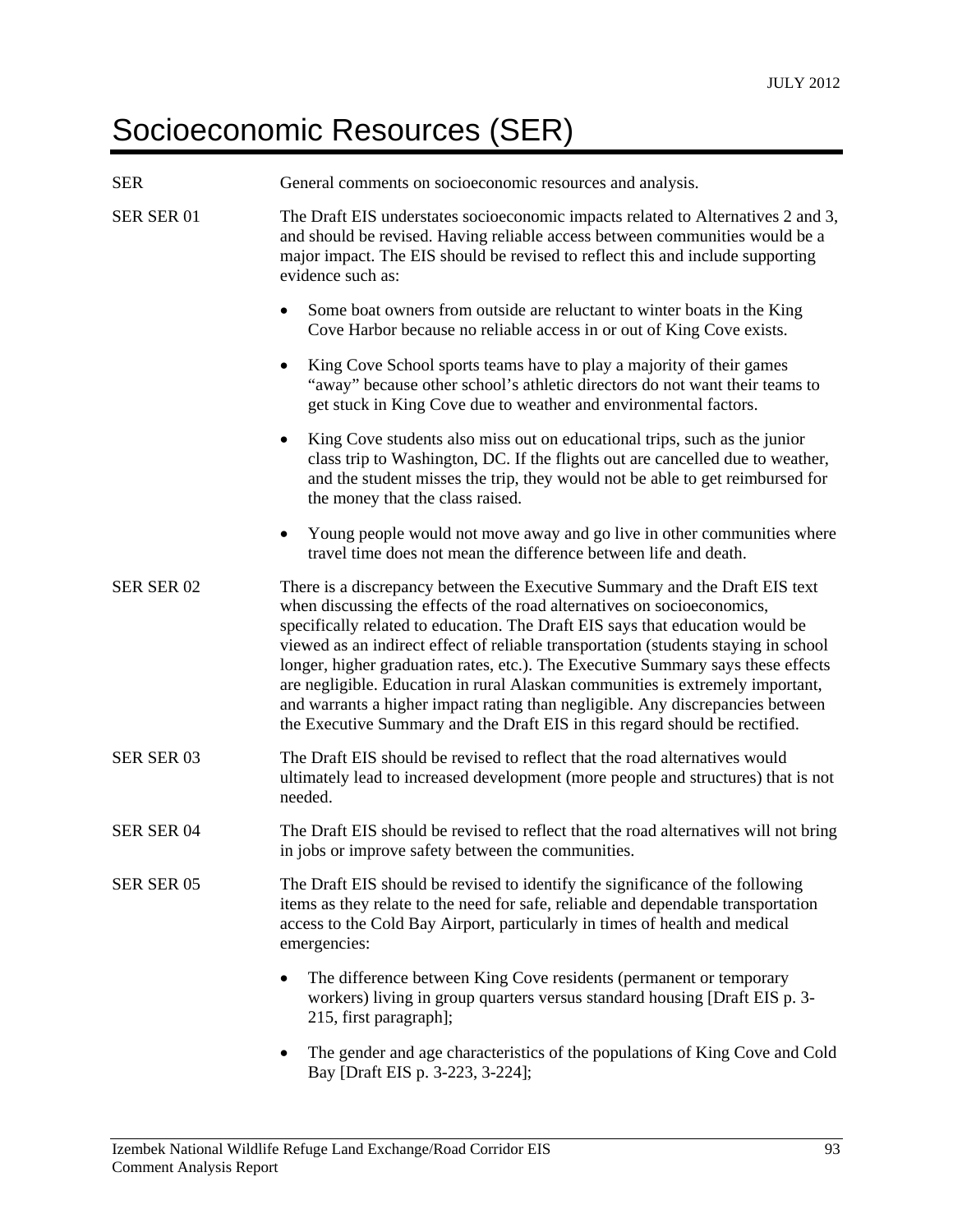|                   | Levels of educational attainment between the residents of King Cove and<br>Cold Bay [Draft EIS p. 3-229, last paragraph];                                                                                                                                                                                                                     |
|-------------------|-----------------------------------------------------------------------------------------------------------------------------------------------------------------------------------------------------------------------------------------------------------------------------------------------------------------------------------------------|
|                   | The fiscal status of the communities of King Cove and Cold Bay, as well as<br>$\bullet$<br>the fiscal status of the Aleutians East Borough as a whole [Draft EIS p.<br>3.254, Section 3.3.2.4, first paragraph].                                                                                                                              |
| SER SER 06        | The Draft EIS should be revised to reflect accurate information about the City of<br>King Cove sales tax, including:                                                                                                                                                                                                                          |
|                   | There is a discrepancy between what is presented on Draft EIS p. 3-255 and<br>the last paragraph on Draft EIS p. 3-256. The City has a 4 percent general<br>sales tax and a 2 percent raw fish tax, which together in 2009 generated<br>almost \$1.8 million in revenue, and Table 3.3.35 should be corrected to<br>reflect this information. |
|                   | The sentence and reference to (Boyette 2011) sharing sales tax information is<br>$\bullet$<br>likely wrong and should be corrected.                                                                                                                                                                                                           |
| SER SER 07        | The Draft EIS should be revised to reflect accurate information about the cost of<br>living in King Cove and Cold Bay [Draft EIS, p. 3-259], including:                                                                                                                                                                                       |
|                   | The City of King Cove hydro-power facility operates year round;<br>$\bullet$                                                                                                                                                                                                                                                                  |
|                   | The City of King Cove has bigger, newer, and more energy-efficient diesel-<br>$\bullet$<br>powered generators;                                                                                                                                                                                                                                |
|                   | The City of King Cove does not supply any power to an industrial user (Peter<br>$\bullet$<br>Pan Seafoods);                                                                                                                                                                                                                                   |
|                   | The public utility in King Cove is city-owned, not borough-owned;<br>$\bullet$                                                                                                                                                                                                                                                                |
|                   | Fuel cost comparison discussion is inaccurate. The reason for the difference<br>$\bullet$<br>in fuel costs is because King Cove has a public, not-for-profit fuel operation,<br>while Cold Bay has a private, for-profit operation.                                                                                                           |
| <b>SER SER 08</b> | There is a discussion in the Draft EIS about the male dominated populations in<br>the City of King Cove and the Borough. The Draft EIS should be revised to<br>include a similar discussion for race that shows Cold Bay to be overwhelmingly<br>white and not Native, as in the rest of the Borough [Draft EIS p. 3-223].                    |
| SER SER 09        | The Draft EIS should be revised to include an explanation as to how Cold Bay is<br>shown to have a higher poverty rate, with a much higher median family income<br>of \$147,917, than King Cove.                                                                                                                                              |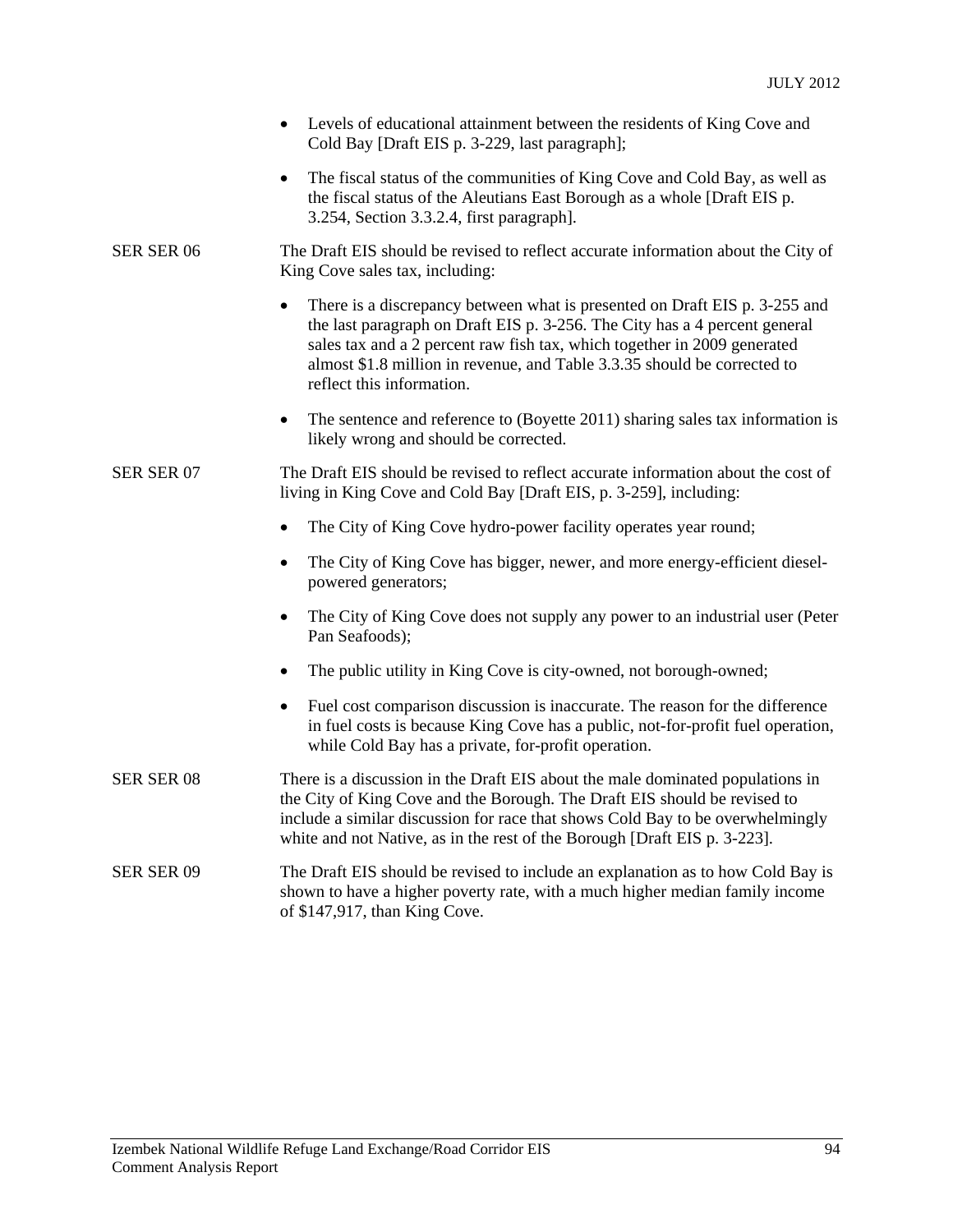### Socioeconomic Resources - Archeological/Cultural Resources (SER ARC)

| <b>SER ARC</b> | Comments related to impacts to historic properties and cultural resources<br>(impacts to physical objects).                                                                                                                                                                                                                                                                                                                                                                                                                                                                                                                                                                                                                                                                                                                                                                                                        |
|----------------|--------------------------------------------------------------------------------------------------------------------------------------------------------------------------------------------------------------------------------------------------------------------------------------------------------------------------------------------------------------------------------------------------------------------------------------------------------------------------------------------------------------------------------------------------------------------------------------------------------------------------------------------------------------------------------------------------------------------------------------------------------------------------------------------------------------------------------------------------------------------------------------------------------------------|
| SER ARC 01     | There is insufficient data to conclude that the road construction would have a<br>moderate to major impact on cultural resources [Draft EIS p. 4-205, Section<br>4.3.3.8 Summary and Conclusion]. The Draft EIS incorrectly states that<br>uncontrolled excavation, looting, or other damage to archaeological, historic, and<br>cultural properties will take place if Alternative 2 or 3 is chosen. With the<br>application of standard mitigation measures (bollard/chain barrier), the impacts<br>should be revised in the Final EIS to negligible to minor. There have been no<br>reports of uncontrolled excavation, looting, or other damage to archaeological,<br>historic, or cultural properties off of the road to the northeast corner of Cold Bay.<br>An on-site evaluation of the road corridors by a qualified archaeologist is<br>necessary to identify potentially affected resources/properties. |
| SER ARC 02     | The EIS should not use the centerline of the road alignments to determine the<br>actual boundary of the lands to be transferred to the state under Alternatives 2<br>and 3. This approach does not provide flexibility to avoid undiscovered<br>archaeological, cultural, or historic resources that may be located within the<br>footprint of the road corridor.                                                                                                                                                                                                                                                                                                                                                                                                                                                                                                                                                  |
| SER ARC 03     | The following documentation and edits related to archaeological, historic, and<br>cultural resources should be made in the Final EIS:                                                                                                                                                                                                                                                                                                                                                                                                                                                                                                                                                                                                                                                                                                                                                                              |
|                | Conducting an on-site inventory prior to any groundbreaking activity as<br>٠<br>proposed in the Draft EIS is inadequate [Draft EIS p.2-81]. It does not give<br>the Secretary adequate information to make an informed decision, and also<br>does not meet the Service's National Historic Preservation Act obligations.                                                                                                                                                                                                                                                                                                                                                                                                                                                                                                                                                                                           |
|                | An archaeologist and/or historian should walk both road corridors to identify<br>$\bullet$<br>the presence of National Register of Historic Places properties [Draft EIS p.<br>4-205, Section 4.3.3.8].                                                                                                                                                                                                                                                                                                                                                                                                                                                                                                                                                                                                                                                                                                            |
|                | Cultural resources identified in the vicinity need to be assessed for The<br>٠<br>National Register of Historic Places eligibility, and evaluated in accordance<br>with Section 106 of the National Historic Preservation Act. The Final EIS<br>should document compliance with Section 106 of the National Historic<br>Preservation Act [Draft EIS p. 4-205, Section 4.3.3.8].                                                                                                                                                                                                                                                                                                                                                                                                                                                                                                                                    |
|                | The area of potential effect should be identified on a figure and the Service's<br>rationale for the area of potential effect should be documented.                                                                                                                                                                                                                                                                                                                                                                                                                                                                                                                                                                                                                                                                                                                                                                |
|                | The results of consultation with the State Historic Preservation Officer,<br>$\bullet$<br>affected Tribes, and other consulting parties, and the results of any field<br>investigations should be documented.                                                                                                                                                                                                                                                                                                                                                                                                                                                                                                                                                                                                                                                                                                      |
| SER ARC 04     | There is inadequate site information related to the discussion of direct and<br>indirect construction impacts to archaeological and cultural resources [Draft EIS]                                                                                                                                                                                                                                                                                                                                                                                                                                                                                                                                                                                                                                                                                                                                                 |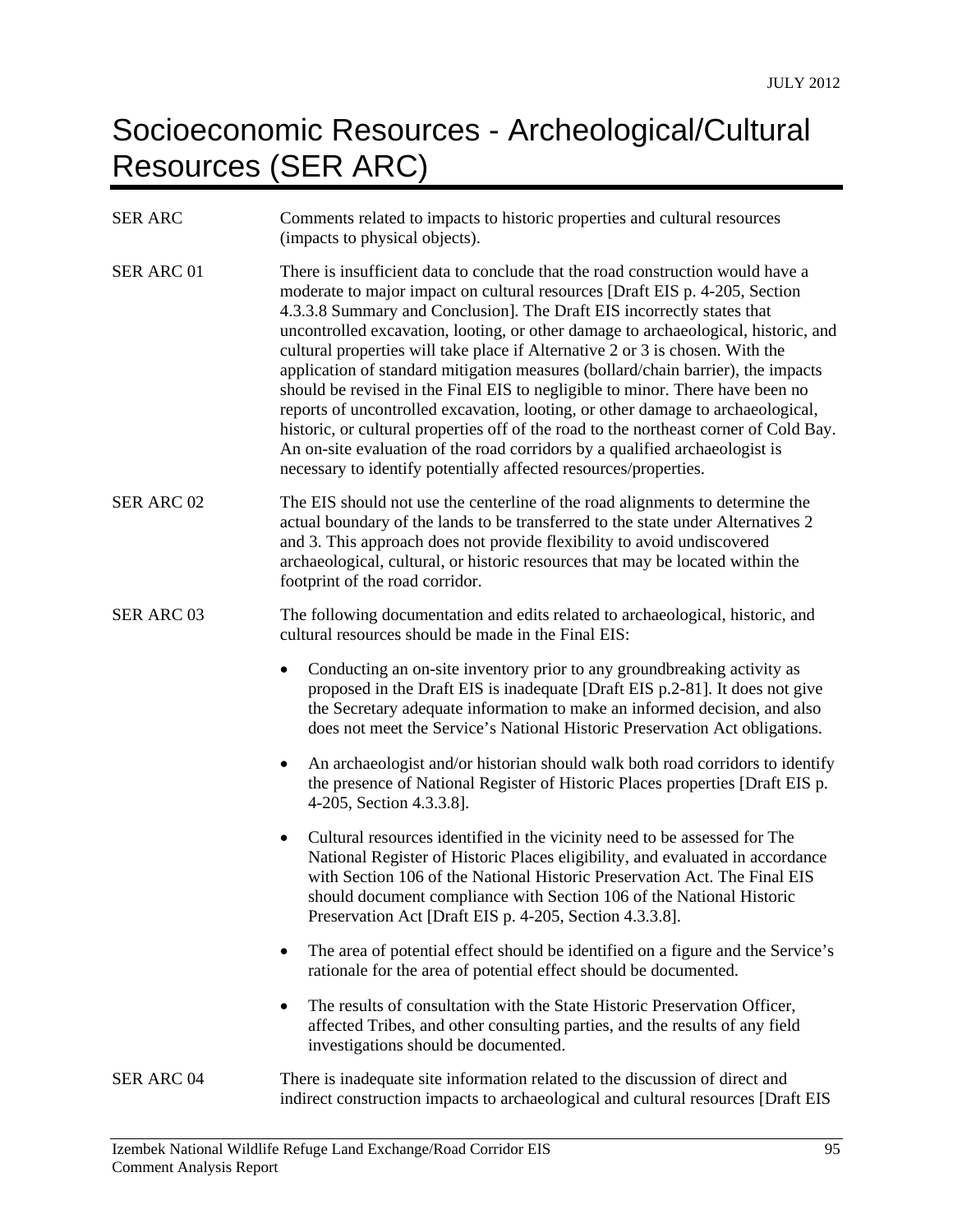p. 4-205, Section 4.3.3.8]. The Draft EIS does not identify sites that would be impacted by construction nor discuss if there are options that would avoid the sites. A qualified archaeologist has not evaluated either road alternative alignment to identify sites that would be impacted. This discussion needs to be revised in the Final EIS.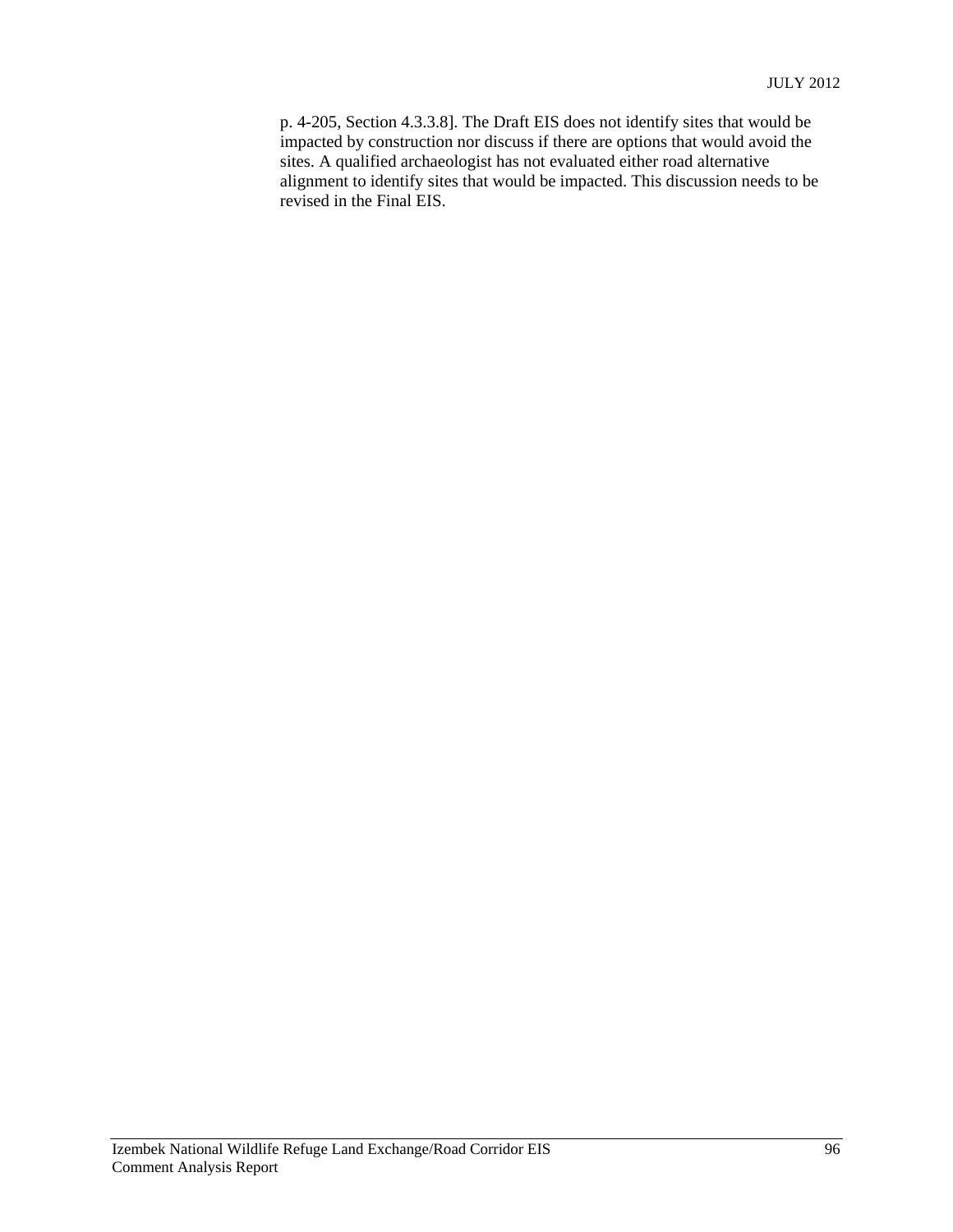# Socioeconomic Resources - Cultural Values (SER CUL)

| <b>SER CUL</b>    | Comments on how the road may bring cultural changes or that traditional<br>knowledge should be used as part of the analysis.                                                                                                                                                                                                                                                                                                                                                                                                                                                                                                                                                                                                                                                                 |
|-------------------|----------------------------------------------------------------------------------------------------------------------------------------------------------------------------------------------------------------------------------------------------------------------------------------------------------------------------------------------------------------------------------------------------------------------------------------------------------------------------------------------------------------------------------------------------------------------------------------------------------------------------------------------------------------------------------------------------------------------------------------------------------------------------------------------|
| SER CUL 01        | The Aleut people have been stewards and taken care of these lands long before<br>any government or special interest group came along and will continue to long<br>after they are gone. The precedent that has been set by the Aleut people and the<br>people of King Cove and Bristol Bay is respect for the land, the wildlife, and the<br>people. There used to be 15,000 people that lived in the head of Morzhovoi Bay,<br>and the land was not damaged or contaminated. The Aleut people take only what<br>they need from the land. The government should not be allowed to tell the Aleut<br>people that they cannot cross their traditional lands, and the presence of a road<br>will not increase potential negative impacts to the physical, biological, or social<br>environments. |
| <b>SER CUL 02</b> | The Service should work closer with the local communities when determining<br>possible impacts to the biological environment and incorporate more Traditional<br>Knowledge into the rationale for impact conclusions. Discussions about impacts<br>resulting from construction and operation of a road would have more credibility<br>if the Service uses information from the people that have lived in the region and<br>use the land daily.                                                                                                                                                                                                                                                                                                                                               |
| SER CUL 03        | Tribal elders should be considered as a cultural resource. Elders have to relocate<br>from local communities in order to have better access to health care. This loss of<br>cultural resources within the communities should be considered in the EIS.                                                                                                                                                                                                                                                                                                                                                                                                                                                                                                                                       |
| SER CUL 04        | The summary of direct and indirect effects to cultural resources resulting from<br>Alternatives 2 or 3 should be revised in the Final EIS. The federal and state<br>processes of review and documentation, coupled with the implementation of<br>mitigation measures, should enable the impact rating to be revised to negligible<br>to minor (in relation to disturbance to resources). Impacts to the culture of King<br>Cove residents resulting from a road should be major -beneficial [Draft EIS p. 2-<br>73].                                                                                                                                                                                                                                                                         |
| <b>SER CUL 05</b> | The impact of the No Action alternative on cultural resources should be revised<br>in the Final EIS. Trust responsibility should be considered a cultural resource by<br>the Service, and implementation of the No Action alternative would have a major<br>- adverse impact, through permanent effects that can be measured by loss of life<br>and/or the deleterious effect on medical health of tribal members [Draft EIS p. 4-<br>88].                                                                                                                                                                                                                                                                                                                                                   |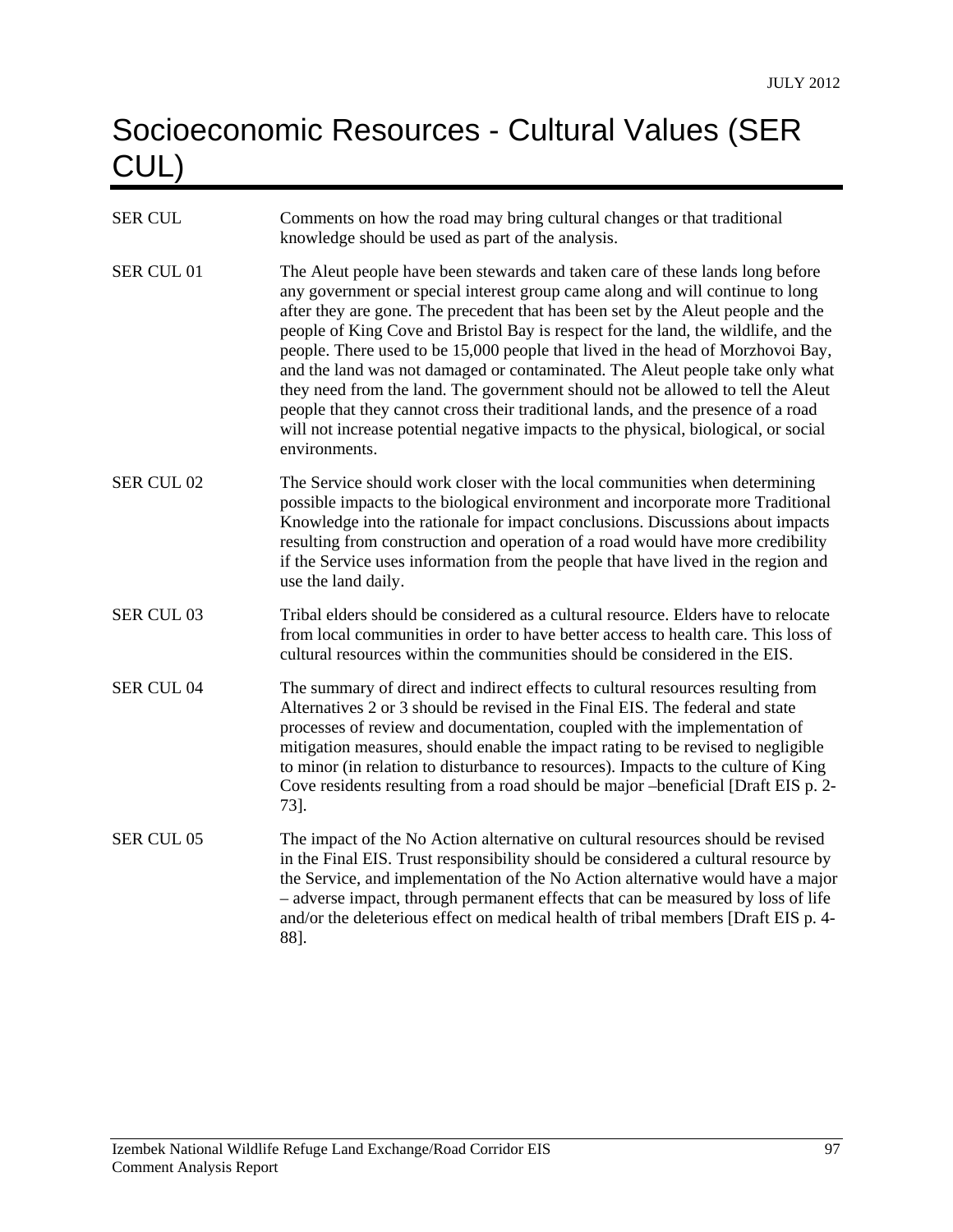### Socioeconomic Resources - Environmental Justice (SER EJ)

| SER EJ    | Comments related to the environmental justice analysis or data used for the<br>analysis.                                                                                                                                                                                                               |
|-----------|--------------------------------------------------------------------------------------------------------------------------------------------------------------------------------------------------------------------------------------------------------------------------------------------------------|
| SER EJ 01 | The conclusion under the environmental justice heading in the Draft EIS that a<br>"no road" decision will have "no adverse effects" on the low-income and<br>minority populations of King Cove is incorrect and should be revised by the<br>Service. Rationale for revising the conclusion includes:   |
|           | King Cove residents' health has a high probability of greatly suffering if<br>Secretary Salazar finds that the road is not in the public interest.                                                                                                                                                     |
|           | There is an adverse economic affect to King Cove's low-income and<br>$\bullet$<br>minority residents if the road is not completed due to the high cost of flights<br>to and from Cold Bay, or because residents cannot risk that bad weather will<br>prevent their timely return to jobs and families. |
| SER EJ 02 | The needs of western Alaska residents should be taken into consideration and<br>should not be marginalized. The desires of the Native community in and around<br>Izembek National Wildlife Refuge should be addressed in the EIS.                                                                      |
| SER EJ 03 | The land use decisions around Izembek National Wildlife Refuge were made<br>without any thought of the indigenous people living next to those lands. The EIS<br>process, where the Aleut people have to "beg" for a road that ensures their health<br>and well-being is a form of prejudice.           |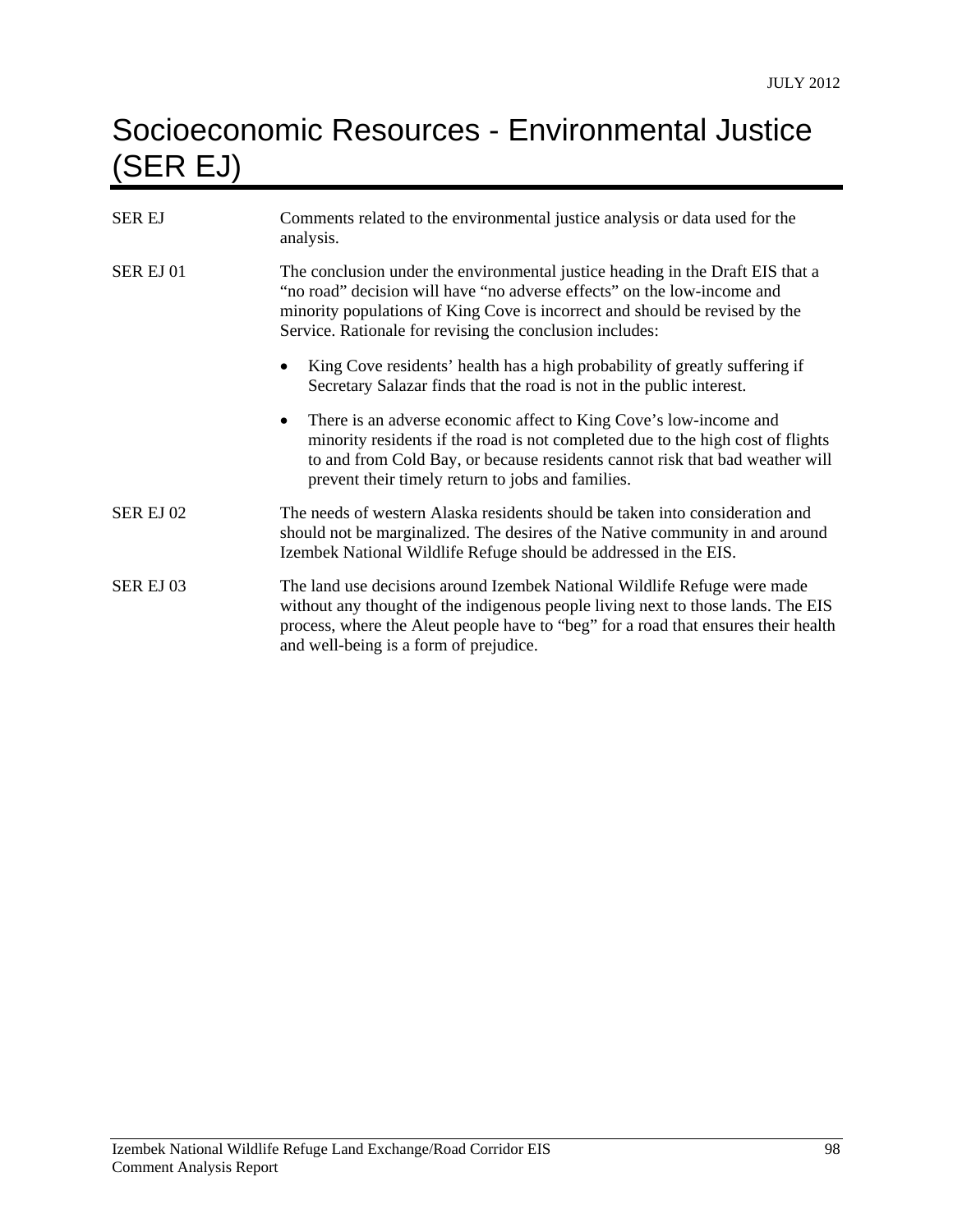# Socioeconomic Resources - Health and Safety (SER H&S)

| <b>SER H&amp;S</b>    | Comments related to safe travel, including perspectives that the current (no<br>action) options are hindering medical care, while the proposed road (action)<br>could cause even more driving-related injury and human health impacts. Also<br>includes comments related to other aspects of public health.                                                                                                                                                                                                                                                                                                                              |
|-----------------------|------------------------------------------------------------------------------------------------------------------------------------------------------------------------------------------------------------------------------------------------------------------------------------------------------------------------------------------------------------------------------------------------------------------------------------------------------------------------------------------------------------------------------------------------------------------------------------------------------------------------------------------|
| <b>SER H&amp;S 01</b> | The Draft EIS does not adequately describe the danger and fear in traveling by<br>air or boat during extreme weather.                                                                                                                                                                                                                                                                                                                                                                                                                                                                                                                    |
|                       | Extreme weather prevents air travel.                                                                                                                                                                                                                                                                                                                                                                                                                                                                                                                                                                                                     |
|                       | The Cold Bay and King Cove airports are perceived as dangerous and/or<br>$\bullet$<br>tricky to fly into.                                                                                                                                                                                                                                                                                                                                                                                                                                                                                                                                |
|                       | One resident described there is nearly a mishap every time any plane has to<br>٠<br>land or take off [at the King Cove Airport]. Everyone that I know dreads the<br>idea of flying in or out. Most residents would rather take a boat than fly in or<br>out. Most pilots are reluctant to fly in or out of there unless conditions are at<br>their best.                                                                                                                                                                                                                                                                                 |
|                       | Residents and visitors have a fear of flying. There needs to be a good<br>$\bullet$<br>description of this so that those who have not experienced travel between<br>these two communities can really get a feel for the extreme need here.                                                                                                                                                                                                                                                                                                                                                                                               |
|                       | Children have a fear of leaving the village; fear of flying to Anchorage.<br>٠                                                                                                                                                                                                                                                                                                                                                                                                                                                                                                                                                           |
|                       | One resident described their preference for the ferry rather than flying<br>$\bullet$<br>because they are so scared of it.                                                                                                                                                                                                                                                                                                                                                                                                                                                                                                               |
|                       | One airline representative would be glad to get rid of its Cold Bay to King<br>٠<br>Cove connection and let people drive instead. He believes it would be better<br>for the community.                                                                                                                                                                                                                                                                                                                                                                                                                                                   |
| <b>SER H&amp;S 02</b> | The analysis of alternatives needs to reflect that hovercraft and other marine<br>alternatives are not practical for passengers with medical conditions because sea<br>travel can be very rough and the travel time can be over two hours. It is<br>dangerous for the crew and healthy passengers (family members) too. The Cold<br>Bay harbor is difficult to get into (it can be iced-in); difficult to tie-to; the dock<br>ladder is difficult and dangerous to climb (it can even be icy); some people must<br>get hoisted by crane or lifted by rope. For those with medical emergencies, such a<br>climb may not even be possible. |
| <b>SER H&amp;S 03</b> | The Draft EIS understates the risk of the road greatly because it uses statistics<br>from roads that are not as hazardous as the one designed between King Cove and<br>Cold Bay. At times, a road would be better than other alternatives for getting<br>emergency evacuees from King Cove to the Cold Bay Airport, but the Draft EIS<br>correctly acknowledges that roads are also a source of human injury and death.<br>Should the road be built, it is highly likely that more people will be injured or<br>killed driving the road in the next 20 years, than have been injured or killed when                                      |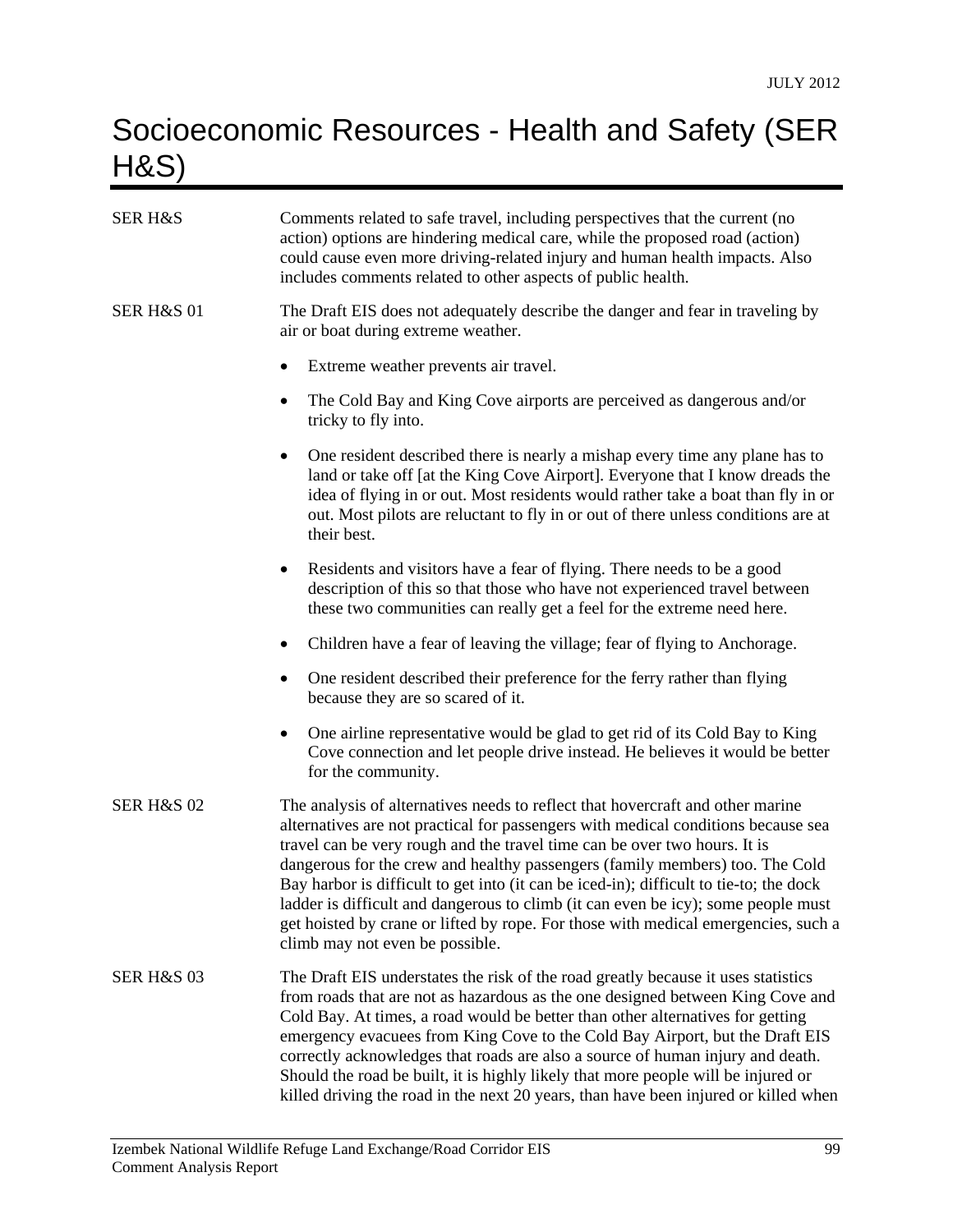traveling by boat or plane between King Cove and Cold Bay in the last 20 years. A road would not significantly improve the health and safety of King Cove residents.

- Should the King Cove to Cold Bay road be built, it is highly unlikely that the estimated 1.1 million miles each year driven on it will be at or even near the road design speed of 20 miles per hour.
- No one will spend 2.25 hours driving between King Cove and Cold Bay at 20 miles per hour. It is not realistic that drivers will stick to the design speed of 20 miles per hour.
- Add high-speed driving too poor weather, gravel surface, single lane, steep ditches and drop-offs, numerous 10 percent grades, and no guardrails, and you have a recipe for mishaps.
- If people try to make it to Cold Bay in bad weather and break down, they would threaten the lives of would-be rescuers.
- In general, more people die in cars than in aircraft.
- To maintain the road for travel in such conditions would clearly jeopardize life.
- Hurricane winds combined with darkness, avalanche conditions, and iceglazed roads, an attempt to travel the proposed road would be foolish beyond any reason, regardless the emergency or business.
- Dangers including zero visibility combined with hundred-plus mile per hour maelstroms with black ice, impossible traction and steerage, devoid of any shelter, and impenetrable drifts, possibly combined with avalanches.
- Under the poor weather scenarios, the road is a hazard in and of itself.
- SER H&S 04 The EIS does not adequately describe the existing lack of access to medical facilities and the hardships encountered with existing modes of travel. Our families and fellow resident's welfare, health, and safety are of utmost importance to this community. Residents have the right to access the health care providers in Anchorage, regardless of the weather. We believe the construction of a road (Alternatives 2 and 3) would save lives and improve welfare, health and safety of King Cove residents.
	- It seems that people who are fighting against the road alternatives have no idea of what conditions are in a remote Alaskan village.
	- Safe travel for anyone is essential; most especially those who do not have the medical facilities, staff, etc.
	- There are many stories of family and friends who could not access medical care in time (resulting in death); who suffered and/or lengthened their medical treatment due to the delay in accessing medical care; suffered from the lack of choices for medical care; suffered from the inability to return home for a long period of time; or died in a plane crash trying to leave or return.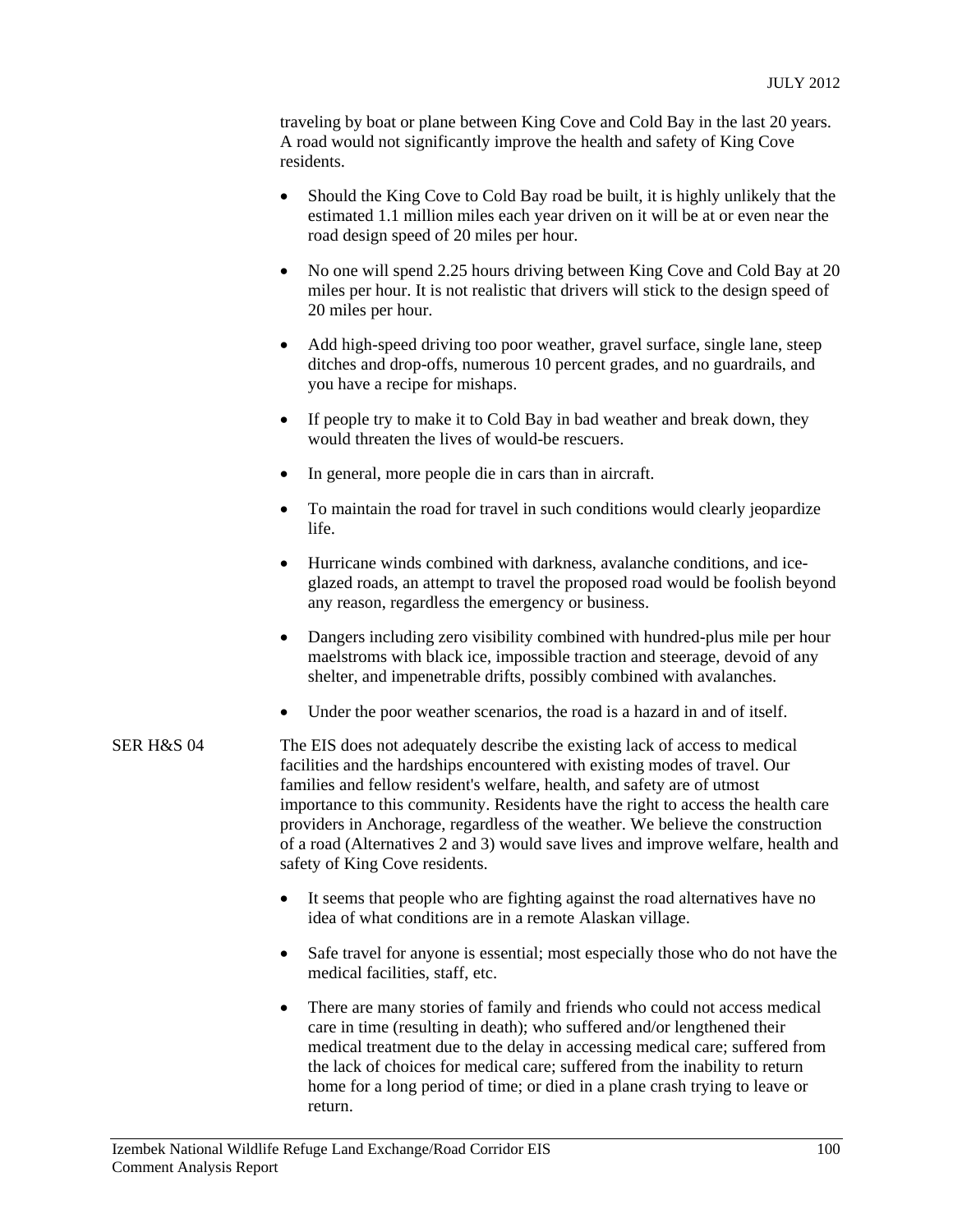|                       | We need a demonstration from the government that our lives count.                                                                                                                                                                                                                                                                                                          |
|-----------------------|----------------------------------------------------------------------------------------------------------------------------------------------------------------------------------------------------------------------------------------------------------------------------------------------------------------------------------------------------------------------------|
|                       | We need peace of mind.                                                                                                                                                                                                                                                                                                                                                     |
|                       | We think our lives are more important than wildlife.                                                                                                                                                                                                                                                                                                                       |
| <b>SER H&amp;S 05</b> | The EIS lacks detail about the numbers and nature of medical emergencies:                                                                                                                                                                                                                                                                                                  |
|                       | How many medical emergencies have there been? What kind are they (e.g.<br>٠<br>age related? Life threatening? Lifestyle related?                                                                                                                                                                                                                                           |
|                       | Have people been made sicker or actually died because of the current<br>situation? How many? Or is it really a matter of convenience to the sick or<br>injured?                                                                                                                                                                                                            |
|                       | How many people have died waiting for medical evacuations?<br>$\bullet$                                                                                                                                                                                                                                                                                                    |
|                       | How many more people do you estimate will die if the road will not be built?<br>٠                                                                                                                                                                                                                                                                                          |
| <b>SER H&amp;S 06</b> | The EIS needs to better describe the potential benefits of the road alternatives.<br>The road would benefit residents by providing an emergency escape route in case<br>of tidal wave or volcanic eruption. It would also allow emergency vehicles from<br>either community to assist the other.                                                                           |
| <b>SER H&amp;S 07</b> | Additional statistics about health outcomes should be included in the FinalEIS:                                                                                                                                                                                                                                                                                            |
|                       | On average, we lose one to two patients a year due to transfer delays. We<br>have lost children and adults. We have had pregnancy disasters and major<br>trauma.                                                                                                                                                                                                           |
|                       | We have a challenge keeping health care providers in a stressful<br>$\bullet$<br>environment.                                                                                                                                                                                                                                                                              |
|                       | Don Young's office knows of at least 11 occasions when people have died<br>waiting for medical evacuations. There must be more than this.                                                                                                                                                                                                                                  |
|                       | Of the 32 medical evacuations that were completed, more than half of those<br>$\bullet$<br>were completed in near perfect weather conditions. The other half of those<br>medical evacuations were completed in pretty rough weather, weather bad<br>enough to keep my crew and I from returning home from medical<br>evacuations for over a week.                          |
|                       | Would we have longer life expectancies if we have more emergency options?                                                                                                                                                                                                                                                                                                  |
|                       | The description about 32 medical evacuations that were completed needs<br>more context. More than half of those were completed in near perfect<br>weather conditions. In other words, those patients were lucky. The other half<br>of those medical evacuations was completed in some pretty rough weather.<br>How many medical evacuations could not be completed at all? |
| <b>SER H&amp;S 08</b> | Elaborate on the level of medical care available in King Cove. The King Cove<br>Clinic is decidedly better equipped and staffed to handle emergencies than the<br>Cold Bay Clinic, and is far better suited than Cold Bay to maintain an emergency<br>in holding while awaiting air transport.                                                                             |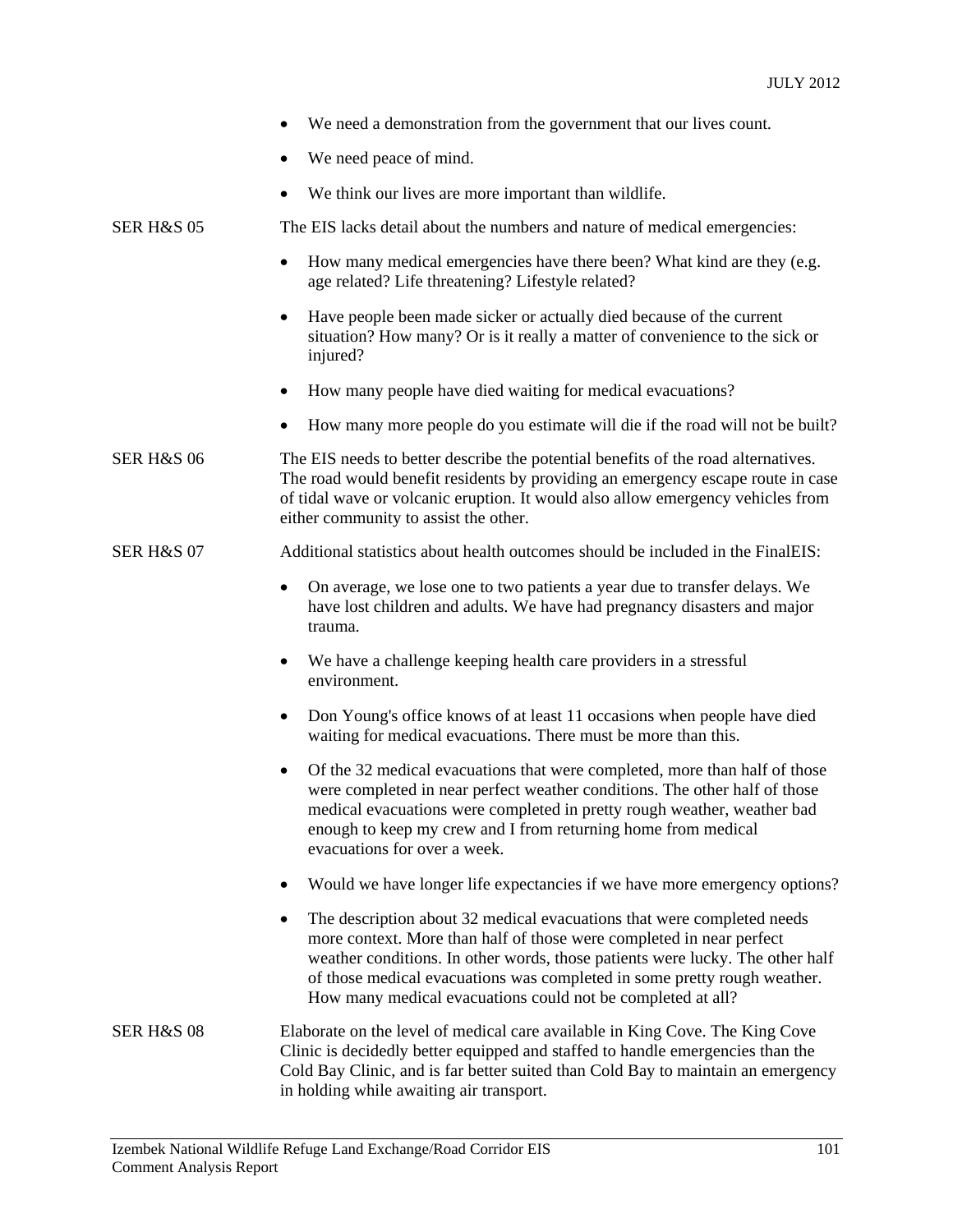#### Socioeconomic Resources - Land Use, Public Use, Recreation, Visual Resources (SER LAND)

#### SER LAND Comments on the potential change to land use, recreation or visual resources in the project area. Comments related to the quality of lands proposed for exchange (i.e. high quality habitat, or low wilderness values). SER LAND 01 The EIS should more clearly display that the lands that would be added to the refuge and wilderness are of lower quality and fail to compensate for the unique values and wilderness character that would be lost from this intact ecosystem. More details to the same argument include:

The State of Alaska would retain ownership of submerged lands including tidelands, lakes, rivers, and streams. These lands are located to the north of the Izembek National Wildlife Refuge and were not included within the original boundary for obvious reasons: they do not contribute in a significant manner to the habitat values and conservation purposes of the Izembek National Wildlife Refuge. The Draft EIS acknowledges the lower habitat values of these lands: "The southern half is primarily upland habitat and includes areas at higher elevations than any other parcels discussed in the EIS. It likely does not provide much habitat for waterfowl or other water birds. The value of wetlands associated with the state lands are also rated lower: this value is somewhat less than wetlands that are in closer proximity to Izembek and Kinzarof lagoons, which are used more extensively by migratory birds and designated as Internationally Important Wetlands. These lands would in no way "compensate" for the lands and habitats lost to road construction should Alternative 2 or 3 be implemented.

- The 61,000 acre exchange lands do not provide comparable protection or habitat; they are not ecologically equivalent.
- The offered lands would expand the size of the refuge but given that no future threats to fish and wildlife have been identified on these lands the exchange value from a fish and wildlife or wilderness perspective is negligible.
- The lands that would be lost from the refuge (206 acres) are essential to the integrity of the refuge and their loss poses the greatest threat to the refuge.
- The value of wilderness diminishes when fragmented; impacts are irreversible.
- Nothing could replace the staging area of the entire population of one species, the Pacific Brant.
- The lost habitat is significant to the United States and internationally significant wildlife.
- The impacts of the road could not be mitigated by the exchange of a larger quantity of land.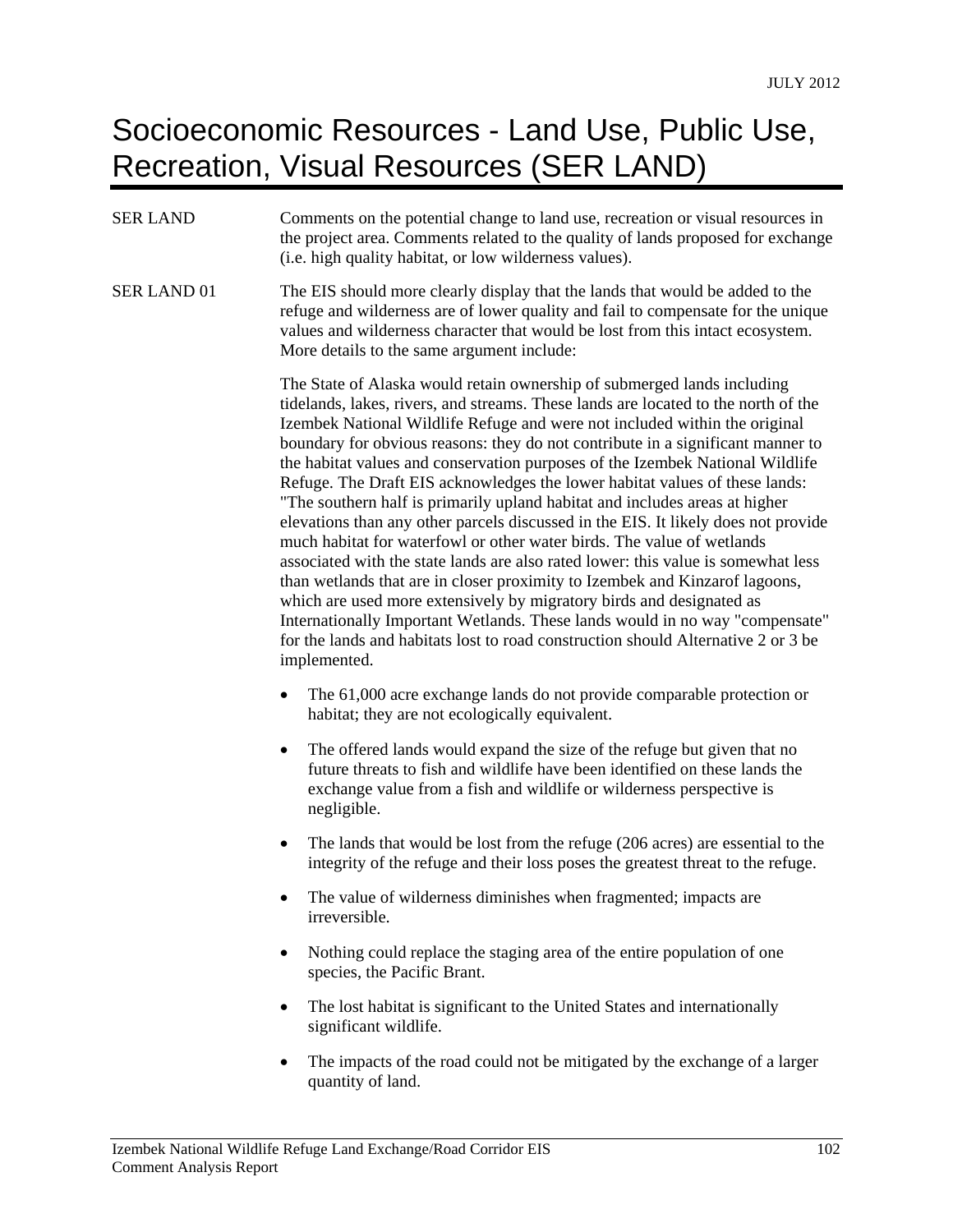- The impacts to wilderness land cannot be mitigated.
- SER LAND 02 The EIS fails to fully recognize the indirect impacts of the proposed road. The road footprint is only the beginning of the incursions into the wilderness. How other uses develop along such corridors over time are also well documented. These include future expansion of the road system, co-location of future utility systems, trespass traffic off-road (and establishment of unplanned and damaging trail systems and/or informal roads), and construction of support facilities and other structures.
- SER LAND 03 The EIS does not fully identify the increased hunting (legal and illegal) that would occur due to the new road access. Additional information is needed to estimate future hunting use, including probability of foot travel for hunting access.
	- The route of the proposed road goes through the heart of one of the highest densities of brown bears in Alaska. Currently hunting opportunities are liberal. With easy road access to the area, the hunting would have to be restricted. This would impact guided hunting operations and the current largely unlimited opportunity that resident hunters have should they choose to take the extra effort to hunt there.
	- Hunters from around the world would be drawn to hunt off of the new road.
	- A person described that subsistence hunters that own off-road vehicles would like to use new road for hunting- it would be easier to use to access hunting grounds than utilizing the hovercraft, which was frequently unavailable.
- SER LAND 04 The Draft EIS fails to account properly for the future impacts of off-road vehicle use. There are already all-terrain vehicle/off-road vehicle incursions into the refuge. The Draft EIS correctly identifies increased impacts of off-road vehicle trails within the existing wilderness and adjacent lands that are apparently a consequence of recent road construction on King Cove Corporation lands. It is entirely likely that expansion of such impacts will occur on the King Cove Corporation lands proposed to be added to the refuge and that these impacts will extend over time to broader areas of the refuge and wilderness if a land exchange and road are approved. Consequently:
	- This would significantly negate many of the claimed benefits that would result from an exchange of lands.
	- The substantial increase in (legal and illegal) off-road vehicle use in the refuge would have impacts on the character of the landscape and wildlife and wilderness values.
	- How would illegal off-road vehicle use be prevented?
	- I do not know an example where a solution was found to prevent off-road vehicle use. During the opening of the Dalton Highway, there were guarantees to restrict access to adjacent lands by the public, but you can see this did not work.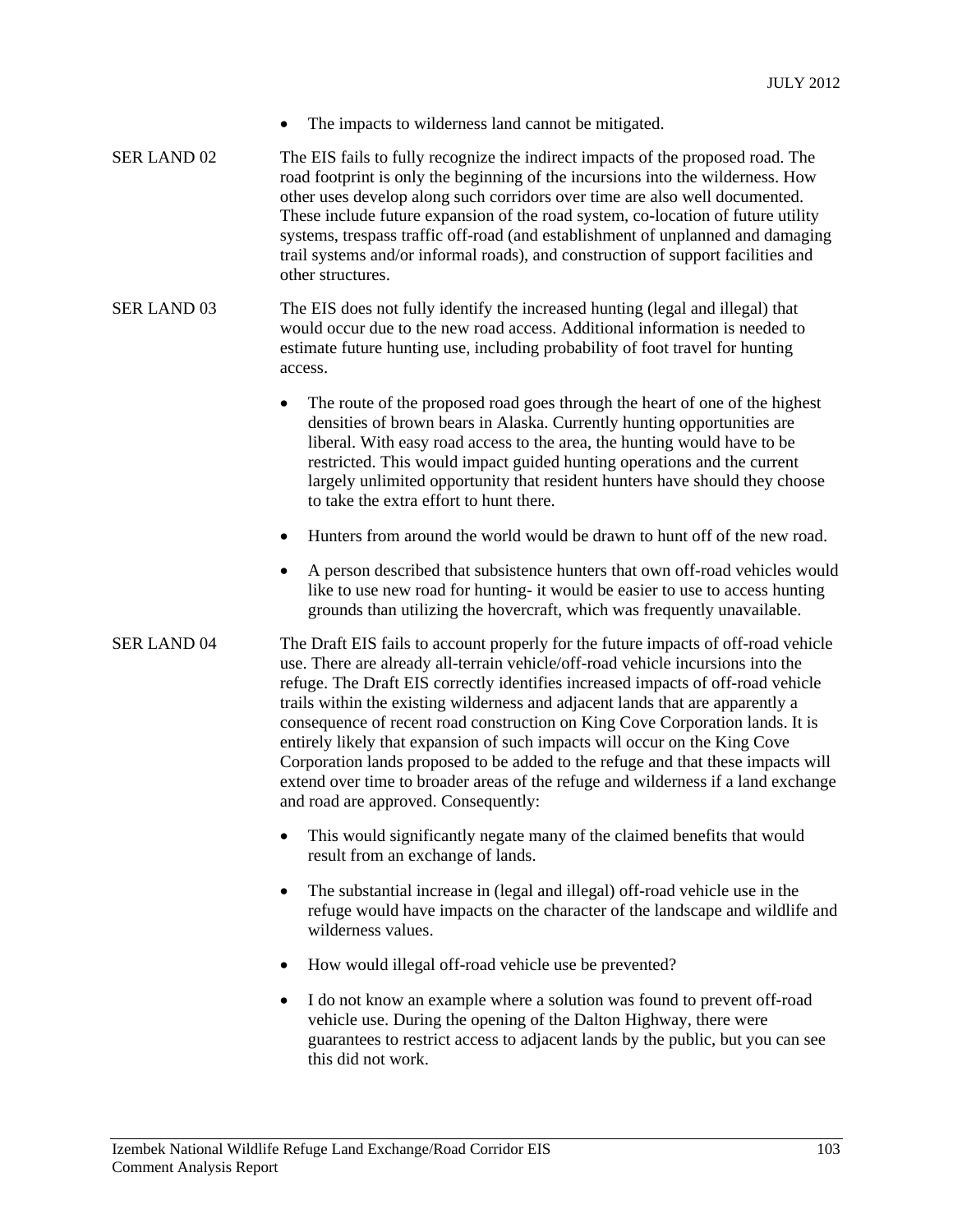### SER LAND 05 It is not substantiated that hunting and unauthorized off-road vehicle use would occur. Many of the resource assessments include increased hunting as an implied negative effect without indicating whether the anticipated hunting is actually an increase of projected hunting pressure or simply a redistribution of future hunting pressure. The regulatory authority of the Service to assure hunting harvest levels are consistent with the terms of the Migratory Bird Treaty Act is not discussed. The bag limits are strictly controlled by either the federal government or the state. The basis for the assumption there will be an unquantified but "substantial" illegal use of motorized vehicle travel into the adjacent wilderness is unexplained and unsubstantiated and needs further discussion in the Final EIS about the probability of substantial illegal motorized travel in the wilderness since the bollard-chain barriers on both sides of the road are specifically required by Subtitle E as an engineering design element to prevent illegal use of motorized travel and associated uses such as increased hunting pressure.

 The Draft EIS seems to imply the bollard-chain barrier systems will be ineffective with local residents or visitors illegally using motorized vehicles to damage wetlands. The King Cove Group requested the Service to indicate the number of violations issued by the Service. The Service has not provided any information to support the magnitude of illegal motorized use in the Izembek Wilderness since its establishment in 1980. Likewise, the Service has not indicated any problem with illegal all-terrain vehicle use in the Izembek Wilderness that adjoins the Frosty Peak Road and other trails shown in Draft EIS Figure 3.3-19.

SER LAND 06 The importance of the proposed road to the State of Alaska and the people of King Cove is understated in the EIS, as is the equitable or more than equitable values of the land exchange. Alternative 2 is the most responsible choice because it brings invaluable new lands into the public domain and represents the most equitable solution for the Aleut shareholders of the King Cove Corporation. This is one place where the Department of the Interior can get it right, where it is possible to accommodate the land use needs of an indigenous people AND add significant acreage to the nation's publicly owned wetlands and wilderness. We are willing to accept reasonable regulations on how, who, and when the road can be used.

- We find no other example of such a generous exchange considering that all we ask in return is 206 acres of land on which to construct a one-lane gravel road.
- Alternative 2 will result in 56,000 acres of pristine land transferred to the federal government; more than 45,000 acres of this land exchange will be designated as new wilderness. The creation of more than 45,000 acres of new wilderness was not acknowledged appropriately in the Draft EIS. There will be a net increase of 13,563 acres of unique and high value wetlands (a ratio of 1:1,043 acres for the 13 acres transferred, or 1:3,563 acres for the 3.8 acres of wetland fill).
- It is a fair trade. These are traditional lands used by our ancestors, and we are willing to relinquish them because this road means that much to us. Representative of how important emergency access is to us, it is 20 percent of King Cove Corporation land or an exchange ratio of more than 200 to 1.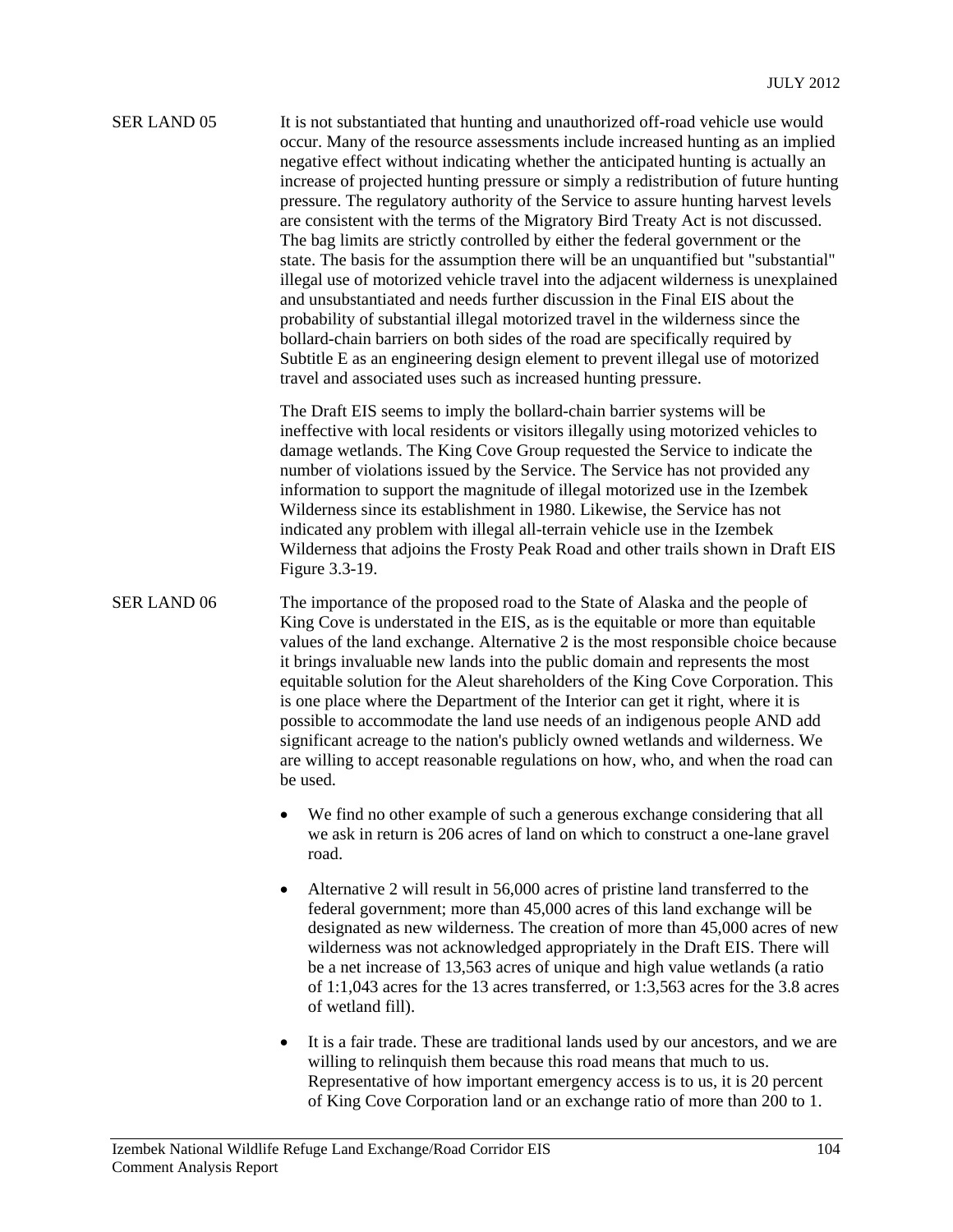That is not to say that we do it without some pain because of the value of what we are giving away.

- Only 7-9 miles of the proposed road will be within the present "designated wilderness" of the refuge and much of that right-of-way dates back to the war.
- SER LAND 07 Izembek National Wildlife Refuge sees very low use compared even to many other refuges in Alaska. It could support more public use and access without significant impacts to its original purpose.
- SER LAND 08 The EIS should more clearly identify the beneficial impacts of proposed land management and new land uses that would result from a land exchange and road. All lands surrounding Kinzarof Lagoon will be designated as wilderness, giving greater protection to Steller's Eider, northern sea otter, and the shoreline that exists presently with public boat launch facilities and motorized access points. There would also be significant positive effects to high value wetlands. New land uses would include wildlife watching, particularly birds; driving the road for pleasure; increased tourism, including tours conducted by the Service along the road, and it would be easier to go hunting. King Cove Corporation shareholders could access their lands at Mortensens Lagoon and Thinpoint Lake more easily than by boat or plane.
- SER LAND 09 The EIS should more clearly identify the adverse impacts and new land uses that would result from a road. Some types of tourism could increase, disturbing wildlife and destroy wildlife habitat, while some types of tourism could be reduced due to changes in wilderness. Impacts could include additional hunting and unintentional fires.
- SER LAND 10 An objective evaluation of the land exchange and road proposal cannot be achieved by considering only the amount of land that would be removed from the refuge versus the amount that would be added. An alternate technique to evaluate land exchange must consider the quality of the lands to be exchanged; the total impacts of road construction, operation, and maintenance, as well as the individuals or entities who will bear these costs; and the effects of increased public use, both legal and illegal, that would occur within the most vital area of the Izembek National Wildlife Refuge and Izembek Wilderness. These impacts must be considered together with the lower quality of the lands that would be added, the lack of credible threats to these lands for the foreseeable future, existing protective benefits of Section  $22(g)$  that would continue if the King Cove Corporation lands and selections were not transferred, and the fact that some of the lands to be added would come with less than ideal capability for protection, such as submerged lands remaining in state ownership and some lands with the subsurface remaining in Aleut Corporation ownership.
- SER LAND 11 The value of the lands proposed for the land exchange is not equally and fairly evaluated in this Draft EIS. It is not easy for the public to see how valuable the exchange lands are (for Alternative #2) and how compelling the trade is. In general the Draft EIS under represents the state and King Cove Corporation Inc. land values involved in the proposed land exchange.
	- The Draft EIS consistently ignores the function and value of habitat of the 4,300 acres of state water and submerged land including 17 miles of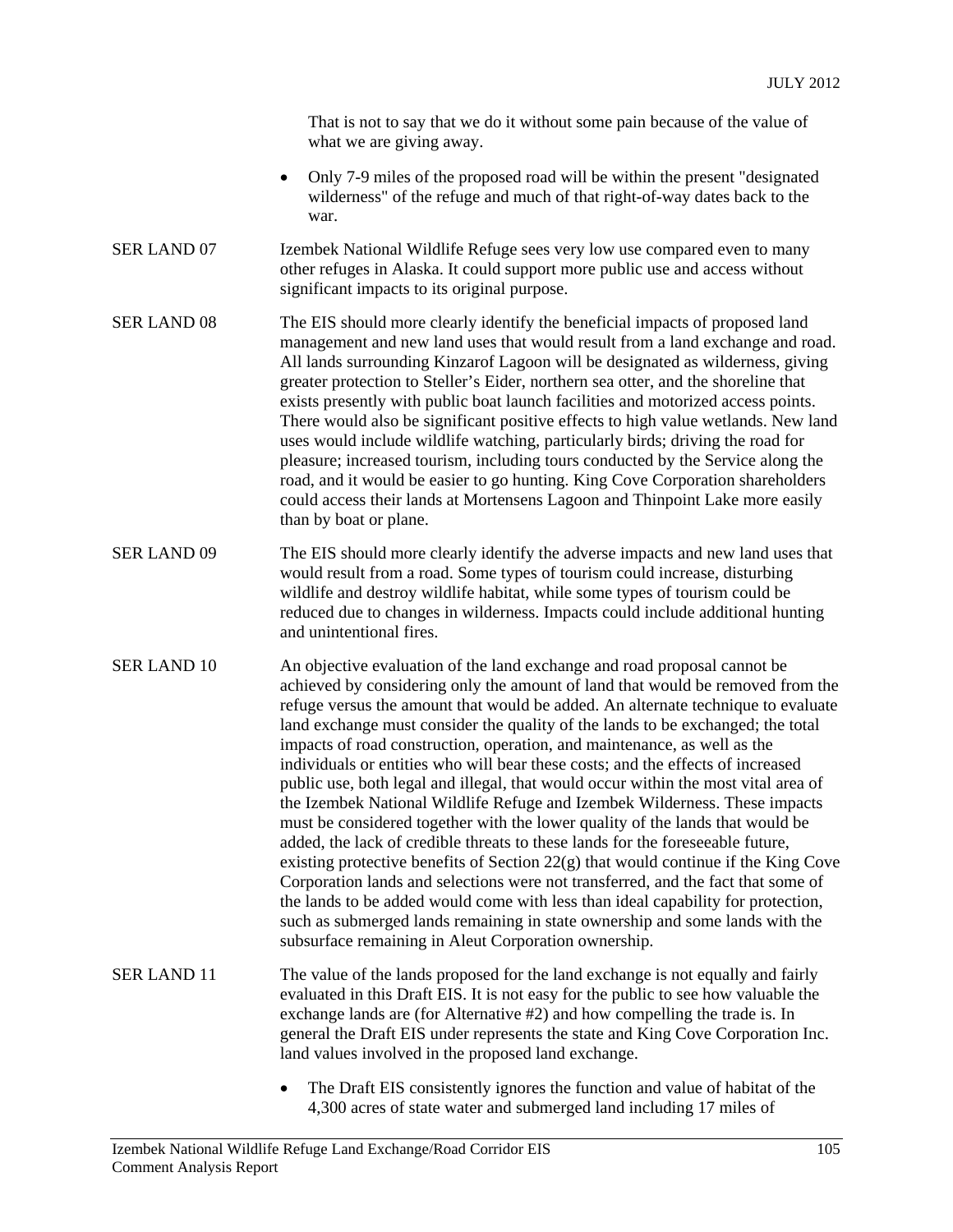intertidal shoreline and 2,300 acres of eelgrass habitat that will be added to the Izembek State Game Refuge and managed like state waters, submerged land, eelgrass habitat and intertidal shoreline that comprise the Izembek Lagoon and Moffet Lagoon (Izembek Lagoon complex). Except for wetlands, the Draft EIS does not describe the resources associated with the other land exchange parcels which lack a consistent description of acres of habitat that allows a relative comparison with the same resource described in detail for the two road corridors.

- Environmental groups offered to purchase Mortensen's Lagoon (all the way down to Thinpoint Lake) to give to the Service because of their wilderness values. This is evidence that the lands to be considered as part of the exchange are valuable.
- If title is transferred to the Service, the state and King Cove Corporation lands, their potential development, recreational use opportunities and other important values will be affected. The Final EIS must address these potential impacts. If a land exchange is authorized and large tracts of land are designated as wilderness, public use of these lands will be dramatically different than what is currently allowed under state management; this important distinction must be captured in the Final EIS. The Final EIS needs to include an analysis of the lost opportunity for revenue that could have been generated from development (e.g., oil, gas, recreation) on King Cove Corporation and State of Alaska lands.
- The Draft EIS gives the impression that the non-federal lands involved in the exchange lack potential for development. This assumption is incorrect, especially regarding the corporation lands that enjoy all the attributes of private landownership.
- In addition, the Affected Environment Section of the Draft EIS fails to take into consideration the hydrocarbon potential on the state lands being offered in the exchange, which are high for gas and moderate for oil. If lands are exchanged, the state will lose the ability to develop these resources. This must be accounted for in the Final EIS in order to adequately inform the decision makers.
- SER LAND 12 (Page 3-207) The Bristol Bay Area Plan discussion appears to minimize the 1985 Bristol Bay Management Plan effort. The EIS should provide a brief summary of the state and federal governments' perspective on this plan.
- SER LAND 13 The Final EIS should more fully address the cumulative effect of the alternatives on future land use on the state and King Cove Corporation parcels, not just the federal ownership in the road corridors. The Final EIS should re-examine the conclusion that there will only be a cumulative "minor" effect for the 8,093 acres of the Mortensens Lagoon parcel. Not only is this parcel directly accessible by road from the City of Cold Bay, but it is not subject to the provisions of ANSCA Section 22(g). While the analysis for reasonably foreseeable future actions is 5 to 10 years, the exchange would be a permanent action, forever foreclosing any energy related facility to be constructed on state lands. The potential for existing ownerships to serve future commercial recreation services should also be evaluated.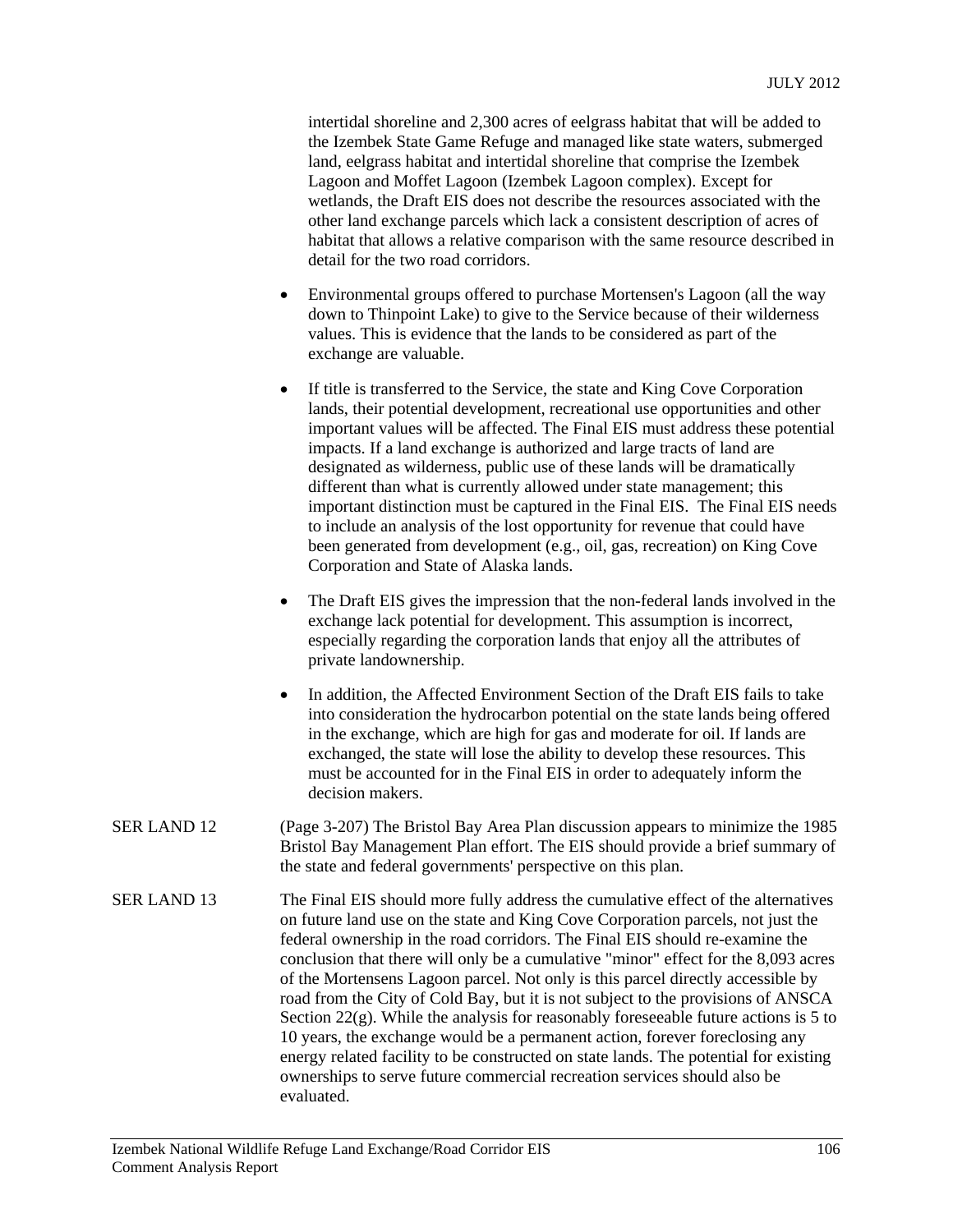| SER LAND 14 | The EIS should better describe existing land uses and the effects of those land      |
|-------------|--------------------------------------------------------------------------------------|
|             | uses. For example, what is the effect of the 50 miles of existing, public accessible |
|             | roads that the Service manages? They intersect caribou migration points.             |

#### SER LAND 15 The following effects to Land Use should be modified in the Final EIS:

- Alternatives 2 and 3 will have a major positive effect on land use in the Izembek National Wildlife Refuge and Alaska Peninsula National Wildlife Refuge because a net of 56,193 acres will be transferred to federal ownership to be managed as part of the National Wildlife Refuge System.
- Alternatives 2 and 3 will have a major positive effect on land use because a net of 49,790 acres will be added to the National Wilderness Preservation System.
- Alternatives 2 and 3 will have a speculative, but major unknown negative effect on the future land use of 5,430 acres of replacement land in the Alaska Peninsula National Wildlife Refuge.
- Alternatives 2 and 3 will have a major negative effect on the King Cove Corporation potential to use 16,126 acres of land donated to the federal government forever, not just the next 5 to 10 years, in return for a safe, reliable, and affordable transportation between the City of King Cove and the Cold Bay Airport.
- Alternatives 2 and 3 will have a major positive effect on land use involving up to 15,560 acres of wetlands including 4,282 acres of state ownership with its 2,300 acres of eelgrass beds and 17 miles of intertidal shoreline, to be managed as a part of the Izembek State Game Refuge in the same manner as are state ownerships comprising the Izembek Lagoon complex.
- Alternatives 1, 4, and 5 will have a major negative effect on land use on 5,430 acres with its unique resources that will be removed from the National Wilderness Preservation System.
- SER LAND 16 The Service should adequately describe the exchange lands and their values, similar to what was begun for the proposed Yukon Flats land exchange. This process should be complete and disclosed to the public in the Final EIS.
- SER LAND 17 The conclusion that the land exchange as a whole would have a major impact is excessive and does not seem to match the data provided in this section. The Service receives approximately 50,000 acres in exchange for approximately 206 acres of refuge lands. The lands received by the Service are within or adjacent to existing Izembek or Alaska Peninsula National Wildlife Refuge lands. The overall benefit to the refuge system should be beneficial. [Draft EIS p. 4-179 4.3.3.1 Land Ownership Direct and Indirect Summary] and [Draft EIS p. 4-180 4.3.3.1 Land Ownership Cumulative Impact]
- SER LAND 18 After determining the ecological and wilderness values of the lands subject to exchange, look at the land trade from a managerial perspective. Do they make sense? The Kinzarof Parcel would be of marginal value owing to its proximity to the roads system, and the Mortensen's Lagoon Parcel would be split from the rest of the refuge. The parcels selected for transfer to King Cove Corporation within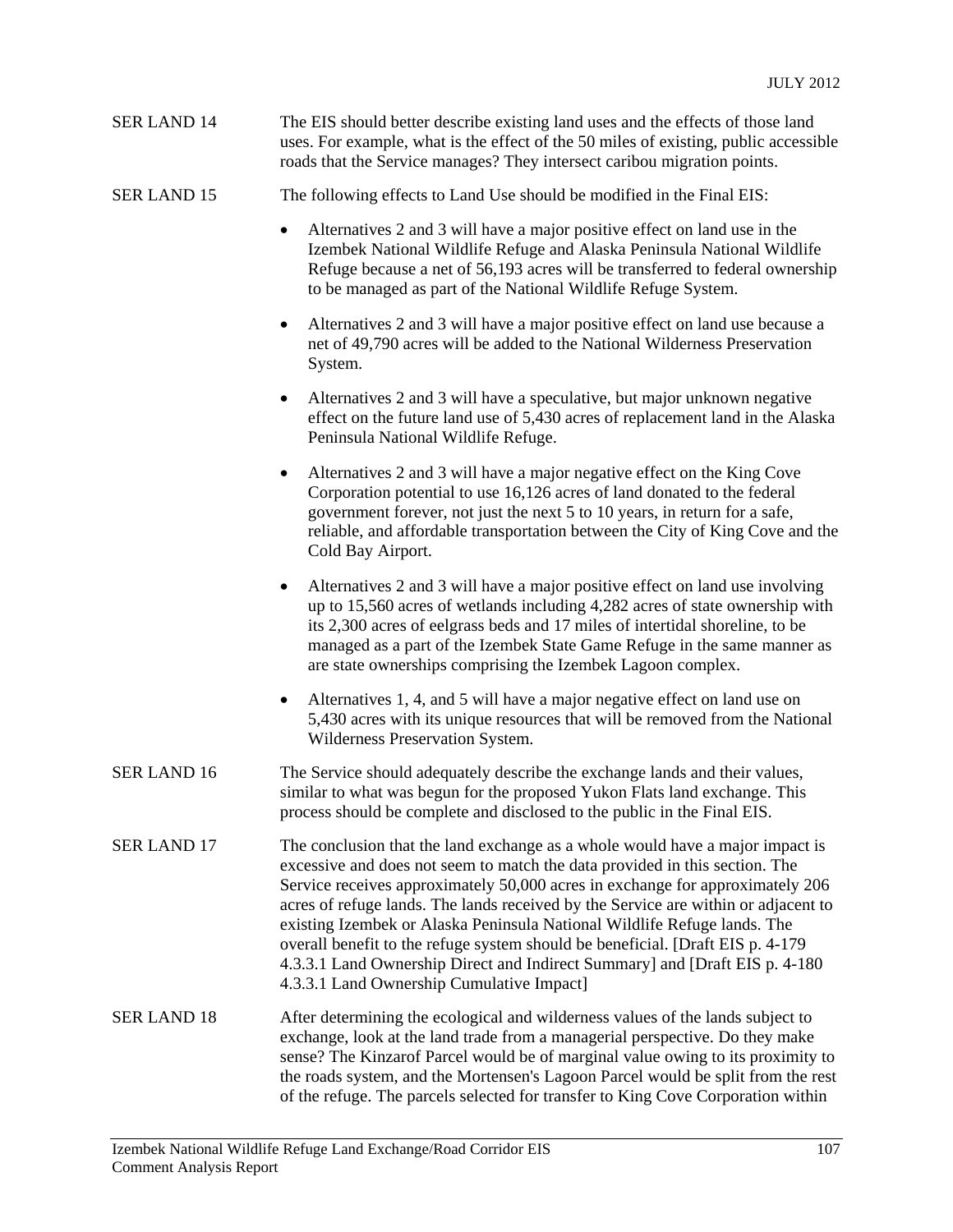the Izembek and Alaska Peninsula National Wildlife Refuges already are protected under 22(g), and the Aleut Corporation would get subsurface rights elsewhere that would become a future problem.

SER LAND 19 The Final EIS should incorporate the following edits to the Land Use sections Executive Summary through Chapter 2:

- [Draft EIS ES-23 Alternative 2] Eliminate "major" effects in Paragraph 2 of this page [to Land Ownership and Public Use]. The original Service analysis was a minor effect and nothing has been presented to warrant this change.
- [Draft EIS ES-23 Alternative 5] How is the effect of eventual conveyance of over 5,000 acres of wilderness land to a private corporation a negligible to minor effect while the conveyance of 206 acres in return for 63,000 acres is not considered negligible to minor or positive?
- [Draft EIS Page 3-198, 5th full paragraph] At the end of the 2nd sentence add the following: The Kinzarof designation as a State Game Refuge does not take place unless the land exchange is completed.
- [Draft EIS Table 24. Effects to Public Use under Subtitle E] Incorporate the comments from the table on page 72-74 of the King Cove Group Consolidated Comments.
- [Draft EIS Page 3-202 Paragraph re: RCA Alaska Communications Inc. Parcel] Add the following at the end of the last sentence: "or obtained by eminent domain as necessary."
- [Draft EIS Chapter 2, Page 2-27, Sec. 2.4.2, Paragraph 4] The Service needs to evaluate if the RCA Alaska Communication, Inc. parcel along the road routes would authorize use, upgrades, and maintenance of the proposed road. Or the Service needs to develop an alternate route around this parcel. Evaluate for the Final EIS.
- SER LAND 20 The Final EIS should incorporate the following edits to the Land Use sections Chapter 3:
	- [Draft EIS Chapter 3 and globally] Add the following in the paragraph discussing Mortensens Lagoon, "Under ANILCA, ANCSA land is not a part of the refuge and management policies of either the Alaska Peninsula or the Izembek National Wildlife Refuge do not apply to these private ownerships."
	- [Draft EIS Chapter 3, Page 3-194, Sec. 3.3.10, Paragraph 2] ANILCA Section 303(3) did not simply rename the Range, it "re-designated" the Range as the Izembek National Wildlife Refuge. We request the following rewrite consistent with pages 12 and 19 of Chapter 1. The Range was (redesignated) Izembek National Wildlife Refuge in 1980 by the ANILCA, Public Law 96-487, and approximately 300,000 acres of the refuge was designated as wilderness.
	- [Draft EIS Chapter 3, Page 3-196, Sec. 3.3.1, Paragraph 1] The state was not aware that the Service would retain an interest on Sitkinak Island for the road right-of-way. The documents say, "This interest would not be extinguished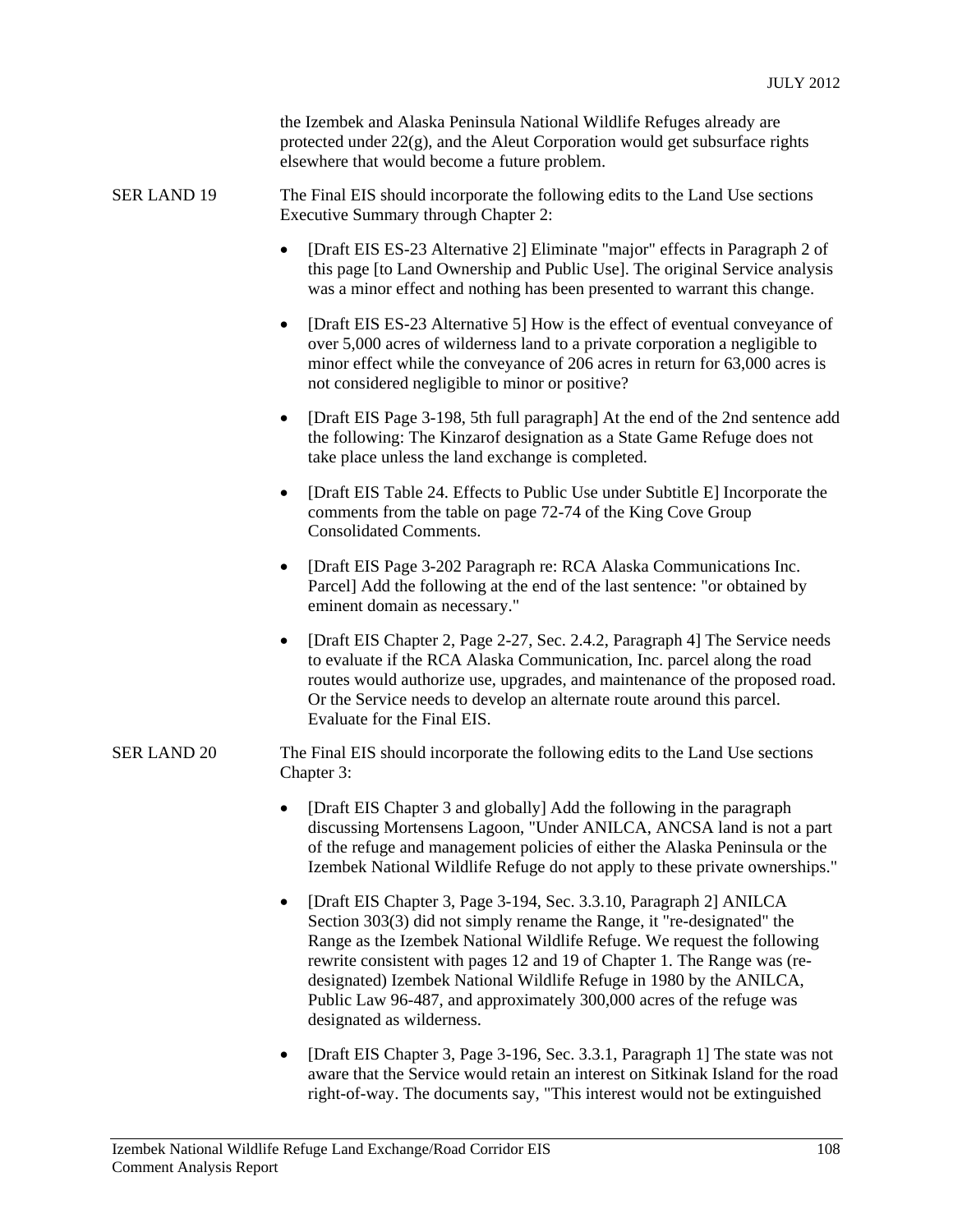unless specific action is taken to release it." Elaborate on this. Why and for what purpose would the Service retain a road right-of-way?

- Draft EIS [3-202 3.3.1.2 Federal Aviation Administration Parcels] The last sentence says that the Federal Aviation Administration has primary management authority for the land and the Service has secondary management authority. Under the land exchange, will the Service no longer have a secondary management authority of the Federal Aviation Administration lands acquired for a road? This needs to be clarified in the text.
- [Draft EIS Chapter 3, Page 3-300, Sec. 3.3.6, Paragraph 4] What will happen to the Mortensens Lagoon cabins if the Service gains ownership of this parcel? Address in Final EIS.
- [Draft EIS Page 3-209] Add the following: "Section 1039(c) of ANILCA states that ANCSA land within a Conservation Unit is not part of the refuge".
- SER LAND 21 The Final EIS should incorporate the following edits to the Land Use sections Chapter 4:
	- [Draft EIS Chapter 4, Page 4-128, Sec. 4.3.2.3, Paragraph 6] This area is not confined to foot travel. Subsistence users are permitted to use approved motorized vehicles in wilderness as authorized by ANILCA. Remove the statement.
	- [Draft EIS Chapter 4, Page 4-176, Sec. 4.3.3.1, Paragraph 7] This section needs to incorporate a discussion about the Generally Allowed Uses on State Land, regarding travel across state land, access improvements to state land, removing or using state resources, etc. The State of Alaska Fact Sheet titled Generally Allowed Uses on State Land language should be incorporated. This document is provided as an enclosure to the state's comments.
	- [Draft EIS Chapter 4, Page 4-176, Sec. 4.3.3.1, Paragraph 3] Sitkinak Island parcels transferred to the state would need to be free of contamination and would be managed under the Kodiak Area Plan. This plan could be amended to address management changes needed to protect newly acquired harbor seal habitat. The parcels on the main island would be classified as Grazing and Settlement. The spit would likely be classified as General Use. Suggested replacement text: "Under the exchange effected by Alternative 2, these lands would be transferred to the State of Alaska for management under the Kodiak Area Plan, including any plan amendments. The parcels on the main island would be classified as Grazing and Settlement. The spit would likely be classified as General Use or Wildlife Habitat."

#### SER LAND 22 The Final EIS should incorporate the following edits to the Public Use sections:

- For the same reasons described under Land Use, there should be an overall major positive effect on public use under Alternative 2 or 3.
- Addition to, or retaining, federal ownership of 16,126 acres of private lands, will have a major positive effect on public use because the King Cove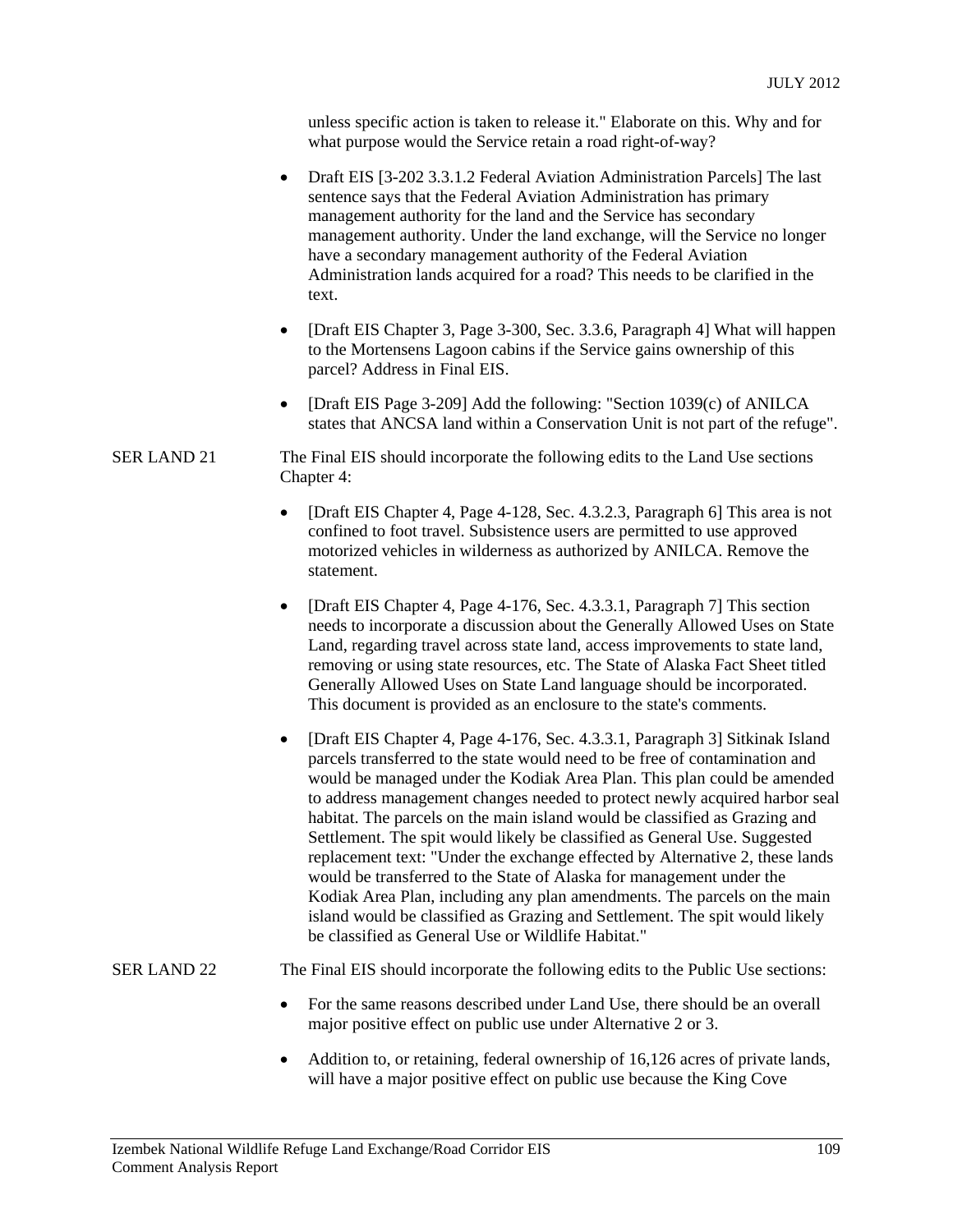Corporation will forego forever the opportunity to have exclusive control over public use on private lands.

- Include a projection of reasonably expected increase, if any, in public use on the lands exchange where ownership is permanently changed as a direct result of Alternative 2 or Alternative 3.
- [Draft EIS Page 2-71 Public Use/Cumulative Effects Alternative 2 and 3] The effects to the public use of the areas are major (beneficial). Addition of private land in federal ownership is clearly beneficial to public use. This need to be reflected in the graph.
- The Draft EIS needs to provide a graphic with the 17(b) easements shown in relationship to the existing transportation system
- [Draft EIS Page 3-293 Public Use] The Service should clearly state that the waters, submerged land, eelgrass beds and intertidal shoreline of both Kinzarof Lagoon and Izembek-Moffett Lagoons are in exclusive state ownership.
- [Draft EIS Page 4-85-Public Use] Negligible is the wrong category for evaluation of effect on public use. The effect is permanent and observable. This qualifies as major under page 4-4 criteria.
- Investigate the projected increases in human populations in the communities of King Cove and Cold Bay, and to determine how prevalent hunting, for example, is in those communities. Likewise, some assessment of projected levels of visitors to the area in the future, based on historic trends and focusing on those visitors who hunt, would be helpful. With this information, the Service could determine, at least roughly, how likely it is that an increase in human outdoor activities would occur in the region in the foreseeable future. Important questions to be asked in this regard are (1) whether hunting pressure, for example, is expected to increase substantially based on an a projected increase in human presence in the area, or (2) whether hunting pressure might increase less because the populations of residents and visitors are expected to remain relatively stable.
- SER LAND 23 The Service should work with Alaska Department of Fish and Game to ensure that Figure 1-2 properly shows the State Game Refuge boundary. Currently the DEIS states "…extension that reaches as much as 3 miles seaward…"; however, it may only be one mile. [Chapter 1, Page 1-21, Sec. 1.6.3.2, Paragraph 1].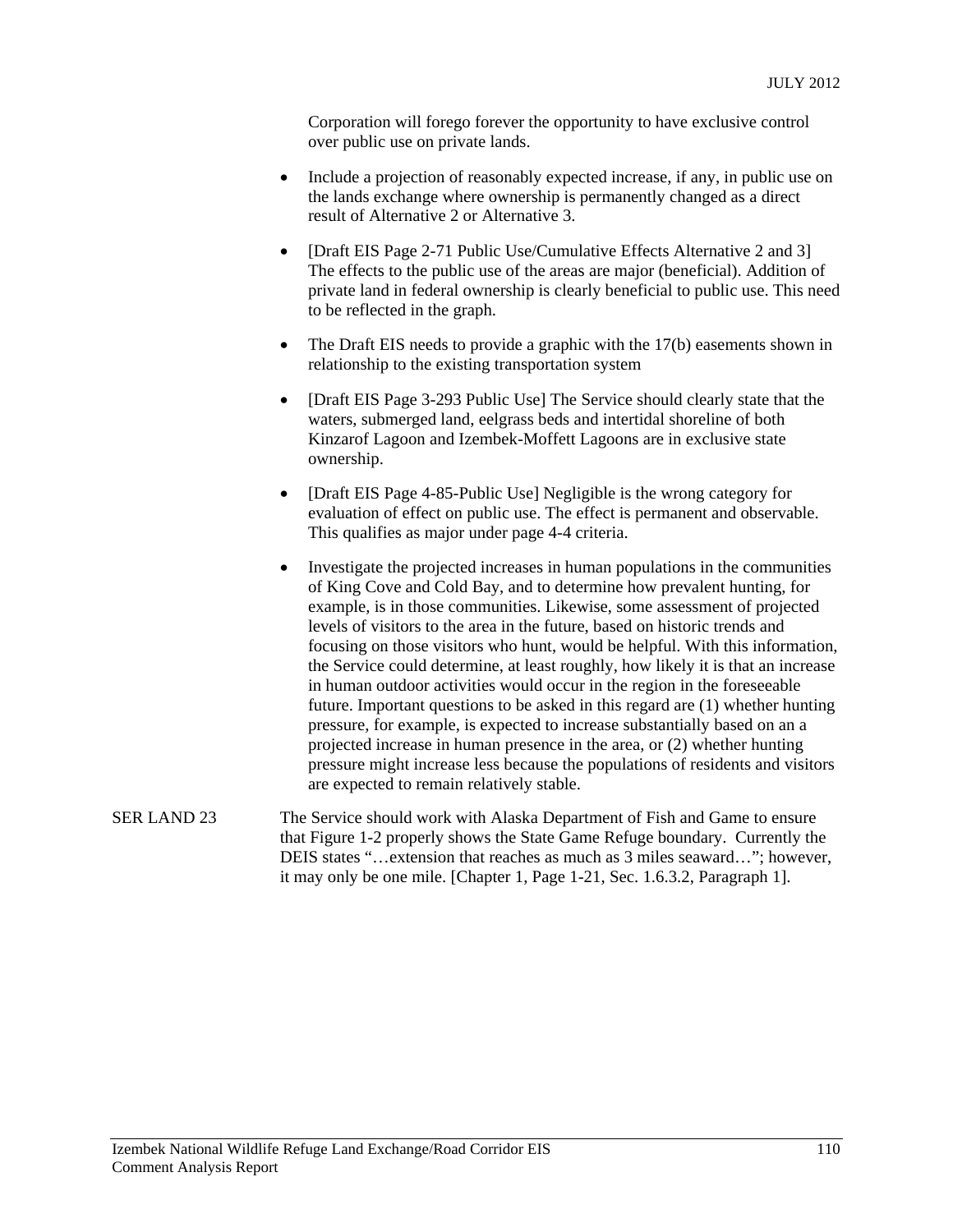### Socioeconomic Resources - Public Revenue and Fiscal Considerations (SER REV)

| <b>SER REV</b>    | Comments related to the use of public/taxpayer money for the project, the<br>funding source for implementation of alternatives including road construction<br>and operation, as well as the overall impacts to the region's economy. Comments<br>related to the analysis of costs of the alternatives.                                                                                                                                                                                                                                                                                                                                                            |  |
|-------------------|-------------------------------------------------------------------------------------------------------------------------------------------------------------------------------------------------------------------------------------------------------------------------------------------------------------------------------------------------------------------------------------------------------------------------------------------------------------------------------------------------------------------------------------------------------------------------------------------------------------------------------------------------------------------|--|
| SER REV 01        | The Service should consider that large amounts of money were spent previously<br>for marine links between Cold Bay and King Cove that have proven successful in<br>medical situations. For the cost of building and maintaining the road, these<br>marine links could be sustained.                                                                                                                                                                                                                                                                                                                                                                               |  |
| SER REV 02        | The Draft EIS fails to present a benefit-cost analysis of the proposed alternatives<br>which is how federal agencies should establish whether or not a project generates<br>net public benefits from a social perspective. Analysis should include mineral<br>potential for the state parcels involved in the land exchange, and the potential<br>loss of opportunities to generate revenue from the lands if they become<br>designated wilderness. Opportunity costs of time associated with longer trip<br>lengths should also be considered. The costs of the Izembek Road Project likely<br>exceed benefits by a factor of 7 in the most optimistic scenario. |  |
|                   | The Aleutians East Borough has already terminated hovercraft service and<br>$\bullet$<br>has stated that it has no plans to resume service in the foreseeable future and<br>so this effect would not be causally related to the road, should it be<br>constructed, and is thus inappropriate for consideration in a benefit-cost<br>analysis that is designed to address incremental impacts of the road.                                                                                                                                                                                                                                                         |  |
| SER REV 03        | The Service should clarify how it calculated the costs to build the road for<br>Alternatives 2 and 3. The cost of the road discussed in the Draft EIS needs to<br>include: expenses to ship gravel/construction materials, the cost of the<br>uncompleted road from Lenard harbor, the cost of law enforcement for the road,<br>procurement of maintenance equipment, treatments for dust palliative, and<br>expenses for increased federal land management.                                                                                                                                                                                                      |  |
| <b>SER REV 04</b> | The Service should take into consideration that the cost and maintenance of a<br>road is frequently under-budgeted, and the proposed road is likely economically<br>unsound, especially for a road that would be impassable for much of the year.<br>Funds would be better spent on other things. The road is not justifiable<br>economically or environmentally.                                                                                                                                                                                                                                                                                                 |  |
| <b>SER REV 05</b> | Clarify how the cost estimates for the hovercraft and ferry were developed.<br>Explain why the numbers presented for cost and ridership are different than the<br>2003 EIS. Include the cost of the vessels, and the expense of staff for 24/7<br>emergency service and where the staff would live.                                                                                                                                                                                                                                                                                                                                                               |  |
| <b>SER REV 06</b> | It may be in King Cove's best interest to use the federal grant to build a good<br>marine link from Lenard Harbor to Cold Bay instead of that road north. Congress<br>should also look at this in its role of grant oversight.                                                                                                                                                                                                                                                                                                                                                                                                                                    |  |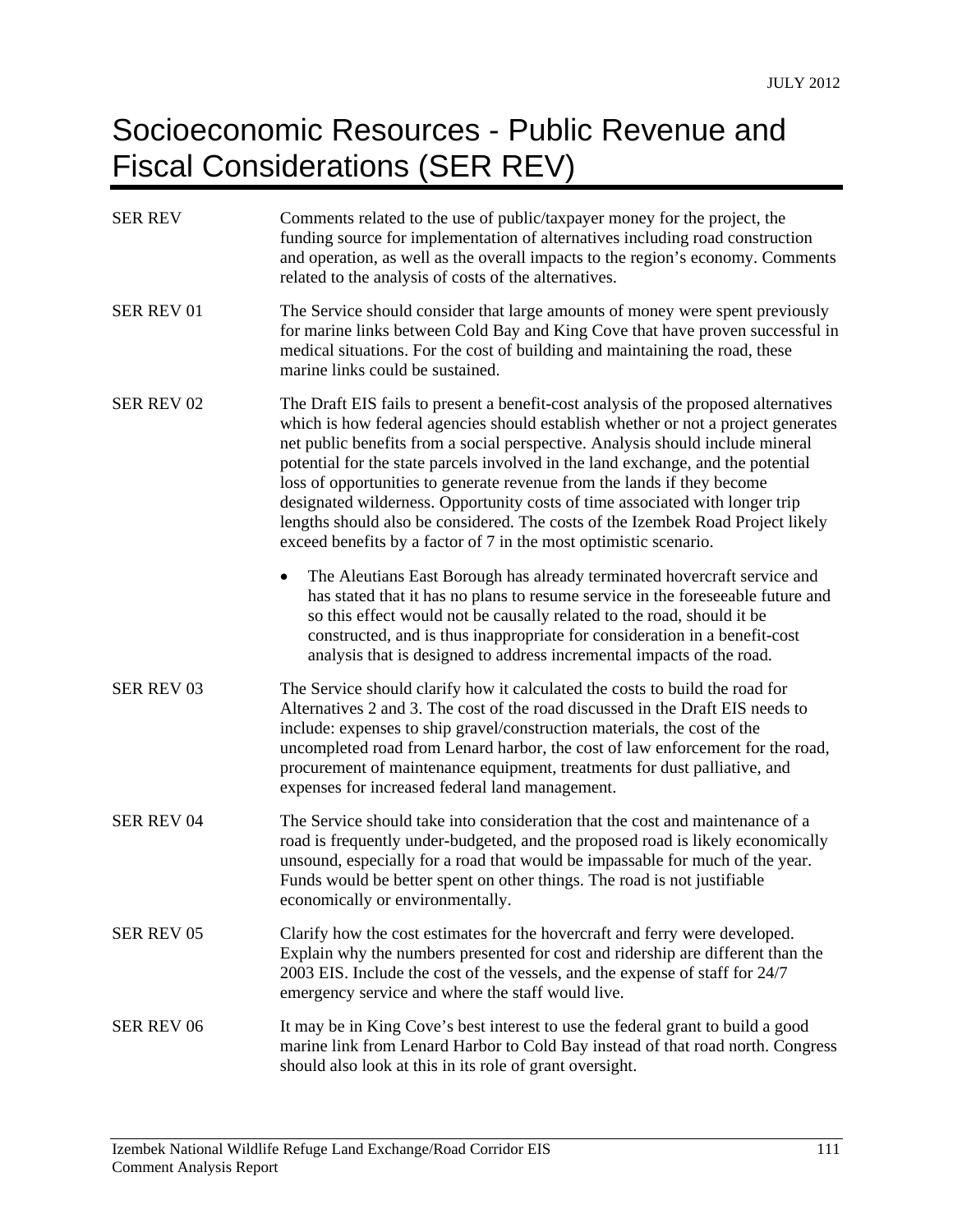| <b>SER REV 07</b> | Include the cost of medical evacuation service (\$30,000 per evacuation) in the<br>analysis.                                                                                                                                                                                                                                                                                                                                                   |
|-------------------|------------------------------------------------------------------------------------------------------------------------------------------------------------------------------------------------------------------------------------------------------------------------------------------------------------------------------------------------------------------------------------------------------------------------------------------------|
| <b>SER REV 08</b> | It is expensive for the residents of King Cove and Cold Bay to travel by airplane<br>and hovercraft, particularly expensive for families, and driving on a road would<br>be more cost effective. There is also a cost associated with unused tickets and<br>waiting away from home for the weather to enable travel. Ground travel is also<br>less costly for commercial interests.                                                            |
| <b>SER REV 09</b> | Considering the current situation of the national economy, it does not make sense<br>to spend federal money (and therefore, taxpayers' money) on a road that will be<br>used by few people and be harmful to the refuge. Federal Highway<br>Administration policy does not endorse projects whose life cycle costs exceed<br>benefits.                                                                                                         |
| <b>SER REV 10</b> | The cost of building and maintaining the road will not burden the taxpayer.                                                                                                                                                                                                                                                                                                                                                                    |
| <b>SER REV 11</b> | The cost of building the road is cheaper than the cost of the hovercraft or ferry<br>alternatives. The economic benefits that would be created by the proposed road<br>do justify the cost of construction and maintenance. Jobs may be created from<br>construction and maintenance of the road, policy enforcement, and use of the<br>road for fisheries, tourism, and the overall enhancement of the infrastructure.                        |
| <b>SER REV 12</b> | The Draft EIS fails to account the loss of passive use values associated with the<br>conversion of pristine wilderness and refuge land into a road corridor. Passive<br>use values represent an individual's willingness to pay for protecting a resource,<br>even if they may never use it in any way. Estimated passive use damages<br>represent a present value cost of \$1,157,473 for Alternative 2 and \$1,307,196 for<br>Alternative 3. |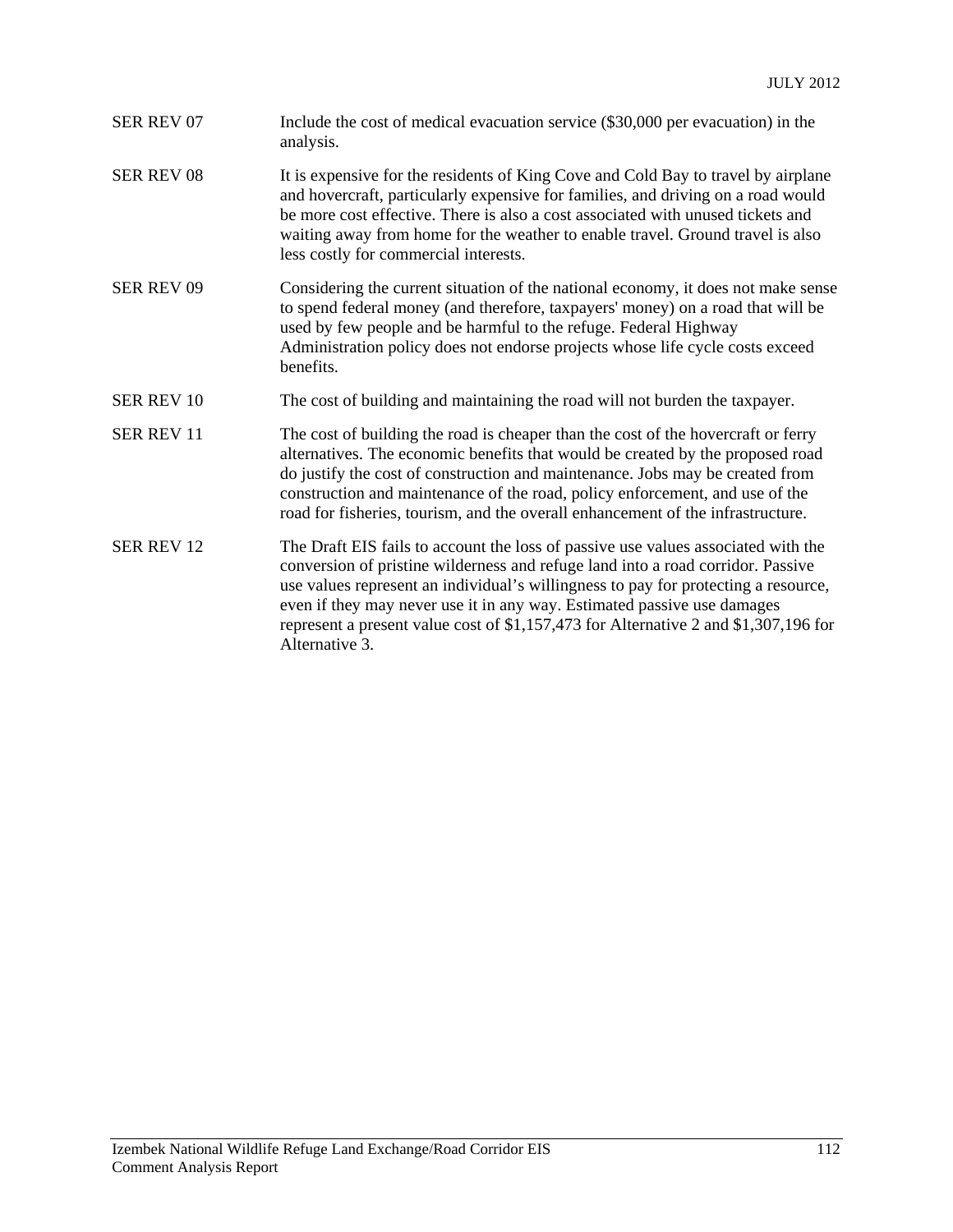### Socioeconomic Resources - Road Design, Bridges, Transportation, Planning and Transportation Systems (air, water and road) (SER ROAD)

| <b>SER ROAD</b>    | Comments on the details of the road design and its connection to other roads;<br>comments related to road maintenance and plowing; comments related to impacts<br>to historic area roads; comments related to other types of transportation systems.                                                                                                                                                                                                                                                                                                                                                                                                        |  |  |
|--------------------|-------------------------------------------------------------------------------------------------------------------------------------------------------------------------------------------------------------------------------------------------------------------------------------------------------------------------------------------------------------------------------------------------------------------------------------------------------------------------------------------------------------------------------------------------------------------------------------------------------------------------------------------------------------|--|--|
| SER ROAD 01        | The assumption in the Draft EIS that a road would almost always be available,<br>assuming regular timely maintenance, does not appear to be substantiated for this<br>region. A road would not be a practical, year-round solution because it will be<br>costly to build and dangerous when it is in operation because of:                                                                                                                                                                                                                                                                                                                                  |  |  |
|                    | severe weather (e.g. high winds average wind velocity in Cold Bay is<br>17mph); the project area has a harsh environment much of the year                                                                                                                                                                                                                                                                                                                                                                                                                                                                                                                   |  |  |
|                    | climate change (more frequent and stronger storms, changing water levels)<br>٠<br>will result in more extreme weather along the road;                                                                                                                                                                                                                                                                                                                                                                                                                                                                                                                       |  |  |
|                    | steep terrain/slopes (that could cause avalanche), wetland depressions,<br>unstable volcanic soils                                                                                                                                                                                                                                                                                                                                                                                                                                                                                                                                                          |  |  |
|                    | persistent fog, year-round                                                                                                                                                                                                                                                                                                                                                                                                                                                                                                                                                                                                                                  |  |  |
|                    | frequent winter storms would cause icing, drifting, slides, and blowing snow<br>that reduces visibility to near zero at times                                                                                                                                                                                                                                                                                                                                                                                                                                                                                                                               |  |  |
|                    | plowing snow does not affect visibility                                                                                                                                                                                                                                                                                                                                                                                                                                                                                                                                                                                                                     |  |  |
|                    | the ability of local road maintenance equipment to keep a new road open in<br>addition to maintaining existing transportation corridors (airports, existing<br>roads, public parking, etc.)                                                                                                                                                                                                                                                                                                                                                                                                                                                                 |  |  |
|                    | building and maintaining a road north from Lenard Harbor to the edge of the<br>٠<br>Izembek National Wildlife Refuge and Izembek Wilderness would be<br>extremely difficult because of the soils, avalanche terrain, and recurring bad<br>weather.                                                                                                                                                                                                                                                                                                                                                                                                          |  |  |
| <b>SER ROAD 02</b> | The 100-foot road corridor width should be cited as an "average" width that can<br>be adjusted up or down as dictated by the final engineering design.                                                                                                                                                                                                                                                                                                                                                                                                                                                                                                      |  |  |
|                    | • Rigidly confining a road to a 100-foot wide corridor greatly limits excavation<br>depths and embankment widths. That constriction greatly limits the ability to<br>balance cut and fill volumes and, in turn, leads to having to utilize offsite<br>borrow pits. The preliminary engineering design that is included in this Draft<br>EIS does conclude that there will have to be substantial offsite borrow to<br>construct the road and that, with one limited exception, offsite borrow<br>sources do not exist in the project area. It will greatly raise the construction<br>costs to have to Import borrow material. This approach is at odds with |  |  |

standard road design practice and is believed to be totally unnecessary if one

accepts the premise that roadway excavation could likely provide the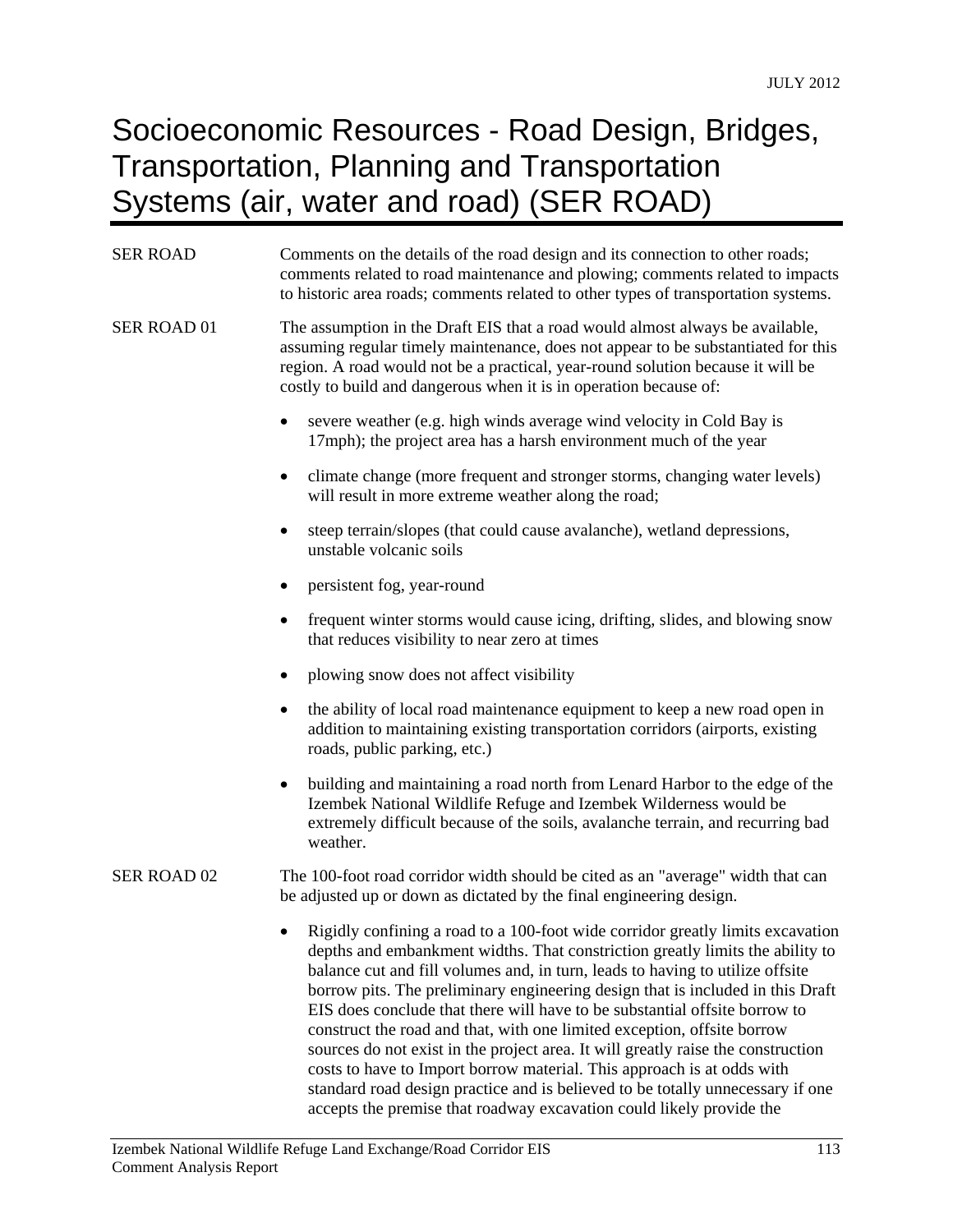majority of material needed to construct roadway embankments. Lastly, a fixed and restricted 100-foot wide corridor width can become a major impediment if the road needs to be realigned to avoid an unforeseen cultural resource site, to improve a stream crossing location or to avoid an unforeseen bad foundation condition. It also greatly constricts the construction contractors operations where large earthmoving vehicles require large turning radiuses.

- SER ROAD 03 The EIS should note that adverse impacts from road construction, maintenance, and use are well documented. These include erosion, changes to drainage patterns; fish passage concerns, noise and collision impacts to wildlife; direct destruction of plants and habitat, and indirect impacts from dust, toxic fluids and fuel; earlier snow melt from concentration of radiant heat; exhaust fumes; junk and litter; and vectors for spread of invasive plants.
- SER ROAD 04 The Tribes will commit to work with the state government in order to build the road to the highest standards. The Tribes anticipate the construction will be closely scrutinized, as is appropriate, to the quality of the land. We are building roads here as we speak. It is complicated, but we can do a pretty good job.
- SER ROAD 05 The Draft EIS is missing information about historic and existing roads in the project area.
	- There are "trails" through the refuge that radiate from the community of Cold Bay. Current maps show this road system as "trails", but this nomenclature was changed on Service maps shortly before the original EIS to fool the public into thinking that there were no roads there. In fact, if one zooms in on the cover of the Executive Summary, you can see a one lane gravel road crossing entirely across the photograph. These roads afford the Service and residents of Cold Bay with access to the far flung reaches of the refuge. The roads are not surrounded by "bollards" to prevent access to the surrounding land. The existence of the road system is important, because it represents an existing human intrusion on the wilderness character of the refuge,
	- A 1988 US Army Corps of Engineers report "Cold Bay in World War II Fort Randall and Russian Naval Lend-Lease," page 17, states that in King Cove, considered a part of Cold Bay, repair facilities for small craft were constructed, including a 150-ton marine railway and an adjacent machine shop. Therefore, there was a connection between the two communities long before the Wilderness Act of 1964.
	- Around 1963, a considerable area (what is now a complex and vibrant plant community) was mud, sand and gravel remains bulldozed during World War II activities. There was (and remains) an extensive military road system. Some of those roads extended toward Moffit Lagoon. One went 5/8 the of the way across the Kinzarof Isthmus to Blinn Lake and beyond, toward the Joshua Green River. Most of this road can still be seen from the air and is well identified on old maps of the area. The presence of this existing road should be noted in the document.
- SER ROAD 06 The road does not improve the emergency response time. Under good conditions, compare a 1.5 to 2 hour car ride to a 20-minute hovercraft ride. A road in winter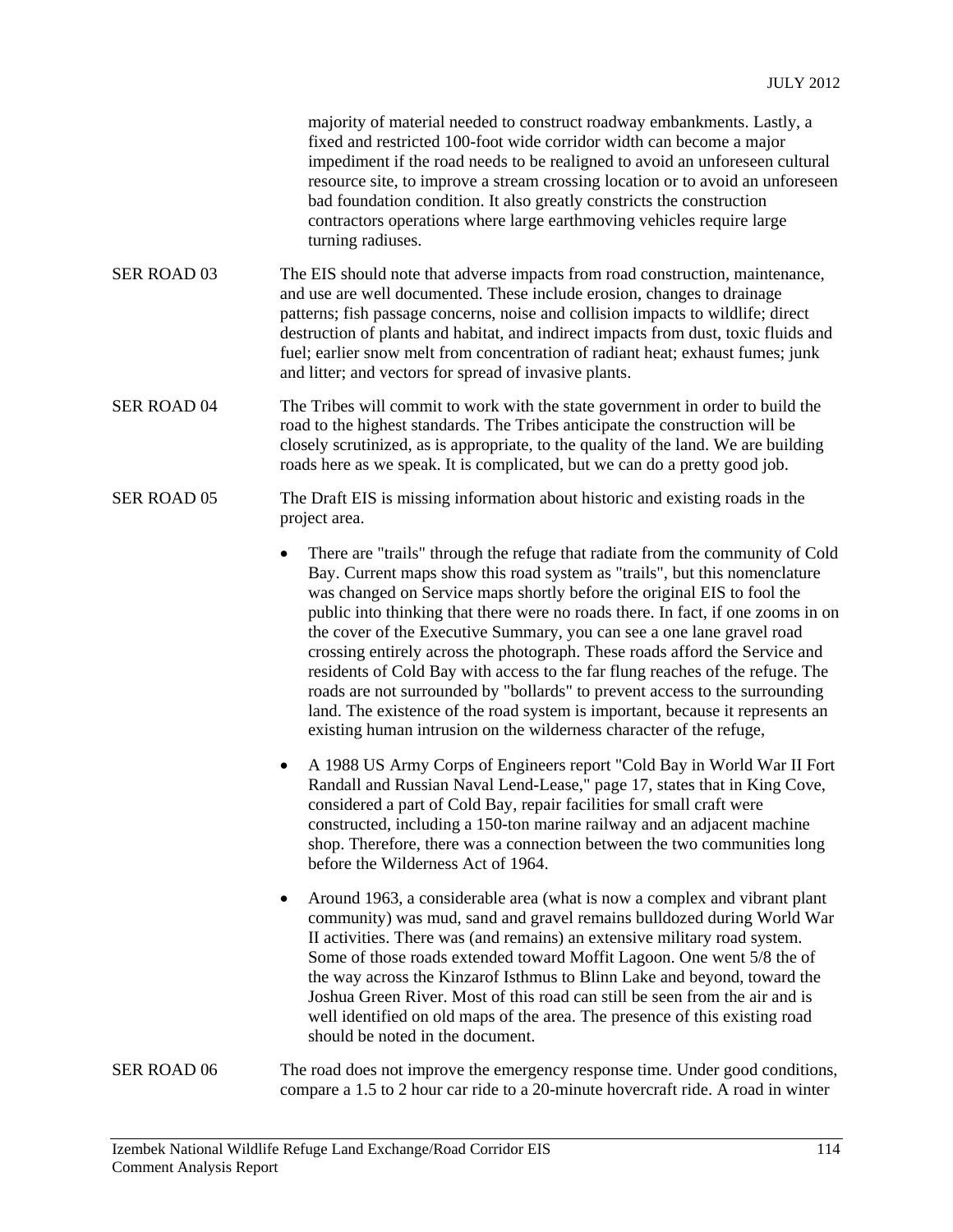is no more functional than a fishing boat in high seas or an airplane in stormy weather.

SER ROAD 07 Further, anyone driving roads where there is snow removal and maintenance equipment in use, or in rural areas where there is little traffic enforcement available, knows that maintaining the integrity of a barrier is a significant challenge. Because the maintenance will not the responsibility of the Service, it will be difficult to ensure this mitigation measure is enforced or achievable.

- SER ROAD 08 Road maintenance would not be an issue; you simply need the right equipment.
	- If they can do it in Valdez, they can do it here.
	- Maintenance costs will be lower for the road that goes through Lenard Harbor because it has a southern exposure road. When the sun does come out, it is going to melt the snow off the road quicker.
- SER ROAD 09 Despite restriction on commercial use in the Omnibus Act, long term use of road corridor is not defined. The EIS should examine whether transfer of title to the state for the road corridor could result in commercial use of the road in the future. Explain whether there are long term restrictions on type or amount of vehicle use on the road corridor once transferred to the state.
- SER ROAD 10 There are so few cars in Cold Bay, the impacts from the road would be small. An example is the bridge built over a creek in the Baldy Mountain area. That bridge was incredible. It is still there. But that was carved out of the wilderness. This road could built with very little impact on any of the fish or the wildlife.
- SER ROAD 11 Maintenance estimates of the road are too low:
	- For a comparison, it is a challenge to keep a 1.5 mile road to the dump maintained during the winter. It could not be kept open every day this year or last year.
	- This document estimates keeping 30-some-odd miles open/kept-up for \$149,000. You could not keep it plowed for that. You would have 10 to have people out there 24 hours a day, literally, plowing the roads to keep them open.
	- We cannot keep our roads in Cold Bay open all year due to drifting blowing snow. I think trying to keep a road between the two communities is pretty much impossible without spending a small fortune.
	- [Draft EIS Executive Summary, page 20, Table ES-2 Maintenance costs] The total costs in the table seem low. Does it include snow removal costs or the expected extra costs of vehicle maintenance and fuel given that the length of roads in the area will increase considerably for the state of Alaska? The state currently has trouble maintaining the runway and the road between Cold Bay and the Air Force facility.
- SER ROAD 12 [Draft EIS Page 3-264, 3rd paragraph] A portion of Frosty Peak Road extends for miles into the Izembek Wilderness, but on a ditch-to-ditch basis, was excluded from a wilderness designation so that visitors and local Cold Bay residents could continue to use it after the official wilderness designation. This previous action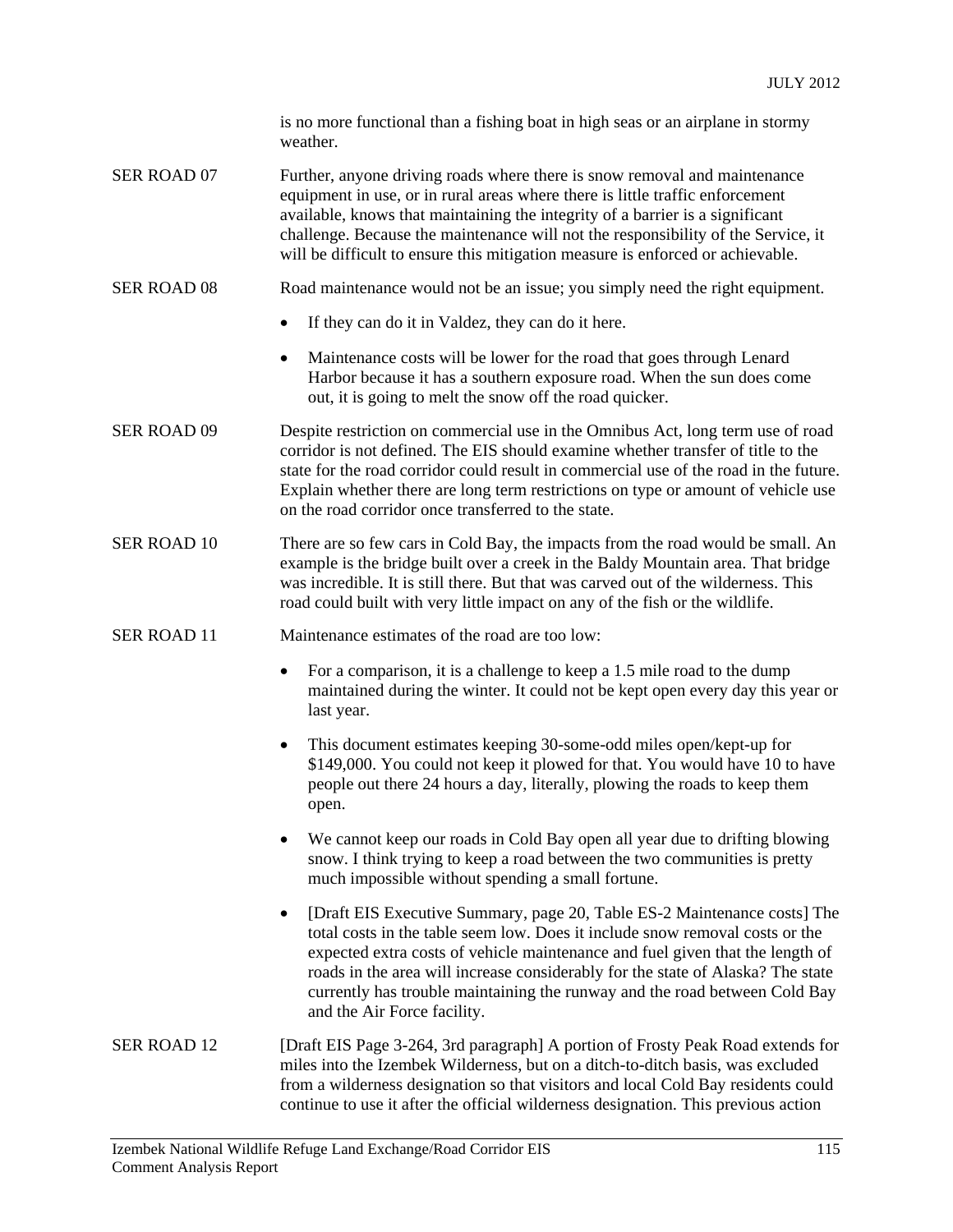by the federal government has established a precedence that should be acknowledged in the Final EIS.

- SER ROAD 13 Please revise the Transportation section to reflect the following:
	- [Draft EIS Page 3-265-266] The 5-mile road from the center of town to the King Cove Airport is known as Airport Road (not Hydroelectric Road).
	- [Draft EIS Page 3-265-266] There is no vehicle registration process or requirement in King Cove.
	- [Draft EIS Page 3-265-266] The harbormaster in King Cove rented cars, but as a private business and not as part of his job as the former harbormaster.
	- [Draft EIS Page 3-273, 1st paragraph] The referenced statement from the 2003 EIS that the road from the town of King Cove to the airport can be closed for several days in the winter because of snow is not accurate. Since the early 1980s, the city has had a fleet of snow removal equipment (i.e. graders, loaders, and dump trucks) and has always had the Airport Road travelable with 8 hours or less of all major snow storms.
	- Schedule delays at the King Cove Airport are not reported in the Draft EIS. The 2003 EIS notes that air service to and from the King Cove Airport was not available 55 days a year (85 percent) which is not inconsistent with the most recent schedule completion reported by PenAir as approximately 44 days a year (88 percent) in 2010. Thus, immediate access for an emergency situation is severely limited.
	- Cold Bay is not accessible by boat or ferry during some winters. In the old days it always froze over in Cold Bay so you could not get your boat to dock. This year it did. But for about ten years there, it did not.
- SER ROAD 14 The reliability of the road and air travel is disputed.
	- A road located in either the Southern or Central Road Corridors will be available on a 24/7 basis 365 days a year. The 2003 EIS assumed an allweather road would be available, except for up to 4 days a year. The Draft EIS assumed a road in either the Southern Road Corridor (Alternative 2) or the Central Road Corridor (Alternative 3) would have a 98 percent reliability on a 24/7 basis to meet scheduled operations, e.g. not available for a total of up to 7 days a year under either Alternative 2 or Alternative 3. Snow and storm washouts will be the reason for road closures, which is approximately the same period that the Cold Bay Airport is closed by snow and severe weather. This represents a virtually 24/7/365 solution of immediate transport 98 percent of the time.
	- Flying through the canyon to get to Cold Bay is pretty violent at times. But the aircraft that we are using is very old. It is used to haul freight, and they are down to one plane and one pilot in Cold Bay to handle four villages. That puts a lot of pressure on the pilots over there. We know that a Cherokee aircraft is designed for general aviation aircraft only, but they're used for commercial here. The small Cherokees can barely fly when it is blowing above 30 MPH.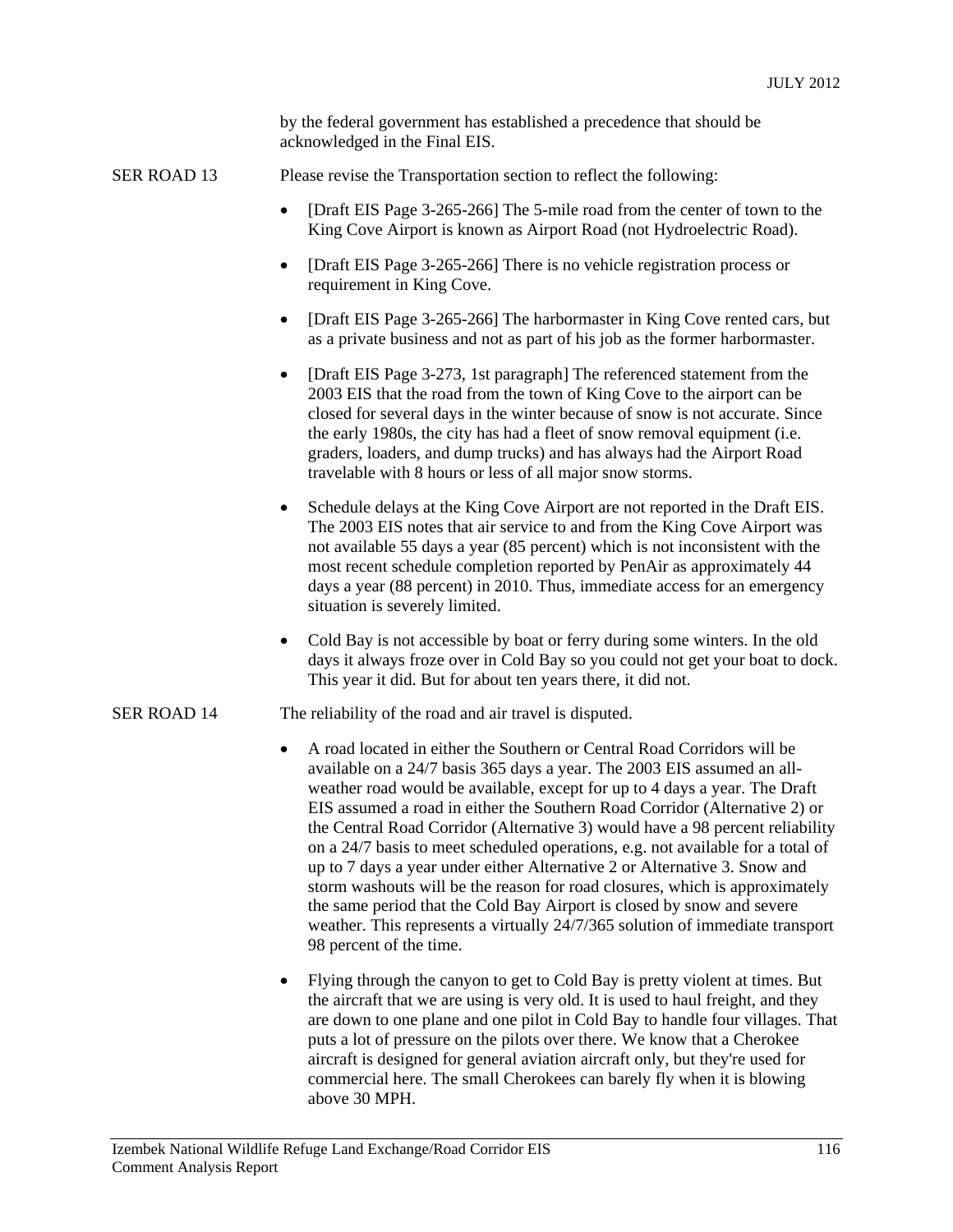- We cannot always rely on the King Cove Airport because the runway is not paved so the medical evacuation jet cannot always land here. Bad lighting at the airport prohibits planes from landing after dark.
- Cold Bay has a cross wind airport so you could decide which route is best to go on with the wind. King Cove does not have a crosswind runway; it is just a straight runway.
- SER ROAD 15 The reliability and/or viability of the hovercraft is questioned, therefore the Draft EIS should be revised to reflect the following:
	- Overall, the reliability of the past hovercraft operation in Cold Bay is essentially no better than the reliability of existing transportation. We cannot rely on the hovercraft here because of the weather, the lack of parts, and the city's inability to pay for maintenance.
	- The proposed operation of 1 round trip on a 6 day a week schedule for the hovercraft under Alternative 4 means scheduled hovercraft service is not available for 52 days a year regardless of sea conditions. The Service has assumed the hovercraft will have a 70 percent reliability to meet scheduled operations, e.g. not available for an additional 94 schedule-days due to sea conditions or maintenance/crew availability for a total unavailability of the hovercraft to provide service to meet scheduled air service at the Cold Bay Airport for a total of up to 146 days a year.
	- Existing authorizations for hovercraft operations between the northeast corner of Cold Bay and Cross Wind Cove provide an exemption for "lifethreatening medical emergencies" that will be available even when inside the No Transit Zone established to prevent adverse impact to wildlife species (see Mitigation Measure 5.B.i). Urgent medical referrals or scheduled or long-lead medical appointments or other urgent travel requirements do not qualify for this Corps/Service approved exemption.
	- The proposal of having a hovercraft used as a ferry is not feasible. In this part of the Alaska Peninsula there are high sustained winds in the winter and ice. The hovercraft would only work during those times that a small plane could fly across, anyway. As for a ferry, it would take one the size of the Aurora to be of use in the winter because of the high winds and seas. This would not be cost effective.
	- The hovercraft only worked until the weather got to thirty to forty knot winds. Then it was grounded.
	- [Draft EIS Page 3-270] The section must be rewritten to reflect permanent suspension of Hovercraft operations.
	- [Draft EIS Page 332] Delete the picture of hovercraft; this is misleading the public that the vessel is still a viable option.
	- [Draft EIS Page 4-10, 4-11] Delete reference to the Aleutians East Borough hovercraft resuming operation.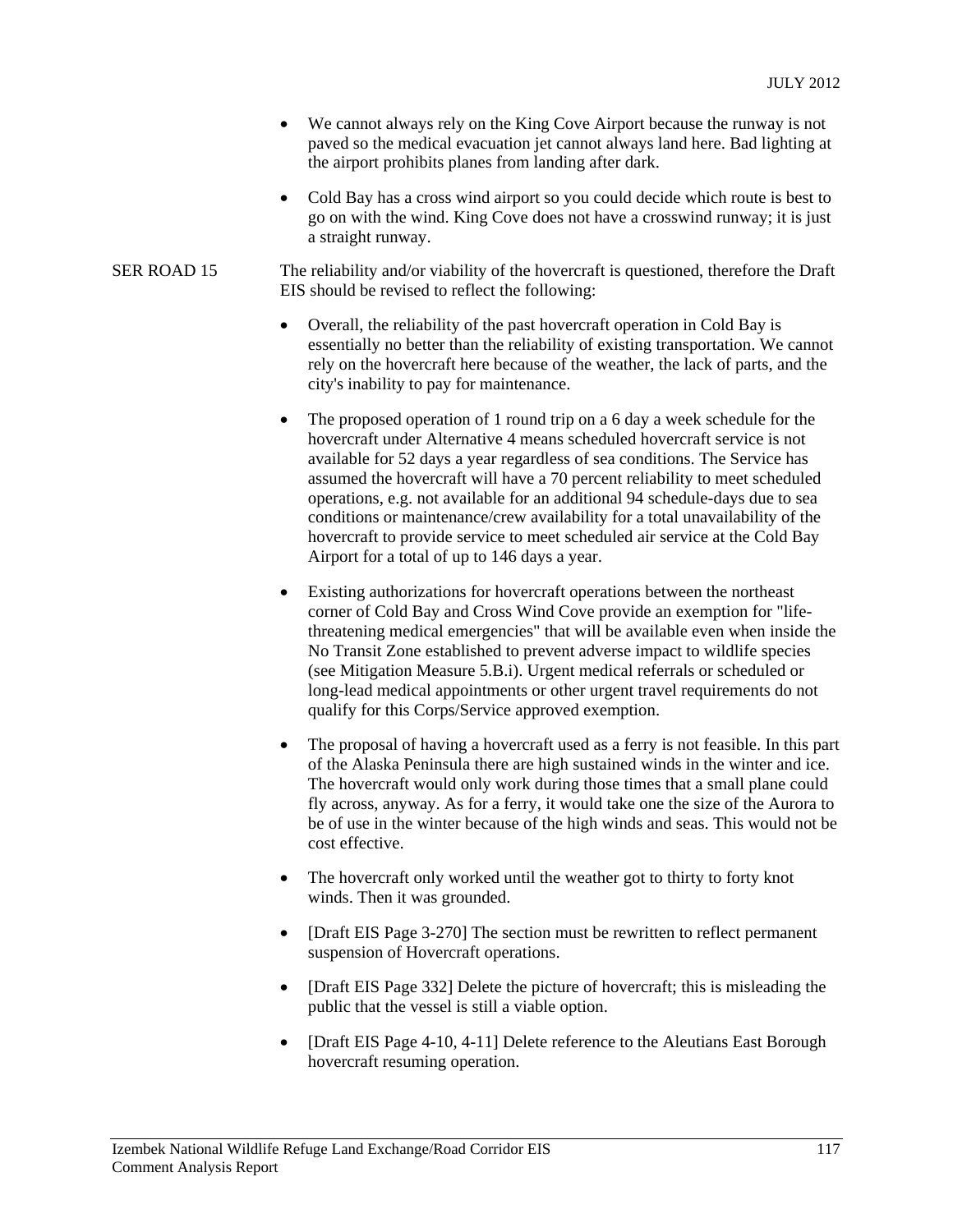- [Draft EIS Page 4-13] Delete reference to the hovercraft on the bullet list at top of the page.
- Delete Hovercraft 590 tons per year on Table 4.2.1-2.

SER ROAD 16 There is a dispute about some facts regarding the ferry system. In some cases, more details are needed.

- [Draft EIS Chapter 2 Alternative 5] There is no mention of who will operate the displacement hull ferry. There is no intent for the Alaska Marine Highway System to operate this ferry. However, depending on who would operate the ferry, the costs would be significantly different (i.e. union versus non-union, government verses private, etc.)
- [Draft EIS 2-47] The assumption that the ferry will be out of service for seven days every two years is unrealistic. The estimate needs to assume transit time to a dry-dock of adequate size to accommodate the ferry.
- [Draft EIS Alternative 5 2.4.5] The Final EIS should give some indication of the ferry schedule and how it would align with flight schedules into the Cold Bay Airport. The Final EIS should evaluate whether multiple trips per day between Lenard Harbor and Cold Bay during peak travel periods is practicable. The public expectation could quickly become an expectation that the ferry will meet and serve all flights.
- The ferry will not be available for 52 days a year due to the 6-day a week schedule. Winds at the Cold Bay Airport have recorded gusts exceeding 70 knots sometime during the months of November and January with the other months exceeding 50 knots add an additional but unidentified period when a ferry could not safely use the Lenard Harbor ferry terminal or the modified Cold Bay Dock which extends more than 2,000 feet into the unprotected waters of Cold Bay to winds from the Bering Sea or from the North Pacific Ocean. Road closures due to snow or storm washouts will account for up to 2 days a year. The Draft EIS assumed the ferry will have a 99 percent reliability to meet scheduled operations, e.g. not available for an additional 3 schedule-days due to sea conditions or maintenance/crew availability for a total unavailability of the ferry to provide service to meet scheduled air service at the Cold Bay Airport for a total of up to 55 days a year. A ferry will have also have a minimum of two 7-days a year out-of-service for U.S. Coast Guard mandatory dry-dock inspection of a passenger carrying vessel every 2 years.
- We cannot always rely on sea transportation because of weather. There is a bad dock in Cold Bay. The ferry is not reliable because it is not year-round. When the weather is bad, it would not be good ride.
- The Lenard Harbor ferry alternative is not feasible because Cold Bay Dock and Lenard Harbor ice up during the winter.
- SER ROAD 17 The following tables should be analyzed for inclusion in the alternatives analysis and transportation sections: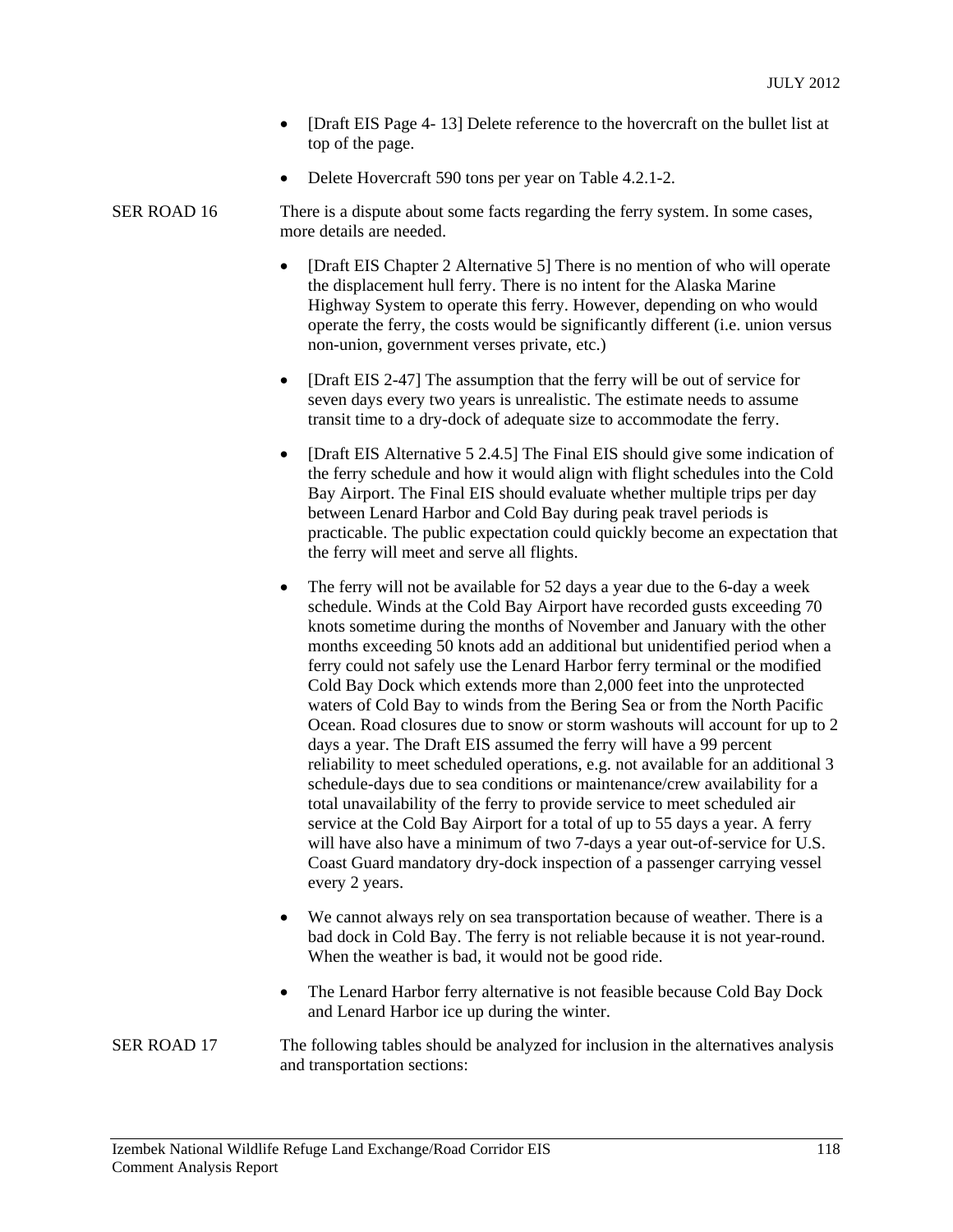- Table 5. Summary of the King Cove Group Conclusions on the Reliability of Transportation between the City of King Cove and the Cold Bay Airport under the No Action Alternative.
- Table 6. Summary of the King Cove Group Conclusions on the Reliability of Road Transportation between the City of King Cove and the Cold Bay Airport under Alternatives 2 and Alternative 3.
- Table 7. Summary of the King Cove Group Conclusions on the Reliability of Hovercraft Transportation between the Northeast Corner of Cold Bay and Cross Wind Cove under Alternative 4.
- Table 8. Summary of the King Cove Group Conclusions on the Reliability of Ferry Transportation between the Lenard Harbor and a Modified Cold Bay Dock under Alternative 5.
- Table 9. King Cove Group Overall Conclusions on the Reliability of each Alternative to Provide Transportation between the City of King Cove and the Cold Bay Airport for Emergency Medical Evacuation and for Other Travelers to Connect to Scheduled Air Service from the Cold Bay Airport.
- Table 10. Comparison of the Ability of each Alternative to Provide Cost Effective Transportation between the City of King Cove and the Cold Bay Airport in the 2003 EIS and this Draft EIS. [See pages 21 - 25 in the King Cove Group Consolidated Comments]

#### SER ROAD 18 The road design described in the Draft EIS is not adequate to allow for road construction, operation, and maintenance.

- The final design of a road located in either the southern road corridor or the central road corridor should incorporate a balancing of cuts and fills. The profiles shown in Draft EIS Appendix E do not. Setting a profile that allows for cut and fills to balance is a standard road engineering practice.
- [Draft EIS 2-29 Typical section] Typical structural section is not sufficient for building a road over virgin terrain with soft soils, drainage structures, and possible permafrost. Minimum 5-foot embankment.
- [Draft EIS 2-29 Typical section] 1.5:1 side slopes is really steep and will likely result erosion and instabilities within the road. Flatten slopes to a minimum of 3:1.
- [Draft EIS 2-29 Typical section] 6 inches of surface course should be increased to ensure stability. Surface course should be increased to ensure long-term stability within the structural section.
- [Draft EIS 2-29] Recommend at least 9 inch E-1 base course. Ditch depths need to be at least 2-feet; this includes the 1-foot riprap ditch lining.
- [Draft EIS 2-28] 900-foot separation between turnouts is excessive especially during conditions of low light and poor visibility. Recommend turnouts be located every 500 feet, except in those location where terrain or environmental factors dictate a longer distance.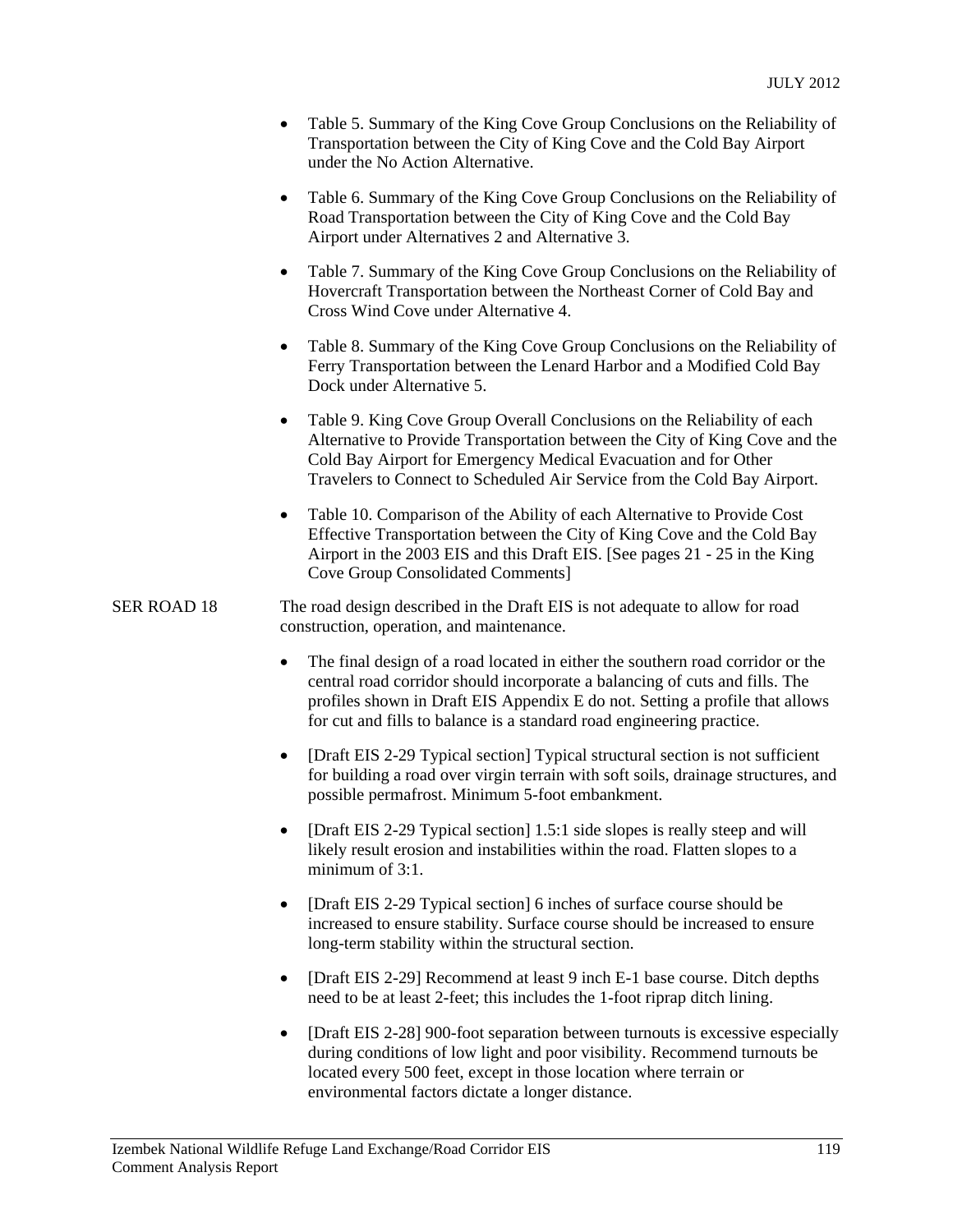- [Draft EIS 2-29 Typical section] The combination of wind, water and snow will be a major issue in determining the roadside ditch design. The shallow V-ditch proposed will be problematic. A minimum four-foot flat bottom ditch would be more appropriate for these conditions.
- [Draft EIS 2-28] Substantial drainage structures will be required on this project. Minimum, 24-inch culverts would result in only 1-foot of coverage. This will likely result in differential settlement and "speed bumps." Recommend the structure section be increased.
- Recommend a minimum four-foot flat bottom ditch. At a minimum the depth of the roadside ditches should be increased.
- [Draft EIS 2-27  $& 2-36$  Design] The proposed roadway (width  $& 2-16$ ) should allow for adequate cover for minimum culvert size of 24 inches all culverts.
- [Draft EIS 2-29 2.4.2 Cross section] There are two issues with the 1.5:1 slope: - To assume a 1.5:1 is a steep slope in a preliminary cross section before a geotechnical study is performed. Except in area of rock, it will be very difficult to prevent erosion both during construction and operations. The 4:1 recoverable slope does not extend far enough from the travelled way. The American Association of State Highway and Transportation Officials suggests 7-foot to 10-foot as the middle of the range.
- [Draft EIS 2-38 2.4.3 Design Criteria, p3] Although the American Association of State Highway and Transportation Officials low volume road guidelines allow for grades up to 12 percent. This is not advisable for either road alternative with the winter weather conditions across the isthmus.
- If you get the road above the terrain, you would avoid the drifting problem; snow would blow over the top of it for the most part.
- With up to 158 pull-outs, a person might as well build the road with 2 lanes.
- SER ROAD 19 The final road design (of either the southern road or the central road corridor) should consider snow fences to reduce the wider footprint created with the proposed 6:1 cut slopes.
- SER ROAD 20 Placement of the bollard/chain barrier system not further than 10 feet from the edge of the road footprint does not provide for equipment operation necessary road maintenance of side slopes or drainage appurtenances. The bollard/chain barrier system on both sides of the road should be placed on the property boundary between the state and federal ownership because the boundary is the minimum amount of land needed to construct, operate, and maintain a road that meets the purpose & need.
- SER ROAD 21 Draft EIS Table 2.4-2 indicates the maximum width of the road foot print under Alternative 2 will be 91 feet; 92 feet under Alternative 3 adding a minimum of 10 feet for a bollard/chain barrier system. This maximum width of 100 feet, established by the Service, is an arbitrary and capricious. An arbitrary and uniform width will not meet the requirement of Subtitle E for either transferring the minimum acreage to the state or the requirement that the land transferred be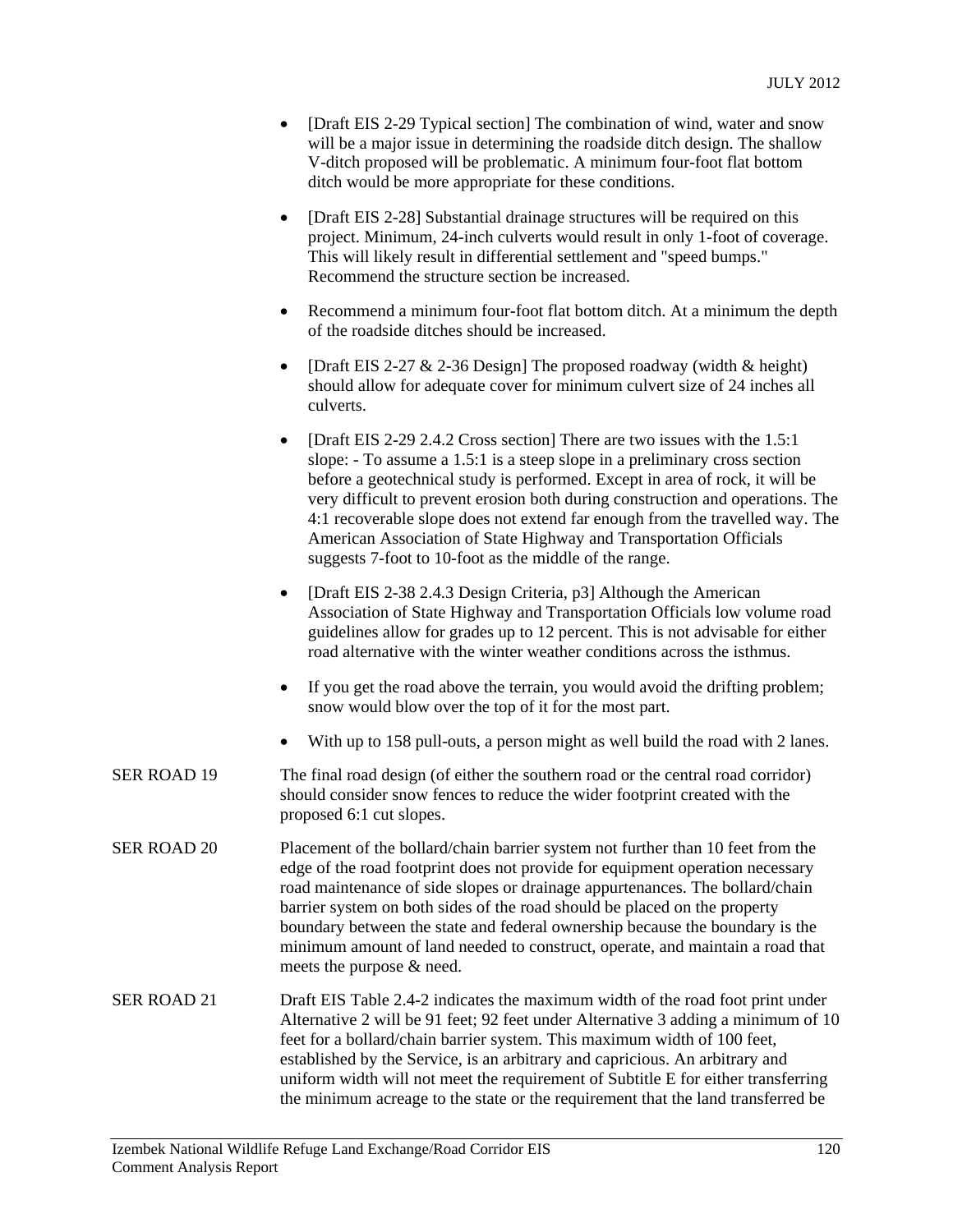adequate for construction, operation, and maintenance.The service should include either a conceptual footprint of the road alignments (to determine the likely widths of the land that will be transferred to the state for construction, operation, and maintenance) or change the description of the road corridors to be "an average of 100 feet in width."

- SER ROAD 22 The number of passengers estimated to ride the hovercraft is 1,500 for Alternatives 4 & 5, but 1,000 for Alternative 1. Why?
- SER ROAD 23 The description for Visual Flight Rules at King Cove Airport seems correct and is more detailed than in the executive summary and Chapter 1 or 2. This should be substituted in those places. [Draft EIS Page 3-267]
- SER ROAD 24 [Draft EIS p. 2-33 2.4.2 Operations and Maintenance] Is the stockpile quantity important? The presumption that 10,000 cubic yards will be stockpiled during the construction phase. This would be contingent on several factors such as the funding, area for stockpile, storm water runoff concerns and wind erosion concerns. Recommend that this reference be deleted.
- SER ROAD 25 [Draft EIS Page 4- 15] Delete 127 cars and revise to appropriate number equivalency based on ferry only.
- SER ROAD 26 Who is going to enforce the non-commercial use of the road? Who is going to enforce and prevent off-road use from the road? The Service should consider that once the road is built it may be used for purposes other than what were originally considered a need and access would become too relaxed.
- SER ROAD 27 Details about the material and disposal sites and materials sources are inadequate.
	- [Draft EIS 2-31] Only one material site has been identified for use. This is unrealistic given the length and volume of material required for this project
	- [Draft EIS 2-31] No information was presented on the type and quantity of material available at this site. Upon completion of the current construction project to the Northeast Hovercraft Terminal site, most useable material will be exhausted. The Final EIS will need to take into consideration disposal of unusable material. The rolling terrain of the central alignment (Alternative 3) would likely generate large quantities of unusable material associated deeper excavation and the likelihood of encountering volcanic ash. The amount of material cannot be quantified without a detailed geotechnical investigation. If this material cannot be disposed within the road corridor, off-site disposal would be a significant cost.
	- [Draft EIS 2-31] 6.2 acres is too small for the volume of material required on this project. A material site(s) in excess of 20 acres could be needed to provide the embankment fill necessary for the road. Surface course material would likely have to be barged to the project.
	- [Draft EIS 2-31] No material disposal sites were identified. Is it assumed that all organic material will be place on slopes? It is likely there will be a substantial amount of overburden to deal with. If placed on slopes, the result in even shallower ditches.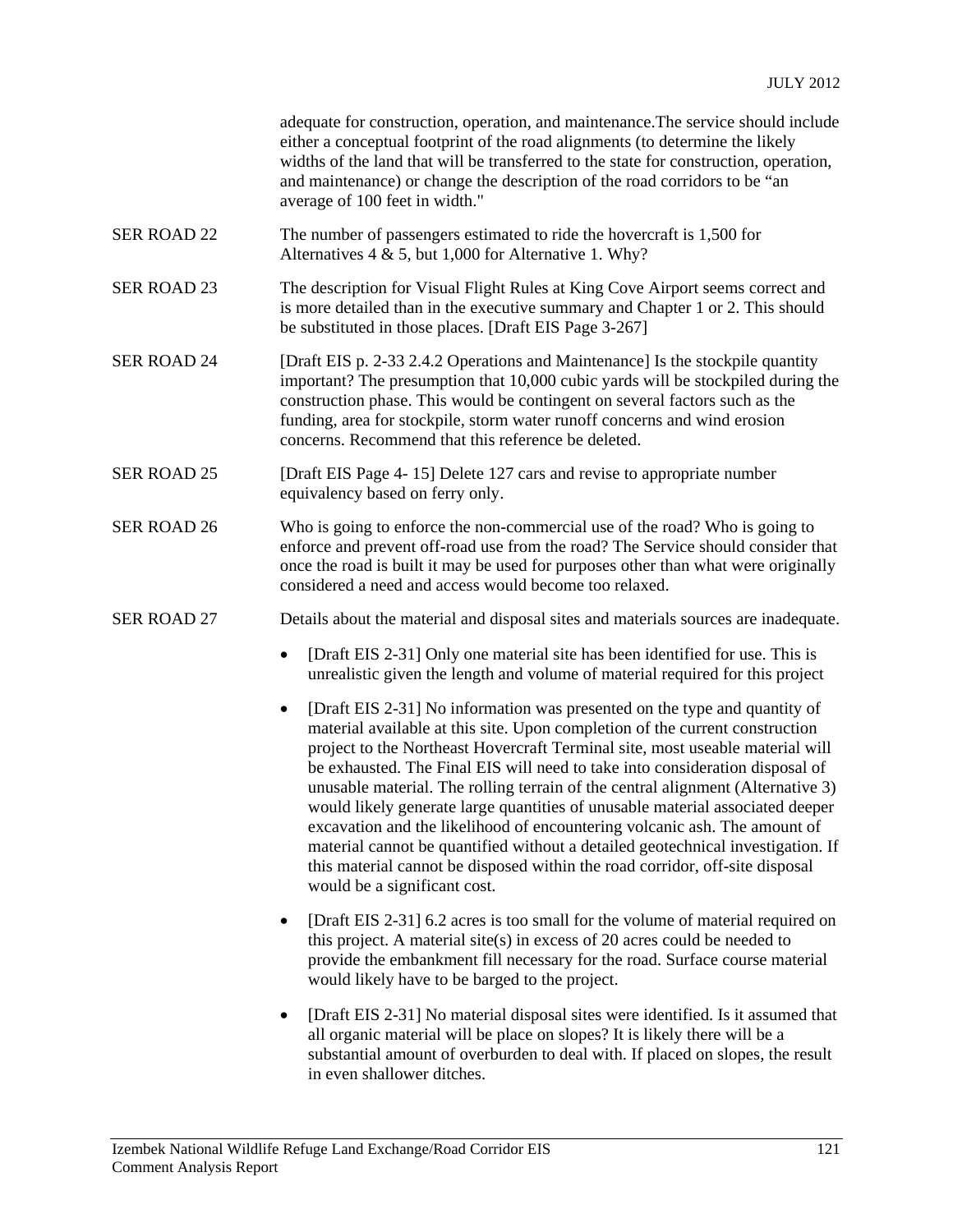- There is little discussion in the Draft EIS regarding the disposal of unusable excavated material. Draft EIS Table 2.4-2 shows 0.3 and 2.4 acres of uplands reclaimed with excavated material in Alternatives 2 and 3 respectively. It is likely that both Alternatives 2 and 3 would generate a large volume of unusable material since much of the area could have a thick layer of organics and/or volcanic ash at or near the surface. It is also possible that because of the local climate, excavated material would be too wet to compact and that drying the material would not be feasible. Therefore, the Final EIS should have an expanded discussion of construction sequencing and methodology for each alternative. This should include an analysis of the roadbed width necessary for construction traffic.
- Material sources (especially side borrow production) should be discussed.
- SER ROAD 28 [Draft EIS Chapter 4, Page 4-158, Sec. 4.3.2.5, Paragraph 4] Change sentence to reflect the fact that two types of barriers are being considered, only one of which involves a chain barrier. The Draft EIS states, "However, if off-road vehicle access from the road is not effectively limited by the chain barrier, then human impacts can spread to a much greater area." Suggested replacement text: "However, if off-road vehicle access from the road is not effectively limited by the barrier, then human impacts can spread to a much greater area without additional management and enforcement of existing off-road vehicle regulations."
- SER ROAD 29 Alternatives 2 and 3 General Comment. Without either a detailed description of the engineering analysis or a design report as an appendix, reviewers are not able to understand the design factors and engineering thought process that went into establishing the centerline location and other design elements. This is critical information that is necessary in determining the best road location and establishing the minimum corridor width necessary for a road that meets State of Alaska design standards, as directed in the Act.
- SER ROAD 30 Alternative 2 and 3 General Comment. The ability for construction trucks to safely pass without stopping will be a constructability issue that affects both the duration and cost while building the subgrade and placement of surfacing material. The contractor could not use large capacity construction vehicles that haul 20 cubic yard loads because they could not pass safely on the proposed subgrade width. The ability to use large capacity haul equipment would provide efficiency, economy of scale and reduce construction time. The use of standard highway end dumps with trailers or longer belly dumps can deliver equivalent loads to the articulated trucks but would be impracticable because of restricted turnaround and backing-up constraints. Common off road trucks have an operating width of approximately 12 feet. The proposed finished subgrade surface is 21 feet, which would not be adequate for larger haul vehicles to pass safely. Recommend an increase in subgrade width of two to three feet, which would enable these larger off road trucks to pass safely. This would increase the increase the foot print slightly but would reduce construction time and disturbance to wildlife.
- SER ROAD 31 [Draft EIS 2-28 Design Criteria] American Association of State Highway Officials low volume local roads guide suggests that the design speed should realistically represent actual and anticipated operating speeds. A 20 miles per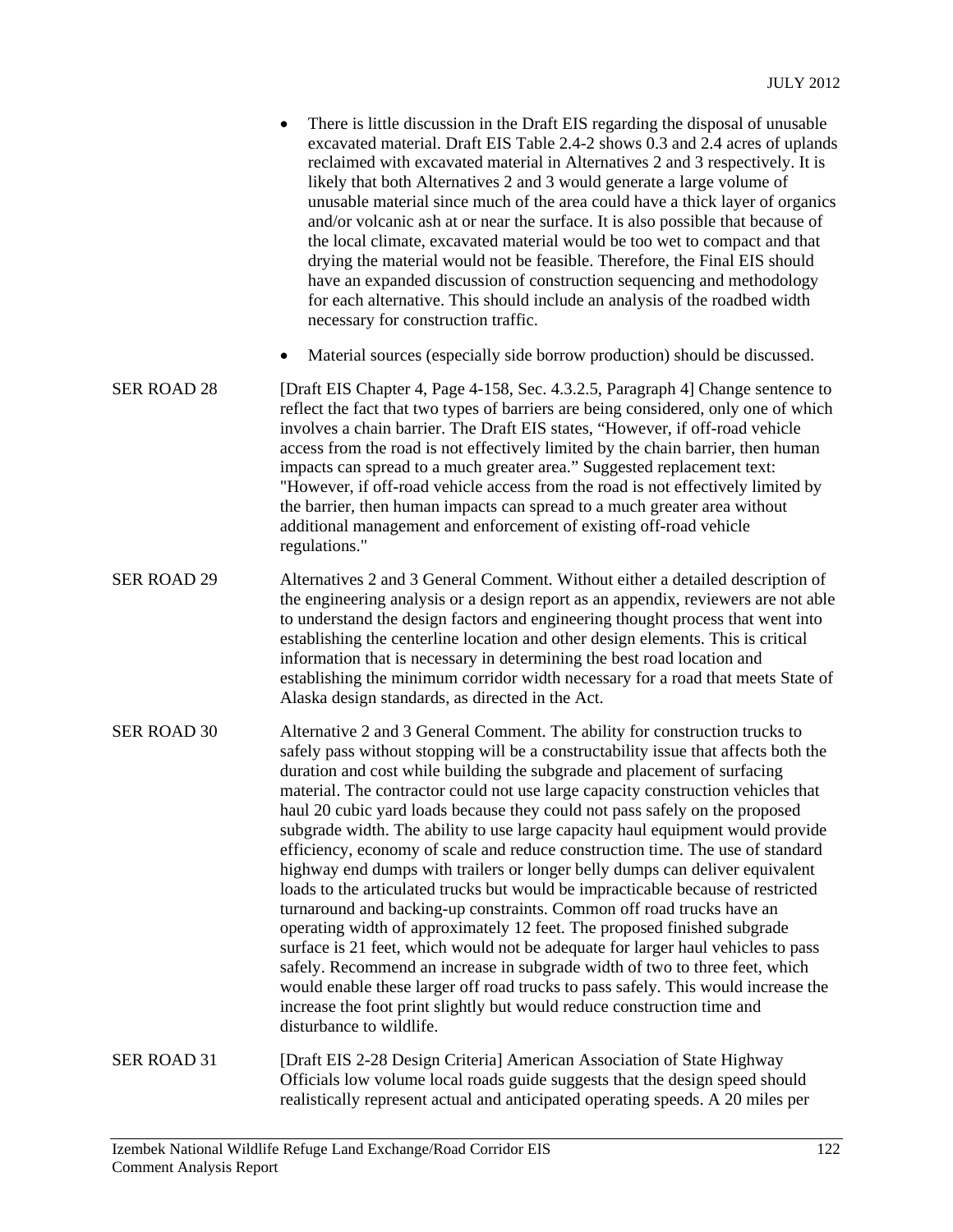hour design speed may not be too slow for this road given several factors such a sight distance, terrain and low traffic volumes. Suggest that the design speed of the Outer Marker and/or Outpost Road be used.

SER ROAD 32 The Service is requested to clarify the review process for the Secretary of Interior's Public Interest Determination:

- The EIS should explain what the Secretary's review will take into consideration and how it is compares to the well-defined Compatibility Determination process. The Final EIS should clearly define how the Public Interest Determination will be conducted. The failure to define the Public Interest Determination process undermines the integrity of the current NEPA process.
- The Draft EIS also says that "should the Secretary determine that the proposed land exchange and the proposed road is in the public interest, then the alignment and design of the road would be refined ... " (Draft EIS p 1-11 ). The Final EIS needs to clearly explain this process of refinement [Draft EIS Chapter 1, Page 1-11, Sec. 1.5, Paragraph 1].
- [Draft EIS Chapter 2, Page 2-4, Sec. 2.4.3, Paragraph 2, Alternative 3] Final project design and construction details may be different. Elaborate on this: what restrictions will there be between the information provided in the Final EIS/Record of Decision and the actual land exchange corridor and mitigation plan?
- While we believe that Alternatives 2 and 3 have been developed in sufficient engineering detail to compare the design characteristics, environmental impacts and costs, we do not believe there is enough detail provided by the 35 percent design to determine the minimum corridor width necessary to construct and operate a single lane two-way gravel road. We remain concerned that the 100-foot corridor width proposed by the Service will not be adequate for the entire corridor. The plans sheets in Appendix E (Water Sources and 35 Percent Road Design) have multiple locations where embankment fills and cuts extend near the 100-foot right-of-way limits. It is difficult to discern cut slope angle at these locations, but if steeper slopes are being used to stay within the 100-foot corridor as indicated in previous plans (e.g. 2:1 cut slopes) there could be slope stability problems. The Service should revisit this issue and begin a dialog with the state real estate staff to resolve the issue of conveying title for a corridor, which will support the construction of a road that meets state design standards, as directed in the Act.
- [Draft EIS P-P Sheet] Larger horizontal and vertical curves will likely catch outside the 100-foot corridor in some locations. Either widen the entire corridor or identify those areas where the road embankment would exceed 100 feet.
- [Draft EIS 2-23 Table 2.4-2] Should address temporary construction impacts, which will likely result in wider corridor in mountainous areas.
- SER ROAD 33 No soils or geotechnical investigations were conducted as part of this engineering. This should be a major concern for the stakeholders, given the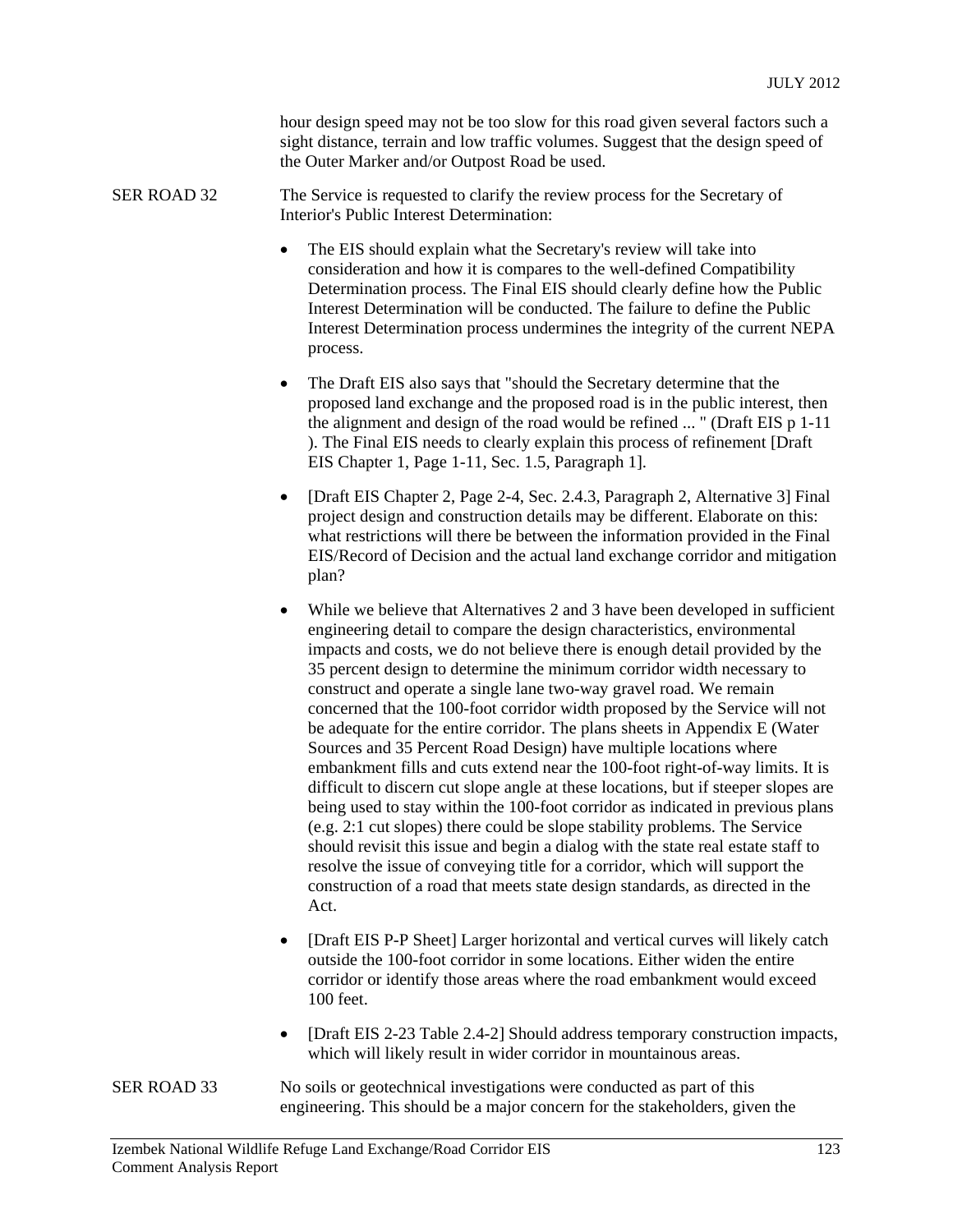| restrictive nature of the narrow corridor, steep grade and slopes, major horizontal |
|-------------------------------------------------------------------------------------|
| curves, drainage structures (culverts and bridges), water bodies and soft erodible  |
| soils.                                                                              |

- [Draft EIS 2-28] Recommend a field investigation along both road corridors with soil probes as necessary to assist in the preliminary engineering analysis.
- [Draft EIS 2-28] It states that the "cut and fills have balanced". With no geotechnical information available, how was the overburden thickness addressed? We encourage the Service to conduct a reconnaissance level field investigation of the two alignments.
- SER ROAD 34 [Draft EIS 1-3 sec. 1.2 last paragraph page 1-3, last sentence] Sentence reads "Upon issuance of a construction permit." Is this referring to a specific construction permit? If so I would mention which permit is being referenced.
- SER ROAD 35 There are problems associated with bollards or any barrier type used along the road.
	- Barriers of any type along roadway could significantly increase long-term maintenance costs.
	- [Draft EIS 2-26] Installation of typical bollards as shown may not work due to soft soils and frost jacking. As a result, the bollards and chain may not keep all-terrain vehicles out of the wilderness. Consider other solutions such as periodic signage and only use bollards where refuge staff feels it absolutely critical.
	- [Draft EIS 2-27] Recommend installing signs along roadway and installing the barrier at locations deemed to be problematic.
	- If you are going to put something on the side of the road, you are going to cause drifting problems. For every one foot of rise, you get three foot of drift. If the road is intended to be used for safety and you are causing a drifting problem, it is an issue. There should not be stipulations for barriers or anything.
	- How would snowplows get around the cable barrier?
- SER ROAD 36 [Draft EIS 2-32] The Draft EIS describes 0.5 acres of land for a temporary barge landing. This is very small considering the type of equipment and resources that are involved in project of this size. They should be 2 acres minimum or clarify assumptions.

#### SER ROAD 37 [Draft EIS 2-32] It is unlikely that staff housing would be located in King Cove. The contractor would likely establish a remote camp in the vicinity of the Northeast Corner Hovercraft Terminal site or adjacent King Cove Corporation lands. Contractors routinely establish field camps when working in rural Alaska.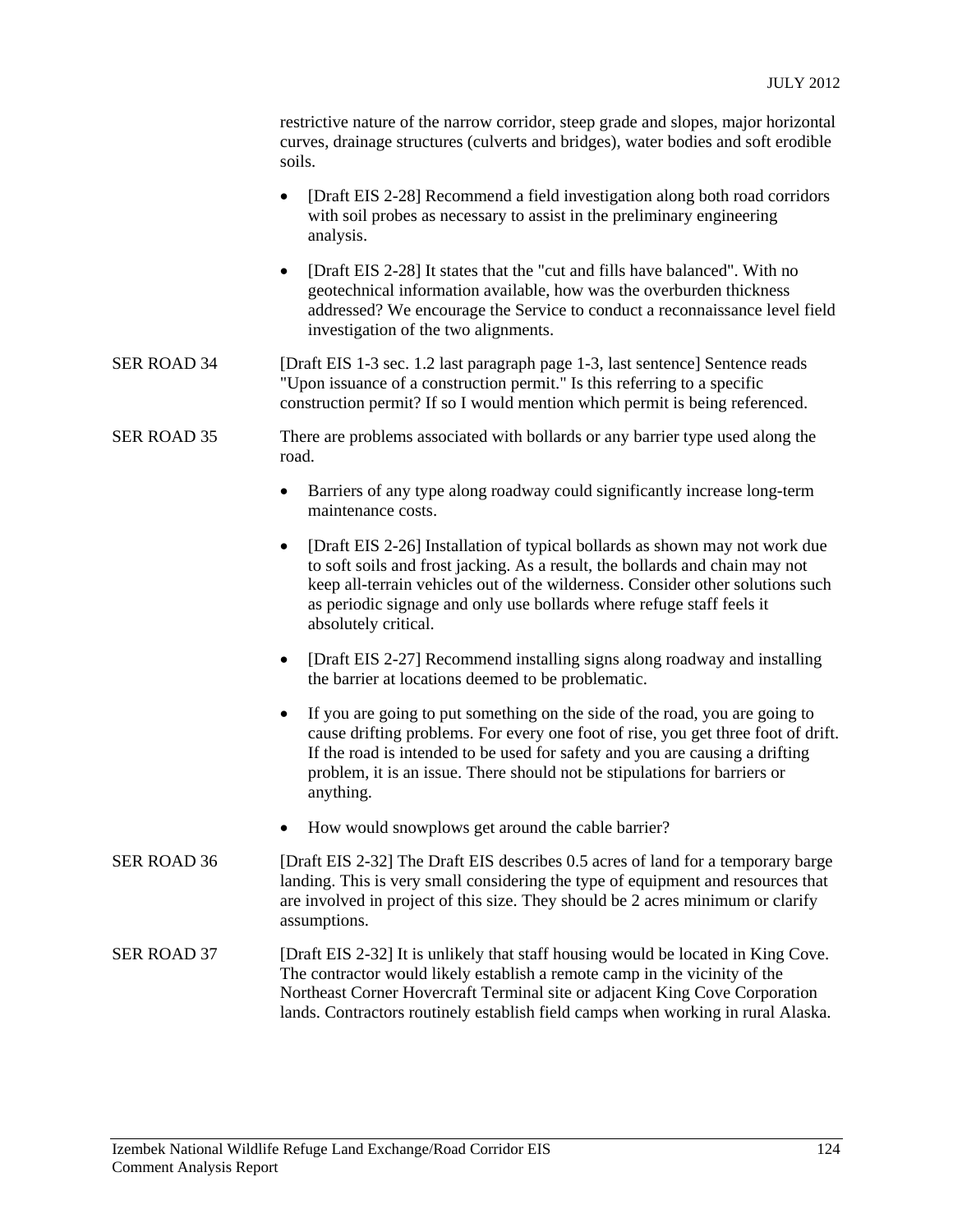### Socioeconomic Resources - Subsistence (SER SUB)

| <b>SER SUB</b>        | Comments on impacts to subsistence resources and subsistence activities.                                                                                                                                                                                                                                                                                                                                                                                                                                                                                 |  |
|-----------------------|----------------------------------------------------------------------------------------------------------------------------------------------------------------------------------------------------------------------------------------------------------------------------------------------------------------------------------------------------------------------------------------------------------------------------------------------------------------------------------------------------------------------------------------------------------|--|
| SER SUB 01            | The Draft EIS does not adequately analyze how the proposed road could impact<br>subsistence resources and use and should be revised:                                                                                                                                                                                                                                                                                                                                                                                                                     |  |
|                       | The existing data reviewed and utilized in the Draft EIS is outdated, and<br>harvest survey and resource mapping for some communities require<br>additional analysis for inclusion in the Draft EIS.                                                                                                                                                                                                                                                                                                                                                     |  |
|                       | The potential negative impact of increases in sport hunting on waterfowl<br>٠<br>subsistence species that are important to the people of western Alaska<br>(beyond the Izembek area to the Yukon-Kuskokwim Delta) has not been<br>sufficiently analyzed in the Draft EIS.                                                                                                                                                                                                                                                                                |  |
|                       | Proposed limits on areas open to sport hunting and/or sport fishing in the<br>refuge have not been adequately analyzed in response to increased levels of<br>access created from the road. Road access could increase illegal take from<br>the Southern Alaska Peninsula Caribou Herd, an important subsistence<br>resource shared by several communities. There are increased hunting<br>pressures that come with construction of roads.                                                                                                                |  |
|                       | The Final EIS should address the effect of the land exchange on the<br>٠<br>management goal of having a caribou population in the area that supports a<br>sustainable harvest for both sport and subsistence purposes.                                                                                                                                                                                                                                                                                                                                   |  |
|                       | The Final EIS should describe the total expected harvest of fish and wildlife<br>٠<br>species in order to give context to any increased harvest of fish and wildlife<br>and subsistence resources as a direct result of Alternative 2 or 3.                                                                                                                                                                                                                                                                                                              |  |
|                       | The Final EIS should clarify at Chapter 2, [Dreaft EIS Page 2-72]<br>٠<br>Subsistence, Overall Effects. While likely just a semantics concern, the land<br>exchange would not place an additional 50,737 acres under "federal<br>subsistence management." Rather, an additional 50,737 acres of land would<br>be federal, and therefore open to federal subsistence users. The State of<br>Alaska retains primary management authority for all fish and wildlife<br>throughout Alaska, unless preempted by federal law, regardless of land<br>ownership. |  |
| SER SUB <sub>02</sub> | Potential loss of subsistence harvest opportunity due to the road will negatively<br>impact the quality of life for King Cove residents, and has not been adequately<br>analyzed in the Draft EIS.                                                                                                                                                                                                                                                                                                                                                       |  |
| SER SUB 03            | The effects of more public land available to any potential subsistence user, rather<br>than restricted only to King Cove Corporation shareholders and invitees, should<br>be revised to be major (beneficial) [Draft EIS p. 2-72] Additional items related to<br>the land exchange and subsistence for consideration in the impact analysis of the<br>Final EIS include:                                                                                                                                                                                 |  |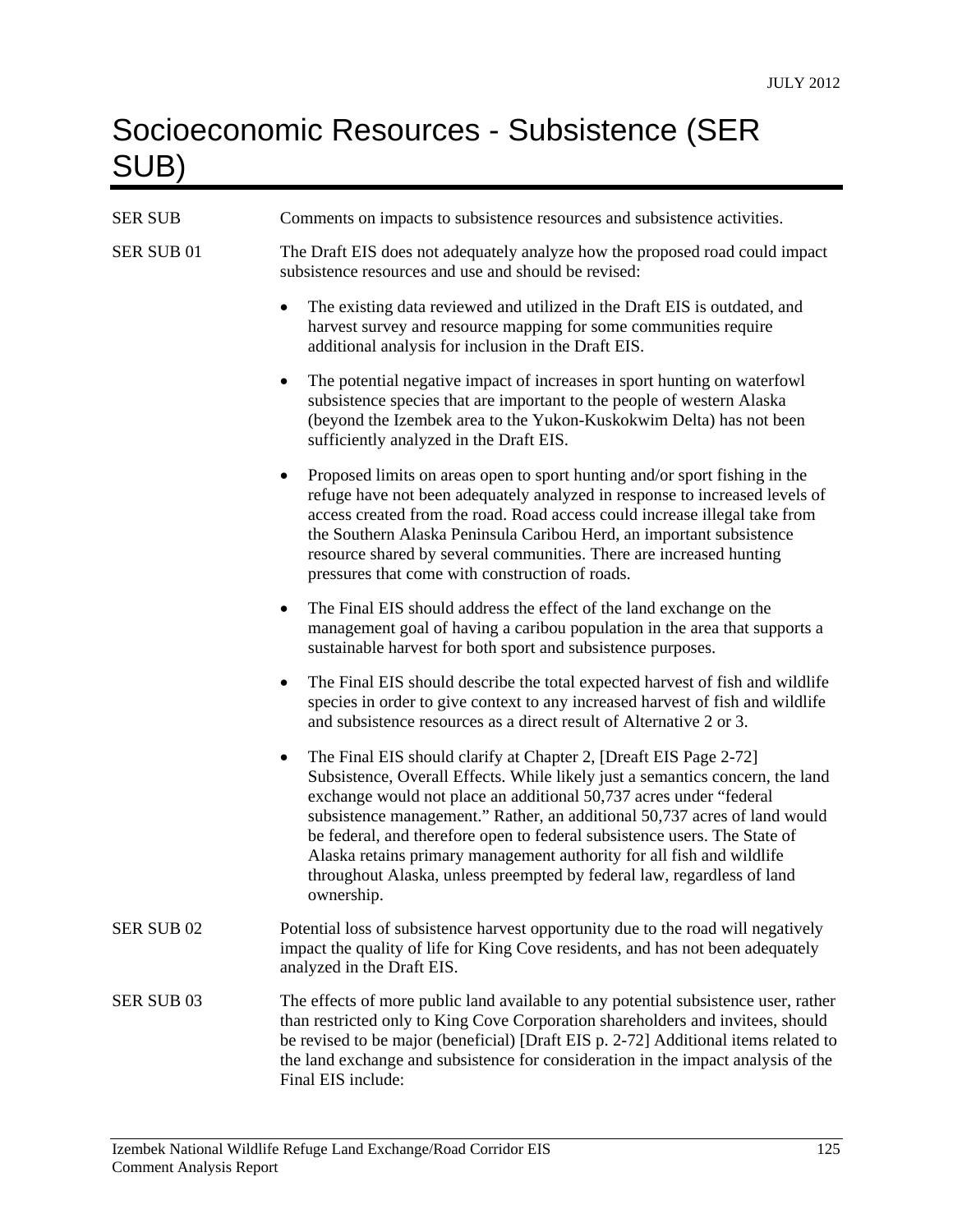- The land ownership changes identified in Alternatives 2 and 3 result in federal management for access to, and use of, subsistence resources on 56,200 acres. Federal ownerships are required to give priority to qualified local residents for use of subsistence resources when there is insufficient resource to meet demands for commercial, sport, and subsistence harvest. This needs to be factored in to the analysis of impacts to subsistence resources in the EIS.
- Subtitle E requires the 4,282 acres of water and submerged lands comprising Izembek Lagoon to be added to the Izembek State Game Refuge, which will be highly beneficial to the long-term management of subsistence fish and wildlife resources because Kinzarof Lagoon will be managed in the same manner as the resources in the Izembek Lagoon complex.
- There are 41,887 acres on the state parcel that have important subsistence resources which will be added to the National Wildlife Refuge System. These lands, along with the lands on Sitkinak Island, are not areas of traditional subsistence use by local residents.
- SER SUB 04 The southern road corridor will have fewer effects on future subsistence use of caribou than the central corridor. This is because more of the caribou migration route will remain in its existing condition. The Final EIS should take this into consideration.
- SER SUB 05 The southern road corridor crosses fewer existing roads and trails used for traditional access, resulting in fewer negative effects on subsistence use in the project area. The Service should acknowledge these distinctions between alternatives, and also note that traditional subsistence access will be maintained in accord with the provisions of ANILCA.
- SER SUB 06 Closure of the Izembek Wilderness area surrounding the proposed road corridor to off-road vehicle use for subsistence purposes through future federal regulation could be considered a negative effect on access to subsistence resources, even though there would be improved access for street vehicles. The Service should consider replacing text found on Draft EIS p. 4-203, Section 4.3.3.7, Paragraph 4 to read:

 Although the off-road use of off-road vehicles for subsistence in the wilderness area would likely be restricted through future federal regulation, the operation of the southern road alignment under Alternative 2 would result in minor improvements in access to subsistence waterfowl and salmon resources near Kinzarof Lagoon.

SER SUB 07 The EIS should reflect that local residents would be able to use the road to help ease travel time and logistics around going subsistence hunting in the Cold Bay area. Being able to easier access subsistence hunting in Cold Bay will help residents get ready for winters.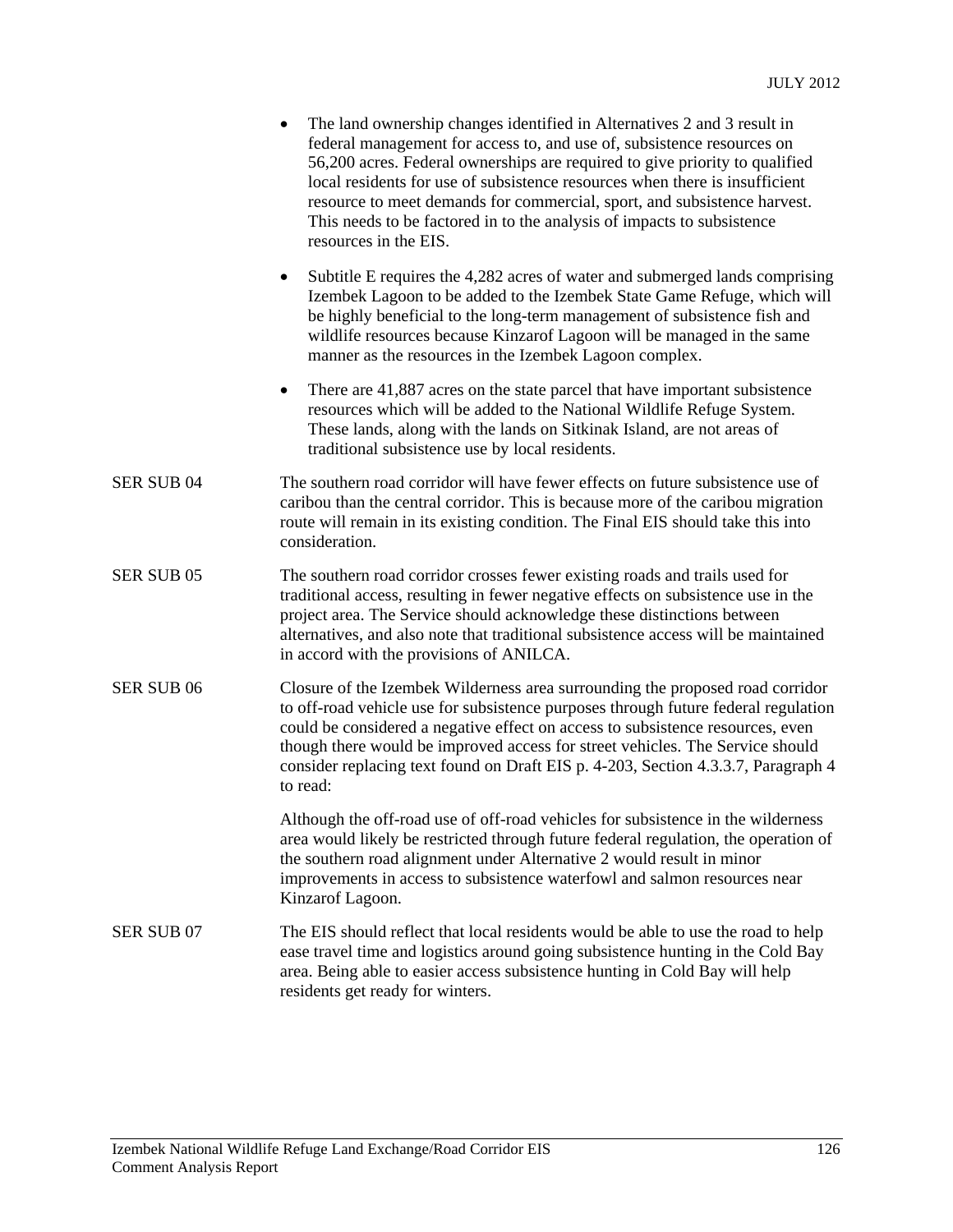# Socioeconomic Resources - Wilderness (SER WILD)

| <b>SER WILD</b>    | Comments on changes to wilderness values in the Izembek Wilderness related to<br>the conveyance of the selection or construction of the proposed road.                                                                                                                                                                                                                                                                                                                                                                                                                                                                                                                                                                                                                                                                                                                                                                                                                                                                                                                                                                                                                                                                                   |  |  |
|--------------------|------------------------------------------------------------------------------------------------------------------------------------------------------------------------------------------------------------------------------------------------------------------------------------------------------------------------------------------------------------------------------------------------------------------------------------------------------------------------------------------------------------------------------------------------------------------------------------------------------------------------------------------------------------------------------------------------------------------------------------------------------------------------------------------------------------------------------------------------------------------------------------------------------------------------------------------------------------------------------------------------------------------------------------------------------------------------------------------------------------------------------------------------------------------------------------------------------------------------------------------|--|--|
| SER WILD 01        | With respect to the Wilderness Act, the Draft EIS fails to discuss the<br>unacceptable precedent that the proposed land exchange and road would set if<br>approved. The Service has a responsibility to permanently protect wilderness and<br>never barter it away for political or other purposes. The road would be the first<br>ever to bisect a congressionally-designated wilderness, the highest level of land<br>protection that can be bestowed by the United States. The precedent opens the<br>door for other wilderness areas to be destroyed - not only on refuges, but national<br>parks, forests and other federal lands using land trades as a vehicle to develop<br>wilderness lands. The Draft EIS uses the four qualities of wilderness character<br>that are more tangible and more easily measured but fails to acknowledge that<br>there is a suite of intangible qualities that are also associated with wilderness<br>character. The Final EIS should include a complete presentation of how the<br>proposed land trade and road would affect these intangible values and set a<br>precedent, and should evaluate the impact to refuges nationwide by the de-<br>designation of a wilderness for a land exchange. |  |  |
| <b>SER WILD 02</b> | The construction of the road under Alternative 2 or 3 would have devastating<br>impacts on the wilderness character of the Izembek Wilderness. The resulting<br>loss of wilderness character goes beyond the basic tenets of Wilderness Act<br>values to be protected (such as solitude and an untrammeled landscape):                                                                                                                                                                                                                                                                                                                                                                                                                                                                                                                                                                                                                                                                                                                                                                                                                                                                                                                   |  |  |
|                    | Integrity of habitat for rare plant and animal species                                                                                                                                                                                                                                                                                                                                                                                                                                                                                                                                                                                                                                                                                                                                                                                                                                                                                                                                                                                                                                                                                                                                                                                   |  |  |
|                    | Unfragmented habitat                                                                                                                                                                                                                                                                                                                                                                                                                                                                                                                                                                                                                                                                                                                                                                                                                                                                                                                                                                                                                                                                                                                                                                                                                     |  |  |
|                    | Source of escape and renewal for human populations                                                                                                                                                                                                                                                                                                                                                                                                                                                                                                                                                                                                                                                                                                                                                                                                                                                                                                                                                                                                                                                                                                                                                                                       |  |  |
| SER WILD 03        | The Draft EIS fails to clearly indicate that the King Cove Corporation lands,<br>which would be transferred to the Service and become wilderness under the<br>proposed land exchange, have lower wilderness quality than the existing<br>Wilderness lands that would be lost to road construction. This is yet another<br>example of the Draft EIS providing an incomplete evaluation of the proposed<br>exchange and creating the false impression that net benefits to Wilderness would<br>occur. In fact, the opposite is true and the Draft EIS should be revised to reflect<br>this.                                                                                                                                                                                                                                                                                                                                                                                                                                                                                                                                                                                                                                                |  |  |
| <b>SER WILD 04</b> | The bollard/chain barrier associated with the proposed roads under Alternatives 2<br>and 3 would also have significant impacts on the wilderness values of Izembek as<br>it would be visible from the refuge, although not having it would also result in<br>significant impacts. The Draft EIS should be revised to reflect this.                                                                                                                                                                                                                                                                                                                                                                                                                                                                                                                                                                                                                                                                                                                                                                                                                                                                                                       |  |  |
| SER WILD 05        | The Draft EIS incorrectly claims that "[a]ctions that intentionally manipulate or<br>control ecological systems inside wilderness degrade the untrammeled quality of<br>wilderness character." The Wilderness Act does not invoke "intentionality" into<br>the untrammeled concept. Any action that manipulates or controls ecological                                                                                                                                                                                                                                                                                                                                                                                                                                                                                                                                                                                                                                                                                                                                                                                                                                                                                                   |  |  |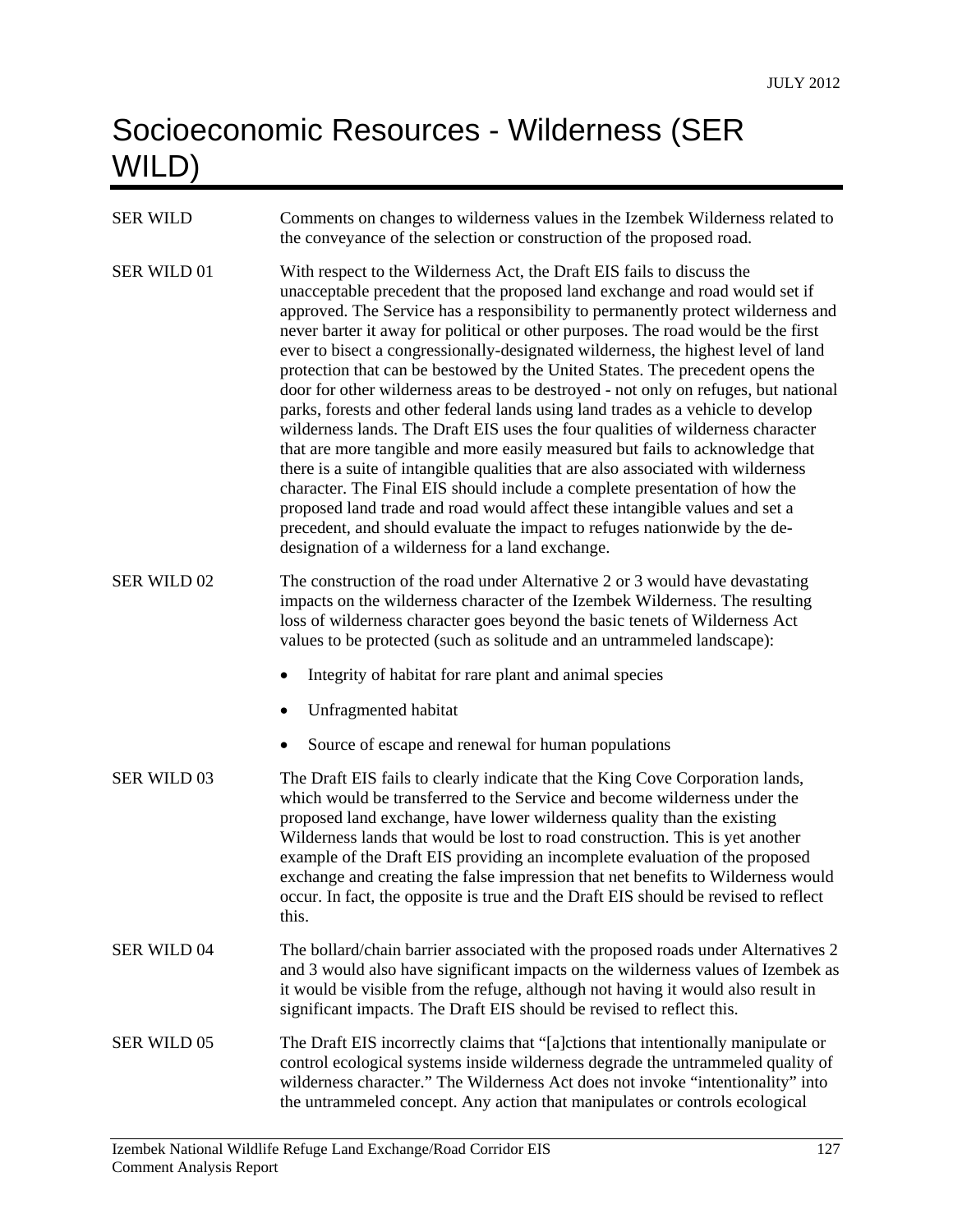systems inside wilderness, intentional or unintentional, degrades the untrammeled quality. The Draft EIS should correctly represent this important distinction.

SER WILD 06 The Draft EIS effects analysis for wilderness does not adequately consider the overall effect of resources that will be added to the National Wilderness Preservation System and the National Wildlife Refuge System and should be revised. The Draft EIS provides the general public a distorted effect of each alternative. There is no overall description of the potential negative effects by focusing narrowly on the Izembek Wilderness within the Isthmus between the Izembek Lagoon complex and Kinzarof Lagoon, and there is no overall description of the unique resources that will be removed from the Izembek wilderness under Alternatives 1, 4, and 5. A summary comparison table should be included in the EIS that shows the acres of Wilderness added or removed from the National Wilderness Preservation System [see Table 17 on p. 43 of King Cove Group Consolidated Comments on the Draft EIS].

#### SER WILD 07 The impact discussion on wilderness characteristics in the Draft EIS should be revised to address the following points:

- Delete sentence on hovercraft which is stand-alone [Draft EIS p. 4-92, third paragraph]
- Delete reference to hovercraft on Draft EIS page 4-93.
- Why are existing approved effects of King Cove Access Project road construction listed as if new effects? These are approved and not subject to this analysis. If mentioned, the fact that these are not part of the projects needs to be clearly stated.
- Effect on wilderness and cumulative effects should be major. This meets the long term, permanent, measurable effects described on Draft EIS Page 4-4.
- Delete mitigation measures since no hovercraft use.

 Clarify how the Izembek Wilderness is somehow unique as represented in the following conclusion "Due to the unique context of the Izembek Wilderness, the direct and indirect impacts to the wilderness character ... would be considered major" [Draft EIS pg. 4-214]. There are over 50 million acres of designated wilderness in Alaska and over 100 million acres nationally. We request any modifier that portrays the Izembek Wilderness as a unique resource, based solely on it being designated wilderness, be removed.

SER WILD 08 The Service needs to consider the intent of the area designated as wilderness and how this intent would be disrupted from road construction and operation as changes could occur to the areas water patterns, wildlife, wilderness character, noise and would invite traffic, emissions and potential petroleum leaks and pollution. Road building is considered detrimental and would divide the wilderness area, and undermine the intent that designated these types of areas as wilderness. If designated wilderness areas are divided into pieces the integrity of the whole ecosystem becomes compromised. The road is not in the public interest of protecting designated wilderness areas.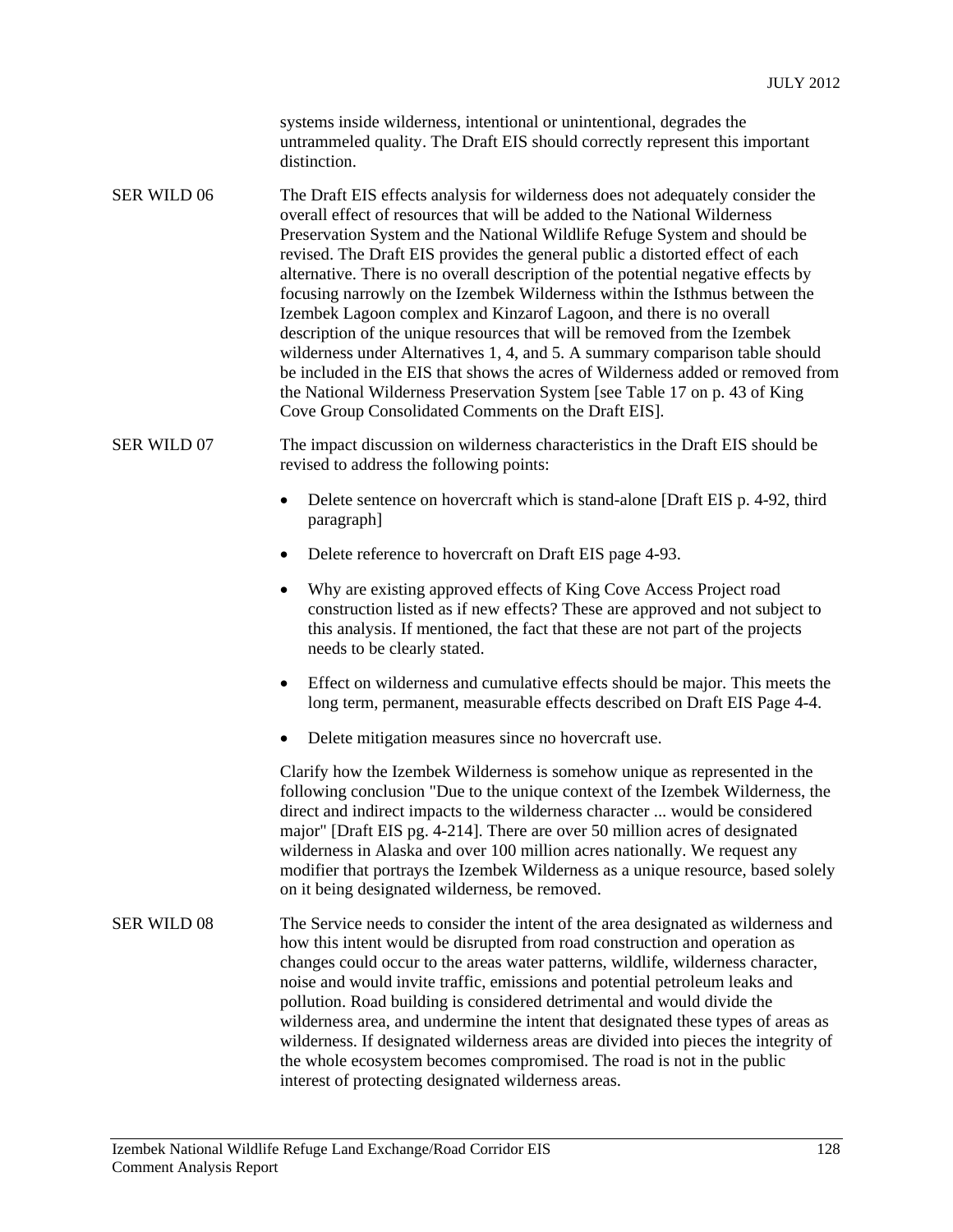| <b>SER WILD 09</b> | Commenters noted that national wildlife refuges and wilderness areas belong to<br>all Americans and needs to be preserved without development for future<br>generations of humans to enjoy undisturbed. Wilderness areas that are as of high<br>value and as ecologically important as Izembek do not need access, and that these<br>areas need unyielding protection and should remain untouched or degraded by<br>human activity and building a road would be in direct contrast to this concept.<br>Designated wilderness areas such as Izembek National Wildlife Refuge are<br>becoming increasingly rare in the U.S. and need to remain undisturbed.                                                                                                                                                                                                                                                                                                                                                                                                                                                                                                                                                                                                                                                                                                                                                                                                                                                                                                                                                                                                                                                                                                                                |
|--------------------|------------------------------------------------------------------------------------------------------------------------------------------------------------------------------------------------------------------------------------------------------------------------------------------------------------------------------------------------------------------------------------------------------------------------------------------------------------------------------------------------------------------------------------------------------------------------------------------------------------------------------------------------------------------------------------------------------------------------------------------------------------------------------------------------------------------------------------------------------------------------------------------------------------------------------------------------------------------------------------------------------------------------------------------------------------------------------------------------------------------------------------------------------------------------------------------------------------------------------------------------------------------------------------------------------------------------------------------------------------------------------------------------------------------------------------------------------------------------------------------------------------------------------------------------------------------------------------------------------------------------------------------------------------------------------------------------------------------------------------------------------------------------------------------|
| <b>SER WILD 10</b> | Commenters noted that road could be constructed and managed to minimize any<br>adverse impacts to the Izembek National Wildlife Refuge, the Izembek State<br>Game Refuge and the important resources they were created to protect and<br>conserve. Commenters noted that they are not trying to set a precedent for future<br>roads within wildernesses areas of the United States, but are instead asking for an<br>exchange of land that would allow safe access to Cold Bay via a road.                                                                                                                                                                                                                                                                                                                                                                                                                                                                                                                                                                                                                                                                                                                                                                                                                                                                                                                                                                                                                                                                                                                                                                                                                                                                                               |
| <b>SER WILD 11</b> | The Service needs to consider that in the wilderness section at Chapter 4 does not<br>present a full and fair discussion as required by NEPA (40 CFR 1502.1), and<br>must be significantly revised in the Final EIS to address the following issues.<br>Despite the fact that as a result of the land exchange the Izembek Wilderness<br>would gain approximately 41,000 acres, this analysis focuses almost entirely on<br>the impacts of a loss of approximately 130-150 acres. The only value attributed<br>to the added wilderness acreage is characterized as "The magnitude of this<br>impact would be considered medium " ([we] assume positive) but is<br>immediately dismissed with the following statement " the parcels that are<br>identified for addition to Izembek Wilderness are adjacent to existing wilderness<br>and would not noticeably change the overall character of existing wilderness"<br>[Draft EIS p 4-210]. There is much discussion about what would be lost in terms<br>of recreational opportunities, ecological integrity, visual and noise disturbances<br>as a result of the proposed road corridor; however, there is no recognition that the<br>lands gained in the exchange would increase the acreage of the Izembek<br>Wilderness by nearly 20 percent; the majority of which would be far enough<br>away from the proposed road so as to not affect visitors' wilderness experiences<br>or be threatened by invasive species. The benefits associated with the designated<br>wilderness gained in the land exchange must also be identified and factored into<br>the analysis in accordance with 40 CFR 1508.8, which defines "effects" to<br>include "  those resulting from actions which may have both beneficial and<br>negative effects." |
|                    | [Draft EIS Page 2-75-76 Wilderness/Cumulative Effects: Alternative 1] No<br>hovercraft means 5,430 acres of unique Izembek Wilderness will be transferred<br>to the King Cove Corporation. Alternative 2 and Alternative 3. The effects are<br>major but these are major (beneficial). The addition of the wilderness acreage is<br>not properly evaluated.                                                                                                                                                                                                                                                                                                                                                                                                                                                                                                                                                                                                                                                                                                                                                                                                                                                                                                                                                                                                                                                                                                                                                                                                                                                                                                                                                                                                                              |
| <b>SER WILD 12</b> | The discussion under "Undeveloped Quality" acknowledges that the Alaska<br>National Interest Lands Conservation Act allows the use of snowmachines,<br>motorboats, airplanes and subsistence use of off-road vehicles in designated<br>wilderness. However, the analysis does not factor in these other modes of access<br>and attributes the "high intensity, permanent, regional impacts to a unique<br>resource," to what is expected to be "low levels of daily traffic" on the proposed<br>road, and a potential for unspecified "unauthorized motorized use" on adjacent                                                                                                                                                                                                                                                                                                                                                                                                                                                                                                                                                                                                                                                                                                                                                                                                                                                                                                                                                                                                                                                                                                                                                                                                           |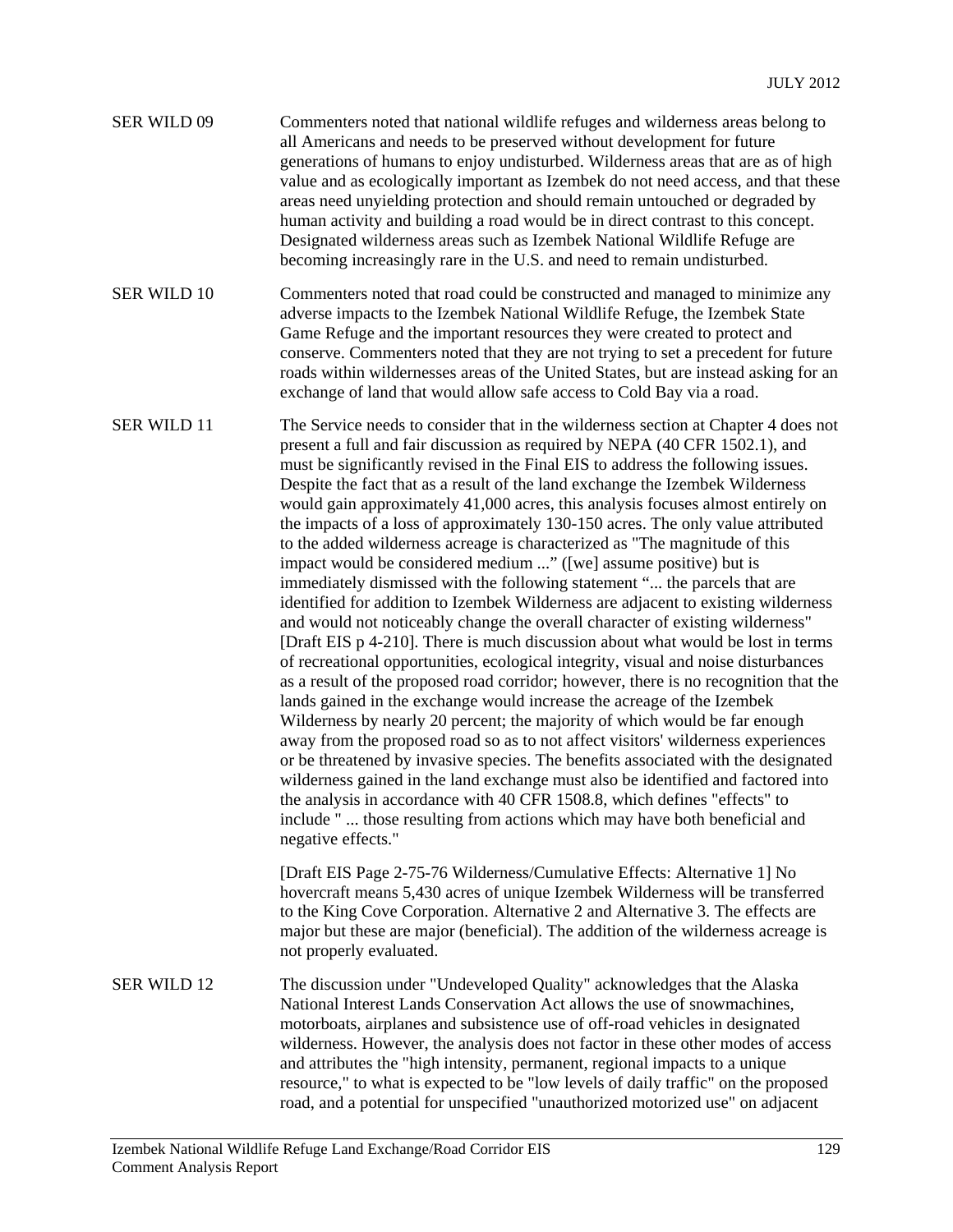wilderness lands, even though the proposed road would include barriers to prevent access to adjacent lands [Draft EIS p 4-212]. Essentially, the only motorized modes of transportation not currently allowed in the Izembek Wilderness are road vehicles and recreational off-road vehicle use. If the Service tolerated unauthorized use to the extent that it would cause major damage to refuge resources, it would not be fulfilling its legal requirements under ANILCA and the Refuge Improvement Act. Given this baseline, the level of impact resulting from both legal and unauthorized motorized use on designated wilderness would be considerably less than concluded in this section.

 State ownership of submerged lands within the exchange parcels is also discussed in the "Undeveloped Quality" section as being detrimental - ''potentially compromising the Service's ability to protect the wilderness character of the area" [Draft EIS p 4-212]. Given that the same land ownership pattern exists on current refuge lands, and the Service determined in this Draft EIS that the "trend for [all] qualities of wilderness character is currently stable" [Draft EIS p 3-347 through 3-349], it is unlikely that these state inholdings would negatively impact wilderness character on refuge lands in the future.

SER WILD 13 The proposed land exchange of this magnitude and complexity would be a horrible precedent for wilderness, and the Congress made an error when it gave the decision making process to the Secretary. Wilderness is considered the highest level of public land protection and boundary tampering should be done with extreme caution if at all. A commenter proposed that there should be only two criteria for modifying wilderness boundaries wherein a land exchange is involved: 1) there would be an overwhelming preponderance of benefit to the wilderness, and 2) where the failure to do so would result in unacceptable offsite environmental impacts. Neither of these criteria is met in this instance of the proposed exchange.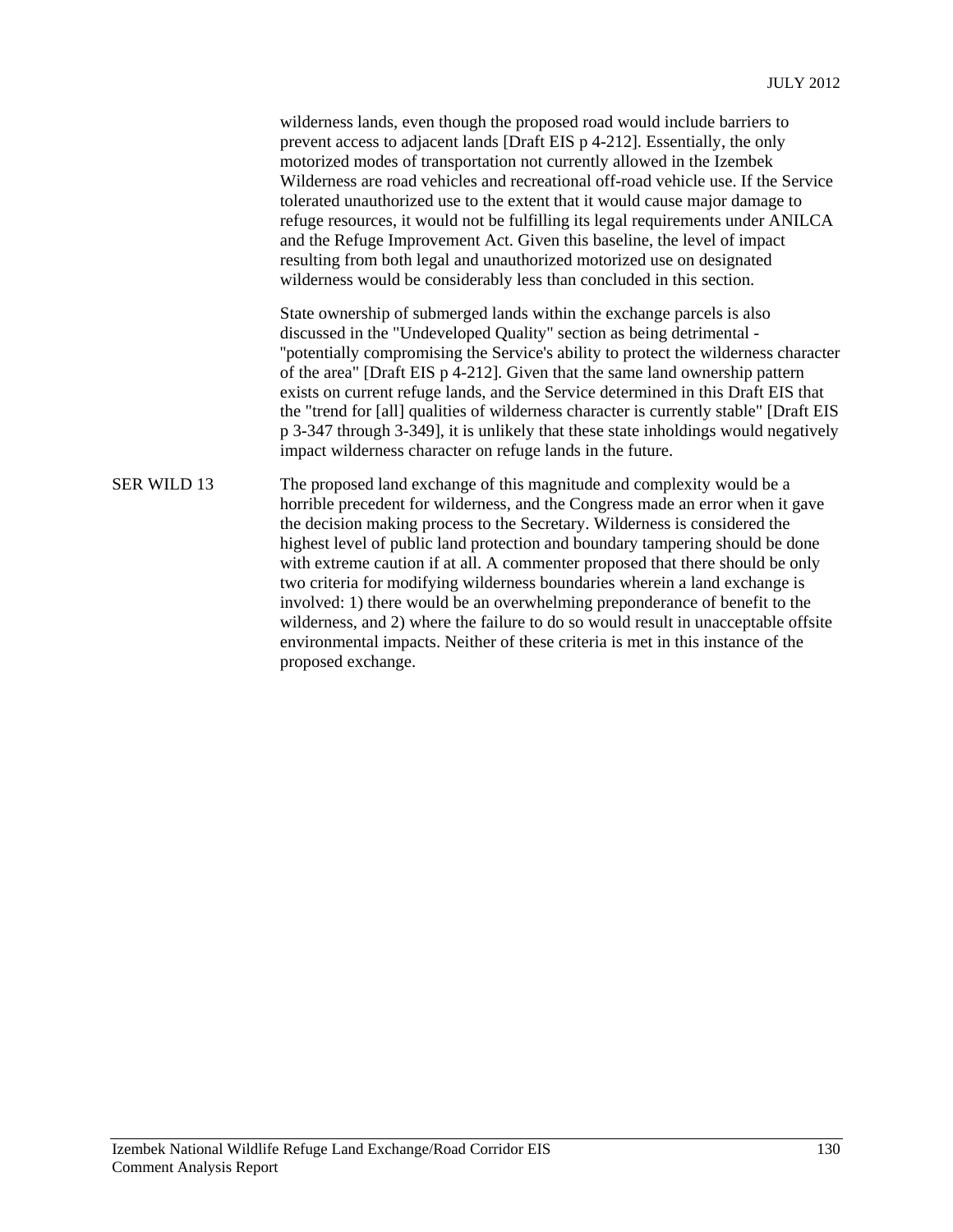# Comment Acknowledged (ACK)

ACK Submissions without substantive comments and/or duplicate submissions.

ACK 01 Comment Acknowledged.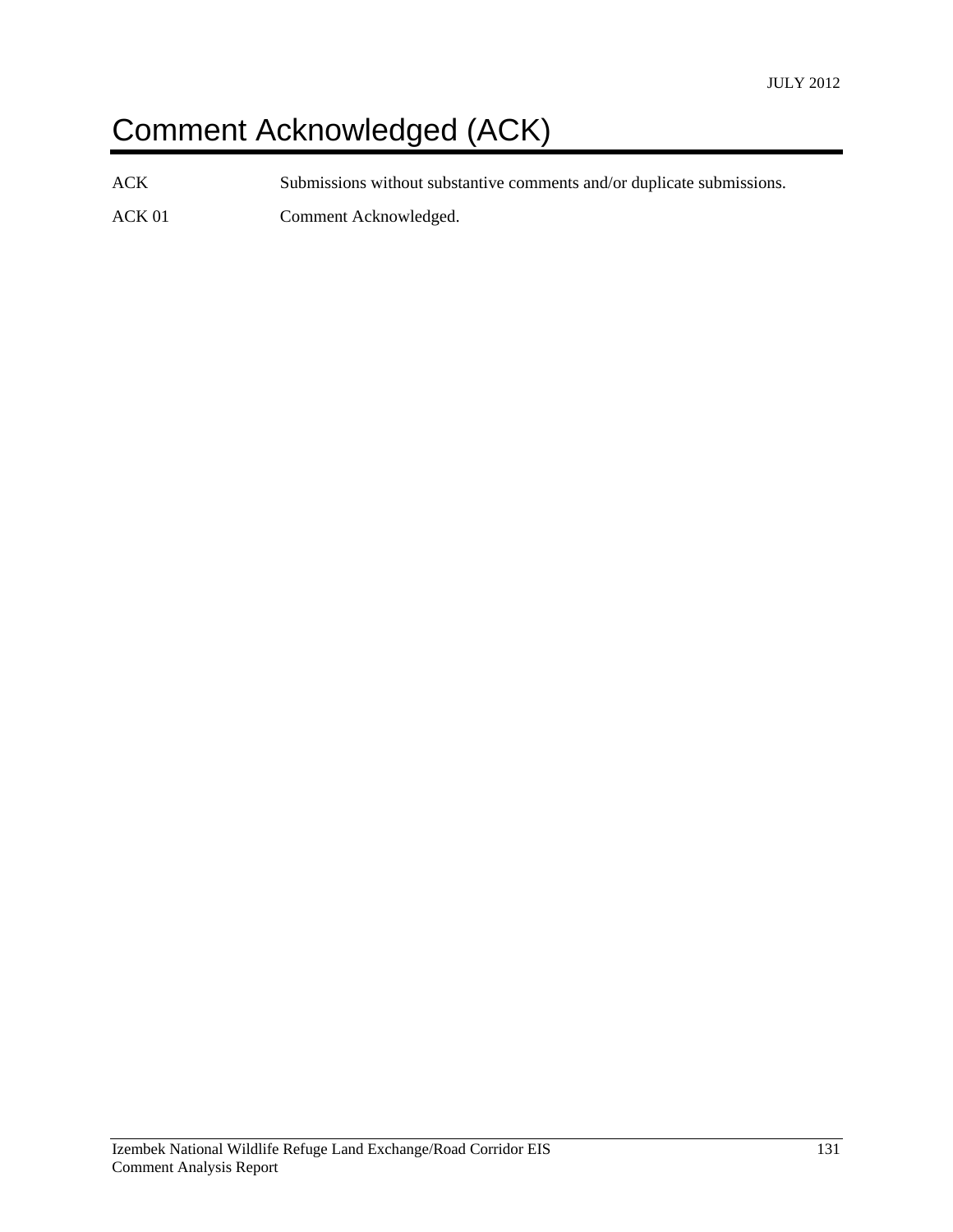### **APPENDIX A**

**Unique Submission and Comment Index**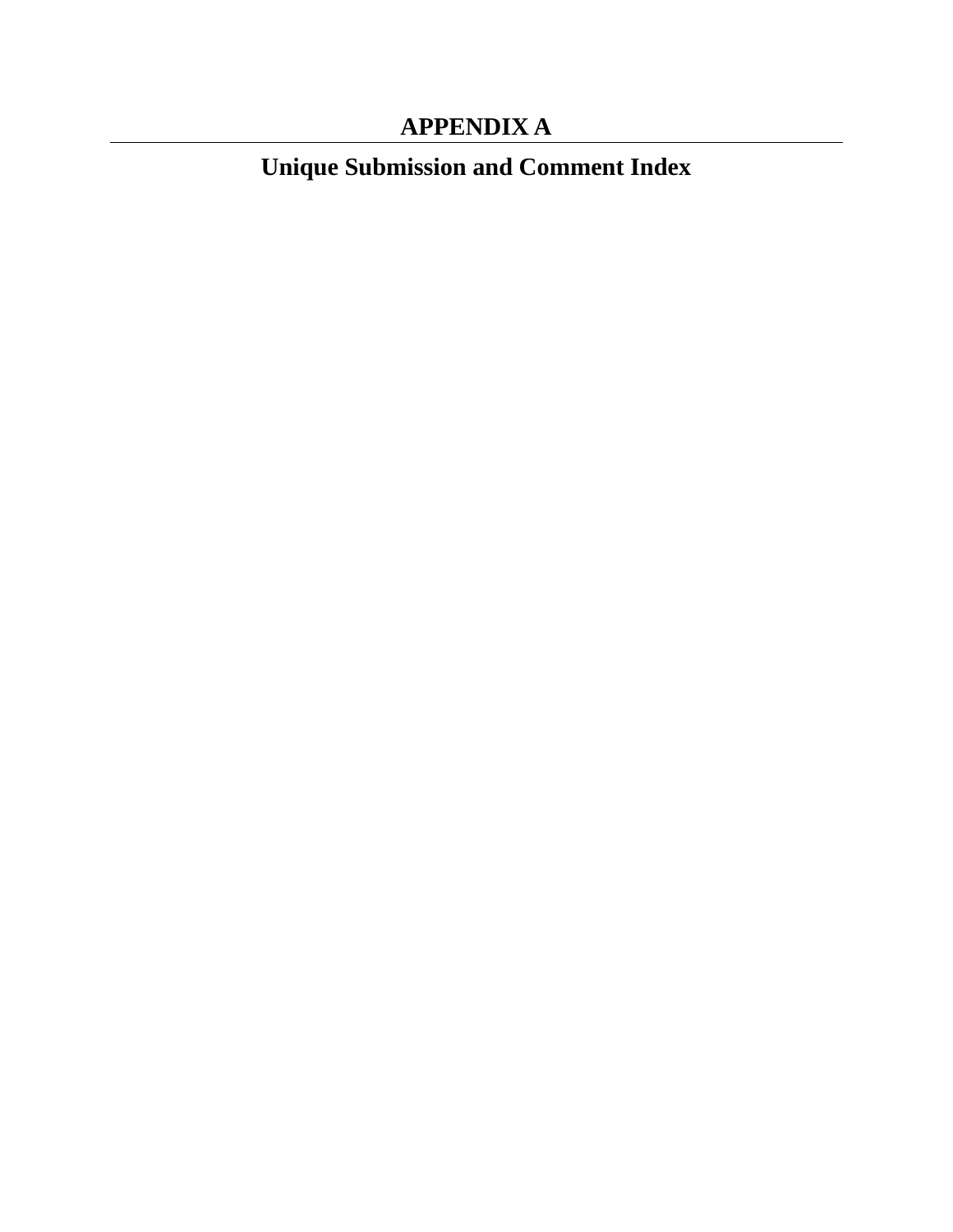| <b>Commenter</b> | <b>Submission ID</b> | <b>Comments</b>                                                          |
|------------------|----------------------|--------------------------------------------------------------------------|
| Name Withheld    | 31680                | ACK 01                                                                   |
| Name Withheld    | 31689                | BIO BIO 01, SER REV 04                                                   |
| Name Withheld    | 37371                | BIO BIO 01, P&N 06, SER LAND 01, SER<br>REV 04, SER WILD 01              |
| Name Withheld    | 37386                | BIO BIO 01, P&N 06, SER LAND 01, SER<br>REV 04, SER WILD 01              |
| Name Withheld    | 37416                | BIO BIO 01, P&N 06, SER LAND 01, SER<br>REV 04, SER WILD 01              |
| Name Withheld    | 37419                | BIO BIO 01, P&N 06, SER LAND 01, SER<br>REV 04, SER WILD 01              |
| Name Withheld    | 43913                | BIO BIO 01, P&N 06, SER LAND 01, SER<br>REV 04, SER WILD 01, SER WILD 02 |
| Name Withheld    | 44010                | ACK 01                                                                   |
| Name Withheld    | 44012                | ACK 01                                                                   |
| Name Withheld    | 44072                | SER WILD 01                                                              |
| Name Withheld    | 44090                | BIO BIO 01, P&N 06, SER LAND 01, SER<br>REV 04, SER WILD 01              |
| Name Withheld    | 44108                | <b>BIO BIO 01</b>                                                        |
| Name Withheld    | 44134                | ACK 01                                                                   |
| Name Withheld    | 44181                | ACK 01                                                                   |
| Name Withheld    | 44210                | ACK 01                                                                   |
| Name Withheld    | 44225                | ACK 01                                                                   |
| Name Withheld    | 44232                | BIO BIO 01, P&N 06, SER LAND 01, SER<br>REV 04, SER WILD 01              |
| Name Withheld    | 44248                | BIO BIO 01, P&N 06, SER LAND 01, SER<br>REV 04, SER WILD 01              |
| Name Withheld    | 44253                | ACK 01                                                                   |
| Name Withheld    | 44263                | BIO BIO 01, P&N 06, SER LAND 01, SER<br>REV 04, SER WILD 01              |
| Name Withheld    | 44281                | ACK 01                                                                   |
| Name Withheld    | 44309                | ACK 01                                                                   |
| Name Withheld    | 44315                | BIO BIO 01, P&N 06, SER LAND 01, SER<br>REV 04, SER WILD 01              |
| Name Withheld    | 44343                | SER WILD 01                                                              |
| Name Withheld    | 51018                | ACK 01                                                                   |
| Name Withheld    | 51075                | ACK 01                                                                   |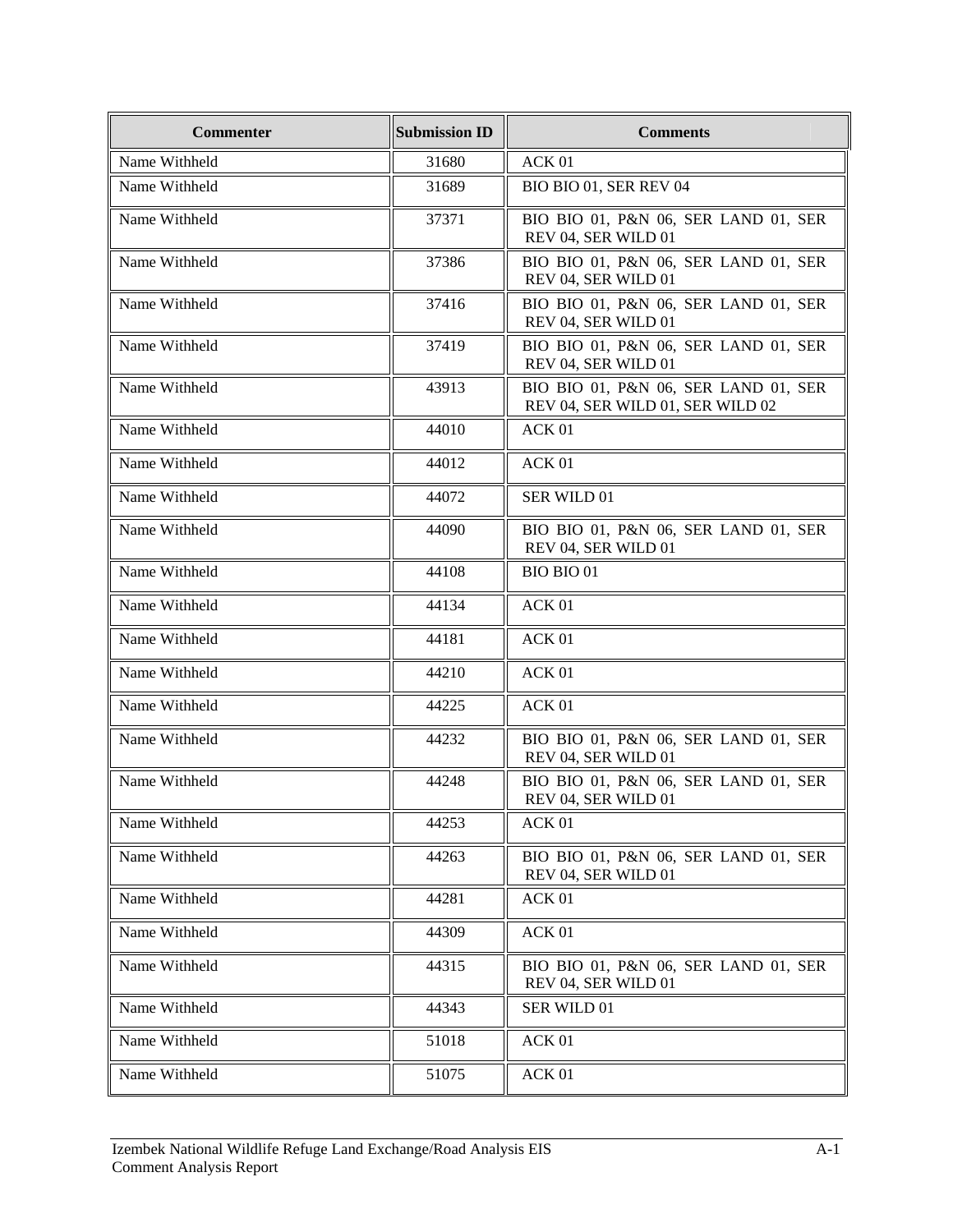| <b>Commenter</b> | <b>Submission ID</b> | <b>Comments</b>                                                          |
|------------------|----------------------|--------------------------------------------------------------------------|
| Name Withheld    | 51079                | P&N 06, SER WILD 09                                                      |
| Name Withheld    | 51095                | SER WILD 01                                                              |
| Name Withheld    | 51124                | BIO BIO 01, P&N 06, SER LAND 01, SER<br>REV 04, SER WILD 01              |
| Name Withheld    | 51132                | BIO BIO 01, P&N 06, SER LAND 01, SER<br>REV 04, SER WILD 01              |
| Name Withheld    | 51137                | BIO BIO 01, P&N 06, SER LAND 01, SER<br>REV 04, SER WILD 01              |
| Name Withheld    | 51147                | ACK 01                                                                   |
| Name Withheld    | 51170                | SER WILD 01                                                              |
| Name Withheld    | 51186                | BIO BIO 01, P&N 06, SER LAND 01, SER<br>REV 04, SER WILD 01              |
| Name Withheld    | 51242                | ACK 01                                                                   |
| Name Withheld    | 51243                | BIO BIO 01, P&N 06, SER REV 04, SER<br>WILD 01                           |
| Name Withheld    | 51291                | ACK 01                                                                   |
| Name Withheld    | 51310                | BIO BIO 01, P&N 06, SER LAND 01, SER<br>REV 04, SER WILD 01              |
| Name Withheld    | 51320                | <b>SER WILD 09</b>                                                       |
| Name Withheld    | 51349                | SER WILD 01                                                              |
| Name Withheld    | 51397                | ACK 01                                                                   |
| Name Withheld    | 51408                | BIO BIO 01, BIO WILD 01, P&N 06, SER<br>LAND 01, SER REV 04, SER WILD 01 |
| Name Withheld    | 51421                | BIO BIO 01                                                               |
| Name Withheld    | 51432                | BIO BIO 01, REG 03, SER WILD 01, SER<br>WILD 09                          |
| Name Withheld    | 51470                | ACK 01                                                                   |
| Name Withheld    | 51471                | ACK 01                                                                   |
| Name Withheld    | 51500                | ACK 01                                                                   |
| Name Withheld    | 51514                | BIO BIO 01, P&N 06, SER LAND 01, SER<br>REV 04, SER WILD 01              |
| Name Withheld    | 51542                | ACK 01                                                                   |
| Name Withheld    | 51553                | ACK 01                                                                   |
| Name Withheld    | 51588                | BIO BIO 01, P&N 06, SER LAND 01, SER<br>REV 04, SER WILD 01              |
| Name Withheld    | 51601                | ACK 01                                                                   |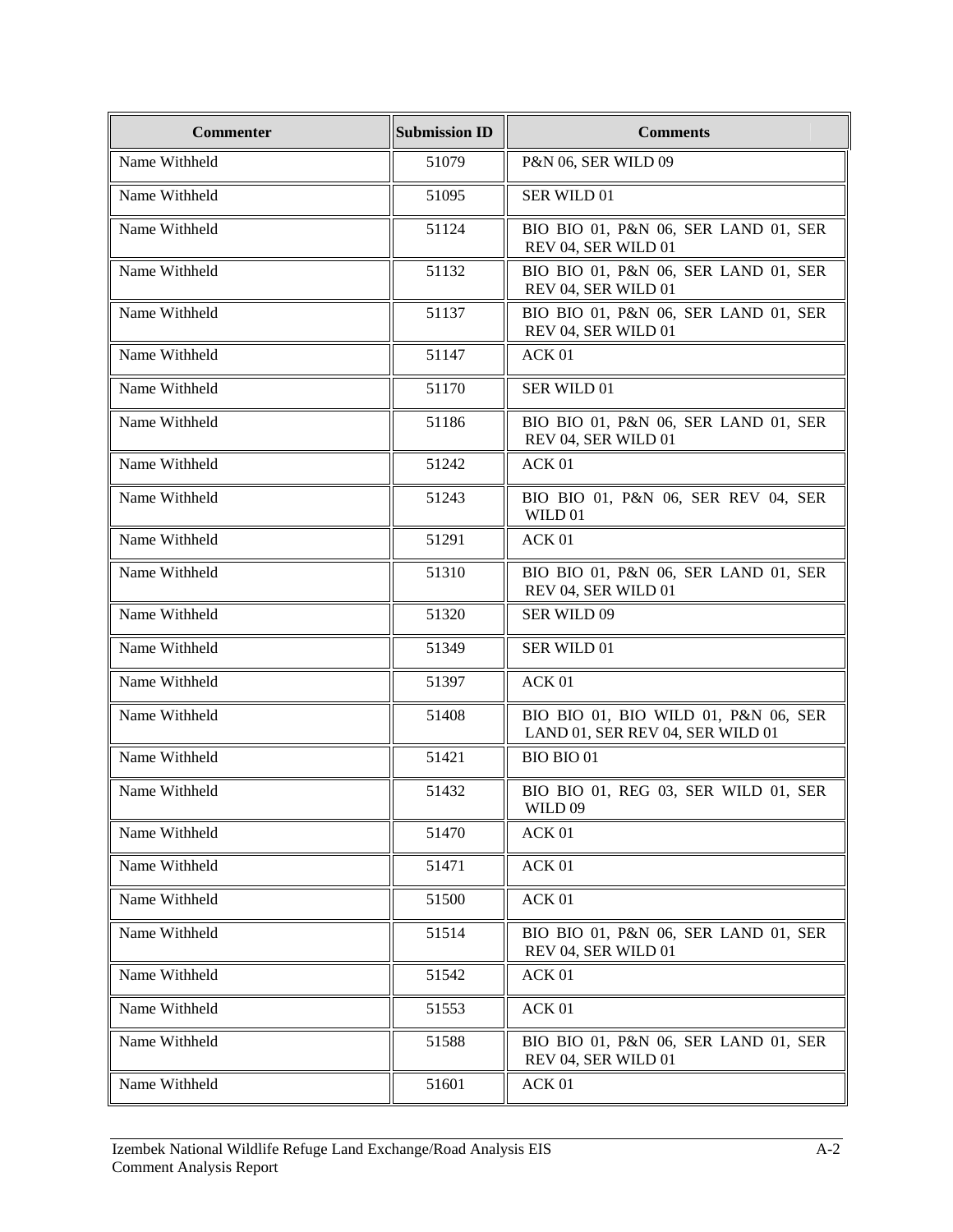| <b>Commenter</b>                                  | <b>Submission ID</b> | <b>Comments</b>                                                                                                                                   |
|---------------------------------------------------|----------------------|---------------------------------------------------------------------------------------------------------------------------------------------------|
| Name Withheld                                     | 51604                | SER WILD 01                                                                                                                                       |
| Name Withheld                                     | 51634                | BIO BIO 01, P&N 06, SER LAND 01, SER<br>REV 04, SER WILD 01                                                                                       |
| Name Withheld                                     | 51679                | ACK <sub>01</sub>                                                                                                                                 |
| Name Withheld                                     | 51688                | SER WILD 01                                                                                                                                       |
| Name Withheld                                     | 51720                | BIO BIO 01, P&N 06, SER LAND 01, SER<br>REV 04, SER WILD 01                                                                                       |
| Name Withheld                                     | 51737                | BIO BIO 01, P&N 06, SER LAND 01, SER<br>REV 04, SER WILD 01                                                                                       |
| Name Withheld                                     | 51746                | ACK <sub>01</sub>                                                                                                                                 |
| Name Withheld                                     | 51753                | SER WILD 02                                                                                                                                       |
| Name Withheld                                     | 51816                | SER WILD 01                                                                                                                                       |
| Name Withheld                                     | 51903                | BIO BIO 01, P&N 06, SER LAND 01, SER<br>REV 04, SER WILD 01                                                                                       |
| Name Withheld                                     | 51905                | ACK <sub>01</sub>                                                                                                                                 |
| Name Withheld                                     | 51941                | BIO BIO 01, P&N 06, SER LAND 01, SER<br>REV 04, SER WILD 01                                                                                       |
| Name Withheld                                     | 51761                | BIO VEG 03, BIO WILD 26, EDI 06, IAM 03,<br>MIT 01, MIT 02, MIT 07, P&N 01, P&N 09,<br>PAA 07, PAA 09, REG 13, REG 26, SER<br>LAND 03, SER REV 11 |
| Name Withheld                                     | 51993                | P&N 01, P&N 11, PAA 15, PAA 18, PAA 21,<br>SER REV 03, SER REV 04, SER REV 09                                                                     |
| Ruth                                              | 52587                | BIO BIO 02                                                                                                                                        |
| Simone                                            | 53303                | <b>REG 03</b>                                                                                                                                     |
| A, Clayarts                                       | 51144                | SER WILD 02                                                                                                                                       |
| Abrams, Rochelle                                  | 44242                | ACK <sub>01</sub>                                                                                                                                 |
| Acker, Robert                                     | 52347                | SER REV 09                                                                                                                                        |
| Acora, Frederica                                  | 51549                | ACK 01                                                                                                                                            |
| Alaska National Wildlife Federation<br>Adams, Jim | 31763                | PAA 03, PAA 26, REG 08                                                                                                                            |
| Adare, Darley                                     | 37414, 45041         | BIO BIO 01, P&N 06, SER LAND 01, SER<br>REV 04, SER REV 09, SER WILD 01                                                                           |
| Adsit, Roy                                        | 51444                | ACK <sub>01</sub>                                                                                                                                 |
| Aguirre, Tjanya                                   | 66327                | ACK 01                                                                                                                                            |
| Agyeman, Nketia                                   | 51766                | ACK 01, P&N 03, SER EJ 01, SER LAND 06,<br>SER ROAD 04                                                                                            |
| Ahlstrand, Heidi                                  | 51280                | ACK 01                                                                                                                                            |
| Aichele, Brian                                    | 62855                | P&N 08, SER H&S 04, SER REV 08                                                                                                                    |
| Albers, Carla                                     | 51110                | BIO BIO 01, P&N 06, SER LAND 01, SER                                                                                                              |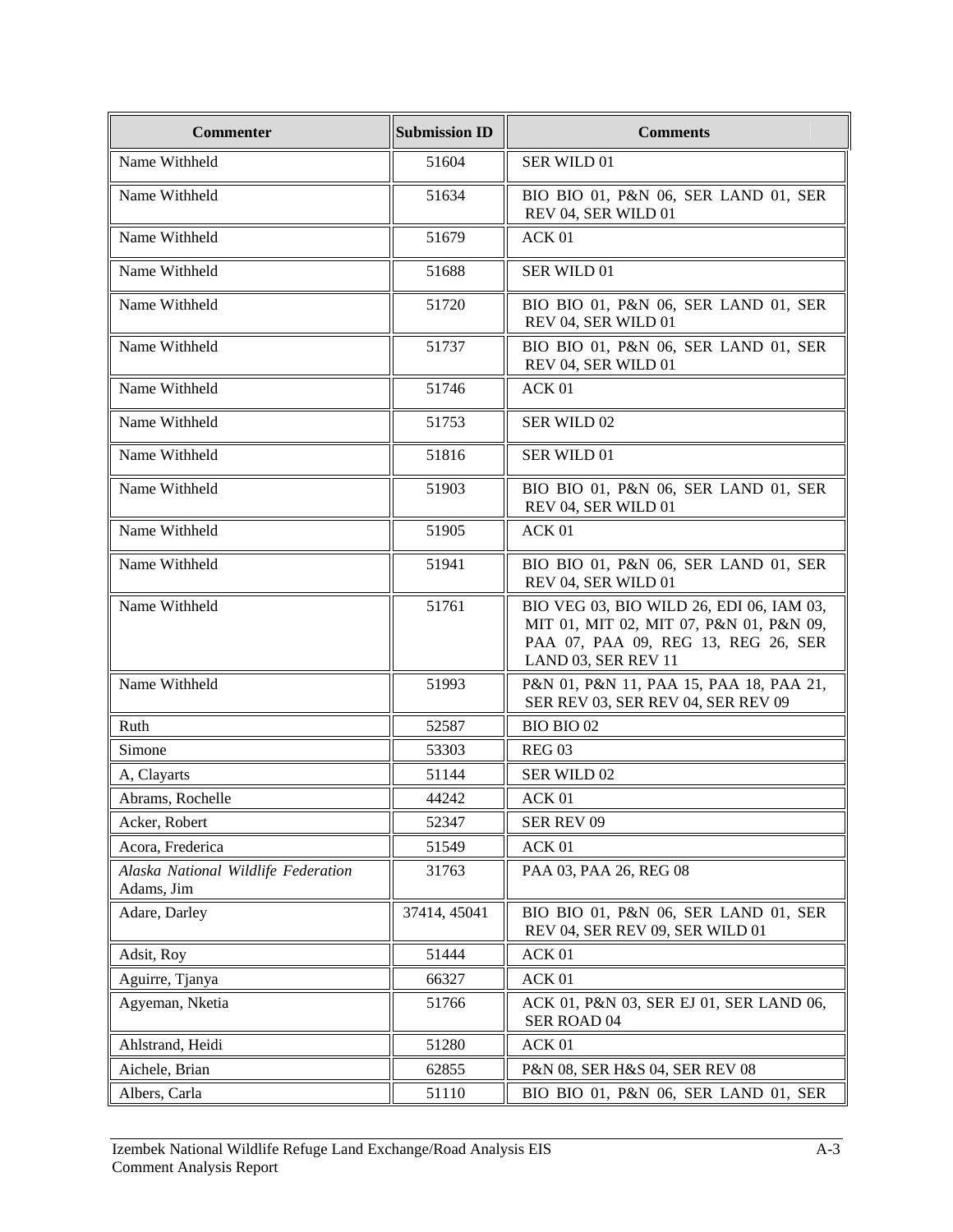| <b>Commenter</b>           | <b>Submission ID</b>   | <b>Comments</b>                                                         |
|----------------------------|------------------------|-------------------------------------------------------------------------|
|                            |                        | REV 04, SER WILD 01                                                     |
| Aldrich, James             | 51644                  | BIO BIO 01, P&N 06, SER LAND 01, SER<br>REV 04, SER WILD 02             |
| Aleman de Gallardo, Stella | 51458                  | ACK 01                                                                  |
| Alex, Deann                | 51807                  | SER WILD 01                                                             |
| Alexander, Gunta           | 53079                  | BIO BIO 01, SER REV 09                                                  |
| Alexander, J               | 44323                  | BIO BIO 01, P&N 06, SER LAND 01, SER<br>REV 04, SER WILD 01             |
| Allen, Brian               | 51003                  | ACK 01                                                                  |
| Allen, Cat                 | 37411                  | SER WILD 01                                                             |
| Allen, Kristina            | 96632                  | ACK 01                                                                  |
| Allen, Peter               | 84366                  | ACK 01                                                                  |
| Allen, Vickie              | 44011                  | BIO BIO 02                                                              |
| Alvarez, Diane             | 51771                  | HIST 03, P&N 03, SER EJ 01, SER LAND 06,<br>SER ROAD 04                 |
| Amelang, Loren             | 51492                  | BIO BIO 01, P&N 06, SER LAND 01, SER<br>REV 04, SER WILD 01             |
| Ananthakrishnan, Revathi   | 44184                  | BIO BIO 01, P&N 06, SER LAND 01, SER<br>REV 04, SER WILD 01             |
| Anavi, Teresa              | 37355                  | BIO BIO 01, SER WILD 01                                                 |
| Aiken, Ed                  | 44219                  | BIO BIO 01, P&N 06, SER LAND 01, SER<br>REV 04, SER WILD 01             |
| Anderson, Bob              | 31742                  | ACK <sub>01</sub>                                                       |
| Anderson, Judith           | 51481                  | BIO BIO 01, P&N 06, SER LAND 01, SER<br>REV 04, SER WILD 01             |
| Anderson, Peter            | 51883                  | P&N 06, SER LAND 01, SER REV 09, SER<br>WILD 01                         |
| Anderson, William, D       | 44330                  | BIO BIO 01, SER REV 04, SER WILD 01                                     |
| Andes, John                | 52938                  | BIO BIO 01, BIO BIO 02, REG 03                                          |
| Andre, Kathryn             | 43806, 51623           | ACK 01, BIO BIO 01, P&N 06, SER REV 09,<br>SER WILD 01                  |
| Ann Cohen, Judy            | 32441, 32443,<br>51653 | BIO BIO 01, REG 03, SER WILD 01                                         |
| Anna Denison, Lou          | 44348                  | BIO BIO 01, SER REV 04                                                  |
| Anne Joyce, Mary           | 51123                  | BIO BIO 01, P&N 06, SER LAND 01, SER<br>REV 04, SER WILD 01             |
| Anneconne, Lisa            | 51100                  | BIO BIO 01, P&N 06, SER LAND 01, SER<br>REV 04, SER WILD 01             |
| Anth, Frances              | 37356                  | SER WILD 01                                                             |
| Antoine, Bernadette        | 48684, 51070           | BIO BIO 01, P&N 06, SER LAND 01, SER<br>REV 04, SER REV 09, SER WILD 01 |
| Apfelbaum, Sally           | 44310                  | BIO BIO 01, P&N 06, SER LAND 01, SER<br>REV 04, SER WILD 01             |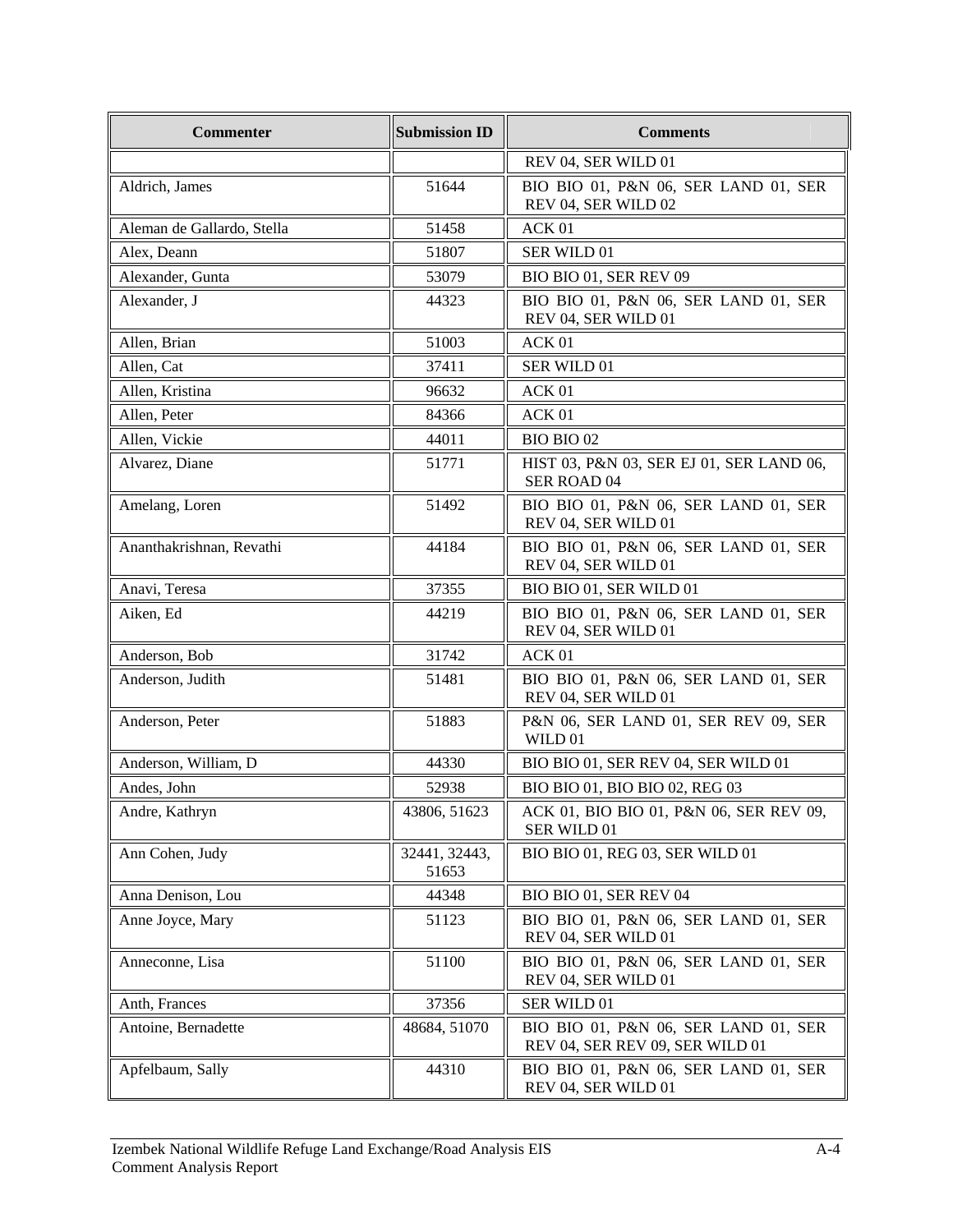| <b>Commenter</b>       | <b>Submission ID</b> | <b>Comments</b>                                                          |
|------------------------|----------------------|--------------------------------------------------------------------------|
| Appelbaum, Barbara     | 31676                | SER WILD 09                                                              |
| Aquilina, James        | 51892                | ACK 01                                                                   |
| Arden, Brigitta        | 51386                | BIO BIO 01, P&N 06, SER WILD 01                                          |
| Arent, Rod             | 51945                | P&N 01, P&N 02, REG 02, SER REV 09, SER<br>WILD 01                       |
| Arkley, John           | 51919                | SER REV 03, SER REV 04                                                   |
| Armao, Terri           | 51445                | BIO BIO 01, SER WILD 01                                                  |
| Armerding, Christopher | 73516                | ACK 01                                                                   |
| Armoogam, Tracy        | 51888                | BIO BIO 01, P&N 06, SER LAND 01, SER<br>REV 04, SER WILD 01              |
| Aron, Sissy            | 52074                | REG <sub>03</sub>                                                        |
| Artin, Tom             | 43984                | BIO BIO 01, P&N 06, SER LAND 01, SER<br>REV 04, SER WILD 01              |
| Ascot, Karin           | 51121                | SER WILD 02                                                              |
| Ashley, Edward         | 44114                | BIO BIO 01, P&N 06, SER LAND 01, SER<br>REV 04, SER WILD 01, SER WILD 09 |
| Ashton, Joan           | 51632                | BIO BIO 01, P&N 06, SER LAND 01                                          |
| Attebury, Diane        | 44019                | BIO BIO 01, P&N 06, SER REV 04, SER<br>WILD 01                           |
| Austin, Darin          | 51490                | SER WILD 01, SER WILD 02                                                 |
| Austring, Dee          | 31684                | BIO BIO 01, P&N 06, SER LAND 01, SER<br>REV 04, SER WILD 01              |
| Ava L, Bariana         | 43950                | BIO BIO 01, P&N 06, SER LAND 01, SER<br>REV 04, SER WILD 01              |
| Avery, Bonnie          | 37763, 51543         | BIO BIO 01, P&N 06, SER REV 09, SER<br>WILD 01                           |
| Avery, Sara            | 51190                | BIO BIO 01, P&N 06, SER LAND 01, SER<br>REV 04, SER WILD 01              |
| Avila, Ron             | 44295                | BIO BIO 01, P&N 06, SER LAND 01, SER<br>REV 04, SER WILD 01              |
| Avr, Helen             | 44154                | BIO BIO 01, P&N 06, SER LAND 01, SER<br>REV 04, SER WILD 01              |
| Aydelott, Ruth         | 51691                | ACK 01                                                                   |
| Azzarello, Kristine    | 37434                | BIO BIO 01, P&N 06, SER LAND 01, SER<br>REV 04, SER WILD 01              |
| B Walton, William      | 43932                | ACK 01                                                                   |
| B., John               | 51496                | <b>PAA 17</b>                                                            |
| Babcock, Glen          | 62856                | <b>SER H&amp;S 04</b>                                                    |
| Bagwell, Knox          | 44437                | P&N 01, P&N 02, REG 02, SER REV 09, SER<br>WILD 01                       |
| Bahama, Bahama         | 31630                | BIO BIO 01, P&N 06, SER LAND 01, SER<br>REV 04, SER WILD 01              |
| Baier, Stacie          | 44195                | BIO BIO 01                                                               |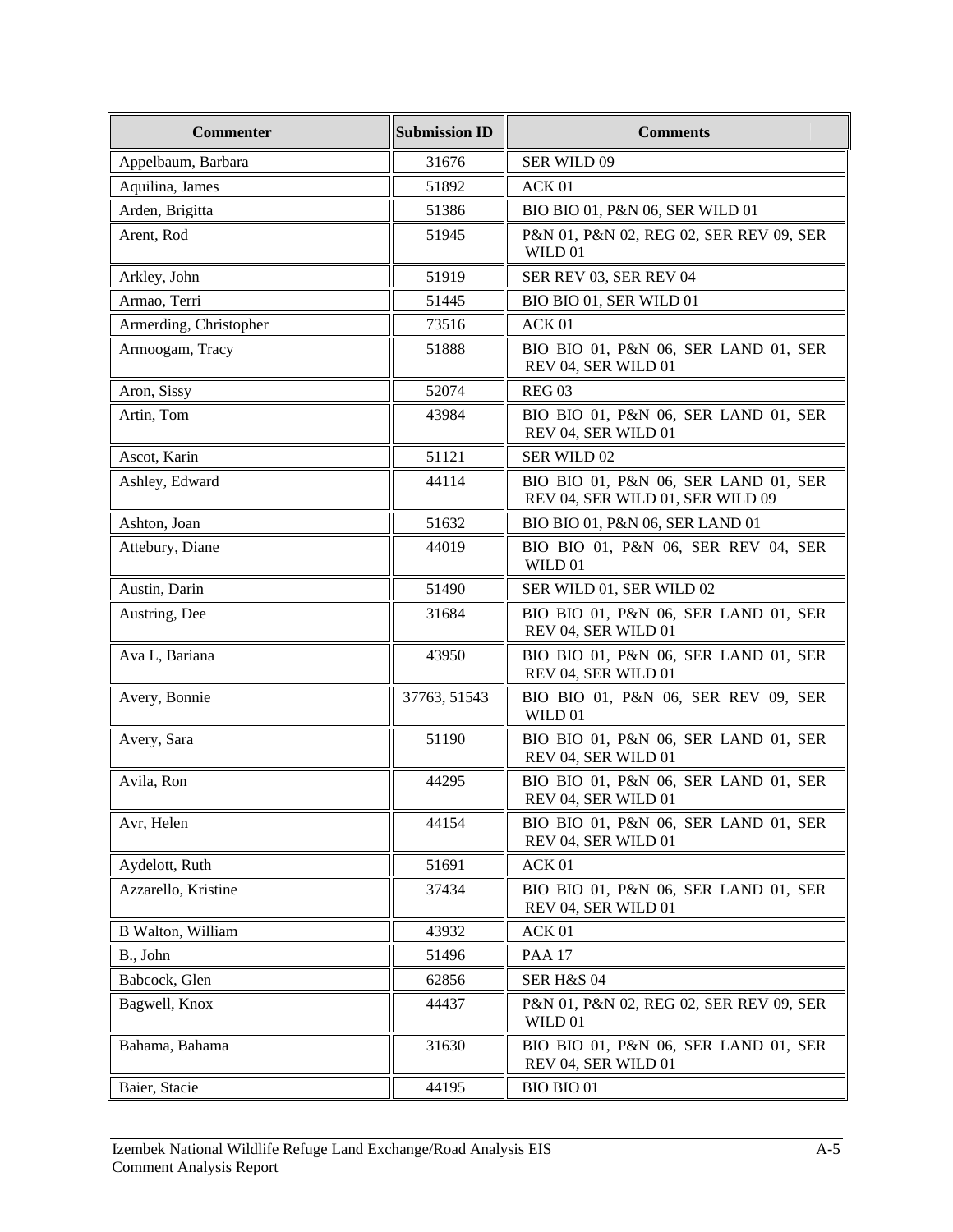| <b>Commenter</b>      | <b>Submission ID</b> | <b>Comments</b>                                                         |
|-----------------------|----------------------|-------------------------------------------------------------------------|
| Bailey, Edgar         | 31755                | P&N 01, SER ROAD 01, SER WILD 01                                        |
| Bailey, Lee           | 44115                | BIO BIO 01, P&N 06, SER LAND 01, SER<br>REV 04, SER WILD 01             |
| Bain, M               | 51677                | <b>SER WILD 09</b>                                                      |
| Bakall, Connie        | 53197                | <b>BIO BIO 01, REG 03</b>                                               |
| Balder, James         | 48933, 51643         | BIO BIO 01, P&N 06, SER LAND 01, SER<br>REV 04, SER REV 09, SER WILD 01 |
| Baldwin, Lee          | 31642, 43935         | ACK 01, P&N 06, P&N 07, SER WILD 09                                     |
| Balik, Susan          | 51649                | BIO BIO 01, P&N 06, SER LAND 01, SER<br><b>REV 04</b>                   |
| Balogh, Alana         | 31671                | ACK 01                                                                  |
| Balogh, Holly         | 51898                | P&N 02, SER WILD 01                                                     |
| Banwart, Albert       | 52170                | <b>REG 03</b>                                                           |
| Barfield, Bonnie      | 51735                | BIO BIO 01, P&N 06, SER LAND 01, SER<br>REV 04, SER WILD 01             |
| Barger, Julie         | 37425                | <b>SER WILD 02</b>                                                      |
| Bargiel, Paula        | 33478, 44193         | BIO BIO 01, P&N 06, SER LAND 01, SER<br>REV 04, SER REV 09, SER WILD 01 |
| Barker, Marie         | 51074                | ACK 01                                                                  |
| Barnard, Grant        | 31751                | <b>REG 03</b>                                                           |
| Barnett, Bob          | 51769                | P&N 03                                                                  |
| Barnhart, S           | 51066                | <b>REG 02</b>                                                           |
| Baron, Sharon         | 51942                | ACK 01                                                                  |
| Barquin, Conchita     | 51056                | BIO BIO 01, P&N 06, SER LAND 01, SER<br>REV 04, SER WILD 01             |
| Barreras, Terri       | 44305                | BIO BIO 01, P&N 06, SER LAND 01, SER<br>REV 04, SER WILD 01             |
| Barrett, Carolyn      | 51593                | ACK 01                                                                  |
| Barrett, Mary         | 31593                | P&N 01, P&N 06, PAA 25, REG 02, SER<br>LAND <sub>01</sub>               |
| Barrington, Craig     | 44194                | BIO BIO 01, P&N 02, SER REV 04, SER<br>WILD 01                          |
| Barry, Susan and Paul | 51565                | BIO BIO 01, SER LAND 01                                                 |
| Bartell, Lee          | 53195                | <b>REG 02</b>                                                           |
| Bartindale, J         | 95990                | ACK 01                                                                  |
| Bartlett, Mary        | 51370                | BIO BIO 01, P&N 06, SER LAND 01, SER<br>REV 04, SER WILD 01             |
| Basnar, Lee           | 41227, 44328         | BIO BIO 01, P&N 06, SER LAND 01, SER<br>REV 04, SER REV 09, SER WILD 01 |
| Battles, Brooke       | 86774                | ACK 01                                                                  |
| Bauer, Joanne         | 51603                | ACK 01                                                                  |
| Baxter, Joslyn        | 36116, 44003         | BIO BIO 01, P&N 06, SER LAND 01, SER<br>REV 04, SER REV 09, SER WILD 01 |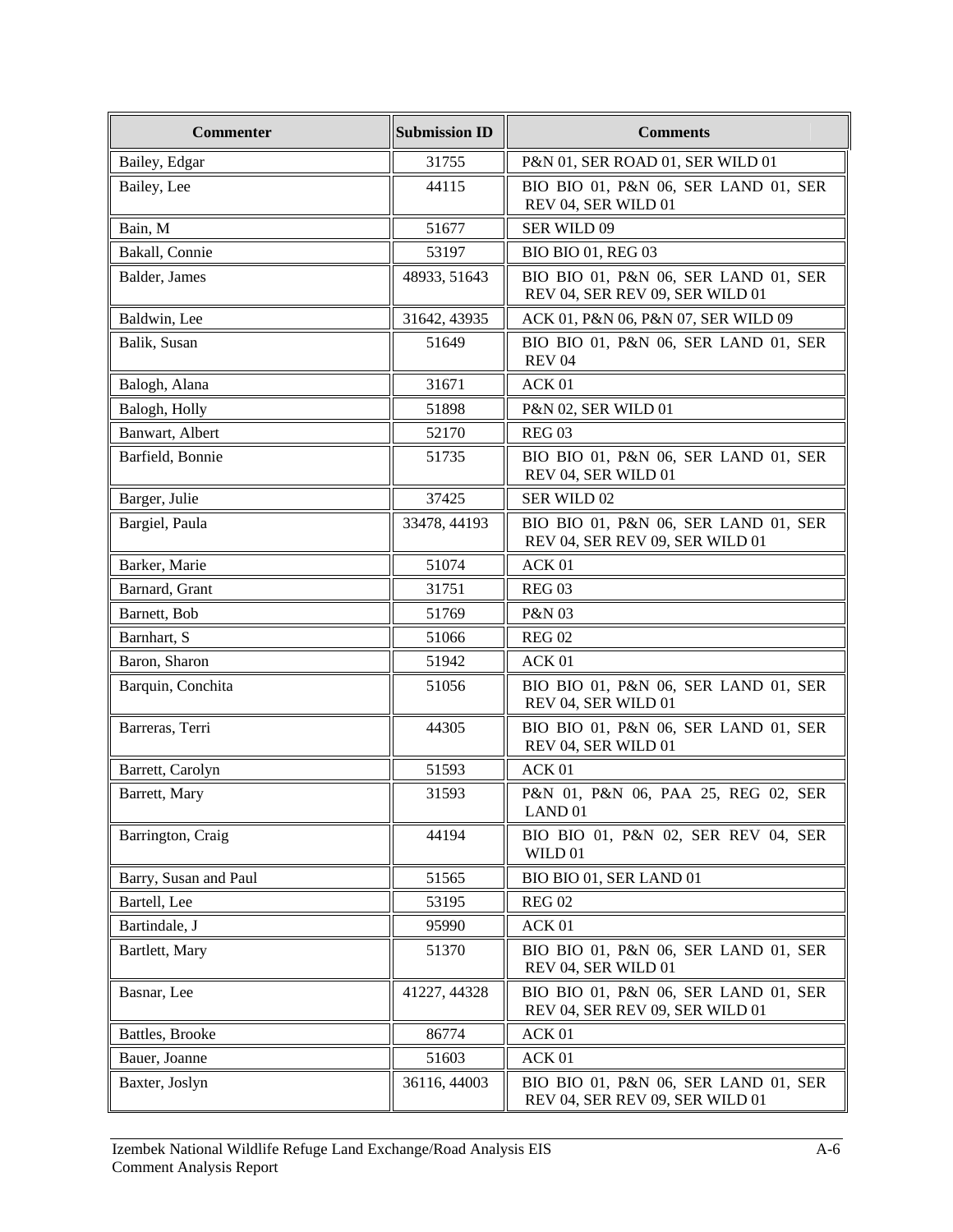| <b>Commenter</b>                                       | <b>Submission ID</b> | <b>Comments</b>                                                                         |
|--------------------------------------------------------|----------------------|-----------------------------------------------------------------------------------------|
| Conservation<br>Society,<br>Bay<br>Kachemak            | 51034                | BIO BIO 01, P&N 06, SER WILD 01                                                         |
| Beal, Carrie                                           | 44282                | ACK 01                                                                                  |
| Beal, Dick                                             | 44005                | BIO BIO 01, P&N 06, SER LAND 01, SER<br>REV 04, SER WILD 01                             |
| Bear, Janet                                            | 52032                | SER H&S 04, SER SER 01                                                                  |
| Beavers, Nancy                                         | 51413                | BIO BIO 01, P&N 06, SER LAND 01, SER<br>REV 09, SER WILD 01                             |
| Bechtel, Paul                                          | 37399                | BIO BIO 01, P&N 06, SER LAND 01, SER<br>REV 04, SER WILD 01                             |
| Becker, Bill                                           | 31602                | ACK 01                                                                                  |
| Beckett, Gail                                          | 51116                | ACK 01                                                                                  |
| Beckett, Jeneen                                        | 31625                | P&N 01, SER WILD 08                                                                     |
| Beckman, Mary                                          | 51106                | SER WILD 01                                                                             |
| Bedinger, Gail                                         | 37393                | ACK 01                                                                                  |
| Bedrick, Sue                                           | 51375                | BIO BIO 01, SER WILD 01                                                                 |
| Beery, Candace                                         | 31757                | SER EJ 02, SER H&S 04                                                                   |
| Belcastro, Frank                                       | 31790, 51508         | BIO BIO 01, REG 03, SER WILD 01, SER<br>WILD 02                                         |
| <b>The</b><br>Wilderness<br>Society<br>Beller, Melanie | 31763                | PAA 03, PAA 26, REG 08                                                                  |
| Belt, Annie                                            | 51167                | BIO BIO 01, P&N 06, SER LAND 01, SER<br>REV 04, SER WILD 01                             |
| Bendixen, Becky                                        | 51772                | HIST 03, P&N 03, SER EJ 01, SER LAND 06,<br>SER ROAD 04                                 |
| Bendixon, Harold                                       | 62857                | P&N 08, SER H&S 04                                                                      |
| Benes, Michelle                                        | 32224, 43925         | BIO BIO 01, P&N 06, REG 03, SER LAND 01,<br>SER REV 04, SER WILD 01                     |
| Benjamin, Jimmy                                        | 44136                | BIO BIO 01, BIO BIO 02, P&N 06, SER<br>LAND 01, SER REV 11, SER WILD 01                 |
| Bennett, Marcia                                        | 51051                | ACK 01                                                                                  |
| Benson, Barb                                           | 51516                | BIO BIO 01, P&N 06, SER LAND 01, SER<br>REV 04, SER WILD 01                             |
| Bergstrom, Gina                                        | 44157                | ACK 01                                                                                  |
| Berkeley, Carol                                        | 31663, 34013         | BIO BIO 01, P&N 06, SER LAND 01, SER<br>REV 04, SER REV 09, SER WILD 01, SER<br>WILD 08 |
| Bernard, William                                       | 51163                | ACK 01                                                                                  |
| Berrien Zettler, H.                                    | 51145                | BIO BIO 01, P&N 06, SER LAND 01, SER<br>REV 04, SER WILD 01                             |
| Berson, Harriet                                        | 44164                | BIO BIO 01, P&N 02                                                                      |
| Beschler, Marc                                         | 51541                | BIO BIO 01, P&N 06, SER LAND 01, SER<br>REV 04, SER WILD 01                             |
| Bessette, Eric                                         | 51498                | BIO BIO 01, P&N 06, SER LAND 01, SER                                                    |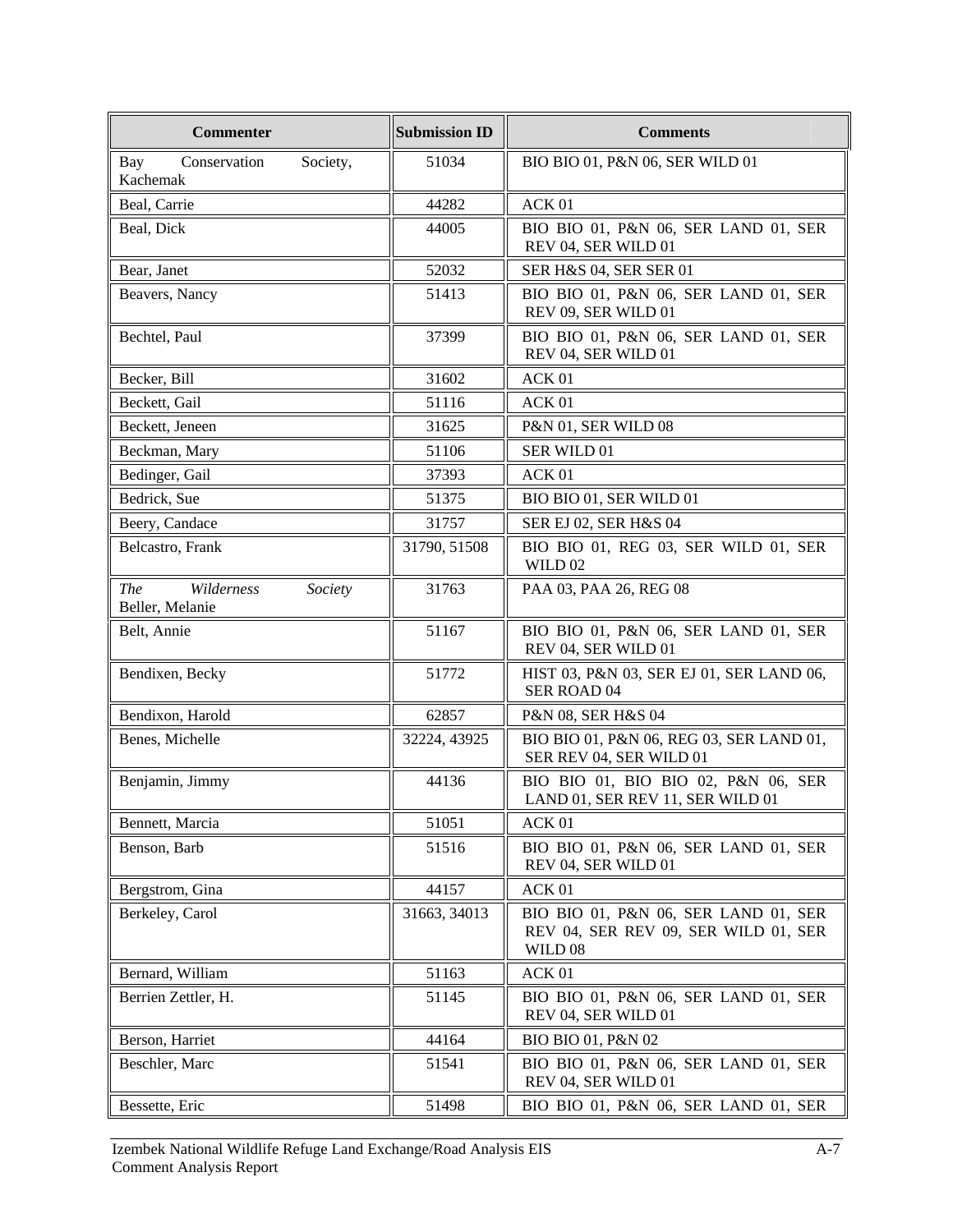| <b>Commenter</b>                                | <b>Submission ID</b> | <b>Comments</b>                                                                                                                                                                                                                                                                                                                                                                                                                                                                                                                                                                                                                                                                                                            |
|-------------------------------------------------|----------------------|----------------------------------------------------------------------------------------------------------------------------------------------------------------------------------------------------------------------------------------------------------------------------------------------------------------------------------------------------------------------------------------------------------------------------------------------------------------------------------------------------------------------------------------------------------------------------------------------------------------------------------------------------------------------------------------------------------------------------|
|                                                 |                      | REV 04, SER WILD 02                                                                                                                                                                                                                                                                                                                                                                                                                                                                                                                                                                                                                                                                                                        |
| Betancourt, Cheryl                              | 51466                | SER WILD 09                                                                                                                                                                                                                                                                                                                                                                                                                                                                                                                                                                                                                                                                                                                |
| Beverly, Jessica                                | 51174                | BIO BIO 01, P&N 06, SER LAND 01, SER<br>REV 04, SER WILD 01                                                                                                                                                                                                                                                                                                                                                                                                                                                                                                                                                                                                                                                                |
| Beves, Peter                                    | 31619, 51446         | BIO BIO 01, BIO VEG 01, P&N 06, SER<br>LAND 01, SER REV 04, SER WILD 01                                                                                                                                                                                                                                                                                                                                                                                                                                                                                                                                                                                                                                                    |
| Bezugolnaya, Ksenia                             | 62907                | ACK 01                                                                                                                                                                                                                                                                                                                                                                                                                                                                                                                                                                                                                                                                                                                     |
| Biaggi, Elsa                                    | 51119                | <b>BIO BIO 01</b>                                                                                                                                                                                                                                                                                                                                                                                                                                                                                                                                                                                                                                                                                                          |
| Biggs, Susan                                    | 31641, 31938         | ACK 01, BIO BIO 01, REG 03, SER WILD 01                                                                                                                                                                                                                                                                                                                                                                                                                                                                                                                                                                                                                                                                                    |
| Bik, Thomas                                     | 52328                | SER REV 09                                                                                                                                                                                                                                                                                                                                                                                                                                                                                                                                                                                                                                                                                                                 |
| Bikulcs, L.                                     | 51505                | ACK 01                                                                                                                                                                                                                                                                                                                                                                                                                                                                                                                                                                                                                                                                                                                     |
| Billmaier, Michelle                             | 51109                | SER WILD 01                                                                                                                                                                                                                                                                                                                                                                                                                                                                                                                                                                                                                                                                                                                |
| Bingham, Donald                                 | 51325                | ACK 01                                                                                                                                                                                                                                                                                                                                                                                                                                                                                                                                                                                                                                                                                                                     |
| Birkhimer, Darrell & Cindy                      | 51076                | P&N 01, P&N 06, SER WILD 01                                                                                                                                                                                                                                                                                                                                                                                                                                                                                                                                                                                                                                                                                                |
| Bishop, Norman                                  | 44043                | BIO BIO 01, P&N 06, SER WILD 01                                                                                                                                                                                                                                                                                                                                                                                                                                                                                                                                                                                                                                                                                            |
| Blackfoot, Joshua                               | 43936                | SER WILD 09                                                                                                                                                                                                                                                                                                                                                                                                                                                                                                                                                                                                                                                                                                                |
| Lands<br>Western<br>Project<br>Blaeloch, Janine | 51760                | BIO T&E 01, BIO WET 02, BIO WET 04, BIO<br>WET 07, BIO WET 08, BIO WILD 01, BIO<br>WILD 04, BIO WILD 05, BIO WILD 06, BIO<br>WILD 08, BIO WILD 09, BIO WILD 24, BIO<br>WILD 26, BIO WILD 29, DATA 02, DATA<br>03, DATA 04, DATA 06, DATA 07, DATA<br>08, DATA 09, DATA 10, DATA 11, DATA<br>12, DATA 13, DATA 19, DATA 22, DATA<br>25, DATA 28, DATA 29, MIT 03, P&N 01,<br>P&N 07, PAA 02, PAA 07, PAA 08, PAA 21,<br>PHY AQ 02, PHY CON 04, PHY HYD 02,<br>PHY PHY 04, REG 01, REG 02, REG 03, REG<br>05, REG 07, REG 08, REG 10, REG 11, REG<br>12, SER LAND 01, SER LAND 04, SER<br>LAND 10, SER REV 02, SER REV 08, SER<br>ROAD 01, SER ROAD 07, SER SUB 01, SER<br>WILD 02, SER WILD 03, SER WILD 04, SER<br>WILD 05 |
| Blair, David                                    | 52315                | P&N 02                                                                                                                                                                                                                                                                                                                                                                                                                                                                                                                                                                                                                                                                                                                     |
| Blalack, Russell                                | 51665                | BIO BIO 01, P&N 06, SER LAND 01, SER<br>REV 04, SER WILD 01, SER WILD 02                                                                                                                                                                                                                                                                                                                                                                                                                                                                                                                                                                                                                                                   |
| Blane, Deedee                                   | 51587                | ACK 01                                                                                                                                                                                                                                                                                                                                                                                                                                                                                                                                                                                                                                                                                                                     |
| Bledsoe, Richard                                | 31598, 51484         | ACK 01, BIO BIO 01, P&N 06, SER LAND 01,<br>SER SUB 01, SER WILD 01                                                                                                                                                                                                                                                                                                                                                                                                                                                                                                                                                                                                                                                        |
| Bleecker, Sam                                   | 37385                | BIO BIO 01, P&N 06, SER LAND 01, SER<br>REV 04, SER WILD 01                                                                                                                                                                                                                                                                                                                                                                                                                                                                                                                                                                                                                                                                |
| Bloomer, Jerry and Susanne                      | 51415                | BIO BIO 01, P&N 06, SER LAND 01, SER<br>REV 04, SER WILD 01                                                                                                                                                                                                                                                                                                                                                                                                                                                                                                                                                                                                                                                                |
| Bobroff, Marc                                   | 51324                | BIO BIO 01, P&N 02                                                                                                                                                                                                                                                                                                                                                                                                                                                                                                                                                                                                                                                                                                         |
| Boehling, Burton                                | 31644                | BIO BIO 01, P&N 06, SER LAND 01, SER                                                                                                                                                                                                                                                                                                                                                                                                                                                                                                                                                                                                                                                                                       |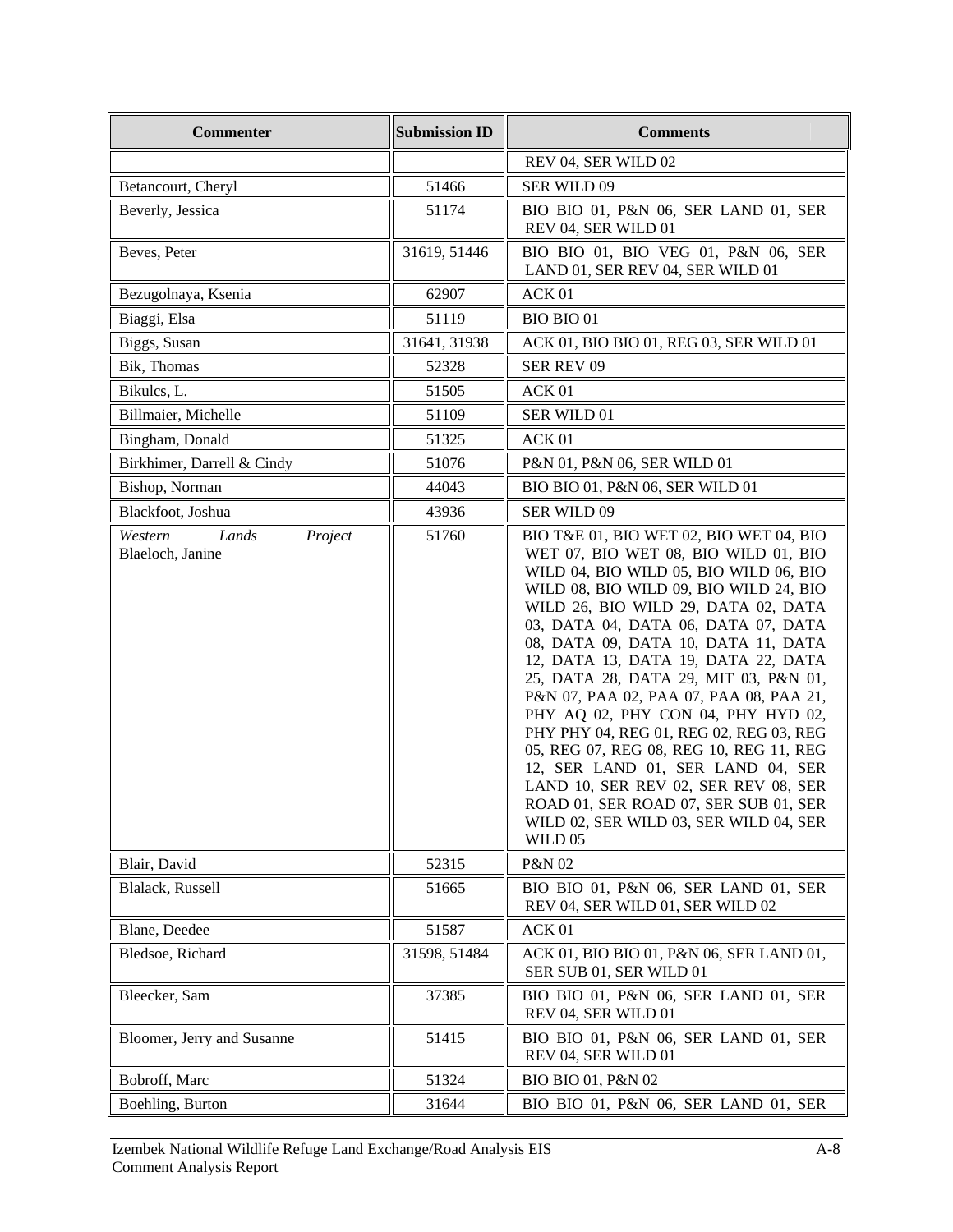| <b>Commenter</b>        | <b>Submission ID</b>   | <b>Comments</b>                                                     |
|-------------------------|------------------------|---------------------------------------------------------------------|
|                         |                        | REV 04, SER WILD 01                                                 |
| Boehling, Burton, R.    | 44293                  | BIO BIO 01, P&N 06, SER LAND 01, SER<br>REV 04, SER WILD 01         |
| Bohac, Stephen          | 37370, 46691           | ACK 01, BIO BIO 01, P&N 06, SER REV 09,<br>SER WILD 01              |
| Boka, Erika             | 51177                  | BIO BIO 01, P&N 06, SER LAND 01, SER<br>REV 04, SER WILD 01         |
| Bolbol, Deniz           | 36366, 51002           | BIO BIO 01, P&N 06, SER REV 09, SER<br>WILD 01, SER WILD 02         |
| Bonk, Marliese          | 44188                  | BIO BIO 01, P&N 06, SER LAND 01, SER<br>REV 04, SER WILD 01         |
| Bonvouloir, A           | 51642                  | BIO BIO 01, P&N 06, SER LAND 01, SER<br>REV 04, SER WILD 01         |
| Boone, Joseph           | 45765, 51655           | BIO BIO 01, P&N 06, SER REV 09, SER<br>WILD 01                      |
| Booth, Jeb              | 31631, 51045           | ACK 01                                                              |
| Borie, Edith            | 52969                  | <b>SER REV 04</b>                                                   |
| Boris, Christina        | 51789                  | BIO BIO 01, P&N 06, SER LAND 01, SER<br>REV 04, SER WILD 01         |
| Bosch, Shirley          | 51515                  | ACK 01                                                              |
| Botterbusch, Jennie     | 51365                  | BIO BIO 01, P&N 06, SER LAND 01, SER<br>REV 04, SER WILD 01         |
| Boudreau, Lucinda       | 31609, 31864,<br>31869 | ACK 01, BIO BIO 01, BIO WILD 01, PHY<br>CON 04, REG 03, SER WILD 01 |
| Boulton, Jenny          | 51707                  | BIO BIO 01, P&N 06, SER LAND 01, SER<br>REV 04, SER WILD 02         |
| Bowen, Andrea           | 80491                  | ACK 01                                                              |
| Bowley, Robert and Jean | 51695                  | <b>REG 03</b>                                                       |
| Bowman, Stacy           | 51390                  | ACK 01                                                              |
| Boynton, Dalton         | 44039                  | BIO BIO 01, P&N 06, SER LAND 01, SER<br>REV 04, SER WILD 01         |
| Bozoian, Stephen        | 53334                  | REG <sub>03</sub>                                                   |
| Bradbury, Jeanne        | 51714                  | ACK 01                                                              |
| Brainerd, Tim           | 51996                  | ACK 01                                                              |
| Brammer, Sidney         | 44150                  | BIO BIO 01, P&N 06, SER LAND 01, SER<br>REV 04, SER WILD 01         |
| Brandell, Bethany       | 62858                  | P&N 08, P&N 14, SER H&S 04, SER REV 08                              |
| Brandell, Brandon       | 62859                  | SER H&S 04                                                          |
| Brandell, Charlynn      | 62860                  | SER H&S 04                                                          |
| Brandell, Jaden         | 62861                  | P&N 08, P&N 14                                                      |
| Brandell, Jager-Sean    | 62862                  | ACK 01                                                              |
| Brandell, Jailynn       | 62863                  | P&N 14                                                              |
| Brandell, Leilonnie     | 62864                  | <b>SER H&amp;S 04</b>                                               |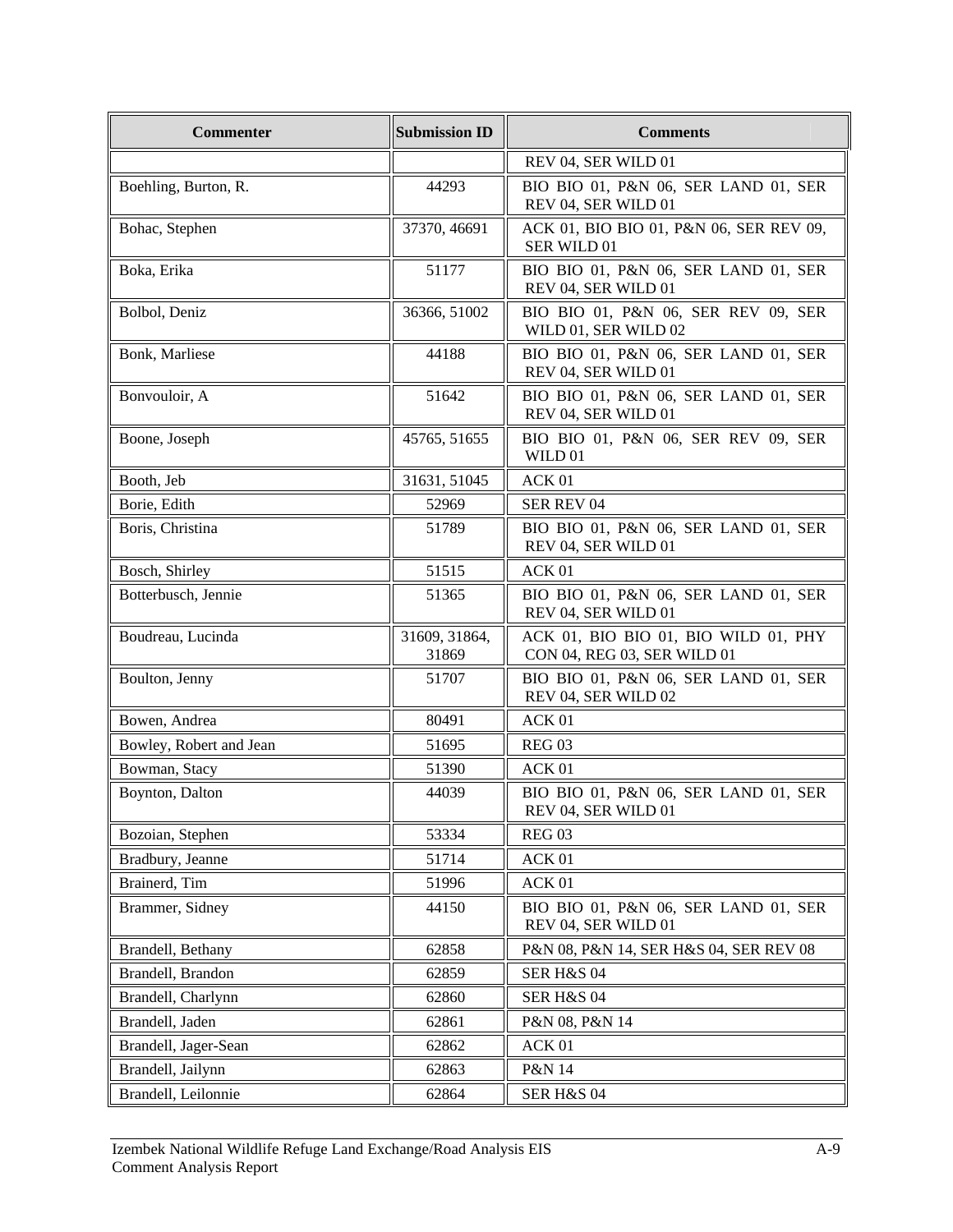| <b>Commenter</b>     | <b>Submission ID</b> | <b>Comments</b>                                                          |
|----------------------|----------------------|--------------------------------------------------------------------------|
| Brandell, Nelson     | 62866                | P&N 14                                                                   |
| Brandell, Trevor     | 62865                | P&N 03, SER H&S 01, SER H&S 02                                           |
| <b>BRANDT, VICKY</b> | 37433                | <b>BIO BIO 01</b>                                                        |
| Breier, Rene         | 51381                | REG 03, SER WILD 01                                                      |
| Brenner, Jared       | 37376                | BIO BIO 01, P&N 06, SER LAND 01, SER<br>REV 04, SER WILD 01              |
| Brink, K             | 52152                | SER REV 09                                                               |
| Brisco, Austin       | 51940                | BIO BIO 01, P&N 06, SER LAND 01, SER<br>REV 04, SER WILD 01              |
| Brissette, Pamela    | 43912                | BIO WILD 01, SER LAND 01, SER REV 09,<br>SER WILD 01                     |
| Brister, Bob         | 31734                | SER WILD 01                                                              |
| Brister, Bob         | 44304                | SER WILD 02                                                              |
| Brocious, Pamela     | 44086                | BIO BIO 01, P&N 06, SER LAND 01, SER<br>REV 04, SER WILD 01              |
| Brock, Jason         | 44300                | SER WILD 01                                                              |
| Bröcker, Ingrid      | 43952                | <b>SER WILD 09</b>                                                       |
| Brookman, Gerald     | 51000                | BIO WILD 01, P&N 04, SER LAND 01, SER<br>WILD 01                         |
| Brown, Helene        | 31608                | <b>SER REV 02</b>                                                        |
| Brown, Jim           | 31612                | ACK 01, BIO WILD 03                                                      |
| Brown, Liz           | 51378                | <b>SER WILD 09</b>                                                       |
| Bruckman, Lenny      | 44089                | ACK 01                                                                   |
| Brumby, Val          | 53121                | P&N 02                                                                   |
| Brumleve, Charles    | 31678                | ACK 01                                                                   |
| Brunton, Jim         | 44317                | BIO BIO 01, P&N 06, SER LAND 01, SER<br>REV 04, SER WILD 01              |
| Bruton, Peggy        | 44238                | ACK 01                                                                   |
| Buck, Donald         | 44016                | SER WILD 01                                                              |
| Buerger, Michelle    | 51504                | BIO BIO 01, P&N 06, SER LAND 01, SER<br>REV 04, SER WILD 02              |
| Bukovitz, Andy       | 37381                | BIO BIO 01, P&N 02, P&N 06, SER LAND 01,<br>SER REV 04                   |
| Bullock, Beth        | 51620                | BIO BIO 01, P&N 06, SER LAND 01, SER<br>REV 04, SER WILD 01              |
| Buness, Cynthia      | 32270, 37382         | BIO BIO 01, P&N 06, REG 03, SER LAND 01,<br>SER REV 04, SER WILD 01      |
| Burghardt, Gordon    | 53062                | SER WILD 01                                                              |
| Burkholder, Bob      | 70104                | ACK 01                                                                   |
| Burnett, John        | 44280                | BIO BIO 01, P&N 06, SER LAND 01, SER<br>REV 04, SER WILD 01, SER WILD 02 |
| Burnham, Andrew      | 51561                | BIO BIO 01, P&N 06, SER LAND 01, SER<br>REV 04, SER WILD 01              |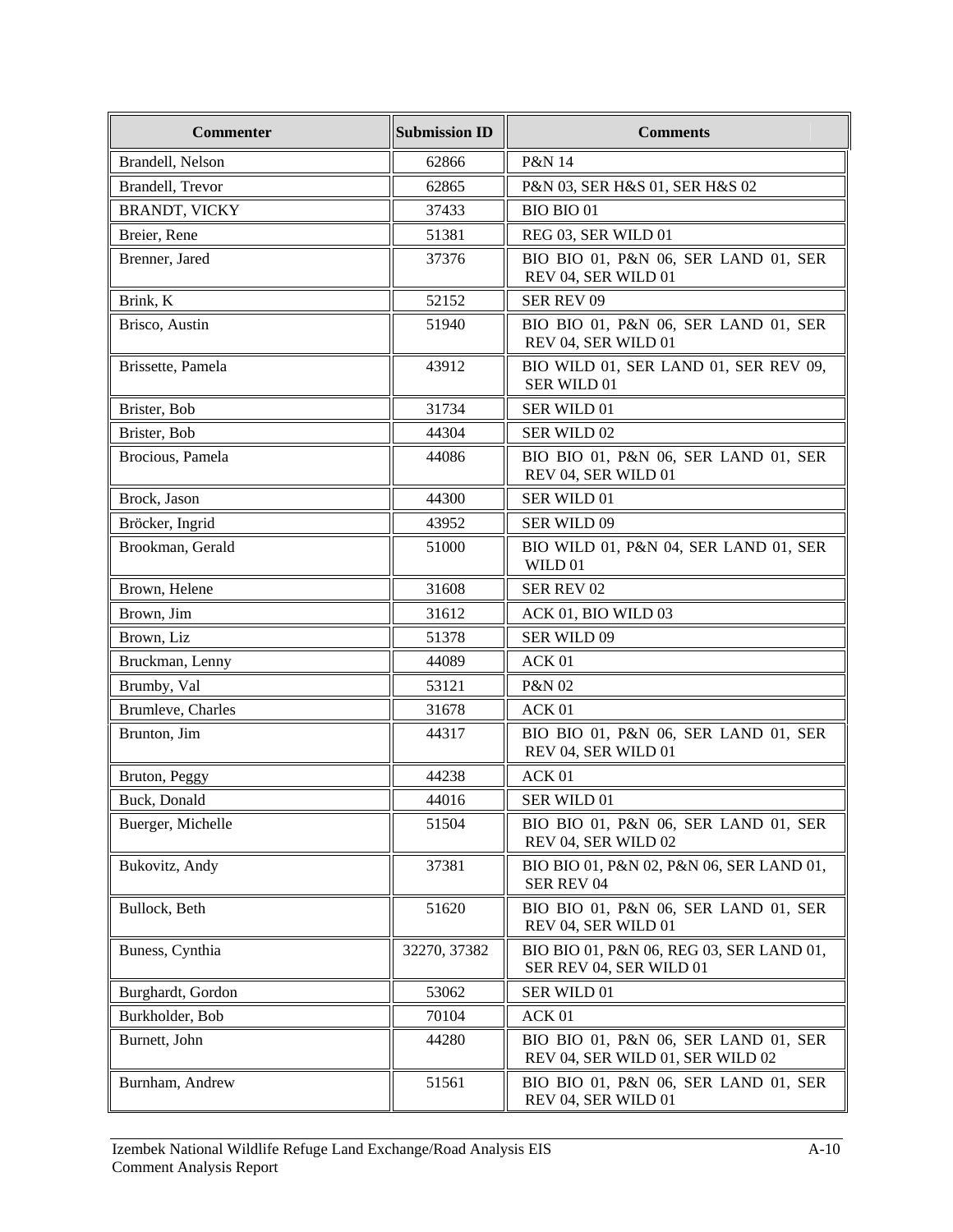| <b>Commenter</b>                     | <b>Submission ID</b> | <b>Comments</b>                                                                 |
|--------------------------------------|----------------------|---------------------------------------------------------------------------------|
| Burns, Christina                     | 52197                | <b>REG 03</b>                                                                   |
| Burns, Lyn                           | 51742                | ACK 01                                                                          |
| Burns, N                             | 73867                | ACK 01                                                                          |
| Burpo, Leslie                        | 31723                | ACK 01                                                                          |
| Burrell, Lisa                        | 51744                | REG 03, SER WILD 01                                                             |
| Burson, Grace                        | 51579                | BIO BIO 01, P&N 06, SER LAND 01, SER<br>REV 04, SER WILD 01                     |
| Burt, Al                             | 51260                | ACK 01                                                                          |
| Burton, Vic                          | 51709                | BIO BIO 01, P&N 06, SER LAND 01, SER<br>REV 04, SER WILD 02                     |
| Butler, Edward                       | 51191                | BIO BIO 01, P&N 06, SER LAND 01, SER<br>REV 04, SER WILD 01                     |
| Butler, Wm                           | 51207                | ACK 01                                                                          |
| Bye, Barbara                         | 51792                | BIO BIO 01, P&N 06, REG 03                                                      |
| Byers, Andrea                        | 51001                | SER WILD 01                                                                     |
| Byrne, Anthony                       | 51637                | P&N 02                                                                          |
| C. Fischer, Courtney                 | 51540                | BIO WILD 01, SER LAND 01, SER WILD 09                                           |
| C. Markowitz, John                   | 51591                | ACK 01                                                                          |
| C. Wenzer, Kenneth                   | 51460                | ACK <sub>01</sub>                                                               |
| Cain, Barbara                        | 53090                | <b>BIO WILD 01</b>                                                              |
| Caldie, Cathy                        | 51539                | <b>SER LAND 09</b>                                                              |
| Californians for Western Wilderness, | 51988                | BIO BIO 01, BIO BIO 02, P&N 06, REG 03,<br>SER LAND 01, SER REV 09, SER WILD 01 |
| Calhoun, Helle                       | 51547                | BIO BIO 02                                                                      |
| Callahan, Ann                        | 51067                | SER WILD 01                                                                     |
| Cameron, Rick                        | 37426                | ACK 01                                                                          |
| Campanini, Susan M                   | 44266                | BIO BIO 01, P&N 06, SER LAND 01, SER<br>WILD 01                                 |
| Campbell, Benita                     | 44259                | BIO BIO 01, P&N 06, SER LAND 01, SER<br>REV 04, SER WILD 01                     |
| Camunas, Viola                       | 51188                | BIO BIO 01, P&N 06, SER LAND 01, SER<br>REV 04, SER WILD 01                     |
| Cannon, John                         | 44187                | BIO BIO 01, P&N 06, SER LAND 01, SER<br>REV 04, SER WILD 01                     |
| Capaccio, Iraida                     | 44047                | <b>BIO BIO 01</b>                                                               |
| Cappelletti, Gina                    | 44100                | ACK 01                                                                          |
| Carey, Edward                        | 32021, 44303         | BIO BIO 01, P&N 06, REG 03, SER LAND 01,<br>SER REV 04, SER WILD 01             |
| Carlton, Gloria                      | 31705                | SER WILD 02                                                                     |
| Carney, Diane                        | 52338                | <b>BIO VEG 01</b>                                                               |
| Carr, Gaile                          | 86239                | $\rm{ACK}\ 01$                                                                  |
| Carr, Jeffrey                        | 44291                | ACK 01                                                                          |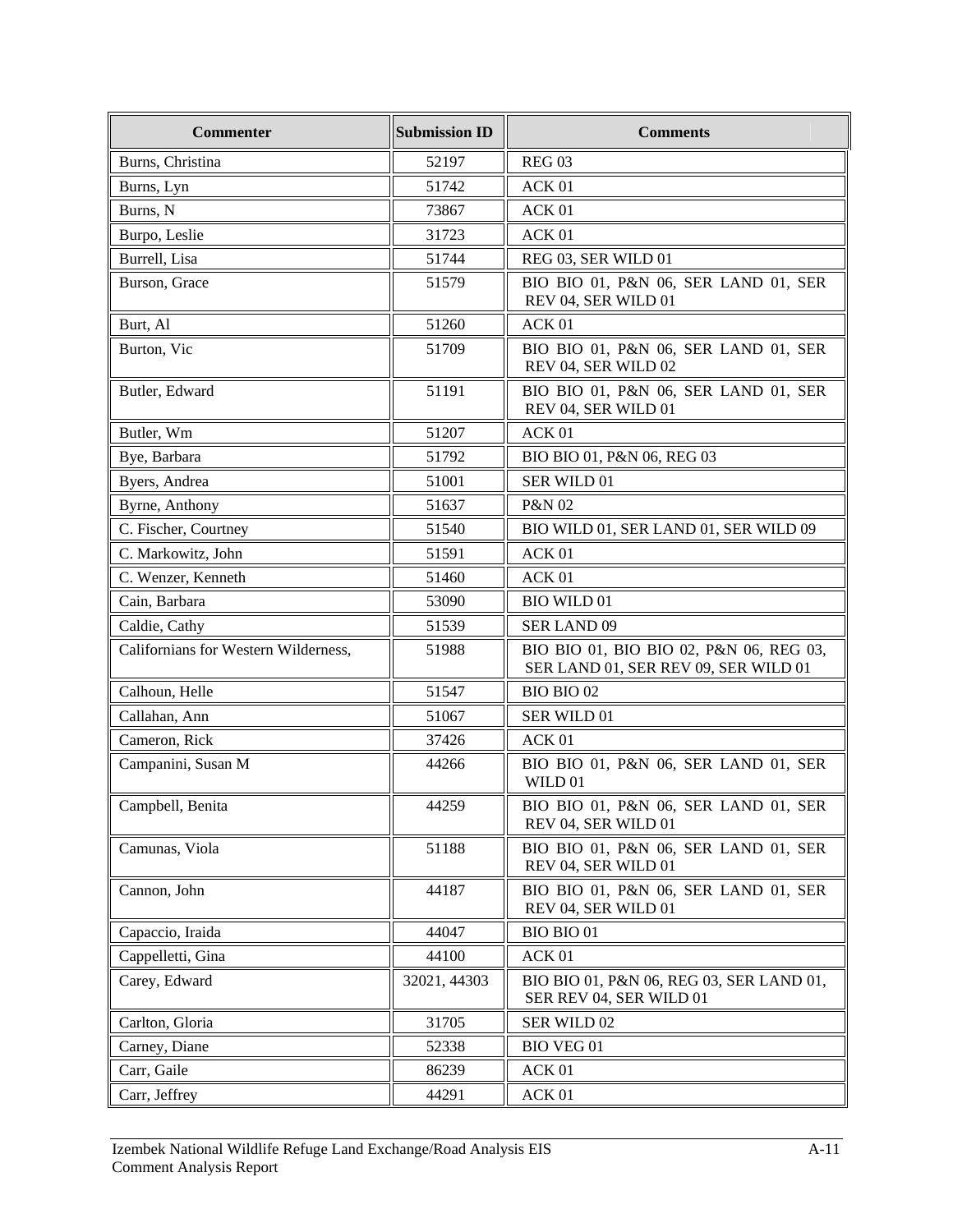| <b>Commenter</b>                                          | <b>Submission ID</b> | <b>Comments</b>                                                                                                                                                                                                                                                                                                                                                                                                                                                                                                                                                                                                                                                                                                                                                                                                                                                                                                                                                                                                                                                                      |
|-----------------------------------------------------------|----------------------|--------------------------------------------------------------------------------------------------------------------------------------------------------------------------------------------------------------------------------------------------------------------------------------------------------------------------------------------------------------------------------------------------------------------------------------------------------------------------------------------------------------------------------------------------------------------------------------------------------------------------------------------------------------------------------------------------------------------------------------------------------------------------------------------------------------------------------------------------------------------------------------------------------------------------------------------------------------------------------------------------------------------------------------------------------------------------------------|
| Carroll, Katy                                             | 51916                | BIO BIO 01, P&N 06, SER LAND 01, SER<br>REV 04, SER WILD 01                                                                                                                                                                                                                                                                                                                                                                                                                                                                                                                                                                                                                                                                                                                                                                                                                                                                                                                                                                                                                          |
| Carroll, Liz                                              | 44311                | BIO BIO 01, P&N 06, SER LAND 01, SER<br>REV 04, SER WILD 01                                                                                                                                                                                                                                                                                                                                                                                                                                                                                                                                                                                                                                                                                                                                                                                                                                                                                                                                                                                                                          |
| Alaska<br><i>State</i><br>$\sigma f$<br>Carroll, Samantha | 52000                | BIO FISH 01, BIO FISH 04, BIO FISH 06, BIO<br>VEG 02, BIO WET 03, BIO WET 05, BIO<br>WET 06, BIO WILD 05, BIO WILD 20, BIO<br>WILD 21, BIO WILD 22, BIO WILD 23, BIO<br>WILD 24, BIO WILD 32, BIO WILD 33, BIO<br>WILD 47, BIO WILD 48, COOP 01, DATA<br>04, DATA 17, DATA 19, DATA 20, DATA<br>24, DATA 30, EDI 02, EDI 03, EDI 04, EDI<br>05, EDI 06, IAM 02, IAM 03, IAM 10, MIT 02,<br>MIT 04, MIT 09, MIT 10, MIT 14, PAA 01,<br>PAA 06, PAA 20, PHY CON 02, PHY CON<br>03, PHY CON 05, PHY HYD 03, PHY HYD<br>05, PHY HYD 06, PHY PHY 02, PHY PHY<br>03, PUB 03, REG 06, REG 07, REG 15, REG<br>16, REG 17, REG 18, REG 19, REG 20, SER<br>ARC 01, SER ARC 03, SER ARC 04, SER<br>LAND 11, SER LAND 17, SER LAND 19,<br>SER LAND 20, SER LAND 21, SER LAND<br>23, SER REV 02, SER REV 04, SER REV 05,<br>SER ROAD 16, SER ROAD 18, SER ROAD<br>24, SER ROAD 27, SER ROAD 28, SER<br>ROAD 29, SER ROAD 30, SER ROAD 31,<br>SER ROAD 32, SER ROAD 33, SER ROAD<br>34, SER ROAD 35, SER ROAD 36, SER<br>ROAD 37, SER SUB 01, SER SUB 06, SER<br>WILD 07, SER WILD 11, SER WILD 12 |
| Carrubba, Sandra                                          | 52570                | BIO BIO 02                                                                                                                                                                                                                                                                                                                                                                                                                                                                                                                                                                                                                                                                                                                                                                                                                                                                                                                                                                                                                                                                           |
| Carson, Jo                                                | 51606                | BIO BIO 01, P&N 05, P&N 06, SER LAND 01,<br>SER REV 04, SER WILD 01                                                                                                                                                                                                                                                                                                                                                                                                                                                                                                                                                                                                                                                                                                                                                                                                                                                                                                                                                                                                                  |
| Carson, Joseph                                            | 51958                | ACK 01                                                                                                                                                                                                                                                                                                                                                                                                                                                                                                                                                                                                                                                                                                                                                                                                                                                                                                                                                                                                                                                                               |
| Carter, Pat                                               | 31616                | ACK 01                                                                                                                                                                                                                                                                                                                                                                                                                                                                                                                                                                                                                                                                                                                                                                                                                                                                                                                                                                                                                                                                               |
| Carter, Yvonne                                            | 42732, 51629         | ACK 01, BIO BIO 01, P&N 06, SER REV 09,<br>SER WILD 01                                                                                                                                                                                                                                                                                                                                                                                                                                                                                                                                                                                                                                                                                                                                                                                                                                                                                                                                                                                                                               |
| Cartwright, Talula                                        | 51469                | ACK 01                                                                                                                                                                                                                                                                                                                                                                                                                                                                                                                                                                                                                                                                                                                                                                                                                                                                                                                                                                                                                                                                               |
| Carver, Cayla                                             | 62867                | SER H&S 04                                                                                                                                                                                                                                                                                                                                                                                                                                                                                                                                                                                                                                                                                                                                                                                                                                                                                                                                                                                                                                                                           |
| Casey, Carol                                              | 44339                | SER REV 04, SER WILD 01                                                                                                                                                                                                                                                                                                                                                                                                                                                                                                                                                                                                                                                                                                                                                                                                                                                                                                                                                                                                                                                              |
| Cashman, Megan                                            | 44020                | BIO WILD 01, SER WILD 01                                                                                                                                                                                                                                                                                                                                                                                                                                                                                                                                                                                                                                                                                                                                                                                                                                                                                                                                                                                                                                                             |
| Casler, Bruce                                             | 51762                | BIO VEG 01, DATA 18, MIT 04                                                                                                                                                                                                                                                                                                                                                                                                                                                                                                                                                                                                                                                                                                                                                                                                                                                                                                                                                                                                                                                          |
| Cassidy, Judy                                             | 51369                | ACK 01, BIO BIO 01, SER WILD 01                                                                                                                                                                                                                                                                                                                                                                                                                                                                                                                                                                                                                                                                                                                                                                                                                                                                                                                                                                                                                                                      |
| Castaline, Myrna                                          | 51621                | ACK 01                                                                                                                                                                                                                                                                                                                                                                                                                                                                                                                                                                                                                                                                                                                                                                                                                                                                                                                                                                                                                                                                               |
| Castle, Allison                                           | 33754, 51939         | BIO BIO 01, P&N 06, SER LAND 01, SER<br>REV 04, SER REV 09, SER WILD 01                                                                                                                                                                                                                                                                                                                                                                                                                                                                                                                                                                                                                                                                                                                                                                                                                                                                                                                                                                                                              |
| Castle, Bill & Judy                                       | 44275                | BIO BIO 01, P&N 06, SER LAND 01, SER<br>REV 04, SER WILD 01                                                                                                                                                                                                                                                                                                                                                                                                                                                                                                                                                                                                                                                                                                                                                                                                                                                                                                                                                                                                                          |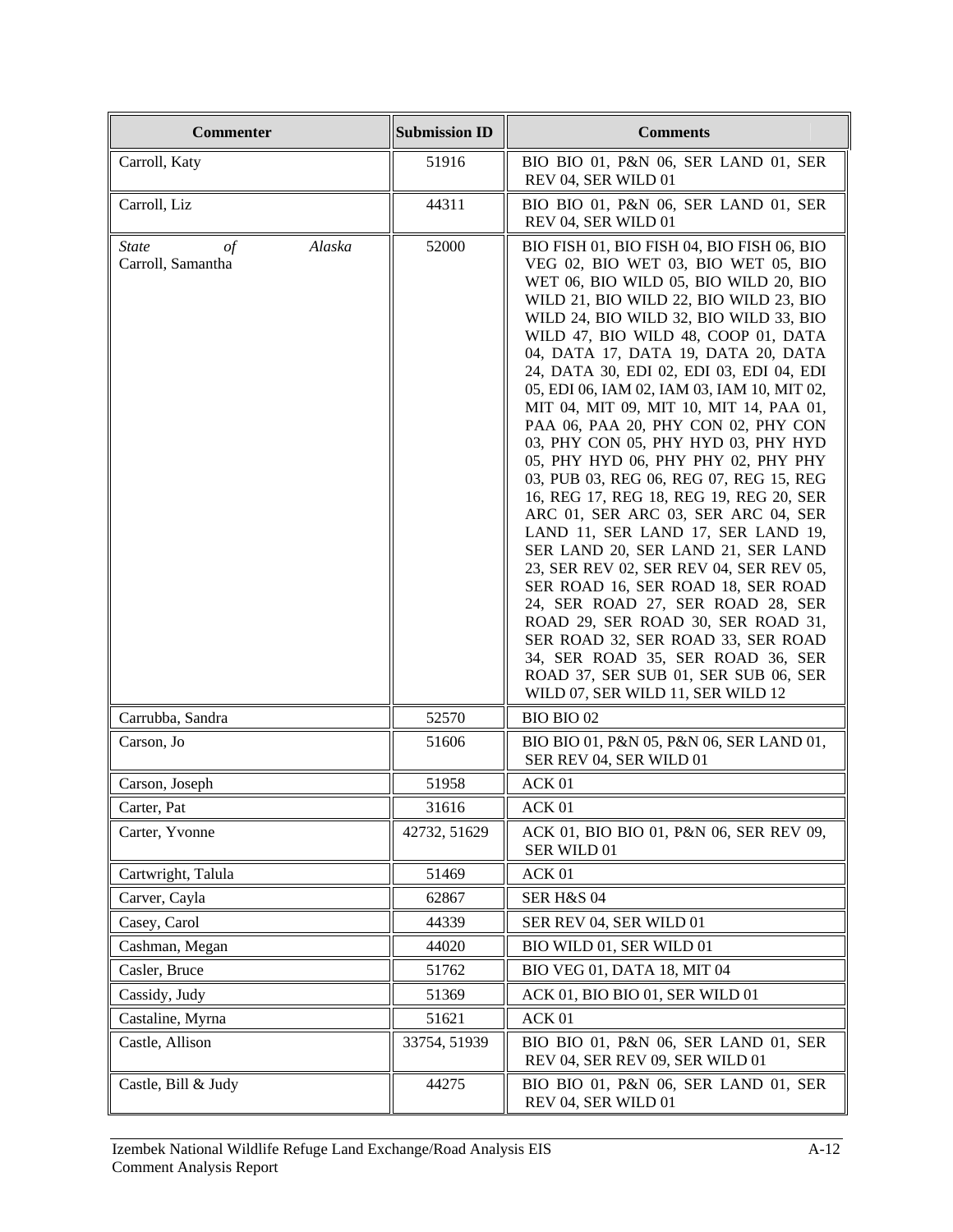| <b>Commenter</b>                                      | <b>Submission ID</b> | <b>Comments</b>                                                         |
|-------------------------------------------------------|----------------------|-------------------------------------------------------------------------|
| Cellier, Alfred                                       | 51527                | SER WILD 01                                                             |
| Cencula, Dave                                         | 51806                | ACK 01                                                                  |
| Cerello, Robert                                       | 53087                | BIO BIO 01, SER REV 04                                                  |
| Chamlee, Carmelita                                    | 44033                | SER LAND 01                                                             |
| Chapman, Zoe                                          | 44183                | ACK 01                                                                  |
| Chappellet, Sybil                                     | 51006                | <b>BIO BIO 01</b>                                                       |
| Char, Joseph                                          | 51650                | BIO BIO 01, P&N 06, SER LAND 01, SER<br>REV 04, SER WILD 01             |
| Charis, Barbara                                       | 51598                | SER WILD 09                                                             |
| Charnes, Ruth                                         | 36150, 44140         | BIO BIO 01, P&N 06, SER LAND 01, SER<br>REV 04, SER REV 09, SER WILD 01 |
| Chartier, Nancy                                       | 31749                | SER WILD 09                                                             |
| Chase, Gib                                            | 52949                | <b>REG 03</b>                                                           |
| Chazy, Cathy                                          | 44240                | SER LAND 01, SER REV 04, SER WILD 01                                    |
| Cheneby, Stef                                         | 51300                | ACK 01                                                                  |
| Chi, Carole                                           | 51552                | BIO BIO 01, P&N 06, SER LAND 01, SER<br>REV 04, SER WILD 01             |
| Chianis, Antonia & Andrew                             | 44264                | P&N 06, SER LAND 01, SER REV 04, SER<br>WILD 01                         |
| Chichester, Barbara                                   | 51803                | ACK 01, BIO BIO 01, SER LAND 01, SER<br><b>REV 04</b>                   |
| Chien, Benny                                          | 44087                | SER WILD 01                                                             |
| Childress, Ricky                                      | 37379                | ACK 01                                                                  |
| Chin, Jason                                           | 44338                | BIO BIO 01, P&N 06, SER LAND 01, SER<br>REV 04, SER WILD 01             |
| Church, Cassandra                                     | 51053                | ACK 01                                                                  |
| Cianelli, Bella                                       | 51088                | ACK 01                                                                  |
| Cindy, Anders                                         | 31656                | ACK <sub>01</sub>                                                       |
| Ciresi, Sandra                                        | 53341                | SER REV 09                                                              |
| Clark, Isabel                                         | 52749                | SER ROAD 01                                                             |
| Clark, Loralee                                        | 32868, 44221         | BIO BIO 01, P&N 06, REG 03, SER LAND 01,<br>SER REV 04, SER WILD 01     |
| Clark, Susan                                          | 51884                | BIO BIO 01, P&N 06, SER LAND 01, SER<br>REV 04, SER WILD 01             |
| Clark-Kahn, Lisa                                      | 51586                | ACK 01                                                                  |
| Clarke, Nick                                          | 44084                | BIO BIO 01, P&N 06, SER LAND 01, SER<br>REV 04, SER WILD 01             |
| Clayton, Elizabeth                                    | 44058                | BIO BIO 01, P&N 06, SER LAND 01, SER<br>REV 04, SER WILD 01             |
| Clotworthy, Shawn                                     | 44333                | P&N 06                                                                  |
| National Resources Defense Council<br>Clusen, Charles | 31763                | PAA 03, PAA 26, REG 08                                                  |
| Natural Resources Defense Council                     | 51760                | BIO T&E 01, BIO WET 02, BIO WET 04, BIO                                 |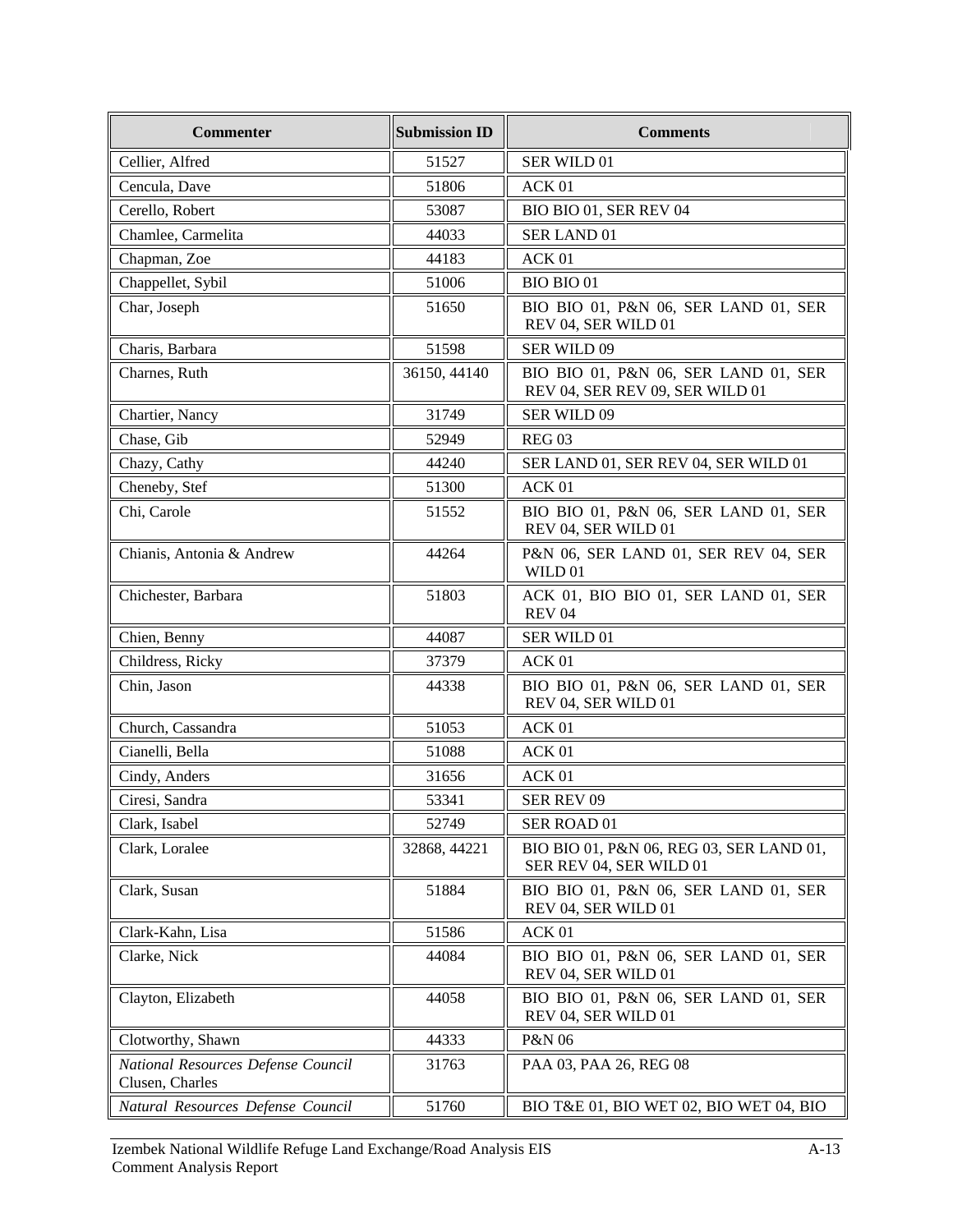| <b>Commenter</b>          | <b>Submission ID</b>   | <b>Comments</b>                                                                                                                                                                                                                                                                                                                                                                                                                                                                                                                                                                                                                                                                 |
|---------------------------|------------------------|---------------------------------------------------------------------------------------------------------------------------------------------------------------------------------------------------------------------------------------------------------------------------------------------------------------------------------------------------------------------------------------------------------------------------------------------------------------------------------------------------------------------------------------------------------------------------------------------------------------------------------------------------------------------------------|
| Clusen, Charles M.        |                        | WET 07, BIO WET 08, BIO WILD 01, BIO<br>WILD 04, BIO WILD 05, BIO WILD 06, BIO<br>WILD 08, BIO WILD 09, BIO WILD 24, BIO<br>WILD 26, BIO WILD 29, DATA 02, DATA<br>03, DATA 04, DATA 06, DATA 07, DATA<br>08, DATA 09, DATA 10, DATA 11, DATA<br>12, DATA 13, DATA 19, DATA 22, DATA<br>25, DATA 28, DATA 29, MIT 03, P&N 01,<br>P&N 07, PAA 02, PAA 07, PAA 08, PAA 21,<br>PHY AQ 02, PHY CON 04, PHY HYD 02,<br>PHY PHY 04, REG 01, REG 02, REG 03, REG<br>05, REG 07, REG 08, REG 10, REG 11, REG<br>12, SER LAND 01, SER LAND 04, SER<br>LAND 10, SER REV 02, SER REV 08, SER<br>ROAD 01, SER ROAD 07, SER SUB 01, SER<br>WILD 02, SER WILD 03, SER WILD 04, SER<br>WILD 05 |
| Coates, Portland          | 31707, 34048           | BIO BIO 01, P&N 02, P&N 06, SER REV 09,<br>SER WILD 01                                                                                                                                                                                                                                                                                                                                                                                                                                                                                                                                                                                                                          |
| Coburn, Julie-Bruce       | 44325                  | ACK 01                                                                                                                                                                                                                                                                                                                                                                                                                                                                                                                                                                                                                                                                          |
| Cody, John                | 44329                  | BIO BIO 01, P&N 06, SER LAND 01, SER<br>REV 04, SER WILD 01                                                                                                                                                                                                                                                                                                                                                                                                                                                                                                                                                                                                                     |
| Coffey, Jill              | 51279                  | BIO BIO 01, SER WILD 01                                                                                                                                                                                                                                                                                                                                                                                                                                                                                                                                                                                                                                                         |
| Cohen, Ann                | 31613                  | SER WILD 08                                                                                                                                                                                                                                                                                                                                                                                                                                                                                                                                                                                                                                                                     |
| Cohn, Sharilyn            | 43942                  | BIO BIO 01, P&N 06, SER LAND 01, SER<br>REV 04, SER WILD 01                                                                                                                                                                                                                                                                                                                                                                                                                                                                                                                                                                                                                     |
| Colberg, Edwin            | 44029                  | BIO BIO 01, P&N 06, SER LAND 01, SER<br>REV 04, SER WILD 01                                                                                                                                                                                                                                                                                                                                                                                                                                                                                                                                                                                                                     |
| Cold Bay, Public Meeting  | 52011                  | ACK 01, BIO WILD 03, BIO WILD 25, IAM<br>01, IAM 02, P&N 08, PAA 01, PAA 04, PAA<br>05, PAA 13, PAA 16, REG 02, REG 14, SER<br>CUL 01, SER EJ 01, SER H&S 02, SER H&S<br>04, SER LAND 06, SER LAND 11, SER REV<br>11, SER ROAD 08, SER ROAD 11, SER<br>ROAD 18, SER ROAD 34, SER ROAD 35                                                                                                                                                                                                                                                                                                                                                                                        |
| Cole, Elizabeth           | 44228                  | ACK 01                                                                                                                                                                                                                                                                                                                                                                                                                                                                                                                                                                                                                                                                          |
| Cole, Jen                 | 36950, 51229           | ACK 01, BIO BIO 01, P&N 06, SER REV 09,<br>SER WILD 01                                                                                                                                                                                                                                                                                                                                                                                                                                                                                                                                                                                                                          |
| Coleman, Lissa            | 53233                  | REG <sub>03</sub>                                                                                                                                                                                                                                                                                                                                                                                                                                                                                                                                                                                                                                                               |
| Coling, Marcia            | 51315                  | BIO BIO 01, P&N 06, SER LAND 01, SER<br>REV 04, SER WILD 01                                                                                                                                                                                                                                                                                                                                                                                                                                                                                                                                                                                                                     |
| Collette Pickeett, Shelly | 51150                  | SER LAND 01, SER REV 04, SER WILD 02                                                                                                                                                                                                                                                                                                                                                                                                                                                                                                                                                                                                                                            |
| Collins, Carol            | 32616, 34326,<br>37395 | BIO BIO 01, P&N 06, REG 03, SER REV 04,<br>SER REV 09, SER WILD 01, SER WILD 02                                                                                                                                                                                                                                                                                                                                                                                                                                                                                                                                                                                                 |
| Collins, Joseph           | 44000                  | P&N 06, SER WILD 01                                                                                                                                                                                                                                                                                                                                                                                                                                                                                                                                                                                                                                                             |
| Collins, Peggy            | 51666                  | BIO BIO 01, P&N 06, SER LAND 01, SER<br>REV 04, SER WILD 01                                                                                                                                                                                                                                                                                                                                                                                                                                                                                                                                                                                                                     |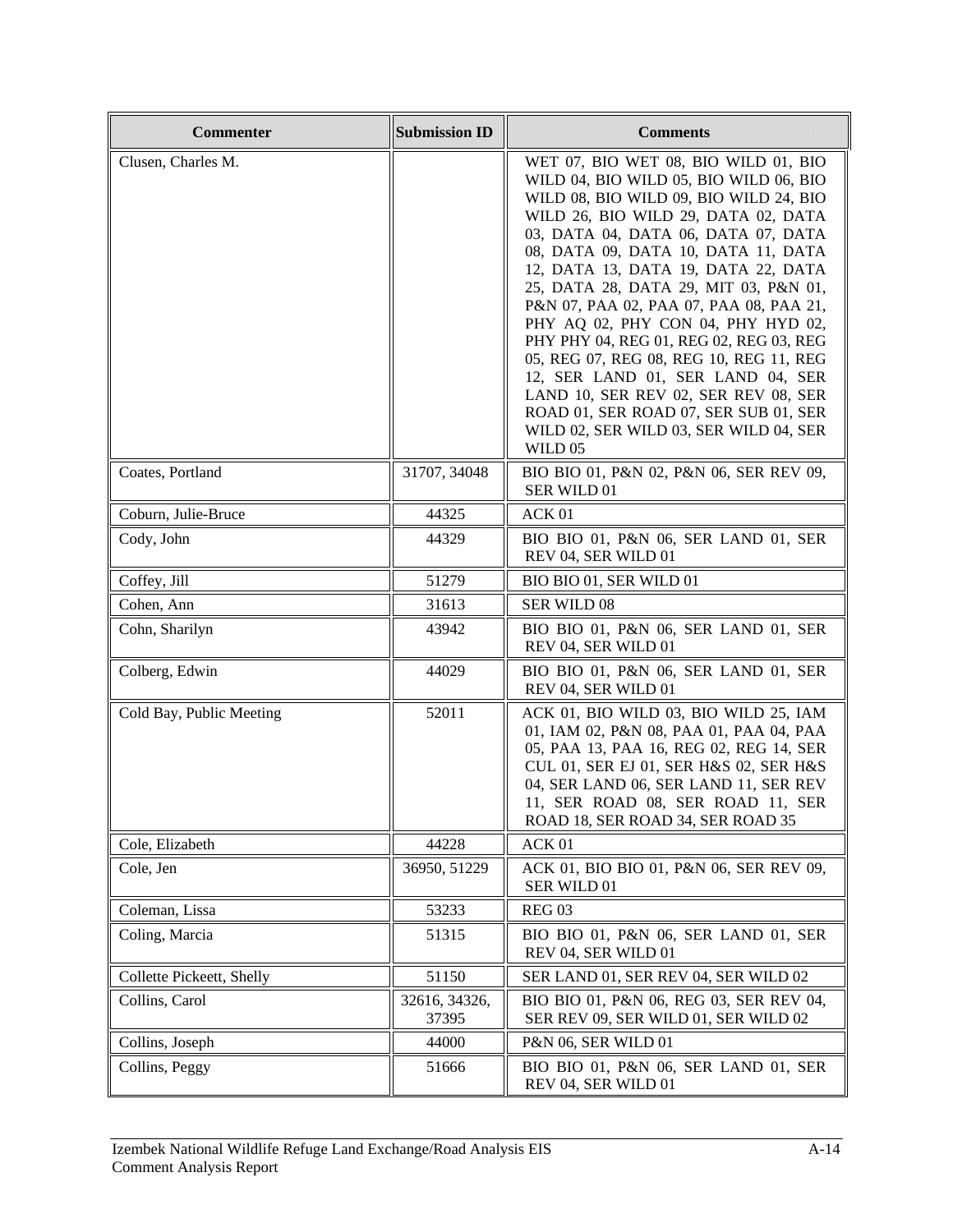| <b>Commenter</b>                                     | <b>Submission ID</b> | <b>Comments</b>                                                                                                                                                                                                                                                                                                                                                                                                                                                                                                                                                                                                                                                                                                            |
|------------------------------------------------------|----------------------|----------------------------------------------------------------------------------------------------------------------------------------------------------------------------------------------------------------------------------------------------------------------------------------------------------------------------------------------------------------------------------------------------------------------------------------------------------------------------------------------------------------------------------------------------------------------------------------------------------------------------------------------------------------------------------------------------------------------------|
| Collins, Steve                                       | 37368                | BIO BIO 01, P&N 06, SER LAND 01, SER<br>REV 04, SER WILD 01                                                                                                                                                                                                                                                                                                                                                                                                                                                                                                                                                                                                                                                                |
| Colton, Steve                                        | 51077                | ACK 01                                                                                                                                                                                                                                                                                                                                                                                                                                                                                                                                                                                                                                                                                                                     |
| Combes, Steven                                       | 37364                | ACK 01                                                                                                                                                                                                                                                                                                                                                                                                                                                                                                                                                                                                                                                                                                                     |
| Commons, Sandy                                       | 31600                | BIO BIO 01, P&N 06, SER REV 04, SER SUB<br>01, SER WILD 01                                                                                                                                                                                                                                                                                                                                                                                                                                                                                                                                                                                                                                                                 |
| Comstock, Ginger                                     | 51425                | BIO BIO 01, P&N 06, SER LAND 01, SER<br>REV 04, SER WILD 01                                                                                                                                                                                                                                                                                                                                                                                                                                                                                                                                                                                                                                                                |
| Alaska Center for the Environment<br>Connor, Valerie | 51760                | BIO T&E 01, BIO WET 02, BIO WET 04, BIO<br>WET 07, BIO WET 08, BIO WILD 01, BIO<br>WILD 04, BIO WILD 05, BIO WILD 06, BIO<br>WILD 08, BIO WILD 09, BIO WILD 24, BIO<br>WILD 26, BIO WILD 29, DATA 02, DATA<br>03, DATA 04, DATA 06, DATA 07, DATA<br>08, DATA 09, DATA 10, DATA 11, DATA<br>12, DATA 13, DATA 19, DATA 22, DATA<br>25, DATA 28, DATA 29, MIT 03, P&N 01,<br>P&N 07, PAA 02, PAA 07, PAA 08, PAA 21,<br>PHY AQ 02, PHY CON 04, PHY HYD 02,<br>PHY PHY 04, REG 01, REG 02, REG 03, REG<br>05, REG 07, REG 08, REG 10, REG 11, REG<br>12, SER LAND 01, SER LAND 04, SER<br>LAND 10, SER REV 02, SER REV 08, SER<br>ROAD 01, SER ROAD 07, SER SUB 01, SER<br>WILD 02, SER WILD 03, SER WILD 04, SER<br>WILD 05 |
| Cook, Lizette                                        | 52444                | SER WILD 02                                                                                                                                                                                                                                                                                                                                                                                                                                                                                                                                                                                                                                                                                                                |
| Copeland, Thomas                                     | 43978                | BIO BIO 01, P&N 06, SER LAND 01, SER<br>REV 04, SER WILD 01                                                                                                                                                                                                                                                                                                                                                                                                                                                                                                                                                                                                                                                                |
| Corcoran, Terry                                      | 51419                | ACK 01                                                                                                                                                                                                                                                                                                                                                                                                                                                                                                                                                                                                                                                                                                                     |
| Corin, Lenny                                         | 31737                | ACK 01, P&N 01, PAA 23, PAA 24, REG 04,<br>REG 05, REG 06, SER EJ 02, SER LAND 01,<br>SER SUB 01                                                                                                                                                                                                                                                                                                                                                                                                                                                                                                                                                                                                                           |
| Corley, Bert                                         | 35774, 51216         | BIO BIO 01, P&N 06, SER LAND 01, SER<br>REV 04, SER REV 09, SER WILD 01                                                                                                                                                                                                                                                                                                                                                                                                                                                                                                                                                                                                                                                    |
| Corrigan, Sean                                       | 31607, 42834         | BIO BIO 01, BIO VEG 01, P&N 06, SER REV<br>04, SER REV 09, SER SUB 01, SER WILD 01                                                                                                                                                                                                                                                                                                                                                                                                                                                                                                                                                                                                                                         |
| Couch, Sandra                                        | 31589                | <b>BIO WILD 01</b>                                                                                                                                                                                                                                                                                                                                                                                                                                                                                                                                                                                                                                                                                                         |
| County ETF, Adams                                    | 51440                | BIO BIO 01, SER WILD 01                                                                                                                                                                                                                                                                                                                                                                                                                                                                                                                                                                                                                                                                                                    |
| Courtney, John                                       | 37394                | ACK 01, SER WILD 09                                                                                                                                                                                                                                                                                                                                                                                                                                                                                                                                                                                                                                                                                                        |
| Cowart, Mary                                         | 51362                | ACK 01                                                                                                                                                                                                                                                                                                                                                                                                                                                                                                                                                                                                                                                                                                                     |
| Cowin, Caryn                                         | 35261, 51022         | BIO BIO 01, P&N 06, SER LAND 01, SER<br>REV 04, SER REV 09, SER WILD 01                                                                                                                                                                                                                                                                                                                                                                                                                                                                                                                                                                                                                                                    |
| Crabill, Phillip J.                                  | 43963                | P&N 06, SER REV 04, SER WILD 01                                                                                                                                                                                                                                                                                                                                                                                                                                                                                                                                                                                                                                                                                            |
| Craig, Ella                                          | 51047                | ACK 01                                                                                                                                                                                                                                                                                                                                                                                                                                                                                                                                                                                                                                                                                                                     |
| Cramer, Patricia                                     | 52838                | <b>BIO WILD 01</b>                                                                                                                                                                                                                                                                                                                                                                                                                                                                                                                                                                                                                                                                                                         |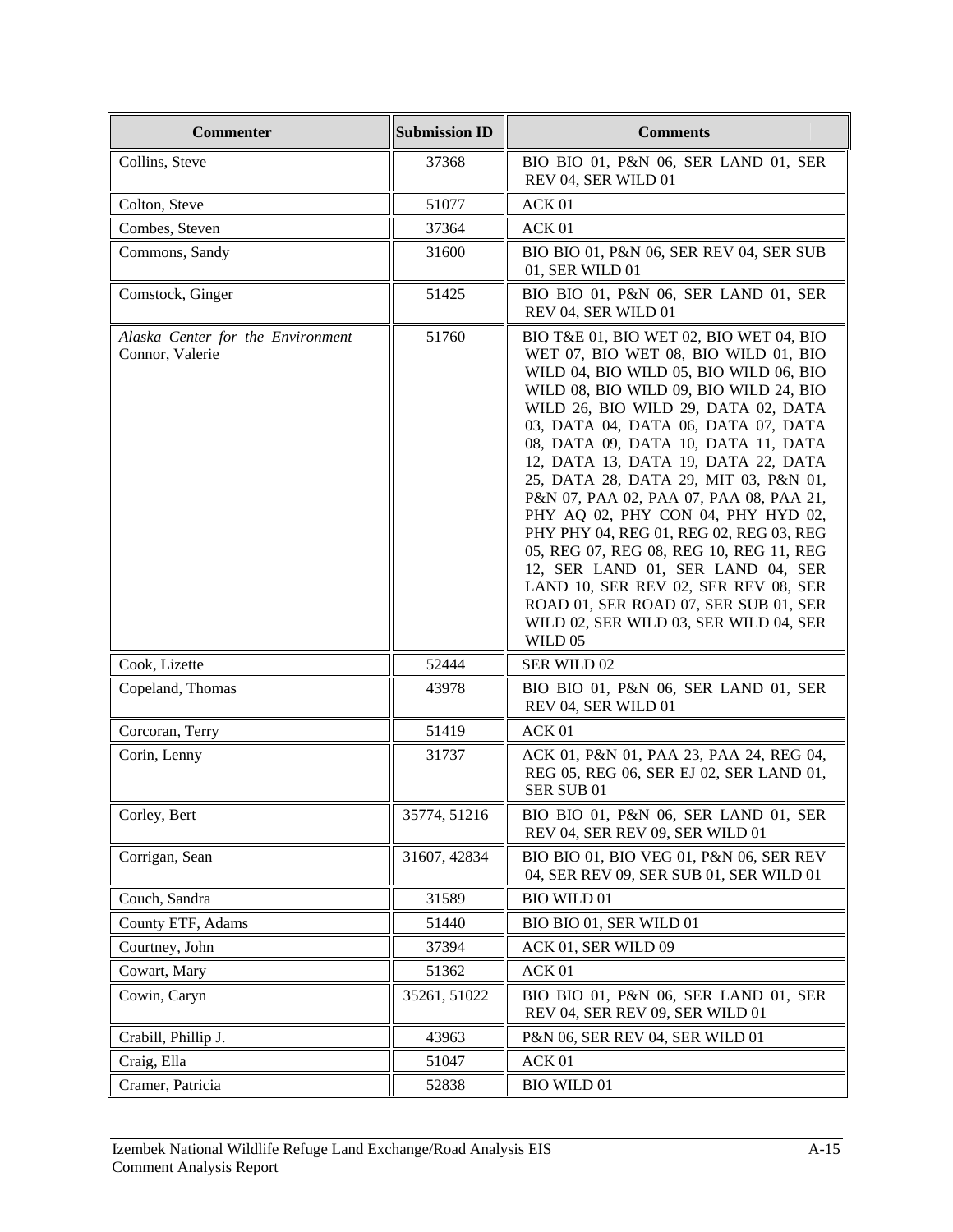| <b>Commenter</b>       | <b>Submission ID</b> | <b>Comments</b>                                                          |
|------------------------|----------------------|--------------------------------------------------------------------------|
| Crandall, Lynn         | 31624                | P&N 01, SER WILD 07                                                      |
| Crandall, Lynn         | 52198                | <b>REG 03</b>                                                            |
| Crawford, Nigel        | 31626                | BIO BIO 01, P&N 06, SER LAND 01, SER<br>REV 04, SER WILD 01              |
| Cressy, Norman         | 44106                | BIO BIO 01, BIO WILD 01, P&N 06, SER<br>LAND 01, SER REV 04, SER WILD 01 |
| Crislip, Debora        | 52589                | <b>PAA 16</b>                                                            |
| Crumbliss, Gina        | 53085                | <b>BIO BIO 01</b>                                                        |
| Crupi, Kevin           | 51467                | <b>SER WILD 02</b>                                                       |
| Cunningham, Barbara    | 43997                | SER LAND 01, SER REV 04, SER WILD 01                                     |
| Cunningham, Jim        | 51545                | P&N 06, SER LAND 01, SER WILD 01                                         |
| Cuviello, Pat          | 51520                | BIO BIO 01, P&N 06, SER LAND 01, SER<br>REV 04, SER WILD 01              |
| D Ramos, Paul          | 44050                | ACK 01                                                                   |
| D'Amato, Susan         | 31664                | BIO BIO 01, P&N 06, SER LAND 01, SER<br>ROAD 01, SER WILD 01             |
| D'Antonio, Kitty       | 31712                | BIO BIO 01, P&N 06, SER LAND 01, SER<br>REV 04, SER WILD 01              |
| D'errico, Didi         | 43910                | ACK <sub>01</sub>                                                        |
| D. Muehlenkamp, Angela | 51019                | BIO BIO 01, P&N 06, SER LAND 01, SER<br>REV 04, SER WILD 01              |
| Dacanay, C.            | 51111                | ACK 01                                                                   |
| Daetz, Douglas         | 31677                | SER WILD 02                                                              |
| Dailey, Laura          | 51544                | SER WILD 01                                                              |
| Dalka, Richard         | 51211                | ACK 01                                                                   |
| Dalpino, Jane          | 52948                | SER WILD 08                                                              |
| Dambrosi, AM           | 51215                | BIO BIO 01, P&N 06, SER LAND 01, SER<br>REV 04, SER WILD 01              |
| Dane, Trixi            | 44124                | <b>PAA 21</b>                                                            |
| Daniels, Mark          | 52163                | SER WILD 01                                                              |
| Danko, Lori            | 51929                | ACK 01                                                                   |
| Danner, Jennifer       | 31753                | BIO BIO 01, P&N 06, SER LAND 01, SER<br>REV 04, SER WILD 01              |
| Danner, Jennifer       | 52006                | BIO BIO 01, P&N 06, SER LAND 01, SER<br>REV 04, SER WILD 02              |
| Darst, Kitty           | 51486                | ACK 01                                                                   |
| Dashe, Julia           | 51131                | <b>BIO BIO 01</b>                                                        |
| Dass, B                | 51894                | SER WILD 01                                                              |
| David B, Scanlon       | 50999                | P&N 06, SER REV 09, SER WILD 01                                          |
| Davies, Margaret       | 51099                | BIO BIO 01, P&N 06, SER LAND 01, SER<br>REV 04, SER WILD 01              |
| Davis, Glenn           | 43982                | P&N 01, P&N 06, SER REV 04, SER WILD 01                                  |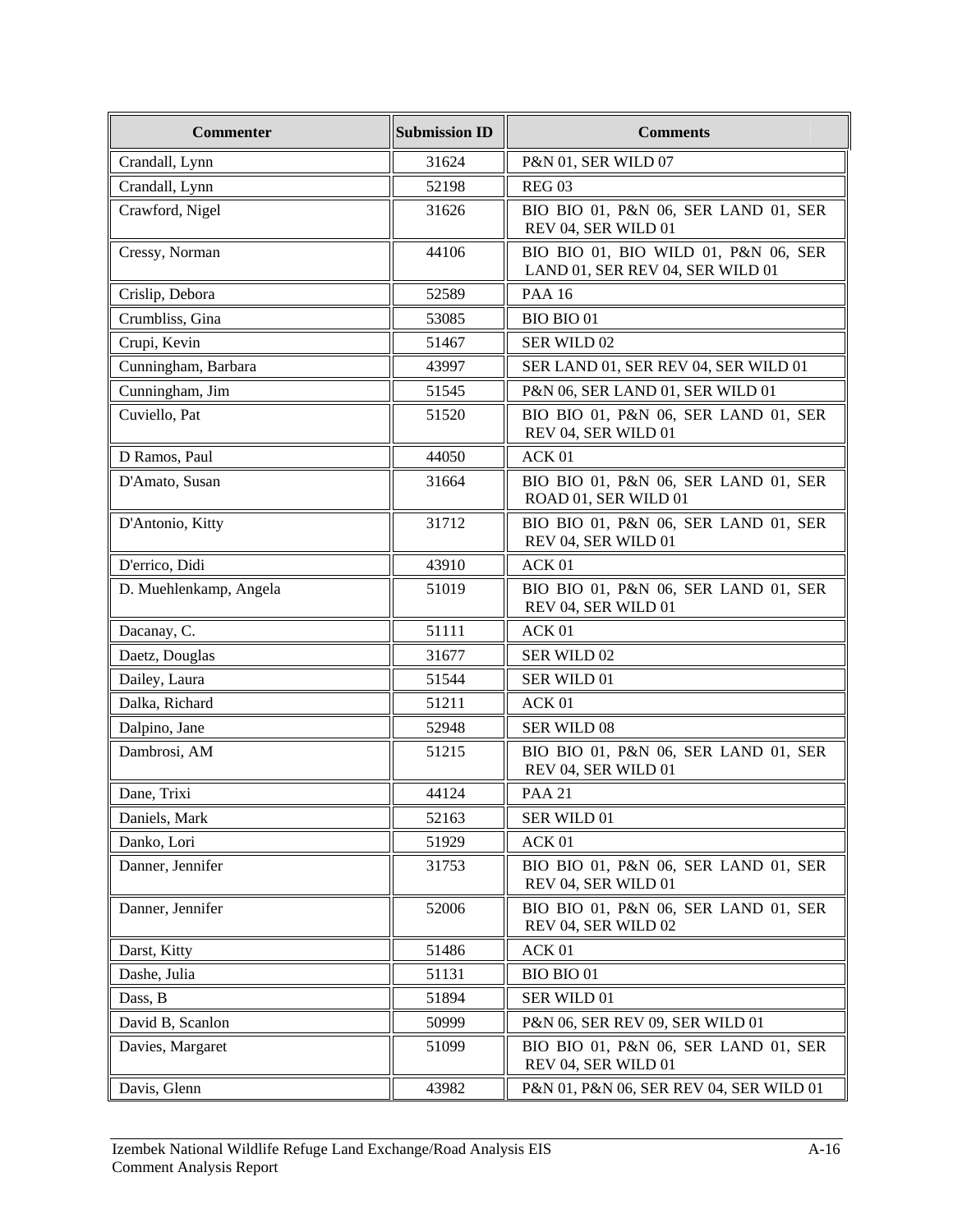| <b>Commenter</b>          | <b>Submission ID</b>   | <b>Comments</b>                                                                                                           |
|---------------------------|------------------------|---------------------------------------------------------------------------------------------------------------------------|
| de Arteaga, Jose          | 44287                  | ACK <sub>01</sub>                                                                                                         |
| de la Giroday, Francois   | 51205                  | BIO BIO 01, P&N 06, SER LAND 01, SER<br>REV 04, SER WILD 01                                                               |
| Deacy, Robert             | 44162                  | ACK 01                                                                                                                    |
| Deane, Cody               | 31754                  | BIO WILD 01, PHY CON 04, REG 02, SER<br>LAND 01, SER WILD 01                                                              |
| DeFerie, Steph            | 37374                  | ACK 01                                                                                                                    |
| DeHaven, Laura            | 33721, 51263           | BIO BIO 01, P&N 06, SER LAND 01, SER<br>REV 04, SER REV 09, SER WILD 01                                                   |
| Delaney, Bob              | 44189                  | ACK 01                                                                                                                    |
| Della Femina, P           | 51813                  | ACK <sub>01</sub>                                                                                                         |
| Demarino, Amanda          | 38136, 51228           | BIO BIO 01, P&N 06, SER LAND 01, SER<br>REV 04, SER REV 09, SER WILD 01                                                   |
| Deming, Larry             | 44201                  | ACK 01                                                                                                                    |
| Denison, James            | 31727                  | SER WILD 08                                                                                                               |
| DeQuasie, David           | 52531                  | <b>BIO WILD 01</b>                                                                                                        |
| Derbenwick, Rebecca       | 53029                  | ACK 01, SER REV 04                                                                                                        |
| Derepkowski, Jackie       | 52093                  | BIO BIO 01                                                                                                                |
| Des, Marianne             | 52450                  | <b>SER REV 04</b>                                                                                                         |
| DeSoto, Abigail           | 43998                  | BIO BIO 01, SER WILD 01                                                                                                   |
| Devlin, Marybeth          | 51979                  | DATA 14, DATA 16, P&N 01, P&N 06, P&N<br>11, PAA 18, PAA 19, REG 12, SER REV 09,<br>SER ROAD 26, SER WILD 01, SER WILD 08 |
| DH van der Scheer, Kilian | 44245                  | ACK 01                                                                                                                    |
| Dickson, Michele          | 51126                  | BIO BIO 01, P&N 06, SER LAND 01, SER<br>REV 04, SER WILD 01                                                               |
| Diehl, Jodie              | 51337                  | BIO BIO 01, P&N 06, SER LAND 01, SER<br>REV 04, SER WILD 01                                                               |
| Dillon, Christi           | 44178                  | BIO BIO 01, P&N 06, SER LAND 01, SER<br>REV 04, SER WILD 01                                                               |
| DiMatteo, Richard         | 51554                  | BIO BIO 01, P&N 06, SER LAND 01, SER<br>REV 04, SER WILD 01                                                               |
| DiSimone, Christine       | 31604, 38149,<br>51538 | ACK 01, BIO BIO 01, P&N 06, SER REV 09,<br>SER WILD 01                                                                    |
| DiVinere, Christine       | 44001                  | BIO BIO 01, P&N 06, SER LAND 01, SER<br>REV 04, SER WILD 01                                                               |
| Dixon, Kathleen           | 44278                  | SER LAND 01, SER REV 04, SER WILD 01                                                                                      |
| Dobrinich, Trevor         | 53052                  | SER REV 09                                                                                                                |
| Doherty, Patrick          | 31721                  | SER WILD 08                                                                                                               |
| Doherty, Pat              | 91344                  | ACK 01                                                                                                                    |
| Doiron, Sherri            | 51339                  | BIO BIO 01, P&N 06, SER REV 04, SER<br>WILD 01                                                                            |
| Dominguez, Rodrigo        | 51474                  | BIO BIO 01, P&N 06, SER LAND 01, SER                                                                                      |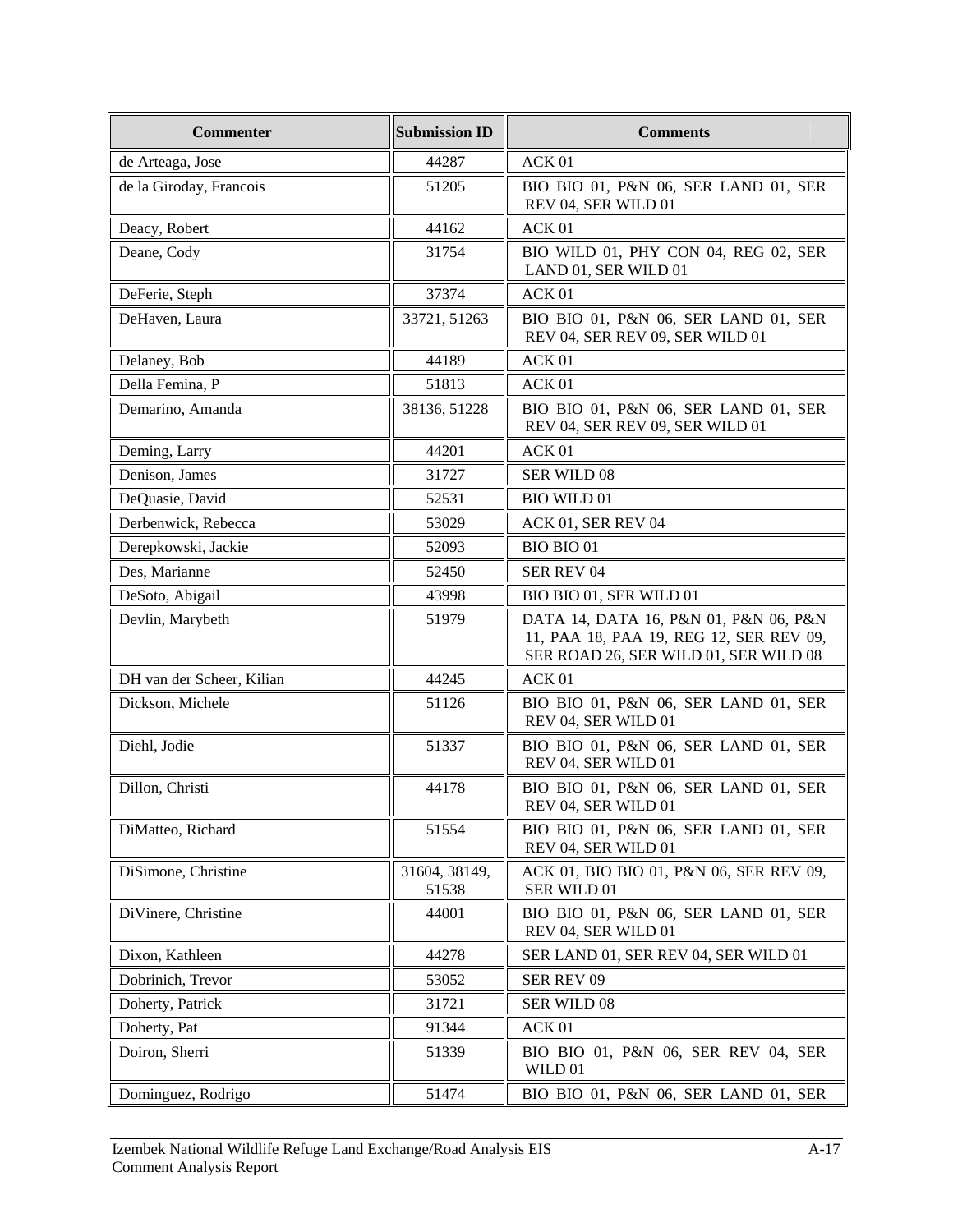| <b>Commenter</b>                                    | <b>Submission ID</b> | <b>Comments</b>                                                                                                                                                                                                                                   |
|-----------------------------------------------------|----------------------|---------------------------------------------------------------------------------------------------------------------------------------------------------------------------------------------------------------------------------------------------|
|                                                     |                      | REV 04, SER WILD 01                                                                                                                                                                                                                               |
| Donaldson, Patrick                                  | 43923                | P&N 02, SER REV 09                                                                                                                                                                                                                                |
| Donna, Jensen                                       | 37390                | BIO BIO 01, P&N 06, SER LAND 01, SER<br>REV 04, SER WILD 01                                                                                                                                                                                       |
| Donofrio, Mac                                       | 51040                | ACK 01                                                                                                                                                                                                                                            |
| Donovan, Stephan                                    | 32527, 44357         | BIO BIO 01, P&N 06, REG 03, SER LAND 01,<br>SER REV 04, SER WILD 01                                                                                                                                                                               |
| Doren, Robert                                       | 53332                | SER WILD 01                                                                                                                                                                                                                                       |
| Dorer, Jeff                                         | 44227                | ACK 01                                                                                                                                                                                                                                            |
| Dotcheva, Ana                                       | 50997                | BIO BIO 01, P&N 06, SER LAND 01, SER<br>REV 04, SER WILD 01                                                                                                                                                                                       |
| Drake, Michael                                      | 51727                | BIO BIO 01, P&N 06, SER LAND 01, SER<br>REV 04, SER WILD 01                                                                                                                                                                                       |
| Dressel, Gail                                       | 52350                | <b>BIO BIO 01</b>                                                                                                                                                                                                                                 |
| Gunderboom<br>Dreyer, H.B.                          | 51758                | <b>SER H&amp;S 02</b>                                                                                                                                                                                                                             |
| Dryden, William                                     | 32290, 44026         | BIO BIO 01, P&N 06, REG 03, SER LAND 01,<br>SER REV 04, SER WILD 01                                                                                                                                                                               |
| Duarte, Jalaya                                      | 62868                | P&N 14, SER H&S 04                                                                                                                                                                                                                                |
| Duarte, Jason                                       | 62869                | P&N 08, P&N 14, SER H&S 04, SER REV 08,<br>SER SUB 07                                                                                                                                                                                             |
| Ducoff Garber, Sandra                               | 51158                | BIO BIO 01, P&N 06, SER LAND 01, SER<br>REV 04, SER WILD 01                                                                                                                                                                                       |
| Duda, Dorothy                                       | 31659                | ACK 01                                                                                                                                                                                                                                            |
| Dudrick, Roseann                                    | 52517                | SER REV 09                                                                                                                                                                                                                                        |
| Dunaway, Dan                                        | 31758                | ACK 01, BIO VEG 05, BIO WILD 03, MIT 05,<br>P&N 08, PAA 14, SER LAND 07, SER REV<br>11                                                                                                                                                            |
| Dunn, Art                                           | 33128                | MIT 15, SER H&S 01, SER ROAD 05                                                                                                                                                                                                                   |
| Dunn, Elmo                                          | 53086                | SER WILD 02                                                                                                                                                                                                                                       |
| Dunn, Kathy                                         | 32549, 51199         | BIO BIO 01, P&N 06, REG 03, SER LAND 01,<br>SER REV 04, SER WILD 01                                                                                                                                                                               |
| Durnell, Tim                                        | 51909                | BIO BIO 01, P&N 06                                                                                                                                                                                                                                |
| Dushkin, Joseph                                     | 52025                | P&N 08                                                                                                                                                                                                                                            |
| Dutch, P.                                           | 31695, 51572         | ACK 01                                                                                                                                                                                                                                            |
| Dutcher, Linda                                      | 96451                | ACK 01                                                                                                                                                                                                                                            |
| Dutschke, Stephen                                   | 51395                | BIO BIO 01, P&N 06, SER LAND 01, SER<br>REV 04, SER WILD 01                                                                                                                                                                                       |
| Wildlife<br>Defenders<br>$\circ f$<br>Dutton, Karla | 51760                | BIO T&E 01, BIO WET 02, BIO WET 04, BIO<br>WET 07, BIO WET 08, BIO WILD 01, BIO<br>WILD 04, BIO WILD 05, BIO WILD 06, BIO<br>WILD 08, BIO WILD 09, BIO WILD 24, BIO<br>WILD 26, BIO WILD 29, DATA 02, DATA<br>03, DATA 04, DATA 06, DATA 07, DATA |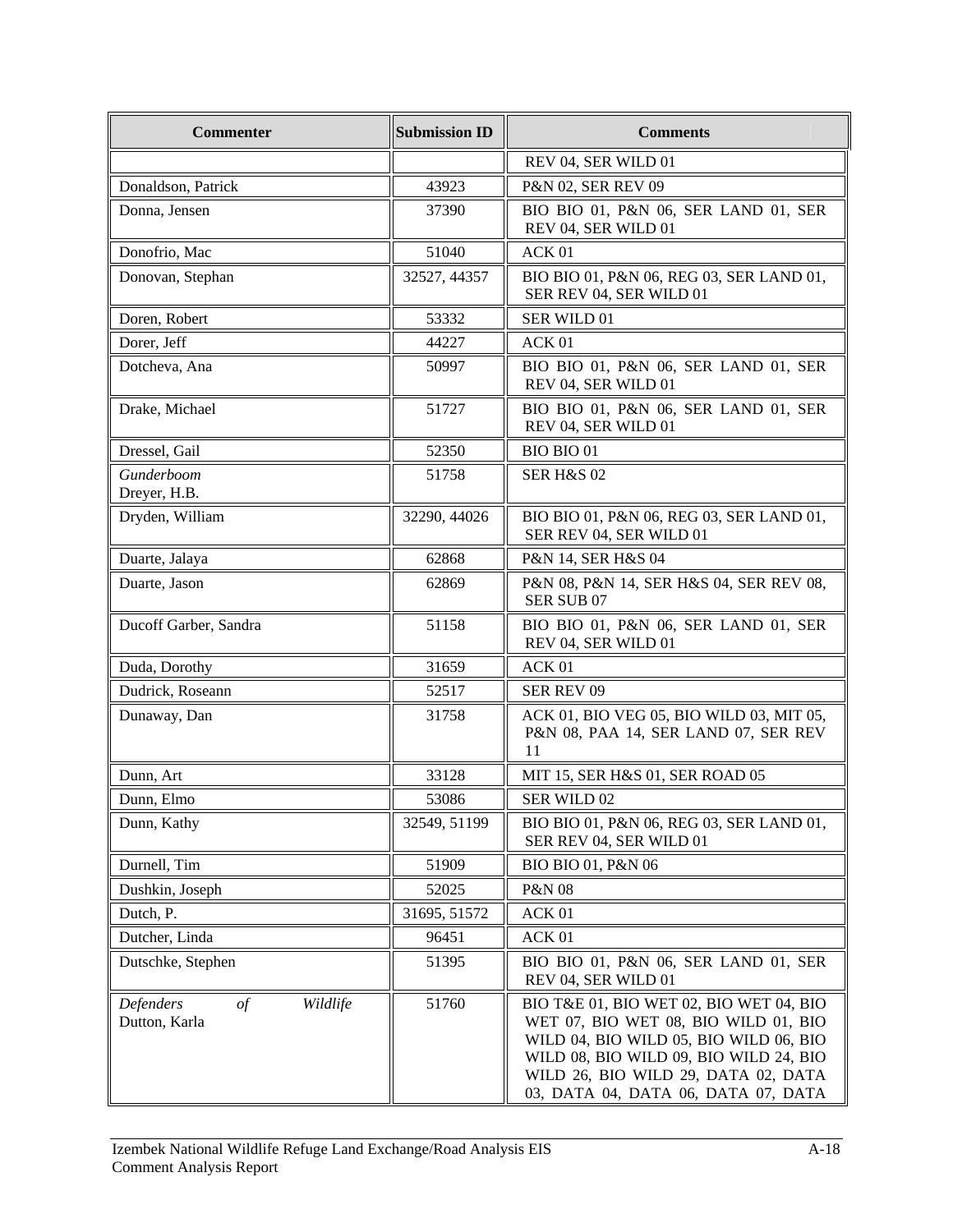| <b>Commenter</b>         | <b>Submission ID</b> | <b>Comments</b>                                                                                                                                                                                                                                                                                                                                                                                                                                                       |
|--------------------------|----------------------|-----------------------------------------------------------------------------------------------------------------------------------------------------------------------------------------------------------------------------------------------------------------------------------------------------------------------------------------------------------------------------------------------------------------------------------------------------------------------|
|                          |                      | 08, DATA 09, DATA 10, DATA 11, DATA<br>12, DATA 13, DATA 19, DATA 22, DATA<br>25, DATA 28, DATA 29, MIT 03, P&N 01,<br>P&N 07, PAA 02, PAA 07, PAA 08, PAA 21,<br>PHY AQ 02, PHY CON 04, PHY HYD 02,<br>PHY PHY 04, REG 01, REG 02, REG 03, REG<br>05, REG 07, REG 08, REG 10, REG 11, REG<br>12, SER LAND 01, SER LAND 04, SER<br>LAND 10, SER REV 02, SER REV 08, SER<br>ROAD 01, SER ROAD 07, SER SUB 01, SER<br>WILD 02, SER WILD 03, SER WILD 04, SER<br>WILD 05 |
| Duval, Robert            | 51250                | ACK 01                                                                                                                                                                                                                                                                                                                                                                                                                                                                |
| Dye, C                   | 81674                | ACK 01                                                                                                                                                                                                                                                                                                                                                                                                                                                                |
| E Bolton, Randy          | 51388                | P&N 02, SER WILD 01                                                                                                                                                                                                                                                                                                                                                                                                                                                   |
| E Madden, Don            | 51322                | <b>SER WILD 08</b>                                                                                                                                                                                                                                                                                                                                                                                                                                                    |
| E Moore, Mary            | 44121                | BIO BIO 01, P&N 06, SER LAND 01, SER<br>REV 04, SER WILD 01                                                                                                                                                                                                                                                                                                                                                                                                           |
| E Zimmermann, Adele      | 51578                | BIO WILD 01, SER REV 02, SER ROAD 01                                                                                                                                                                                                                                                                                                                                                                                                                                  |
| E. Fraley, Lawrence      | 51675                | <b>SER WILD 09</b>                                                                                                                                                                                                                                                                                                                                                                                                                                                    |
| E. Handwerker, Dr.Steven | 44206                | ACK 01                                                                                                                                                                                                                                                                                                                                                                                                                                                                |
| E. Palko, Patricia       | 37388                | BIO BIO 01, P&N 06, SER LAND 01, SER<br>REV 04, SER WILD 01                                                                                                                                                                                                                                                                                                                                                                                                           |
| E. Smith, Allen          | 51943                | BIO BIO 01, BIO BIO 02, BIO BIO 03, BIO<br>VEG 05, DATA 01, P&N 01, P&N 02, P&N<br>05, P&N 07, P&N 09, PAA 07, PAA 21, REG<br>02, REG 03, REG 05, SER LAND 01, SER<br>REV 06, SER REV 09, SER ROAD 01, SER<br>WILD 01, SER WILD 08                                                                                                                                                                                                                                    |
| Eadie, Sally             | 51406                | ACK 01, BIO BIO 01, SER REV 09                                                                                                                                                                                                                                                                                                                                                                                                                                        |
| Eardley, Bradley         | 51584                | BIO BIO 01, P&N 06, SER LAND 01, SER<br>REV 04, SER WILD 01                                                                                                                                                                                                                                                                                                                                                                                                           |
| Ebershoff-Coles, Susan   | 53127                | SER REV 04                                                                                                                                                                                                                                                                                                                                                                                                                                                            |
| Ebersold, Deborah        | 51501                | BIO BIO 01                                                                                                                                                                                                                                                                                                                                                                                                                                                            |
| Edelson, Jim             | 51477                | SER WILD 02                                                                                                                                                                                                                                                                                                                                                                                                                                                           |
| Edwards, Carol           | 44077                | BIO BIO 01, P&N 01, P&N 06, SER LAND 01,<br>SER REV 04, SER WILD 01                                                                                                                                                                                                                                                                                                                                                                                                   |
| Edwards, Denise          | 50995                | SER WILD 01                                                                                                                                                                                                                                                                                                                                                                                                                                                           |
| Egeli, Carolyn           | 51329                | ACK 01                                                                                                                                                                                                                                                                                                                                                                                                                                                                |
| Eggleston, Patrick       | 37367                | BIO BIO 01, P&N 06, SER LAND 01, SER<br><b>REV 04</b>                                                                                                                                                                                                                                                                                                                                                                                                                 |
| Eisenhart, Brenda        | 44060                | BIO BIO 01, P&N 05, SER LAND 01, SER<br>REV 04, SER WILD 01                                                                                                                                                                                                                                                                                                                                                                                                           |
| Eisenmann, Julie         | 51097                | ACK 01                                                                                                                                                                                                                                                                                                                                                                                                                                                                |
| Elena Morey, Luz         | 51747                | BIO BIO 01, P&N 06, SER LAND 01, SER<br><b>REV 04</b>                                                                                                                                                                                                                                                                                                                                                                                                                 |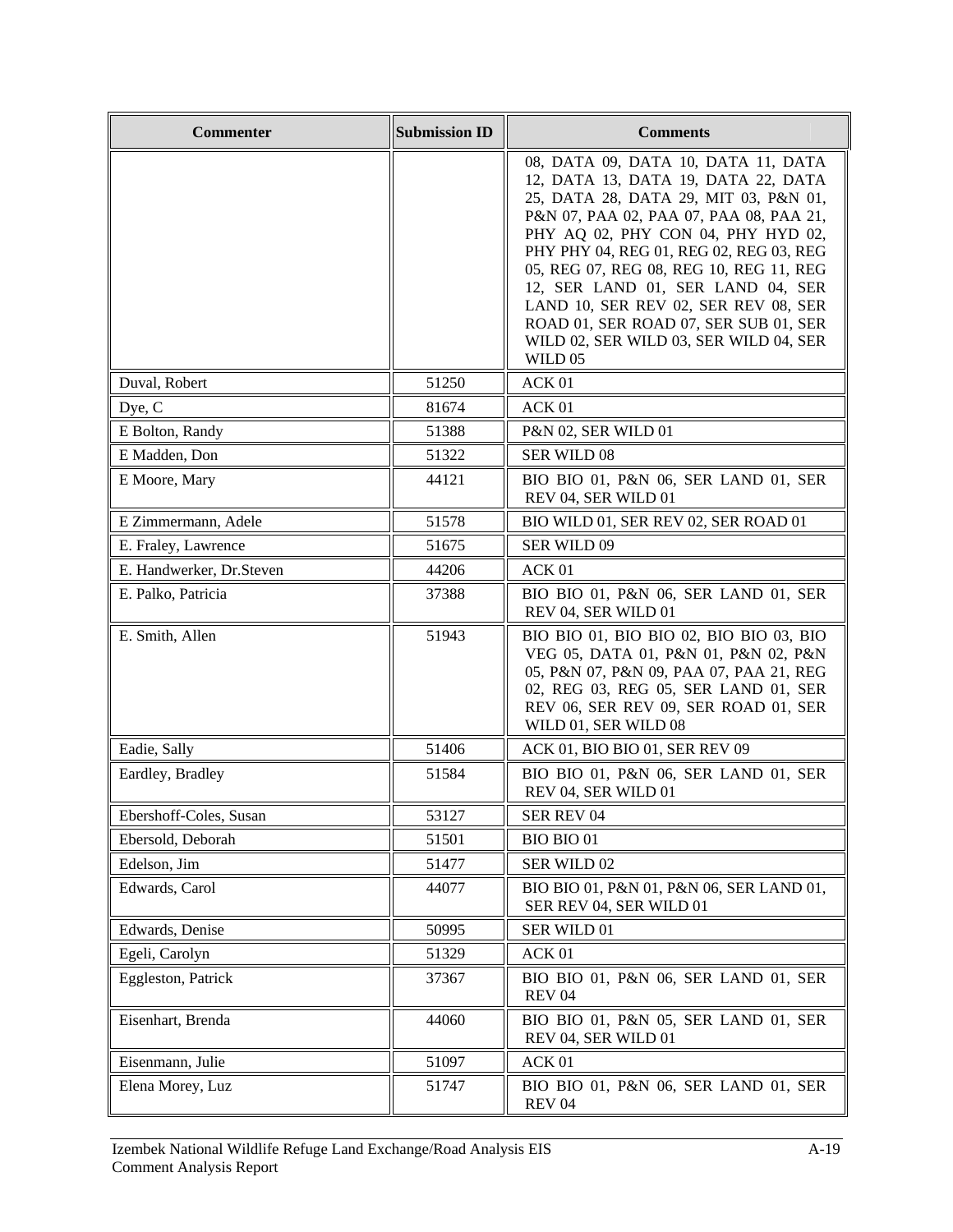| <b>Commenter</b>      | <b>Submission ID</b> | <b>Comments</b>                                                                                  |
|-----------------------|----------------------|--------------------------------------------------------------------------------------------------|
| Elfin, David          | 44177                | BIO BIO 01, P&N 06, SER LAND 01, SER<br>REV 04, SER WILD 01                                      |
| Elkind, Linda         | 53257                | BIO BIO 01, BIO VEG 01                                                                           |
| Ellingham, Lewis      | 37369                | ACK 01                                                                                           |
| Elliott, Benton       | 51722                | SER WILD 02                                                                                      |
| Elliott, Phyllis      | 51209                | SER WILD 09                                                                                      |
| Ellis, Robert         | 102432               | ACK <sub>01</sub>                                                                                |
| Elton, Wally          | 51774                | BIO BIO 01, SER LAND 01, SER REV 01,<br>SER WILD 01                                              |
| Eme, Jota             | 51287                | SER WILD 01                                                                                      |
| Enerson, Hal          | 51488                | P&N 01, REG 02, SER REV 09, SER WILD 01                                                          |
| English, kim          | 32893, 51718         | BIO BIO 01, P&N 06, REG 03, SER LAND 01,<br>SER REV 04, SER WILD 01, SER WILD 02                 |
| Enz Lill, Nancy       | 51507                | BIO BIO 01, P&N 06, SER LAND 01, SER<br>REV 04, SER WILD 02                                      |
| Epailly, Guillemette  | 52107                | PHY AQ 02                                                                                        |
| Erickson, Jonathan    | 37387                | BIO BIO 01, BIO WILD 01, P&N 06, REG 03,<br>SER LAND 01, SER REV 04, SER WILD 01,<br>SER WILD 02 |
| Erik, Elam,           | 51922                | P&N 03, SER H&S 02                                                                               |
| Eskelin, Karen        | 35188, 44155         | BIO BIO 01, P&N 06, SER LAND 01, SER<br>REV 04, SER REV 09, SER WILD 01                          |
| Essenpreis, Lisa      | 51511                | ACK 01                                                                                           |
| Estes, Douglas        | 51208                | SER WILD 01                                                                                      |
| Etherton, Stephanie   | 51405                | SER WILD 02                                                                                      |
| Evans, Dinda          | 44237, 45432         | BIO BIO 01, P&N 06, SER LAND 01, SER<br>REV 04, SER REV 09, SER WILD 01                          |
| Eve Shapiro, Dr.      | 51640                | BIO BIO 01, P&N 06, SER LAND 01, SER<br>REV 04, SER WILD 01                                      |
| Evenson, Marilyn      | 31590, 51645         | SER SUB 01, SER WILD 02                                                                          |
| F Tauber, Sharon      | 51748                | SER WILD 01                                                                                      |
| F. Klipfel II, George | 44213                | <b>REG 03</b>                                                                                    |
| F. LaRue, Jesse       | 51568                | ACK 01, SER WILD 02                                                                              |
| Fabing, Keith         | 51304                | BIO BIO 01, P&N 06, SER LAND 01, SER<br>REV 04, SER WILD 01                                      |
| Faegre, Dirk          | 31696, 32895         | BIO BIO 01, P&N 06, REG 03, SER LAND 01,<br>SER REV 04, SER WILD 01, SER WILD 08                 |
| Farell, Bart          | 34076, 51693         | BIO BIO 01, P&N 06, SER REV 09, SER<br>WILD 01, SER WILD 08                                      |
| Farin, Larry          | 51899                | ACK 01                                                                                           |
| Farina, John          | 51161                | P&N 06, SER WILD 01                                                                              |
| Faris, Carol W        | 78690                | ACK 01                                                                                           |
| Farley, Lin           | 51178                | ACK 01                                                                                           |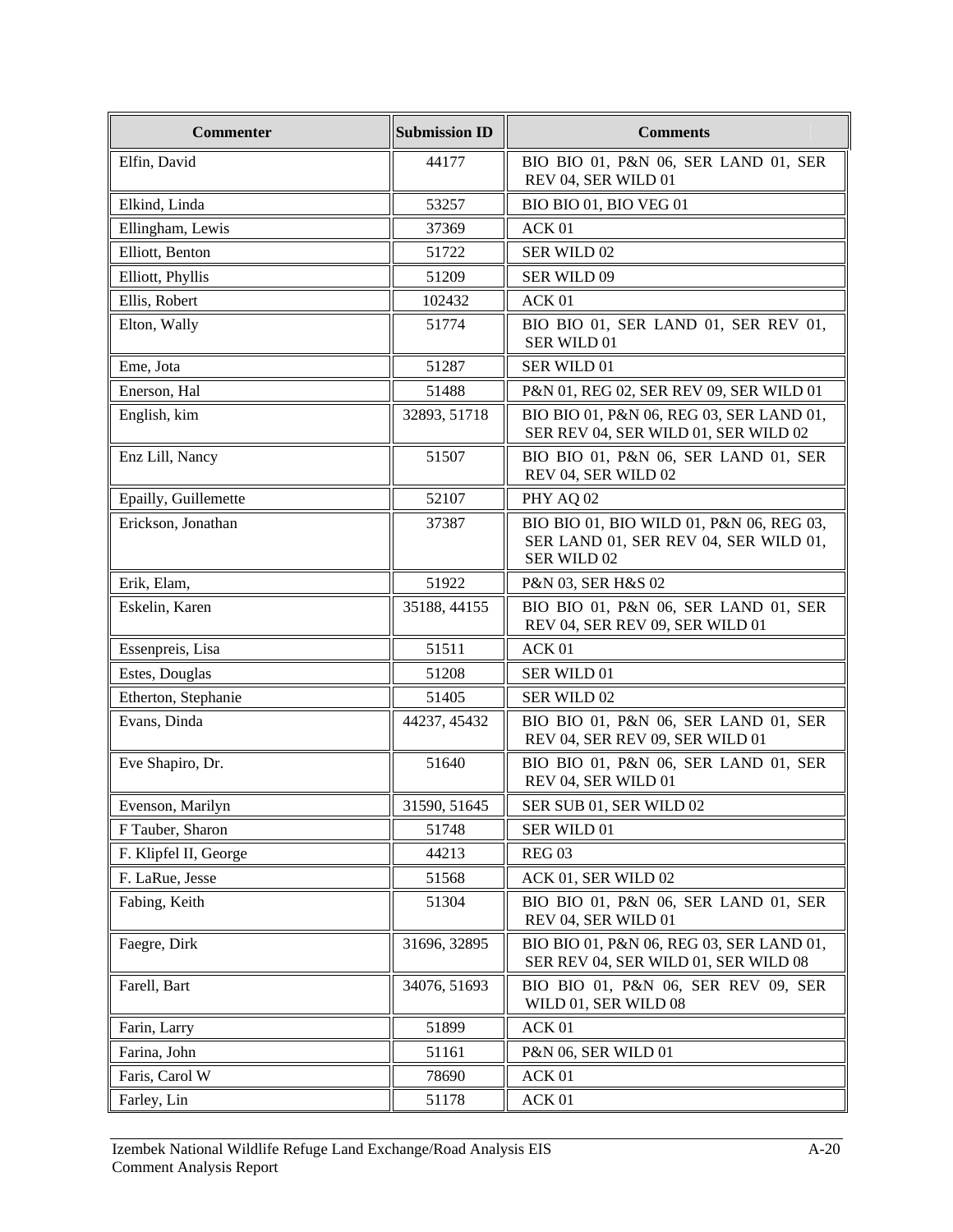| <b>Commenter</b>              | <b>Submission ID</b> | <b>Comments</b>                                                          |
|-------------------------------|----------------------|--------------------------------------------------------------------------|
| Fast and Frances Smith, Wendy | 51195                | <b>PAA 21</b>                                                            |
| Fein, Ethan                   | 51563                | ACK 01                                                                   |
| Feingold, Pauline             | 53157                | PHY AQ 01                                                                |
| Feingold, Sue                 | 51048                | P&N 06, SER LAND 01, SER WILD 01                                         |
| Felstiner, John               | 32494, 44353         | ACK 01, BIO BIO 01, REG 03, SER WILD 01                                  |
| Feltman, Corki                | 44146                | ACK 01                                                                   |
| Fenster, Steven               | 31691, 31857         | BIO BIO 01, REG 03, SER WILD 01                                          |
| Feran, Michael                | 35721, 51354         | BIO BIO 01, P&N 06, SER LAND 01, SER<br>REV 04, SER REV 09, SER WILD 01  |
| Ferm, Mary                    | 31651                | BIO VEG 01, BIO WILD 01, PHY CON 04,<br>PHY HYD 03                       |
| Fickling, Karl                | 31982, 43983         | BIO BIO 01, P&N 06, REG 03, SER LAND 01,<br>SER REV 04, SER WILD 01      |
| Fiedler, David                | 53031                | <b>SER WILD 02</b>                                                       |
| Field, Francis                | 51902                | BIO BIO 01, P&N 01, P&N 06, SER REV 09,<br>SER WILD 01                   |
| Field, James T.               | 43972                | BIO BIO 01, P&N 06, SER LAND 01, SER<br>REV 04, SER WILD 01, SER WILD 02 |
| Fields, Mary                  | 43954                | ACK 01                                                                   |
| Fifer, Nancy                  | 51396                | ACK 01                                                                   |
| Figueroa, Benjamin            | 43970                | BIO BIO 01, P&N 06, SER LAND 01, SER<br>REV 04, SER WILD 01              |
| Fine, Jonathan                | 51914                | SER WILD 02                                                              |
| Finman, Sigmund               | 44200                | ACK 01                                                                   |
| Fiorini, Mark                 | 51136                | ACK 01                                                                   |
| Fischer, Roz                  | 51881                | ACK 01                                                                   |
| Fischman, Lawrence            | 51489                | BIO BIO 01, P&N 06, SER LAND 01, SER<br>REV 04, SER WILD 01              |
| Fish, Jason                   | 51434                | BIO BIO 01, P&N 06, SER LAND 01, SER<br>REV 04, SER WILD 01              |
| Fitzgerald, Kim               | 31759                | BIO BIO 01, P&N 01, SER REV 04                                           |
| FitzGerald, Lisa              | 51009                | BIO BIO 01, P&N 06, SER LAND 01, SER<br>REV 04, SER WILD 01              |
| Flanagan, Lynn                | 44101                | BIO BIO 01, P&N 06, SER LAND 01, SER<br>REV 04, SER WILD 01              |
| Fleener Sr, William           | 51535                | ACK 01                                                                   |
| Flick, Wayne                  | 31661                | BIO BIO 01, P&N 06, SER LAND 01, SER<br>REV 04, SER WILD 01              |
| Flint, Paul                   | 51896                | PAA 02, PAA 10, PAA 17, SER H&S 03                                       |
| Fogg, Margaret                | 51402                | P&N 11, SER WILD 09                                                      |
| Follett, Thelma               | 78837                | ACK 01                                                                   |
| Ford, Kathy                   | 31646                | SER WILD 09                                                              |
| Ford, Marge                   | 51039                | <b>P&amp;N 08</b>                                                        |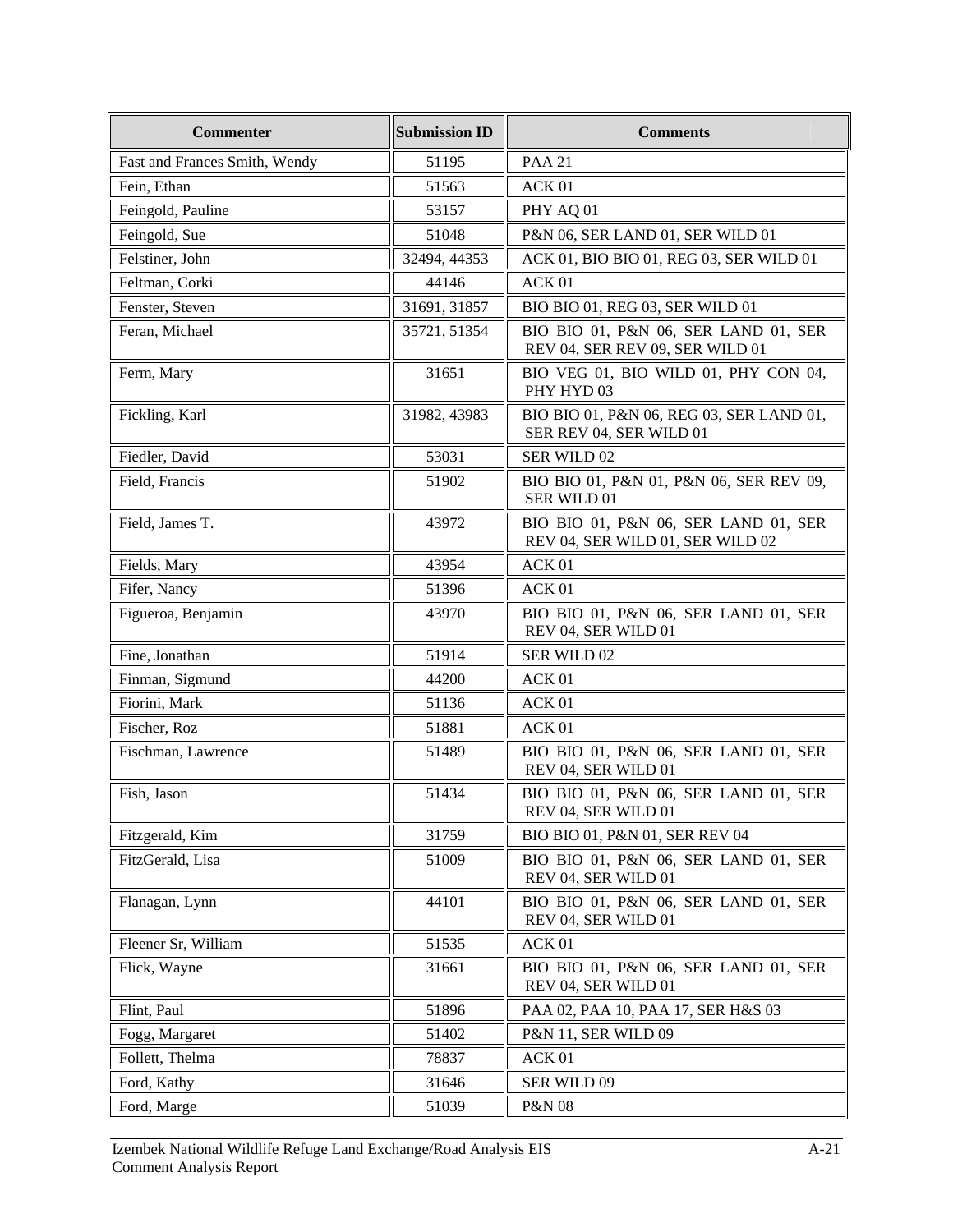| <b>Commenter</b>                            | <b>Submission ID</b> | <b>Comments</b>                                                                                                                                                                                                                                                                                                                                                                                                                                                                                                                                                                                                                                                                                                            |
|---------------------------------------------|----------------------|----------------------------------------------------------------------------------------------------------------------------------------------------------------------------------------------------------------------------------------------------------------------------------------------------------------------------------------------------------------------------------------------------------------------------------------------------------------------------------------------------------------------------------------------------------------------------------------------------------------------------------------------------------------------------------------------------------------------------|
| Forester, Georgina                          | 51377                | BIO BIO 01, P&N 06, SER LAND 01, SER<br>REV 04, SER WILD 01                                                                                                                                                                                                                                                                                                                                                                                                                                                                                                                                                                                                                                                                |
| Fosburgh, Eric                              | 51968                | BIO BIO 01, P&N 06, SER LAND 01, SER<br>REV 04, SER WILD 01                                                                                                                                                                                                                                                                                                                                                                                                                                                                                                                                                                                                                                                                |
| Foster, Claudia                             | 51314                | SER WILD 01                                                                                                                                                                                                                                                                                                                                                                                                                                                                                                                                                                                                                                                                                                                |
| Foster, Leah                                | 44244                | BIO BIO 01, P&N 06, SER LAND 01, SER<br>REV 04, SER WILD 01                                                                                                                                                                                                                                                                                                                                                                                                                                                                                                                                                                                                                                                                |
| Fouche, David                               | 43991                | BIO BIO 01, P&N 06, SER LAND 01, SER<br>REV 04, SER WILD 01                                                                                                                                                                                                                                                                                                                                                                                                                                                                                                                                                                                                                                                                |
| Fowler, Leslie                              | 51102                | ACK 01                                                                                                                                                                                                                                                                                                                                                                                                                                                                                                                                                                                                                                                                                                                     |
| Blue<br>Alliance<br>Goose<br>Fowler, Roanld | 31763                | PAA 03, PAA 26, REG 08                                                                                                                                                                                                                                                                                                                                                                                                                                                                                                                                                                                                                                                                                                     |
| Alliance<br>Blue<br>Goose<br>Fowler, Ronald | 51760                | BIO T&E 01, BIO WET 02, BIO WET 04, BIO<br>WET 07, BIO WET 08, BIO WILD 01, BIO<br>WILD 04, BIO WILD 05, BIO WILD 06, BIO<br>WILD 08, BIO WILD 09, BIO WILD 24, BIO<br>WILD 26, BIO WILD 29, DATA 02, DATA<br>03, DATA 04, DATA 06, DATA 07, DATA<br>08, DATA 09, DATA 10, DATA 11, DATA<br>12, DATA 13, DATA 19, DATA 22, DATA<br>25, DATA 28, DATA 29, MIT 03, P&N 01,<br>P&N 07, PAA 02, PAA 07, PAA 08, PAA 21,<br>PHY AQ 02, PHY CON 04, PHY HYD 02,<br>PHY PHY 04, REG 01, REG 02, REG 03, REG<br>05, REG 07, REG 08, REG 10, REG 11, REG<br>12, SER LAND 01, SER LAND 04, SER<br>LAND 10, SER REV 02, SER REV 08, SER<br>ROAD 01, SER ROAD 07, SER SUB 01, SER<br>WILD 02, SER WILD 03, SER WILD 04, SER<br>WILD 05 |
| Fox, Sandra                                 | 44093                | <b>BIO BIO 01</b>                                                                                                                                                                                                                                                                                                                                                                                                                                                                                                                                                                                                                                                                                                          |
| Frame, George                               | 51777                | BIO BIO 02, BIO VEG 05, P&N 05, SER<br>LAND 01, SER REV 04, SER WILD 01, SER<br>WILD 02                                                                                                                                                                                                                                                                                                                                                                                                                                                                                                                                                                                                                                    |
| Franchi, Irena                              | 51169                | BIO BIO 01, P&N 06, SER LAND 01, SER<br>REV 04, SER WILD 01                                                                                                                                                                                                                                                                                                                                                                                                                                                                                                                                                                                                                                                                |
| Frasche, Robey                              | 51196                | ACK 01                                                                                                                                                                                                                                                                                                                                                                                                                                                                                                                                                                                                                                                                                                                     |
| Fraze, Roy                                  | 51261                | BIO BIO 01, P&N 06, SER LAND 01, SER<br>REV 04, SER WILD 01                                                                                                                                                                                                                                                                                                                                                                                                                                                                                                                                                                                                                                                                |
| Frazier, Max                                | 44174                | BIO BIO 01, P&N 06, SER LAND 01, SER<br>REV 04, SER WILD 01                                                                                                                                                                                                                                                                                                                                                                                                                                                                                                                                                                                                                                                                |
| Freeman, Helena                             | 44094                | ACK 01                                                                                                                                                                                                                                                                                                                                                                                                                                                                                                                                                                                                                                                                                                                     |
| Freudlich, Grace                            | 51249                | ACK 01                                                                                                                                                                                                                                                                                                                                                                                                                                                                                                                                                                                                                                                                                                                     |
| Friend, Doug                                | 72783                | ACK 01                                                                                                                                                                                                                                                                                                                                                                                                                                                                                                                                                                                                                                                                                                                     |
| Fritsch, Robert                             | 51618                | ACK 01                                                                                                                                                                                                                                                                                                                                                                                                                                                                                                                                                                                                                                                                                                                     |
| Frost, Stephen                              | 51036                | ACK 01                                                                                                                                                                                                                                                                                                                                                                                                                                                                                                                                                                                                                                                                                                                     |
| Fugate, Peggy                               | 51338                | BIO BIO 01, P&N 06, SER LAND 01, SER                                                                                                                                                                                                                                                                                                                                                                                                                                                                                                                                                                                                                                                                                       |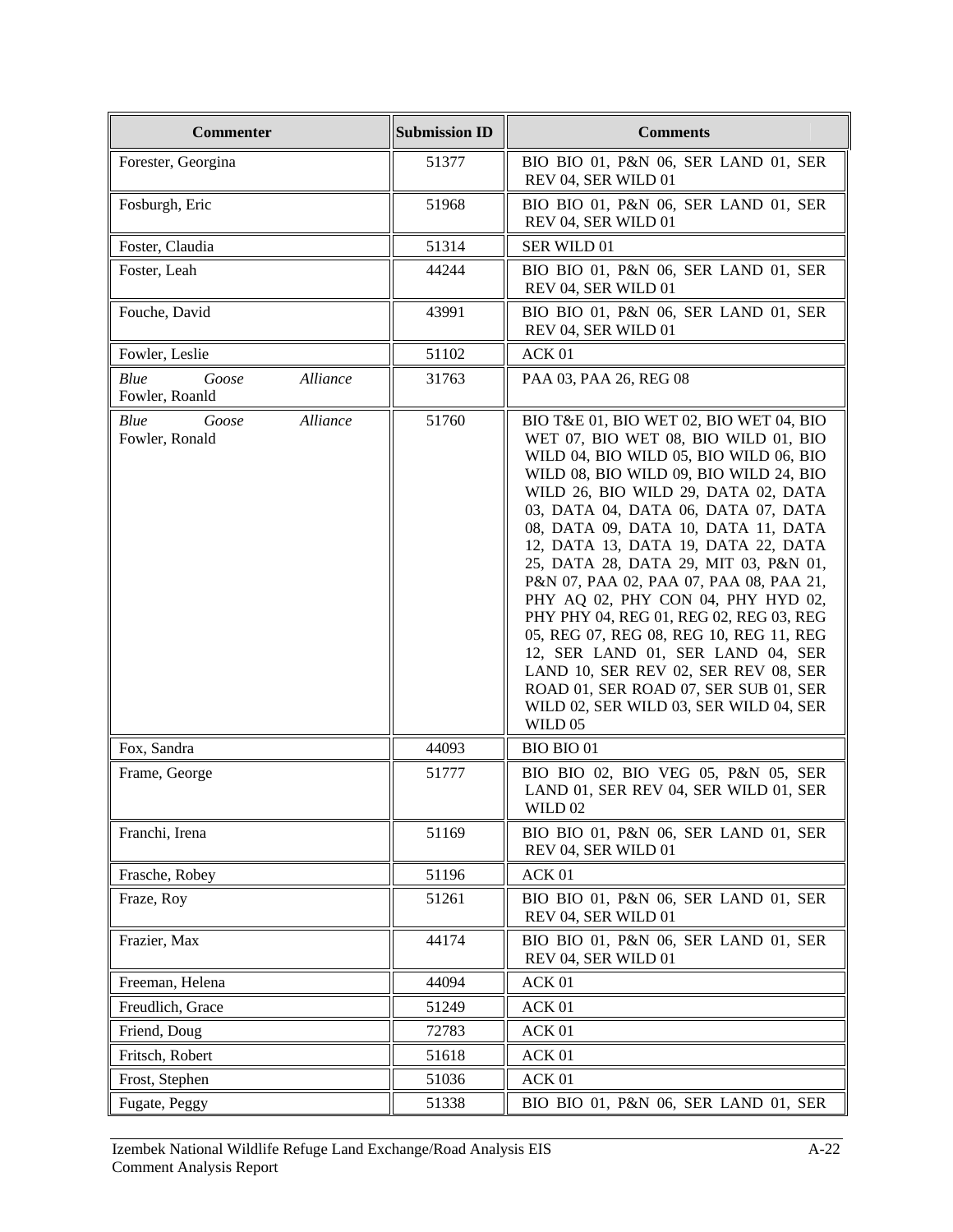| <b>Commenter</b>  | <b>Submission ID</b> | <b>Comments</b>                                                          |
|-------------------|----------------------|--------------------------------------------------------------------------|
|                   |                      | REV 04, SER WILD 01, SER WILD 02                                         |
| Futrell, Sherrill | 44125                | BIO BIO 01, SER REV 04, SER WILD 01                                      |
| Futterer, Joe     | 44273                | BIO BIO 01, P&N 06, SER LAND 01, SER<br>REV 04, SER WILD 01              |
| G, Marc           | 43922                | BIO BIO 01, P&N 06, SER LAND 01, SER<br>REV 04, SER WILD 01              |
| Gaffney, Pat      | 51363                | ACK 01, SER LAND 01, SER WILD 01                                         |
| Galanti, Janet    | 51456                | BIO BIO 01, P&N 06, SER LAND 01, SER<br>REV 04, SER WILD 01, SER WILD 02 |
| Gale, Karen       | 51749                | BIO BIO 01, P&N 06, SER LAND 01, SER<br>REV 04, SER WILD 01              |
| Gallaher, Susan   | 44128                | ACK 01                                                                   |
| Garbrick, Kathe   | 44296                | BIO BIO 01, P&N 06, SER LAND 01, SER<br>REV 04, SER WILD 01              |
| Garcia, Haydee    | 51071                | BIO BIO 01, P&N 06, SER LAND 01, SER<br>REV 04, SER WILD 01              |
| Gardiner, Trish   | 44290                | BIO BIO 01, SER LAND 01, SER REV 04,<br>SER WILD 01                      |
| Gardner, Annah    | 51664                | BIO BIO 01, SER LAND 01, SER WILD 01,<br>SER WILD 08                     |
| Garitty, Michael  | 44223                | BIO BIO 01, P&N 06, SER LAND 01, SER<br>REV 04, SER WILD 01              |
| Garlena, Sharon   | 51083                | BIO BIO 01, P&N 06, SER LAND 01, SER<br>REV 04, SER WILD 01              |
| Garth, Ann        | 52012                | BIO BIO 01, P&N 06, SER LAND 01, SER<br>REV 04, SER WILD 02              |
| Gay, Ilse         | 71506                | ACK 01                                                                   |
| Geerlings, Sonia  | 51880                | BIO BIO 01, P&N 06, SER LAND 01, SER<br>REV 04, SER WILD 01              |
| Geiss, Geoff      | 51681                | BIO BIO 01, P&N 06                                                       |
| Genin, Merideth   | 51485                | BIO BIO 01, P&N 06, SER LAND 01, SER<br>REV 04, SER WILD 01              |
| Gennaro, Gina     | 51064                | P&N 06, SER REV 04                                                       |
| Gentry, Don       | 51189                | BIO BIO 01, P&N 06, SER LAND 01, SER<br>REV 04, SER WILD 01              |
| George, Geoff     | 51021                | BIO BIO 01, P&N 06, SER LAND 01, SER<br>REV 04, SER WILD 01              |
| German, Dennis    | 31725                | ACK 01                                                                   |
| German, Dennis    | 51371                | SER WILD 01                                                              |
| Getter, Camile    | 49096, 51602         | BIO BIO 01, BIO WILD 01, P&N 06, SER<br>REV 09, SER WILD 01              |
| Gibson, Bruce     | 31637, 51081         | BIO BIO 01, P&N 06, SER LAND 01, SER<br>REV 04, SER WILD 01              |
| Giese, John       | 51122                | <b>SER WILD 08</b>                                                       |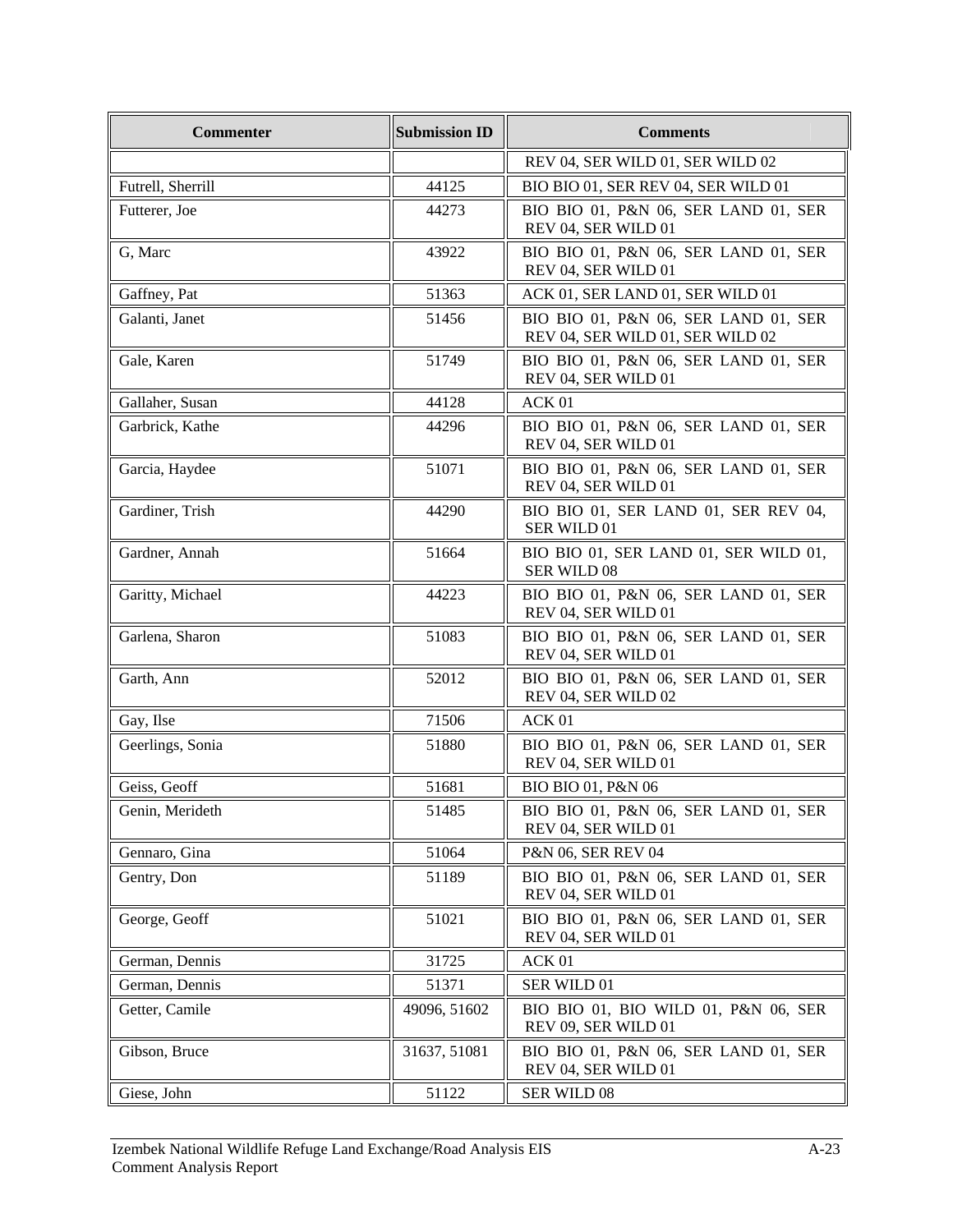| <b>Commenter</b>                                                | <b>Submission ID</b> | <b>Comments</b>                                                                                                                                                                                                                                                                                                                                                                                                                                                                                                                                                                                                                                                       |
|-----------------------------------------------------------------|----------------------|-----------------------------------------------------------------------------------------------------------------------------------------------------------------------------------------------------------------------------------------------------------------------------------------------------------------------------------------------------------------------------------------------------------------------------------------------------------------------------------------------------------------------------------------------------------------------------------------------------------------------------------------------------------------------|
| Gignac, David                                                   | 41175, 51537         | ACK 01, BIO BIO 01, P&N 06, SER REV 09,<br>SER WILD 01                                                                                                                                                                                                                                                                                                                                                                                                                                                                                                                                                                                                                |
| Gilbertson, David                                               | 36728, 51525         | BIO BIO 01, P&N 06, SER LAND 01, SER<br>REV 04, SER REV 09, SER WILD 01                                                                                                                                                                                                                                                                                                                                                                                                                                                                                                                                                                                               |
| Giller, Tim                                                     | 51904                | BIO BIO 01, P&N 06, SER LAND 01, SER<br>REV 04, SER WILD 01                                                                                                                                                                                                                                                                                                                                                                                                                                                                                                                                                                                                           |
| Gilliland, Ronald                                               | 51952                | ACK 01                                                                                                                                                                                                                                                                                                                                                                                                                                                                                                                                                                                                                                                                |
| Gillingham, Carol                                               | 44142                | BIO BIO 01, P&N 06, SER LAND 01, SER<br>REV 04, SER WILD 01                                                                                                                                                                                                                                                                                                                                                                                                                                                                                                                                                                                                           |
| Gillono, Mark                                                   | 44346                | BIO BIO 01, P&N 06, SER LAND 01, SER<br>REV 04, SER WILD 01                                                                                                                                                                                                                                                                                                                                                                                                                                                                                                                                                                                                           |
| Gindele, Abigail                                                | 44271                | <b>BIO BIO 01</b>                                                                                                                                                                                                                                                                                                                                                                                                                                                                                                                                                                                                                                                     |
| Gingold, Lina                                                   | 51352                | BIO BIO 01, P&N 06, SER LAND 01, SER<br>REV 04, SER WILD 01                                                                                                                                                                                                                                                                                                                                                                                                                                                                                                                                                                                                           |
| Gionet-Hawker, Celeste                                          | 35032, 51710         | BIO BIO 01, P&N 06, SER LAND 01, SER<br>REV 04, SER REV 09, SER WILD 01, SER<br><b>WILD 02</b>                                                                                                                                                                                                                                                                                                                                                                                                                                                                                                                                                                        |
| Glass, Frank                                                    | 72916                | ACK 01                                                                                                                                                                                                                                                                                                                                                                                                                                                                                                                                                                                                                                                                |
| Glaston, Joe                                                    | 51449                | SER WILD 01                                                                                                                                                                                                                                                                                                                                                                                                                                                                                                                                                                                                                                                           |
| Gliva, Steve                                                    | 44292                | BIO BIO 01, P&N 06, SER LAND 01, SER<br>REV 04, SER WILD 01                                                                                                                                                                                                                                                                                                                                                                                                                                                                                                                                                                                                           |
| Glosecki, Dylan                                                 | 44224                | ACK 01                                                                                                                                                                                                                                                                                                                                                                                                                                                                                                                                                                                                                                                                |
| Goddard, John                                                   | 44265                | BIO BIO 01, P&N 06, SER LAND 01, SER<br>REV 04, SER WILD 01                                                                                                                                                                                                                                                                                                                                                                                                                                                                                                                                                                                                           |
| Goettelmann, Margaret                                           | 52302                | <b>REG 03</b>                                                                                                                                                                                                                                                                                                                                                                                                                                                                                                                                                                                                                                                         |
| Goldberg, Marshall                                              | 51080                | BIO BIO 01                                                                                                                                                                                                                                                                                                                                                                                                                                                                                                                                                                                                                                                            |
| Goldberg, Michael & Melissa                                     | 51185                | BIO BIO 01, P&N 06, SER WILD 01                                                                                                                                                                                                                                                                                                                                                                                                                                                                                                                                                                                                                                       |
| Goldman, Mark                                                   | 51738                | BIO BIO 01, P&N 06, SER LAND 01, SER<br>REV 04, SER WILD 01                                                                                                                                                                                                                                                                                                                                                                                                                                                                                                                                                                                                           |
| Goot, yvette                                                    | 51661                | BIO BIO 01, P&N 06, SER LAND 01, SER<br>REV 04, SER WILD 01                                                                                                                                                                                                                                                                                                                                                                                                                                                                                                                                                                                                           |
| <b>Birding</b><br>American<br>Association<br>Gordon, Jeffery A. | 51760                | BIO T&E 01, BIO WET 02, BIO WET 04, BIO<br>WET 07, BIO WET 08, BIO WILD 01, BIO<br>WILD 04, BIO WILD 05, BIO WILD 06, BIO<br>WILD 08, BIO WILD 09, BIO WILD 24, BIO<br>WILD 26, BIO WILD 29, DATA 02, DATA<br>03, DATA 04, DATA 06, DATA 07, DATA<br>08, DATA 09, DATA 10, DATA 11, DATA<br>12, DATA 13, DATA 19, DATA 22, DATA<br>25, DATA 28, DATA 29, MIT 03, P&N 01,<br>P&N 07, PAA 02, PAA 07, PAA 08, PAA 21,<br>PHY AQ 02, PHY CON 04, PHY HYD 02,<br>PHY PHY 04, REG 01, REG 02, REG 03, REG<br>05, REG 07, REG 08, REG 10, REG 11, REG<br>12, SER LAND 01, SER LAND 04, SER<br>LAND 10, SER REV 02, SER REV 08, SER<br>ROAD 01, SER ROAD 07, SER SUB 01, SER |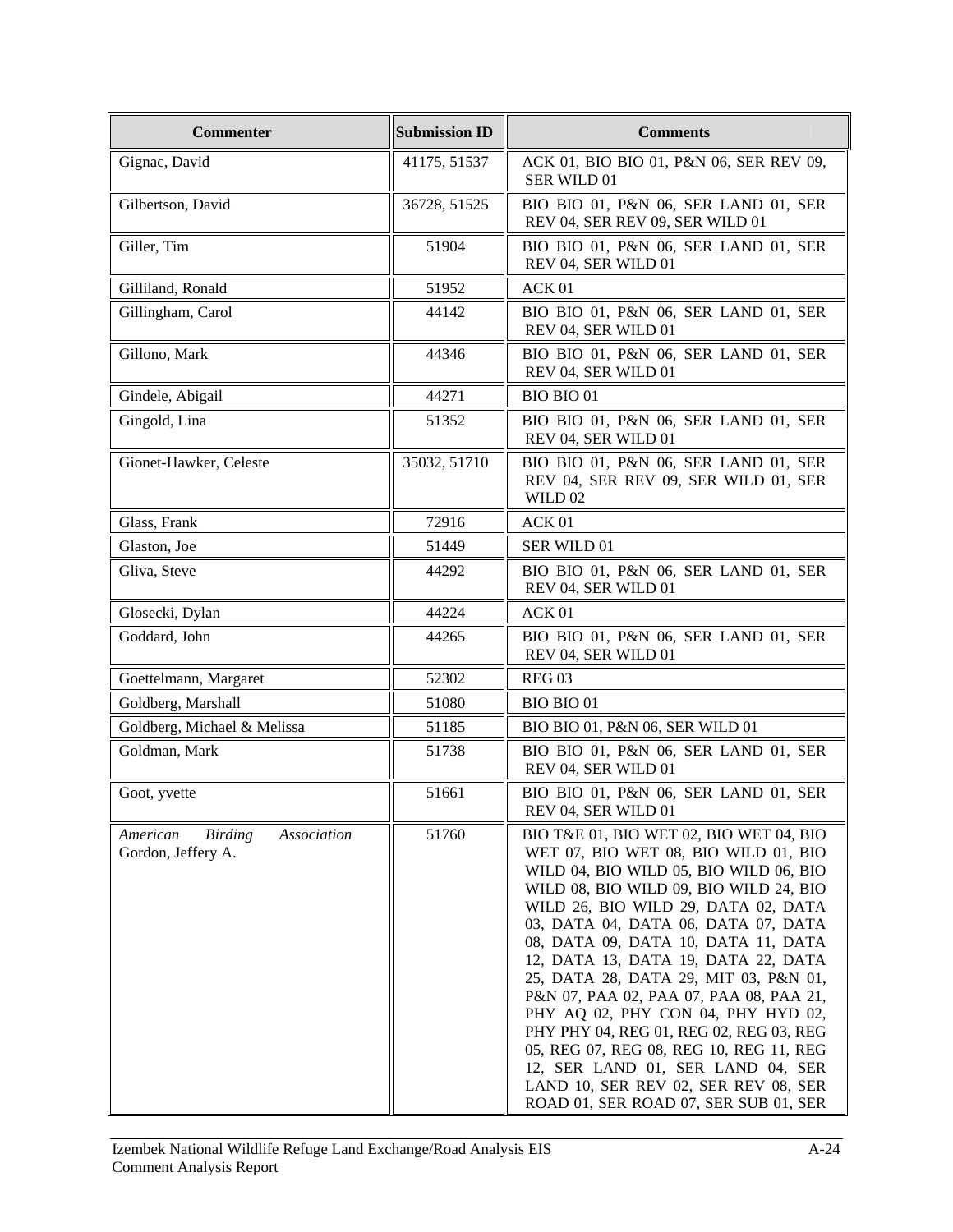| <b>Commenter</b>                             | <b>Submission ID</b> | <b>Comments</b>                                                                                                                                                                                                                                                                                                                                                                                                                                                                                                                                                                                                                                                                                                                                                                                                                                                                                                                                                                                                                                                                                                                                                                                                                                                                                                                                                                                                                                                                                                                                                                                                                                                                                                                                                            |
|----------------------------------------------|----------------------|----------------------------------------------------------------------------------------------------------------------------------------------------------------------------------------------------------------------------------------------------------------------------------------------------------------------------------------------------------------------------------------------------------------------------------------------------------------------------------------------------------------------------------------------------------------------------------------------------------------------------------------------------------------------------------------------------------------------------------------------------------------------------------------------------------------------------------------------------------------------------------------------------------------------------------------------------------------------------------------------------------------------------------------------------------------------------------------------------------------------------------------------------------------------------------------------------------------------------------------------------------------------------------------------------------------------------------------------------------------------------------------------------------------------------------------------------------------------------------------------------------------------------------------------------------------------------------------------------------------------------------------------------------------------------------------------------------------------------------------------------------------------------|
|                                              |                      | WILD 02, SER WILD 03, SER WILD 04, SER<br>WILD 05                                                                                                                                                                                                                                                                                                                                                                                                                                                                                                                                                                                                                                                                                                                                                                                                                                                                                                                                                                                                                                                                                                                                                                                                                                                                                                                                                                                                                                                                                                                                                                                                                                                                                                                          |
| Gore, Anne                                   | 53322                | BIO BIO 01, SER REV 09                                                                                                                                                                                                                                                                                                                                                                                                                                                                                                                                                                                                                                                                                                                                                                                                                                                                                                                                                                                                                                                                                                                                                                                                                                                                                                                                                                                                                                                                                                                                                                                                                                                                                                                                                     |
| Gorham, Judy                                 | 44166                | <b>BIO BIO 01</b>                                                                                                                                                                                                                                                                                                                                                                                                                                                                                                                                                                                                                                                                                                                                                                                                                                                                                                                                                                                                                                                                                                                                                                                                                                                                                                                                                                                                                                                                                                                                                                                                                                                                                                                                                          |
| Gould, Ashten                                | 62871                | ACK 01                                                                                                                                                                                                                                                                                                                                                                                                                                                                                                                                                                                                                                                                                                                                                                                                                                                                                                                                                                                                                                                                                                                                                                                                                                                                                                                                                                                                                                                                                                                                                                                                                                                                                                                                                                     |
| Council<br>Tribal<br>Agdaagux<br>Gould, Dale | 52030                | HIST 07, SER H&S 01                                                                                                                                                                                                                                                                                                                                                                                                                                                                                                                                                                                                                                                                                                                                                                                                                                                                                                                                                                                                                                                                                                                                                                                                                                                                                                                                                                                                                                                                                                                                                                                                                                                                                                                                                        |
| Agdaagux Tribe of King Cove<br>Gould, Dale   | 51978                | ACK 01, BIO BIO 01, BIO FISH 02, BIO FISH<br>03, BIO FISH 06, BIO T&E 01, BIO T&E 02,<br>BIO T&E 04, BIO T&E 05, BIO VEG 04, BIO<br>WET 05, BIO WET 06, BIO WET 09, BIO<br>WET 10, BIO WILD 05, BIO WILD 11, BIO<br>WILD 12, BIO WILD 13, BIO WILD 14, BIO<br>WILD 15, BIO WILD 16, BIO WILD 17, BIO<br>WILD 18, BIO WILD 19, BIO WILD 23, BIO<br>WILD 24, BIO WILD 25, BIO WILD 26, BIO<br>WILD 28, BIO WILD 29, BIO WILD 30, BIO<br>WILD 31, BIO WILD 32, BIO WILD 34, BIO<br>WILD 35, BIO WILD 36, BIO WILD 37, BIO<br>WILD 38, BIO WILD 39, BIO WILD 40, BIO<br>WILD 41, BIO WILD 42, BIO WILD 43, BIO<br>WILD 44, BIO WILD 45, BIO WILD 46,<br>COOP 01, COOP 03, DATA 17, DATA 23,<br>DATA 26, EDI 01, EDI 02, EDI 03, EDI 04,<br>G2G 01, G2G 02, HIST 01, HIST 06, HIST 08,<br>IAM 02, IAM 04, IAM 05, IAM 06, IAM 07,<br>IAM 08, IAM 09, IAM 10, IAM 11, MIT 02,<br>MIT 03, MIT 04, MIT 11, MIT 12, MIT 13,<br>MIT 14, P&N 03, P&N 08, P&N 09, P&N 12,<br>PAA 07, PAA 10, PAA 11, PAA 13, PAA 14,<br>PAA 22, PHY AQ 01, PHY AQ 03, PHY CON<br>01, PHY CON 06, PHY HYD 01, PHY HYD<br>04, PHY HYD 07, PHY PHY 01, PHY PHY<br>05, PHY PHY 06, REG 14, REG 15, REG 16,<br>SER ARC 01, SER ARC 02, SER CUL 04,<br>SER CUL 05, SER H&S 02, SER LAND 01,<br>SER LAND 05, SER LAND 06, SER LAND<br>08, SER LAND 11, SER LAND 13, SER<br>LAND 14, SER LAND 15, SER LAND 16,<br>SER LAND 19, SER LAND 20, SER LAND<br>22, SER REV 01, SER REV 05, SER ROAD<br>13, SER ROAD 14, SER ROAD 15, SER<br>ROAD 16, SER ROAD 17, SER ROAD 18,<br>SER ROAD 19, SER ROAD 20, SER ROAD<br>21, SER ROAD 22, SER ROAD 23, SER<br>ROAD 25, SER ROAD 32, SER SER 02, SER<br>SER 08, SER SER 09, SER SUB 01, SER SUB<br>03, SER SUB 04, SER SUB 05, SER WILD 06,<br>SER WILD 07, SER WILD 11 |
| Cove<br>King<br>Corporation<br>Gould, Dean   | 52041                | HIST 03, SER H&S 04, SER WILD 10                                                                                                                                                                                                                                                                                                                                                                                                                                                                                                                                                                                                                                                                                                                                                                                                                                                                                                                                                                                                                                                                                                                                                                                                                                                                                                                                                                                                                                                                                                                                                                                                                                                                                                                                           |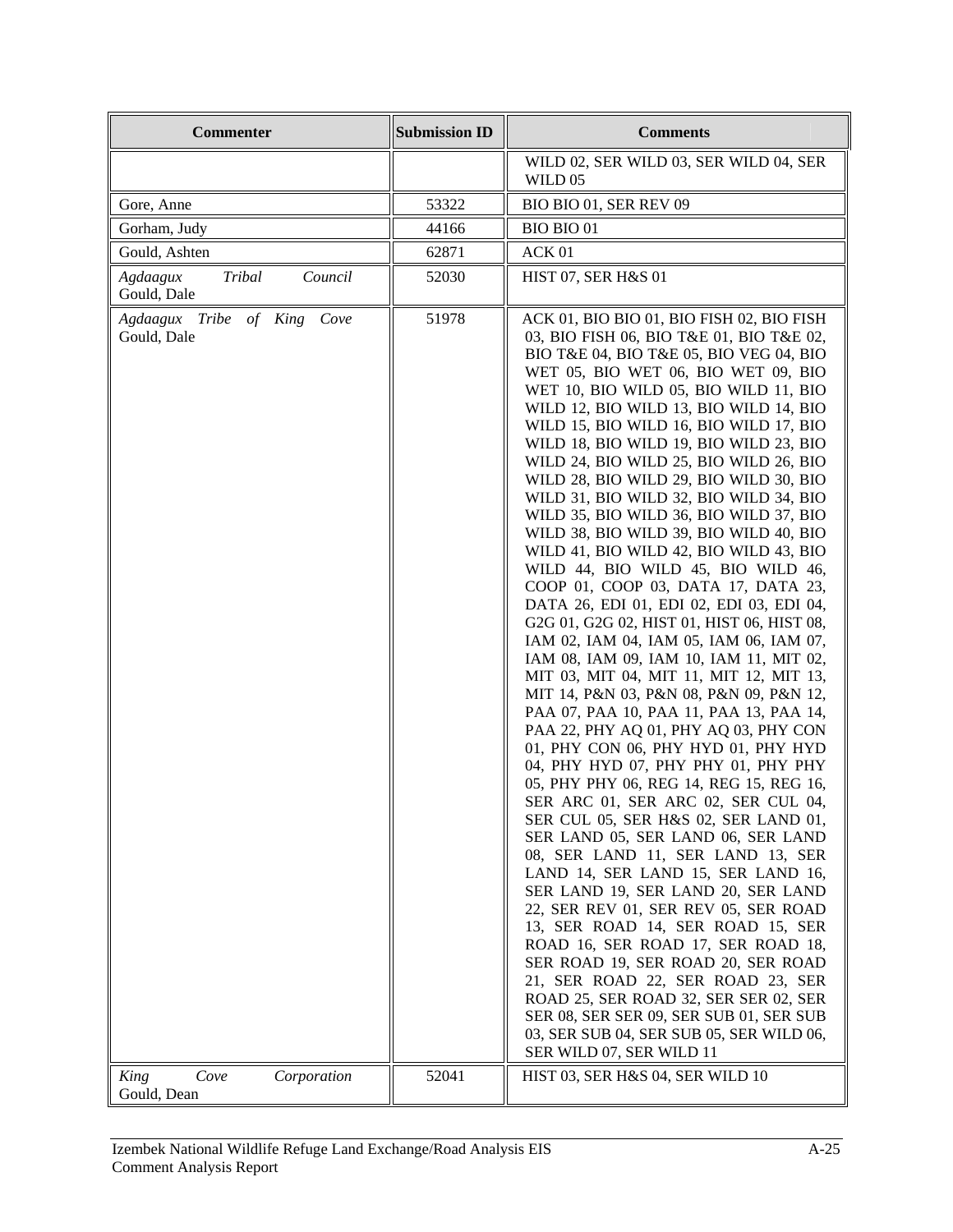| <b>Commenter</b>                           | <b>Submission ID</b> | <b>Comments</b>                                                                                                                                                                                                                                                                                                                                                                                                                                                                                                                                                                                                                                                                                                                                                                                                                                                                                                                                                                                                                                                                                                                                                                                                                                                                                                                                                                                                                                                                                                                                                                                                                                                                                                                                                            |
|--------------------------------------------|----------------------|----------------------------------------------------------------------------------------------------------------------------------------------------------------------------------------------------------------------------------------------------------------------------------------------------------------------------------------------------------------------------------------------------------------------------------------------------------------------------------------------------------------------------------------------------------------------------------------------------------------------------------------------------------------------------------------------------------------------------------------------------------------------------------------------------------------------------------------------------------------------------------------------------------------------------------------------------------------------------------------------------------------------------------------------------------------------------------------------------------------------------------------------------------------------------------------------------------------------------------------------------------------------------------------------------------------------------------------------------------------------------------------------------------------------------------------------------------------------------------------------------------------------------------------------------------------------------------------------------------------------------------------------------------------------------------------------------------------------------------------------------------------------------|
| King<br>Cove<br>Corporation<br>Gould, Dean | 51978                | ACK 01, BIO BIO 01, BIO FISH 02, BIO FISH<br>03, BIO FISH 06, BIO T&E 01, BIO T&E 02,<br>BIO T&E 04, BIO T&E 05, BIO VEG 04, BIO<br>WET 05, BIO WET 06, BIO WET 09, BIO<br>WET 10, BIO WILD 05, BIO WILD 11, BIO<br>WILD 12, BIO WILD 13, BIO WILD 14, BIO<br>WILD 15, BIO WILD 16, BIO WILD 17, BIO<br>WILD 18, BIO WILD 19, BIO WILD 23, BIO<br>WILD 24, BIO WILD 25, BIO WILD 26, BIO<br>WILD 28, BIO WILD 29, BIO WILD 30, BIO<br>WILD 31, BIO WILD 32, BIO WILD 34, BIO<br>WILD 35, BIO WILD 36, BIO WILD 37, BIO<br>WILD 38, BIO WILD 39, BIO WILD 40, BIO<br>WILD 41, BIO WILD 42, BIO WILD 43, BIO<br>WILD 44, BIO WILD 45, BIO WILD 46,<br>COOP 01, COOP 03, DATA 17, DATA 23,<br>DATA 26, EDI 01, EDI 02, EDI 03, EDI 04,<br>G2G 01, G2G 02, HIST 01, HIST 06, HIST 08,<br>IAM 02, IAM 04, IAM 05, IAM 06, IAM 07,<br>IAM 08, IAM 09, IAM 10, IAM 11, MIT 02,<br>MIT 03, MIT 04, MIT 11, MIT 12, MIT 13,<br>MIT 14, P&N 03, P&N 08, P&N 09, P&N 12,<br>PAA 07, PAA 10, PAA 11, PAA 13, PAA 14,<br>PAA 22, PHY AQ 01, PHY AQ 03, PHY CON<br>01, PHY CON 06, PHY HYD 01, PHY HYD<br>04, PHY HYD 07, PHY PHY 01, PHY PHY<br>05, PHY PHY 06, REG 14, REG 15, REG 16,<br>SER ARC 01, SER ARC 02, SER CUL 04,<br>SER CUL 05, SER H&S 02, SER LAND 01,<br>SER LAND 05, SER LAND 06, SER LAND<br>08, SER LAND 11, SER LAND 13, SER<br>LAND 14, SER LAND 15, SER LAND 16,<br>SER LAND 19, SER LAND 20, SER LAND<br>22, SER REV 01, SER REV 05, SER ROAD<br>13, SER ROAD 14, SER ROAD 15, SER<br>ROAD 16, SER ROAD 17, SER ROAD 18,<br>SER ROAD 19. SER ROAD 20. SER ROAD<br>21, SER ROAD 22, SER ROAD 23, SER<br>ROAD 25, SER ROAD 32, SER SER 02, SER<br>SER 08, SER SER 09, SER SUB 01, SER SUB<br>03, SER SUB 04, SER SUB 05, SER WILD 06,<br>SER WILD 07, SER WILD 11 |
| Gould, Nicole                              | 62872                | SER H&S 02, SER H&S 04                                                                                                                                                                                                                                                                                                                                                                                                                                                                                                                                                                                                                                                                                                                                                                                                                                                                                                                                                                                                                                                                                                                                                                                                                                                                                                                                                                                                                                                                                                                                                                                                                                                                                                                                                     |
| Gould, Rea                                 | 62873                | ACK 01                                                                                                                                                                                                                                                                                                                                                                                                                                                                                                                                                                                                                                                                                                                                                                                                                                                                                                                                                                                                                                                                                                                                                                                                                                                                                                                                                                                                                                                                                                                                                                                                                                                                                                                                                                     |
| Gould, Steve                               | 51683                | BIO BIO 01, P&N 06, SER LAND 01, SER<br>REV 04, SER WILD 01                                                                                                                                                                                                                                                                                                                                                                                                                                                                                                                                                                                                                                                                                                                                                                                                                                                                                                                                                                                                                                                                                                                                                                                                                                                                                                                                                                                                                                                                                                                                                                                                                                                                                                                |
| Gould Mack, Gary                           | 62870                | P&N 08, P&N 14, SER H&S 04                                                                                                                                                                                                                                                                                                                                                                                                                                                                                                                                                                                                                                                                                                                                                                                                                                                                                                                                                                                                                                                                                                                                                                                                                                                                                                                                                                                                                                                                                                                                                                                                                                                                                                                                                 |
| Graf, Sandy                                | 51294                | P&N 06, SER LAND 01, SER REV 04, SER<br>WILD 01                                                                                                                                                                                                                                                                                                                                                                                                                                                                                                                                                                                                                                                                                                                                                                                                                                                                                                                                                                                                                                                                                                                                                                                                                                                                                                                                                                                                                                                                                                                                                                                                                                                                                                                            |
| Graff, Steve                               | 44113                | BIO BIO 04, PAA 13, SER H&S 04                                                                                                                                                                                                                                                                                                                                                                                                                                                                                                                                                                                                                                                                                                                                                                                                                                                                                                                                                                                                                                                                                                                                                                                                                                                                                                                                                                                                                                                                                                                                                                                                                                                                                                                                             |
| Gramstedt, Al                              | 31636                | ACK 01                                                                                                                                                                                                                                                                                                                                                                                                                                                                                                                                                                                                                                                                                                                                                                                                                                                                                                                                                                                                                                                                                                                                                                                                                                                                                                                                                                                                                                                                                                                                                                                                                                                                                                                                                                     |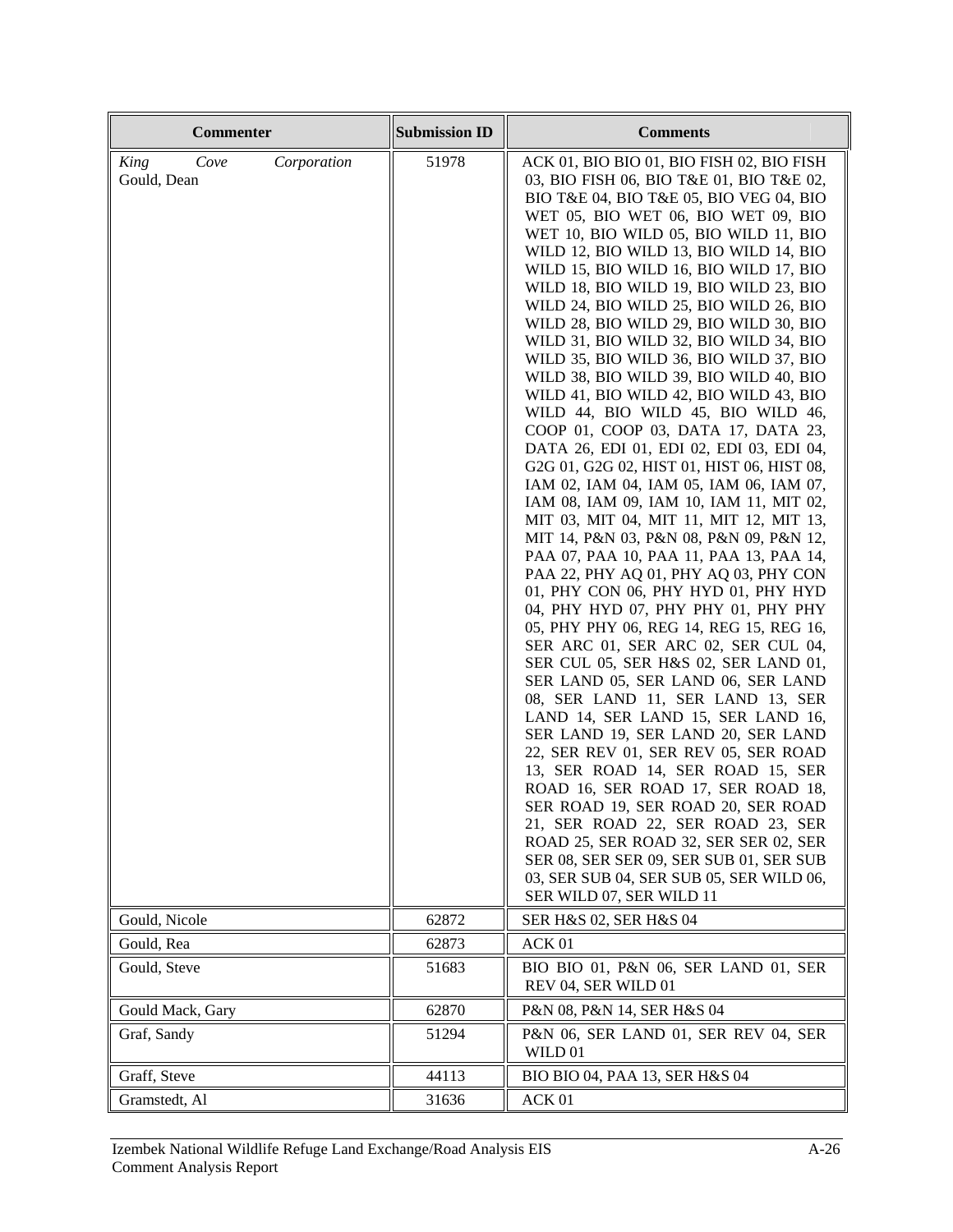| <b>Commenter</b>        | <b>Submission ID</b>   | <b>Comments</b>                                                          |
|-------------------------|------------------------|--------------------------------------------------------------------------|
| Grant, Linda            | 44334                  | ACK 01                                                                   |
| Graver, Chuck           | 37392                  | BIO BIO 01, P&N 06, SER LAND 01, SER<br>REV 04, SER WILD 01              |
| Graves, Caryn           | 36525, 36650,<br>44274 | BIO BIO 01, P&N 06, SER LAND 01, SER<br>REV 04, SER REV 09, SER WILD 01  |
| Gray, Lynn              | 50993                  | ACK 01                                                                   |
| Gray, Pamela            | 51608                  | BIO BIO 01, P&N 06, REG 03, SER LAND 01,<br>SER REV 04, SER WILD 01      |
| Green, Meredith         | 39073, 44312           | BIO BIO 01, P&N 02, P&N 06, SER LAND 01,<br>SER REV 09, SER WILD 01      |
| Green, Simcha           | 52187                  | P&N 02, SER REV 09                                                       |
| Greenboam, Bob          | 37389                  | BIO BIO 01, P&N 06, SER LAND 01, SER<br>REV 04, SER WILD 01              |
| Greenwall, Theresina    | 51029                  | PHY CON 04                                                               |
| Greenway, Mary Lorna    | 52158                  | PHY AQ 01                                                                |
| Greer, Ed               | 37407                  | ACK 01                                                                   |
| Gregorio, Barbara       | 44091                  | ACK 01                                                                   |
| Gregory, Probyn         | 51478                  | SER LAND 01, SER REV 04, SER WILD 01                                     |
| Griffith, Nancy         | 51092                  | <b>REG 03</b>                                                            |
| Griffith, Rosemary      | 51436                  | SER WILD 02                                                              |
| Griffith, Vern          | 44130                  | ACK 01                                                                   |
| Grimaud, Pamela         | 51639                  | <b>SER WILD 01</b>                                                       |
| Grimes, Nancy           | 39723, 51913           | BIO BIO 01, P&N 06, SER REV 09, SER<br>WILD 01, SER WILD 02              |
| Grone, Lori             | 51912                  | ACK 01                                                                   |
| Gross, Marc             | 50988                  | ACK 01                                                                   |
| Groth, Kathy            | 31726, 44324           | BIO BIO 01, P&N 06, SER LAND 01, SER<br>REV 04, SER WILD 01, SER WILD 02 |
| Grove, Paul             | 31652, 51890           | BIO BIO 01, P&N 06, SER LAND 01, SER<br>REV 04, SER WILD 01              |
| Grover, Ravi            | 51336                  | BIO BIO 01, SER H&S 03, SER REV 09                                       |
| Gruber, Kathy           | 97905                  | ACK 01                                                                   |
| Gruzebeck, Terry        | 51430                  | BIO BIO 01, P&N 06, SER LAND 01, SER<br>REV 04, SER WILD 01              |
| Gundersen, Elijah Jaden | 62874                  | P&N 08, P&N 14, SER H&S 04                                               |
| Gundrum, Steven         | 44147                  | ACK 01                                                                   |
| Gunther, Ken            | 44095, 47961           | ACK 01, BIO BIO 01, P&N 06, SER REV 09,<br>SER WILD 01                   |
| Gustafson, Jon          | 43940                  | BIO BIO 01, P&N 06, SER LAND 01, SER<br>REV 04, SER WILD 01              |
| Guthrie, Linda          | 53342                  | SER REV 09, SER WILD 08                                                  |
| Guzzi, Ted              | 51676                  | BIO BIO 01, P&N 06, SER LAND 01, SER<br>REV 04, SER WILD 01              |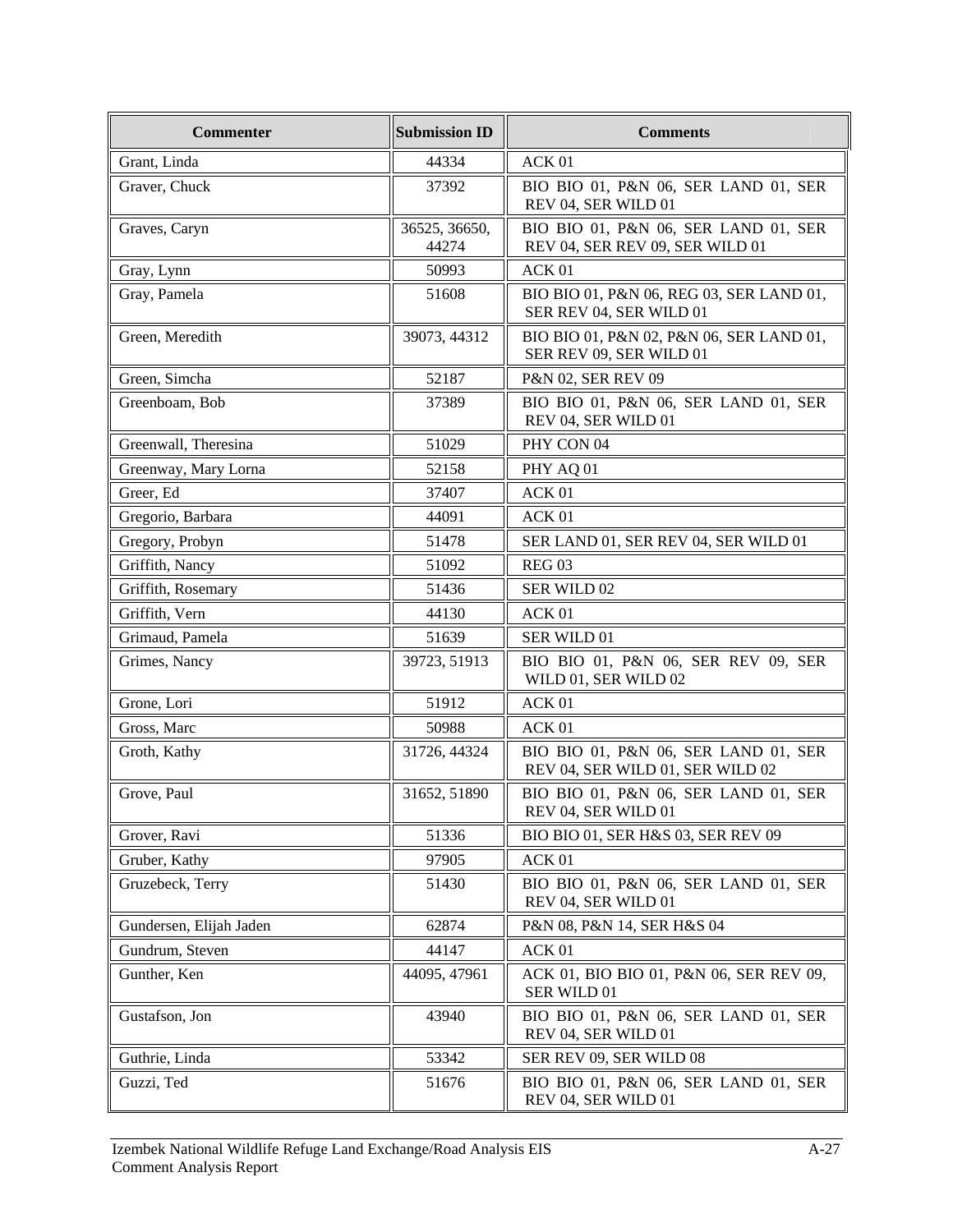| <b>Commenter</b>     | <b>Submission ID</b> | <b>Comments</b>                                              |
|----------------------|----------------------|--------------------------------------------------------------|
| Gwin, Tom            | 32097, 44109         | ACK 01, BIO BIO 01, REG 03, SER WILD 01                      |
| Gwyn, Steven         | 40126, 51198         | BIO BIO 01, P&N 06, SER REV 09, SER<br>WILD 01               |
| H Att, Janice        | 51085                | BIO BIO 01, P&N 06, SER LAND 01, SER<br>REV 04, SER WILD 01  |
| H Beattie, Jane      | 51562                | ACK 01                                                       |
| H Wolverton, William | 51017                | P&N 06, SER REV 04, SER WILD 01                              |
| H., Paulele          | 44141                | BIO BIO 01, P&N 06, SER LAND 01, SER<br>REV 04, SER WILD 01  |
| H. Reinertsen, Mary  | 51309                | P&N 06                                                       |
| Haas, Margaret       | 44308                | BIO BIO 01, P&N 06, SER REV 04, SER<br>WILD 01               |
| Haber, Kat           | 51711                | ACK 01                                                       |
| Haber, Kat           | 53046                | SER REV 04                                                   |
| Hafner, Amanda       | 44065                | BIO BIO 01, P&N 06, SER LAND 01, SER<br>REV 04, SER WILD 01  |
| Hager, Jon           | 51499                | ACK 01                                                       |
| Hagerty, MC          | 51627                | BIO BIO 01, P&N 06, SER LAND 01, SER<br>REV 04, SER WILD 01  |
| Hahn, Nikki          | 44063                | <b>BIO WILD 01</b>                                           |
| Hall, Holly          | 51101                | BIO BIO 01, P&N 02                                           |
| Hallett, Mark        | 51031                | BIO BIO 01, P&N 06, SER LAND 01, SER<br>REV 04, SER WILD 01  |
| Hammer, Randy        | 31632                | ACK 01                                                       |
| Handelsman, Robert   | 44270                | ACK 01                                                       |
| Hanna, Catherine     | 51834                | ACK <sub>01</sub>                                            |
| Hanna, Helen         | 43973                | SER REV 04                                                   |
| Hannah, Jim          | 33117                | BIO BIO 01, BIO WILD 19, SER H&S 05, SER<br><b>REV 03</b>    |
| Hannam, Angie        | 51448                | PHY AQ 01                                                    |
| Hanneken, Donna K    | 44231                | BIO BIO 01                                                   |
| Hansen, Hannah       | 43977                | ACK 01                                                       |
| Hardy, Ingrid        | 44176                | BIO BIO 01, P&N 06, SER LAND 01, SER<br>REV 04, SER WILD 01  |
| Harker, Jana         | 43920                | BIO BIO 01, P&N 06, SER LAND 01, SER<br>REV 04, SER WILD 01  |
| Harman, Chris        | 37412                | ACK 01                                                       |
| Harris, Debra        | 51610                | SER WILD 01                                                  |
| Harrison, Jerome     | 66600                | ACK 01                                                       |
| Hart, Jennifer       | 51399                | P&N 06, SER LAND 01, SER REV 04, SER<br>WILD 01, SER WILD 09 |
| Harte, Mary          | 43019, 51133         | BIO BIO 01, P&N 06, SER REV 09, SER<br>WILD 01               |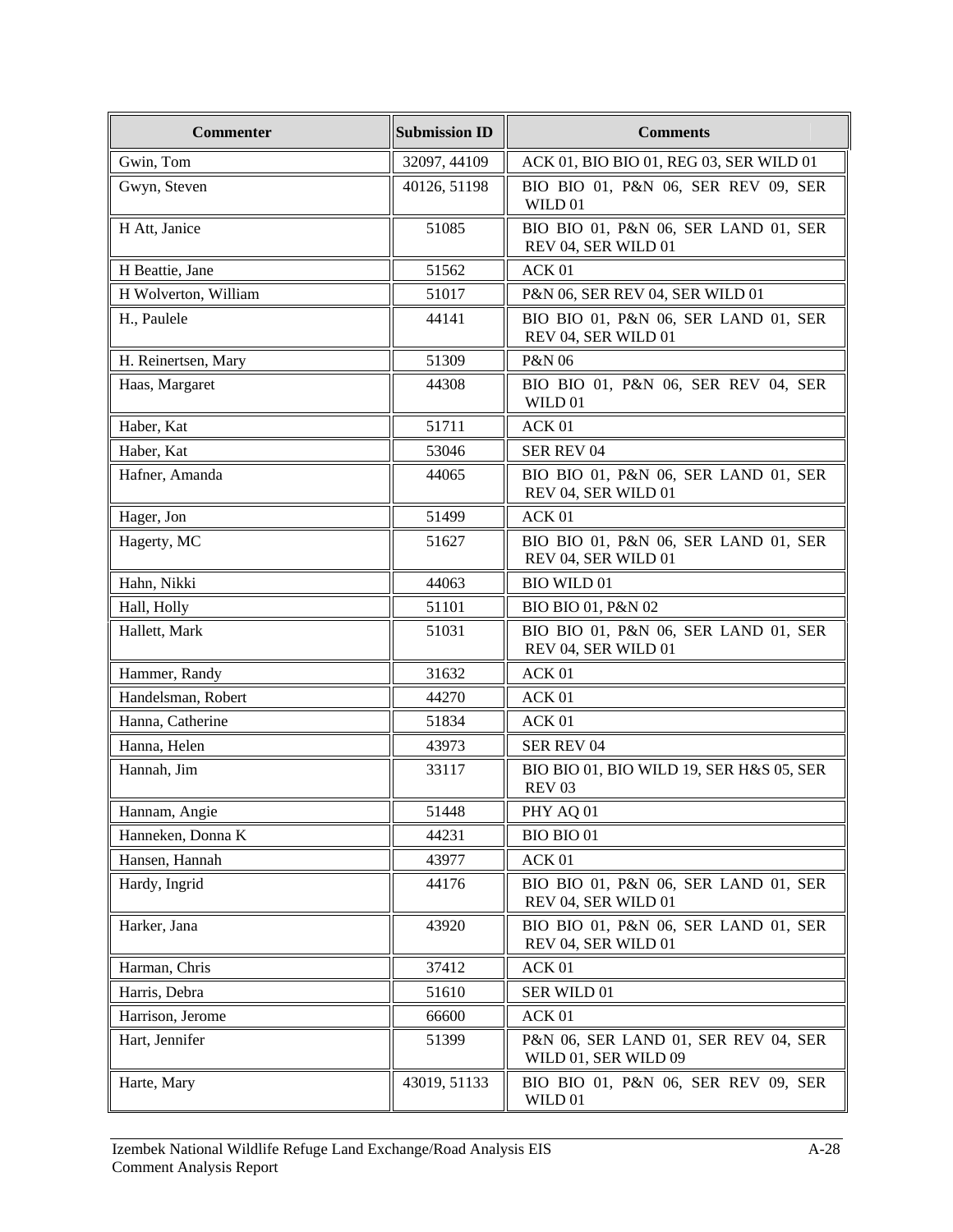| <b>Commenter</b>     | <b>Submission ID</b> | <b>Comments</b>                                                                                                                                                                                                                                                                                                                                                                                                                                                                                                                                                                                                                                                                         |
|----------------------|----------------------|-----------------------------------------------------------------------------------------------------------------------------------------------------------------------------------------------------------------------------------------------------------------------------------------------------------------------------------------------------------------------------------------------------------------------------------------------------------------------------------------------------------------------------------------------------------------------------------------------------------------------------------------------------------------------------------------|
| Hartman, Lois        | 31748                | BIO BIO 01, P&N 06, SER LAND 01, SER<br>REV 04, SER WILD 01                                                                                                                                                                                                                                                                                                                                                                                                                                                                                                                                                                                                                             |
| Hartzler, Margaret   | 51636                | ACK 01                                                                                                                                                                                                                                                                                                                                                                                                                                                                                                                                                                                                                                                                                  |
| Harvey, Mark & Judy  | 51678                | BIO BIO 01, P&N 06, SER LAND 01, SER<br>REV 04, SER WILD 01                                                                                                                                                                                                                                                                                                                                                                                                                                                                                                                                                                                                                             |
| Hasapidis, George    | 31657, 51221         | BIO BIO 01, P&N 06, SER LAND 01, SER<br>REV 04, SER WILD 01                                                                                                                                                                                                                                                                                                                                                                                                                                                                                                                                                                                                                             |
| Hassin, Laura        | 51227                | BIO BIO 01, SER WILD 01                                                                                                                                                                                                                                                                                                                                                                                                                                                                                                                                                                                                                                                                 |
| Hathaway, Susan      | 44148                | BIO BIO 01, P&N 06, SER LAND 01, SER<br>REV 04, SER WILD 01                                                                                                                                                                                                                                                                                                                                                                                                                                                                                                                                                                                                                             |
| Haugen, Valerie      | 44233                | BIO BIO 01, P&N 06, SER LAND 01, SER<br>REV 04, SER WILD 01                                                                                                                                                                                                                                                                                                                                                                                                                                                                                                                                                                                                                             |
| Hawley, Daniel       | 65938                | ACK <sub>01</sub>                                                                                                                                                                                                                                                                                                                                                                                                                                                                                                                                                                                                                                                                       |
| Hawxhurst, Amelie    | 31686                | SER WILD 01                                                                                                                                                                                                                                                                                                                                                                                                                                                                                                                                                                                                                                                                             |
| Hazlett, yYriko      | 51575                | ACK 01                                                                                                                                                                                                                                                                                                                                                                                                                                                                                                                                                                                                                                                                                  |
| Healy, Jerome        | 81953                | ACK 01                                                                                                                                                                                                                                                                                                                                                                                                                                                                                                                                                                                                                                                                                  |
| Heaton, Timothy      | 44160                | <b>REG 03</b>                                                                                                                                                                                                                                                                                                                                                                                                                                                                                                                                                                                                                                                                           |
| Hebron, Theresa      | 51128                | ACK 01                                                                                                                                                                                                                                                                                                                                                                                                                                                                                                                                                                                                                                                                                  |
| Heckman, Wayne       | 52372                | <b>REG 03</b>                                                                                                                                                                                                                                                                                                                                                                                                                                                                                                                                                                                                                                                                           |
| Hed, Scott           | 37357                | P&N 06, SER LAND 01, SER REV 04, SER<br>WILD 01, SER WILD 02                                                                                                                                                                                                                                                                                                                                                                                                                                                                                                                                                                                                                            |
| Helmer, Kathleen     | 33169, 44173         | BIO BIO 01, P&N 06, SER REV 04, SER REV<br>09, SER WILD 01                                                                                                                                                                                                                                                                                                                                                                                                                                                                                                                                                                                                                              |
| Hendershott, Carmen  | 51241                | BIO BIO 01, REG 02, SER REV 09                                                                                                                                                                                                                                                                                                                                                                                                                                                                                                                                                                                                                                                          |
| Henderson, Colin     | 31597                | <b>REG 03</b>                                                                                                                                                                                                                                                                                                                                                                                                                                                                                                                                                                                                                                                                           |
| Henderson, Maureen   | 50991                | BIO BIO 01, P&N 06, SER LAND 01, SER<br>REV 04, SER WILD 01, SER WILD 09                                                                                                                                                                                                                                                                                                                                                                                                                                                                                                                                                                                                                |
| Hendricksen, Barbara | 51764                | SER EJ 03, SER LAND 06                                                                                                                                                                                                                                                                                                                                                                                                                                                                                                                                                                                                                                                                  |
| Hennen, Heide        | 49801, 51546         | BIO BIO 01, P&N 06, SER LAND 01, SER<br>REV 04, SER REV 09, SER WILD 01                                                                                                                                                                                                                                                                                                                                                                                                                                                                                                                                                                                                                 |
| Hennigh, Gary        | 51965, 51978         | ACK 01, BIO BIO 01, BIO FISH 02, BIO FISH<br>03, BIO FISH 06, BIO T&E 01, BIO T&E 02,<br>BIO T&E 04, BIO T&E 05, BIO VEG 04, BIO<br>WET 05, BIO WET 06, BIO WET 09, BIO<br>WET 10, BIO WILD 05, BIO WILD 11, BIO<br>WILD 12, BIO WILD 13, BIO WILD 14, BIO<br>WILD 15, BIO WILD 16, BIO WILD 17, BIO<br>WILD 18, BIO WILD 19, BIO WILD 23, BIO<br>WILD 24, BIO WILD 25, BIO WILD 26, BIO<br>WILD 28, BIO WILD 29, BIO WILD 30, BIO<br>WILD 31, BIO WILD 32, BIO WILD 34, BIO<br>WILD 35, BIO WILD 36, BIO WILD 37, BIO<br>WILD 38, BIO WILD 39, BIO WILD 40, BIO<br>WILD 41, BIO WILD 42, BIO WILD 43, BIO<br>WILD 44, BIO WILD 45, BIO WILD 46,<br>COOP 01, COOP 03, DATA 05, DATA 17, |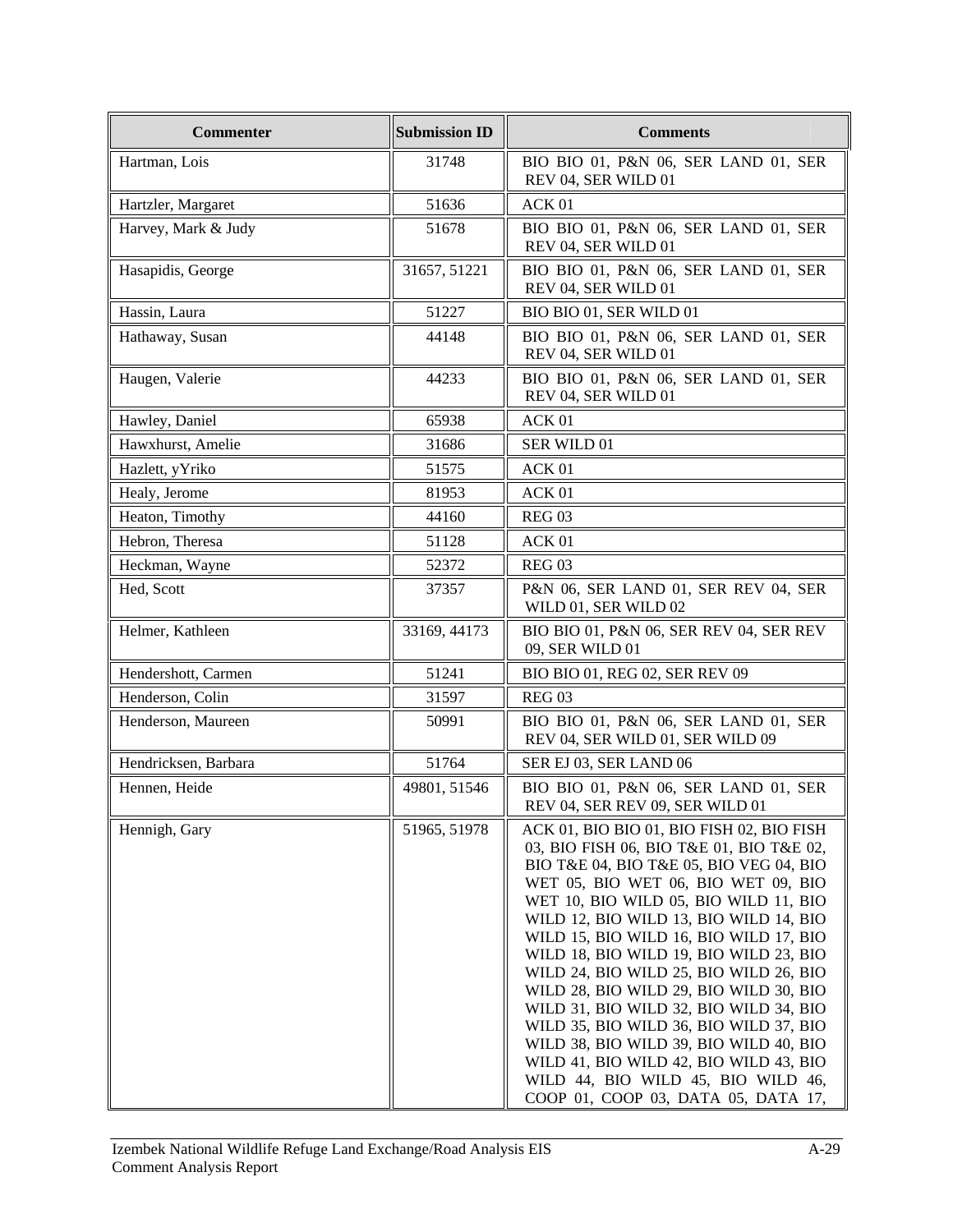| <b>Commenter</b>                             | <b>Submission ID</b> | <b>Comments</b>                                                                                                                                                                                                                                                                                                                                                                                                                                                                                                                                                                                                                                                                                                                                                                                                                                                                                                                                                                                                                                                                                                                                                       |
|----------------------------------------------|----------------------|-----------------------------------------------------------------------------------------------------------------------------------------------------------------------------------------------------------------------------------------------------------------------------------------------------------------------------------------------------------------------------------------------------------------------------------------------------------------------------------------------------------------------------------------------------------------------------------------------------------------------------------------------------------------------------------------------------------------------------------------------------------------------------------------------------------------------------------------------------------------------------------------------------------------------------------------------------------------------------------------------------------------------------------------------------------------------------------------------------------------------------------------------------------------------|
|                                              |                      | DATA 23, DATA 26, DATA 27, EDI 01, EDI<br>02, EDI 03, EDI 04, G2G 01, G2G 02, HIST<br>01, HIST 06, HIST 08, IAM 02, IAM 04, IAM<br>05, IAM 06, IAM 07, IAM 08, IAM 09, IAM<br>10, IAM 11, MIT 02, MIT 03, MIT 04, MIT 11,<br>MIT 12, MIT 13, MIT 14, P&N 03, P&N 08,<br>P&N 09, P&N 12, PAA 07, PAA 10, PAA 11,<br>PAA 13, PAA 14, PAA 22, PHY AQ 01, PHY<br>AQ 03, PHY CON 01, PHY CON 06, PHY<br>HYD 01, PHY HYD 04, PHY HYD 07, PHY<br>PHY 01, PHY PHY 05, PHY PHY 06, REG 14,<br>REG 15, REG 16, SER ARC 01, SER ARC 02,<br>SER CUL 04, SER CUL 05, SER H&S 02,<br>SER LAND 01, SER LAND 05, SER LAND<br>06, SER LAND 08, SER LAND 11, SER<br>LAND 12, SER LAND 13, SER LAND 14,<br>SER LAND 15, SER LAND 16, SER LAND<br>19, SER LAND 20, SER LAND 22, SER REV<br>01, SER REV 05, SER ROAD 12, SER ROAD<br>13, SER ROAD 14, SER ROAD 15, SER<br>ROAD 16, SER ROAD 17, SER ROAD 18,<br>SER ROAD 19, SER ROAD 20, SER ROAD<br>21, SER ROAD 22, SER ROAD 23, SER<br>ROAD 25, SER ROAD 32, SER SER 02, SER<br>SER 05, SER SER 06, SER SER 07, SER SER<br>08, SER SER 09, SER SUB 01, SER SUB 03,<br>SER SUB 04, SER SUB 05, SER WILD 06,<br>SER WILD 07, SER WILD 11 |
| Hensey, Chandira                             | 43967                | BIO BIO 01, P&N 06, SER LAND 01, SER<br>REV 04, SER WILD 01                                                                                                                                                                                                                                                                                                                                                                                                                                                                                                                                                                                                                                                                                                                                                                                                                                                                                                                                                                                                                                                                                                           |
| Hernandez, Adrienne                          | 51318                | BIO BIO 01, SER WILD 09                                                                                                                                                                                                                                                                                                                                                                                                                                                                                                                                                                                                                                                                                                                                                                                                                                                                                                                                                                                                                                                                                                                                               |
| Hernandez, Eloy                              | 44272                | BIO BIO 01, P&N 06, SER LAND 01, SER<br>REV 04, SER WILD 01                                                                                                                                                                                                                                                                                                                                                                                                                                                                                                                                                                                                                                                                                                                                                                                                                                                                                                                                                                                                                                                                                                           |
| Herndon, Royce                               | 51656                | ACK 01                                                                                                                                                                                                                                                                                                                                                                                                                                                                                                                                                                                                                                                                                                                                                                                                                                                                                                                                                                                                                                                                                                                                                                |
| Herr, Dennis                                 | 51357                | SER WILD 01                                                                                                                                                                                                                                                                                                                                                                                                                                                                                                                                                                                                                                                                                                                                                                                                                                                                                                                                                                                                                                                                                                                                                           |
| Herrington, Marna                            | 51267                | P&N 06, SER LAND 01, SER REV 04, SER<br>WILD 01                                                                                                                                                                                                                                                                                                                                                                                                                                                                                                                                                                                                                                                                                                                                                                                                                                                                                                                                                                                                                                                                                                                       |
| Hertz, L                                     | 44061                | SER REV 04, SER WILD 01, SER WILD 02                                                                                                                                                                                                                                                                                                                                                                                                                                                                                                                                                                                                                                                                                                                                                                                                                                                                                                                                                                                                                                                                                                                                  |
| Heuker<br><i>Inc</i><br>Bros,<br>Heuker, Tim | 52044                | P&N 06, SER H&S 04, SER LAND 06, SER<br><b>REV 08</b>                                                                                                                                                                                                                                                                                                                                                                                                                                                                                                                                                                                                                                                                                                                                                                                                                                                                                                                                                                                                                                                                                                                 |
| Hiatt, Ettus                                 | 51141                | BIO BIO 01, P&N 06, SER LAND 01, SER<br>REV 04, SER WILD 01                                                                                                                                                                                                                                                                                                                                                                                                                                                                                                                                                                                                                                                                                                                                                                                                                                                                                                                                                                                                                                                                                                           |
| Hiestand, Carrie                             | 44120                | BIO BIO 01, P&N 06, SER LAND 01, SER<br>REV 04, SER WILD 01                                                                                                                                                                                                                                                                                                                                                                                                                                                                                                                                                                                                                                                                                                                                                                                                                                                                                                                                                                                                                                                                                                           |
| Hill, Larry                                  | 40209, 43916         | ACK 01, BIO BIO 01, P&N 06, SER REV 09,<br>SER WILD 01                                                                                                                                                                                                                                                                                                                                                                                                                                                                                                                                                                                                                                                                                                                                                                                                                                                                                                                                                                                                                                                                                                                |
| Hill, Maria                                  | 44036                | ACK 01, SER REV 04, SER WILD 01                                                                                                                                                                                                                                                                                                                                                                                                                                                                                                                                                                                                                                                                                                                                                                                                                                                                                                                                                                                                                                                                                                                                       |
| Hillman, Lynn                                | 31688                | ACK 01                                                                                                                                                                                                                                                                                                                                                                                                                                                                                                                                                                                                                                                                                                                                                                                                                                                                                                                                                                                                                                                                                                                                                                |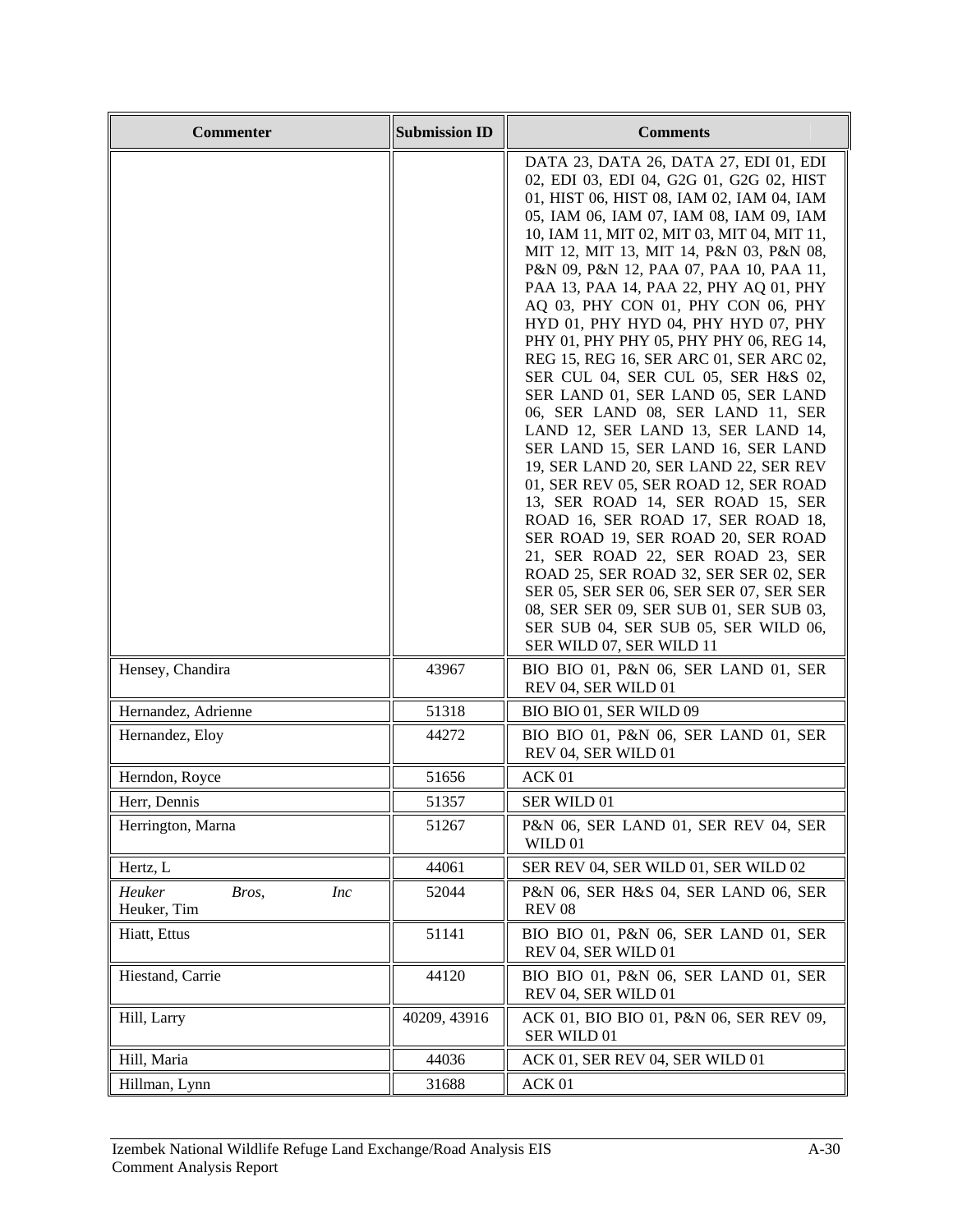| <b>Commenter</b>                                      | <b>Submission ID</b> | <b>Comments</b>                                                                                                                                                                                                                                                                                                                                                                                                                                                                                                                                                                                                                                                                                                            |
|-------------------------------------------------------|----------------------|----------------------------------------------------------------------------------------------------------------------------------------------------------------------------------------------------------------------------------------------------------------------------------------------------------------------------------------------------------------------------------------------------------------------------------------------------------------------------------------------------------------------------------------------------------------------------------------------------------------------------------------------------------------------------------------------------------------------------|
| Hillstrand, Nancy                                     | 51977, 51989         | BIO BIO 01, BIO WET 01, BIO WILD 01,<br>P&N 01, P&N 11, PAA 18, SER REV 09, SER<br>WILD 02                                                                                                                                                                                                                                                                                                                                                                                                                                                                                                                                                                                                                                 |
| Hilton-Sawyer, Anne                                   | 51342                | SER WILD 01                                                                                                                                                                                                                                                                                                                                                                                                                                                                                                                                                                                                                                                                                                                |
| Hinterthuer, Howard                                   | 51404                | ACK 01, REG 03                                                                                                                                                                                                                                                                                                                                                                                                                                                                                                                                                                                                                                                                                                             |
| National Wildlife Refuge Associaiton<br>Hirsche, Evan | 31763                | PAA 03, PAA 26, REG 08                                                                                                                                                                                                                                                                                                                                                                                                                                                                                                                                                                                                                                                                                                     |
| National Wildlife Refuge Association<br>Hirsche, Evan | 51760                | BIO T&E 01, BIO WET 02, BIO WET 04, BIO<br>WET 07, BIO WET 08, BIO WILD 01, BIO<br>WILD 04, BIO WILD 05, BIO WILD 06, BIO<br>WILD 08, BIO WILD 09, BIO WILD 24, BIO<br>WILD 26, BIO WILD 29, DATA 02, DATA<br>03, DATA 04, DATA 06, DATA 07, DATA<br>08, DATA 09, DATA 10, DATA 11, DATA<br>12, DATA 13, DATA 19, DATA 22, DATA<br>25, DATA 28, DATA 29, MIT 03, P&N 01,<br>P&N 07, PAA 02, PAA 07, PAA 08, PAA 21,<br>PHY AQ 02, PHY CON 04, PHY HYD 02,<br>PHY PHY 04, REG 01, REG 02, REG 03, REG<br>05, REG 07, REG 08, REG 10, REG 11, REG<br>12, SER LAND 01, SER LAND 04, SER<br>LAND 10, SER REV 02, SER REV 08, SER<br>ROAD 01, SER ROAD 07, SER SUB 01, SER<br>WILD 02, SER WILD 03, SER WILD 04, SER<br>WILD 05 |
| Hirth, Carol                                          | 51731                | ACK 01                                                                                                                                                                                                                                                                                                                                                                                                                                                                                                                                                                                                                                                                                                                     |
| Hissam, Tim                                           | 51114                | P&N 06, SER REV 04, SER WILD 01, SER<br>WILD 02                                                                                                                                                                                                                                                                                                                                                                                                                                                                                                                                                                                                                                                                            |
| Hissom, Jill                                          | 37401                | ACK 01                                                                                                                                                                                                                                                                                                                                                                                                                                                                                                                                                                                                                                                                                                                     |
| Hitt, Dan                                             | 44132                | ACK 01, BIO WILD 05, PAA 16, SER WILD<br>09                                                                                                                                                                                                                                                                                                                                                                                                                                                                                                                                                                                                                                                                                |
| Hlavaty, Doreen                                       | 51981                | SER REV 04, SER WILD 01                                                                                                                                                                                                                                                                                                                                                                                                                                                                                                                                                                                                                                                                                                    |
| Hoaglund, Judy                                        | 51135                | BIO BIO 01, SER WILD 01                                                                                                                                                                                                                                                                                                                                                                                                                                                                                                                                                                                                                                                                                                    |
| Hobbins, Weldon                                       | 51590                | ACK 01                                                                                                                                                                                                                                                                                                                                                                                                                                                                                                                                                                                                                                                                                                                     |
| Hochendoner, Bernie                                   | 51296                | ACK 01                                                                                                                                                                                                                                                                                                                                                                                                                                                                                                                                                                                                                                                                                                                     |
| Hochheiser, Harry                                     | 41612, 43994         | BIO BIO 01, P&N 06, SER LAND 01, SER<br>REV 04, SER REV 09, SER WILD 01                                                                                                                                                                                                                                                                                                                                                                                                                                                                                                                                                                                                                                                    |
| Hockett, Mary                                         | 43971                | BIO BIO 01, P&N 06, SER LAND 01, SER<br>REV 04, SER WILD 01                                                                                                                                                                                                                                                                                                                                                                                                                                                                                                                                                                                                                                                                |
| Hodes, Harold                                         | 44199                | BIO BIO 01, P&N 06, SER LAND 01, SER<br>REV 04, SER WILD 01                                                                                                                                                                                                                                                                                                                                                                                                                                                                                                                                                                                                                                                                |
| Hodges, Elizabeth                                     | 44354                | ACK 01                                                                                                                                                                                                                                                                                                                                                                                                                                                                                                                                                                                                                                                                                                                     |
| Hodie, Mark                                           | 31675                | <b>BIO WILD 01</b>                                                                                                                                                                                                                                                                                                                                                                                                                                                                                                                                                                                                                                                                                                         |
| Hoffman, Curtis and Jane                              | 51736                | BIO BIO 01, SER REV 09                                                                                                                                                                                                                                                                                                                                                                                                                                                                                                                                                                                                                                                                                                     |
| Hoffman, Steve                                        | 43969, 45576         | BIO BIO 01, P&N 06, SER REV 09, SER<br>WILD 01, SER WILD 09                                                                                                                                                                                                                                                                                                                                                                                                                                                                                                                                                                                                                                                                |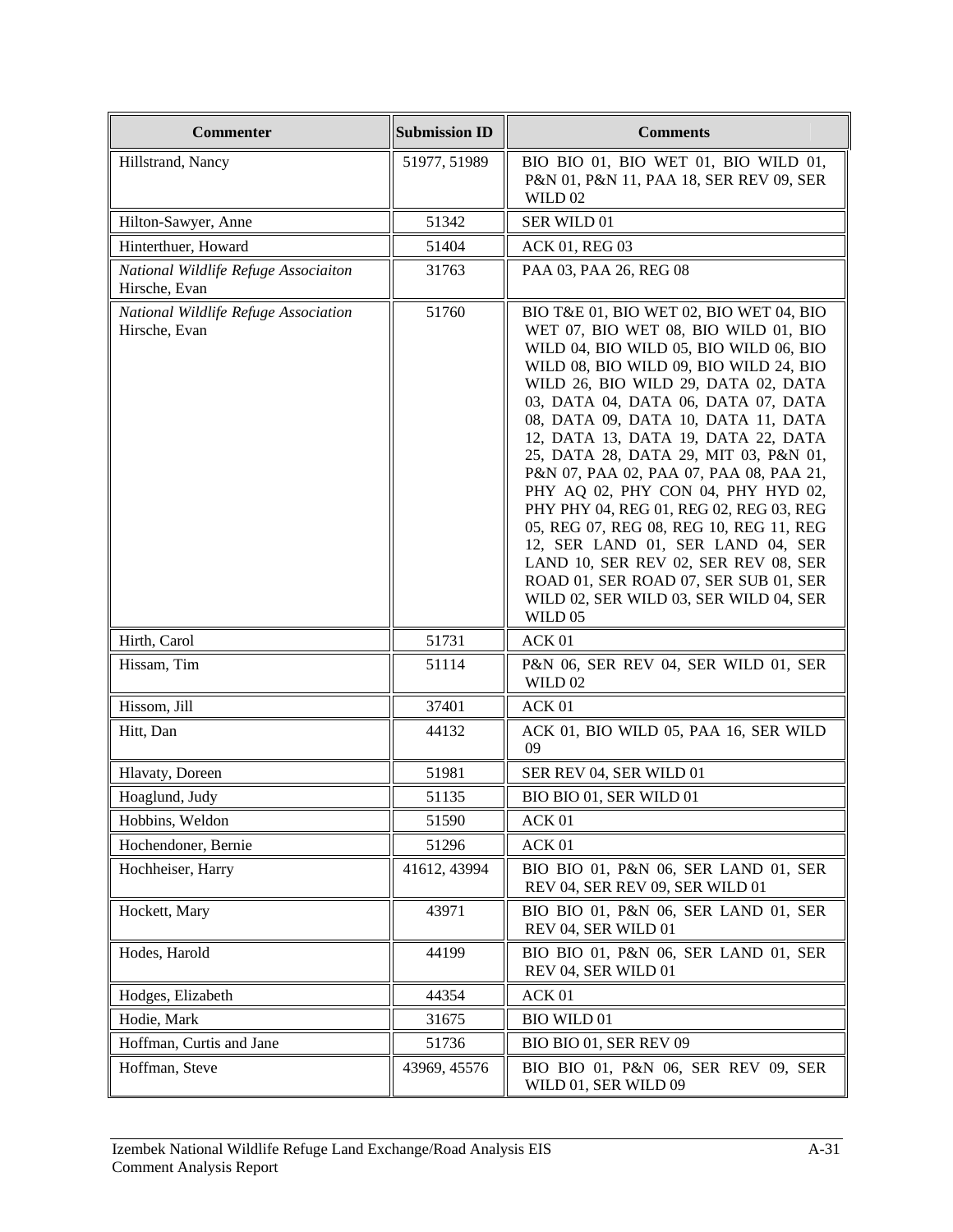| <b>Commenter</b>     | <b>Submission ID</b>          | <b>Comments</b>                                                                                                            |
|----------------------|-------------------------------|----------------------------------------------------------------------------------------------------------------------------|
| Hogan, Sheryl        | 51259                         | SER WILD 01                                                                                                                |
| Hogben, Jack         | 44131                         | SER WILD 08                                                                                                                |
| Holahan, Thomas      | 51437                         | ACK 01                                                                                                                     |
| Hollon, Hollie       | 51662                         | BIO BIO 01, P&N 06, SER LAND 01, SER<br>REV 04, SER WILD 01                                                                |
| Holmes, Patrick      | 52027                         | BIO FISH 01, BIO FISH 02, BIO WILD 02,<br>BIO WILD 05, HIST 06, P&N 13, SER EJ 01,<br>SER H&S 04, SER LAND 06, SER ROAD 05 |
| Holt, Howard         | 81926                         | ACK 01                                                                                                                     |
| Holtam, Jordan       | 51687                         | SER WILD 08                                                                                                                |
| Holtz, Barbara       | 51134                         | BIO BIO 01, P&N 06, SER LAND 01, SER<br>REV 04, SER WILD 01                                                                |
| Holtzclaw, Tc        | 92288                         | ACK 01                                                                                                                     |
| Honsa, Wiliam        | 51447                         | ACK 01                                                                                                                     |
| Hooley, Merle        | 51103                         | BIO BIO 01, P&N 06, SER LAND 01, SER<br>REV 04, SER WILD 01                                                                |
| Hoover, Vicky        | 50996                         | BIO BIO 01, BIO WET 01, P&N 06, REG 03,<br>SER LAND 01, SER REV 04, SER ROAD 01,<br><b>SER WILD 01</b>                     |
| Hopgood, Mary Anne   | 51274                         | BIO BIO 01, P&N 06, SER LAND 01, SER<br>REV 04, SER WILD 01                                                                |
| Hoppenbrouwers, Elke | 53072                         | BIO BIO 01, SER REV 04                                                                                                     |
| Horwitz, Martin      | 36098, 51331                  | BIO BIO 01, P&N 06, SER REV 09, SER<br>WILD 01                                                                             |
| Howard, Jean         | 52005                         | BIO BIO 01, REG 03, SER LAND 01, SER<br>REV 04, SER WILD 02                                                                |
| Howard, Sandy        | 51438                         | SER REV 04, SER WILD 01                                                                                                    |
| Howe, Duane          | 31766                         | BIO BIO 05, P&N 01, PAA 24, SER LAND 04,<br>SER ROAD 01, SER WILD 01                                                       |
| Hoyer, Eric          | 31672, 33025,<br>45843, 51550 | BIO BIO 01, P&N 06, REG 03, SER LAND 01,<br>SER REV 04, SER REV 09, SER WILD 01                                            |
| Hrabe, Patricia      | 51775                         | SER LAND 01, SER REV 04, SER WILD 01                                                                                       |
| Huey, Terry          | 44331                         | BIO BIO 01, P&N 06, SER LAND 01, SER<br>REV 04, SER WILD 01                                                                |
| Hughes, Aileen       | 51867                         | ACK 01                                                                                                                     |
| Hughes, James        | 31694                         | ACK 01                                                                                                                     |
| Hughes, Kevin        | 32738, 51696                  | BIO BIO 01, P&N 06, REG 03, SER LAND 01,<br>SER REV 04, SER WILD 01                                                        |
| Hughes, Sarah        | 43964                         | ACK 01                                                                                                                     |
| Hulett, Lisa         | 31634, 51210                  | SER WILD 08, SER WILD 09                                                                                                   |
| Hult, Philip         | 53089                         | <b>BIO BIO 02, SER REV 09</b>                                                                                              |
| Hunt, Obie           | 51061                         | ACK 01                                                                                                                     |
| Hunt, Rich           | 37404                         | BIO BIO 01, P&N 06, SER LAND 01, SER<br>REV 04, SER WILD 01                                                                |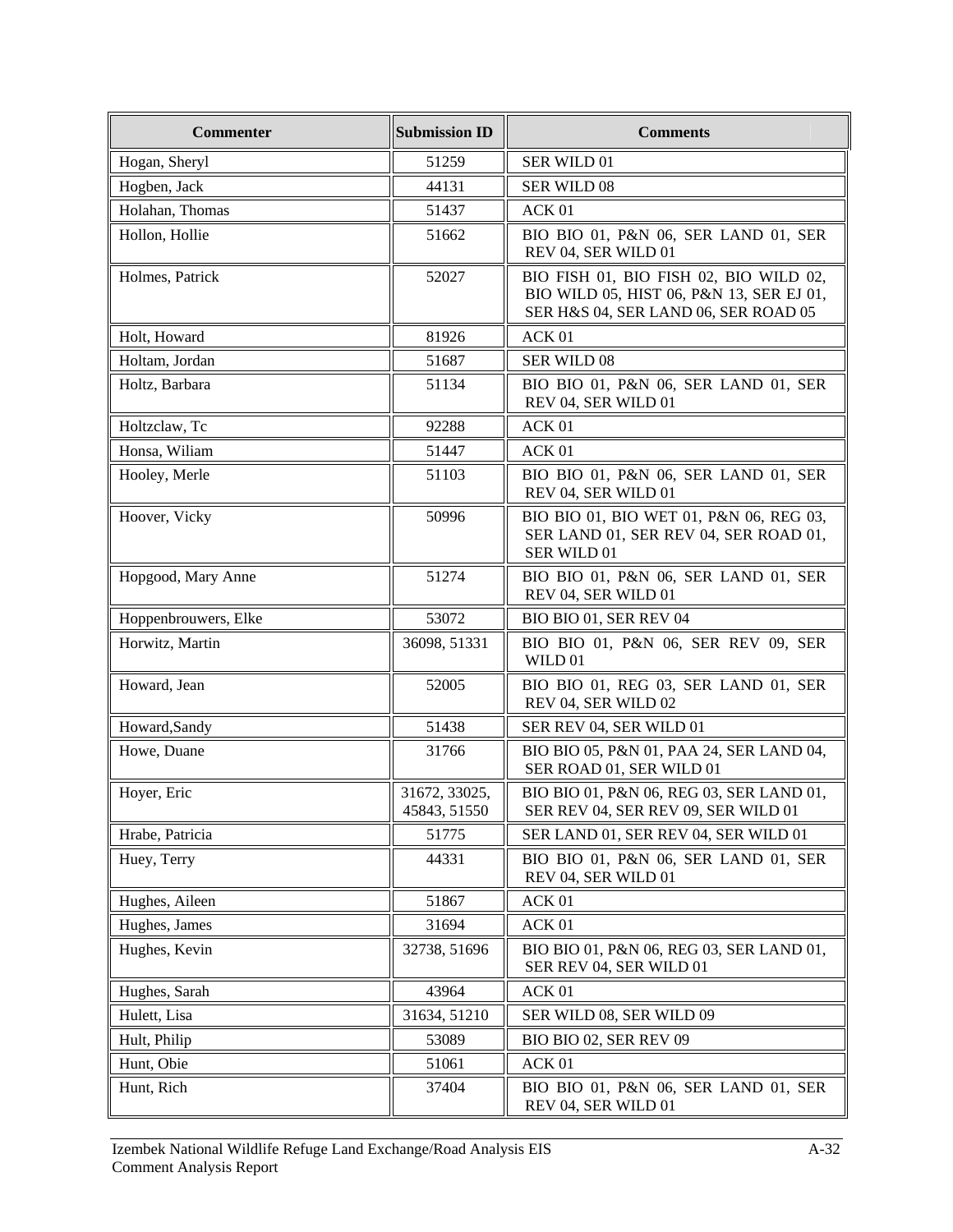| <b>Commenter</b>                 | <b>Submission ID</b> | <b>Comments</b>                                                                                                                                                     |
|----------------------------------|----------------------|---------------------------------------------------------------------------------------------------------------------------------------------------------------------|
| Hurley, Gaylene                  | 51108                | BIO BIO 01, P&N 06, SER LAND 01, SER<br>REV 04, SER WILD 01                                                                                                         |
| Hurschik, Kim                    | 51420                | BIO BIO 01, P&N 06, SER LAND 01, SER<br>REV 04, SER WILD 01                                                                                                         |
| Huser, Verne                     | 31653, 34722         | ACK 01, BIO BIO 01, P&N 06, SER REV 09,<br>SER WILD 01                                                                                                              |
| Hutcherson, Nori                 | 51885                | ACK 01                                                                                                                                                              |
| Hyde, Mary                       | 90038                | ACK <sub>01</sub>                                                                                                                                                   |
| Ikenberry, Nelda                 | 43988                | <b>BIO BIO 01</b>                                                                                                                                                   |
| Imam, Bassam                     | 31681                | <b>BIO BIO 01</b>                                                                                                                                                   |
| Isbell, Linda                    | 31606                | BIO WET 01, P&N 02, SER LAND 01, SER<br>REV 04, SER SER 03, SER WILD 08                                                                                             |
| J Widman, Nancy                  | 44229                | ACK 01                                                                                                                                                              |
| J. Smith, Jeffrey                | 51059                | BIO BIO 01, P&N 06, SER REV 04, SER<br>WILD 01                                                                                                                      |
| J. Ward, Michael                 | 44257                | <b>BIO BIO 01</b>                                                                                                                                                   |
| Jackson, R.S.                    | 31596                | SER WILD 08                                                                                                                                                         |
| Jacob, Jill                      | 51200                | SER WILD 08                                                                                                                                                         |
| Jacobs, Quida                    | 51311                | BIO BIO 01, P&N 06, SER LAND 01, SER<br>REV 04, SER WILD 01                                                                                                         |
| Jacobson, Don                    | 43909                | BIO BIO 01, P&N 06, SER LAND 01, SER<br>REV 04, SER WILD 01                                                                                                         |
| Jacobus, Paul                    | 51468                | BIO BIO 01, P&N 06, SER LAND 01, SER<br>REV 04, SER WILD 01                                                                                                         |
| Jacques, Karen                   | 51589                | <b>BIO BIO 01</b>                                                                                                                                                   |
| Jacuk, Sharon                    | 51069                | ACK <sub>01</sub>                                                                                                                                                   |
| Jaegers, Martha                  | 51254                | BIO BIO 01, P&N 06, SER LAND 01, SER<br>REV 04, SER WILD 01                                                                                                         |
| Jaffe, Allison                   | 43943                | ACK 01                                                                                                                                                              |
| Jaffee, Leonard                  | 43947                | ACK 01                                                                                                                                                              |
| James, Nancy                     | 51628                | SER WILD 01                                                                                                                                                         |
| Jannink, Jean-Luc                | 51974                | BIO BIO 01, SER LAND 01, SER REV 04,<br>SER WILD 02                                                                                                                 |
| Jansen, Mary                     | 51804                | BIO BIO 01                                                                                                                                                          |
| Jeffery, Patricia                | 44256                | <b>BIO BIO 01</b>                                                                                                                                                   |
| Jeffrey, James                   | 51380                | BIO BIO 01, P&N 06, SER LAND 01, SER<br>REV 04, SER WILD 01                                                                                                         |
| Jeffries, Lynne                  | 41108, 51703         | BIO BIO 01, P&N 06, SER LAND 01, SER<br>REV 04, SER REV 09, SER WILD 01, SER<br>WILD 02                                                                             |
| ConservAmerica<br>Jenkins, David | 51760                | BIO T&E 01, BIO WET 02, BIO WET 04, BIO<br>WET 07, BIO WET 08, BIO WILD 01, BIO<br>WILD 04, BIO WILD 05, BIO WILD 06, BIO<br>WILD 08, BIO WILD 09, BIO WILD 24, BIO |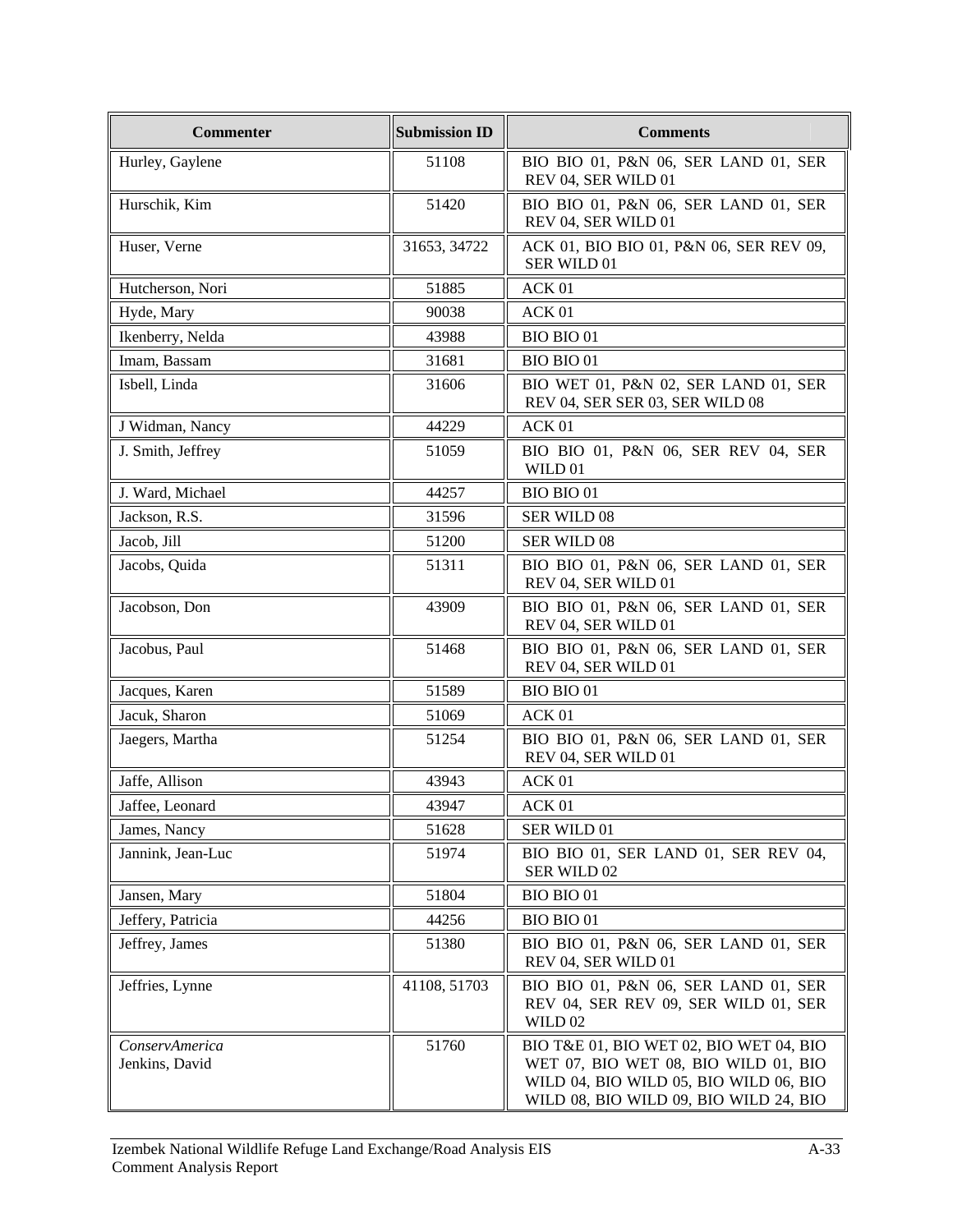| <b>Commenter</b>      | <b>Submission ID</b>   | <b>Comments</b>                                                                                                                                                                                                                                                                                                                                                                                                                                                                                                                                     |
|-----------------------|------------------------|-----------------------------------------------------------------------------------------------------------------------------------------------------------------------------------------------------------------------------------------------------------------------------------------------------------------------------------------------------------------------------------------------------------------------------------------------------------------------------------------------------------------------------------------------------|
|                       |                        | WILD 26, BIO WILD 29, DATA 02, DATA<br>03, DATA 04, DATA 06, DATA 07, DATA<br>08, DATA 09, DATA 10, DATA 11, DATA<br>12, DATA 13, DATA 19, DATA 22, DATA<br>25, DATA 28, DATA 29, MIT 03, P&N 01,<br>P&N 07, PAA 02, PAA 07, PAA 08, PAA 21,<br>PHY AQ 02, PHY CON 04, PHY HYD 02,<br>PHY PHY 04, REG 01, REG 02, REG 03, REG<br>05, REG 07, REG 08, REG 10, REG 11, REG<br>12, SER LAND 01, SER LAND 04, SER<br>LAND 10, SER REV 02, SER REV 08, SER<br>ROAD 01, SER ROAD 07, SER SUB 01, SER<br>WILD 02, SER WILD 03, SER WILD 04, SER<br>WILD 05 |
| Jenks, Robert         | 44022                  | BIO BIO 01, P&N 06, SER LAND 01, SER<br>REV 04, SER WILD 01                                                                                                                                                                                                                                                                                                                                                                                                                                                                                         |
| Jessler, Darynne      | 36394, 36395,<br>37420 | BIO BIO 01, P&N 06, SER LAND 01, SER<br>REV 04, SER REV 09, SER WILD 01                                                                                                                                                                                                                                                                                                                                                                                                                                                                             |
| Jessup, Nicole        | 44153                  | BIO BIO 01, P&N 06, SER LAND 01, SER<br>REV 04, SER WILD 01                                                                                                                                                                                                                                                                                                                                                                                                                                                                                         |
| Jhangiani, Kares      | 51197                  | ACK 01                                                                                                                                                                                                                                                                                                                                                                                                                                                                                                                                              |
| Jo Heyneman, Amy      | 44249                  | BIO BIO 01, P&N 06, SER LAND 01, SER<br>REV 04, SER WILD 01                                                                                                                                                                                                                                                                                                                                                                                                                                                                                         |
| Joan Patterson, Carol | 51831                  | BIO BIO 01, P&N 06, SER LAND 01, SER<br>REV 04, SER WILD 01                                                                                                                                                                                                                                                                                                                                                                                                                                                                                         |
| Jockeyly, Don         | 37377                  | ACK 01                                                                                                                                                                                                                                                                                                                                                                                                                                                                                                                                              |
| Johnson, Diane        | 43945                  | SER WILD 01                                                                                                                                                                                                                                                                                                                                                                                                                                                                                                                                         |
| Johnson, Dwight       | 51592                  | SER WILD 01                                                                                                                                                                                                                                                                                                                                                                                                                                                                                                                                         |
| Johnson, Joseph       | 51571                  | SER WILD 02                                                                                                                                                                                                                                                                                                                                                                                                                                                                                                                                         |
| Johnson, Mark         | 51464                  | BIO BIO 01, P&N 06, SER LAND 01, SER<br>REV 04, SER WILD 01                                                                                                                                                                                                                                                                                                                                                                                                                                                                                         |
| Johnston, Ken         | 62906                  | ACK 01                                                                                                                                                                                                                                                                                                                                                                                                                                                                                                                                              |
| Jones, B.T.           | 51389                  | BIO BIO 01, P&N 06, SER LAND 01, SER<br>REV 04, SER WILD 01                                                                                                                                                                                                                                                                                                                                                                                                                                                                                         |
| Jones, Clayton        | 44110                  | ACK 01                                                                                                                                                                                                                                                                                                                                                                                                                                                                                                                                              |
| Jones, Connie         | 51223                  | ACK 01                                                                                                                                                                                                                                                                                                                                                                                                                                                                                                                                              |
| Jones, Don & Jane     | 44234                  | BIO BIO 01, P&N 06, SER LAND 01, SER<br>REV 04, SER WILD 01                                                                                                                                                                                                                                                                                                                                                                                                                                                                                         |
| Jones, Donna          | 51878                  | HIST 03, P&N 03, SER EJ 01, SER H&S 04,<br>SER LAND 06, SER ROAD 04                                                                                                                                                                                                                                                                                                                                                                                                                                                                                 |
| Jones, Eric           | 44254                  | BIO BIO 01, P&N 06, SER LAND 01, SER<br>REV 04, SER WILD 01                                                                                                                                                                                                                                                                                                                                                                                                                                                                                         |
| Jones, Jay            | 51682                  | SER REV 02, SER WILD 02                                                                                                                                                                                                                                                                                                                                                                                                                                                                                                                             |
| Jones, Kitty          | 103610                 | BIO BIO 01, SER REV 09, SER WILD 01                                                                                                                                                                                                                                                                                                                                                                                                                                                                                                                 |
| Jones, Nora           | 50994                  | ACK 01                                                                                                                                                                                                                                                                                                                                                                                                                                                                                                                                              |
| Joos, Sandy           | 31722                  | BIO BIO 01, P&N 06, SER LAND 01, SER                                                                                                                                                                                                                                                                                                                                                                                                                                                                                                                |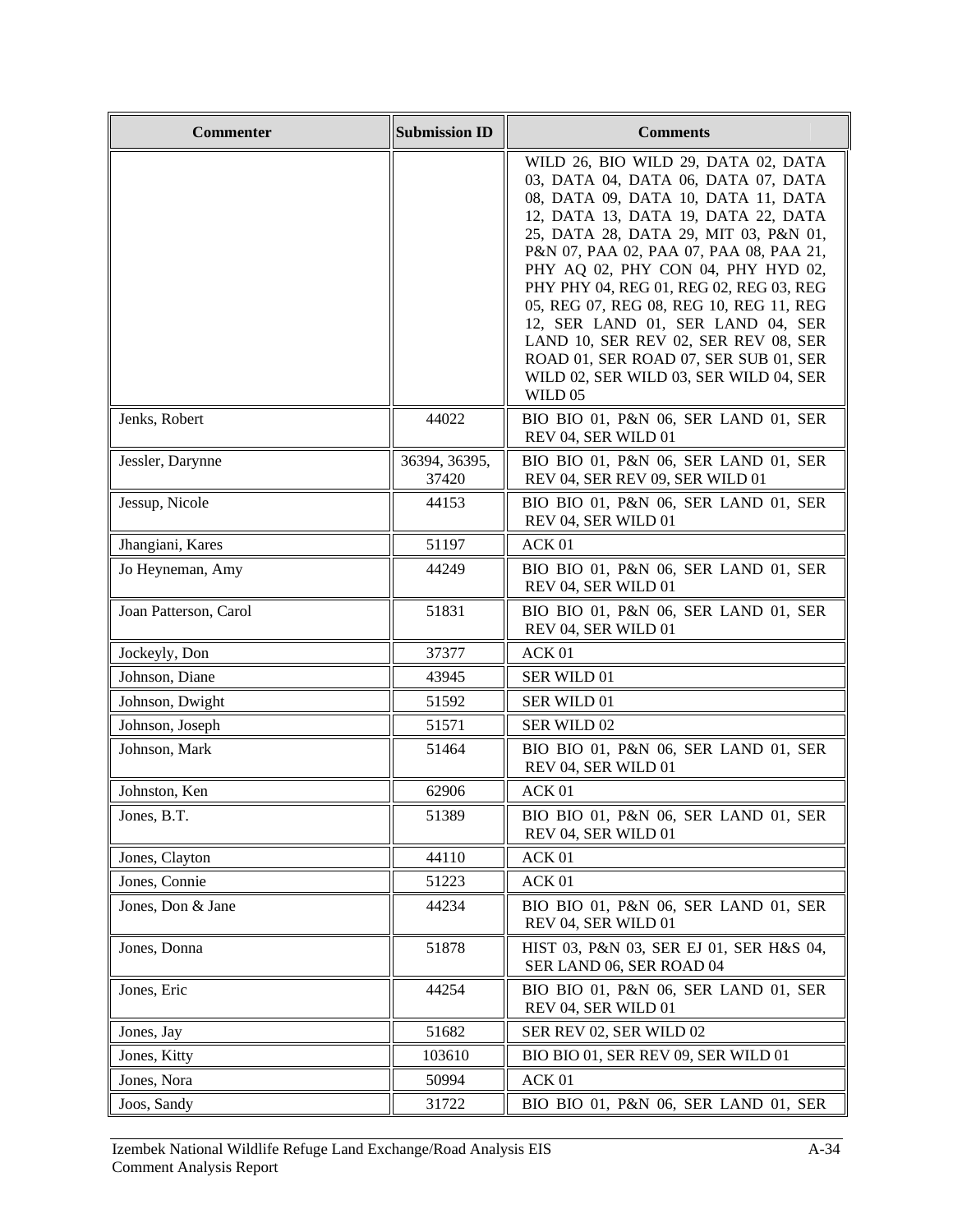| <b>Commenter</b>     | <b>Submission ID</b> | <b>Comments</b>                                                          |
|----------------------|----------------------|--------------------------------------------------------------------------|
|                      |                      | REV 04, SER WILD 01                                                      |
| Josephson, Cliff     | 53076                | <b>REG 02</b>                                                            |
| Joyce, Doria,        | 44069                | SER LAND 01, SER REV 04                                                  |
| Judelman, Jonathan   | 51453                | BIO BIO 01, P&N 06, SER LAND 01, SER<br>REV 04, SER WILD 01              |
| Jusinski, Bernadette | 52068                | <b>REG 03</b>                                                            |
| Justice, Faith       | 51057                | BIO BIO 01, P&N 06, SER LAND 01, SER<br>REV 04, SER WILD 01              |
| Kaiser, Robert       | 51353                | BIO BIO 01, P&N 06, SER LAND 01, SER<br>REV 04, SER WILD 01              |
| Kaiwi, Jean          | 44031                | BIO BIO 01, SER WILD 01                                                  |
| Kaneko, Sylvia       | 51237                | ACK 01                                                                   |
| Kanzer, Michaelain   | 44099                | ACK 01                                                                   |
| Kaohelaulii, Annette | 51740                | P&N 02, SER WILD 02                                                      |
| Kaplan, Joan         | 51348                | BIO BIO 01, SER LAND 01, SER REV 04,<br>SER WILD 01                      |
| Karanjawala, Eric    | 44260                | BIO BIO 01, P&N 06, SER LAND 01, SER<br>REV 04, SER WILD 01              |
| Kasdan, Maxann       | 38031, 51663         | BIO BIO 01, P&N 06, SER REV 03, SER REV<br>09, SER WILD 01               |
| Kastel, Diane        | 52963                | BIO BIO 02, SER WILD 01                                                  |
| Katz, Kathleen       | 52262                | <b>REG 03</b>                                                            |
| Katzbeck, Nancy      | 51887                | P&N 02                                                                   |
| Kavruck, Deborah     | 44055                | SER WILD 01                                                              |
| Kawazoe, Kathryn     | 31615                | BIO VEG 01, P&N 06, SER LAND 01, SER<br>REV 04, SER WILD 01              |
| Kazyak, Paul         | 37431                | ACK 01                                                                   |
| Kdanowski, Godfree   | 51459                | BIO BIO 01, P&N 06, SER LAND 01, SER<br>REV 04, SER WILD 01              |
| Kealy, Jim           | 44307                | BIO BIO 01, SER LAND 01, SER REV 04,<br>SER WILD 01                      |
| Keeler, Susan        | 44163                | BIO BIO 01, P&N 06, SER LAND 01, SER<br><b>REV 04</b>                    |
| Keenan, Elizabeth    | 43934                | ACK 01                                                                   |
| Kegler, Lori         | 37363                | BIO BIO 01, P&N 06, SER LAND 01, SER<br>REV 04, SER WILD 01, SER WILD 02 |
| Keim, Frank          | 33115                | P&N 06, SER REV 04, SER WILD 01                                          |
| Keiser, Robert       | 44298                | SER WILD 01                                                              |
| Kellermann, Tommie   | 51012                | BIO BIO 02                                                               |
| Kelley, Jennifer     | 51140                | ACK 01                                                                   |
| Kelley, MaryLu       | 51622                | BIO BIO 01, P&N 06, SER LAND 01, SER<br>REV 04, SER WILD 01              |
| Kelly, Ann           | 51172                | BIO BIO 01, P&N 06, SER LAND 01, SER                                     |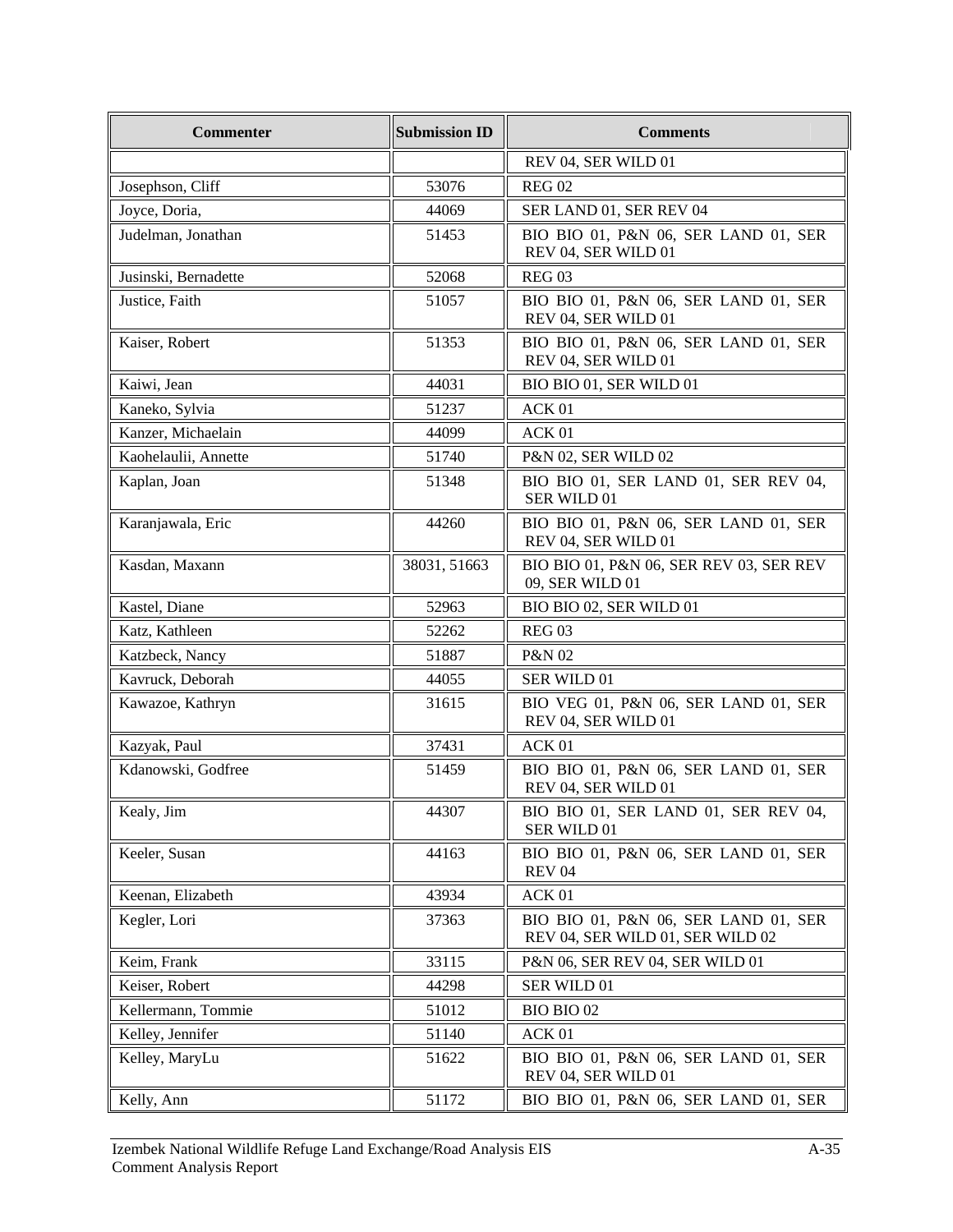| <b>Commenter</b>                                   | <b>Submission ID</b> | <b>Comments</b>                                                                                                                                                                                                                                                                                                                                            |
|----------------------------------------------------|----------------------|------------------------------------------------------------------------------------------------------------------------------------------------------------------------------------------------------------------------------------------------------------------------------------------------------------------------------------------------------------|
|                                                    |                      | REV 04, SER WILD 01                                                                                                                                                                                                                                                                                                                                        |
| Kelts, Shari                                       | 53035                | <b>BIO BIO 01</b>                                                                                                                                                                                                                                                                                                                                          |
| Kemenesi, Rick                                     | 44326                | BIO BIO 01, P&N 06, SER LAND 01, SER<br>REV 04, SER WILD 01                                                                                                                                                                                                                                                                                                |
| Kemmerer, Jan                                      | 31735                | ACK 01                                                                                                                                                                                                                                                                                                                                                     |
| Kemmerling, Kathleen                               | 77586                | ACK 01                                                                                                                                                                                                                                                                                                                                                     |
| Kemper, Katie                                      | 44032                | ACK 01                                                                                                                                                                                                                                                                                                                                                     |
| Kendall, Vaughan                                   | 51372                | <b>REG 03</b>                                                                                                                                                                                                                                                                                                                                              |
| Tribal<br>Belkofski<br>Council<br>Kenezuroff, Leff | 52033                | ACK 01, HIST 04, SER H&S 04                                                                                                                                                                                                                                                                                                                                |
| Kennedy, Kate                                      | 44119, 48756         | BIO BIO 01, P&N 06, SER REV 09, SER<br>WILD 01                                                                                                                                                                                                                                                                                                             |
| Kenney, Charlene                                   | 51063                | BIO BIO 01, P&N 06, SER LAND 01, SER<br>REV 04, SER WILD 01                                                                                                                                                                                                                                                                                                |
| Kennie, Julie                                      | 51214                | BIO BIO 01, P&N 06, SER LAND 01, SER<br>REV 04, SER WILD 01                                                                                                                                                                                                                                                                                                |
| Kerasavich, Mary                                   | 95915                | ACK 01                                                                                                                                                                                                                                                                                                                                                     |
| Kerstein, Steven                                   | 51673                | SER REV 09                                                                                                                                                                                                                                                                                                                                                 |
| Kessler, Marjorie                                  | 44356                | BIO BIO 01, P&N 06, SER LAND 01, SER<br>REV 04, SER WILD 01                                                                                                                                                                                                                                                                                                |
| Kielman, Laura                                     | 51882                | <b>BIO BIO 01</b>                                                                                                                                                                                                                                                                                                                                          |
| Kinder, Dianne                                     | 31627                | ACK 01                                                                                                                                                                                                                                                                                                                                                     |
| King, Jean                                         | 43961, 49297         | BIO BIO 01, BIO WILD 01, P&N 06, SER<br>REV 09, SER WILD 01                                                                                                                                                                                                                                                                                                |
| King, Sue                                          | 51462                | SER WILD 01                                                                                                                                                                                                                                                                                                                                                |
| King Cove, Public Meeting                          | 52042                | BIO VEG 06, BIO WILD 03, DATA 21, DATA<br>27, HIST 01, HIST 04, HIST 07, IAM 01, MIT<br>06, MIT 08, MIT 12, PAA 04, PAA 05, PUB<br>02, REG 12, REG 14, REG 23, REG 24, SER<br>CUL 01, SER CUL 02, SER CUL 03, SER<br>H&S 02, SER H&S 04, SER H&S 07, SER<br>LAND 01, SER REV 07, SER REV 08, SER<br>REV 11, SER ROAD 08, SER ROAD 14, SER<br><b>SER 05</b> |
| Kionka, Christina                                  | 31717                | SER WILD 02                                                                                                                                                                                                                                                                                                                                                |
| Kipling, Caroline                                  | 31666, 44085         | BIO BIO 01, P&N 06, SER LAND 01, SER<br>REV 04, SER ROAD 01, SER WILD 01                                                                                                                                                                                                                                                                                   |
| Kirks Junior, James                                | 51482                | BIO BIO 01, P&N 06, SER LAND 01, SER<br>REV 04, SER WILD 01                                                                                                                                                                                                                                                                                                |
| Kirkwood, Karen                                    | 51897                | ACK 01                                                                                                                                                                                                                                                                                                                                                     |
| Klausing, Michael                                  | 44247                | BIO BIO 01, P&N 06, SER LAND 01, SER<br>REV 04, SER WILD 01                                                                                                                                                                                                                                                                                                |
| Klerer, Leona                                      | 44279                | ACK 01                                                                                                                                                                                                                                                                                                                                                     |
| Klubek, Brian                                      | 36125, 44075         | ACK 01, BIO BIO 01, P&N 06, SER REV 09,<br>SER WILD 01                                                                                                                                                                                                                                                                                                     |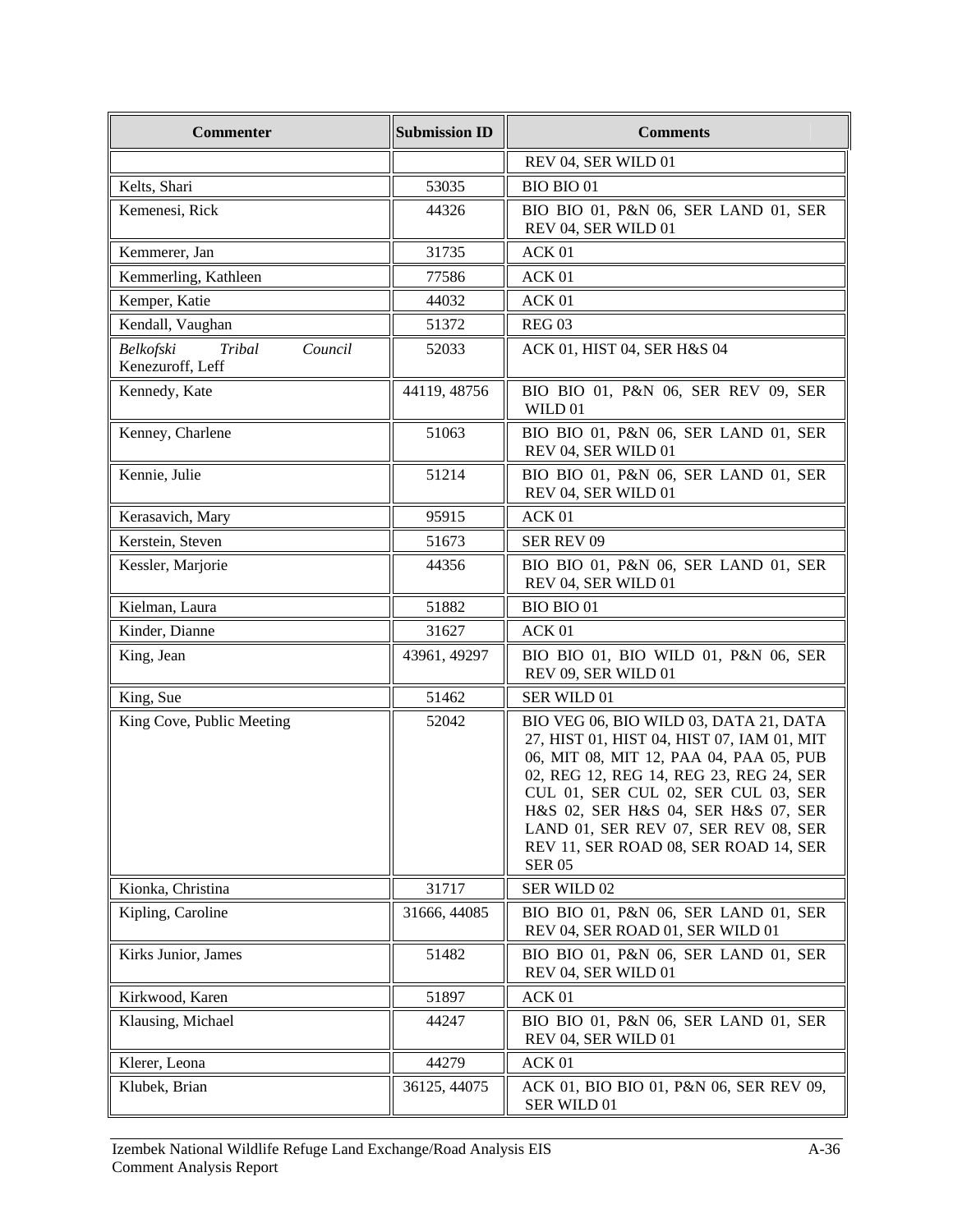| <b>Commenter</b>                                    | <b>Submission ID</b> | <b>Comments</b>                                                                                                                                                                                                                                                                                                                                                                                                                                                                                                                                                                                                                                                                                                            |
|-----------------------------------------------------|----------------------|----------------------------------------------------------------------------------------------------------------------------------------------------------------------------------------------------------------------------------------------------------------------------------------------------------------------------------------------------------------------------------------------------------------------------------------------------------------------------------------------------------------------------------------------------------------------------------------------------------------------------------------------------------------------------------------------------------------------------|
| Knox, Shannon                                       | 44243                | ACK 01                                                                                                                                                                                                                                                                                                                                                                                                                                                                                                                                                                                                                                                                                                                     |
| Kochuten, Nadine                                    | 50998                | P&N 03, SER CUL 01, SER H&S 04                                                                                                                                                                                                                                                                                                                                                                                                                                                                                                                                                                                                                                                                                             |
| Koenig, James                                       | 51028                | ACK 01                                                                                                                                                                                                                                                                                                                                                                                                                                                                                                                                                                                                                                                                                                                     |
| Kohn, Deborah                                       | 51723                | ACK 01                                                                                                                                                                                                                                                                                                                                                                                                                                                                                                                                                                                                                                                                                                                     |
| Koogler, Sharon                                     | 44314                | BIO BIO 01, P&N 06, SER LAND 01, SER<br>REV 04, SER WILD 01, SER WILD 02                                                                                                                                                                                                                                                                                                                                                                                                                                                                                                                                                                                                                                                   |
| Kosar, Darlene                                      | 44126                | BIO BIO 01, P&N 06, SER LAND 01, SER<br>REV 04, SER WILD 01                                                                                                                                                                                                                                                                                                                                                                                                                                                                                                                                                                                                                                                                |
| Koso, Dante                                         | 62875                | SER H&S 04                                                                                                                                                                                                                                                                                                                                                                                                                                                                                                                                                                                                                                                                                                                 |
| Kostis, Steven                                      | 37402, 51317         | ACK 01                                                                                                                                                                                                                                                                                                                                                                                                                                                                                                                                                                                                                                                                                                                     |
| Kovalicky, Tom                                      | 31709, 44250         | ACK 01, P&N 06, SER LAND 01                                                                                                                                                                                                                                                                                                                                                                                                                                                                                                                                                                                                                                                                                                |
| Kozie, Karin                                        | 44302                | BIO BIO 01, P&N 06, SER LAND 01, SER<br>REV 04, SER WILD 01                                                                                                                                                                                                                                                                                                                                                                                                                                                                                                                                                                                                                                                                |
| Krabbenhoft, Bonnie                                 | 44197                | SER WILD 01, SER WILD 02                                                                                                                                                                                                                                                                                                                                                                                                                                                                                                                                                                                                                                                                                                   |
| Kraft, Victoria                                     | 51364                | ACK 01                                                                                                                                                                                                                                                                                                                                                                                                                                                                                                                                                                                                                                                                                                                     |
| Kramer, Laura                                       | 38675, 51303         | BIO BIO 01, P&N 06, SER LAND 01, SER<br>REV 04, SER REV 09, SER WILD 01                                                                                                                                                                                                                                                                                                                                                                                                                                                                                                                                                                                                                                                    |
| Kramer-Dodd, Gay                                    | 37398, 43721         | BIO BIO 01, P&N 06, SER REV 09, SER<br>WILD 01                                                                                                                                                                                                                                                                                                                                                                                                                                                                                                                                                                                                                                                                             |
| Krause, Susan                                       | 51042                | ACK 01                                                                                                                                                                                                                                                                                                                                                                                                                                                                                                                                                                                                                                                                                                                     |
| <b>The</b><br>Wildlife<br>Society<br>Krausman, Paul | 51760                | BIO T&E 01, BIO WET 02, BIO WET 04, BIO<br>WET 07, BIO WET 08, BIO WILD 01, BIO<br>WILD 04, BIO WILD 05, BIO WILD 06, BIO<br>WILD 08, BIO WILD 09, BIO WILD 24, BIO<br>WILD 26, BIO WILD 29, DATA 02, DATA<br>03, DATA 04, DATA 06, DATA 07, DATA<br>08, DATA 09, DATA 10, DATA 11, DATA<br>12, DATA 13, DATA 19, DATA 22, DATA<br>25, DATA 28, DATA 29, MIT 03, P&N 01,<br>P&N 07, PAA 02, PAA 07, PAA 08, PAA 21,<br>PHY AQ 02, PHY CON 04, PHY HYD 02,<br>PHY PHY 04, REG 01, REG 02, REG 03, REG<br>05, REG 07, REG 08, REG 10, REG 11, REG<br>12, SER LAND 01, SER LAND 04, SER<br>LAND 10, SER REV 02, SER REV 08, SER<br>ROAD 01, SER ROAD 07, SER SUB 01, SER<br>WILD 02, SER WILD 03, SER WILD 04, SER<br>WILD 05 |
| Krikorian, Linn                                     | 51625                | BIO BIO 01, P&N 06, SER LAND 01, SER<br>REV 04, SER WILD 01                                                                                                                                                                                                                                                                                                                                                                                                                                                                                                                                                                                                                                                                |
| Krimm, Dorothy                                      | 51923                | ACK 01                                                                                                                                                                                                                                                                                                                                                                                                                                                                                                                                                                                                                                                                                                                     |
| Krueger, Jon                                        | 32875, 51285         | ACK 01, BIO BIO 01, REG 03, SER WILD 01                                                                                                                                                                                                                                                                                                                                                                                                                                                                                                                                                                                                                                                                                    |
| Krueger, Shari                                      | 51033                | ACK 01                                                                                                                                                                                                                                                                                                                                                                                                                                                                                                                                                                                                                                                                                                                     |
| Kruse, Jack                                         | 51624                | ACK 01                                                                                                                                                                                                                                                                                                                                                                                                                                                                                                                                                                                                                                                                                                                     |
| Kuczwanski, Linda                                   | 51030                | BIO BIO 01, P&N 06, REG 03, SER LAND 01,<br>SER REV 04                                                                                                                                                                                                                                                                                                                                                                                                                                                                                                                                                                                                                                                                     |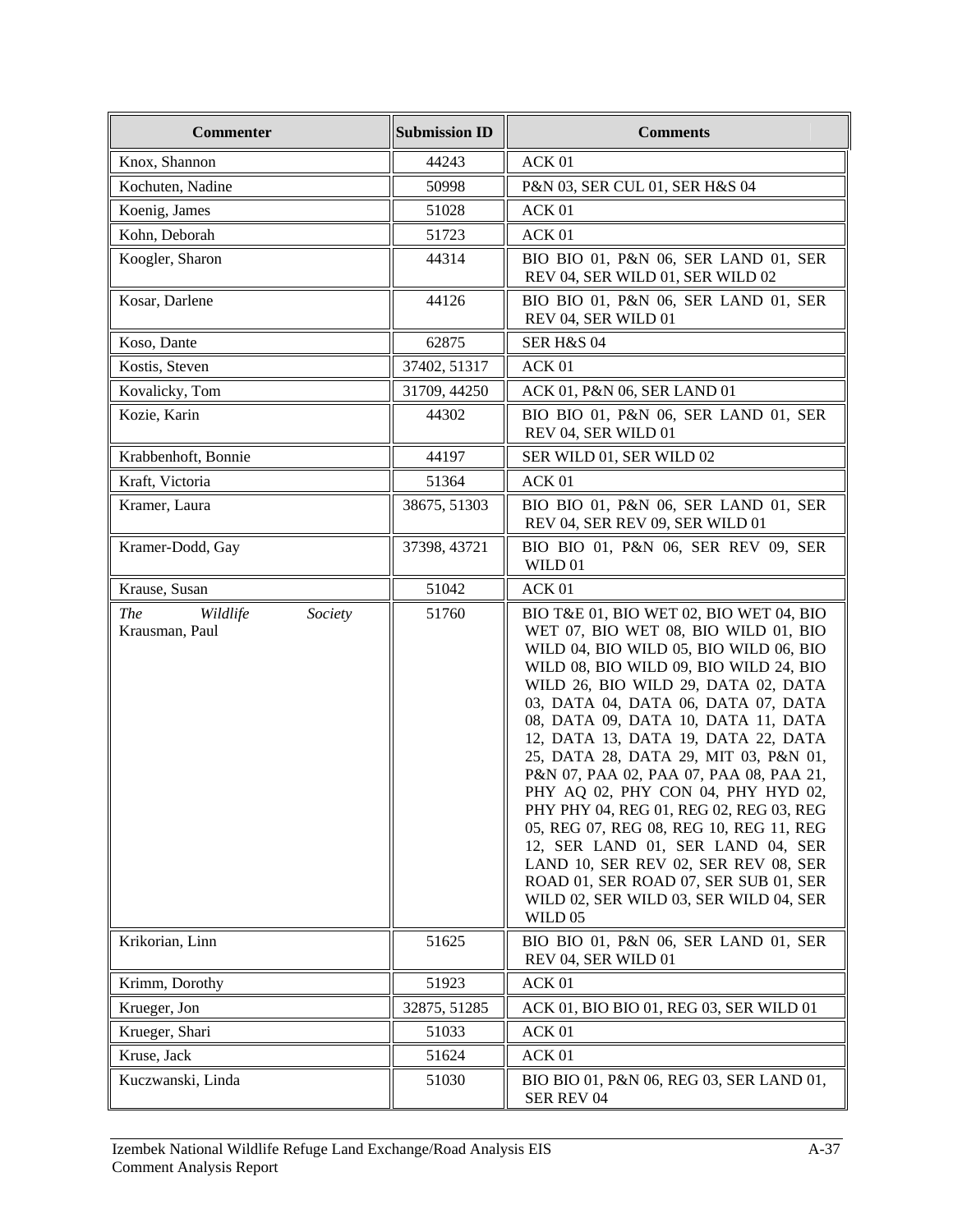| <b>Commenter</b>                                  | <b>Submission ID</b> | <b>Comments</b>                                                                                                                                                                                                                                                                                                                                                                                                                                                                                                                                                                                                                                                                                                                                                                                                                                                                                                                                                                                                                                                                                                                                                                                                                                                                                                                                                                                                                                                                                                                                                                                                                                                                                                                                                            |
|---------------------------------------------------|----------------------|----------------------------------------------------------------------------------------------------------------------------------------------------------------------------------------------------------------------------------------------------------------------------------------------------------------------------------------------------------------------------------------------------------------------------------------------------------------------------------------------------------------------------------------------------------------------------------------------------------------------------------------------------------------------------------------------------------------------------------------------------------------------------------------------------------------------------------------------------------------------------------------------------------------------------------------------------------------------------------------------------------------------------------------------------------------------------------------------------------------------------------------------------------------------------------------------------------------------------------------------------------------------------------------------------------------------------------------------------------------------------------------------------------------------------------------------------------------------------------------------------------------------------------------------------------------------------------------------------------------------------------------------------------------------------------------------------------------------------------------------------------------------------|
| Kuffler, Suzanne                                  | 44182, 50600         | BIO BIO 01, P&N 06, SER REV 09, SER<br>WILD 01, SER WILD 09                                                                                                                                                                                                                                                                                                                                                                                                                                                                                                                                                                                                                                                                                                                                                                                                                                                                                                                                                                                                                                                                                                                                                                                                                                                                                                                                                                                                                                                                                                                                                                                                                                                                                                                |
| Kukkonen, Holly                                   | 51950                | BIO BIO 01, P&N 06, SER LAND 01, SER<br>REV 04, SER WILD 01                                                                                                                                                                                                                                                                                                                                                                                                                                                                                                                                                                                                                                                                                                                                                                                                                                                                                                                                                                                                                                                                                                                                                                                                                                                                                                                                                                                                                                                                                                                                                                                                                                                                                                                |
| Kurtz, Maya                                       | 51576                | SER WILD 02                                                                                                                                                                                                                                                                                                                                                                                                                                                                                                                                                                                                                                                                                                                                                                                                                                                                                                                                                                                                                                                                                                                                                                                                                                                                                                                                                                                                                                                                                                                                                                                                                                                                                                                                                                |
| Kusakin, Raietta                                  | 62876                | SER H&S 04                                                                                                                                                                                                                                                                                                                                                                                                                                                                                                                                                                                                                                                                                                                                                                                                                                                                                                                                                                                                                                                                                                                                                                                                                                                                                                                                                                                                                                                                                                                                                                                                                                                                                                                                                                 |
| Belkofski<br>Tribal<br>Council<br>Kuzakin, Simeon | 52035                | ACK 01, HIST 04, P&N 08, REG 24, SER CUL<br>02, SER H&S 04                                                                                                                                                                                                                                                                                                                                                                                                                                                                                                                                                                                                                                                                                                                                                                                                                                                                                                                                                                                                                                                                                                                                                                                                                                                                                                                                                                                                                                                                                                                                                                                                                                                                                                                 |
| Belkofski<br>Tribal<br>Council<br>Kuzakin, Simeon | 51978                | ACK 01, BIO BIO 01, BIO FISH 02, BIO FISH<br>03, BIO FISH 06, BIO T&E 01, BIO T&E 02,<br>BIO T&E 04, BIO T&E 05, BIO VEG 04, BIO<br>WET 05, BIO WET 06, BIO WET 09, BIO<br>WET 10, BIO WILD 05, BIO WILD 11, BIO<br>WILD 12, BIO WILD 13, BIO WILD 14, BIO<br>WILD 15, BIO WILD 16, BIO WILD 17, BIO<br>WILD 18, BIO WILD 19, BIO WILD 23, BIO<br>WILD 24, BIO WILD 25, BIO WILD 26, BIO<br>WILD 28, BIO WILD 29, BIO WILD 30, BIO<br>WILD 31, BIO WILD 32, BIO WILD 34, BIO<br>WILD 35, BIO WILD 36, BIO WILD 37, BIO<br>WILD 38, BIO WILD 39, BIO WILD 40, BIO<br>WILD 41, BIO WILD 42, BIO WILD 43, BIO<br>WILD 44, BIO WILD 45, BIO WILD 46,<br>COOP 01, COOP 03, DATA 17, DATA 23,<br>DATA 26, EDI 01, EDI 02, EDI 03, EDI 04,<br>G2G 01, G2G 02, HIST 01, HIST 06, HIST 08,<br>IAM 02, IAM 04, IAM 05, IAM 06, IAM 07,<br>IAM 08, IAM 09, IAM 10, IAM 11, MIT 02,<br>MIT 03, MIT 04, MIT 11, MIT 12, MIT 13,<br>MIT 14, P&N 03, P&N 08, P&N 09, P&N 12,<br>PAA 07, PAA 10, PAA 11, PAA 13, PAA 14,<br>PAA 22, PHY AQ 01, PHY AQ 03, PHY CON<br>01, PHY CON 06, PHY HYD 01, PHY HYD<br>04, PHY HYD 07, PHY PHY 01, PHY PHY<br>05, PHY PHY 06, REG 14, REG 15, REG 16,<br>SER ARC 01, SER ARC 02, SER CUL 04,<br>SER CUL 05, SER H&S 02, SER LAND 01,<br>SER LAND 05, SER LAND 06, SER LAND<br>08, SER LAND 11, SER LAND 13, SER<br>LAND 14, SER LAND 15, SER LAND 16,<br>SER LAND 19, SER LAND 20, SER LAND<br>22, SER REV 01, SER REV 05, SER ROAD<br>13, SER ROAD 14, SER ROAD 15, SER<br>ROAD 16, SER ROAD 17, SER ROAD 18,<br>SER ROAD 19, SER ROAD 20, SER ROAD<br>21, SER ROAD 22, SER ROAD 23, SER<br>ROAD 25, SER ROAD 32, SER SER 02, SER<br>SER 08, SER SER 09, SER SUB 01, SER SUB<br>03, SER SUB 04, SER SUB 05, SER WILD 06,<br>SER WILD 07, SER WILD 11 |
| Kuzia, Jennifer                                   | 80073                | ACK 01                                                                                                                                                                                                                                                                                                                                                                                                                                                                                                                                                                                                                                                                                                                                                                                                                                                                                                                                                                                                                                                                                                                                                                                                                                                                                                                                                                                                                                                                                                                                                                                                                                                                                                                                                                     |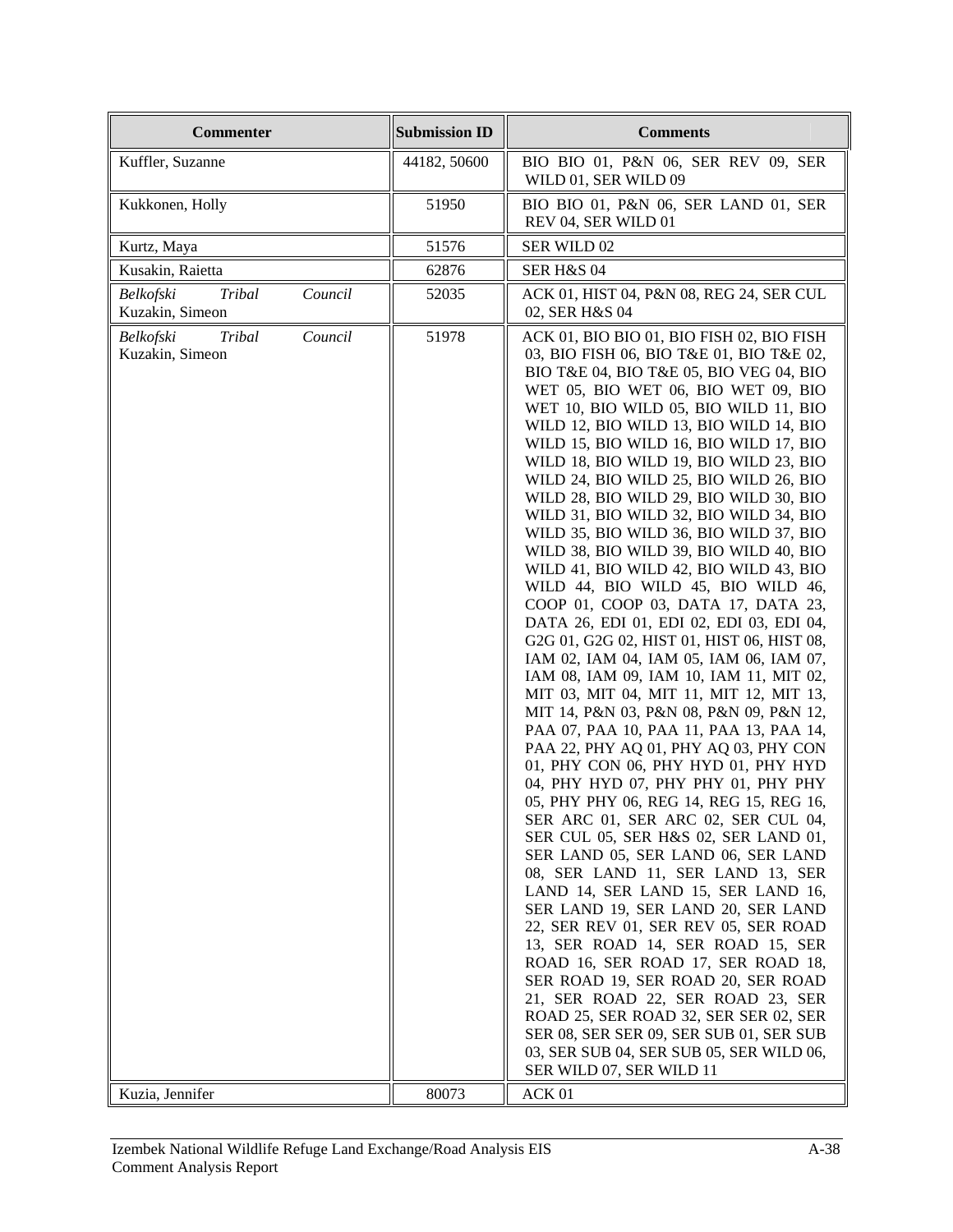| <b>Commenter</b>      | <b>Submission ID</b>   | <b>Comments</b>                                                                                 |
|-----------------------|------------------------|-------------------------------------------------------------------------------------------------|
| Kyler, Joan           | 44286                  | BIO BIO 01, P&N 06, SER LAND 01, SER<br>REV 04, SER WILD 01                                     |
| L Nowak, Bruce        | 44074                  | BIO BIO 01, P&N 06, SER REV 04                                                                  |
| L. Baldwin, Robert    | 51980                  | SER LAND 01, SER WILD 01                                                                        |
| L. Benford, Alan      | 44190                  | <b>REG 02</b>                                                                                   |
| L. Owens, Debra       | 51823                  | BIO BIO 01, P&N 06, SER LAND 01, SER<br>REV 04, SER WILD 01                                     |
| L. Wells, Susan       | 44341                  | BIO BIO 01, P&N 06, SER LAND 01, SER<br>REV 04, SER WILD 01                                     |
| Labadie, Kevin P.     | 43946                  | BIO BIO 02, SER WILD 08                                                                         |
| Lackey, Mercedes      | 31701, 51533           | BIO BIO 01, P&N 06, SER LAND 01, SER<br>REV 04, SER WILD 01                                     |
| Lagadinos, Christie   | 44045                  | BIO BIO 01, P&N 06, SER REV 04, SER<br>WILD 01                                                  |
| Lambeth, Larry        | 53040                  | BIO BIO 02                                                                                      |
| Lamon, Adda           | 51840                  | P&N 06, SER LAND 01                                                                             |
| Landau, Doug          | 31716, 43928           | P&N 01, SER WILD 01                                                                             |
| Lane, Carson          | 51401                  | BIO BIO 01, P&N 06, SER LAND 01, SER<br>REV 04, SER WILD 01                                     |
| Lane, Judy            | 51328                  | <b>SER WILD 01</b>                                                                              |
| Lange, Marlena        | 33052, 35381,<br>51502 | BIO BIO 01, P&N 06, REG 03, SER REV 09,<br>SER SER 04, SER WILD 01, SER WILD 02,<br>SER WILD 09 |
| Lann-Clark, Erica     | 51224                  | BIO BIO 01, P&N 06, SER LAND 01, SER<br>REV 04, SER WILD 01                                     |
| Lanskey, Marcus       | 31614, 35257           | BIO BIO 01, P&N 06, SER LAND 01, SER<br>REV 04, SER REV 09, SER WILD 01                         |
| Lantz, Jamie          | 51041                  | SER WILD 09                                                                                     |
| Larsen, Dylan         | 62877                  | P&N 08, SER H&S 04, SER H&S 06, SER<br>LAND 08, SER REV 08                                      |
| Larsen, Levi          | 62878                  | HIST 03, SER LAND 06, SER REV 11, SER<br>ROAD 14, SER ROAD 15, SER ROAD 16,<br>SER SUB 07       |
| Larson, Gary & Melody | 44269                  | P&N 02                                                                                          |
| Larson, Karla         | 44167                  | SER WILD 01                                                                                     |
| Law, Leslie           | 52440                  | SER WILD 08                                                                                     |
| Lawrence, Rhett       | 45433, 51815           | BIO BIO 01, P&N 01, P&N 02, P&N 06, REG<br>02, SER REV 09, SER WILD 01                          |
| Lawson, Douglas       | 51597                  | BIO BIO 01, P&N 06, SER REV 04, SER<br>WILD 01                                                  |
| Lawson, Marita        | 51391                  | ACK 01                                                                                          |
| Laybourn, Jim         | 51647                  | SER WILD 02                                                                                     |
| Layton, Jean          | 31690                  | ACK 01                                                                                          |
| Lazell, James         | 31710                  | ACK 01                                                                                          |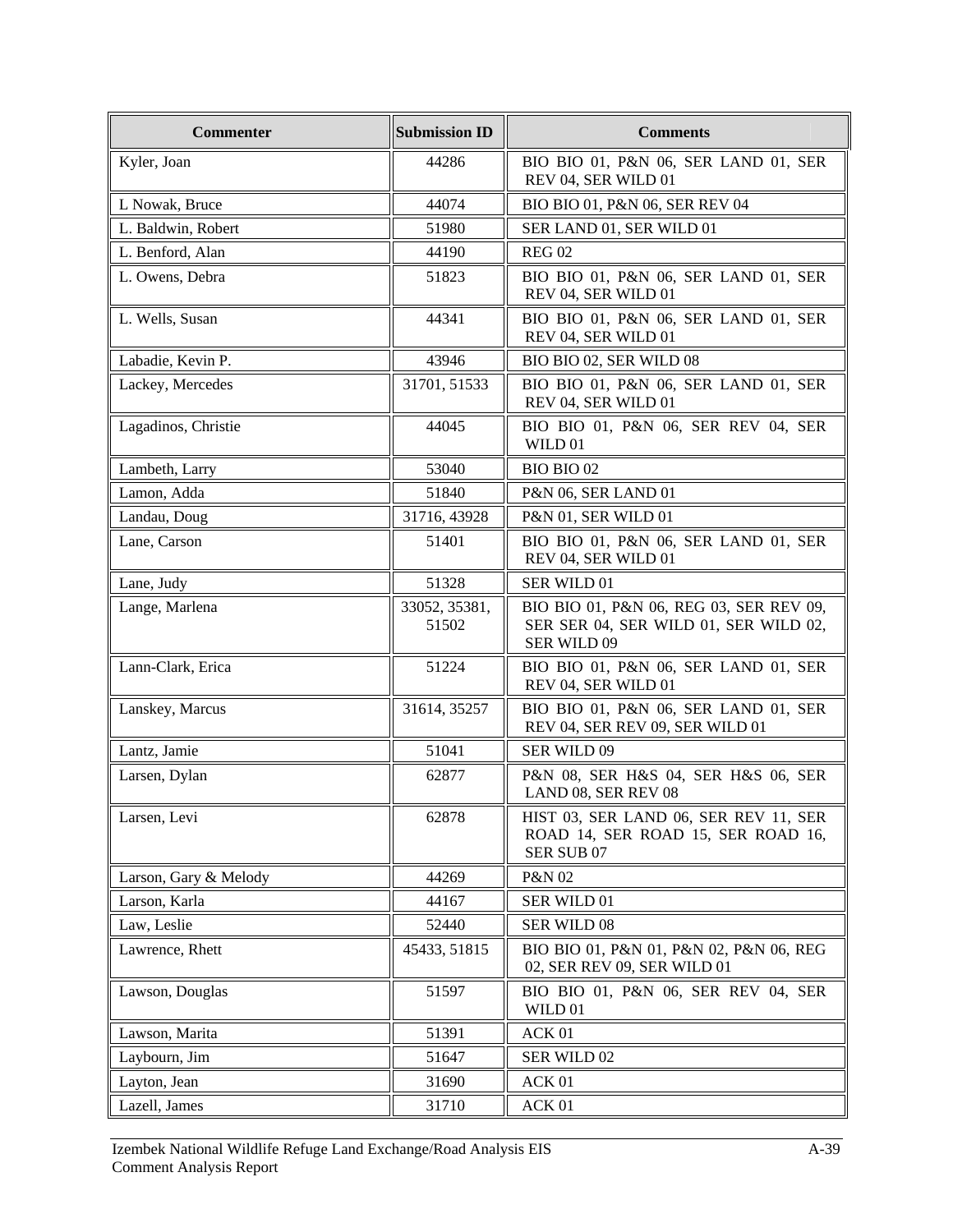| <b>Commenter</b>      | <b>Submission ID</b> | <b>Comments</b>                                                                      |
|-----------------------|----------------------|--------------------------------------------------------------------------------------|
| Le Roux, Philip       | 36212, 44198         | BIO BIO 01, P&N 06, SER LAND 01, SER<br>REV 04, SER REV 09, SER WILD 01              |
| Leaper, Sandra        | 53293                | <b>BIO BIO 01</b>                                                                    |
| Leaphart, Stanley     | 51985                | BIO WILD 19, BIO WILD 22, IAM 04, P&N<br>08, SER H&S 04, SER LAND 06, SER WILD<br>10 |
| Leavenworth, William  | 53156                | SER REV 04                                                                           |
| Leda, Marian          | 51326                | <b>SER WILD 08</b>                                                                   |
| Lee, Jinny            | 51091                | ACK 01                                                                               |
| Lee, Kathleen         | 39372, 44218         | BIO BIO 01, P&N 06, SER LAND 01, SER<br>REV 04, SER REV 09, SER WILD 01              |
| Lee Kohler, William   | 51487                | ACK 01                                                                               |
| Lee Laplante Sharron  | 51733                | ACK 01                                                                               |
| Lehman, Cynthia       | 51286                | <b>BIO BIO 01</b>                                                                    |
| Lehrer-Graiwer, Sarah | 51739                | BIO BIO 01, MIT 16, P&N 06, SER LAND 01,<br>SER WILD 01                              |
| Leitch, Maryann       | 43989                | <b>SER WILD 01</b>                                                                   |
| Lemoine, Kathryn K.   | 37400                | BIO BIO 01, P&N 06, SER REV 04, SER<br>WILD 01                                       |
| Lenhart, Donna        | 53056                | <b>SER REV 09</b>                                                                    |
| Lenz, Nick            | 43990                | SER WILD 01                                                                          |
| Leonowitz, Frank      | 44027                | ACK <sub>01</sub>                                                                    |
| Lerner, Kenneth       | 43930                | ACK 01                                                                               |
| Lerner, Rebecca       | 51745                | ACK 01                                                                               |
| Lesley, Dawn          | 51497                | <b>SER WILD 01</b>                                                                   |
| Levin, David          | 51551                | ACK 01                                                                               |
| Levine, Beth          | 51212                | BIO BIO 01, P&N 06, SER LAND 01, SER<br>REV 04, SER WILD 01                          |
| Lewis, Sherry         | 51967                | P&N 06, PAA 15, SER REV 09, SER WILD<br>01, SER WILD 02                              |
| Lewis, Tanna          | 51767                | P&N 03, SER H&S 04                                                                   |
| Lightcap, Norma       | 51480                | ACK 01                                                                               |
| Lilling, Glenda       | 52379                | <b>BIO WILD 01</b>                                                                   |
| Lind, Ella            | 62879                | <b>SER H&amp;S 04</b>                                                                |
| Linda L, Carroll,     | 51697                | SER WILD 01                                                                          |
| Lindau, Rebecka       | 51112                | ACK 01                                                                               |
| Lindner, Jan          | 51689                | ACK 01                                                                               |
| Lindner, Joyce        | 43938                | P&N 06, SER WILD 01                                                                  |
| Lindsey, Janine       | 51026                | SER WILD 09                                                                          |
| Lindsley, Joseph      | 51240                | ACK 01                                                                               |
| Lish, Chris           | 51893                | P&N 01, P&N 06, REG 03, SER LAND 01,<br>SER REV 04, SER WILD 01                      |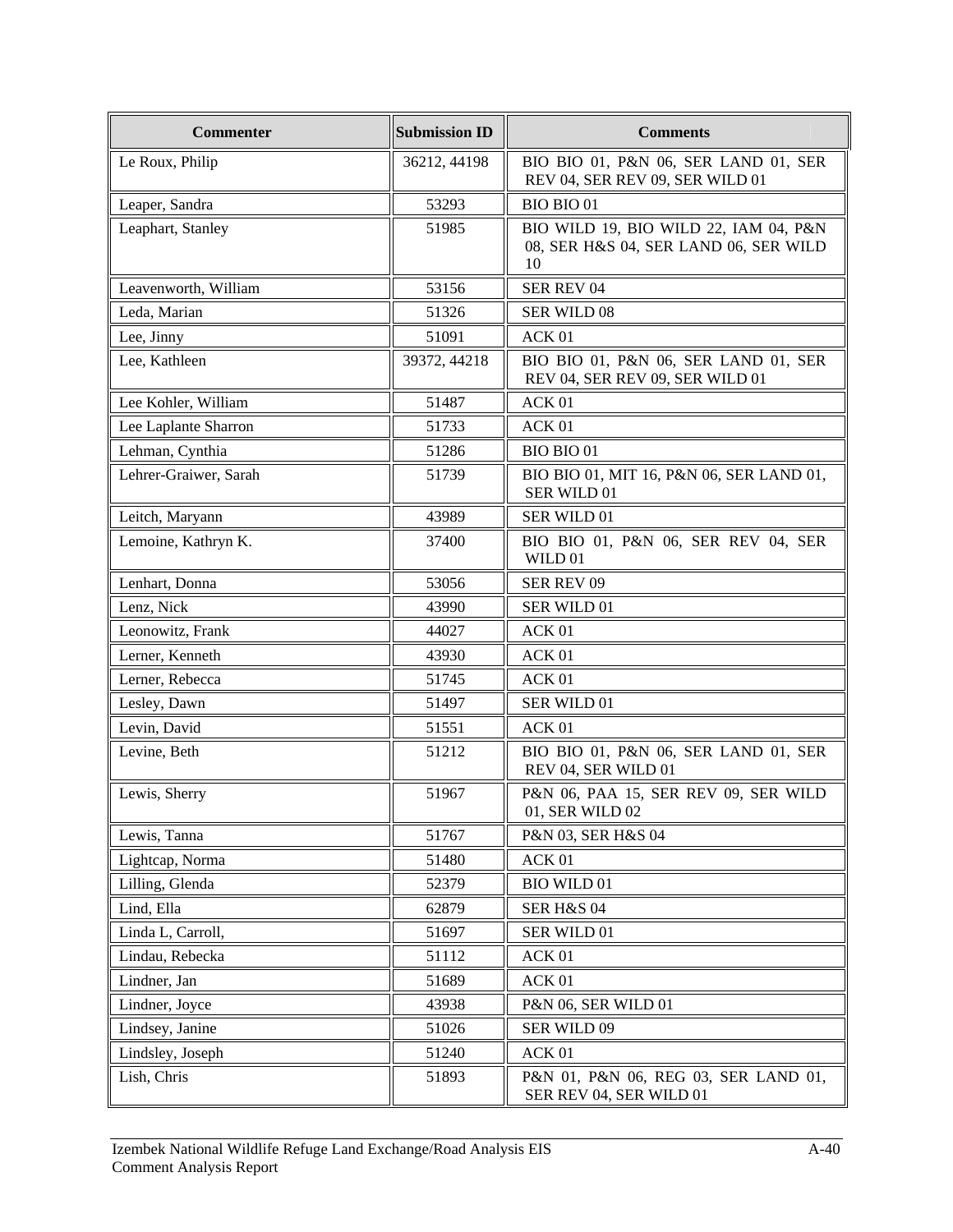| <b>Commenter</b>        | <b>Submission ID</b> | <b>Comments</b>                                                                              |
|-------------------------|----------------------|----------------------------------------------------------------------------------------------|
| Liske, Patricia         | 31702                | ACK 01, BIO BIO 01, P&N 06, SER LAND 01,<br>SER REV 04, SER WILD 01                          |
| Liskovec, Jim           | 37384                | SER WILD 01                                                                                  |
| Little, Christina       | 51811                | ACK 01                                                                                       |
| Livingston, James       | 31724                | SER WILD 09                                                                                  |
| Livingston, Jim         | 44013, 44025         | BIO BIO 01, BIO T&E 03, P&N 06, SER<br>LAND 01, SER REV 04, SER WILD 01                      |
| Lo, Ruth                | 51129                | BIO BIO 01, P&N 06, SER LAND 01, SER<br>REV 04, SER WILD 01                                  |
| Logan, Scott            | 31667, 44358         | BIO BIO 01, P&N 06, SER LAND 01, SER<br>REV 04, SER WILD 01                                  |
| Logan, Todd             | 33116                | ACK 01, BIO BIO 01, P&N 06, P&N 09, P&N<br>10, PAA 26, REG 05, REG 17, REG 28, SER<br>H&S 03 |
| Logsdon, Jimi           | 51557                | SER WILD 01                                                                                  |
| Loiselle, Dave          | 51160                | SER WILD 01                                                                                  |
| Long, Carol             | 51674                | REG 03, SER WILD 01                                                                          |
| Long, Geoff             | 51087                | SER WILD 01                                                                                  |
| Longenecker, Pam        | 44008                | ACK 01, BIO BIO 01, BIO WILD 01, P&N 06,<br>SER REV 04, SER WILD 01                          |
| Longengaugh, Dee        | 53228                | <b>SER REV 01</b>                                                                            |
| Lopez, Josephine        | 51113                | BIO BIO 01, P&N 01, P&N 06, SER REV 09,<br>SER WILD 01                                       |
| Lorig, Connie           | 44350                | BIO BIO 01, P&N 06, SER LAND 01, SER<br>REV 04, SER WILD 01                                  |
| Louise Mutch FSPA, Mary | 44235                | BIO BIO 01, SER LAND 01, SER REV 04,<br>SER WILD 01                                          |
| Lovelace, Marcia        | 44236                | BIO BIO 01, P&N 06, SER LAND 01, SER<br>REV 04, SER WILD 01                                  |
| Loveland, John          | 51891                | ACK 01                                                                                       |
| Loveland, Michael       | 51090                | BIO BIO 01, P&N 06, SER LAND 01, SER<br>REV 04, SER WILD 01                                  |
| Lubin, Jan              | 43949                | BIO BIO 01, SER H&S 03, SER LAND 01                                                          |
| Lubov, Ricki            | 44057, 51008         | SER WILD 01, SER WILD 08                                                                     |
| Lucas, Mary             | 44252                | ACK 01                                                                                       |
| Luckham, David          | 51162                | SER WILD 01                                                                                  |
| Lupowitz, Marty         | 51443                | BIO BIO 01, SER WILD 01                                                                      |
| Lurie, Eve              | 44246                | P&N 06, SER LAND 01, SER REV 04, SER<br>$\rm WILD$ 01                                        |
| Lusciatti, Tammy        | 51638                | SER REV 04, SER WILD 01                                                                      |
| Lyke, Linda             | 50992                | SER WILD 01                                                                                  |
| Lyman, Mike             | 51755                | ACK 01                                                                                       |
| Lynch, Cindy            | 51330                | BIO BIO 01, P&N 06, SER LAND 01, SER                                                         |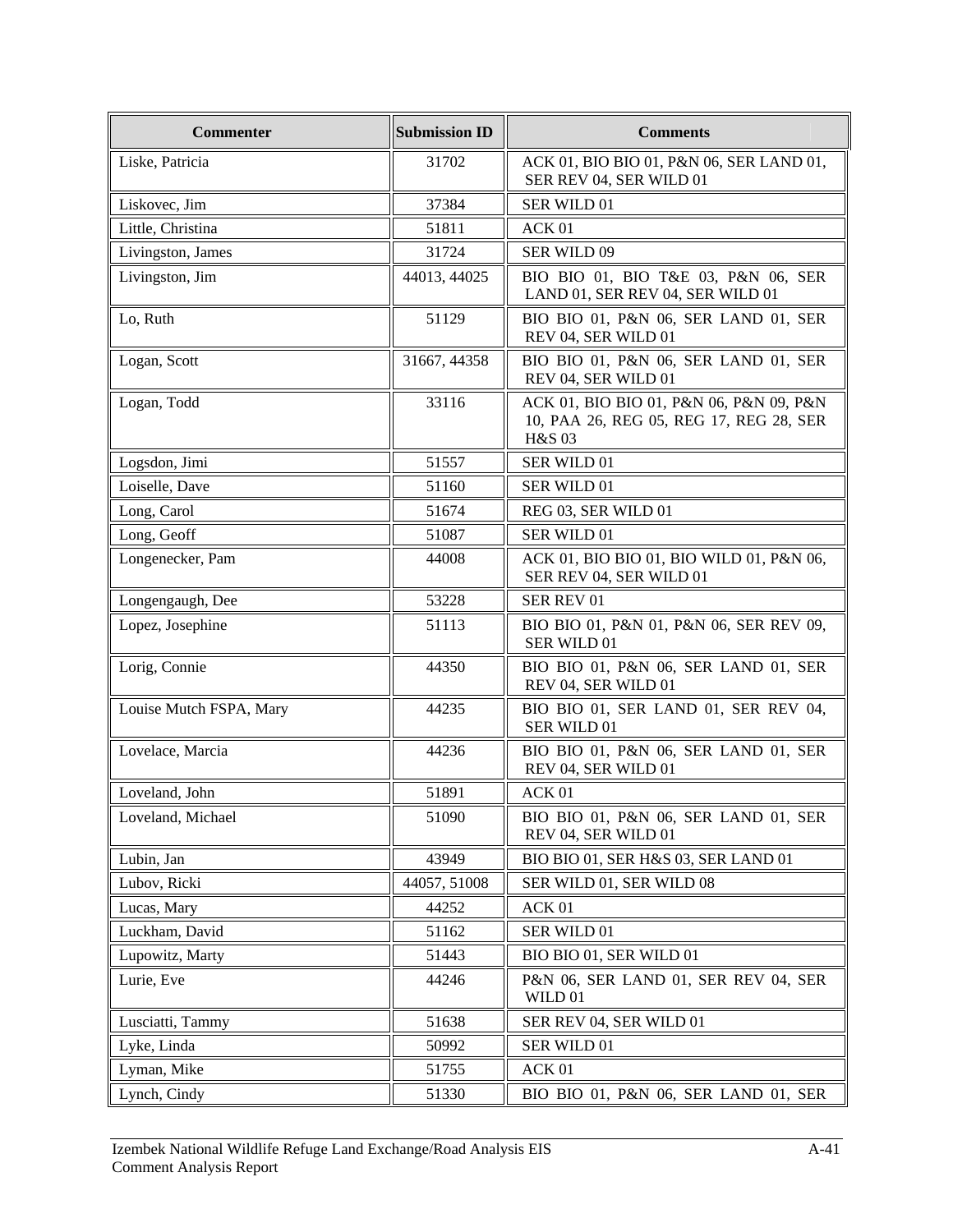| <b>Commenter</b>                                  | <b>Submission ID</b> | <b>Comments</b>                                                                                                                                                                                                                                                                                                                                                                                                                                                                                                                                                                                                                                                                                                                                                                                                                                                                                                                                                                                          |
|---------------------------------------------------|----------------------|----------------------------------------------------------------------------------------------------------------------------------------------------------------------------------------------------------------------------------------------------------------------------------------------------------------------------------------------------------------------------------------------------------------------------------------------------------------------------------------------------------------------------------------------------------------------------------------------------------------------------------------------------------------------------------------------------------------------------------------------------------------------------------------------------------------------------------------------------------------------------------------------------------------------------------------------------------------------------------------------------------|
|                                                   |                      | REV 04, SER WILD 01                                                                                                                                                                                                                                                                                                                                                                                                                                                                                                                                                                                                                                                                                                                                                                                                                                                                                                                                                                                      |
| Lynch-Bobbitt, Tammy                              | 51611                | SER WILD 09                                                                                                                                                                                                                                                                                                                                                                                                                                                                                                                                                                                                                                                                                                                                                                                                                                                                                                                                                                                              |
| Lyon, Marsha                                      | 51297                | BIO BIO 01, P&N 06, SER LAND 01, SER<br>REV 04, SER WILD 01                                                                                                                                                                                                                                                                                                                                                                                                                                                                                                                                                                                                                                                                                                                                                                                                                                                                                                                                              |
| Lyons, Dawn                                       | 52022                | BIO WILD 01, PAA 23, SER H&S 03, SER<br>ROAD <sub>11</sub>                                                                                                                                                                                                                                                                                                                                                                                                                                                                                                                                                                                                                                                                                                                                                                                                                                                                                                                                               |
| M, Jamie                                          | 90490                | ACK 01                                                                                                                                                                                                                                                                                                                                                                                                                                                                                                                                                                                                                                                                                                                                                                                                                                                                                                                                                                                                   |
| M., Suzanne                                       | 51567                | ACK 01                                                                                                                                                                                                                                                                                                                                                                                                                                                                                                                                                                                                                                                                                                                                                                                                                                                                                                                                                                                                   |
| M. Cobb, Sandra                                   | 51157                | BIO BIO 01, SER LAND 01, SER REV 04,<br>SER WILD 01                                                                                                                                                                                                                                                                                                                                                                                                                                                                                                                                                                                                                                                                                                                                                                                                                                                                                                                                                      |
| M. Henzi, Bernadette                              | 51734                | BIO BIO 01, P&N 06, SER LAND 01, SER<br>REV 04, SER WILD 01                                                                                                                                                                                                                                                                                                                                                                                                                                                                                                                                                                                                                                                                                                                                                                                                                                                                                                                                              |
| M. Macdonald, Angus                               | 44316                | BIO BIO 01, P&N 06, SER LAND 01, SER<br>REV 04, SER WILD 01                                                                                                                                                                                                                                                                                                                                                                                                                                                                                                                                                                                                                                                                                                                                                                                                                                                                                                                                              |
| Mabary, Brian                                     | 53099                | BIO BIO 01, SER REV 04                                                                                                                                                                                                                                                                                                                                                                                                                                                                                                                                                                                                                                                                                                                                                                                                                                                                                                                                                                                   |
| Mac Nish, Robert                                  | 37427                | P&N 06, SER REV 04, SER WILD 01                                                                                                                                                                                                                                                                                                                                                                                                                                                                                                                                                                                                                                                                                                                                                                                                                                                                                                                                                                          |
| Mace, Pat                                         | 44098                | ACK 01                                                                                                                                                                                                                                                                                                                                                                                                                                                                                                                                                                                                                                                                                                                                                                                                                                                                                                                                                                                                   |
| Mack, Candace                                     | 62881                | P&N 03, P&N 08, SER H&S 04                                                                                                                                                                                                                                                                                                                                                                                                                                                                                                                                                                                                                                                                                                                                                                                                                                                                                                                                                                               |
| Mack, Devan                                       | 62882                | P&N 03, P&N 08, SER H&S 02, SER H&S 07,<br><b>SER ROAD 14</b>                                                                                                                                                                                                                                                                                                                                                                                                                                                                                                                                                                                                                                                                                                                                                                                                                                                                                                                                            |
| Mack, Edward                                      | 51796                | SER H&S 04                                                                                                                                                                                                                                                                                                                                                                                                                                                                                                                                                                                                                                                                                                                                                                                                                                                                                                                                                                                               |
| Mack, Elaina                                      | 62883                | P&N 14, SER H&S 04                                                                                                                                                                                                                                                                                                                                                                                                                                                                                                                                                                                                                                                                                                                                                                                                                                                                                                                                                                                       |
| Mayor,<br>Mack, Henry                             | 51918                | HIST 01, P&N 03, P&N 08, PAA 12, SER EJ<br>01, SER LAND 11                                                                                                                                                                                                                                                                                                                                                                                                                                                                                                                                                                                                                                                                                                                                                                                                                                                                                                                                               |
| $\sigma f$<br>King<br>Cove<br>City<br>Mack, Henry | 51978                | ACK 01, BIO BIO 01, BIO FISH 02, BIO FISH<br>03, BIO FISH 06, BIO T&E 01, BIO T&E 02,<br>BIO T&E 04, BIO T&E 05, BIO VEG 04, BIO<br>WET 05, BIO WET 06, BIO WET 09, BIO<br>WET 10, BIO WILD 05, BIO WILD 11, BIO<br>WILD 12, BIO WILD 13, BIO WILD 14, BIO<br>WILD 15, BIO WILD 16, BIO WILD 17, BIO<br>WILD 18, BIO WILD 19, BIO WILD 23, BIO<br>WILD 24, BIO WILD 25, BIO WILD 26, BIO<br>WILD 28, BIO WILD 29, BIO WILD 30, BIO<br>WILD 31, BIO WILD 32, BIO WILD 34, BIO<br>WILD 35, BIO WILD 36, BIO WILD 37, BIO<br>WILD 38, BIO WILD 39, BIO WILD 40, BIO<br>WILD 41, BIO WILD 42, BIO WILD 43, BIO<br>WILD 44, BIO WILD 45, BIO WILD 46,<br>COOP 01, COOP 03, DATA 17, DATA 23,<br>DATA 26, EDI 01, EDI 02, EDI 03, EDI 04,<br>G2G 01, G2G 02, HIST 01, HIST 06, HIST 08,<br>IAM 02, IAM 04, IAM 05, IAM 06, IAM 07,<br>IAM 08, IAM 09, IAM 10, IAM 11, MIT 02,<br>MIT 03, MIT 04, MIT 11, MIT 12, MIT 13,<br>MIT 14, P&N 03, P&N 08, P&N 09, P&N 12,<br>PAA 07, PAA 10, PAA 11, PAA 13, PAA 14, |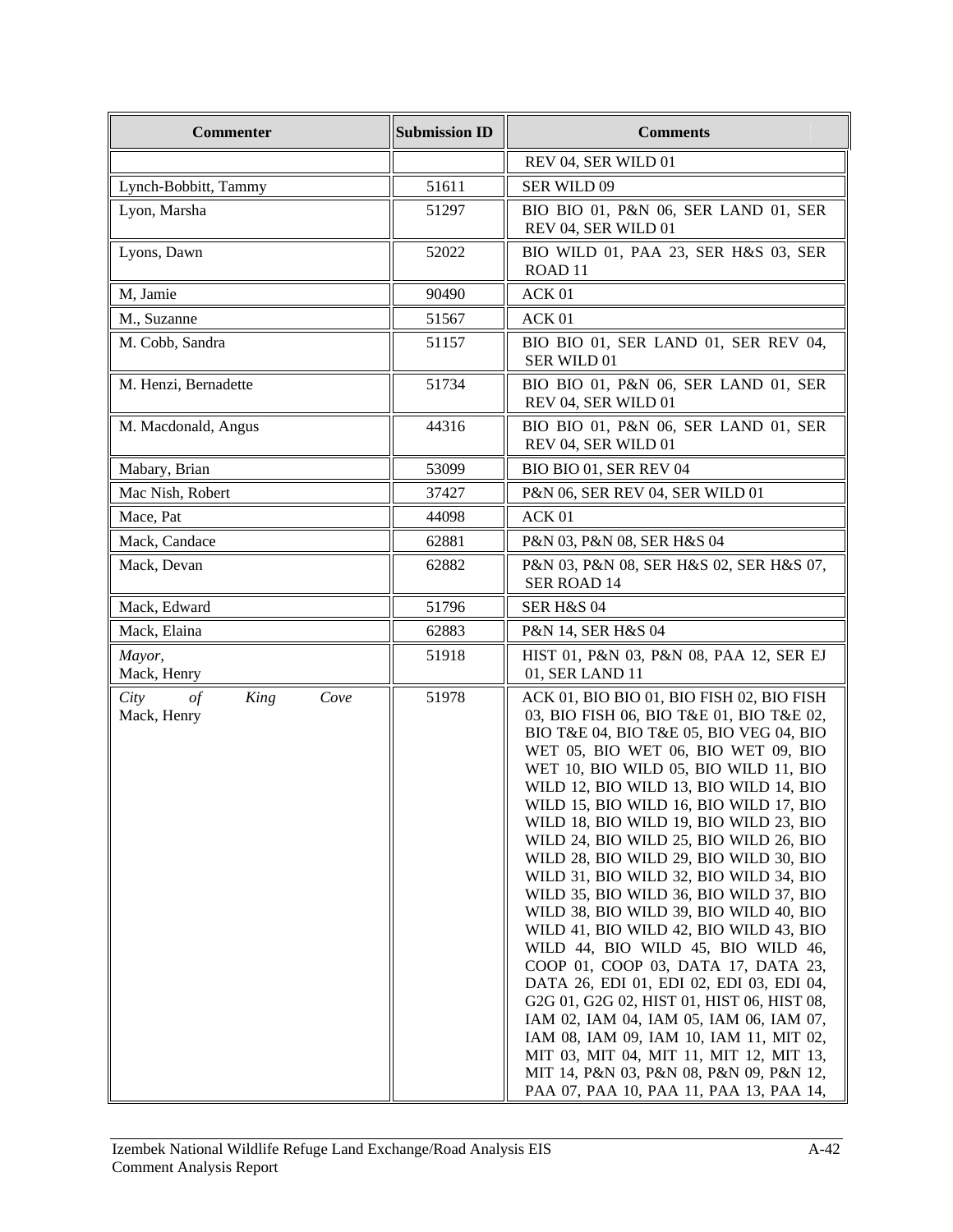| <b>Commenter</b>                                            | <b>Submission ID</b> | <b>Comments</b>                                                                                                                                                                                                                                                                                                                                                                                                                                                                                                                                                                                                                                                                                                                                                                                                                                                                                                                                                                                                                                                                                                                                                                                                                                                                                                                      |
|-------------------------------------------------------------|----------------------|--------------------------------------------------------------------------------------------------------------------------------------------------------------------------------------------------------------------------------------------------------------------------------------------------------------------------------------------------------------------------------------------------------------------------------------------------------------------------------------------------------------------------------------------------------------------------------------------------------------------------------------------------------------------------------------------------------------------------------------------------------------------------------------------------------------------------------------------------------------------------------------------------------------------------------------------------------------------------------------------------------------------------------------------------------------------------------------------------------------------------------------------------------------------------------------------------------------------------------------------------------------------------------------------------------------------------------------|
|                                                             |                      | PAA 22, PHY AQ 01, PHY AQ 03, PHY CON<br>01, PHY CON 06, PHY HYD 01, PHY HYD<br>04, PHY HYD 07, PHY PHY 01, PHY PHY<br>05, PHY PHY 06, REG 14, REG 15, REG 16,<br>SER ARC 01, SER ARC 02, SER CUL 04,<br>SER CUL 05, SER H&S 02, SER LAND 01,<br>SER LAND 05, SER LAND 06, SER LAND<br>08, SER LAND 11, SER LAND 13, SER<br>LAND 14, SER LAND 15, SER LAND 16,<br>SER LAND 19, SER LAND 20, SER LAND<br>22, SER REV 01, SER REV 05, SER ROAD<br>13, SER ROAD 14, SER ROAD 15, SER<br>ROAD 16, SER ROAD 17, SER ROAD 18,<br>SER ROAD 19, SER ROAD 20, SER ROAD<br>21, SER ROAD 22, SER ROAD 23, SER<br>ROAD 25, SER ROAD 32, SER SER 02, SER<br>SER 08, SER SER 09, SER SUB 01, SER SUB<br>03, SER SUB 04, SER SUB 05, SER WILD 06,<br>SER WILD 07, SER WILD 11                                                                                                                                                                                                                                                                                                                                                                                                                                                                                                                                                                       |
| Mack, Jersey                                                | 62884                | ACK 01                                                                                                                                                                                                                                                                                                                                                                                                                                                                                                                                                                                                                                                                                                                                                                                                                                                                                                                                                                                                                                                                                                                                                                                                                                                                                                                               |
| Mack, Memphis                                               | 62885                | ACK 01                                                                                                                                                                                                                                                                                                                                                                                                                                                                                                                                                                                                                                                                                                                                                                                                                                                                                                                                                                                                                                                                                                                                                                                                                                                                                                                               |
| <b>Aleutians</b><br>East<br><b>Borough</b><br>Mack, Stanley | 51978                | ACK 01, BIO BIO 01, BIO FISH 02, BIO FISH<br>03, BIO FISH 06, BIO T&E 01, BIO T&E 02,<br>BIO T&E 04, BIO T&E 05, BIO VEG 04, BIO<br>WET 05, BIO WET 06, BIO WET 09, BIO<br>WET 10, BIO WILD 05, BIO WILD 11, BIO<br>WILD 12, BIO WILD 13, BIO WILD 14, BIO<br>WILD 15, BIO WILD 16, BIO WILD 17, BIO<br>WILD 18, BIO WILD 19, BIO WILD 23, BIO<br>WILD 24, BIO WILD 25, BIO WILD 26, BIO<br>WILD 28, BIO WILD 29, BIO WILD 30, BIO<br>WILD 31, BIO WILD 32, BIO WILD 34, BIO<br>WILD 35, BIO WILD 36, BIO WILD 37, BIO<br>WILD 38, BIO WILD 39, BIO WILD 40, BIO<br>WILD 41, BIO WILD 42, BIO WILD 43, BIO<br>WILD 44, BIO WILD 45, BIO WILD 46,<br>COOP 01, COOP 03, DATA 17, DATA 23,<br>DATA 26, EDI 01, EDI 02, EDI 03, EDI 04,<br>G2G 01, G2G 02, HIST 01, HIST 06, HIST 08,<br>IAM 02, IAM 04, IAM 05, IAM 06, IAM 07,<br>IAM 08, IAM 09, IAM 10, IAM 11, MIT 02,<br>MIT 03, MIT 04, MIT 11, MIT 12, MIT 13,<br>MIT 14, P&N 03, P&N 08, P&N 09, P&N 12,<br>PAA 07, PAA 10, PAA 11, PAA 13, PAA 14,<br>PAA 22, PHY AQ 01, PHY AQ 03, PHY CON<br>01, PHY CON 06, PHY HYD 01, PHY HYD<br>04, PHY HYD 07, PHY PHY 01, PHY PHY<br>05, PHY PHY 06, REG 14, REG 15, REG 16,<br>SER ARC 01, SER ARC 02, SER CUL 04,<br>SER CUL 05, SER H&S 02, SER LAND 01,<br>SER LAND 05, SER LAND 06, SER LAND<br>08, SER LAND 11, SER LAND 13, SER |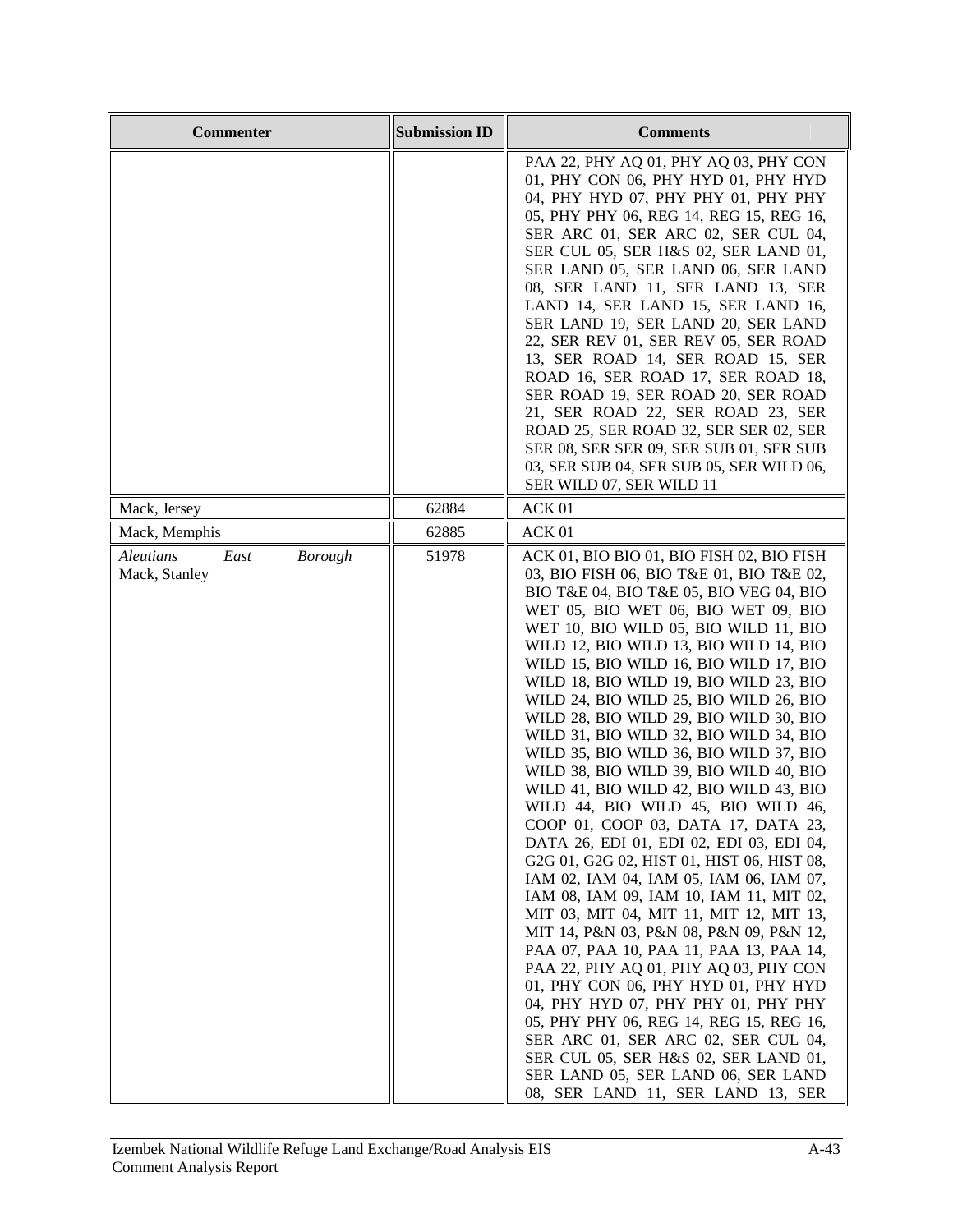| <b>Commenter</b>        | <b>Submission ID</b> | <b>Comments</b>                                                                                                                                                                                                                                                                                                                                                                                                                    |
|-------------------------|----------------------|------------------------------------------------------------------------------------------------------------------------------------------------------------------------------------------------------------------------------------------------------------------------------------------------------------------------------------------------------------------------------------------------------------------------------------|
|                         |                      | LAND 14, SER LAND 15, SER LAND 16,<br>SER LAND 19, SER LAND 20, SER LAND<br>22, SER REV 01, SER REV 05, SER ROAD<br>13, SER ROAD 14, SER ROAD 15, SER<br>ROAD 16, SER ROAD 17, SER ROAD 18,<br>SER ROAD 19, SER ROAD 20, SER ROAD<br>21, SER ROAD 22, SER ROAD 23, SER<br>ROAD 25, SER ROAD 32, SER SER 02, SER<br>SER 08, SER SER 09, SER SUB 01, SER SUB<br>03, SER SUB 04, SER SUB 05, SER WILD 06,<br>SER WILD 07, SER WILD 11 |
| Mack, Jr., Joseph       | 62880                | ACK 01                                                                                                                                                                                                                                                                                                                                                                                                                             |
| MacKay, Leslie          | 51503                | BIO BIO 01, P&N 06, SER LAND 01, SER<br>WILD 02                                                                                                                                                                                                                                                                                                                                                                                    |
| MacKay, Ulrike          | 44105                | BIO BIO 01, P&N 06, SER LAND 01, SER<br>REV 04, SER WILD 01                                                                                                                                                                                                                                                                                                                                                                        |
| Mackey, Claudia         | 37372                | BIO BIO 01, SER LAND 01, SER REV 04                                                                                                                                                                                                                                                                                                                                                                                                |
| MacKinnon, Genevieve    | 51599                | BIO BIO 01, SER LAND 01, SER REV 04,<br>SER WILD 01                                                                                                                                                                                                                                                                                                                                                                                |
| MacNeil, Kay            | 53331                | <b>BIO WILD 01</b>                                                                                                                                                                                                                                                                                                                                                                                                                 |
| MacPherson, Bob         | 51054                | ACK 01                                                                                                                                                                                                                                                                                                                                                                                                                             |
| Maddalena, Cinzia       | 44267                | BIO BIO 01, P&N 06, SER LAND 01, SER<br>REV 04, SER WILD 01                                                                                                                                                                                                                                                                                                                                                                        |
| Magnin, Didi            | 51327                | <b>REG 03</b>                                                                                                                                                                                                                                                                                                                                                                                                                      |
| Maher, Linda            | 51032                | BIO BIO 02, P&N 06, SER WILD 01, SER<br>WILD 02                                                                                                                                                                                                                                                                                                                                                                                    |
| Mahrt, Jack             | 53073                | <b>BIO WILD 01</b>                                                                                                                                                                                                                                                                                                                                                                                                                 |
| Mains, Phyllis          | 51084                | P&N 06, P&N 11, PAA 02, REG 01, SER REV<br>09, SER WILD 09                                                                                                                                                                                                                                                                                                                                                                         |
| Mainwaring, Edward      | 44107                | SER WILD 09                                                                                                                                                                                                                                                                                                                                                                                                                        |
| Majors, Shirley         | 53268                | SER WILD 09                                                                                                                                                                                                                                                                                                                                                                                                                        |
| Malarney, Holly F.      | 52317                | P&N 11                                                                                                                                                                                                                                                                                                                                                                                                                             |
| Malina, Matthew         | 44135                | ACK 01                                                                                                                                                                                                                                                                                                                                                                                                                             |
| Mallika, Henry          | 37429                | BIO BIO 01, P&N 06, SER LAND 01, SER<br>WILD 01                                                                                                                                                                                                                                                                                                                                                                                    |
| Maloney-Brown, Patricia | 51418                | BIO BIO 01, P&N 06, SER LAND 01, SER<br>REV 04, SER WILD 01                                                                                                                                                                                                                                                                                                                                                                        |
| Mandell-Rice, Bonnie    | 51786                | BIO BIO 01, P&N 06, SER LAND 01, SER<br>REV 04, SER WILD 01                                                                                                                                                                                                                                                                                                                                                                        |
| Mang, J.D.              | 51685                | SER WILD 01                                                                                                                                                                                                                                                                                                                                                                                                                        |
| Mann, Barbara           | 44217                | ACK 01                                                                                                                                                                                                                                                                                                                                                                                                                             |
| Mannchen, Brandt        | 43953                | P&N 06, SER LAND 01, SER REV 04, SER<br>WILD 08                                                                                                                                                                                                                                                                                                                                                                                    |
| Manzer, Dennis          | 51171                | ACK 01                                                                                                                                                                                                                                                                                                                                                                                                                             |
| Marc, David             | 44070                | ACK 01                                                                                                                                                                                                                                                                                                                                                                                                                             |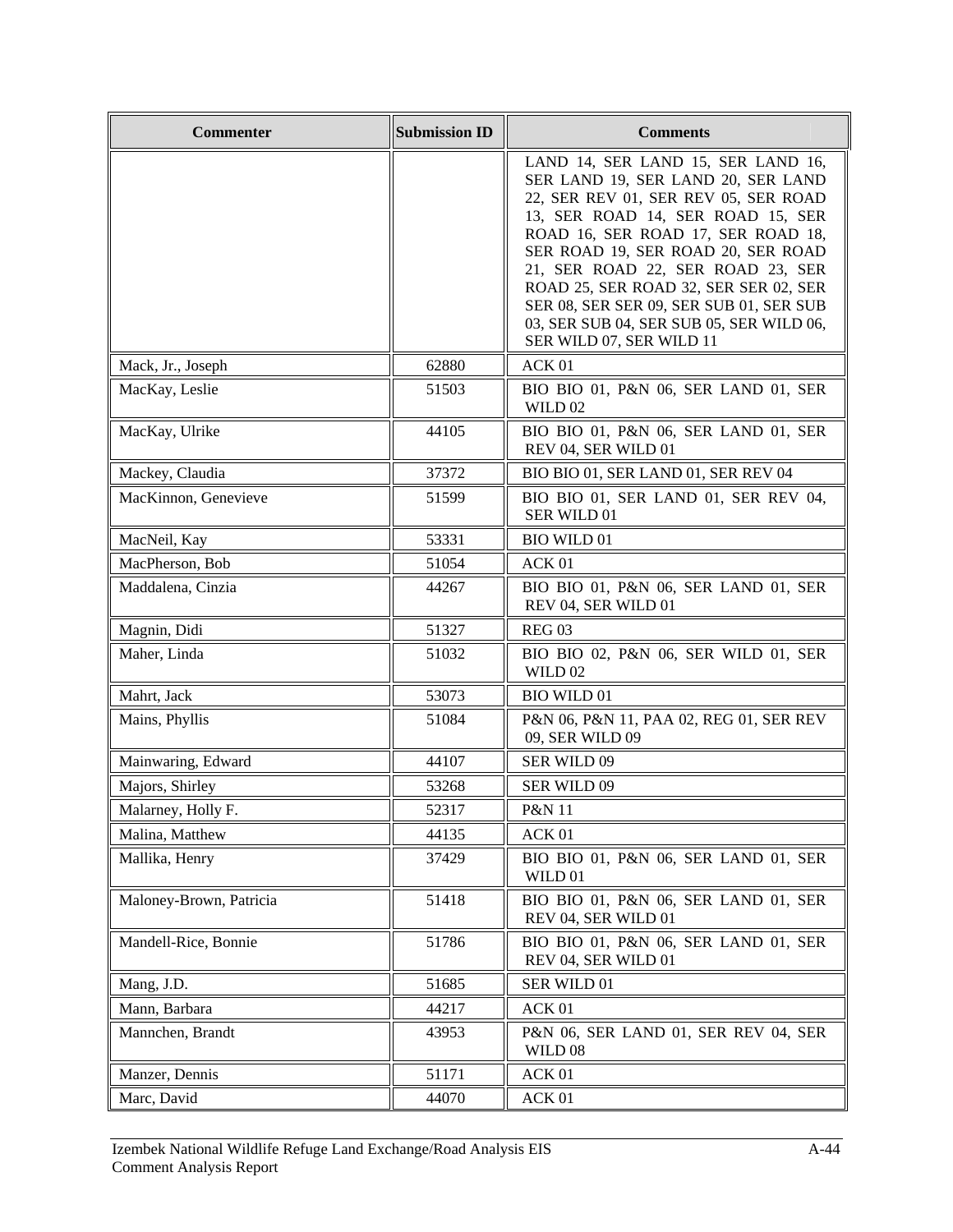| <b>Commenter</b>                                | <b>Submission ID</b>   | <b>Comments</b>                                                           |
|-------------------------------------------------|------------------------|---------------------------------------------------------------------------|
| Marco, Stephanie                                | 44337                  | SER WILD 01                                                               |
| Marcus, Syd                                     | 51256                  | SER WILD 01                                                               |
| Marie Fetch, Elena                              | 51403                  | BIO BIO 01, P&N 06, SER REV 04, SER<br>WILD 01                            |
| Marin, Dick                                     | 51149                  | BIO BIO 01, P&N 06, SER LAND 01, SER<br>REV 04, SER WILD 01               |
| Marin, M                                        | 51165                  | BIO BIO 01, P&N 06, SER LAND 01, SER<br>REV 04, SER WILD 01               |
| Maron-Friend, Judith                            | 43993                  | BIO BIO 01, P&N 06, SER LAND 01, SER<br>REV 04, SER WILD 01               |
| Old Harbor Native<br>Corporation<br>Marrs, Carl | 51759                  | P&N 13, SER H&S 02, SER H&S 04, SER<br>LAND <sub>06</sub>                 |
| Marschner, Jamie                                | 43992                  | BIO BIO 01, P&N 06, SER LAND 01, SER<br>WILD 01                           |
| Marshall, Rick                                  | 44083                  | SER LAND 01, SER WILD 01                                                  |
| Martin, Brad                                    | 52918                  | P&N 11, SER REV 04                                                        |
| Martin, Drew                                    | 31699, 46430,<br>51983 | BIO BIO 01, P&N 01, P&N 02, P&N 06, REG<br>02, SER REV 09, SER WILD 01    |
| Martin, Drew                                    | 51651                  | BIO BIO 01, P&N 06, SER LAND 01, SER<br>REV 04, SER WILD 01               |
| Mastracchio, Giovanni                           | 37424                  | BIO BIO 01, P&N 06, SER LAND 01, SER<br>REV 04, SER WILD 01               |
| Matilda, Essig                                  | 37358                  | SER LAND 01                                                               |
| Matinjussi, Valarie                             | 51886                  | P&N 02                                                                    |
| Matthews, Kathie                                | 44168                  | ACK 01                                                                    |
| Mattiello, Tricia                               | 44024                  | BIO BIO 01, P&N 06, SER LAND 01, SER<br>REV 04, SER WILD 01               |
| Mauer, Fran                                     | 33114                  | REG <sub>01</sub>                                                         |
| Mayer, Joe                                      | 44015                  | BIO BIO 01, P&N 06, SER LAND 01, SER<br>REV 04, SER WILD 01               |
| Mayo, Gail                                      | 31739                  | BIO BIO 01, P&N 01, SER WILD 09                                           |
| Mazik, Kim                                      | 51580                  | BIO BIO 01, P&N 06, SER LAND 01, SER<br>REV 04, SER WILD 01               |
| Mazzoni, Joseph                                 | 52038                  | P&N 06, REG 02, REG 05                                                    |
| McAleenan, Marian                               | 51345                  | ACK 01                                                                    |
| McArthur, Steve                                 | 51312                  | SER WILD 02                                                               |
| McCall, Chuck                                   | 51706                  | BIO BIO 01, P&N 06, SER LAND 01, SER<br>REV 04, SER WILD 02               |
| McCargo, David                                  | 52024                  | REG 22, SER LAND 04, SER LAND 18, SER<br>REV 01, SER ROAD 26, SER WILD 02 |
| Mccleary, Harriet                               | 44082, 45793           | BIO BIO 01, P&N 06, SER LAND 01, SER<br>REV 04, SER REV 09, SER WILD 01   |
| McClure, Craig                                  | 31708                  | <b>BIO WILD 01</b>                                                        |
| McClurg, Daviann                                | 44349                  | BIO BIO 01, P&N 06, SER LAND 01, SER                                      |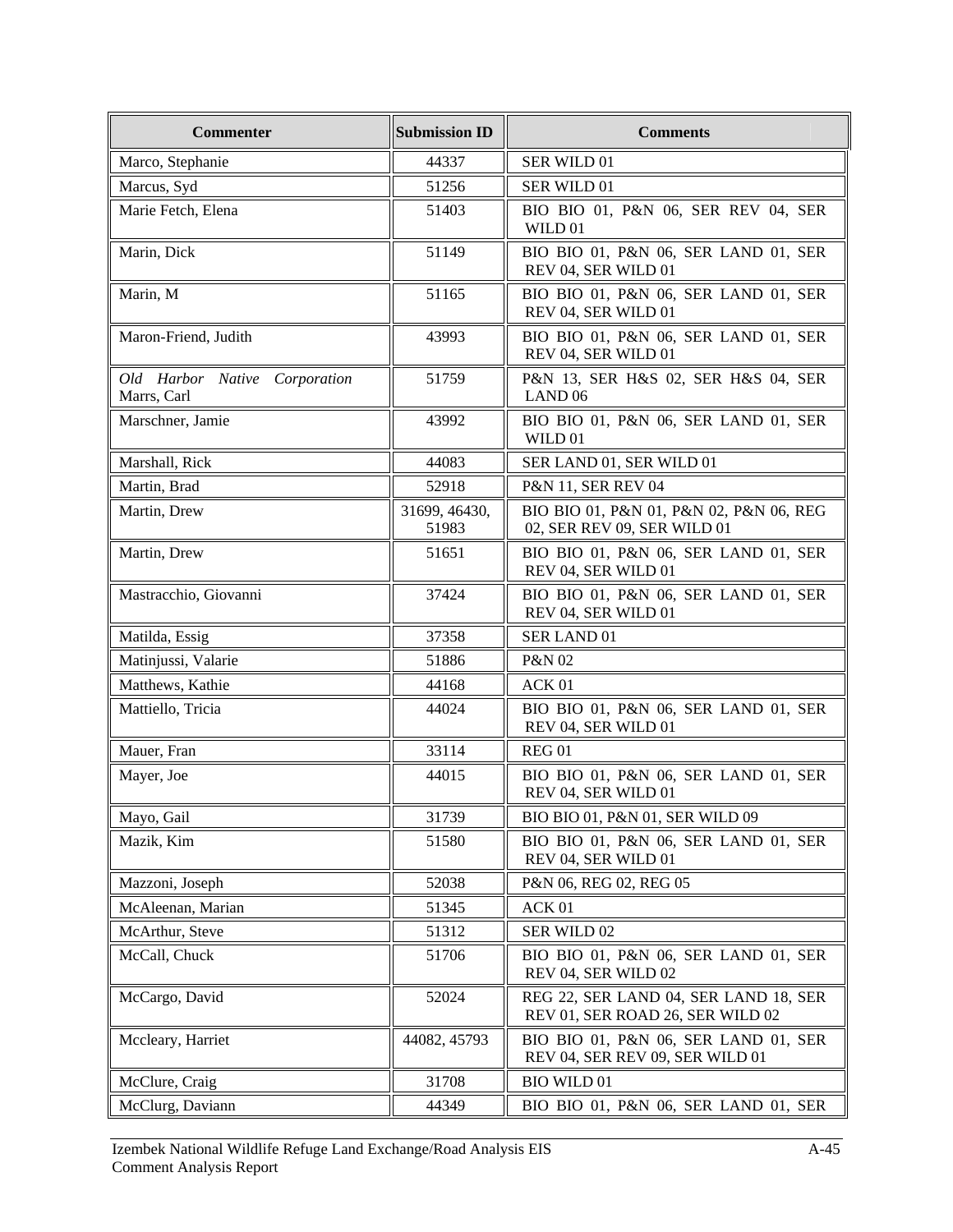| <b>Commenter</b>                                          | <b>Submission ID</b> | <b>Comments</b>                                                          |
|-----------------------------------------------------------|----------------------|--------------------------------------------------------------------------|
|                                                           |                      | REV 04, SER WILD 01                                                      |
| McCoy, Hazel                                              | 44335                | BIO BIO 01, P&N 06, SER LAND 01, SER<br>REV 04, SER WILD 01              |
| McCrary, Richard                                          | 51694                | ACK 01                                                                   |
| McCulloch, Norma                                          | 49960, 51556         | ACK 01, BIO BIO 01, P&N 06, SER REV 09,<br>SER WILD 01                   |
| McDonald, Barbara                                         | 51282                | BIO BIO 01, P&N 06, SER LAND 01, SER<br>REV 04, SER WILD 01              |
| Run<br>Seafood<br>Ocean<br>McDonald, John                 | 52037                | ACK 01                                                                   |
| McGill, Ann                                               | 51577                | BIO BIO 01, SER LAND 01, SER REV 04,<br>SER WILD 01                      |
| McGillian, Micky                                          | 31719                | BIO BIO 01, P&N 06, SER LAND 01, SER<br>REV 04, SER WILD 01              |
| McGinnis, Martha                                          | 44268                | ACK 01                                                                   |
| Tayagungin<br><b>Tribe</b><br>Qagan<br>McGlashan, Rayette | 52028                | BIO WILD 29, SER CUL 03, SER H&S 04,<br>SER REV 09                       |
| McGowan, Wendy                                            | 37428                | BIO BIO 01, P&N 06, SER LAND 01, SER<br>REV 04, SER WILD 01              |
| McHenry, Ruth                                             | 52337                | ACK 01                                                                   |
| McKennon, Mark                                            | 31746                | BIO WILD 01, P&N 01, SER REV 09                                          |
| McLaughlin, Christopher                                   | 51379                | BIO BIO 01, SER LAND 01, SER REV 09,<br>SER WILD 01                      |
| Mclaughlin, Eric                                          | 32691, 43999         | BIO BIO 01, REG 03, SER WILD 01, SER<br>WILD 09                          |
| McLaughlin, Sigrid                                        | 31621                | ACK 01, P&N 01, SER LAND 01, SER REV<br>01, SER WILD 01                  |
| McLean, Sarah                                             | 51843                | P&N 06, SER LAND 01, SER REV 04, SER<br>WILD 01                          |
| McMahon, Mary                                             | 43986                | BIO BIO 01                                                               |
| McMurray, Karen                                           | 51226                | REG 03, SER WILD 01                                                      |
| Mcmurtry, Rian                                            | 52304                | REG <sub>03</sub>                                                        |
| McNamara, Karla                                           | 53063                | BIO BIO 02                                                               |
| Lagoon<br>Council<br>Nelson<br>Tribal<br>McNeley, Mark    | 50986                | BIO WILD 03, MIT 06, P&N 03, SER H&S 01                                  |
| McNicholas, Tom                                           | 31738                | SER LAND 03, SER ROAD 26, SER WILD 01                                    |
| Mead, whitt                                               | 52046                | SER REV 09                                                               |
| Medeiros, Patricia                                        | 43975                | BIO BIO 01, P&N 06, SER LAND 01, SER<br>REV 04, SER WILD 01, SER WILD 09 |
| Meier, Joel                                               | 51387                | SER WILD 01, SER WILD 02                                                 |
| Meisner, Lora                                             | 44123                | BIO BIO 01, P&N 06, SER LAND 01, SER<br>REV 04, SER WILD 01              |
| Mellors, Colleen                                          | 52916                | SER REV 09                                                               |
| Merkel, Alison                                            | 51800                | BIO BIO 01, P&N 06, SER LAND 01, SER                                     |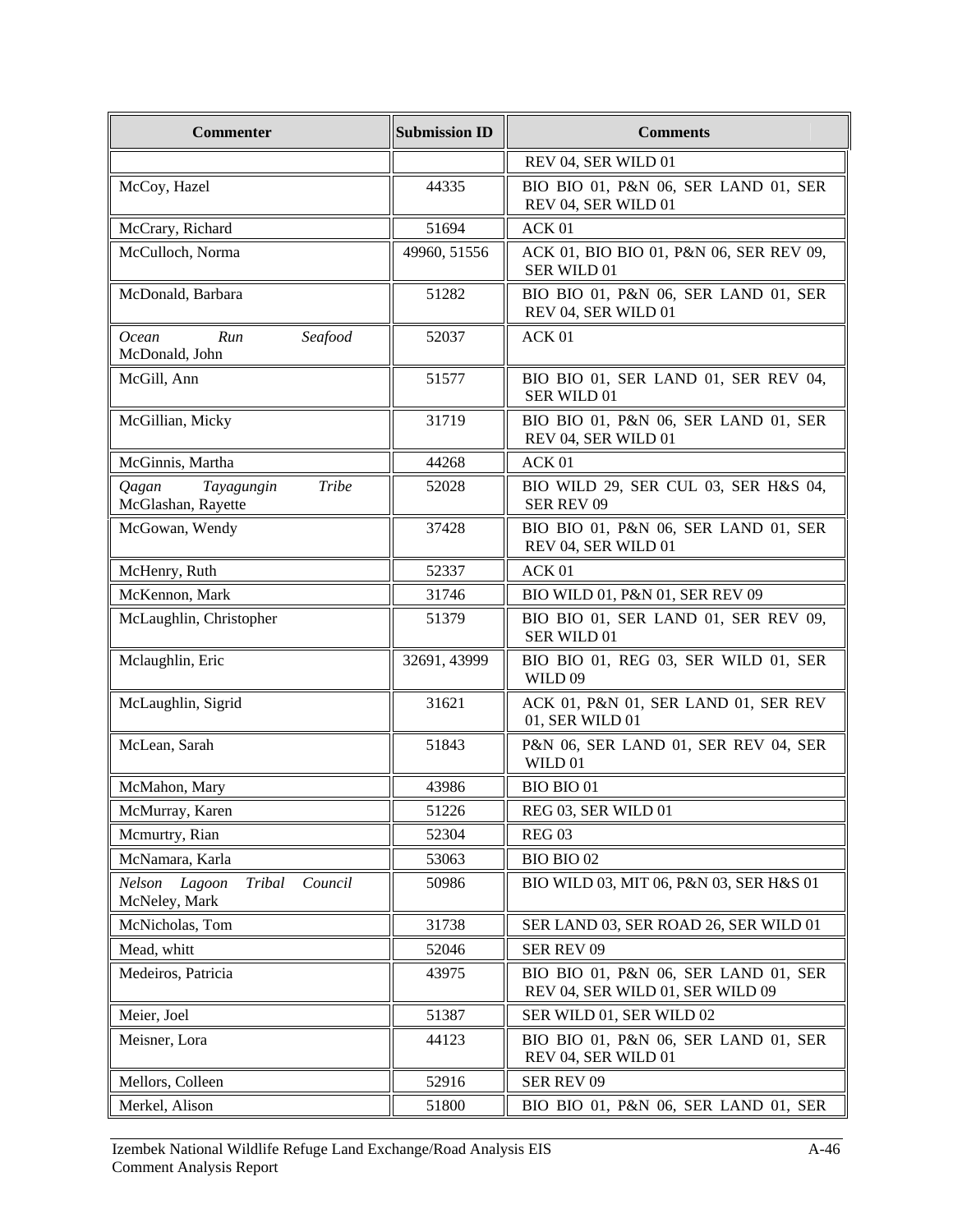| <b>Commenter</b>                                                | <b>Submission ID</b>   | <b>Comments</b>                                                                                                                                                                                                                                                                                                                                                                                                                                                                                                                                                                                                                                                                                                            |
|-----------------------------------------------------------------|------------------------|----------------------------------------------------------------------------------------------------------------------------------------------------------------------------------------------------------------------------------------------------------------------------------------------------------------------------------------------------------------------------------------------------------------------------------------------------------------------------------------------------------------------------------------------------------------------------------------------------------------------------------------------------------------------------------------------------------------------------|
|                                                                 |                        | REV 04, SER WILD 01                                                                                                                                                                                                                                                                                                                                                                                                                                                                                                                                                                                                                                                                                                        |
| Merrill, Bill                                                   | 44046                  | BIO BIO 01, SER WILD 01                                                                                                                                                                                                                                                                                                                                                                                                                                                                                                                                                                                                                                                                                                    |
| Messino, Dina                                                   | 51948                  | BIO BIO 01, P&N 06, SER LAND 01, SER<br>REV 04, SER WILD 01                                                                                                                                                                                                                                                                                                                                                                                                                                                                                                                                                                                                                                                                |
| Metz, Janice                                                    | 51270                  | BIO BIO 01, P&N 06, SER LAND 01, SER<br>REV 04, SER WILD 01                                                                                                                                                                                                                                                                                                                                                                                                                                                                                                                                                                                                                                                                |
| Meuer, Rita                                                     | 51475                  | ACK 01                                                                                                                                                                                                                                                                                                                                                                                                                                                                                                                                                                                                                                                                                                                     |
| Meyer, Christina                                                | 51366                  | ACK 01                                                                                                                                                                                                                                                                                                                                                                                                                                                                                                                                                                                                                                                                                                                     |
| Meyer, Karen                                                    | 51522                  | BIO BIO 01, BIO WILD 01, SER LAND 01,<br>SER REV 04                                                                                                                                                                                                                                                                                                                                                                                                                                                                                                                                                                                                                                                                        |
| Mihalek, Jeannine                                               | 31654                  | SER WILD 01                                                                                                                                                                                                                                                                                                                                                                                                                                                                                                                                                                                                                                                                                                                |
| Mikelson, Gay                                                   | 51667                  | SER WILD 01                                                                                                                                                                                                                                                                                                                                                                                                                                                                                                                                                                                                                                                                                                                |
| Miles, John                                                     | 50990                  | BIO BIO 01, P&N 06, SER REV 04, SER<br>WILD 01, SER WILD 08                                                                                                                                                                                                                                                                                                                                                                                                                                                                                                                                                                                                                                                                |
| Miller, Ed                                                      | 32873, 44007,<br>48356 | BIO BIO 01, P&N 06, REG 03, SER REV 09,<br>SER WILD 01                                                                                                                                                                                                                                                                                                                                                                                                                                                                                                                                                                                                                                                                     |
| Miller, Fred                                                    | 52153                  | <b>SER REV 09</b>                                                                                                                                                                                                                                                                                                                                                                                                                                                                                                                                                                                                                                                                                                          |
| Miller, Jerre                                                   | 52738                  | BIO BIO 01                                                                                                                                                                                                                                                                                                                                                                                                                                                                                                                                                                                                                                                                                                                 |
| Alaska<br>Wilderness<br>League<br>Miller, Kristen               | 51760                  | BIO T&E 01, BIO WET 02, BIO WET 04, BIO<br>WET 07, BIO WET 08, BIO WILD 01, BIO<br>WILD 04, BIO WILD 05, BIO WILD 06, BIO<br>WILD 08, BIO WILD 09, BIO WILD 24, BIO<br>WILD 26, BIO WILD 29, DATA 02, DATA<br>03, DATA 04, DATA 06, DATA 07, DATA<br>08, DATA 09, DATA 10, DATA 11, DATA<br>12, DATA 13, DATA 19, DATA 22, DATA<br>25, DATA 28, DATA 29, MIT 03, P&N 01,<br>P&N 07, PAA 02, PAA 07, PAA 08, PAA 21,<br>PHY AQ 02, PHY CON 04, PHY HYD 02,<br>PHY PHY 04, REG 01, REG 02, REG 03, REG<br>05, REG 07, REG 08, REG 10, REG 11, REG<br>12, SER LAND 01, SER LAND 04, SER<br>LAND 10, SER REV 02, SER REV 08, SER<br>ROAD 01, SER ROAD 07, SER SUB 01, SER<br>WILD 02, SER WILD 03, SER WILD 04, SER<br>WILD 05 |
| Miller, Laura                                                   | 51895                  | P&N 05, SER REV 09, SER WILD 01                                                                                                                                                                                                                                                                                                                                                                                                                                                                                                                                                                                                                                                                                            |
| Miller, Linda                                                   | 51306                  | BIO BIO 01, P&N 06, SER LAND 01, SER<br>REV 04, SER WILD 01                                                                                                                                                                                                                                                                                                                                                                                                                                                                                                                                                                                                                                                                |
| Northern<br>Alaska<br>Environmental<br>Center<br>Miller, Pamela | 51760                  | BIO T&E 01, BIO WET 02, BIO WET 04, BIO<br>WET 07, BIO WET 08, BIO WILD 01, BIO<br>WILD 04, BIO WILD 05, BIO WILD 06, BIO<br>WILD 08, BIO WILD 09, BIO WILD 24, BIO<br>WILD 26, BIO WILD 29, DATA 02, DATA<br>03, DATA 04, DATA 06, DATA 07, DATA<br>08, DATA 09, DATA 10, DATA 11, DATA<br>12, DATA 13, DATA 19, DATA 22, DATA<br>25, DATA 28, DATA 29, MIT 03, P&N 01,                                                                                                                                                                                                                                                                                                                                                   |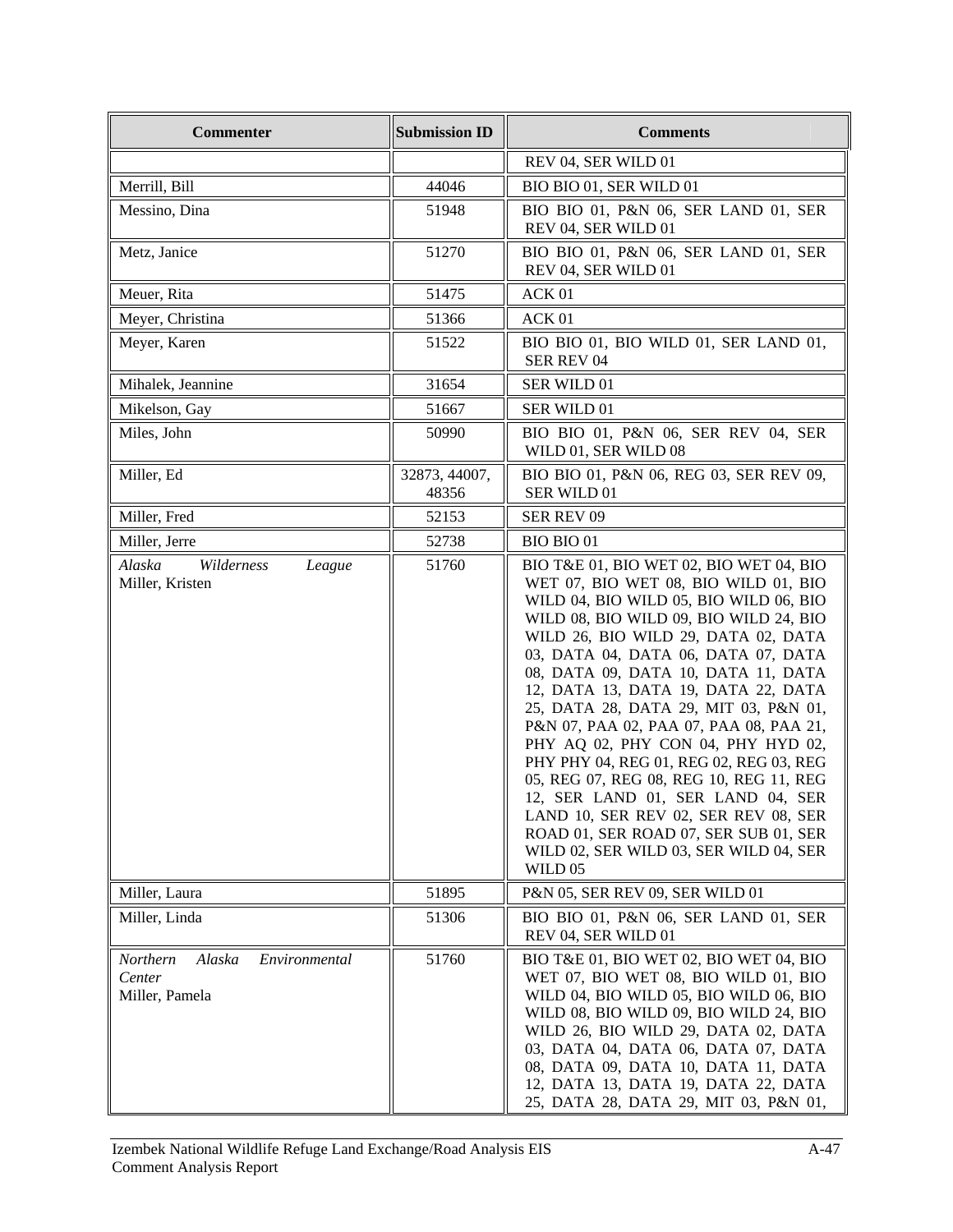| <b>Commenter</b>                                                  | <b>Submission ID</b> | <b>Comments</b>                                                                                                                                                                                                                                                                                                                                |
|-------------------------------------------------------------------|----------------------|------------------------------------------------------------------------------------------------------------------------------------------------------------------------------------------------------------------------------------------------------------------------------------------------------------------------------------------------|
|                                                                   |                      | P&N 07, PAA 02, PAA 07, PAA 08, PAA 21,<br>PHY AQ 02, PHY CON 04, PHY HYD 02,<br>PHY PHY 04, REG 01, REG 02, REG 03, REG<br>05, REG 07, REG 08, REG 10, REG 11, REG<br>12, SER LAND 01, SER LAND 04, SER<br>LAND 10, SER REV 02, SER REV 08, SER<br>ROAD 01, SER ROAD 07, SER SUB 01, SER<br>WILD 02, SER WILD 03, SER WILD 04, SER<br>WILD 05 |
| Miller, Priscilla                                                 | 52034                | P&N 03, SER H&S 02                                                                                                                                                                                                                                                                                                                             |
| Mills, K                                                          | 43962                | BIO BIO 01, P&N 06, SER LAND 01, SER<br>REV 04, SER WILD 01                                                                                                                                                                                                                                                                                    |
| Mills, Melva                                                      | 43966                | BIO BIO 01, SER REV 04, SER WILD 01,<br>SER WILD 02                                                                                                                                                                                                                                                                                            |
| Media<br><b>Services</b><br>LLC<br><i>Impulse</i><br>Miner, James | 51007                | <b>P&amp;N 01</b>                                                                                                                                                                                                                                                                                                                              |
| LLC<br><b>Moss</b><br>Cape<br>Miner, James                        | 51236                | ACK 01                                                                                                                                                                                                                                                                                                                                         |
| Mink, Dan                                                         | 51164                | SER WILD 01                                                                                                                                                                                                                                                                                                                                    |
| Minn, Beverly                                                     | 44294                | ACK 01                                                                                                                                                                                                                                                                                                                                         |
| Mirich, Dee                                                       | 81745                | ACK 01                                                                                                                                                                                                                                                                                                                                         |
| Mitchel, John                                                     | 51509                | P&N 02, SER LAND 01, SER REV 09, SER<br>WILD 01                                                                                                                                                                                                                                                                                                |
| Mittig, Paul                                                      | 51646                | SER WILD 02                                                                                                                                                                                                                                                                                                                                    |
| Mjos, Peter                                                       | 52043                | ACK 01, PAA 05, PAA 15, PAA 17, REG 01,<br>SER H&S 03, SER H&S 08, SER REV 04,<br>SER REV 08, SER ROAD 01                                                                                                                                                                                                                                      |
| Mobeck, Ethan                                                     | 62886                | ACK <sub>01</sub>                                                                                                                                                                                                                                                                                                                              |
| Moiseyev, Maya                                                    | 51117                | BIO BIO 01, P&N 06, SER LAND 01, SER<br>REV 04, SER WILD 01                                                                                                                                                                                                                                                                                    |
| Moller, Cecilia                                                   | 51429                | BIO BIO 01, SER LAND 01, SER WILD 01                                                                                                                                                                                                                                                                                                           |
| Monroe, Gloria                                                    | 51631                | SER WILD 01                                                                                                                                                                                                                                                                                                                                    |
| Montapert, Anthony                                                | 31714                | ACK 01                                                                                                                                                                                                                                                                                                                                         |
| Montapert, Anthony                                                | 44023                | ACK 01                                                                                                                                                                                                                                                                                                                                         |
| Montgomery, A.                                                    | 44054                | BIO BIO 01, SER REV 04                                                                                                                                                                                                                                                                                                                         |
| Moody, Mark                                                       | 51183                | ACK 01                                                                                                                                                                                                                                                                                                                                         |
| Mooney, Letitia                                                   | 44018                | BIO BIO 01, P&N 06, SER LAND 01, SER<br>REV 04, SER WILD 01                                                                                                                                                                                                                                                                                    |
| Moorehead, Lisa                                                   | 51708                | BIO WILD 01, DATA 15, P&N 06, P&N 07,<br>P&N 11, REG 03, SER LAND 01, SER ROAD<br>06, SER WILD 02                                                                                                                                                                                                                                              |
| Moorhead, Ruth                                                    | 65688                | ACK 01                                                                                                                                                                                                                                                                                                                                         |
| Moran, Hamilton                                                   | 37396                | SER WILD 09                                                                                                                                                                                                                                                                                                                                    |
| Moretti, Vicente                                                  | 51594                | ACK 01                                                                                                                                                                                                                                                                                                                                         |
| Morgan, Ed                                                        | 44347                | SER WILD 01                                                                                                                                                                                                                                                                                                                                    |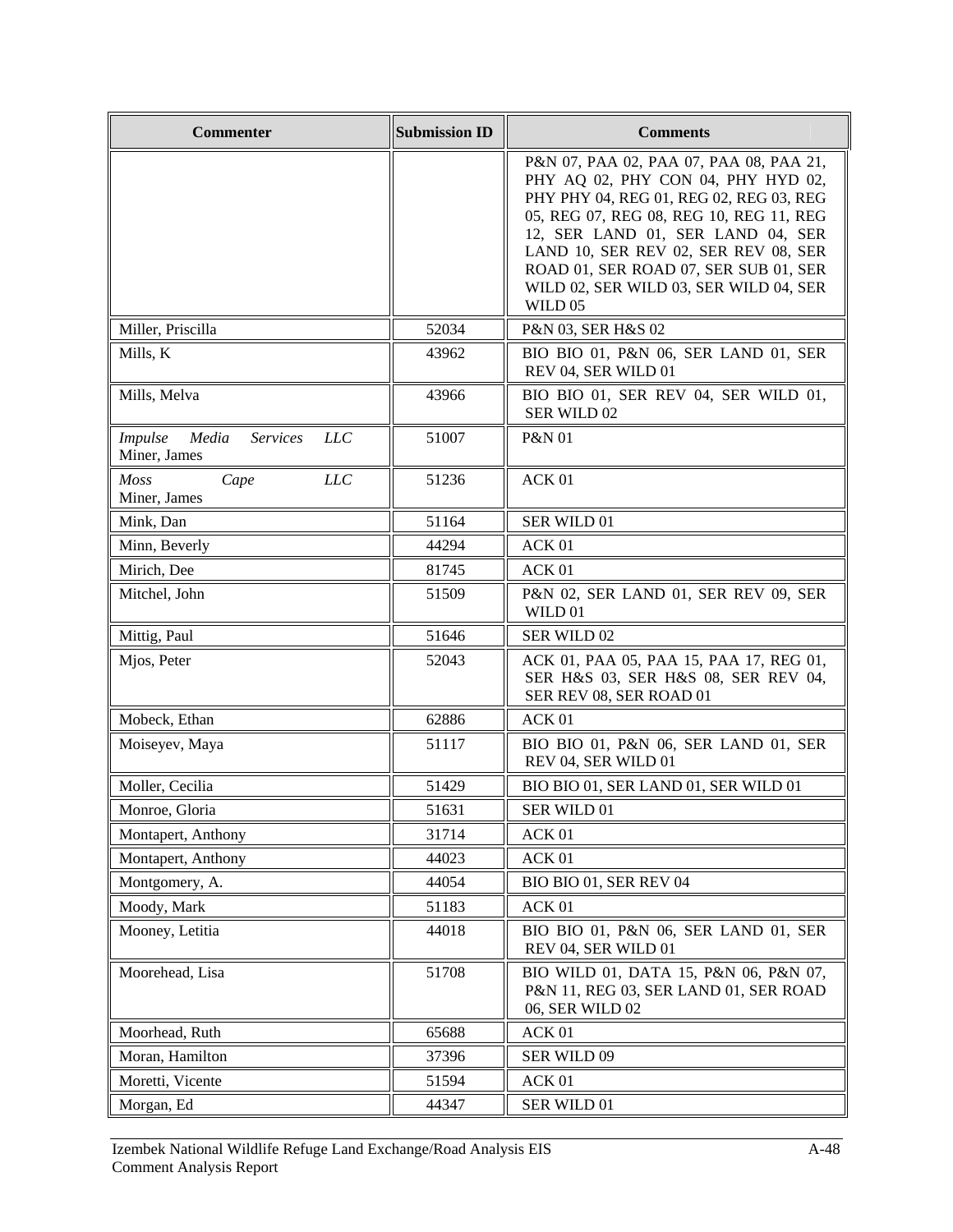| <b>Commenter</b>                                          | <b>Submission ID</b> | <b>Comments</b>                                                                         |
|-----------------------------------------------------------|----------------------|-----------------------------------------------------------------------------------------|
| Morgan, Faith                                             | 51298                | ACK 01                                                                                  |
| US Army Corps<br>Engineers<br>of<br>Morgan, Shannon       | 31762                | BIO WET 06, COOP 02, EDI 02, MIT 15, PAA<br>07, REG 07, SER REV 03                      |
| Morgan, Susan                                             | 51024                | BIO BIO 01, P&N 06, REG 03, SER REV 04,<br>SER WILD 01                                  |
| Morris, David                                             | 52008                | BIO WILD 03, PAA 22, SER H&S 04, SER<br>LAND 06, SER ROAD 15                            |
| Morris, Gail                                              | 31740                | ACK 01                                                                                  |
| Moss, Paul                                                | 31618                | ACK 01, BIO VEG 01, P&N 06, SER REV 04,<br>SER WILD 01                                  |
| Mostov, Elizabeth                                         | 51719                | P&N 02, SER REV 04                                                                      |
| Motheral, Dorothy                                         | 43974                | BIO BIO 01, P&N 06, SER WILD 02                                                         |
| Moyer, Ellen                                              | 51014                | BIO BIO 01, P&N 06, SER LAND 01, SER<br>REV 04, SER WILD 01                             |
| Mugglestone, Lindsay                                      | 51457                | ACK 01                                                                                  |
| Mulberry, Alice                                           | 44186                | P&N 06, SER LAND 01, SER REV 09, SER<br>WILD 02                                         |
| Mulder, Joel                                              | 44776, 51712         | BIO BIO 01, P&N 06, SER LAND 01, SER<br>REV 04, SER REV 09, SER WILD 01, SER<br>WILD 02 |
| munn, donald                                              | 51341                | SER WILD 01                                                                             |
| U.S.<br>Senate<br>Murkowski, Lisa                         | 51763                | BIO WILD 03, P&N 03, SER EJ 01, SER H&S<br>02, SER H&S 03, SER LAND 06                  |
| Murphy, William                                           | 44079                | ACK 01                                                                                  |
| Mutch, Mary                                               | 31711                | BIO BIO 01, P&N 06, SER LAND 01, SER<br>REV 04, SER WILD 01                             |
| N., Kari                                                  | 37359                | BIO BIO 01, P&N 06, SER LAND 01, SER<br>REV 04, SER WILD 01, SER WILD 02                |
| Nafziger, N                                               | 31610, 51175         | BIO BIO 01, P&N 06, SER REV 04, SER SUB<br>01, SER WILD 01                              |
| Nagel, Herbert                                            | 51115                | ACK 01                                                                                  |
| Nanson, Jade                                              | 62887                | SER H&S 04, SER H&S 07, SER ROAD 15                                                     |
| Narbutovskih, Paula                                       | 99127                | ACK 01                                                                                  |
| Nash, Jonathan                                            | 44359                | BIO BIO 01, P&N 06, SER LAND 01, SER<br>REV 04, SER WILD 01                             |
| Nedeau, James                                             | 51452                | BIO BIO 01, P&N 06, SER LAND 01, SER<br>REV 04, SER WILD 01                             |
| Neff, Jan                                                 | 51220, 51724         | P&N 02, SER WILD 01                                                                     |
| Neland, Mary                                              | 63988                | ACK 01                                                                                  |
| Nelligan, Amber                                           | 66531                | ACK 01                                                                                  |
| Nelson, Ellen                                             | 51701                | SER WILD 01, SER WILD 02                                                                |
| Nelson Lagoon<br>and False Pass,<br><b>Public Meeting</b> | 52023                | BIO WILD 01, IAM 01, SER WILD 10                                                        |
| Nenon, Eloise                                             | 51795                | ACK 01                                                                                  |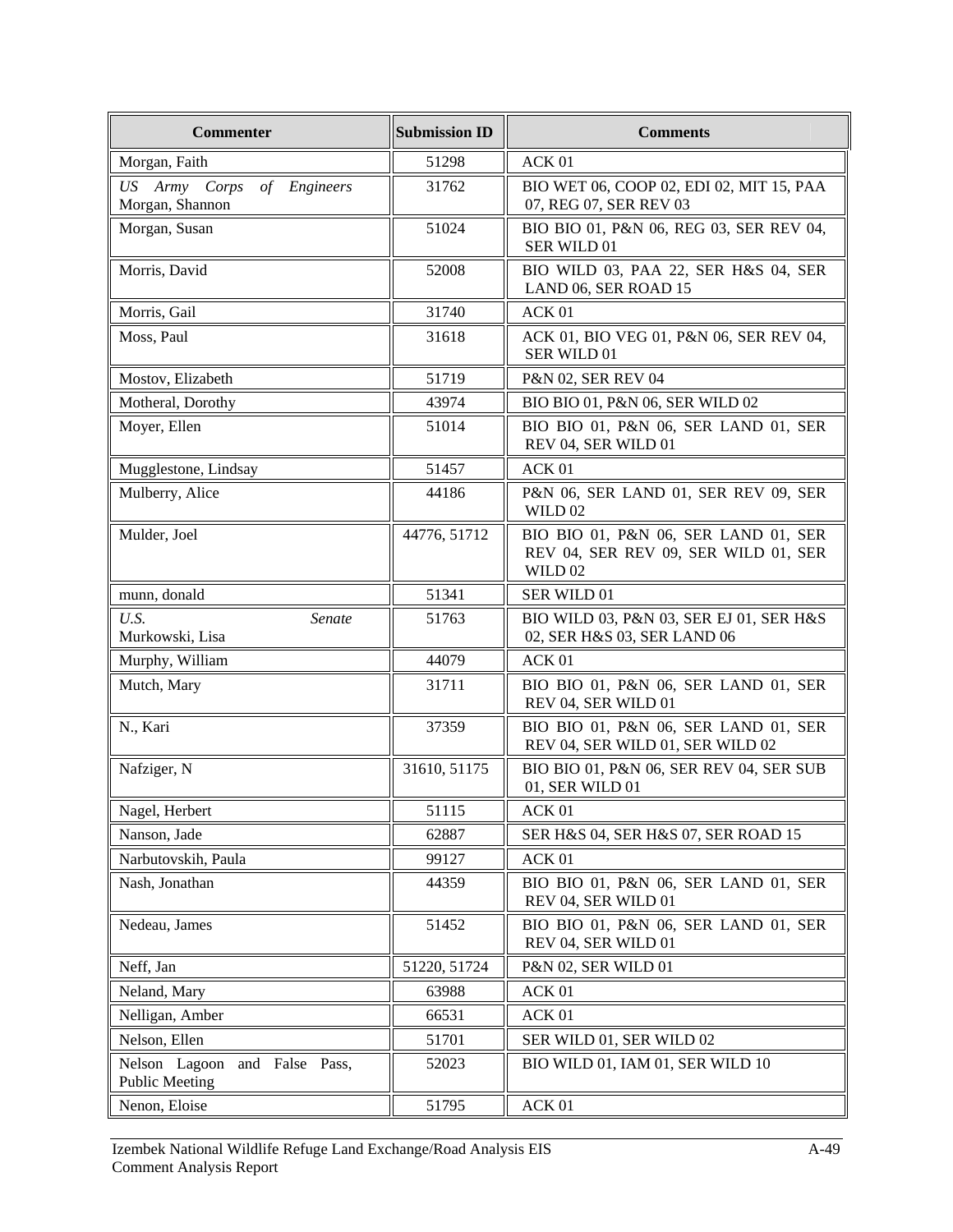| <b>Commenter</b>                      | <b>Submission ID</b> | <b>Comments</b>                                                                                                                                                                                                                                                                                                                                                                                                                                                                                                                                                                                                                                                       |
|---------------------------------------|----------------------|-----------------------------------------------------------------------------------------------------------------------------------------------------------------------------------------------------------------------------------------------------------------------------------------------------------------------------------------------------------------------------------------------------------------------------------------------------------------------------------------------------------------------------------------------------------------------------------------------------------------------------------------------------------------------|
| Nesbit, Matt                          | 44009                | BIO BIO 01, P&N 06, SER LAND 01, SER<br>REV 04, SER WILD 01                                                                                                                                                                                                                                                                                                                                                                                                                                                                                                                                                                                                           |
| Nesci, Loredana                       | 51523                | BIO BIO 01, P&N 06, SER LAND 01, SER<br>REV 04, SER WILD 01                                                                                                                                                                                                                                                                                                                                                                                                                                                                                                                                                                                                           |
| Nestor-Roses, Joan                    | 44351                | ACK 01                                                                                                                                                                                                                                                                                                                                                                                                                                                                                                                                                                                                                                                                |
| Neuenschwander, Dwight                | 102746               | ACK 01                                                                                                                                                                                                                                                                                                                                                                                                                                                                                                                                                                                                                                                                |
| Neuharth, Renee                       | 31658                | BIO BIO 01, P&N 06, SER LAND 01, SER<br>REV 04, SER WILD 09                                                                                                                                                                                                                                                                                                                                                                                                                                                                                                                                                                                                           |
| Neumann, Nancy                        | 31752                | ACK 01                                                                                                                                                                                                                                                                                                                                                                                                                                                                                                                                                                                                                                                                |
| Nevins, Laura                         | 51367                | SER WILD 01                                                                                                                                                                                                                                                                                                                                                                                                                                                                                                                                                                                                                                                           |
| Newbeck, Phyl                         | 44127                | BIO BIO 01, SER WILD 01                                                                                                                                                                                                                                                                                                                                                                                                                                                                                                                                                                                                                                               |
| Newberry, Carla                       | 52602                | SER REV 09                                                                                                                                                                                                                                                                                                                                                                                                                                                                                                                                                                                                                                                            |
| Newcombe, Mae                         | 44073                | <b>BIO BIO 01</b>                                                                                                                                                                                                                                                                                                                                                                                                                                                                                                                                                                                                                                                     |
| Newell, Susan                         | 51513                | BIO BIO 02, P&N 01, SER REV 09, SER<br>WILD 01                                                                                                                                                                                                                                                                                                                                                                                                                                                                                                                                                                                                                        |
| Newman, Connie                        | 31745                | BIO BIO 01, P&N 01, P&N 06, REG 02, SER<br>LAND <sub>01</sub>                                                                                                                                                                                                                                                                                                                                                                                                                                                                                                                                                                                                         |
| Newman, Dustin                        | 62888                | HIST 01, HIST 03, IAM 01, REG 25, SER CUL<br>01, SER H&S 04, SER REV 10, SER ROAD<br>15                                                                                                                                                                                                                                                                                                                                                                                                                                                                                                                                                                               |
| Newman, Jean                          | 51010                | BIO BIO 01, P&N 06, SER LAND 01, SER<br>REV 04, SER WILD 01                                                                                                                                                                                                                                                                                                                                                                                                                                                                                                                                                                                                           |
| Newman, Madeline                      | 62889                | P&N 08                                                                                                                                                                                                                                                                                                                                                                                                                                                                                                                                                                                                                                                                |
| Newman, Sadie                         | 62890                | <b>SER H&amp;S 04</b>                                                                                                                                                                                                                                                                                                                                                                                                                                                                                                                                                                                                                                                 |
| Nguyen, Khanh                         | 51293                | BIO BIO 01, P&N 06, SER LAND 01, SER<br>REV 04, SER WILD 01                                                                                                                                                                                                                                                                                                                                                                                                                                                                                                                                                                                                           |
| Nichols, Emily                        | 51879                | SER WILD 02                                                                                                                                                                                                                                                                                                                                                                                                                                                                                                                                                                                                                                                           |
| Nicholson, Brandon                    | 52836                | <b>BIO WILD 01</b>                                                                                                                                                                                                                                                                                                                                                                                                                                                                                                                                                                                                                                                    |
| Wilderness<br>Watch<br>Nickas, George | 31763                | PAA 03, PAA 26, REG 08                                                                                                                                                                                                                                                                                                                                                                                                                                                                                                                                                                                                                                                |
| Wilderness<br>Watch<br>Nickas, George | 51760                | BIO T&E 01, BIO WET 02, BIO WET 04, BIO<br>WET 07, BIO WET 08, BIO WILD 01, BIO<br>WILD 04, BIO WILD 05, BIO WILD 06, BIO<br>WILD 08, BIO WILD 09, BIO WILD 24, BIO<br>WILD 26, BIO WILD 29, DATA 02, DATA<br>03, DATA 04, DATA 06, DATA 07, DATA<br>08, DATA 09, DATA 10, DATA 11, DATA<br>12, DATA 13, DATA 19, DATA 22, DATA<br>25, DATA 28, DATA 29, MIT 03, P&N 01,<br>P&N 07, PAA 02, PAA 07, PAA 08, PAA 21,<br>PHY AQ 02, PHY CON 04, PHY HYD 02,<br>PHY PHY 04, REG 01, REG 02, REG 03, REG<br>05, REG 07, REG 08, REG 10, REG 11, REG<br>12, SER LAND 01, SER LAND 04, SER<br>LAND 10, SER REV 02, SER REV 08, SER<br>ROAD 01, SER ROAD 07, SER SUB 01, SER |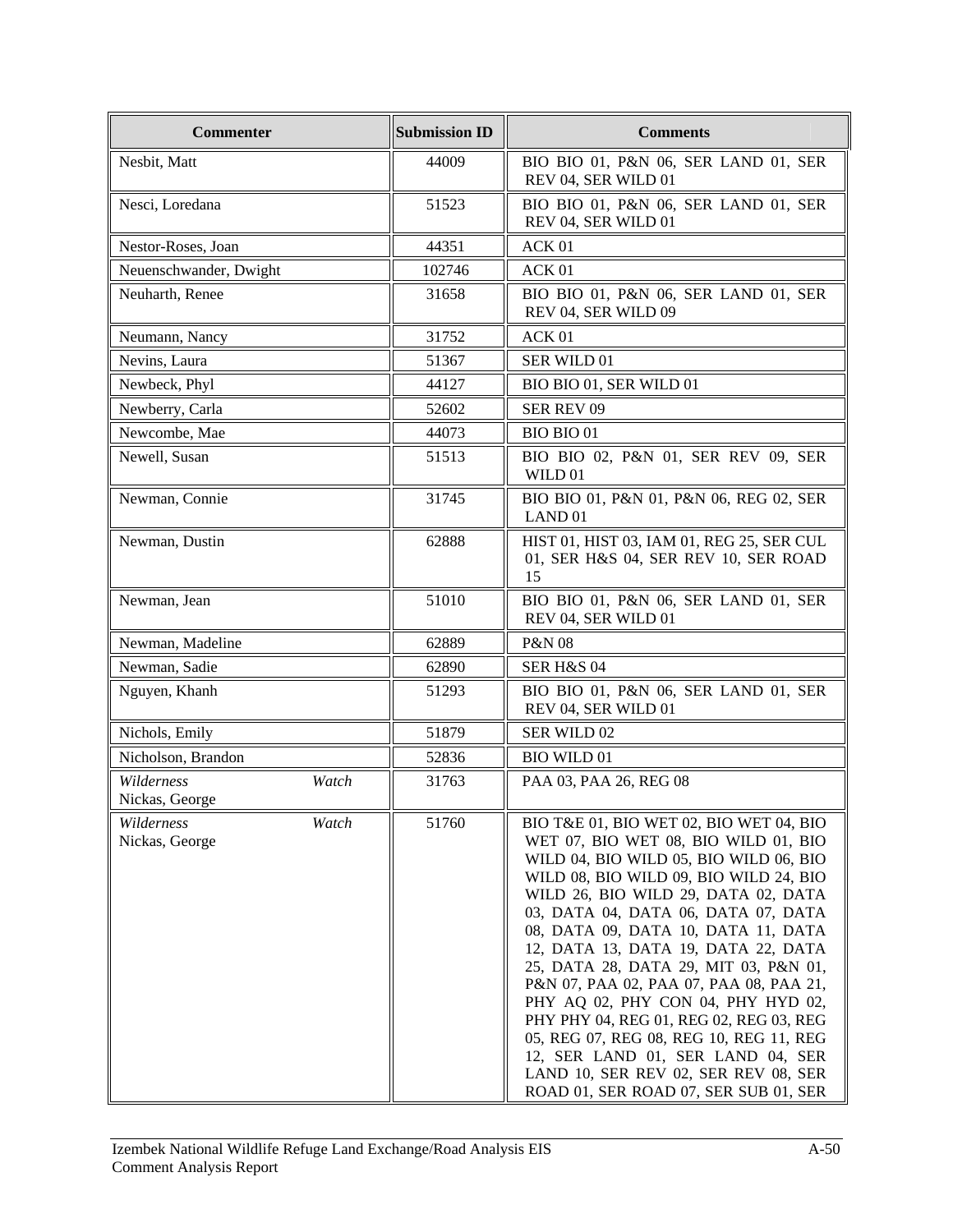| <b>Commenter</b>                                      | <b>Submission ID</b> | <b>Comments</b>                                                                                                                                                                                                                                                                                                                                                                                                                                                                                                                                                                                                                                                                                                            |
|-------------------------------------------------------|----------------------|----------------------------------------------------------------------------------------------------------------------------------------------------------------------------------------------------------------------------------------------------------------------------------------------------------------------------------------------------------------------------------------------------------------------------------------------------------------------------------------------------------------------------------------------------------------------------------------------------------------------------------------------------------------------------------------------------------------------------|
|                                                       |                      | WILD 02, SER WILD 03, SER WILD 04, SER<br>WILD <sub>05</sub>                                                                                                                                                                                                                                                                                                                                                                                                                                                                                                                                                                                                                                                               |
| Nickel, Lori                                          | 52941                | SER REV 09                                                                                                                                                                                                                                                                                                                                                                                                                                                                                                                                                                                                                                                                                                                 |
| Nieland, Tom                                          | 43968                | SER LAND 01, SER WILD 01                                                                                                                                                                                                                                                                                                                                                                                                                                                                                                                                                                                                                                                                                                   |
| Nobles, William                                       | 44251                | BIO BIO 01, P&N 06, SER LAND 01, SER<br>REV 04, SER WILD 01                                                                                                                                                                                                                                                                                                                                                                                                                                                                                                                                                                                                                                                                |
| Center for Biological Diversity<br>Noblin, Rebecca    | 31761                | ACK 01, BIO BIO 02, P&N 01, SER REV 04,<br>SER ROAD 01, SER WILD 01                                                                                                                                                                                                                                                                                                                                                                                                                                                                                                                                                                                                                                                        |
| Center for Biological Diveristy<br>Noblin, Rebecca    | 31763                | PAA 03, PAA 26, REG 08                                                                                                                                                                                                                                                                                                                                                                                                                                                                                                                                                                                                                                                                                                     |
| Diversity<br>Center for Biological<br>Noblin, Rebecca | 51760                | BIO T&E 01, BIO WET 02, BIO WET 04, BIO<br>WET 07, BIO WET 08, BIO WILD 01, BIO<br>WILD 04, BIO WILD 05, BIO WILD 06, BIO<br>WILD 08, BIO WILD 09, BIO WILD 24, BIO<br>WILD 26, BIO WILD 29, DATA 02, DATA<br>03, DATA 04, DATA 06, DATA 07, DATA<br>08, DATA 09, DATA 10, DATA 11, DATA<br>12, DATA 13, DATA 19, DATA 22, DATA<br>25, DATA 28, DATA 29, MIT 03, P&N 01,<br>P&N 07, PAA 02, PAA 07, PAA 08, PAA 21,<br>PHY AQ 02, PHY CON 04, PHY HYD 02,<br>PHY PHY 04, REG 01, REG 02, REG 03, REG<br>05, REG 07, REG 08, REG 10, REG 11, REG<br>12, SER LAND 01, SER LAND 04, SER<br>LAND 10, SER REV 02, SER REV 08, SER<br>ROAD 01, SER ROAD 07, SER SUB 01, SER<br>WILD 02, SER WILD 03, SER WILD 04, SER<br>WILD 05 |
| Noggle, Lucille                                       | 51900                | SER REV 04, SER WILD 09                                                                                                                                                                                                                                                                                                                                                                                                                                                                                                                                                                                                                                                                                                    |
| Nowack, Kenneth                                       | 53107                | SER REV 04                                                                                                                                                                                                                                                                                                                                                                                                                                                                                                                                                                                                                                                                                                                 |
| Noyes, Harry                                          | 67444                | ACK 01                                                                                                                                                                                                                                                                                                                                                                                                                                                                                                                                                                                                                                                                                                                     |
| Nuesch, Raymond                                       | 44258                | ACK 01                                                                                                                                                                                                                                                                                                                                                                                                                                                                                                                                                                                                                                                                                                                     |
| O'Connell, Kathleen                                   | 52849                | BIO BIO 02                                                                                                                                                                                                                                                                                                                                                                                                                                                                                                                                                                                                                                                                                                                 |
| O'Donnell, Anne                                       | 83635                | ACK 01                                                                                                                                                                                                                                                                                                                                                                                                                                                                                                                                                                                                                                                                                                                     |
| O'Donnell, Colleen                                    | 53080                | <b>BIO WILD 01</b>                                                                                                                                                                                                                                                                                                                                                                                                                                                                                                                                                                                                                                                                                                         |
| O'Donnell, Deanne                                     | 37408                | BIO BIO 01, P&N 06, SER LAND 01, SER<br>REV 04, SER WILD 01                                                                                                                                                                                                                                                                                                                                                                                                                                                                                                                                                                                                                                                                |
| O'Neill, Fran                                         | 51422                | SER WILD 02                                                                                                                                                                                                                                                                                                                                                                                                                                                                                                                                                                                                                                                                                                                |
| O'Reilly, Phyllis                                     | 44118                | ACK 01                                                                                                                                                                                                                                                                                                                                                                                                                                                                                                                                                                                                                                                                                                                     |
| O'Rourke, Marie                                       | 51203                | ACK 01                                                                                                                                                                                                                                                                                                                                                                                                                                                                                                                                                                                                                                                                                                                     |
| O'Sullivan, Katherine                                 | 51596                | BIO BIO 01, P&N 06, SER LAND 01, SER<br>REV 04, SER WILD 01                                                                                                                                                                                                                                                                                                                                                                                                                                                                                                                                                                                                                                                                |
| O. Hodges, Karen                                      | 43933                | BIO BIO 01, P&N 06, SER LAND 01, SER<br>WILD 09                                                                                                                                                                                                                                                                                                                                                                                                                                                                                                                                                                                                                                                                            |
| O. Rose, John                                         | 43911                | BIO BIO 01, P&N 06, REG 03, SER LAND 01,<br>SER REV 04, SER WILD 01                                                                                                                                                                                                                                                                                                                                                                                                                                                                                                                                                                                                                                                        |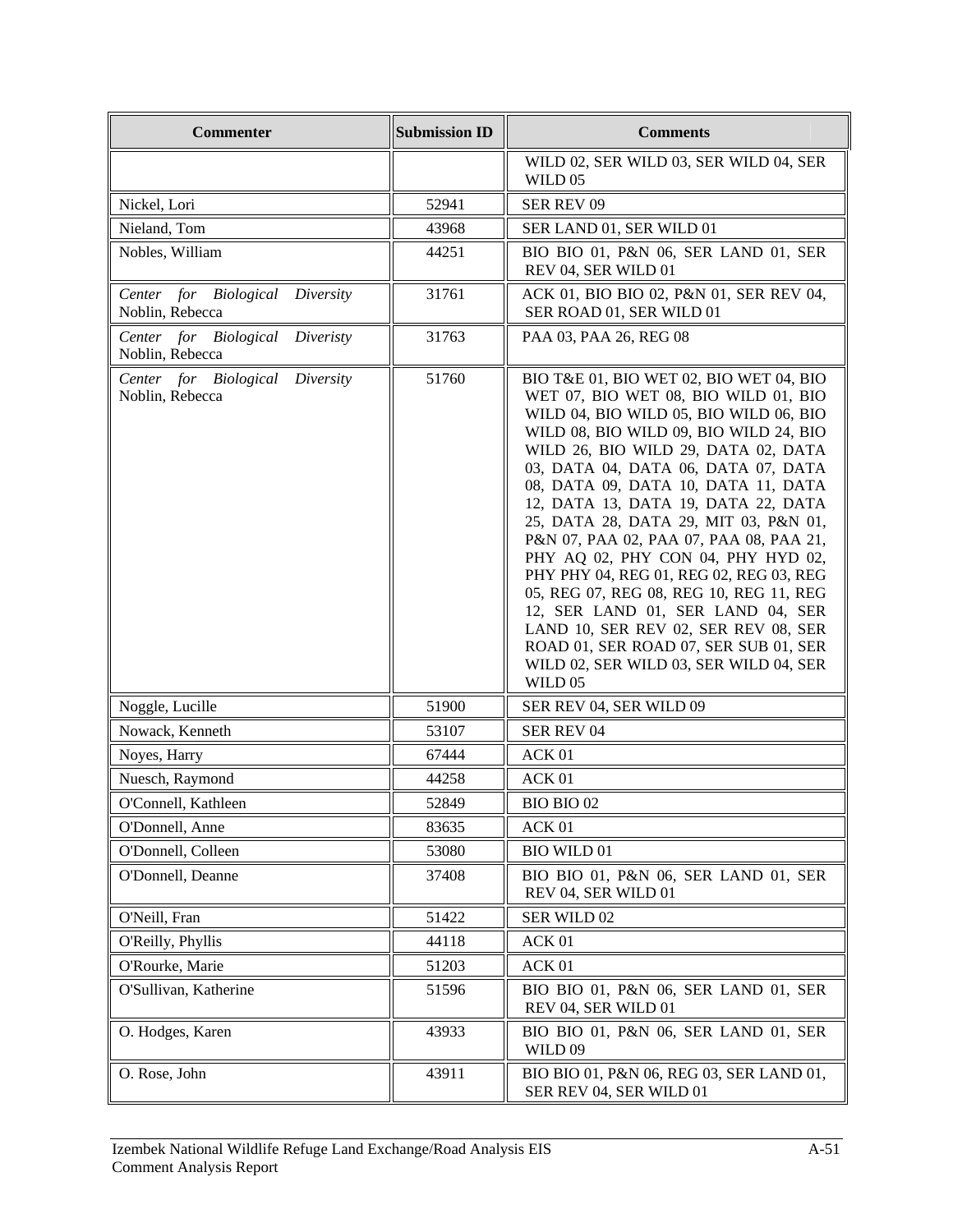| <b>Commenter</b>     | <b>Submission ID</b> | <b>Comments</b>                                                         |
|----------------------|----------------------|-------------------------------------------------------------------------|
| Oda, John            | 51947                | ACK 01                                                                  |
| Ogorzaly, Rose       | 51292                | SER WILD 02                                                             |
| Ohs, Judy            | 51398                | BIO WILD 01, P&N 06, SER LAND 01, SER<br>REV 04, SER WILD 02            |
| Olander, Alan        | 36508, 43996         | BIO BIO 01, P&N 06, SER REV 09, SER<br>WILD 01                          |
| Olen, Sian           | 52100                | <b>BIO BIO 01</b>                                                       |
| Oliveira, Cristina   | 52207                | BIO BIO 01                                                              |
| Olsen, Corey         | 51361                | BIO BIO 01, P&N 06, SER LAND 01, SER<br>REV 04, SER WILD 01             |
| Olson, David         | 31697                | SER WILD 02                                                             |
| Olson, Sherry        | 51494                | SER WILD 02                                                             |
| Orchard, Karen       | 51289                | SER WILD 02                                                             |
| Orcholski, Gerald    | 44004                | P&N 06, SER REV 04, SER WILD 01                                         |
| Ornelas, Karen       | 35607, 44161         | BIO BIO 01, P&N 06, SER LAND 01, SER<br>REV 04, SER REV 09, SER WILD 01 |
| Ortiz, Cynthia       | 31731                | ACK 01                                                                  |
| Osborn, Dottie       | 51060                | P&N 06, SER LAND 01                                                     |
| Osborne, Lizz        | 51427                | ACK 01                                                                  |
| Osland, Gary         | 51301                | <b>BIO BIO 01</b>                                                       |
| Osterback, Vincent A | 51906                | BIO WILD 03, SER H&S 06, SER REV 11                                     |
| Ostrer, Allison      | 51225                | SER REV 09                                                              |
| Ostuno, Ernie        | 51966                | BIO BIO 01, P&N 06, SER LAND 01, SER<br>REV 04, SER WILD 01             |
| Ouellette, Tracy     | 31628, 51582         | P&N 06, SER LAND 01, SER REV 04, SER<br>WILD 01, SER WILD 09            |
| Overcash, Malia      | 62891                | P&N 14                                                                  |
| Owlin' Curtis, James | 44207                | BIO BIO 01, P&N 06, SER LAND 01, SER<br>REV 04, SER WILD 01             |
| Ozkan, Dogan         | 51473                | BIO BIO 01, P&N 06, SER LAND 01, SER<br>REV 04, SER WILD 01             |
| P Kampwirth, Gregory | 51971                | ACK 01                                                                  |
| P. Heyneman, John    | 44180                | BIO BIO 01, P&N 06, SER LAND 01, SER<br>REV 04, SER WILD 01             |
| Packard, Roger       | 41721, 43908         | BIO BIO 01, P&N 06, SER REV 09, SER<br>WILD 01                          |
| Packer, Patti        | 51382                | SER WILD 01                                                             |
| Paddock, Todd        | 44361                | BIO BIO 01, P&N 01, REG 02, SER WILD 01                                 |
| Paff, Corinnelouise  | 51232                | BIO BIO 01, P&N 06, SER LAND 01, SER<br>REV 04, SER WILD 01             |
| Pagan, Elisa         | 51027                | BIO BIO 01, P&N 06, SER LAND 01, SER<br>REV 04, SER WILD 01             |
| Palecek, Bridget     | 51023                | ACK 01                                                                  |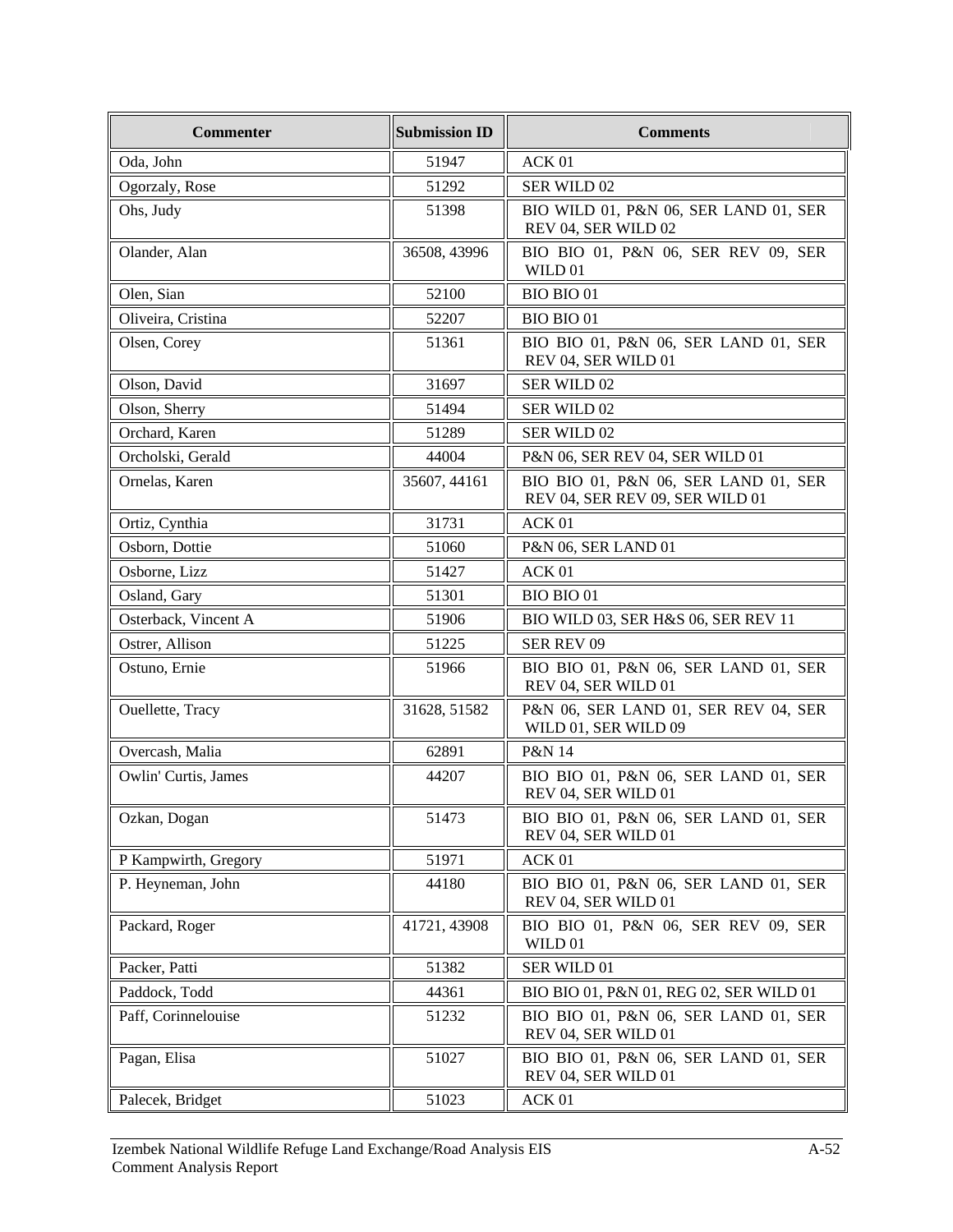| <b>Commenter</b>       | <b>Submission ID</b> | <b>Comments</b>                                                         |
|------------------------|----------------------|-------------------------------------------------------------------------|
| Paleias, Linda         | 44078                | SER REV 04, SER WILD 01                                                 |
| Palma-Glennie, Janice  | 44103                | BIO BIO 01, SER LAND 01, SER WILD 01                                    |
| Paltin, Sharon         | 43944                | ACK 01                                                                  |
| Pancher, Jason         | 51414                | SER WILD 01                                                             |
| Pangborn, Della        | 51946                | SER REV 04, SER WILD 08                                                 |
| Parkola, Carol         | 44034                | P&N 01, SER WILD 02                                                     |
| Parlato, Nicholas      | 51754                | ACK <sub>01</sub>                                                       |
| Parrish, Scott         | 44112                | ACK 01                                                                  |
| Pashler, Hal           | 44117                | SER WILD 01                                                             |
| Paskert, K             | 51072                | ACK 01                                                                  |
| Patania, Mary          | 52039                | SER H&S 03, SER REV 04, SER ROAD 18,<br>SER ROAD 35, SER SUB 01         |
| Patricia, Davis Chang  | 44145                | ACK 01                                                                  |
| Patterson, Cynthia     | 31601                | P&N 06, REG 03, SER LAND 01, SER WILD<br>08                             |
| Patterson, Nick        | 53219                | <b>REG 03</b>                                                           |
| Paul Roy, John         | 43957                | BIO BIO 01, P&N 06, SER LAND 01, SER<br>REV 04, SER WILD 01             |
| Pearce, Judith         | 51684                | BIO BIO 01, P&N 06, SER LAND 01, SER<br>REV 04, SER WILD 01             |
| Pearsall, Tom and Judy | 44205                | ACK <sub>01</sub>                                                       |
| Peeples, Michelle      | 51168                | BIO BIO 01, P&N 06, SER LAND 01, SER<br>REV 04, SER WILD 01             |
| Penney, Eli            | 62892                | ACK 01                                                                  |
| Pennington, Heather    | 37413, 49365         | BIO BIO 01, P&N 06, SER LAND 01, SER<br>REV 09, SER WILD 01             |
| Pennoyer, Christy      | 51238                | BIO BIO 01, SER WILD 01                                                 |
| Perinchief, Jana       | 35422, 44035         | BIO BIO 01, P&N 06, SER REV 09, SER<br>WILD 01                          |
| Perkins, Joel          | 42835, 51143         | BIO BIO 01, P&N 06, SER LAND 01, SER<br>REV 04, SER REV 09, SER WILD 01 |
| Perry, David           | 51715                | BIO BIO 01, P&N 06, SER LAND 01, SER<br>REV 04, SER WILD 01             |
| Perry, Nathaniel       | 51698                | ACK 01                                                                  |
| Perryman, Joann        | 44345                | SER WILD 01                                                             |
| Petersen, Becky        | 51284                | P&N 06, SER LAND 01, SER REV 04, SER<br>WILD 01                         |
| Petersen, Robert       | 31733                | SER WILD 02                                                             |
| Peterson, Chelsea      | 51044                | SER WILD 01                                                             |
| Peterson, JoAnne       | 51917                | <b>SER H&amp;S 04</b>                                                   |
| Peterson, Kyle         | 39024, 51512         | BIO BIO 01, P&N 06, SER LAND 01, SER<br>REV 04, SER REV 09, SER WILD 01 |
| Peterson, Linda        | 31629                | ACK 01                                                                  |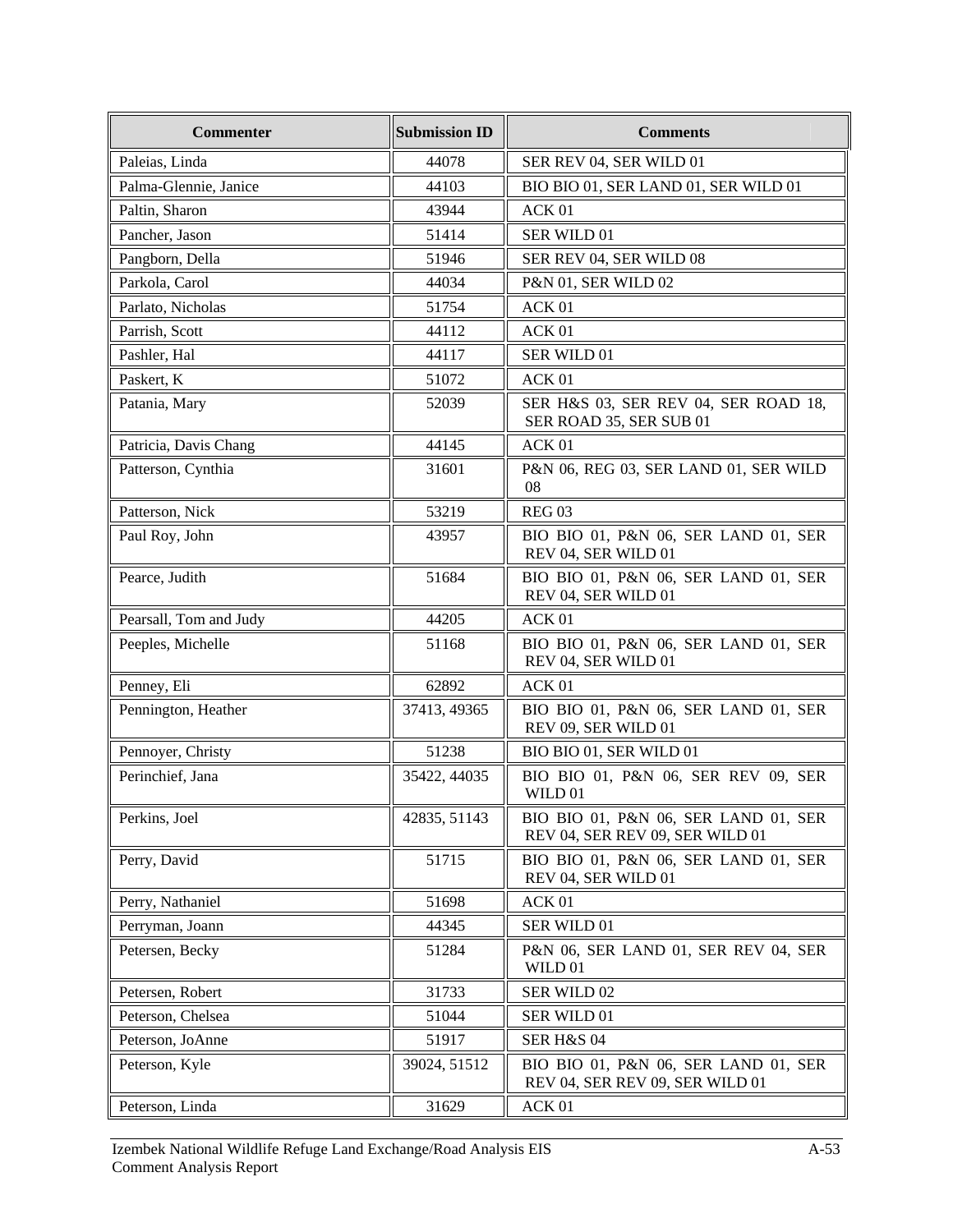| <b>Commenter</b>                                                                      | <b>Submission ID</b>   | <b>Comments</b>                                                         |
|---------------------------------------------------------------------------------------|------------------------|-------------------------------------------------------------------------|
| Petro, Lorriane                                                                       | 51828                  | BIO BIO 01, P&N 06, SER LAND 01, SER<br>REV 04, SER WILD 01             |
| Petzak, Jamaka                                                                        | 31729                  | SER WILD 02                                                             |
| Pham, John                                                                            | 44204                  | SER REV 04                                                              |
| Aleutian<br>Pribilof<br><b>Islands</b><br>Association,<br>Inc.<br>Philemonof, Dimitri | 52021                  | HIST 03, P&N 03, SER EJ 01, SER LAND 06,<br>SER ROAD 04                 |
| Philip, Natalie                                                                       | 51617                  | BIO BIO 01, P&N 06, SER LAND 01, SER<br>REV 04, SER WILD 01             |
| Phillips, Clifford                                                                    | 43951                  | <b>REG 03</b>                                                           |
| Phillips, Ed                                                                          | 44159                  | <b>REG 02</b>                                                           |
| Phillips, Jim                                                                         | 51614                  | BIO BIO 01, SER WILD 01                                                 |
| Phillips, Stuart                                                                      | 34831, 43955,<br>43965 | BIO BIO 01, P&N 06, SER LAND 01, SER<br>REV 04, SER REV 09, SER WILD 01 |
| Phread, Pamela                                                                        | 44053                  | ACK 01                                                                  |
| Piano, Cynthia                                                                        | 51078                  | BIO BIO 01, P&N 06, SER LAND 01, SER<br>REV 04, SER WILD 01             |
| Pickering, Amy                                                                        | 51441                  | REG 03, SER LAND 01, SER WILD 01                                        |
| Piehl, Jeanne                                                                         | 44284                  | ACK 01                                                                  |
| Pietrzak, Darlene                                                                     | 51431                  | BIO BIO 01, BIO WILD 01, SER LAND 01                                    |
| Piihl, Stacy                                                                          | 51086                  | ACK <sub>01</sub>                                                       |
| PIKE, BRIAN                                                                           | 37378, 37380,<br>40928 | BIO BIO 01, P&N 06, SER LAND 01, SER<br>REV 04, SER REV 09, SER WILD 01 |
| Pine, Joslyn                                                                          | 44306                  | BIO BIO 01, P&N 06, SER LAND 01, SER<br>REV 04, SER WILD 01             |
| Pizza, Diane                                                                          | 44076                  | SER WILD 01                                                             |
| Plenert, Marvin                                                                       | 53064                  | SER WILD 01                                                             |
| Plotkin, Stephen                                                                      | 51959                  | P&N 06, SER REV 04, SER WILD 01                                         |
| Podraza, Carol                                                                        | 52040                  | <b>P&amp;N 08</b>                                                       |
| Polis, Rose Polis                                                                     | 44283                  | SER WILD 01                                                             |
| Pollina, Ron                                                                          | 44285                  | ACK 01                                                                  |
| Pomeroy, Anahata                                                                      | 84135                  | ACK 01                                                                  |
| Pooler, Carole                                                                        | 51308                  | P&N 06, SER REV 04, SER WILD 01                                         |
| Porcino, Marilyn                                                                      | 52927                  | REG <sub>03</sub>                                                       |
| Council<br>Resource<br>Development<br>Portman, Carl                                   | 33126                  | ACK 01, P&N 03, P&N 08, P&N 13, PAA 01                                  |
| Post, Dianne                                                                          | 51343                  | ACK 01                                                                  |
| Posten, Kathryn                                                                       | 52326                  | SER REV 09                                                              |
| Poulson, Judi                                                                         | 31703, 32919,<br>39294 | ACK 01, BIO BIO 01, P&N 06, REG 03, SER<br>REV 09, SER WILD 01          |
| Pound, Renee                                                                          | 51093                  | BIO BIO 01, SER WILD 01                                                 |
| Powell, Marion                                                                        | 53265                  | SER REV 09                                                              |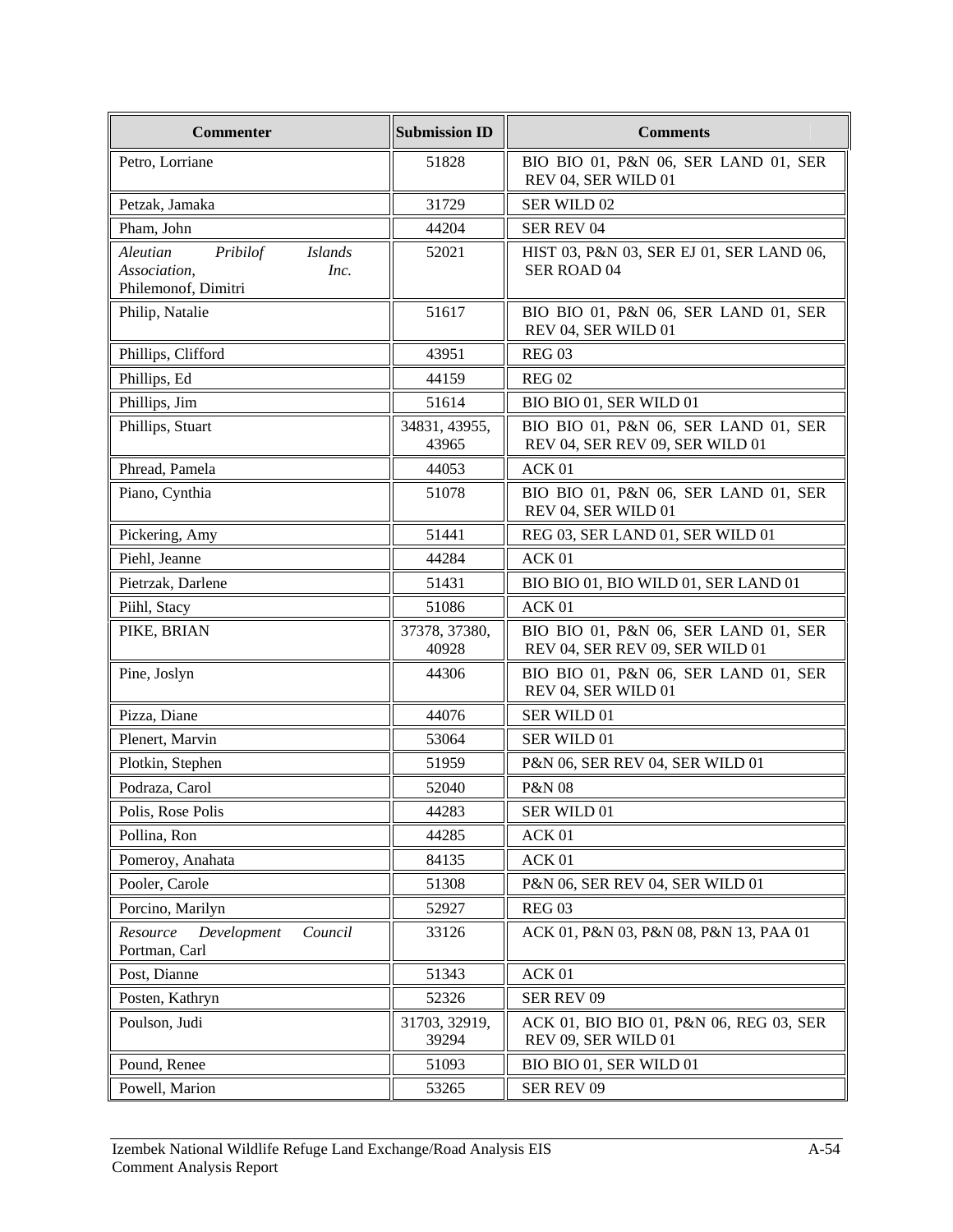| <b>Commenter</b>                                                      | <b>Submission ID</b>   | <b>Comments</b>                                                                                                                                                                                                                                                                                                                                                                                                                                                                                       |
|-----------------------------------------------------------------------|------------------------|-------------------------------------------------------------------------------------------------------------------------------------------------------------------------------------------------------------------------------------------------------------------------------------------------------------------------------------------------------------------------------------------------------------------------------------------------------------------------------------------------------|
| power, alicia                                                         | 44215                  | BIO BIO 01, P&N 06, SER LAND 01, SER<br>REV 04, SER WILD 01                                                                                                                                                                                                                                                                                                                                                                                                                                           |
| Prasad, Kamal                                                         | 32394, 34051,<br>44241 | BIO BIO 01, P&N 06, REG 03, SER REV 04,<br>SER REV 09, SER WILD 01                                                                                                                                                                                                                                                                                                                                                                                                                                    |
| Prescott, Melissa                                                     | 51181                  | ACK 01                                                                                                                                                                                                                                                                                                                                                                                                                                                                                                |
| Prichard, Rosemary                                                    | 44097                  | SER LAND 01, SER WILD 01                                                                                                                                                                                                                                                                                                                                                                                                                                                                              |
| Priskich, Fiona                                                       | 51248                  | BIO BIO 01, P&N 06, SER LAND 01, SER<br>REV 04, SER WILD 01                                                                                                                                                                                                                                                                                                                                                                                                                                           |
| Proescholdt, Kevin                                                    | 32540, 40316           | BIO BIO 01, P&N 06, REG 03, SER LAND 01,<br>SER WILD 01                                                                                                                                                                                                                                                                                                                                                                                                                                               |
| Prok, Mike                                                            | 44214                  | ACK 01                                                                                                                                                                                                                                                                                                                                                                                                                                                                                                |
| Public, Jean                                                          | 31741                  | ACK 01                                                                                                                                                                                                                                                                                                                                                                                                                                                                                                |
| Public Meeting, Anchorage                                             | 51920                  | BIO WILD 01, BIO WILD 03, BIO WILD 26,<br>COOP 01, EDI 07, HIST 02, HIST 03, HIST<br>04, HIST 05, IAM 01, P&N 01, P&N 03, P&N<br>07, P&N 08, P&N 11, PAA 02, PAA 03, PAA<br>26, PHY AQ 02, REG 02, REG 12, SER CUL<br>01, SER CUL 02, SER H&S 02, SER H&S 04,<br>SER H&S 05, SER H&S 07, SER LAND 01,<br>SER LAND 03, SER LAND 04, SER LAND<br>06, SER LAND 11, SER REV 09, SER REV<br>11, SER ROAD 01, SER ROAD 10, SER SER<br>02, SER SUB 01, SER WILD 01, SER WILD<br>02, SER WILD 10, SER WILD 13 |
| Puca, Robert                                                          | 51600                  | BIO BIO 01, P&N 06, SER LAND 01, SER<br>REV 04, SER WILD 01                                                                                                                                                                                                                                                                                                                                                                                                                                           |
| Purdy, Bruce                                                          | 51016                  | ACK 01                                                                                                                                                                                                                                                                                                                                                                                                                                                                                                |
| Quirk, Joseph                                                         | 51035                  | SER REV 04, SER WILD 01                                                                                                                                                                                                                                                                                                                                                                                                                                                                               |
| R. Byerley, James                                                     | 51125                  | SER WILD 01                                                                                                                                                                                                                                                                                                                                                                                                                                                                                           |
| R. Price, Lori                                                        | 51472                  | SER WILD 01                                                                                                                                                                                                                                                                                                                                                                                                                                                                                           |
| Radford, Jeff                                                         | 95993                  | ACK 01                                                                                                                                                                                                                                                                                                                                                                                                                                                                                                |
| Raebeck, Wendy                                                        | 43924                  | BIO BIO 02                                                                                                                                                                                                                                                                                                                                                                                                                                                                                            |
| Raeder, Meggi                                                         | 51613                  | BIO BIO 01, P&N 06, SER LAND 01, SER<br>REV 04, SER WILD 01                                                                                                                                                                                                                                                                                                                                                                                                                                           |
| Raider, Phil                                                          | 51641                  | BIO BIO 01, P&N 06, SER LAND 01, SER<br>REV 04, SER WILD 01                                                                                                                                                                                                                                                                                                                                                                                                                                           |
| Raili, Sierra                                                         | 62893                  | ACK 01                                                                                                                                                                                                                                                                                                                                                                                                                                                                                                |
| Rainsong, Pamela                                                      | 44067                  | ACK 01, SER WILD 01                                                                                                                                                                                                                                                                                                                                                                                                                                                                                   |
| Randall, Bill                                                         | 51491                  | ACK 01                                                                                                                                                                                                                                                                                                                                                                                                                                                                                                |
| Ransom, Cat                                                           | 86163                  | ACK 01                                                                                                                                                                                                                                                                                                                                                                                                                                                                                                |
| <b>Defenders</b><br>Wildlife<br>$\sigma f$<br>Rappaport Clarke, Jamie | 31763                  | PAA 03, PAA 26, REG 08                                                                                                                                                                                                                                                                                                                                                                                                                                                                                |
| Raridon, Terri                                                        | 53139                  | BIO BIO 02                                                                                                                                                                                                                                                                                                                                                                                                                                                                                            |
| Rasich, Sandy                                                         | 51518                  | ACK 01                                                                                                                                                                                                                                                                                                                                                                                                                                                                                                |
| Friends of Alaska National Wildlife                                   | 31763                  | PAA 03, PAA 26, REG 08                                                                                                                                                                                                                                                                                                                                                                                                                                                                                |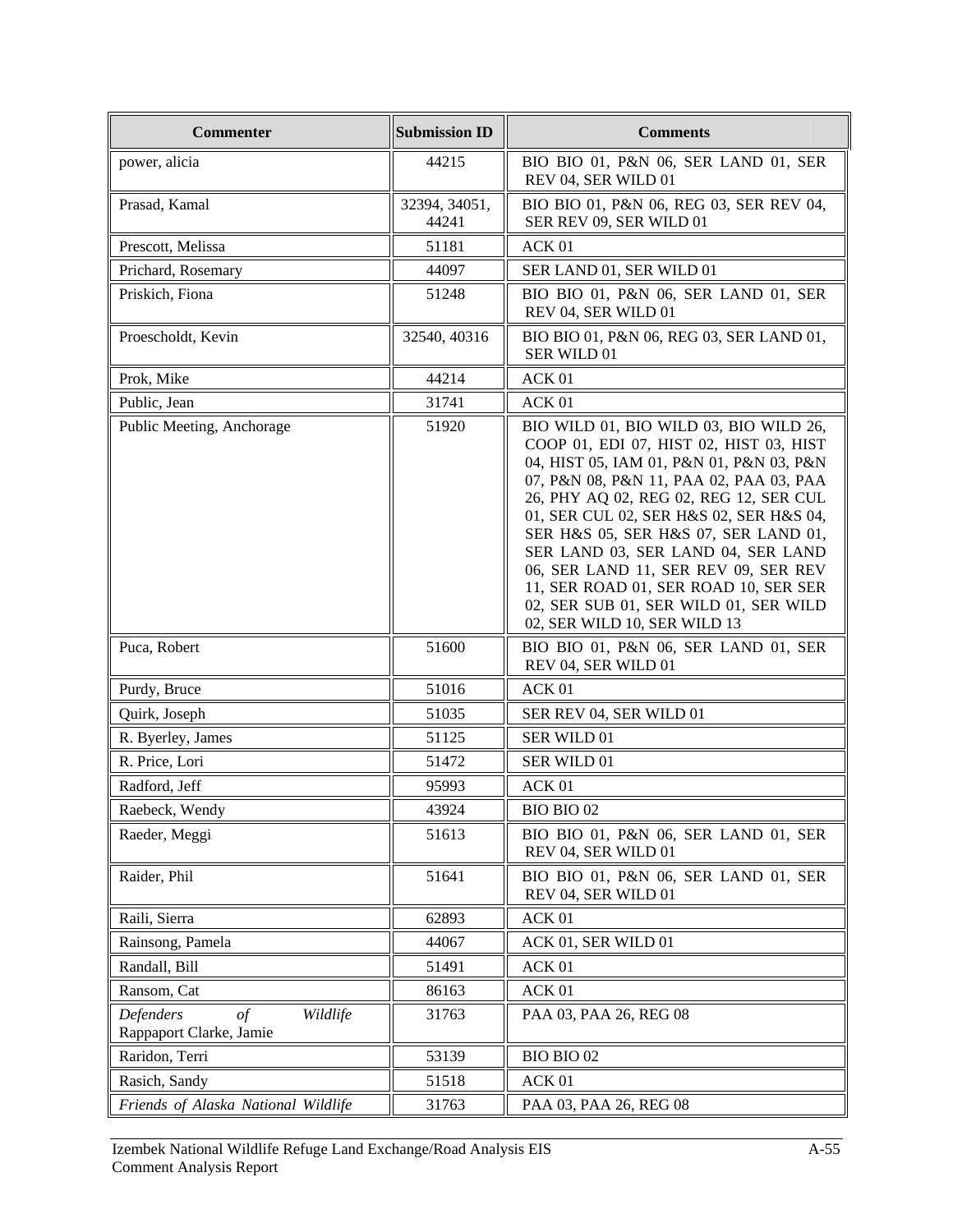| <b>Commenter</b>                                                                                | <b>Submission ID</b> | <b>Comments</b>                                                                                                                                                                                                                                                                                                                                                                                                                                                                                                                                                                                                                                                                                                            |
|-------------------------------------------------------------------------------------------------|----------------------|----------------------------------------------------------------------------------------------------------------------------------------------------------------------------------------------------------------------------------------------------------------------------------------------------------------------------------------------------------------------------------------------------------------------------------------------------------------------------------------------------------------------------------------------------------------------------------------------------------------------------------------------------------------------------------------------------------------------------|
| Refuges<br>Raskin, David                                                                        |                      |                                                                                                                                                                                                                                                                                                                                                                                                                                                                                                                                                                                                                                                                                                                            |
| Friends of Alaska National Wildlife<br>Refuges<br>Raskin, David                                 | 51760                | BIO T&E 01, BIO WET 02, BIO WET 04, BIO<br>WET 07, BIO WET 08, BIO WILD 01, BIO<br>WILD 04, BIO WILD 05, BIO WILD 06, BIO<br>WILD 08, BIO WILD 09, BIO WILD 24, BIO<br>WILD 26, BIO WILD 29, DATA 02, DATA<br>03, DATA 04, DATA 06, DATA 07, DATA<br>08, DATA 09, DATA 10, DATA 11, DATA<br>12, DATA 13, DATA 19, DATA 22, DATA<br>25, DATA 28, DATA 29, MIT 03, P&N 01,<br>P&N 07, PAA 02, PAA 07, PAA 08, PAA 21,<br>PHY AQ 02, PHY CON 04, PHY HYD 02,<br>PHY PHY 04, REG 01, REG 02, REG 03, REG<br>05, REG 07, REG 08, REG 10, REG 11, REG<br>12, SER LAND 01, SER LAND 04, SER<br>LAND 10, SER REV 02, SER REV 08, SER<br>ROAD 01, SER ROAD 07, SER SUB 01, SER<br>WILD 02, SER WILD 03, SER WILD 04, SER<br>WILD 05 |
| Rautine, Susan                                                                                  | 51118                | SER WILD 08                                                                                                                                                                                                                                                                                                                                                                                                                                                                                                                                                                                                                                                                                                                |
| Raymond, Lani                                                                                   | 31765                | ACK 01                                                                                                                                                                                                                                                                                                                                                                                                                                                                                                                                                                                                                                                                                                                     |
| Raymond, Wendy                                                                                  | 51156                | ACK 01, BIO BIO 01, BIO VEG 05, SER<br>LAND 01, SER WILD 09                                                                                                                                                                                                                                                                                                                                                                                                                                                                                                                                                                                                                                                                |
| Reed, Mary                                                                                      | 52119                | <b>PAA 18</b>                                                                                                                                                                                                                                                                                                                                                                                                                                                                                                                                                                                                                                                                                                              |
| Reeves, David                                                                                   | 44071                | P&N 06, SER LAND 01, SER REV 04, SER<br>WILD 01                                                                                                                                                                                                                                                                                                                                                                                                                                                                                                                                                                                                                                                                            |
| Rehner, Diane                                                                                   | 44048                | SER REV 04, SER WILD 01                                                                                                                                                                                                                                                                                                                                                                                                                                                                                                                                                                                                                                                                                                    |
| Reich, Patricia                                                                                 | 43985                | BIO BIO 01, P&N 06, SER LAND 01, SER<br>REV 04, SER WILD 01                                                                                                                                                                                                                                                                                                                                                                                                                                                                                                                                                                                                                                                                |
| Reich, Todd                                                                                     | 31649, 51313         | ACK 01                                                                                                                                                                                                                                                                                                                                                                                                                                                                                                                                                                                                                                                                                                                     |
| Reichert, R                                                                                     | 51555                | BIO BIO 01, P&N 06, SER LAND 01, SER<br>REV 04, SER WILD 01                                                                                                                                                                                                                                                                                                                                                                                                                                                                                                                                                                                                                                                                |
| <b>United</b><br><b>States</b><br>Environmental<br>Protection<br>Agency<br>Reichgott, Christine | 52020                | P&N 09, PAA 13, PAA 22, PAA 24, REG 04,<br>REG 07, REG 21, REG 27, SER LAND 16                                                                                                                                                                                                                                                                                                                                                                                                                                                                                                                                                                                                                                             |
| Reid, Andrew                                                                                    | 51335                | BIO BIO 01, P&N 06, SER LAND 01, SER<br>REV 04, SER WILD 01                                                                                                                                                                                                                                                                                                                                                                                                                                                                                                                                                                                                                                                                |
| Reid, Marilynn                                                                                  | 42356, 44059         | BIO BIO 01, P&N 06, SER REV 09, SER<br>WILD 01                                                                                                                                                                                                                                                                                                                                                                                                                                                                                                                                                                                                                                                                             |
| Reinhart, Robin                                                                                 | 34587, 44208         | BIO BIO 01, P&N 02, P&N 06, SER REV 09,<br>SER WILD 01                                                                                                                                                                                                                                                                                                                                                                                                                                                                                                                                                                                                                                                                     |
| Repass, John                                                                                    | 51159                | P&N 06, SER REV 04, SER WILD 01                                                                                                                                                                                                                                                                                                                                                                                                                                                                                                                                                                                                                                                                                            |
| Resa, Gloria                                                                                    | 51104                | SER REV 04, SER WILD 01                                                                                                                                                                                                                                                                                                                                                                                                                                                                                                                                                                                                                                                                                                    |
| Revilla, Oscar                                                                                  | 51442                | BIO BIO 01, P&N 06, SER LAND 01, SER<br>REV 04, SER WILD 01                                                                                                                                                                                                                                                                                                                                                                                                                                                                                                                                                                                                                                                                |
| Reynolds, Jim                                                                                   | 53095                | SER REV 09                                                                                                                                                                                                                                                                                                                                                                                                                                                                                                                                                                                                                                                                                                                 |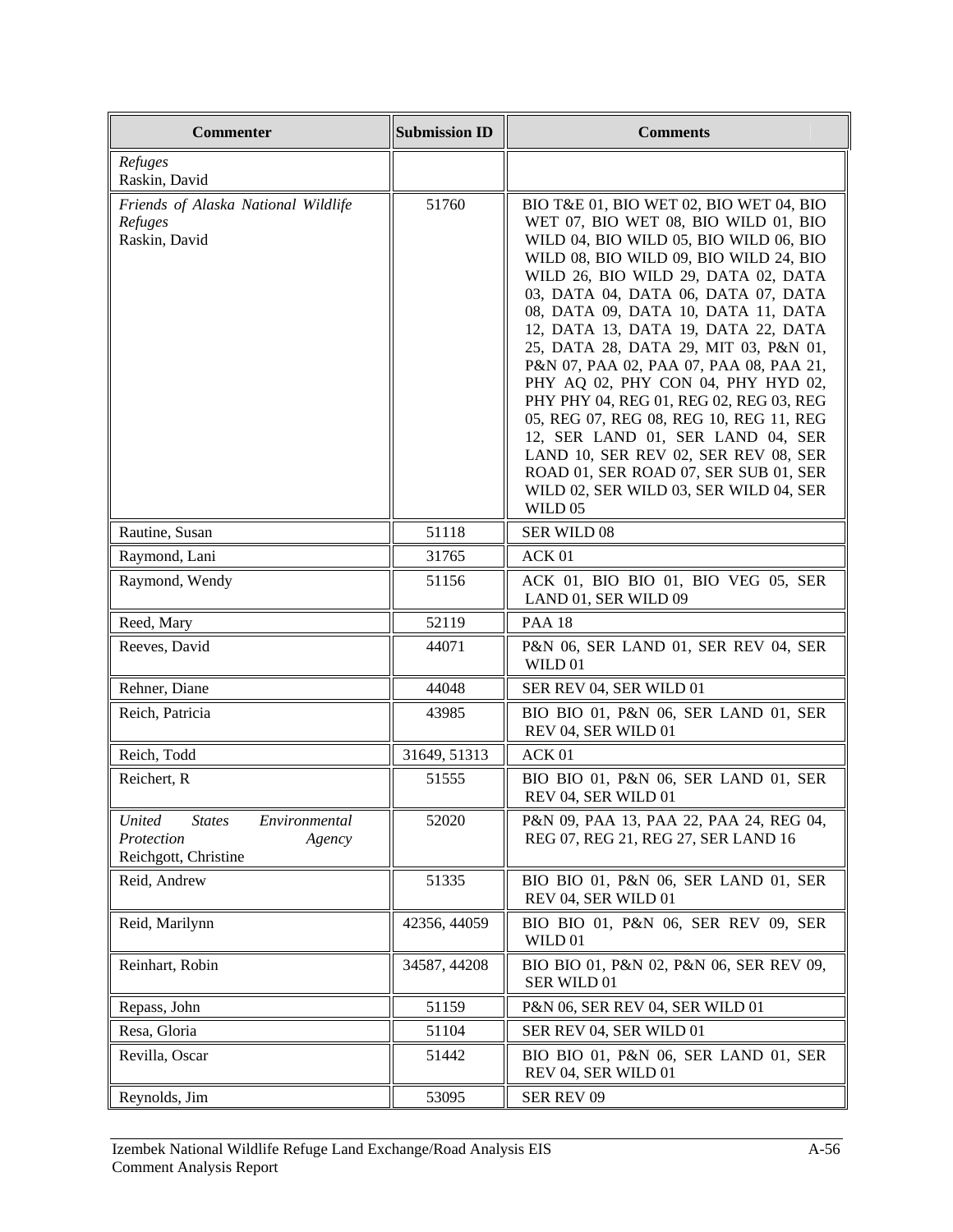| <b>Commenter</b>                 | <b>Submission ID</b> | <b>Comments</b>                                                                                                                                                                                                                                                                                                                                                                                                                                                                                                                                                                                                                                                                                                            |
|----------------------------------|----------------------|----------------------------------------------------------------------------------------------------------------------------------------------------------------------------------------------------------------------------------------------------------------------------------------------------------------------------------------------------------------------------------------------------------------------------------------------------------------------------------------------------------------------------------------------------------------------------------------------------------------------------------------------------------------------------------------------------------------------------|
| Reynolds, Margarite              | 51120                | SER WILD 02                                                                                                                                                                                                                                                                                                                                                                                                                                                                                                                                                                                                                                                                                                                |
| Reynolds, Melissa                | 52417                | SER REV 04                                                                                                                                                                                                                                                                                                                                                                                                                                                                                                                                                                                                                                                                                                                 |
| Riar, Jairoop                    | 51038                | BIO BIO 01, P&N 06, SER LAND 01, SER<br>REV 04, SER WILD 01                                                                                                                                                                                                                                                                                                                                                                                                                                                                                                                                                                                                                                                                |
| Ribeiro, Ana                     | 51416                | P&N 02, SER REV 04                                                                                                                                                                                                                                                                                                                                                                                                                                                                                                                                                                                                                                                                                                         |
| Riblett, Mary                    | 51529                | BIO BIO 01, P&N 06, SER LAND 01, SER<br>REV 04, SER WILD 01                                                                                                                                                                                                                                                                                                                                                                                                                                                                                                                                                                                                                                                                |
| Rice, Roger                      | 102593               | ACK <sub>01</sub>                                                                                                                                                                                                                                                                                                                                                                                                                                                                                                                                                                                                                                                                                                          |
| Rice, Steve                      | 31668                | SER REV 04, SER WILD 02                                                                                                                                                                                                                                                                                                                                                                                                                                                                                                                                                                                                                                                                                                    |
| Rich, Nancy                      | 53132                | P&N 11                                                                                                                                                                                                                                                                                                                                                                                                                                                                                                                                                                                                                                                                                                                     |
| Rich, Philip                     | 52424                | <b>BIO WILD 01</b>                                                                                                                                                                                                                                                                                                                                                                                                                                                                                                                                                                                                                                                                                                         |
| Richey, Sarah                    | 51729                | SER REV 04, SER WILD 01                                                                                                                                                                                                                                                                                                                                                                                                                                                                                                                                                                                                                                                                                                    |
| Richie, Cavin                    | 51043                | ACK 01                                                                                                                                                                                                                                                                                                                                                                                                                                                                                                                                                                                                                                                                                                                     |
| Richman, Asja                    | 51283                | BIO BIO 01, P&N 06, SER LAND 01, SER<br>REV 04, SER WILD 01                                                                                                                                                                                                                                                                                                                                                                                                                                                                                                                                                                                                                                                                |
| Richman, Heather                 | 51911                | BIO BIO 01, P&N 06, SER LAND 01, SER<br>REV 04, SER WILD 01                                                                                                                                                                                                                                                                                                                                                                                                                                                                                                                                                                                                                                                                |
| Riddle, D.                       | 51752                | BIO BIO 02                                                                                                                                                                                                                                                                                                                                                                                                                                                                                                                                                                                                                                                                                                                 |
| Rider, Alan                      | 31693                | SER WILD 08                                                                                                                                                                                                                                                                                                                                                                                                                                                                                                                                                                                                                                                                                                                |
| Rierson, Barbara                 | 53091                | SER REV 09                                                                                                                                                                                                                                                                                                                                                                                                                                                                                                                                                                                                                                                                                                                 |
| Rifkind, Michael                 | 51949                | BIO BIO 01, P&N 06, SER LAND 01, SER<br>REV 04, SER WILD 01                                                                                                                                                                                                                                                                                                                                                                                                                                                                                                                                                                                                                                                                |
| Riley, Maura                     | 51717                | ACK 01                                                                                                                                                                                                                                                                                                                                                                                                                                                                                                                                                                                                                                                                                                                     |
| Riley, Russell                   | 51461                | ACK 01                                                                                                                                                                                                                                                                                                                                                                                                                                                                                                                                                                                                                                                                                                                     |
| Ripple, Chris                    | 52606                | ACK 01                                                                                                                                                                                                                                                                                                                                                                                                                                                                                                                                                                                                                                                                                                                     |
| Wildlands<br>CPR<br>Rissen, Adam | 51760                | BIO T&E 01, BIO WET 02, BIO WET 04, BIO<br>WET 07, BIO WET 08, BIO WILD 01, BIO<br>WILD 04, BIO WILD 05, BIO WILD 06, BIO<br>WILD 08, BIO WILD 09, BIO WILD 24, BIO<br>WILD 26, BIO WILD 29, DATA 02, DATA<br>03, DATA 04, DATA 06, DATA 07, DATA<br>08, DATA 09, DATA 10, DATA 11, DATA<br>12, DATA 13, DATA 19, DATA 22, DATA<br>25, DATA 28, DATA 29, MIT 03, P&N 01,<br>P&N 07, PAA 02, PAA 07, PAA 08, PAA 21,<br>PHY AQ 02, PHY CON 04, PHY HYD 02,<br>PHY PHY 04, REG 01, REG 02, REG 03, REG<br>05, REG 07, REG 08, REG 10, REG 11, REG<br>12, SER LAND 01, SER LAND 04, SER<br>LAND 10, SER REV 02, SER REV 08, SER<br>ROAD 01, SER ROAD 07, SER SUB 01, SER<br>WILD 02, SER WILD 03, SER WILD 04, SER<br>WILD 05 |
| Ritchie, Chet                    | 90301                | ACK 01                                                                                                                                                                                                                                                                                                                                                                                                                                                                                                                                                                                                                                                                                                                     |
| Club<br>Sierra<br>Ritzman, Dan   | 51760                | BIO T&E 01, BIO WET 02, BIO WET 04, BIO<br>WET 07, BIO WET 08, BIO WILD 01, BIO                                                                                                                                                                                                                                                                                                                                                                                                                                                                                                                                                                                                                                            |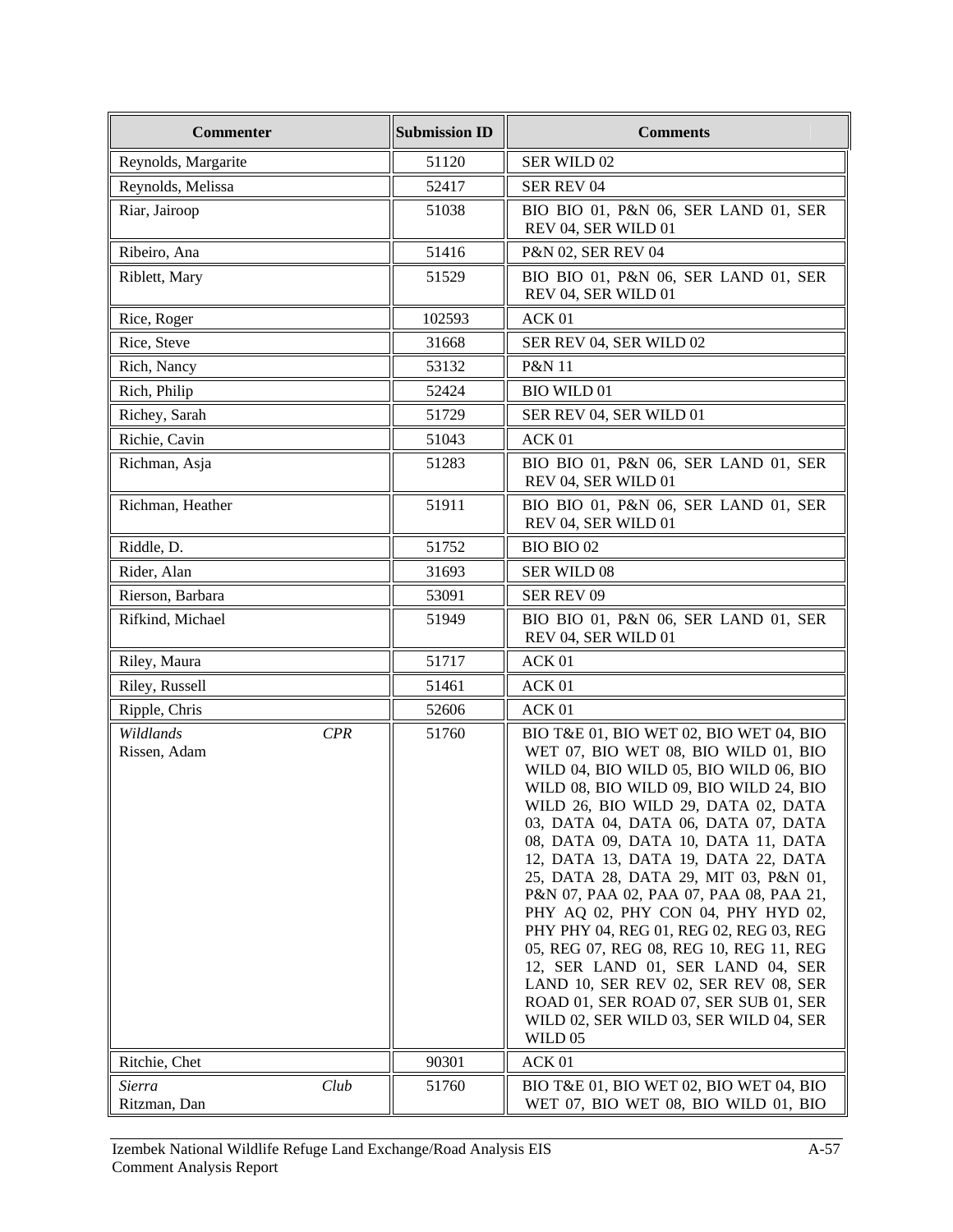| <b>Commenter</b>  | <b>Submission ID</b> | <b>Comments</b>                                                                                                                                                                                                                                                                                                                                                                                                                                                                                                                                                                                                                         |
|-------------------|----------------------|-----------------------------------------------------------------------------------------------------------------------------------------------------------------------------------------------------------------------------------------------------------------------------------------------------------------------------------------------------------------------------------------------------------------------------------------------------------------------------------------------------------------------------------------------------------------------------------------------------------------------------------------|
|                   |                      | WILD 04, BIO WILD 05, BIO WILD 06, BIO<br>WILD 08, BIO WILD 09, BIO WILD 24, BIO<br>WILD 26, BIO WILD 29, DATA 02, DATA<br>03, DATA 04, DATA 06, DATA 07, DATA<br>08, DATA 09, DATA 10, DATA 11, DATA<br>12, DATA 13, DATA 19, DATA 22, DATA<br>25, DATA 28, DATA 29, MIT 03, P&N 01,<br>P&N 07, PAA 02, PAA 07, PAA 08, PAA 21,<br>PHY AQ 02, PHY CON 04, PHY HYD 02,<br>PHY PHY 04, REG 01, REG 02, REG 03, REG<br>05, REG 07, REG 08, REG 10, REG 11, REG<br>12, SER LAND 01, SER LAND 04, SER<br>LAND 10, SER REV 02, SER REV 08, SER<br>ROAD 01, SER ROAD 07, SER SUB 01, SER<br>WILD 02, SER WILD 03, SER WILD 04, SER<br>WILD 05 |
| Robbins, Jack     | 31648                | ACK 01                                                                                                                                                                                                                                                                                                                                                                                                                                                                                                                                                                                                                                  |
| Robert, Alain     | 51253, 51258         | BIO BIO 01, P&N 01, P&N 02, P&N 06, REG<br>02, SER LAND 01, SER REV 04, SER REV<br>09, SER WILD 01                                                                                                                                                                                                                                                                                                                                                                                                                                                                                                                                      |
| Roberts, Gretchen | 44220                | ACK 01                                                                                                                                                                                                                                                                                                                                                                                                                                                                                                                                                                                                                                  |
| Roberts, James    | 32608, 51305         | ACK 01, BIO BIO 01, REG 03, SER WILD 01                                                                                                                                                                                                                                                                                                                                                                                                                                                                                                                                                                                                 |
| Roberts, Sally    | 51783                | P&N 01, P&N 02, REG 02, SER REV 09, SER<br>WILD 01                                                                                                                                                                                                                                                                                                                                                                                                                                                                                                                                                                                      |
| Robinson, Naeda   | 44040, 51721         | ACK 01                                                                                                                                                                                                                                                                                                                                                                                                                                                                                                                                                                                                                                  |
| Robinson, Robert  | 51194                | ACK 01                                                                                                                                                                                                                                                                                                                                                                                                                                                                                                                                                                                                                                  |
| Rochelle, Lisa    | 44081                | BIO BIO 01, P&N 06, SER LAND 01, SER<br>REV 04, SER WILD 01                                                                                                                                                                                                                                                                                                                                                                                                                                                                                                                                                                             |
| Rockwell, John    | 51394                | ACK 01                                                                                                                                                                                                                                                                                                                                                                                                                                                                                                                                                                                                                                  |
| Rod, Larry        | 51411                | ACK 01                                                                                                                                                                                                                                                                                                                                                                                                                                                                                                                                                                                                                                  |
| Rodgers, Patricia | 51350                | BIO BIO 01, P&N 06, SER LAND 01, SER<br>REV 04, SER WILD 01                                                                                                                                                                                                                                                                                                                                                                                                                                                                                                                                                                             |
| Rodin, Lee        | 44276                | ACK 01                                                                                                                                                                                                                                                                                                                                                                                                                                                                                                                                                                                                                                  |
| Roenneburg, Drew  | 31713                | SER WILD 09                                                                                                                                                                                                                                                                                                                                                                                                                                                                                                                                                                                                                             |
| Rogalin, Suzanne  | 51743                | BIO BIO 01, SER REV 04                                                                                                                                                                                                                                                                                                                                                                                                                                                                                                                                                                                                                  |
| Rogers, Ann       | 43960                | BIO BIO 01, P&N 06, SER LAND 01, SER<br>REV 04, SER WILD 01                                                                                                                                                                                                                                                                                                                                                                                                                                                                                                                                                                             |
| Rogers, Dirk      | 45899, 51973         | ACK 01, BIO BIO 01, P&N 06, SER REV 09,<br>SER WILD 01                                                                                                                                                                                                                                                                                                                                                                                                                                                                                                                                                                                  |
| Rojeski, Mary     | 37409                | BIO BIO 01, P&N 06, SER LAND 01, SER<br>REV 04, SER WILD 01                                                                                                                                                                                                                                                                                                                                                                                                                                                                                                                                                                             |
| Roland, Jelica    | 51517                | BIO BIO 01, P&N 06, SER LAND 01, SER<br>REV 04, SER WILD 01                                                                                                                                                                                                                                                                                                                                                                                                                                                                                                                                                                             |
| ROLFES, HELEN     | 51055                | ACK 01, P&N 06, SER REV 04, SER WILD 01                                                                                                                                                                                                                                                                                                                                                                                                                                                                                                                                                                                                 |
| Rome, Charity     | 37406                | ACK 01, SER WILD 01                                                                                                                                                                                                                                                                                                                                                                                                                                                                                                                                                                                                                     |
| Roper, Dennis     | 44092                | <b>SER H&amp;S 04</b>                                                                                                                                                                                                                                                                                                                                                                                                                                                                                                                                                                                                                   |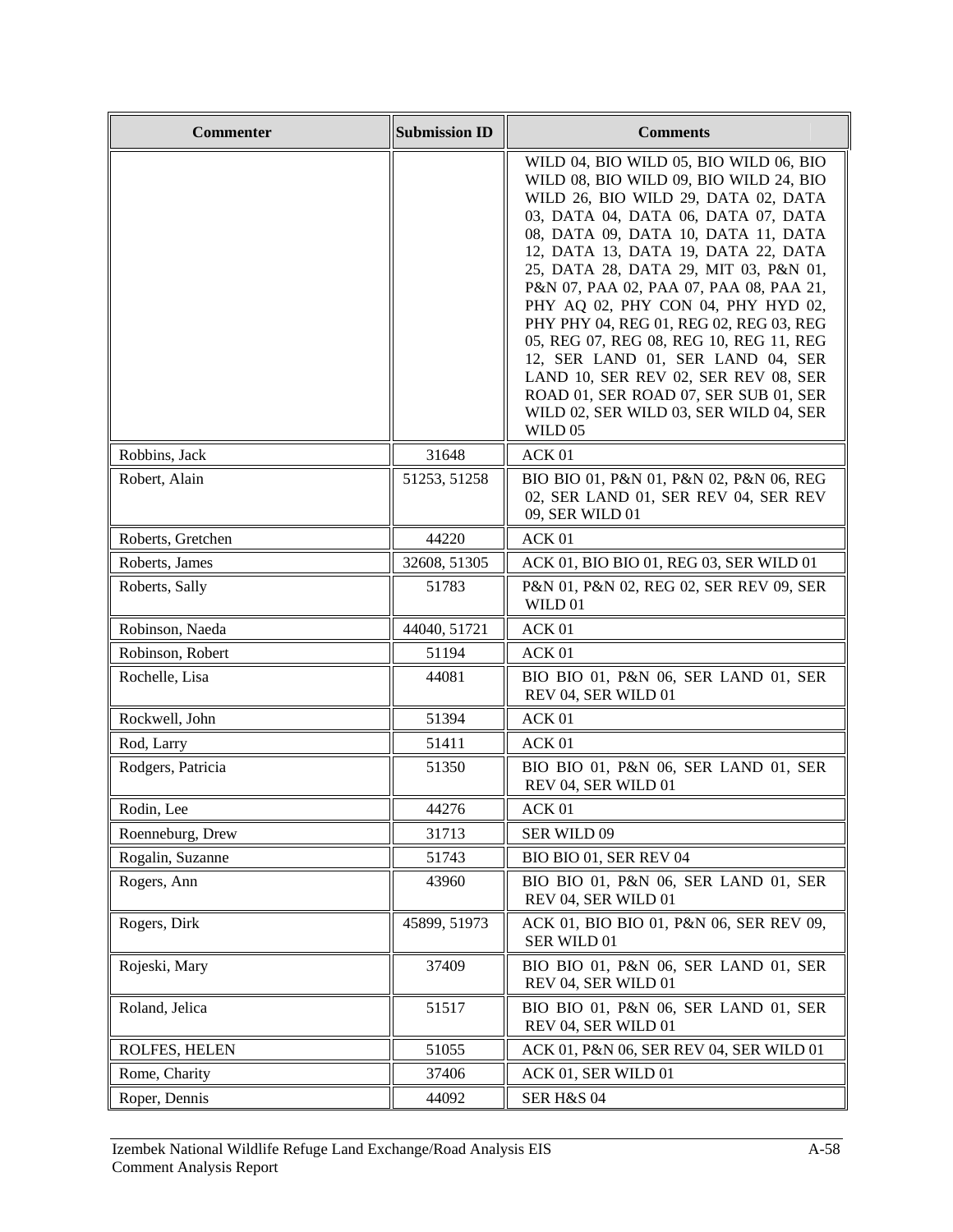| <b>Commenter</b>                                          | <b>Submission ID</b> | <b>Comments</b>                                                         |
|-----------------------------------------------------------|----------------------|-------------------------------------------------------------------------|
| Rose, Aaron                                               | 52679                | SER REV 09                                                              |
| Rose, Joanne                                              | 43959                | P&N 06, SER LAND 01, SER REV 04, SER<br>WILD 01                         |
| Rosenberg, Nancy                                          | 44066                | P&N 06, SER LAND 01, SER REV 04                                         |
| Rosenblad, Ken                                            | 51307                | BIO BIO 01, P&N 06, SER LAND 01, SER<br>REV 04, SER WILD 01             |
| Rosenfeld, Henry & Susan                                  | 51955                | BIO BIO 01, P&N 06, SER LAND 01, SER<br>REV 04, SER WILD 01             |
| Rosenthal, Jessie                                         | 37403                | BIO BIO 01, P&N 06, SER LAND 01, SER<br><b>REV 04</b>                   |
| Ross, Don                                                 | 33125                | PAA 23, REG 02, SER LAND 04, SER WILD<br>01                             |
| Ross, Elliot                                              | 31617, 33663         | ACK 01, BIO BIO 01, P&N 06, SER REV 09,<br>SER WILD 01                  |
| Rothrock, Janet                                           | 51751                | ACK 01                                                                  |
| <b>Aleutians</b><br>East<br><b>Borough</b><br>Rowley, Dan | 31760                | SER ROAD 02                                                             |
| Rozycki, Laura                                            | 51376                | BIO BIO 01, P&N 06, SER LAND 01, SER<br>REV 02, SER REV 09, SER WILD 01 |
| Ruas, Charles                                             | 52083                | <b>SER WILD 08</b>                                                      |
| Rubach, Marian                                            | 51316                | ACK 01                                                                  |
| Rubino, Donna                                             | 31660                | ACK <sub>01</sub>                                                       |
| Rudnicki, Susan                                           | 51686                | SER REV 09, SER WILD 02                                                 |
| Russell, Liane                                            | 52048                | SER REV 04                                                              |
| Russell, Stuart                                           | 51581                | ACK 01                                                                  |
| Rust, John                                                | 31736                | BIO BIO 01, BIO BIO 02, SER WILD 08                                     |
| Rutkowski, Robert                                         | 31704                | BIO BIO 01, P&N 06, SER LAND 01, SER<br>REV 04, SER WILD 01             |
| S, Svetha                                                 | 51428                | BIO BIO 01, P&N 06, SER LAND 01, SER<br>REV 04, SER WILD 01             |
| S., Etherton                                              | 44144                | BIO BIO 01, P&N 06, SER LAND 01, SER<br>REV 04, SER WILD 01             |
| S. Kestler, Carol                                         | 51276                | BIO BIO 01, P&N 06, SER LAND 01, SER<br>REV 04, SER WILD 01             |
| S. Luther, Doris                                          | 51373                | BIO BIO 01, P&N 06, SER LAND 01, SER<br>REV 04, SER WILD 01             |
| Sabin, Dawn                                               | 51827                | BIO BIO 01, SER WILD 01                                                 |
| Saeks, Joel                                               | 51355                | SER WILD 02                                                             |
| Sahni, Ramona                                             | 51251                | ACK 01                                                                  |
| Sailer, Randy                                             | 31730                | <b>SER WILD 02</b>                                                      |
| Sailer, Randy and Carlotta                                | 44192                | SER LAND 01, SER REV 04                                                 |
| Saito, Don                                                | 37397                | BIO BIO 01, P&N 06, SER LAND 01, SER<br>REV 04, SER WILD 01             |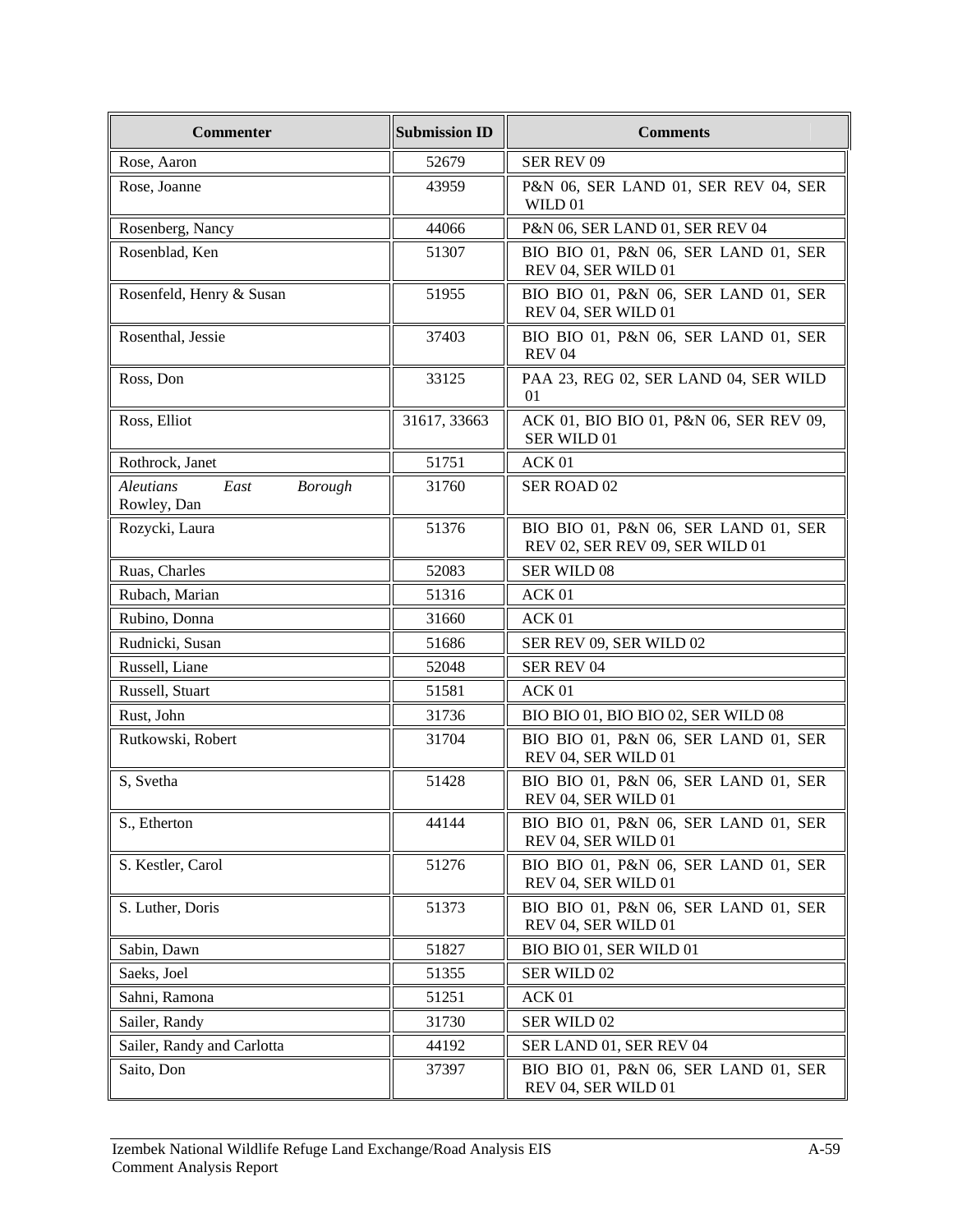| <b>Commenter</b>           | <b>Submission ID</b>   | <b>Comments</b>                                                                                                                                                                                                                                                                                    |
|----------------------------|------------------------|----------------------------------------------------------------------------------------------------------------------------------------------------------------------------------------------------------------------------------------------------------------------------------------------------|
| Salazar, Joe               | 51519                  | BIO BIO 01, P&N 06, SER LAND 01, SER<br>REV 04, SER WILD 01                                                                                                                                                                                                                                        |
| Salierno, Kinga            | 37418                  | SER WILD 01                                                                                                                                                                                                                                                                                        |
| Salinas, Ana               | 52972                  | SER REV 04                                                                                                                                                                                                                                                                                         |
| Salinas, Ana               | 97230                  | ACK 01                                                                                                                                                                                                                                                                                             |
| Salmon, Kathy              | 43980                  | <b>SER WILD 09</b>                                                                                                                                                                                                                                                                                 |
| Saltzman, Susan            | 51690                  | BIO BIO 01, P&N 06, SER LAND 01, SER<br>REV 04, SER WILD 01                                                                                                                                                                                                                                        |
| Samp, Cece                 | 44222                  | BIO BIO 01, P&N 06, SER LAND 01, SER<br>REV 04, SER WILD 01                                                                                                                                                                                                                                        |
| Samuelson, John            | 44230                  | ACK 01                                                                                                                                                                                                                                                                                             |
| Samuelson, John            | 52017                  | SER H&S 04                                                                                                                                                                                                                                                                                         |
| Samuelson, Maggie          | 52004                  | PAA 04, SER H&S 04                                                                                                                                                                                                                                                                                 |
| Samuelson, Noah            | 62894                  | SER H&S 04, SER REV 08, SER ROAD 14                                                                                                                                                                                                                                                                |
| Sand Point, Public Meeting | 52010                  | BIO FISH 07, BIO WILD 03, BIO WILD 07,<br>BIO WILD 20, BIO WILD 24, COOP 01, HIST<br>03, IAM 01, MIT 02, MIT 06, P&N 03, PAA<br>16, PAA 19, PUB 01, REG 12, SER CUL 01,<br>SER H&S 01, SER H&S 02, SER H&S 04,<br>SER LAND 06, SER REV 07, SER REV 11,<br>SER ROAD 04, SER ROAD 10, SER ROAD<br>13 |
| Sandritter, Ann            | 37417                  | ACK 01                                                                                                                                                                                                                                                                                             |
| Sands, Wendy               | 36954, 51275,<br>51278 | ACK 01, BIO BIO 01, P&N 06, SER REV 09,<br>SER WILD 01                                                                                                                                                                                                                                             |
| Santoro, Margo             | 51138                  | ACK 01                                                                                                                                                                                                                                                                                             |
| Sargent, Andi              | 44049                  | BIO BIO 01, P&N 06, SER LAND 01, SER<br>REV 04, SER WILD 01                                                                                                                                                                                                                                        |
| Sargent, Shawn             | 52135                  | <b>REG 02</b>                                                                                                                                                                                                                                                                                      |
| Saucedo, Jessica           | 44185                  | SER WILD 02                                                                                                                                                                                                                                                                                        |
| Sauers, Ronald             | 44156                  | BIO BIO 01, P&N 06, SER LAND 01, SER<br>REV 04, SER WILD 01                                                                                                                                                                                                                                        |
| Savett, Adam               | 51192                  | BIO BIO 01, P&N 06, SER LAND 01, SER<br>REV 04, SER WILD 01                                                                                                                                                                                                                                        |
| Schacht, Timothy           | 31640                  | BIO BIO 01, P&N 06, SER LAND 01, SER<br>REV 04, SER WILD 01                                                                                                                                                                                                                                        |
| Schacht, Timothy           | 43979                  | BIO BIO 01, P&N 06, SER LAND 01, SER<br>REV 04, SER WILD 01                                                                                                                                                                                                                                        |
| Scheer, Lydia              | 44171                  | BIO BIO 01, P&N 06, SER LAND 01, SER<br>REV 04, SER WILD 01                                                                                                                                                                                                                                        |
| Scherer, Molly             | 51787                  | SER WILD 01                                                                                                                                                                                                                                                                                        |
| Schermer, Linda            | 51176                  | BIO BIO 01, P&N 06, SER LAND 01, SER<br>REV 04, SER WILD 01                                                                                                                                                                                                                                        |
| Scheuermann, Karen         | 51374                  | ACK 01                                                                                                                                                                                                                                                                                             |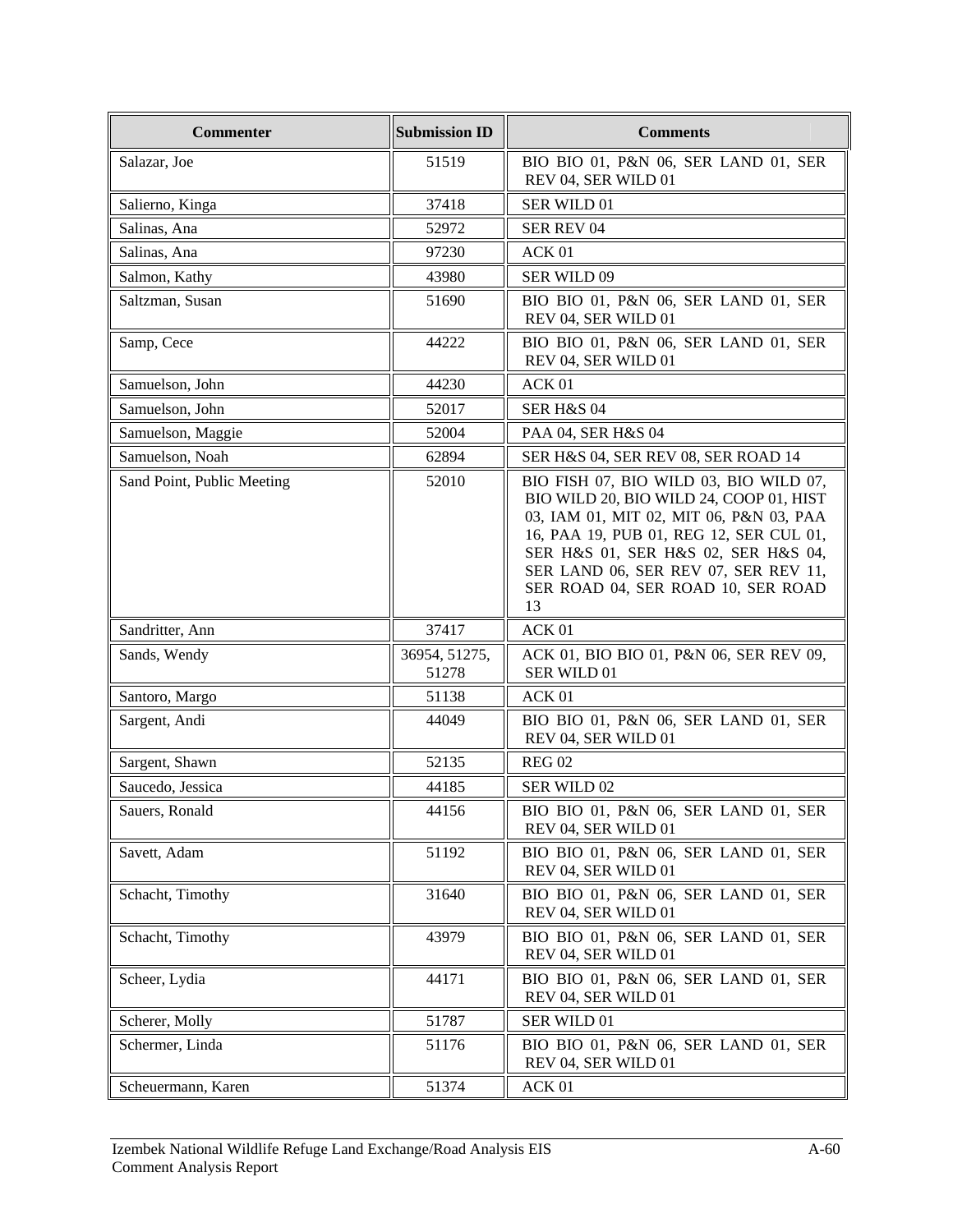| <b>Commenter</b>                | <b>Submission ID</b> | <b>Comments</b>                                                                                     |
|---------------------------------|----------------------|-----------------------------------------------------------------------------------------------------|
| Schiffman, Lauren               | 51506                | BIO BIO 01, P&N 06, SER LAND 01, SER<br>REV 04, SER WILD 02                                         |
| Schlesinger, Sybil              | 31698                | ACK 01                                                                                              |
| Schmitt, David                  | 44021                | BIO BIO 01, P&N 06, REG 03, SER LAND 01,<br>SER REV 04, SER WILD 01                                 |
| Schoene, William                | 31595                | ACK 01, P&N 06, REG 28, SER LAND 01                                                                 |
| Schrader, Susan                 | 51536                | ACK 01                                                                                              |
| Schraft, Ray                    | 51573                | BIO BIO 01, P&N 06, SER LAND 01, SER<br>REV 04, SER WILD 01                                         |
| Schreiber, Karen                | 39289, 44179         | BIO BIO 01, P&N 06, SER LAND 01, SER<br>REV 04, SER REV 09, SER WILD 01                             |
| Schriebman, Judy                | 31674                | <b>SER WILD 08</b>                                                                                  |
| Schultz, Jennifer               | 53092                | BIO BIO 02                                                                                          |
| Schwager, Richard               | 51094                | ACK 01                                                                                              |
| Schwartz, Jake                  | 51407                | SER WILD 09                                                                                         |
| Schwarz, Kurt                   | 43941                | BIO BIO 01, P&N 06, SER LAND 01, SER<br>REV 04, SER WILD 01                                         |
| Scott, Greg                     | 51626                | BIO BIO 01, P&N 01, P&N 06, PAA 02, REG<br>02, SER REV 09, SER WILD 01, SER WILD<br>02, SER WILD 09 |
| Scranton, Liz                   | 51068                | SER WILD 01                                                                                         |
| Seaborg, David                  | 44288                | BIO BIO 01, P&N 06, SER LAND 01, SER<br>REV 04, SER WILD 01                                         |
| Seager, Michael                 | 44137                | BIO BIO 01, P&N 06, SER LAND 01, SER<br>REV 04, SER WILD 01                                         |
| Seaman, Carol                   | 65653                | ACK 01                                                                                              |
| SEARLE, KERRY                   | 51716                | SER WILD 01                                                                                         |
| Searles, Barbara                | 31635                | ACK 01                                                                                              |
| Club<br>Sierra<br>Sease, Debbie | 31763                | PAA 03, PAA 26, REG 08                                                                              |
| Sebastian, Nina                 | 44322                | ACK 01                                                                                              |
| SEBASTIAN, ROBERTA              | 44170                | ACK 01                                                                                              |
| Secane, Janet                   | 51204                | BIO BIO 01, P&N 06, SER REV 04, SER<br>WILD 02                                                      |
| Secord, Reed                    | 31743                | ACK 01, SER WILD 01                                                                                 |
| Seff, Joshua                    | 48400, 51668         | BIO BIO 01, P&N 06, SER LAND 01, SER<br>REV 04, SER REV 09, SER WILD 01                             |
| Seibold, Connie                 | 65835                | ACK 01                                                                                              |
| Seidenschwarz, Gena             | 51392                | ACK 01                                                                                              |
| Sennello, Patrick               | 51574                | SER WILD 01                                                                                         |
| Serafin, Stan                   | 44030                | ACK 01                                                                                              |
| Serra, Dawn                     | 51015                | BIO BIO 01, P&N 06, SER LAND 01, SER<br>REV 04, SER WILD 01                                         |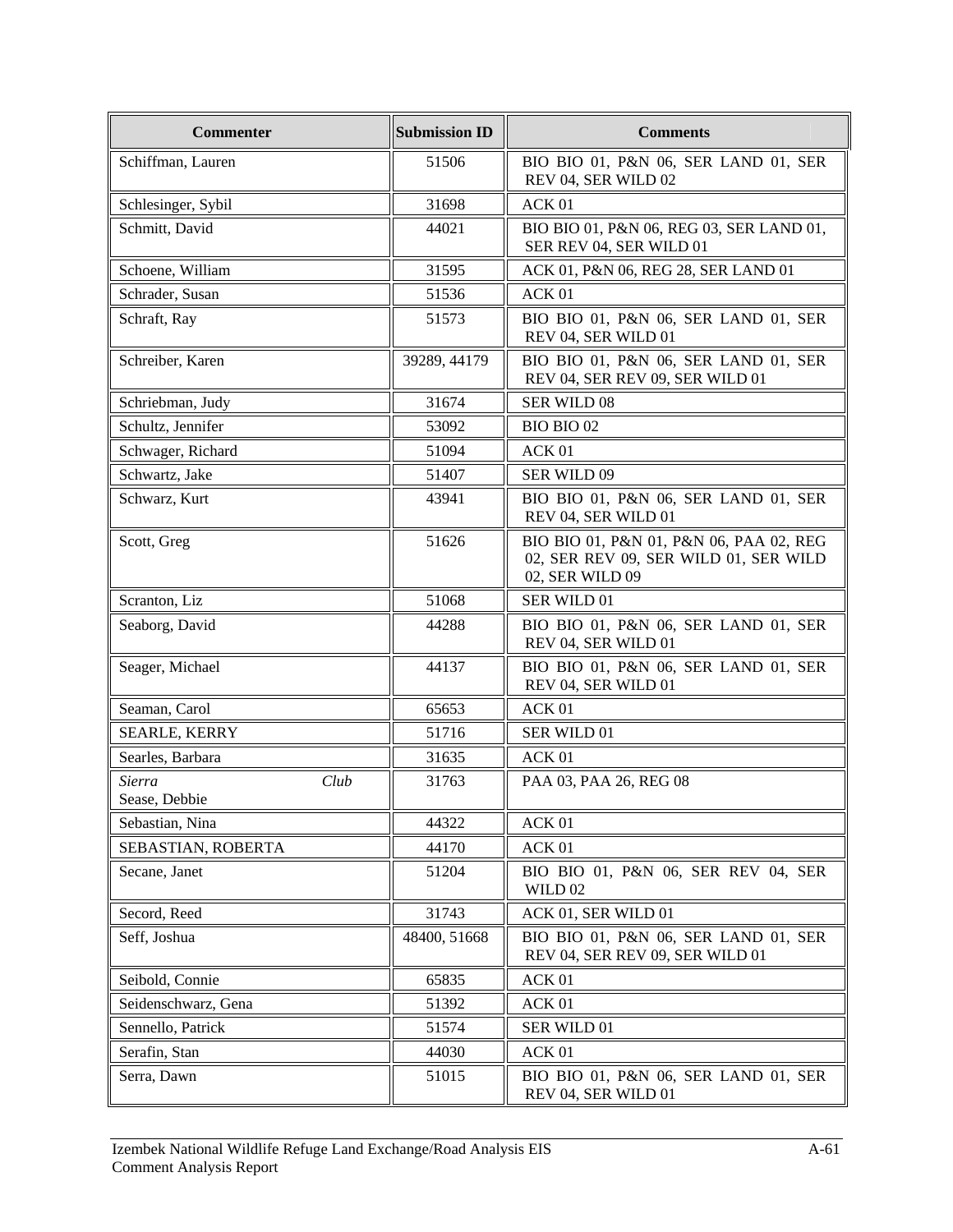| <b>Commenter</b>                      | <b>Submission ID</b> | <b>Comments</b>                                                                                                                                                                                                                                                                                                                                                                                                                                                                                                                                                                                                                                                                                                            |
|---------------------------------------|----------------------|----------------------------------------------------------------------------------------------------------------------------------------------------------------------------------------------------------------------------------------------------------------------------------------------------------------------------------------------------------------------------------------------------------------------------------------------------------------------------------------------------------------------------------------------------------------------------------------------------------------------------------------------------------------------------------------------------------------------------|
| Servais, James                        | 51757                | P&N 06, SER REV 04, SER WILD 01                                                                                                                                                                                                                                                                                                                                                                                                                                                                                                                                                                                                                                                                                            |
| Serviente, Tony                       | 95991                | ACK 01                                                                                                                                                                                                                                                                                                                                                                                                                                                                                                                                                                                                                                                                                                                     |
| Servis, Jeanne                        | 51400                | SER WILD 02                                                                                                                                                                                                                                                                                                                                                                                                                                                                                                                                                                                                                                                                                                                |
| Setar, Tricia                         | 37361                | BIO BIO 01, P&N 06, SER LAND 01, SER<br>REV 04, SER WILD 01                                                                                                                                                                                                                                                                                                                                                                                                                                                                                                                                                                                                                                                                |
| Seyfried, Mike                        | 51179                | BIO BIO 01, SER REV 04, SER WILD 01                                                                                                                                                                                                                                                                                                                                                                                                                                                                                                                                                                                                                                                                                        |
| Shaack, Paul                          | 51910                | ACK 01                                                                                                                                                                                                                                                                                                                                                                                                                                                                                                                                                                                                                                                                                                                     |
| Shaffer, Steve                        | 44158                | <b>BIO BIO 01</b>                                                                                                                                                                                                                                                                                                                                                                                                                                                                                                                                                                                                                                                                                                          |
| Shallbetter, Bennie                   | 31655                | ACK 01                                                                                                                                                                                                                                                                                                                                                                                                                                                                                                                                                                                                                                                                                                                     |
| Shamblen, Dean                        | 53276                | SER REV 09                                                                                                                                                                                                                                                                                                                                                                                                                                                                                                                                                                                                                                                                                                                 |
| Sharee, Donna                         | 36057, 44122         | BIO BIO 01, P&N 06, SER REV 09, SER<br>WILD 01, SER WILD 02                                                                                                                                                                                                                                                                                                                                                                                                                                                                                                                                                                                                                                                                |
| Sharfman, Bill                        | 44152                | ACK 01                                                                                                                                                                                                                                                                                                                                                                                                                                                                                                                                                                                                                                                                                                                     |
| Sharloch, Rick                        | 31650                | SER WILD 01                                                                                                                                                                                                                                                                                                                                                                                                                                                                                                                                                                                                                                                                                                                |
| Cook<br>Inletkeeper<br>Shavelson, Bob | 51760                | BIO T&E 01, BIO WET 02, BIO WET 04, BIO<br>WET 07, BIO WET 08, BIO WILD 01, BIO<br>WILD 04, BIO WILD 05, BIO WILD 06, BIO<br>WILD 08, BIO WILD 09, BIO WILD 24, BIO<br>WILD 26, BIO WILD 29, DATA 02, DATA<br>03, DATA 04, DATA 06, DATA 07, DATA<br>08, DATA 09, DATA 10, DATA 11, DATA<br>12, DATA 13, DATA 19, DATA 22, DATA<br>25, DATA 28, DATA 29, MIT 03, P&N 01,<br>P&N 07, PAA 02, PAA 07, PAA 08, PAA 21,<br>PHY AQ 02, PHY CON 04, PHY HYD 02,<br>PHY PHY 04, REG 01, REG 02, REG 03, REG<br>05, REG 07, REG 08, REG 10, REG 11, REG<br>12, SER LAND 01, SER LAND 04, SER<br>LAND 10, SER REV 02, SER REV 08, SER<br>ROAD 01, SER ROAD 07, SER SUB 01, SER<br>WILD 02, SER WILD 03, SER WILD 04, SER<br>WILD 05 |
| Shaw, Fred                            | 51184                | BIO BIO 01, P&N 06, SER LAND 01, SER<br>REV 04, SER WILD 01                                                                                                                                                                                                                                                                                                                                                                                                                                                                                                                                                                                                                                                                |
| Sheahan, Patrick                      | 44111                | BIO BIO 01, P&N 06, SER LAND 01, SER<br>REV 04, SER WILD 01                                                                                                                                                                                                                                                                                                                                                                                                                                                                                                                                                                                                                                                                |
| Shealy, Melody                        | 37362                | BIO BIO 01, P&N 06, SER LAND 01, SER<br>REV 04, SER WILD 01                                                                                                                                                                                                                                                                                                                                                                                                                                                                                                                                                                                                                                                                |
| Shelly, Art                           | 51239                | ACK 01                                                                                                                                                                                                                                                                                                                                                                                                                                                                                                                                                                                                                                                                                                                     |
| Sheppard, William                     | 44133                | BIO BIO 01, P&N 06, SER LAND 01, SER<br>REV 04, SER WILD 01                                                                                                                                                                                                                                                                                                                                                                                                                                                                                                                                                                                                                                                                |
| Sheridan, Michelle                    | 44064                | P&N 06, SER REV 09                                                                                                                                                                                                                                                                                                                                                                                                                                                                                                                                                                                                                                                                                                         |
| Sherman, Roger                        | 52862                | BIO BIO 02                                                                                                                                                                                                                                                                                                                                                                                                                                                                                                                                                                                                                                                                                                                 |
| Sherwin, Boyce                        | 41154, 51393         | BIO BIO 01, P&N 06, SER LAND 01, SER<br>REV 04, SER REV 09, SER WILD 01                                                                                                                                                                                                                                                                                                                                                                                                                                                                                                                                                                                                                                                    |
| Sherwonit, Bill                       | 33127                | BIO BIO 01, P&N 06, REG 01, SER LAND 01,                                                                                                                                                                                                                                                                                                                                                                                                                                                                                                                                                                                                                                                                                   |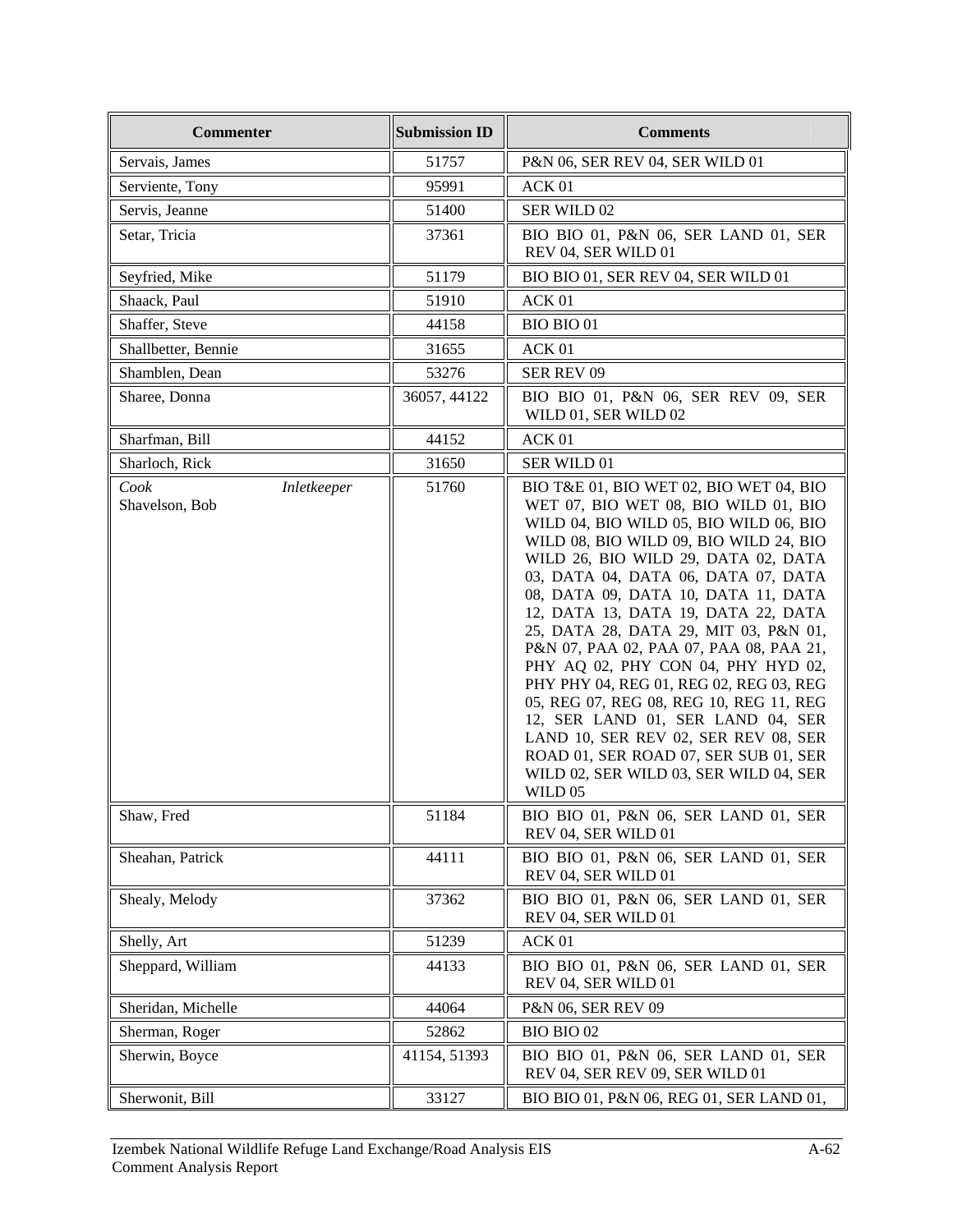| <b>Commenter</b>                                        | <b>Submission ID</b> | <b>Comments</b>                                                                                                                                                                                                                                                                                                                                                                                                                                                                                                                                                                                                                                                                                                            |
|---------------------------------------------------------|----------------------|----------------------------------------------------------------------------------------------------------------------------------------------------------------------------------------------------------------------------------------------------------------------------------------------------------------------------------------------------------------------------------------------------------------------------------------------------------------------------------------------------------------------------------------------------------------------------------------------------------------------------------------------------------------------------------------------------------------------------|
|                                                         |                      | SER REV 01, SER WILD 02                                                                                                                                                                                                                                                                                                                                                                                                                                                                                                                                                                                                                                                                                                    |
| Shevis, Aron                                            | 31647, 51062         | BIO BIO 01, SER REV 04, SER WILD 01                                                                                                                                                                                                                                                                                                                                                                                                                                                                                                                                                                                                                                                                                        |
| Shimata, Kathy                                          | 51493                | SER WILD 01                                                                                                                                                                                                                                                                                                                                                                                                                                                                                                                                                                                                                                                                                                                |
| Shirkus Moore, Lorraine                                 | 44203                | ACK 01                                                                                                                                                                                                                                                                                                                                                                                                                                                                                                                                                                                                                                                                                                                     |
| Wilderness<br>Alaska<br>League<br>Shogan, Cindy         | 31763                | PAA 03, PAA 26, REG 08                                                                                                                                                                                                                                                                                                                                                                                                                                                                                                                                                                                                                                                                                                     |
| Sholiton, Anita                                         | 51346                | ACK 01                                                                                                                                                                                                                                                                                                                                                                                                                                                                                                                                                                                                                                                                                                                     |
| Shook, Matthew                                          | 52279                | <b>BIO VEG 01</b>                                                                                                                                                                                                                                                                                                                                                                                                                                                                                                                                                                                                                                                                                                          |
| Short, Benjamin                                         | 51652                | SER WILD 02                                                                                                                                                                                                                                                                                                                                                                                                                                                                                                                                                                                                                                                                                                                |
| Shotz, Alyson                                           | 51384                | BIO BIO 01, P&N 06, SER LAND 01, SER<br>REV 04, SER WILD 01                                                                                                                                                                                                                                                                                                                                                                                                                                                                                                                                                                                                                                                                |
| Shrout, D.                                              | 37391                | ACK 01                                                                                                                                                                                                                                                                                                                                                                                                                                                                                                                                                                                                                                                                                                                     |
| Shuptrine, Sandy                                        | 51779                | P&N 01, SER LAND 01, SER REV 04                                                                                                                                                                                                                                                                                                                                                                                                                                                                                                                                                                                                                                                                                            |
| Siegmann, Eric                                          | 31683                | BIO BIO 01, P&N 06, SER LAND 01, SER<br>WILD 01                                                                                                                                                                                                                                                                                                                                                                                                                                                                                                                                                                                                                                                                            |
| Silkey, Uly                                             | 44340                | SER WILD 01                                                                                                                                                                                                                                                                                                                                                                                                                                                                                                                                                                                                                                                                                                                |
| Silva, Will                                             | 51521                | ACK 01, SER LAND 01, SER REV 04                                                                                                                                                                                                                                                                                                                                                                                                                                                                                                                                                                                                                                                                                            |
| Simon, Carol                                            | 51908                | ACK 01                                                                                                                                                                                                                                                                                                                                                                                                                                                                                                                                                                                                                                                                                                                     |
| Simpson, Colleen                                        | 51082, 51741         | ACK 01                                                                                                                                                                                                                                                                                                                                                                                                                                                                                                                                                                                                                                                                                                                     |
| Singleton, Jennifer                                     | 51351                | SER WILD 01                                                                                                                                                                                                                                                                                                                                                                                                                                                                                                                                                                                                                                                                                                                |
| Sirk, Katie                                             | 51302                | BIO BIO 01, P&N 06, SER LAND 01, SER<br>REV 04, SER WILD 01                                                                                                                                                                                                                                                                                                                                                                                                                                                                                                                                                                                                                                                                |
| Sisson, Maristela                                       | 51230                | ACK 01                                                                                                                                                                                                                                                                                                                                                                                                                                                                                                                                                                                                                                                                                                                     |
| League of Conservation<br>Voters<br>Sittenfeld, Tiernan | 51760                | BIO T&E 01, BIO WET 02, BIO WET 04, BIO<br>WET 07, BIO WET 08, BIO WILD 01, BIO<br>WILD 04, BIO WILD 05, BIO WILD 06, BIO<br>WILD 08, BIO WILD 09, BIO WILD 24, BIO<br>WILD 26, BIO WILD 29, DATA 02, DATA<br>03, DATA 04, DATA 06, DATA 07, DATA<br>08, DATA 09, DATA 10, DATA 11, DATA<br>12, DATA 13, DATA 19, DATA 22, DATA<br>25, DATA 28, DATA 29, MIT 03, P&N 01,<br>P&N 07, PAA 02, PAA 07, PAA 08, PAA 21,<br>PHY AQ 02, PHY CON 04, PHY HYD 02,<br>PHY PHY 04, REG 01, REG 02, REG 03, REG<br>05, REG 07, REG 08, REG 10, REG 11, REG<br>12, SER LAND 01, SER LAND 04, SER<br>LAND 10, SER REV 02, SER REV 08, SER<br>ROAD 01, SER ROAD 07, SER SUB 01, SER<br>WILD 02, SER WILD 03, SER WILD 04, SER<br>WILD 05 |
| Sizemore Behrend, Christi                               | 43917                | BIO BIO 01, P&N 06, SER LAND 01, SER<br>REV 04, SER WILD 01                                                                                                                                                                                                                                                                                                                                                                                                                                                                                                                                                                                                                                                                |
| Small, Sally                                            | 44336                | BIO BIO 01, P&N 06, SER LAND 01, SER<br>REV 04, SER WILD 01                                                                                                                                                                                                                                                                                                                                                                                                                                                                                                                                                                                                                                                                |
| Smeaton, Chris                                          | 52960                | SER WILD 01                                                                                                                                                                                                                                                                                                                                                                                                                                                                                                                                                                                                                                                                                                                |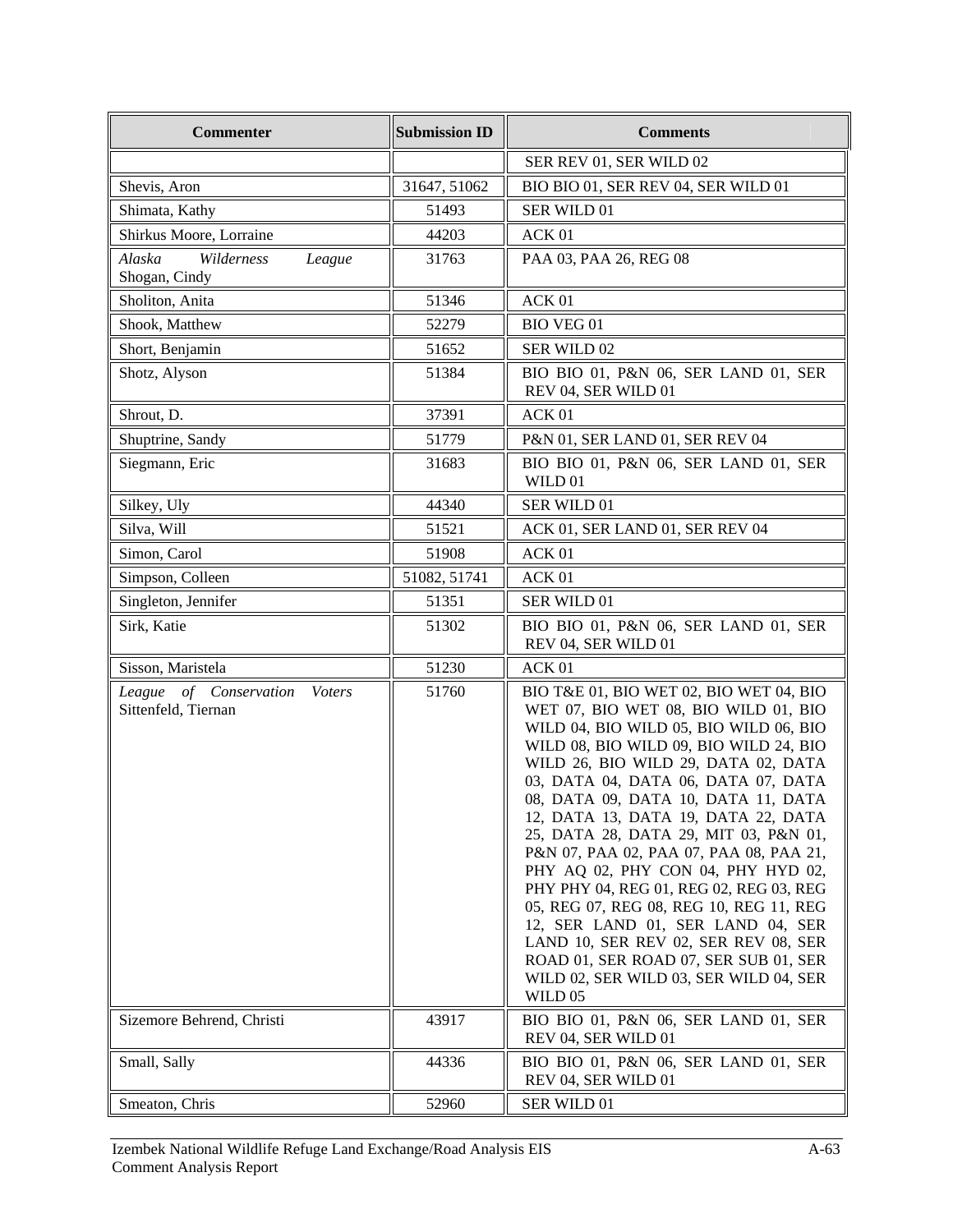| <b>Commenter</b>        | <b>Submission ID</b> | <b>Comments</b>                                                          |
|-------------------------|----------------------|--------------------------------------------------------------------------|
| Smith, Brian & Patti    | 98384                | ACK 01                                                                   |
| Smith, Carol            | 31639                | BIO BIO 01, P&N 01, P&N 06, SER LAND 01,<br>SER REV 04, SER WILD 01      |
| Smith, Daedra           | 51615                | BIO BIO 01, P&N 06, SER LAND 01, SER<br>REV 04, SER WILD 01, SER WILD 02 |
| Smith, Donald           | 44138                | BIO BIO 01, P&N 06, SER LAND 01, SER<br>REV 04, SER WILD 01              |
| Smith, Jeff             | 51795                | ACK 01                                                                   |
| Smith, Joann            | 52765                | <b>SER LAND 09</b>                                                       |
| Smith, Steve            | 51829                | BIO BIO 01, P&N 06, SER LAND 01, SER<br>REV 04, SER WILD 01              |
| Smith, Vicki            | 51845                | <b>BIO BIO 02, REG 03</b>                                                |
| Smock, Addie            | 44261                | BIO BIO 01, SER REV 04, SER WILD 01                                      |
| Smutko, Joan            | 43939                | ACK 01                                                                   |
| Snell, Vivian           | 53269                | ACK 01                                                                   |
| Snyder, Marilyn         | 51107                | BIO BIO 01, P&N 06, SER LAND 01, SER<br>REV 04, SER WILD 01              |
| Snyder, Todd            | 37421                | SER WILD 01                                                              |
| Sobanski, Sandra        | 51383                | ACK <sub>01</sub>                                                        |
| Soffler, Judy           | 51585                | BIO BIO 01, P&N 06, SER LAND 01, SER<br>REV 04, SER WILD 01              |
| Solomon, Diane          | 51559                | ACK 01                                                                   |
| Sonoquie, Monique       | 51052                | BIO BIO 01, P&N 06, SER LAND 01, SER<br>REV 04, SER WILD 01              |
| Soraghan, Conor         | 37423                | BIO BIO 01, P&N 06, SER LAND 01, SER<br>REV 04, SER WILD 01              |
| Sorenson, Nancy         | 44202                | <b>BIO BIO 01</b>                                                        |
| Sorrell, Julie          | 44172                | <b>BIO BIO 01</b>                                                        |
| Souders, Pat            | 51956                | ACK 01                                                                   |
| Soule, David            | 51356                | BIO BIO 01, P&N 06, SER LAND 01, SER<br>REV 04, SER WILD 01              |
| Spanski, Linda          | 43937                | BIO BIO 01, P&N 06, SER LAND 01, SER<br>REV 04, SER WILD 01              |
| Spar, Jon               | 51233                | ACK 01                                                                   |
| Spencer, Gayle          | 51595                | REG 02, SER WILD 01                                                      |
| Spencer, Thomas         | 51700                | <b>BIO WILD 01</b>                                                       |
| Spickler, Julie         | 31633                | SER WILD 01                                                              |
| Spiegelman, Robin       | 51153                | BIO BIO 01, P&N 06, SER LAND 01, SER<br>REV 04, SER WILD 01              |
| Spillane-Mueller, Carol | 51020                | ACK 01                                                                   |
| Spitzfaden, Yarrow      | 51756                | BIO BIO 01, P&N 06, SER LAND 01, SER<br>REV 04, SER WILD 01              |
| Spivey, Benjamin        | 62895                | P&N 08, SER H&S 04, SER LAND 08, SER                                     |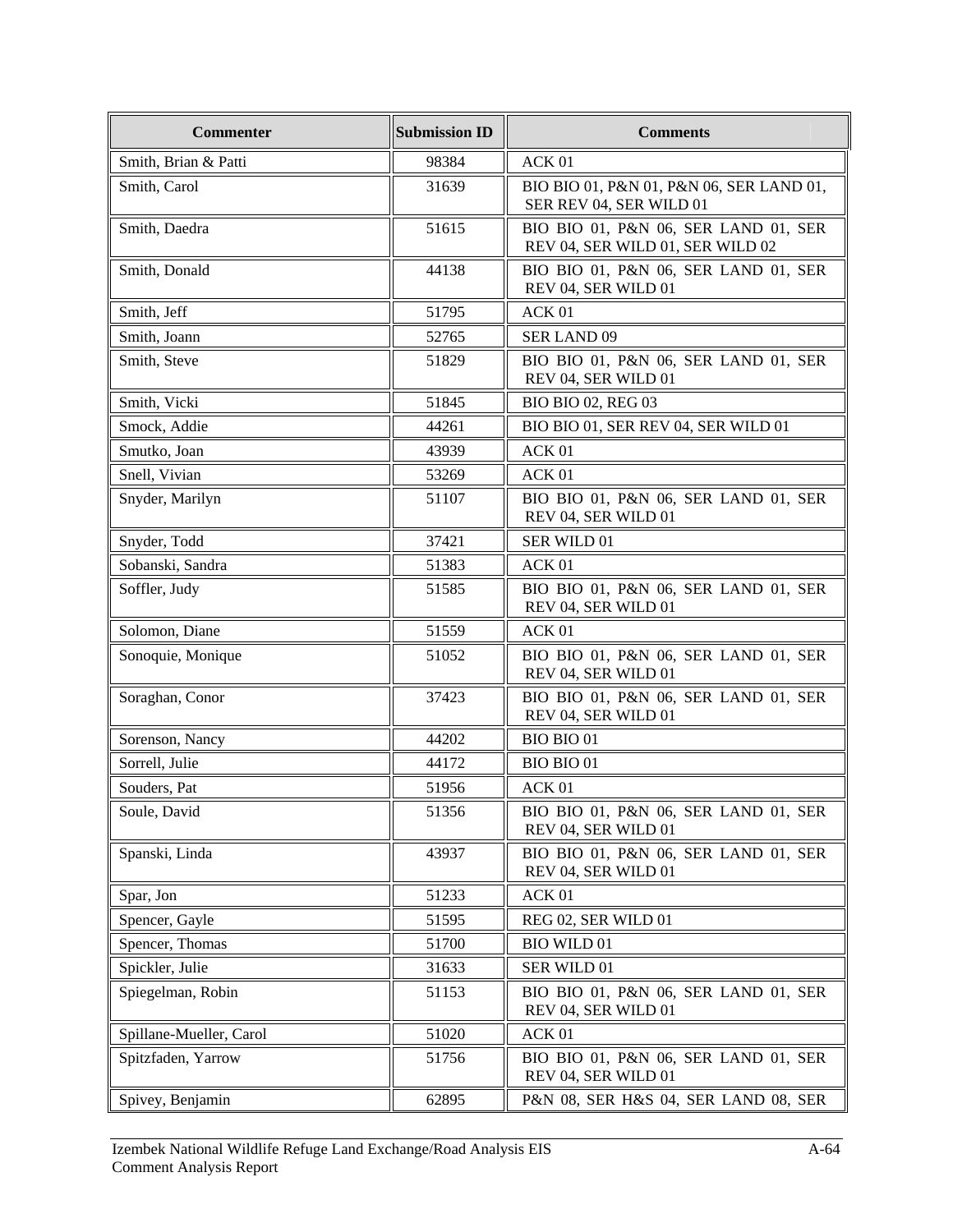| <b>Commenter</b>     | <b>Submission ID</b>   | <b>Comments</b>                                                          |
|----------------------|------------------------|--------------------------------------------------------------------------|
|                      |                        | <b>REV 08</b>                                                            |
| Spotts, Richard      | 44719                  | P&N 01, P&N 02, REG 02, SER REV 09, SER<br>WILD 01                       |
| Springer, Kim        | 31670                  | BIO BIO 01, P&N 06, SER LAND 01, SER<br>REV 04, SER WILD 01              |
| Sprouse, Sharon      | 44038                  | BIO BIO 01, P&N 06, SER LAND 01, SER<br>REV 04, SER WILD 01              |
| Squartsoff, Pete     | 31750                  | P&N 14                                                                   |
| Stachowski, Kathleen | 44262                  | SER WILD 02                                                              |
| Stacy, Katie         | 53202                  | SER REV 04                                                               |
| Stahl, Charlotte     | 51483                  | BIO BIO 01, P&N 06, SER LAND 01, SER<br>REV 04, SER WILD 01              |
| Stall, Spencer       | 44116                  | BIO BIO 01, P&N 06, SER LAND 01, SER<br>REV 04, SER WILD 01              |
| Stanley, Edh         | 31700                  | <b>BIO WILD 01</b>                                                       |
| Stanley, Richard     | 31747, 32737,<br>51928 | ACK 01, BIO BIO 01, REG 03, SER LAND 01,<br>SER REV 04, SER WILD 01      |
| Stebbings, Gayle J   | 44277                  | SER WILD 01                                                              |
| Steel, Carlene       | 51360                  | ACK 01, BIO BIO 02, P&N 06, SER LAND 01,<br>SER REV 04, SER WILD 01      |
| Stein, Margaret      | 51173                  | BIO BIO 01, P&N 06, SER LAND 01, SER<br>REV 04, SER WILD 01              |
| Steinbach, Glenn     | 53097                  | <b>REG 02</b>                                                            |
| Sternberg, Rachel    | 51726                  | BIO BIO 01, P&N 06, SER LAND 01, SER<br>REV 04, SER WILD 01              |
| Stevens, Cindy       | 51976                  | BIO BIO 01, SER LAND 01, SER REV 04,<br>SER WILD 02                      |
| Stevens, J.          | 43948                  | ACK 01                                                                   |
| Stewart, Gayla       | 51566                  | ACK 01                                                                   |
| Stewart, John        | 31673, 40698           | BIO BIO 01, P&N 06, SER REV 09, SER<br>WILD 01                           |
| Stewart, Sarah       | 44226                  | BIO BIO 01, P&N 06, SER LAND 01, SER<br>REV 04, SER WILD 01, SER WILD 02 |
| Stinson, Paula       | 37422                  | ACK 01                                                                   |
| Stohlmann, Tom       | 31744                  | SER WILD 09                                                              |
| Stokes, Brian        | 45651, 51451           | BIO BIO 01, P&N 06, SER LAND 01, SER<br>REV 09, SER WILD 01              |
| Stone, M.            | 51013                  | BIO BIO 01, P&N 06, SER LAND 01, SER<br>REV 04, SER WILD 01              |
| Stradtman, George    | 51630                  | ACK 01                                                                   |
| Straub, Gwen         | 53338                  | BIO BIO 01                                                               |
| Strauss, Mark        | 51454                  | BIO BIO 01, P&N 06, SER LAND 01, SER<br>REV 04, SER WILD 01              |
| Straut, Shanna       | 43995                  | BIO BIO 01, P&N 06, SER LAND 01, SER                                     |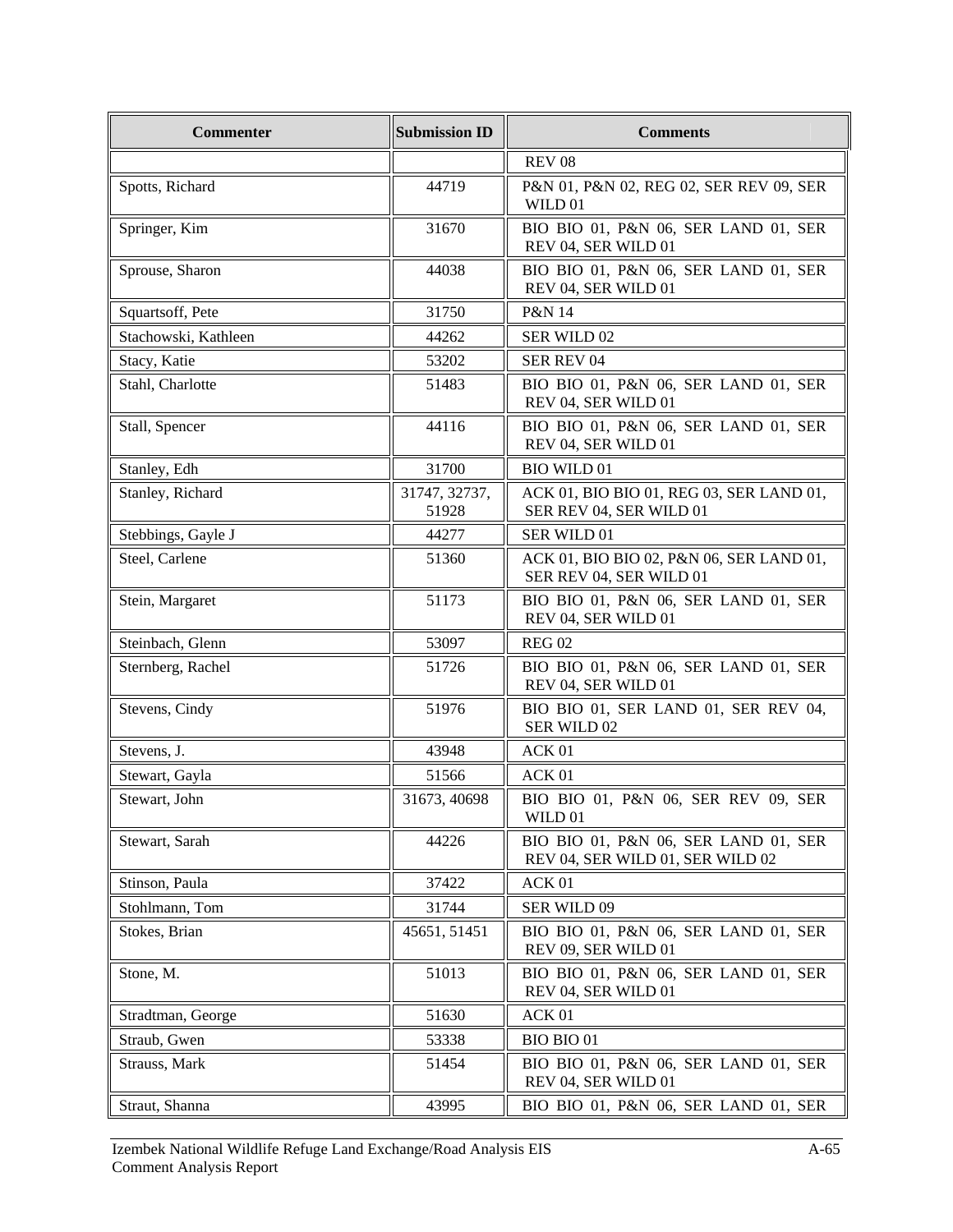| <b>Commenter</b>       | <b>Submission ID</b> | <b>Comments</b>                                                          |
|------------------------|----------------------|--------------------------------------------------------------------------|
|                        |                      | REV 04, SER WILD 01                                                      |
| Stredny, Fran          | 53007                | SER WILD 08                                                              |
| Stringham, David/Debby | 51245                | SER WILD 08                                                              |
| Strugatsky, Vladimir   | 43931                | BIO BIO 01, P&N 06, SER LAND 01, SER<br>REV 04, SER WILD 01              |
| Stuckey, Richard       | 31643, 51702         | BIO BIO 01, P&N 06, SER LAND 01, SER<br>REV 04, SER WILD 01, SER WILD 02 |
| Suarez, Moraima        | 36302, 51564         | BIO BIO 01, P&N 06, SER LAND 01, SER<br>REV 04, SER REV 09, SER WILD 01  |
| Suda, Mary             | 52166                | <b>REG 03, SER REV 09</b>                                                |
| Sue Baker, Jolly       | 51534                | ACK <sub>01</sub>                                                        |
| Sugihara, Joan         | 44006                | ACK 01                                                                   |
| Sullivan, Linda        | 53235                | <b>REG 02</b>                                                            |
| Sullivan, Michael      | 53323                | <b>REG 03</b>                                                            |
| Summers, Donna         | 44175                | BIO BIO 01, P&N 06, SER LAND 01, SER<br>REV 04, SER WILD 01              |
| Sutherland, Ian        | 31669                | BIO BIO 01, SER REV 04, SER WILD 01                                      |
| Sutphin, Andrew        | 51423                | BIO BIO 01, P&N 06, SER LAND 01, SER<br>REV 04, SER WILD 01              |
| Swain, Mary            | 51130                | ACK 01                                                                   |
| Swan, Carolyn          | 44143                | BIO BIO 01, P&N 06, SER LAND 01, SER<br>REV 04, SER WILD 01              |
| Swanson, Rebecca       | 44017                | ACK <sub>01</sub>                                                        |
| Sweeney, Jim           | 37354                | P&N 02, SER REV 09, SER WILD 01, SER<br>WILD 02                          |
| Swift, Joseph          | 53070                | <b>REG 02</b>                                                            |
| Symington, Cindy       | 51255                | P&N 02, REG 01, SER LAND 01                                              |
| Tackett, Mike          | 44149                | BIO BIO 01, SER LAND 01                                                  |
| Taenzer, Dave          | 31692                | SER WILD 02                                                              |
| Taft, Kathleen         | 43976                | BIO BIO 01, P&N 06, SER REV 04, SER<br>WILD 01                           |
| Tagesen, Peggy         | 51340                | BIO BIO 01, SER WILD 09                                                  |
| Talbot, Ed             | 51609                | <b>REG 02</b>                                                            |
| Tangi, Anna            | 44102                | BIO BIO 01, P&N 06, SER LAND 01, SER<br>REV 04, SER WILD 01              |
| Tarr, Richard          | 53356                | <b>REG 02</b>                                                            |
| Taylor, Dave           | 44342                | BIO BIO 01, P&N 06, SER LAND 01, SER<br>REV 04, SER WILD 01              |
| Taylor, Dulcie         | 51616                | SER WILD 02                                                              |
| Taylor, Gigi           | 51495                | SER WILD 08, SER WILD 09                                                 |
| Taylor, Merideth M     | 44327                | ACK 01                                                                   |
| Taylor, Ricky          | 52961                | SER WILD 01                                                              |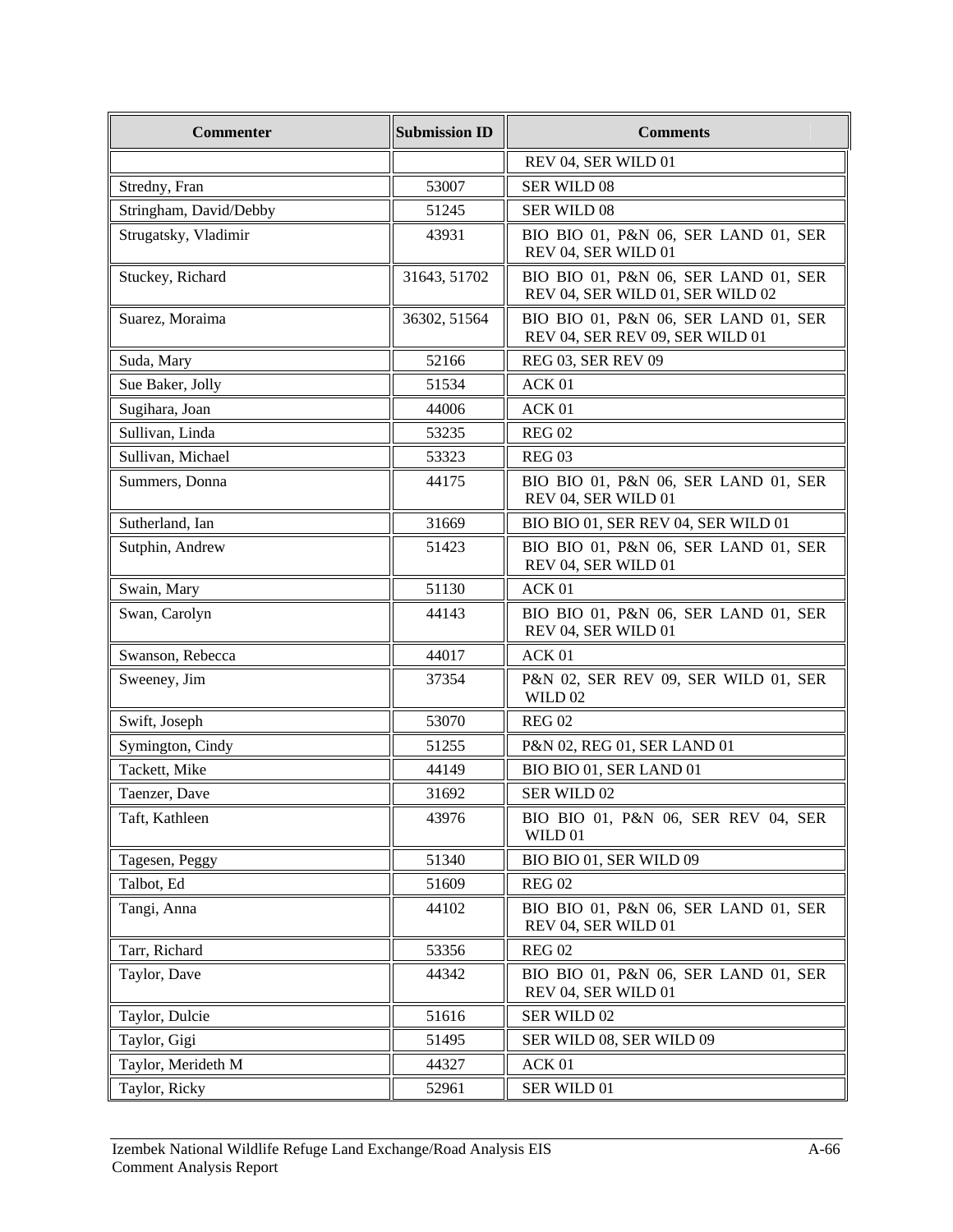| <b>Commenter</b>                             | <b>Submission ID</b> | <b>Comments</b>                                                         |
|----------------------------------------------|----------------------|-------------------------------------------------------------------------|
| Teresko, Janet                               | 91762                | ACK 01                                                                  |
| Terry, Terelle                               | 53168                | BIO BIO 02                                                              |
| Thayer, Jeff                                 | 51264                | BIO BIO 01, P&N 06, SER LAND 01, SER<br>REV 04, SER WILD 01             |
| Thomas, Carrie                               | 53041                | <b>P&amp;N 02</b>                                                       |
| Thomas, Chris                                | 45849, 51105         | BIO BIO 01, P&N 06, SER LAND 01, SER<br>REV 04, SER REV 09, SER WILD 01 |
| Thomas, Georgette                            | 44318                | ACK 01                                                                  |
| Thomas, Gina                                 | 51672                | ACK 01                                                                  |
| Thompsen, Linda                              | 51889                | ACK 01                                                                  |
| Thompson, Thomas                             | 31679                | ACK 01                                                                  |
| Alaska<br>Crab<br>Coalition<br>Thomson, Arni | 33123                | ACK 01                                                                  |
| Thorn, Debbie                                | 51954                | ACK 01                                                                  |
| Thornburn, Cathy                             | 52706                | <b>SER WILD 08</b>                                                      |
| Tice, Janet                                  | 44042                | P&N 02, SER LAND 01, SER WILD 01                                        |
| Tiers, Sarah                                 | 31588, 31687         | BIO BIO 01, BIO WET 01, P&N 06, SER<br>LAND 01, SER REV 04, SER WILD 01 |
| Tigges, Karen                                | 33129                | SER WILD 02                                                             |
| Tim, Strong,                                 | 44319                | ACK 01                                                                  |
| Tindell, Anne                                | 51842                | P&N 01, P&N 02, REG 02, SER REV 09, SER<br>WILD 01                      |
| Tingiris, Mitchell                           | 51155                | ACK 01                                                                  |
| Tipler, Becky                                | 44056                | SER WILD 01                                                             |
| Tobin, Virginia                              | 51409                | BIO BIO 01, P&N 06, SER LAND 01, SER<br>REV 04, SER WILD 01             |
| Todd, Carol                                  | 51463                | ACK 01                                                                  |
| Tolski, Stefanie                             | 43907                | BIO BIO 01, P&N 06, SER LAND 01, SER<br>REV 04, SER WILD 01             |
| Tolson, Mark                                 | 50989                | BIO BIO 01, P&N 06, SER LAND 01, SER<br>REV 04, SER WILD 01             |
| tomescu, teofan                              | 51479                | BIO BIO 01, SER WILD 01                                                 |
| Toner, William                               | 31706                | ACK 01                                                                  |
| Toney, Kevin                                 | 51669                | BIO BIO 01, P&N 06, SER LAND 01, SER<br>REV 04, SER WILD 01             |
| Tonsberg, Barbara                            | 51281                | BIO BIO 01, P&N 06, SER LAND 01, SER<br>REV 04, SER WILD 01             |
| Torres, Matthew                              | 44196                | BIO BIO 01, P&N 06, SER LAND 01, SER<br>REV 04, SER WILD 01             |
| Toups, Ryan                                  | 51222                | BIO BIO 01, P&N 06, SER LAND 01, SER<br>REV 04, SER WILD 01             |
| Trainer, Amy                                 | 43919                | P&N 02, REG 03, SER WILD 01                                             |
| Trasatto, Carol                              | 44301                | REG 03, SER REV 04                                                      |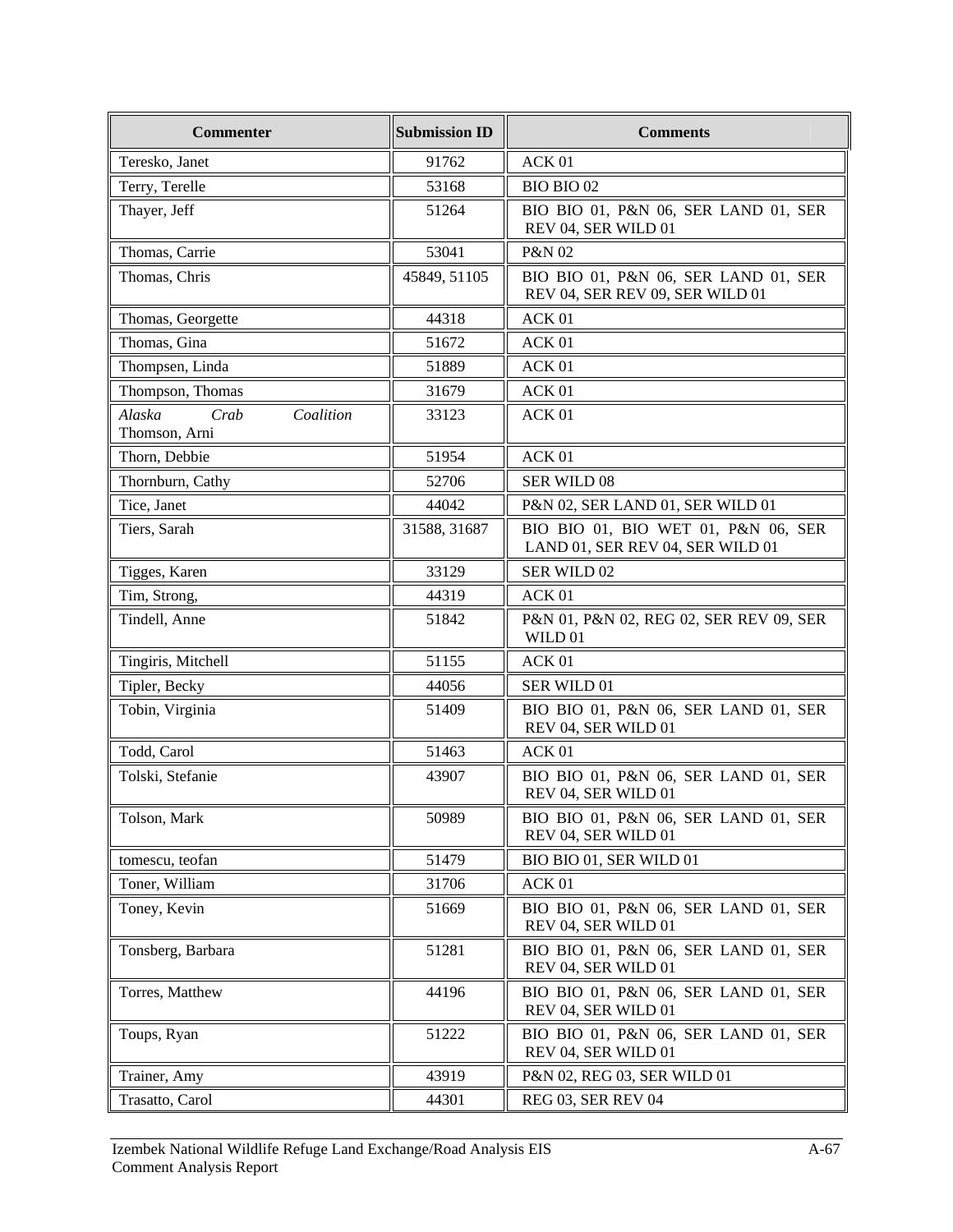| <b>Submission ID</b><br><b>Commenter</b><br><b>Comments</b>        |              |                                                                      |  |
|--------------------------------------------------------------------|--------------|----------------------------------------------------------------------|--|
| Trauner, Priscilla                                                 | 44080        | ACK 01                                                               |  |
| Travis, Barb & Terry                                               | 51984        | ACK 01                                                               |  |
| Trick, Cathy                                                       | 51025        | BIO BIO 01                                                           |  |
| Trinka, Gloria                                                     | 51146        | <b>SER WILD 08</b>                                                   |  |
| True, Mary                                                         | 51139        | ACK 01                                                               |  |
| Trumble, Della                                                     | 52031        | HIST 03, P&N 08, SER H&S 01, SER H&S 04,<br><b>SER LAND 06</b>       |  |
| Trumble, Trisha                                                    | 51999        | P&N 03                                                               |  |
| Trypaluk, Barbara                                                  | 52416        | <b>SER LAND 04</b>                                                   |  |
| Tsang Yee, Anthony                                                 | 44041        | BIO BIO 01, P&N 06, SER LAND 01, SER<br>REV 04, SER WILD 01          |  |
| Tucker, Veronica                                                   | 33486, 43926 | ACK 01, BIO BIO 01, P&N 06, SER REV 09,<br><b>SER WILD 01</b>        |  |
| Tuke, Carla                                                        | 51065        | BIO BIO 01, P&N 06, SER LAND 01, SER<br>REV 04, SER WILD 01          |  |
| Tullis, Diane                                                      | 52165        | <b>SER LAND 09</b>                                                   |  |
| Turken, Donald                                                     | 41531, 51659 | ACK 01, BIO BIO 01, P&N 06, SER REV 09,<br>SER WILD 01               |  |
| Two-Eagle, Carel                                                   | 51334        | SER LAND 01, SER WILD 01                                             |  |
| Tyler, Steve                                                       | 32251, 51465 | ACK 01, BIO BIO 01, REG 03, SER WILD 01                              |  |
| Ulmer, Gene                                                        | 51193        | BIO BIO 01, P&N 06, SER LAND 01, SER<br>REV 04, SER WILD 01          |  |
| Ulvi, Steve                                                        | 51058        | BIO BIO 02, P&N 01, SER WILD 02                                      |  |
| Ungar, Luci                                                        | 51713        | ACK 01                                                               |  |
| Alaska<br><b>Native</b><br>Health<br><b>Board</b><br>Unok, Alberta | 33120        | HIST 03, P&N 03, SER EJ 01, SER LAND 01,<br>SER LAND 06, SER ROAD 04 |  |
| Uppena, Ruth                                                       | 53082        | BIO BIO 02                                                           |  |
| Uttecht, Carter                                                    | 62896        | ACK 01, P&N 08, SER H&S 04                                           |  |
| Utzig, Albert                                                      | 31720        | BIO BIO 01, P&N 06, SER LAND 01, SER<br>REV 04, SER WILD 01          |  |
| Valent, Cassandra                                                  | 51385        | BIO BIO 01, P&N 06, SER LAND 01, SER<br>REV 04, SER WILD 01          |  |
| Valentine, Jennifer                                                | 37430        | BIO BIO 01, P&N 06, SER LAND 01, SER<br>REV 04, SER WILD 01          |  |
| Valentine, Tabitha                                                 | 33130        | <b>REG 09</b>                                                        |  |
| Vallario, Cat                                                      | 52962        | SER WILD 01                                                          |  |
| Vallero, Daniel                                                    | 51096        | BIO BIO 01, P&N 06, SER LAND 01, SER<br>REV 04, SER WILD 01          |  |
| Van Alyne, Emily                                                   | 31728, 37432 | BIO BIO 01, P&N 06, SER LAND 01, SER<br>REV 04, SER WILD 01          |  |
| Van den Blink, Kieren                                              | 44139        | ACK 01                                                               |  |
| Van Velson, Nathan                                                 | 52370        | <b>REG 03</b>                                                        |  |
| Van Vliet, Mary                                                    | 51011        | BIO BIO 01, P&N 06, SER LAND 01, SER                                 |  |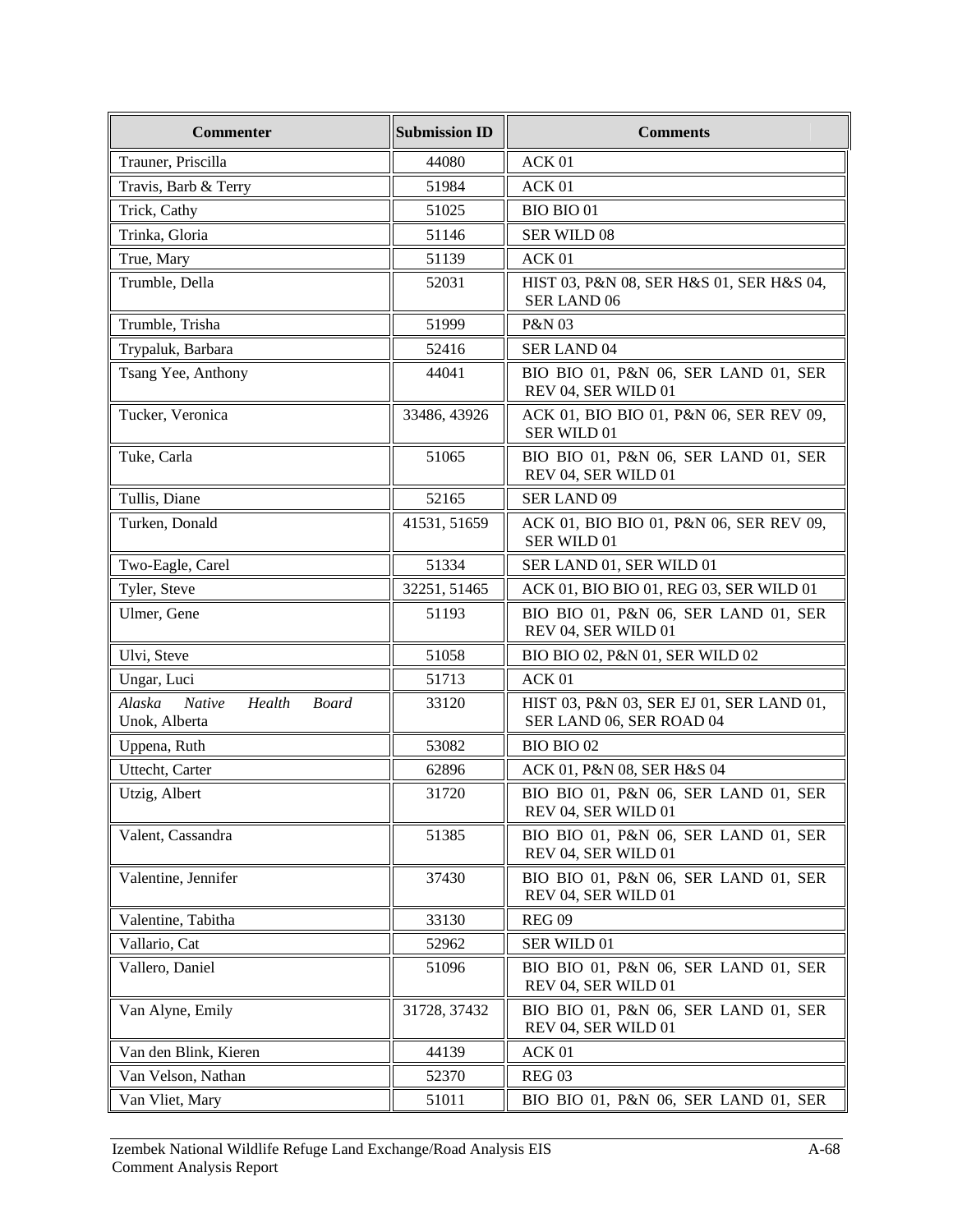| <b>Commenter</b>      | <b>Submission ID</b> | <b>Comments</b>                                                     |  |
|-----------------------|----------------------|---------------------------------------------------------------------|--|
|                       |                      | REV 04, SER WILD 01                                                 |  |
| Vanderhill, Margo     | 51510                | REG 03, SER LAND 01, SER REV 09, SER<br>WILD $08$                   |  |
| Vanderleelie, Roy     | 51265                | ACK 01                                                              |  |
| Vanzo, Veronica       | 51963                | BIO BIO 01, P&N 06, SER LAND 01, SER<br>REV 04, SER WILD 01         |  |
| Varner-Sheaves, Donna | 51692                | BIO BIO 01, P&N 06, SER LAND 01, SER<br>REV 04, SER WILD 01         |  |
| Vasily, Karen         | 37405                | BIO BIO 01, P&N 06, SER REV 04                                      |  |
| Vaughan, Deborah M    | 37375                | BIO BIO 01, P&N 06, SER LAND 01, SER<br>REV 04, SER WILD 01         |  |
| Venezia, Sherri       | 37760, 51660         | BIO BIO 01, P&N 06, SER REV 09, SER<br>WILD 01, SER WILD 09         |  |
| Ventre, John          | 51201                | BIO BIO 01, P&N 06, SER LAND 01, SER<br><b>REV 04</b>               |  |
| Victor, Myers,        | 44088                | SER WILD 02                                                         |  |
| Villarreal, Ronald    | 52922                | <b>P&amp;N 11</b>                                                   |  |
| Vinson, Barbara       | 52923                | SER REV 09                                                          |  |
| Virgil, Philip        | 51670                | ACK <sub>01</sub>                                                   |  |
| Vitale, Barbara       | 51368                | ACK 01                                                              |  |
| Vlasopolos, Anca      | 36819, 51558         | ACK 01, BIO BIO 01, P&N 06, SER REV 09,<br>SER WILD 01              |  |
| Von Wettberg, Eric    | 33063, 51148         | BIO BIO 01, P&N 06, REG 03, SER LAND 01,<br>SER REV 04, SER WILD 01 |  |
| Vouros, Pamela        | 51671                | BIO BIO 01, P&N 06, SER LAND 01, SER<br>REV 04, SER WILD 01         |  |
| Vyhnal, Kristin       | 43956                | BIO BIO 01, BIO BIO 02                                              |  |
| Wagner, Robert        | 51266                | BIO BIO 01, P&N 06, SER LAND 01, SER<br>REV 04, SER WILD 01         |  |
| Wagner, Vickie        | 51277                | BIO BIO 01, P&N 06, SER LAND 01, SER<br>REV 04, SER WILD 01         |  |
| Wainschel, Ida        | 51333                | BIO BIO 01, P&N 06, SER LAND 01, SER<br>REV 04, SER WILD 01         |  |
| Walicki, Joe          | 51049                | ACK 01                                                              |  |
| Walker, Dakota        | 62897                | SER H&S 04                                                          |  |
| Walker, David         | 44321                | ACK 01                                                              |  |
| Walker, Fern          | 44044                | SER WILD 01                                                         |  |
| Walker, John          | 37360                | BIO WILD 01, PAA 21                                                 |  |
| Walko, Vanessa        | 31662                | BIO BIO 01, P&N 06, SER LAND 01, SER<br>REV 04, SER WILD 01         |  |
| Wallach, Aleta        | 31623                | SER WILD 02                                                         |  |
| Wallach, Violet       | 31620, 35089         | BIO BIO 01, P&N 06, SER REV 09, SER<br>WILD 01, SER WILD 02         |  |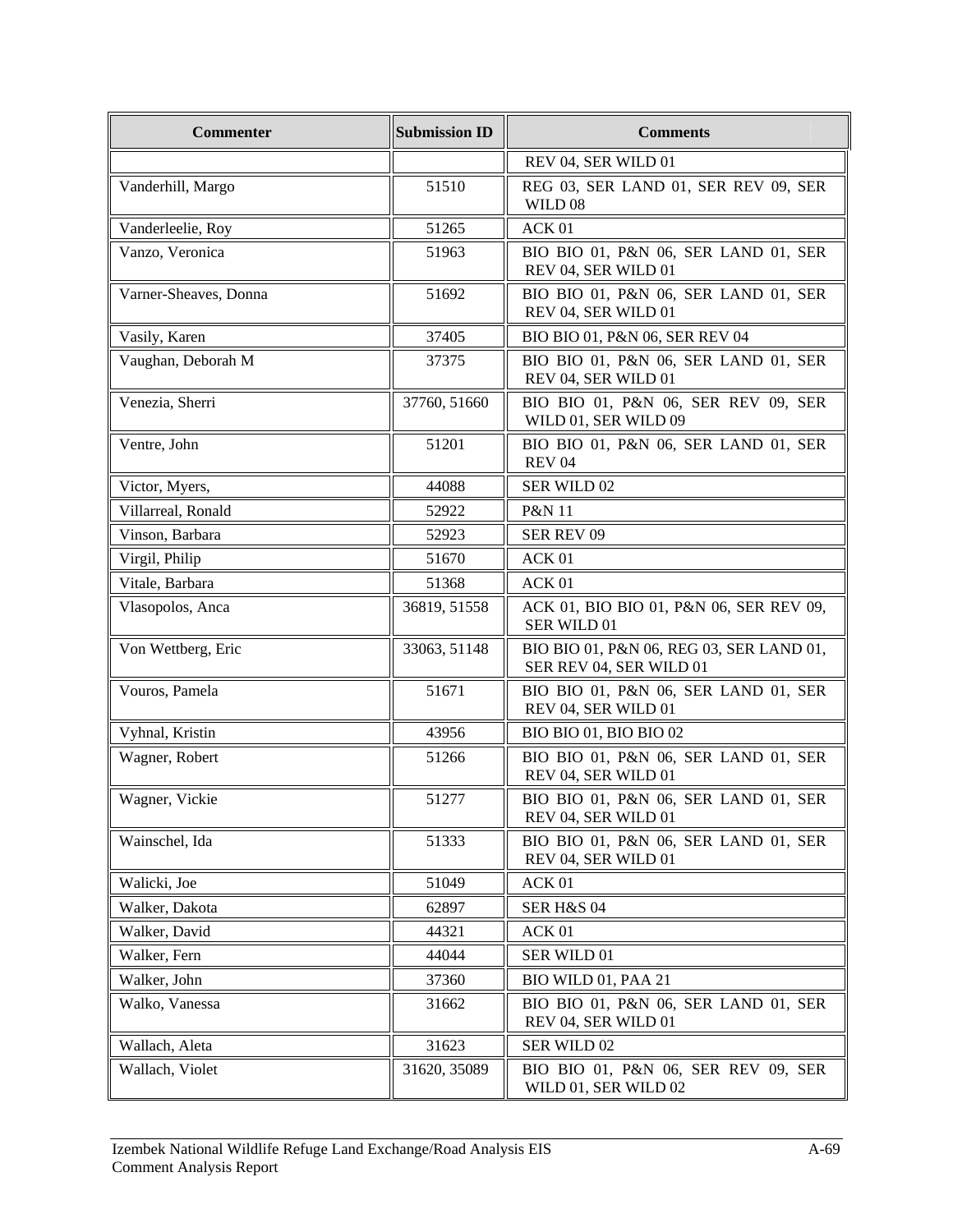| <b>Commenter</b>                   | <b>Submission ID</b>   | <b>Comments</b>                                                                                                                                                                                                                                                                                                                                                                                                                                                                                                                                                                                                                                                                                                            |  |
|------------------------------------|------------------------|----------------------------------------------------------------------------------------------------------------------------------------------------------------------------------------------------------------------------------------------------------------------------------------------------------------------------------------------------------------------------------------------------------------------------------------------------------------------------------------------------------------------------------------------------------------------------------------------------------------------------------------------------------------------------------------------------------------------------|--|
| Wallis, DeAnne                     | 44216                  | ACK 01                                                                                                                                                                                                                                                                                                                                                                                                                                                                                                                                                                                                                                                                                                                     |  |
| Walter, G. Richard                 | 37415                  | BIO BIO 01, P&N 06                                                                                                                                                                                                                                                                                                                                                                                                                                                                                                                                                                                                                                                                                                         |  |
| <i>USGS</i><br>Ward, David         | 51934                  | BIO FISH 05, BIO WILD 10, BIO WILD 19,<br>EDI 01, PAA 13, SER ROAD 11                                                                                                                                                                                                                                                                                                                                                                                                                                                                                                                                                                                                                                                      |  |
| Ward, Matin                        | 51680                  | ACK 01                                                                                                                                                                                                                                                                                                                                                                                                                                                                                                                                                                                                                                                                                                                     |  |
| Ware, Clifton                      | 31732, 44211           | SER WILD 09                                                                                                                                                                                                                                                                                                                                                                                                                                                                                                                                                                                                                                                                                                                |  |
| Wargo, Cynthia                     | 31665                  | SER WILD 01                                                                                                                                                                                                                                                                                                                                                                                                                                                                                                                                                                                                                                                                                                                |  |
| Wargo, Cynthia                     | 51358                  | P&N 02, SER LAND 01, SER WILD 01                                                                                                                                                                                                                                                                                                                                                                                                                                                                                                                                                                                                                                                                                           |  |
| Warner, Sue                        | 51231                  | BIO BIO 01, P&N 06, SER LAND 01, SER<br>REV 04, SER WILD 01                                                                                                                                                                                                                                                                                                                                                                                                                                                                                                                                                                                                                                                                |  |
| Audubon<br>Alaska<br>Warnock, Nils | 31763                  | PAA 03, PAA 26, REG 08                                                                                                                                                                                                                                                                                                                                                                                                                                                                                                                                                                                                                                                                                                     |  |
| Alaska<br>Audubon<br>Warnock, Nils | 51760                  | BIO T&E 01, BIO WET 02, BIO WET 04, BIO<br>WET 07, BIO WET 08, BIO WILD 01, BIO<br>WILD 04, BIO WILD 05, BIO WILD 06, BIO<br>WILD 08, BIO WILD 09, BIO WILD 24, BIO<br>WILD 26, BIO WILD 29, DATA 02, DATA<br>03, DATA 04, DATA 06, DATA 07, DATA<br>08, DATA 09, DATA 10, DATA 11, DATA<br>12, DATA 13, DATA 19, DATA 22, DATA<br>25, DATA 28, DATA 29, MIT 03, P&N 01,<br>P&N 07, PAA 02, PAA 07, PAA 08, PAA 21,<br>PHY AQ 02, PHY CON 04, PHY HYD 02,<br>PHY PHY 04, REG 01, REG 02, REG 03, REG<br>05, REG 07, REG 08, REG 10, REG 11, REG<br>12, SER LAND 01, SER LAND 04, SER<br>LAND 10, SER REV 02, SER REV 08, SER<br>ROAD 01, SER ROAD 07, SER SUB 01, SER<br>WILD 02, SER WILD 03, SER WILD 04, SER<br>WILD 05 |  |
| Waters, Jeff                       | 53312                  | BIO BIO 02                                                                                                                                                                                                                                                                                                                                                                                                                                                                                                                                                                                                                                                                                                                 |  |
| Watson, Angela                     | 51809                  | BIO BIO 01, P&N 06, SER LAND 01, SER<br>REV 04, SER WILD 01                                                                                                                                                                                                                                                                                                                                                                                                                                                                                                                                                                                                                                                                |  |
| Watson, Danny                      | 35481, 43987           | BIO BIO 01, P&N 06, SER REV 09, SER<br>WILD 01                                                                                                                                                                                                                                                                                                                                                                                                                                                                                                                                                                                                                                                                             |  |
| Watt, Kathy                        | 44068                  | P&N 06, SER WILD 01                                                                                                                                                                                                                                                                                                                                                                                                                                                                                                                                                                                                                                                                                                        |  |
| Watters, Ann                       | 51605                  | BIO BIO 01, P&N 06, SER LAND 01, SER<br>REV 04, SER WILD 01                                                                                                                                                                                                                                                                                                                                                                                                                                                                                                                                                                                                                                                                |  |
| Wayland, Barbara                   | 51818                  | BIO BIO 01, P&N 06, SER LAND 01, SER<br>REV 04, SER WILD 01                                                                                                                                                                                                                                                                                                                                                                                                                                                                                                                                                                                                                                                                |  |
| Webster, Ty                        | 51218                  | SER WILD 01                                                                                                                                                                                                                                                                                                                                                                                                                                                                                                                                                                                                                                                                                                                |  |
| Wechter, Michael                   | <b>REG 03</b><br>44169 |                                                                                                                                                                                                                                                                                                                                                                                                                                                                                                                                                                                                                                                                                                                            |  |
| Wedin, JoAnn                       | 52615                  | SER WILD 08                                                                                                                                                                                                                                                                                                                                                                                                                                                                                                                                                                                                                                                                                                                |  |
| Wedow, Nancy                       | 51705                  | BIO BIO 01, P&N 06, SER LAND 01, SER<br>REV 04, SER WILD 02                                                                                                                                                                                                                                                                                                                                                                                                                                                                                                                                                                                                                                                                |  |
| Wegweiser, Art                     | 51219                  | ACK 01                                                                                                                                                                                                                                                                                                                                                                                                                                                                                                                                                                                                                                                                                                                     |  |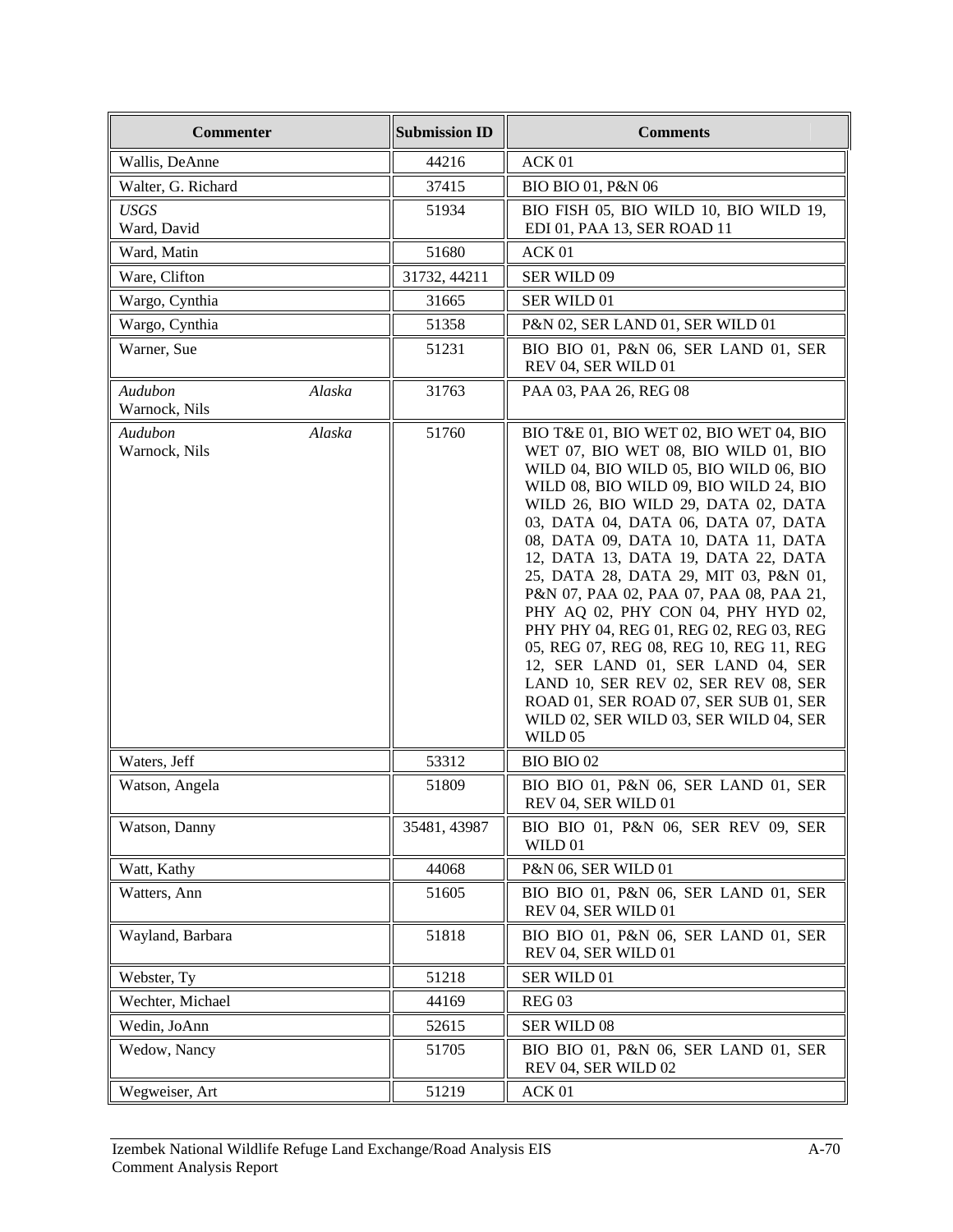| <b>Commenter</b>                                                 | <b>Submission ID</b> | <b>Comments</b>                                                                                                                                                                                                                                                                                                                                                                                                                                                                                                                                                                                                                                                                                                            |
|------------------------------------------------------------------|----------------------|----------------------------------------------------------------------------------------------------------------------------------------------------------------------------------------------------------------------------------------------------------------------------------------------------------------------------------------------------------------------------------------------------------------------------------------------------------------------------------------------------------------------------------------------------------------------------------------------------------------------------------------------------------------------------------------------------------------------------|
| Weinischke Harris, Deborah                                       | 51344                | BIO BIO 01, P&N 06, SER LAND 01                                                                                                                                                                                                                                                                                                                                                                                                                                                                                                                                                                                                                                                                                            |
| Weinstein, Elyette                                               | 51583                | ACK 01                                                                                                                                                                                                                                                                                                                                                                                                                                                                                                                                                                                                                                                                                                                     |
| Weiss, Amberly                                                   | 51778                | <b>SER H&amp;S 07</b>                                                                                                                                                                                                                                                                                                                                                                                                                                                                                                                                                                                                                                                                                                      |
| Weiss, Ernie                                                     | 51046                | HIST 03, IAM 01, SER ROAD 05, SER SER 01                                                                                                                                                                                                                                                                                                                                                                                                                                                                                                                                                                                                                                                                                   |
| Weiss, Taylor                                                    | 62898                | <b>SER LAND 08</b>                                                                                                                                                                                                                                                                                                                                                                                                                                                                                                                                                                                                                                                                                                         |
| Weitz, Stephen                                                   | 35344, 44320         | BIO BIO 01, P&N 06, SER LAND 01, SER<br>REV 04, SER REV 09, SER WILD 01                                                                                                                                                                                                                                                                                                                                                                                                                                                                                                                                                                                                                                                    |
| Wellington, Mary                                                 | 52209                | PHY AQ 01                                                                                                                                                                                                                                                                                                                                                                                                                                                                                                                                                                                                                                                                                                                  |
| Wells, Allen R.                                                  | 62905                | ACK 01                                                                                                                                                                                                                                                                                                                                                                                                                                                                                                                                                                                                                                                                                                                     |
| Wendland, Gary                                                   | 53263                | SER WILD 09                                                                                                                                                                                                                                                                                                                                                                                                                                                                                                                                                                                                                                                                                                                |
| Wendt-Salisbury, Ingrid                                          | 67369                | ACK 01                                                                                                                                                                                                                                                                                                                                                                                                                                                                                                                                                                                                                                                                                                                     |
| Wener, Tina                                                      | 43981                | BIO BIO 01, P&N 06, SER LAND 01, SER<br>REV 04, SER WILD 01                                                                                                                                                                                                                                                                                                                                                                                                                                                                                                                                                                                                                                                                |
| Wessel, Rita                                                     | 44212                | BIO BIO 01, P&N 06, SER LAND 01, SER<br>REV 04, SER WILD 01                                                                                                                                                                                                                                                                                                                                                                                                                                                                                                                                                                                                                                                                |
| West, Robin                                                      | 31764                | P&N 09, P&N 11, PAA 18, PAA 24, SER<br>LAND 02, SER LAND 03, SER ROAD 03,<br>SER SUB 01, SER WILD 02                                                                                                                                                                                                                                                                                                                                                                                                                                                                                                                                                                                                                       |
| Weyhrich, Patty                                                  | 51206                | ACK 01                                                                                                                                                                                                                                                                                                                                                                                                                                                                                                                                                                                                                                                                                                                     |
| Whitaker, Gene                                                   | 49003, 51412         | BIO BIO 01, P&N 06, SER REV 09, SER<br>WILD 01                                                                                                                                                                                                                                                                                                                                                                                                                                                                                                                                                                                                                                                                             |
| Whitaker, Gene                                                   | 69115                | ACK 01                                                                                                                                                                                                                                                                                                                                                                                                                                                                                                                                                                                                                                                                                                                     |
| Whitehead, Carole                                                | 51750                | BIO BIO 02                                                                                                                                                                                                                                                                                                                                                                                                                                                                                                                                                                                                                                                                                                                 |
| Whitlow, Scott                                                   | 77301                | ACK 01                                                                                                                                                                                                                                                                                                                                                                                                                                                                                                                                                                                                                                                                                                                     |
| Whitney, Stephen                                                 | 100683               | ACK 01                                                                                                                                                                                                                                                                                                                                                                                                                                                                                                                                                                                                                                                                                                                     |
| Wilderness<br>Society<br><i>The</i><br>Whittington Evans, Nicole | 51760                | BIO T&E 01, BIO WET 02, BIO WET 04, BIO<br>WET 07, BIO WET 08, BIO WILD 01, BIO<br>WILD 04, BIO WILD 05, BIO WILD 06, BIO<br>WILD 08, BIO WILD 09, BIO WILD 24, BIO<br>WILD 26, BIO WILD 29, DATA 02, DATA<br>03, DATA 04, DATA 06, DATA 07, DATA<br>08, DATA 09, DATA 10, DATA 11, DATA<br>12, DATA 13, DATA 19, DATA 22, DATA<br>25, DATA 28, DATA 29, MIT 03, P&N 01,<br>P&N 07, PAA 02, PAA 07, PAA 08, PAA 21,<br>PHY AQ 02, PHY CON 04, PHY HYD 02,<br>PHY PHY 04, REG 01, REG 02, REG 03, REG<br>05, REG 07, REG 08, REG 10, REG 11, REG<br>12, SER LAND 01, SER LAND 04, SER<br>LAND 10, SER REV 02, SER REV 08, SER<br>ROAD 01, SER ROAD 07, SER SUB 01, SER<br>WILD 02, SER WILD 03, SER WILD 04, SER<br>WILD 05 |
| Whittington-Evans, Nicole                                        | 51770                | DATA 01, MIT 16, SER REV 02, SER REV 03,<br>SER REV 04, SER REV 08, SER REV 09, SER<br><b>REV 12</b>                                                                                                                                                                                                                                                                                                                                                                                                                                                                                                                                                                                                                       |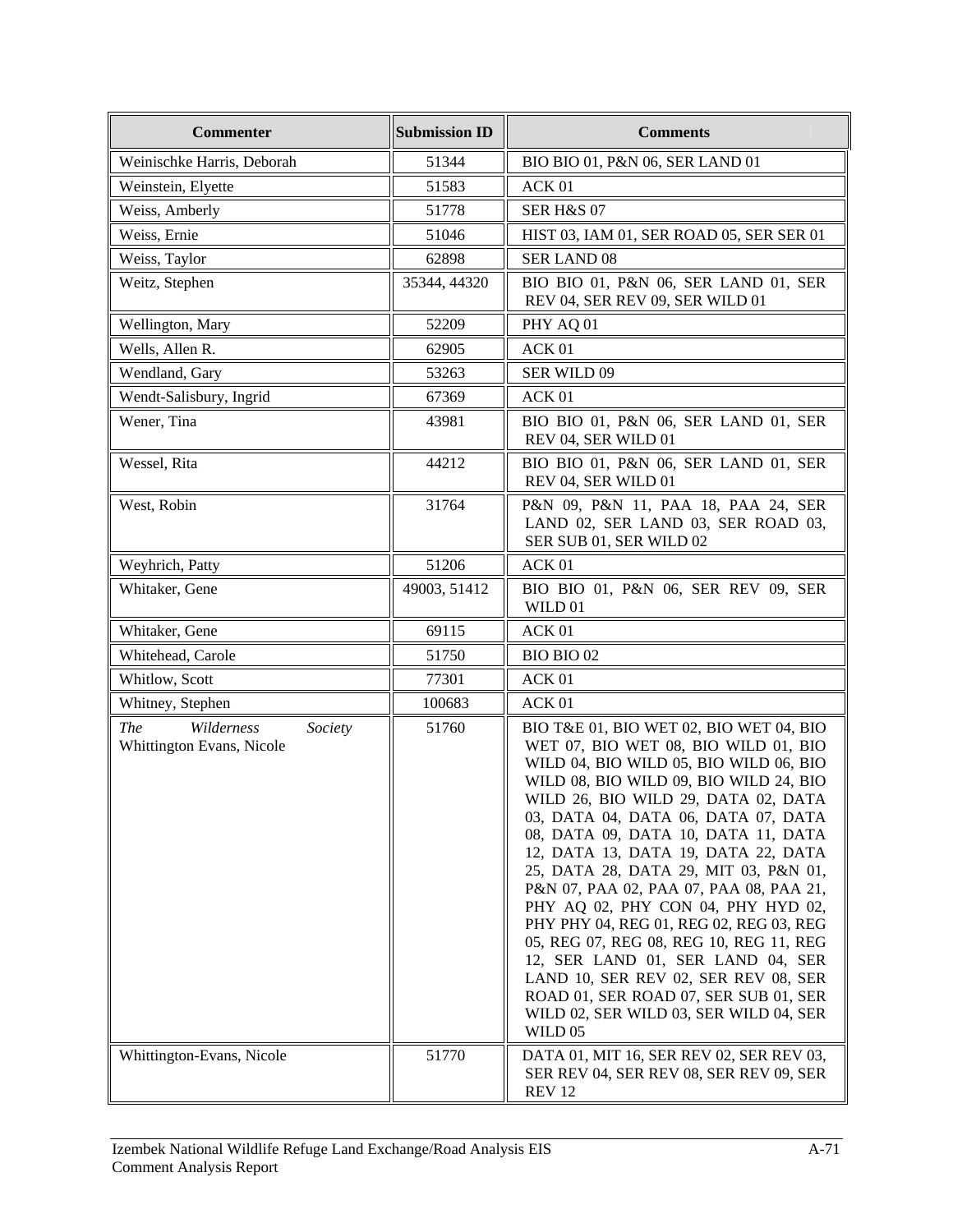| <b>Commenter</b>                                | <b>Submission ID</b> | <b>Comments</b>                                                                                                                                                                                                                                                                                                                                                                                                                                                                                                                                                                                                                                                                                                            |  |
|-------------------------------------------------|----------------------|----------------------------------------------------------------------------------------------------------------------------------------------------------------------------------------------------------------------------------------------------------------------------------------------------------------------------------------------------------------------------------------------------------------------------------------------------------------------------------------------------------------------------------------------------------------------------------------------------------------------------------------------------------------------------------------------------------------------------|--|
| Wible, Karen                                    | 51524                | ACK 01                                                                                                                                                                                                                                                                                                                                                                                                                                                                                                                                                                                                                                                                                                                     |  |
| Wick, Jodi                                      | 51907                | BIO BIO 01, P&N 06, SER LAND 01, SER<br>REV 04, SER WILD 01                                                                                                                                                                                                                                                                                                                                                                                                                                                                                                                                                                                                                                                                |  |
| Wicker, David                                   | 52019                | BIO BIO 01, P&N 06, SER LAND 01, SER<br>REV 04, SER WILD 01                                                                                                                                                                                                                                                                                                                                                                                                                                                                                                                                                                                                                                                                |  |
| Wiebe, Albert                                   | 37410                | BIO BIO 01, P&N 06, SER LAND 01, SER<br>REV 04, SER WILD 01                                                                                                                                                                                                                                                                                                                                                                                                                                                                                                                                                                                                                                                                |  |
| Wiebe, Mary                                     | 51569                | BIO BIO 01, P&N 06, SER LAND 01, SER<br>REV 04, SER WILD 01                                                                                                                                                                                                                                                                                                                                                                                                                                                                                                                                                                                                                                                                |  |
| Wilbur, Lynn                                    | 51269, 51271         | ACK 01, P&N 11, SER REV 04                                                                                                                                                                                                                                                                                                                                                                                                                                                                                                                                                                                                                                                                                                 |  |
| Wilder, Jenny                                   | 51142                | BIO BIO 01, P&N 06, SER LAND 01, SER<br>REV 04, SER WILD 01                                                                                                                                                                                                                                                                                                                                                                                                                                                                                                                                                                                                                                                                |  |
| Wildseed, Johnny                                | 31638                | ACK <sub>01</sub>                                                                                                                                                                                                                                                                                                                                                                                                                                                                                                                                                                                                                                                                                                          |  |
| Wille, Bruce                                    | 44313, 48629         | BIO BIO 01, P&N 06, SER LAND 01, SER<br>REV 04, SER REV 09, SER WILD 01                                                                                                                                                                                                                                                                                                                                                                                                                                                                                                                                                                                                                                                    |  |
| Rivers<br>American<br>Williams, Christopher E.  | 51760                | BIO T&E 01, BIO WET 02, BIO WET 04, BIO<br>WET 07, BIO WET 08, BIO WILD 01, BIO<br>WILD 04, BIO WILD 05, BIO WILD 06, BIO<br>WILD 08, BIO WILD 09, BIO WILD 24, BIO<br>WILD 26, BIO WILD 29, DATA 02, DATA<br>03, DATA 04, DATA 06, DATA 07, DATA<br>08, DATA 09, DATA 10, DATA 11, DATA<br>12, DATA 13, DATA 19, DATA 22, DATA<br>25, DATA 28, DATA 29, MIT 03, P&N 01,<br>P&N 07, PAA 02, PAA 07, PAA 08, PAA 21,<br>PHY AQ 02, PHY CON 04, PHY HYD 02,<br>PHY PHY 04, REG 01, REG 02, REG 03, REG<br>05, REG 07, REG 08, REG 10, REG 11, REG<br>12, SER LAND 01, SER LAND 04, SER<br>LAND 10, SER REV 02, SER REV 08, SER<br>ROAD 01, SER ROAD 07, SER SUB 01, SER<br>WILD 02, SER WILD 03, SER WILD 04, SER<br>WILD 05 |  |
| Williams, David                                 | 51528                | BIO BIO 01, P&N 06, SER LAND 01, SER<br>REV 04, SER WILD 01, SER WILD 09                                                                                                                                                                                                                                                                                                                                                                                                                                                                                                                                                                                                                                                   |  |
| Williams, Elise                                 | 31756                | ACK 01                                                                                                                                                                                                                                                                                                                                                                                                                                                                                                                                                                                                                                                                                                                     |  |
| Williams, Holly                                 | 51433                | SER WILD 01                                                                                                                                                                                                                                                                                                                                                                                                                                                                                                                                                                                                                                                                                                                |  |
| World<br>Wildlife<br>Fund<br>Williams, Margaret | 51760                | BIO T&E 01, BIO WET 02, BIO WET 04, BIO<br>WET 07, BIO WET 08, BIO WILD 01, BIO<br>WILD 04, BIO WILD 05, BIO WILD 06, BIO<br>WILD 08, BIO WILD 09, BIO WILD 24, BIO<br>WILD 26, BIO WILD 29, DATA 02, DATA<br>03, DATA 04, DATA 06, DATA 07, DATA<br>08, DATA 09, DATA 10, DATA 11, DATA<br>12, DATA 13, DATA 19, DATA 22, DATA<br>25, DATA 28, DATA 29, MIT 03, P&N 01,<br>P&N 07, PAA 02, PAA 07, PAA 08, PAA 21,<br>PHY AQ 02, PHY CON 04, PHY HYD 02,<br>PHY PHY 04, REG 01, REG 02, REG 03, REG                                                                                                                                                                                                                       |  |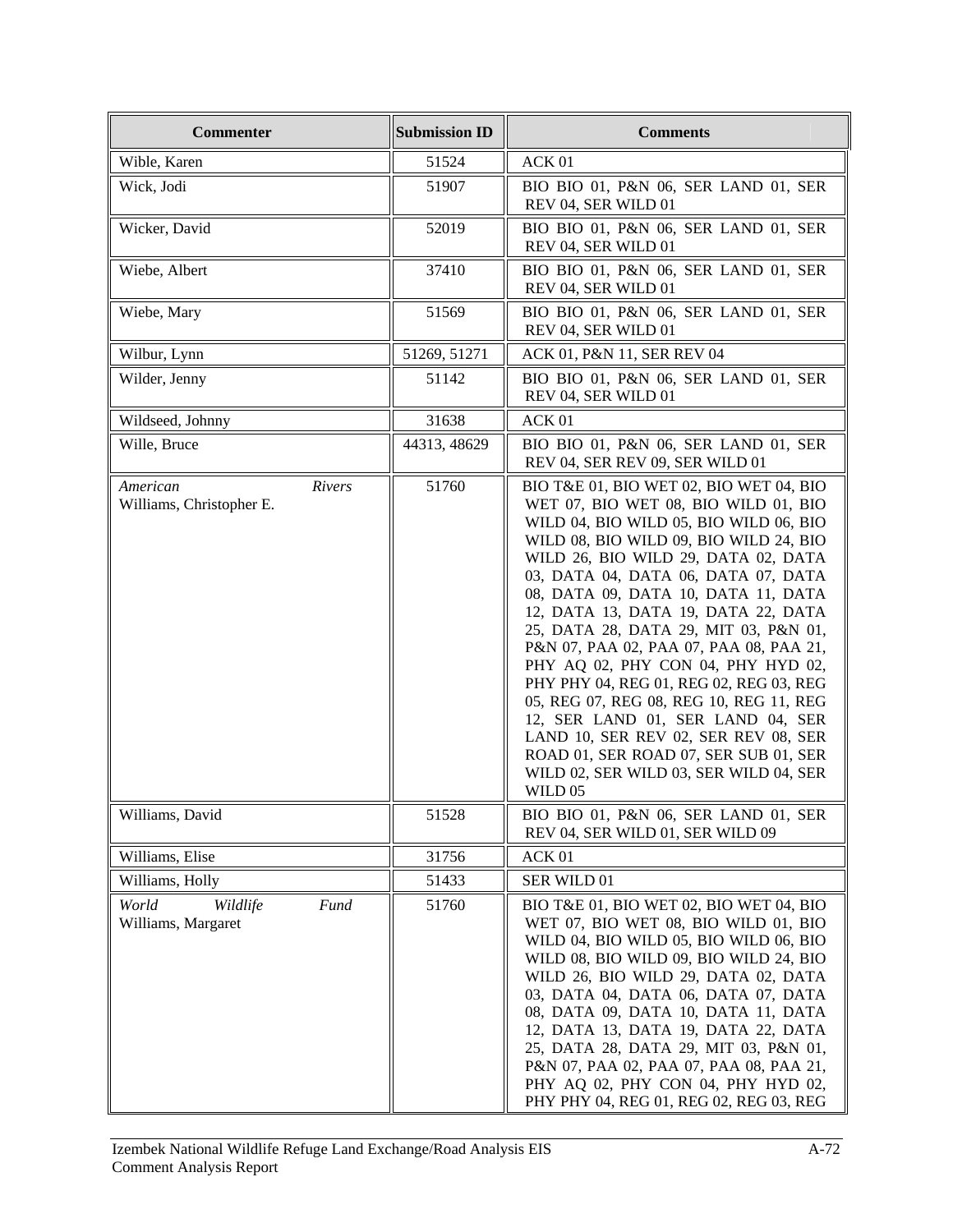| <b>Commenter</b>     | <b>Submission ID</b> | <b>Comments</b>                                                                                                                                                                                                    |
|----------------------|----------------------|--------------------------------------------------------------------------------------------------------------------------------------------------------------------------------------------------------------------|
|                      |                      | 05, REG 07, REG 08, REG 10, REG 11, REG<br>12, SER LAND 01, SER LAND 04, SER<br>LAND 10, SER REV 02, SER REV 08, SER<br>ROAD 01, SER ROAD 07, SER SUB 01, SER<br>WILD 02, SER WILD 03, SER WILD 04, SER<br>WILD 05 |
| Williams, Mary       | 31988, 51530         | ACK 01, BIO BIO 01, REG 03, SER WILD 01                                                                                                                                                                            |
| Williamson, Brent    | 51246                | ACK 01                                                                                                                                                                                                             |
| Willis, Wade         | 51798                | BIO WILD 24, BIO WILD 26, P&N 01, P&N<br>11, REG 03, SER H&S 03, SER ROAD 09,<br>SER SUB 01, SER SUB 02                                                                                                            |
| Wilson, Arriana      | 62899                | ACK 01                                                                                                                                                                                                             |
| Wilson, Dina         | 51612                | SER WILD 01                                                                                                                                                                                                        |
| Wilson, John         | 51560                | ACK <sub>01</sub>                                                                                                                                                                                                  |
| Wilson, Mallorie     | 62900                | ACK <sub>01</sub>                                                                                                                                                                                                  |
| Wilson, Sydney       | 62901                | SER H&S 04, SER LAND 03, SER REV 08,<br><b>SER REV 11</b>                                                                                                                                                          |
| Wilson, Thomas       | 52013                | SER WILD 01                                                                                                                                                                                                        |
| Winder, Theresa      | 43927                | ACK <sub>01</sub>                                                                                                                                                                                                  |
| Winholtz, Betty      | 51455                | P&N 06, SER WILD 01                                                                                                                                                                                                |
| Winkleman, Henry     | 51323                | ACK 01                                                                                                                                                                                                             |
| Winter, Margery      | 51151                | BIO WET 05, PHY AQ 01, SER WILD 01                                                                                                                                                                                 |
| Winters, Valerie     | 51548                | ACK 01                                                                                                                                                                                                             |
| Wirth, Barbara       | 44355                | ACK 01                                                                                                                                                                                                             |
| Wittrock, Paul       | 102094               | ACK 01                                                                                                                                                                                                             |
| Wohlsen, Marian      | 44096                | BIO BIO 01, P&N 06, SER LAND 01, SER<br>REV 04, SER WILD 01                                                                                                                                                        |
| Wolf, David          | 51838                | P&N 02                                                                                                                                                                                                             |
| Wolf, Martin         | 31611                | BIO BIO 01, P&N 06, SER LAND 01, SER<br>SUB 01, SER WILD 01                                                                                                                                                        |
| Wolfe, Gerry         | 37373                | BIO BIO 01, P&N 06, SER LAND 01, SER<br>REV 04, SER WILD 01                                                                                                                                                        |
| Wolfram, Wayne       | 51268                | SER LAND 01, SER REV 04, SER WILD 01                                                                                                                                                                               |
| Wolpa, Robert        | 34973, 51732         | BIO BIO 01, P&N 06, SER REV 09, SER<br>WILD 01                                                                                                                                                                     |
| Wood-Constable, Mary | 51290                | BIO BIO 01, P&N 06, SER LAND 01, SER<br>REV 04, SER WILD 01                                                                                                                                                        |
| Woods, Miriam        | 53100                | <b>BIO WILD 01</b>                                                                                                                                                                                                 |
| Wormley, Peter       | 44014                | SER WILD 01                                                                                                                                                                                                        |
| Wouk, Kari           | 31605, 50466         | BIO BIO 01, P&N 06, SER REV 09, SER<br>WILD 01                                                                                                                                                                     |
| Wulfsohn, Aubrey     | 43929                | BIO BIO 01, P&N 06, SER LAND 01, SER<br>REV 04, SER WILD 01                                                                                                                                                        |
| Wurtz, Stephen       | 44239                | ACK 01                                                                                                                                                                                                             |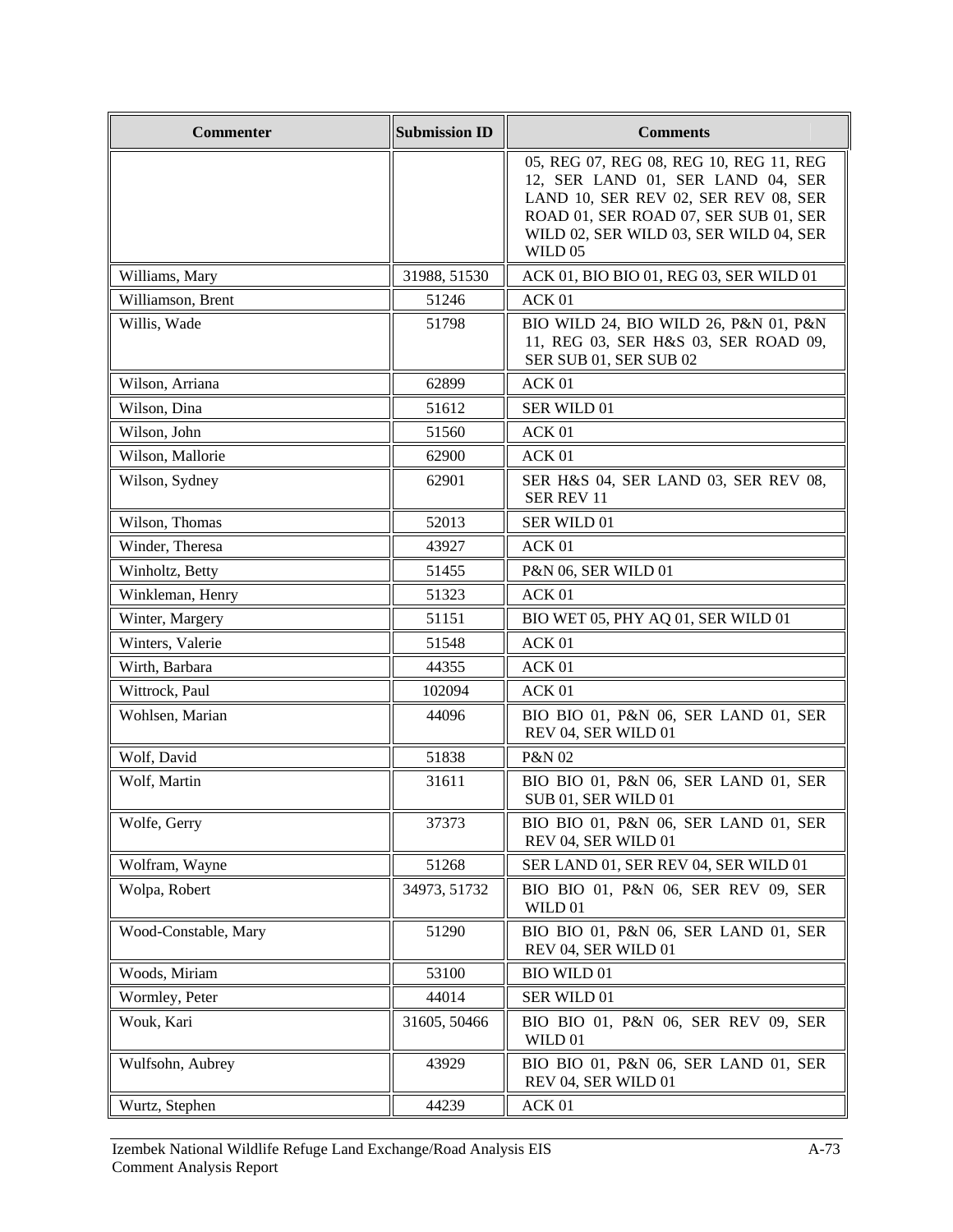| <b>Commenter</b>     | <b>Submission ID</b> | <b>Comments</b>                                                          |  |
|----------------------|----------------------|--------------------------------------------------------------------------|--|
| Xavier, Marjorie     | 51273                | <b>BIO BIO 01</b>                                                        |  |
| Yancey, Bob          | 51725                | ACK 01                                                                   |  |
| Yarbrough, Jim       | 31682, 51152         | ACK 01                                                                   |  |
| Yarnell, Jodi        | 31603                | BIO BIO 01, P&N 06, REG 01, REG 02                                       |  |
| Yarrobino, Erin      | 51964                | BIO BIO 01, P&N 06, SER LAND 01, SER<br>REV 04, SER WILD 01              |  |
| Yatchmeneff, Katie   | 62902                | SER H&S 01, SER H&S 04, SER H&S 07                                       |  |
| Yatchmeneff, Marylee | 62903                | IAM 01, P&N 08, PAA 04, SER H&S 04, SER<br>REV 08, SER SER 05            |  |
| Yatchmeneff, Monica  | 62904                | P&N 08, P&N 14, SER H&S 04                                               |  |
| Yatchmeneff, Rachel  | 103611               | P&N 03, SER H&S 01, SER H&S 04, SER SER<br>01                            |  |
| Yatchmeneff, Viola   | 37241, 51768         | HIST 03, MIT 06, P&N 03, P&N 08, SER<br>LAND <sub>06</sub>               |  |
| Ycas, Trevor         | 51951                | BIO BIO 01, P&N 06, SER LAND 01, SER<br>REV 04, SER WILD 01              |  |
| Yester, Jerry        | 51924                | ACK 01                                                                   |  |
| Yoder, Peggy         | 77487                | ACK 01                                                                   |  |
| Yoo, Deborah         | 43918                | BIO BIO 01, P&N 06, SER LAND 01, SER<br>REV 04, SER WILD 01              |  |
| Yoshida, Candace     | 50202, 51187         | ACK 01, BIO BIO 01, P&N 06, SER REV 09,<br>SER WILD 01                   |  |
| Yost, Gaylord        | 44191                | BIO BIO 01, BIO WILD 01, P&N 06, SER<br>LAND 01, SER REV 04, SER WILD 01 |  |
| Young, Diane         | 52090                | <b>BIO WILD 01</b>                                                       |  |
| Young, Don           | 51922                | P&N 03, SER H&S 02                                                       |  |
| Young, Nancy         | 44002, 48985         | BIO BIO 01, P&N 06, SER REV 09, SER<br>WILD 01                           |  |
| Young, Sue           | 51526                | BIO BIO 01, P&N 06, SER LAND 01, SER<br>REV 04, SER WILD 01              |  |
| Zade-Routier, Sylvia | 51252                | ACK 01                                                                   |  |
| Zagray, James        | 51699                | BIO BIO 01, P&N 06, SER LAND 01, SER<br>REV 04, SER WILD 01              |  |
| Zajac, Corinne       | 51359                | SER WILD 09                                                              |  |
| Zaretsky, Theda      | 51295                | ACK 01                                                                   |  |
| Zega, Susan          | 51728                | BIO BIO 01, P&N 06, SER LAND 01, SER<br>REV 04, SER WILD 01              |  |
| Zegada, Marcela      | 44151                | BIO BIO 01, P&N 06, SER REV 04, SER<br>WILD 01                           |  |
| Zeitz, Rebecca       | 52348                | <b>BIO WILD 01</b>                                                       |  |
| Zellmer, Cheryl      | 43921                | ACK 01                                                                   |  |
| Zenker, Elisabeth    | 51244                | ACK 01, SER LAND 01, SER REV 04, SER<br>WILD 01                          |  |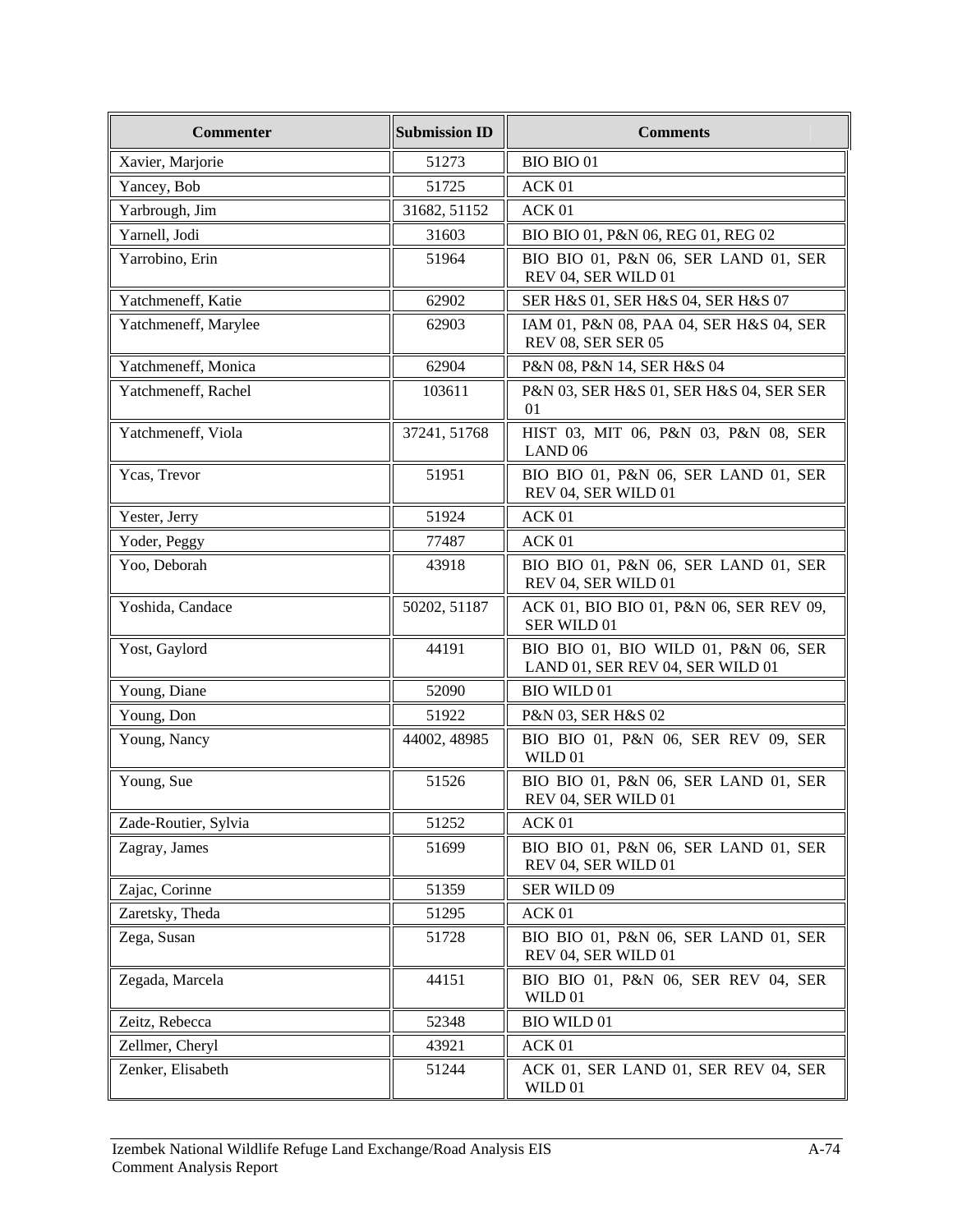| <b>Commenter</b>  | <b>Submission ID</b> | <b>Comments</b>                                                         |  |
|-------------------|----------------------|-------------------------------------------------------------------------|--|
| Ziegler, Cynthia  | 51182                | BIO BIO 01, SER LAND 01, SER REV 04,<br><b>SER WILD 01</b>              |  |
| Ziegler, Dan      | 51439                | BIO BIO 01, SER WILD 01, SER WILD 02                                    |  |
| Zientek, Wolfgang | 51417                | BIO BIO 01, P&N 06, SER LAND 01, SER<br>REV 04, SER WILD 01             |  |
| Zimmer, Arlene    | 33956, 44332         | BIO BIO 01, P&N 06, SER LAND 01, SER<br>REV 04, SER REV 09, SER WILD 01 |  |
| Zirkle, Jon       | 51531                | <b>SER WILD 08</b>                                                      |  |
| ZUCCHI, ROBERT    | 86689                | ACK <sub>01</sub>                                                       |  |
| Zucker, Lee       | 43914                | ACK <sub>01</sub>                                                       |  |
| Zuckerman, Barry  | 44299                | BIO BIO 01, P&N 06, SER LAND 01, SER<br>REV 04, SER WILD 01             |  |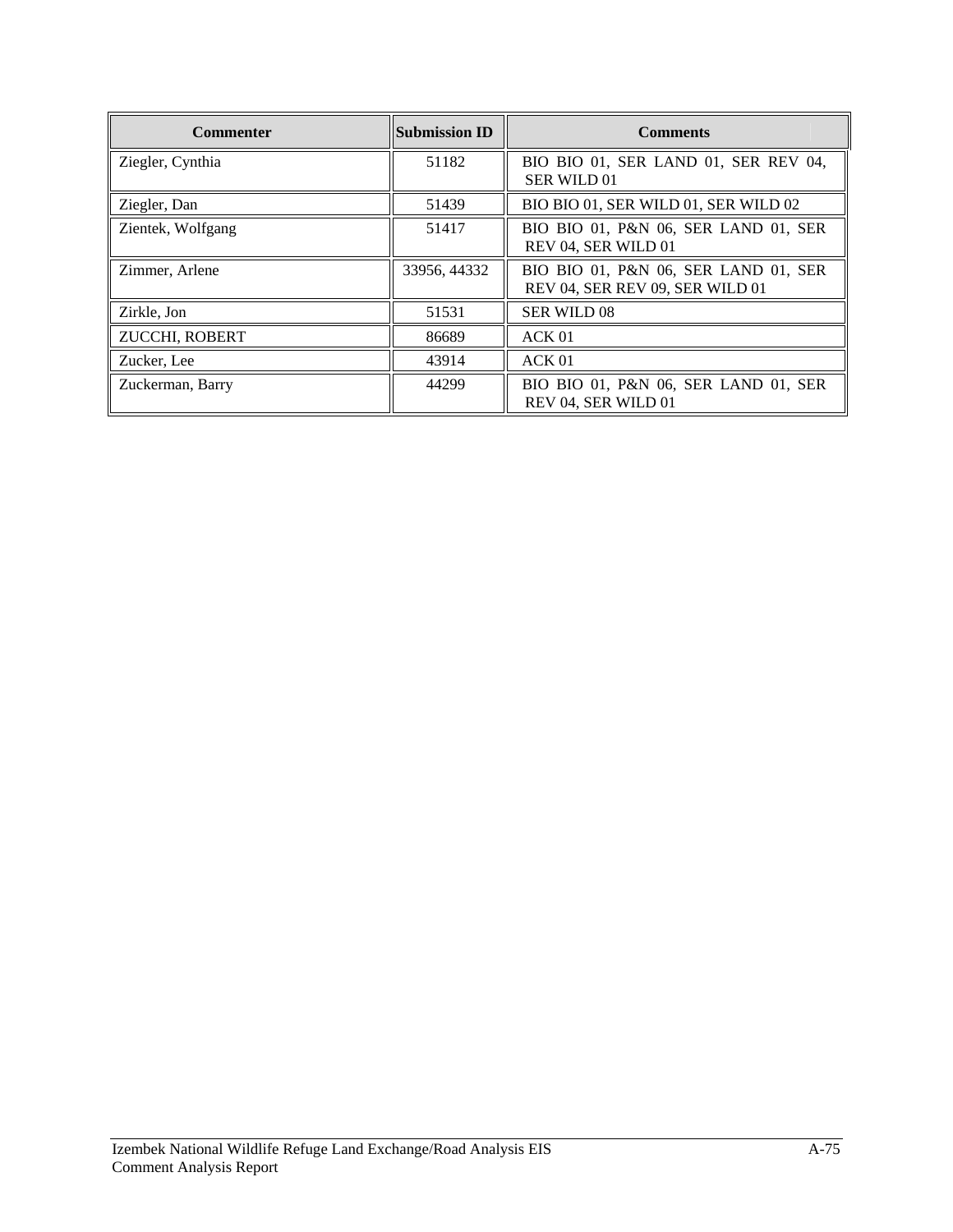## **APPENDIX B**

**Statements of Concern for Form Letters**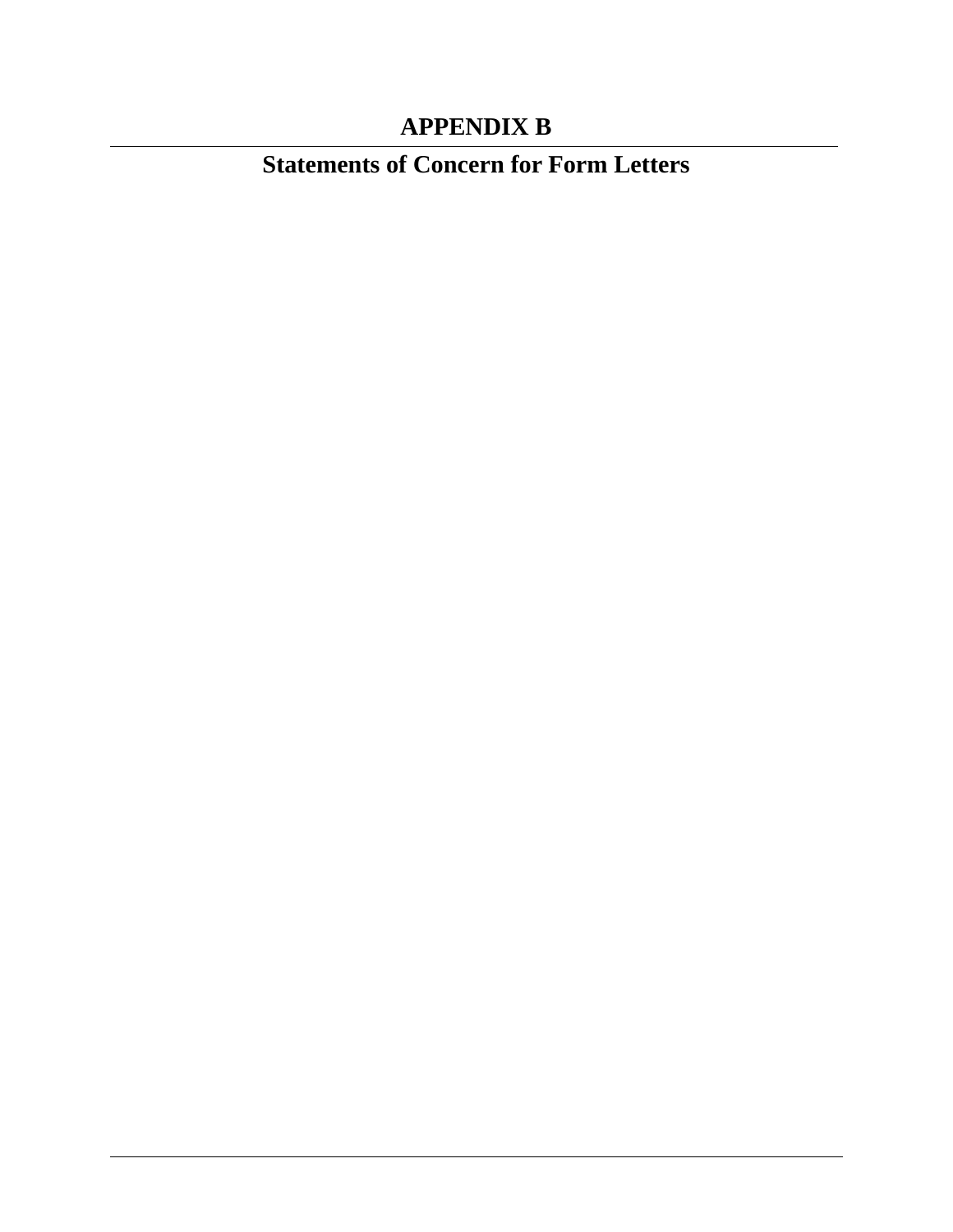| Organization          | <b>SubmissionText</b>                                                                                                                                                                                                                                                                                                                                                                                                                                                                                                                                                                                                                                                                                                                                                                                                                                                                                                                                                                                                                                                                                                                                                                                                                                                                                                                                                                                                                                                                                                                                                                                                                                                                                                                                                                                                                                                                                                                                                                                                                                                                                                                                                                                                                                                                                                                                                                                            | <b>SOC</b>        |
|-----------------------|------------------------------------------------------------------------------------------------------------------------------------------------------------------------------------------------------------------------------------------------------------------------------------------------------------------------------------------------------------------------------------------------------------------------------------------------------------------------------------------------------------------------------------------------------------------------------------------------------------------------------------------------------------------------------------------------------------------------------------------------------------------------------------------------------------------------------------------------------------------------------------------------------------------------------------------------------------------------------------------------------------------------------------------------------------------------------------------------------------------------------------------------------------------------------------------------------------------------------------------------------------------------------------------------------------------------------------------------------------------------------------------------------------------------------------------------------------------------------------------------------------------------------------------------------------------------------------------------------------------------------------------------------------------------------------------------------------------------------------------------------------------------------------------------------------------------------------------------------------------------------------------------------------------------------------------------------------------------------------------------------------------------------------------------------------------------------------------------------------------------------------------------------------------------------------------------------------------------------------------------------------------------------------------------------------------------------------------------------------------------------------------------------------------|-------------------|
| Defenders<br>Wildlife | of Dear Haskett, As a supporter of Defenders of Wildlife, I strongly oppose the BIO<br>proposed land exchange that would allow a destructive and unnecessary road P&N 06, SER<br>through Izembek National Wildlife Refuge, and urge you to support a No REV 09, SER<br>Action alternative. Izembek Refuge is a special place. More than 90 percent of WILD 01<br>the refuge is designated as Wilderness, and it is recognized as a Wetlands of<br>International Importance by the Ramsar Convention. It is one of Alaska's most<br>ecologically unique refuges, with stunning lagoons and tundra habitat that<br>support brown bears, wolverines, caribou and tens of thousands of migratory<br>birds. The proposed land exchange and destructive road that comes with it<br>would devastate this unspoiled place. It would blaze an expensive and<br>unnecessary road right through the heart of Izembek, disturbing the fragile<br>habitat and sensitive wildlife that live there. The road would also cost<br>taxpayers at least \$23.4 million and address a problem already solved by<br>Congress in 1998. Back then, Congress passed the King Cove Health and<br>Safety Act that set aside \$37.5 million to improve medical and transportation<br>facilities in the community of King Cove, including a \$9 million hovercraft to<br>provide emergency marine transport to Cold Bay. The law put in place a<br>system that has already saved lives -- and specifically prohibited a road<br>through the Izembek's federally protected Wilderness. The proposed land<br>exchange would allow for about 150 acres of designated Wilderness within<br>Izembek National Wildlife Refuge to be withdrawn for construction of the<br>road. Such a transfer would remove federal protections and set a terrible<br>precedent that threatens other refuges and wilderness areas. The road would go<br>directly through highly sensitive habitat and would impact many vulnerable<br>species -- including the threatened Steller's eider, nearly the entire population<br>of Pacific black brant and emperor geese, along with grizzly bears, salmon and<br>the other wildlife that depend on Izembek National Wildlife Refuge. I urge you<br>to keep Izembek Refuge protected by rejecting this harmful and costly road<br>and land exchange, and I look forward to hearing from you on this issue.<br>Sincerely, | <b>BIO</b><br>01, |
| Refuge<br>Association | National Wildlife Thank you for the opportunity to comment on the Draft Environmental Impact $P&N$ 01, $P&N$<br>Statement (DEIS) regarding the proposed road and land exchange in the $[02, \text{REG}]$<br>Izembek NWR. I stand with the National Wildlife Refuge Association in my SER REV 09,<br>opposition to the proposal because it is unnecessary and will result in SER WILD 01<br>irreparable impacts to the refuge and it's designated Wilderness. A previous<br>EIS completed in 2003 found that a road would be devastating to the refuge.<br>That EIS evaluated the road as a "no option alternative" when determining<br>which transportation tool would be best to enable medical evacuations from<br>King Cove to Cold Bay and the science presented just a few short years ago<br>showed the impacts from a road would be devastating. The "no action<br>alternative" should be adopted in the current final EIS. As your agency issues a<br>final EIS, I urge you to evaluate the impact to refuges nationwide by de-<br>designation of a Wilderness for a land exchange. The road would be the first<br>ever to bisect a congressionally-designated Wilderness, the highest level of<br>protection that can be bestowed by the United States. The precedent opens the<br>door for other Wilderness areas to be destroyed - not only on Refuges, but<br>National Parks, Forests and other federal lands. A road through Wilderness is<br>not compatible with the purposes for which the refuge was created - to<br>conserve fish and wildlife populations and their habitats; to fulfill the United<br>States' international treaty obligations (such as the four migratory bird treaties<br>and the Convention on Wetlands of International Importance); to provide for<br>continued subsistence by local residents; and to ensure water quality and<br>quantity within the Refuge. Further, this is a solution in search of a problem.                                                                                                                                                                                                                                                                                                                                                                                                                                                       | 02,               |